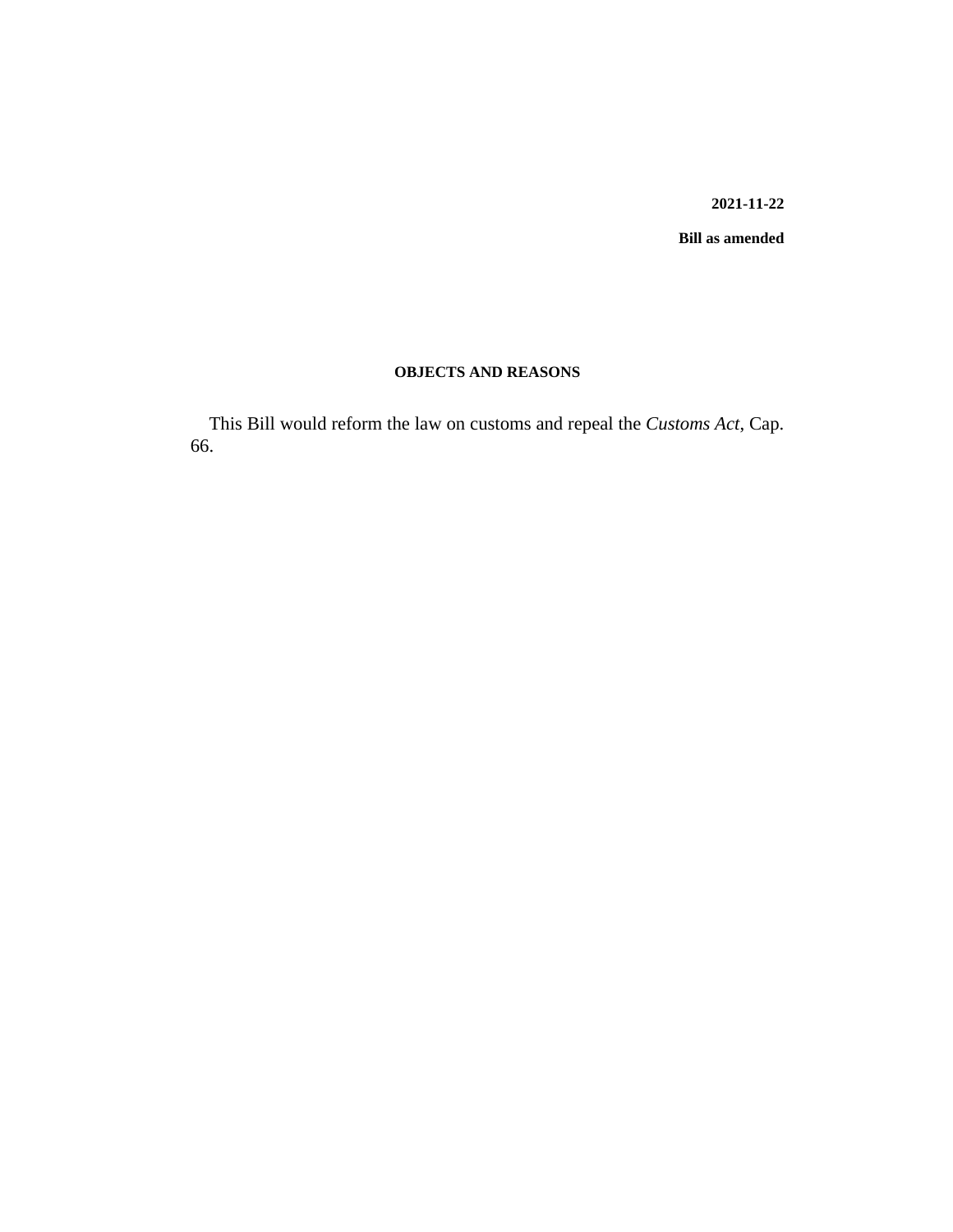# *Arrangement of Sections*

# PART I

# [PRELIMINARY](#page-23-0)

- [Short title](#page-23-0) **1.**
- [Interpretation](#page-23-0) **2.**

# PART II

# [ADMINISTRATION](#page-28-0)

- [Comptroller to administer the Act](#page-28-0) **3.**
- [Duties and responsibilities of the Comptroller](#page-28-0) **4.**
- [Duties and responsibilities of customs officers](#page-29-0) **5.**
- [Obligations of a customs officer](#page-31-0) **6.**
- [Comptroller to keep registers, records and information](#page-32-0) **7.**
- [Comptroller to provide information to the public](#page-32-0) **8.**
- [Cooperation and information sharing and other agreements](#page-32-0) **9.**
- [Confidentiality](#page-33-0) **10.**
- [Police powers of customs officers and assistance to be rendered by police](#page-36-0) **11.**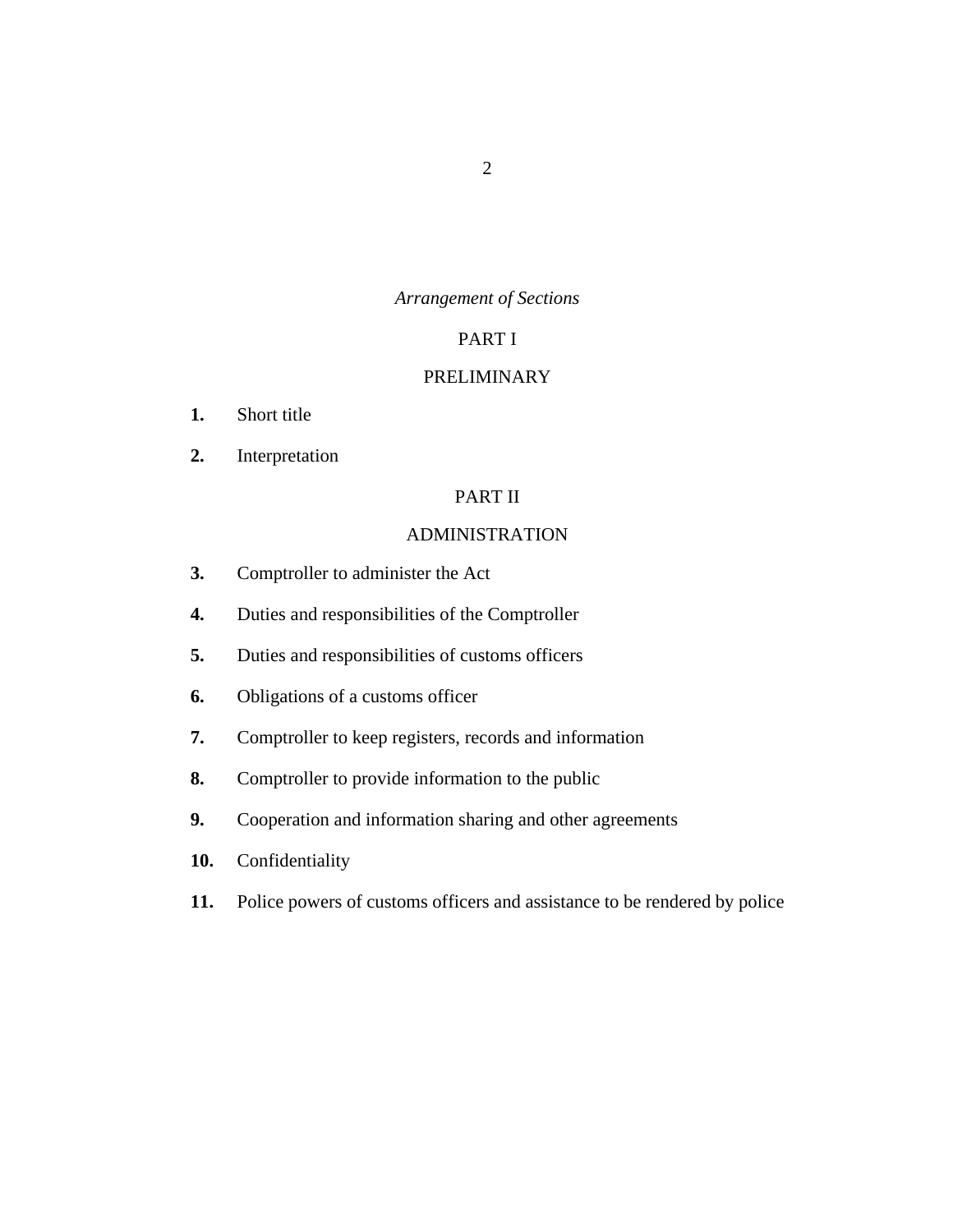#### [Action against officer](#page-36-0) **12.**

- [Request to extend hours beyond regular working hours](#page-36-0) **13.**
- [Provision of information by Comptroller upon request](#page-36-0) **14.**
- [Provision of information to Comptroller](#page-37-0) **15.**

# PART III

# [CUSTOMS AUTOMATED CONTROL SYSTEM](#page-38-0)

- [Customs Automated Control System](#page-38-0) **16.**
- [Automation of data processing](#page-38-0) **17.**

# PART IV

### [RISK MANAGEMENT](#page-39-0)

- [Risk management system](#page-39-0) **18.**
- [Risk management framework](#page-39-0) **19.**

#### PART V

#### [CUSTOMS CONTROLLED AREAS](#page-40-0)

- [Customs controlled areas](#page-40-0) **20.**
- [Deeming area as customs controlled area](#page-40-0) **21.**
- [Access to customs controlled area](#page-40-0) **22.**
- [Responsibility for goods in customs controlled area](#page-41-0) **23.**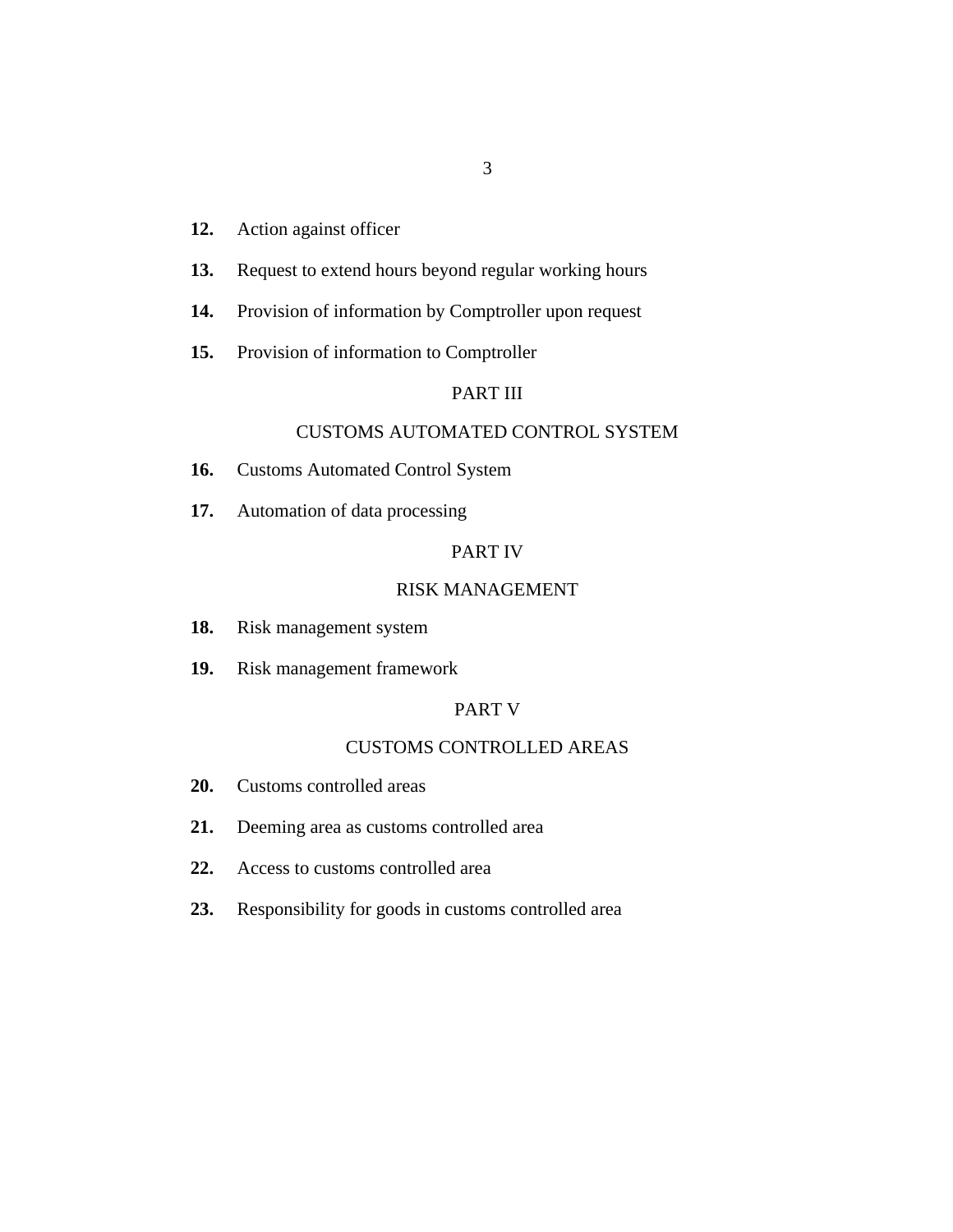#### [Permission to enter a customs controlled area](#page-41-0) **24.**

# PART VI

# [PRE-ARRIVAL PROCESSING](#page-42-0)

- [Advance passenger and advance cargo information](#page-42-0) **25.**
- [Failure to provide advance information](#page-42-0) **26.**

#### PART VII

## [ARRIVAL REPORTING](#page-43-0)

- [Vessels and aircraft to arrive at customs controlled area](#page-43-0) **27.**
- [Vessels or aircraft arriving at place other than customs controlled area](#page-43-0) **28.**
- [Questions to be answered on arrival of vessel or aircraft](#page-44-0) **29.**
- [Request to stop vessel or aircraft](#page-45-0) **30.**
- [Report of arrival of vessel or aircraft](#page-46-0) **31.**
- [Disembarkation](#page-46-0) **32.**
- [Baggage to be presented](#page-47-0) **33.**
- [Goods in transit](#page-48-0) **34.**
- [Stores](#page-48-0) **35.**
- [Sealing requirements](#page-49-0) **36.**
- [Waiver of duties and taxes on goods for emergency use](#page-49-0) **37.**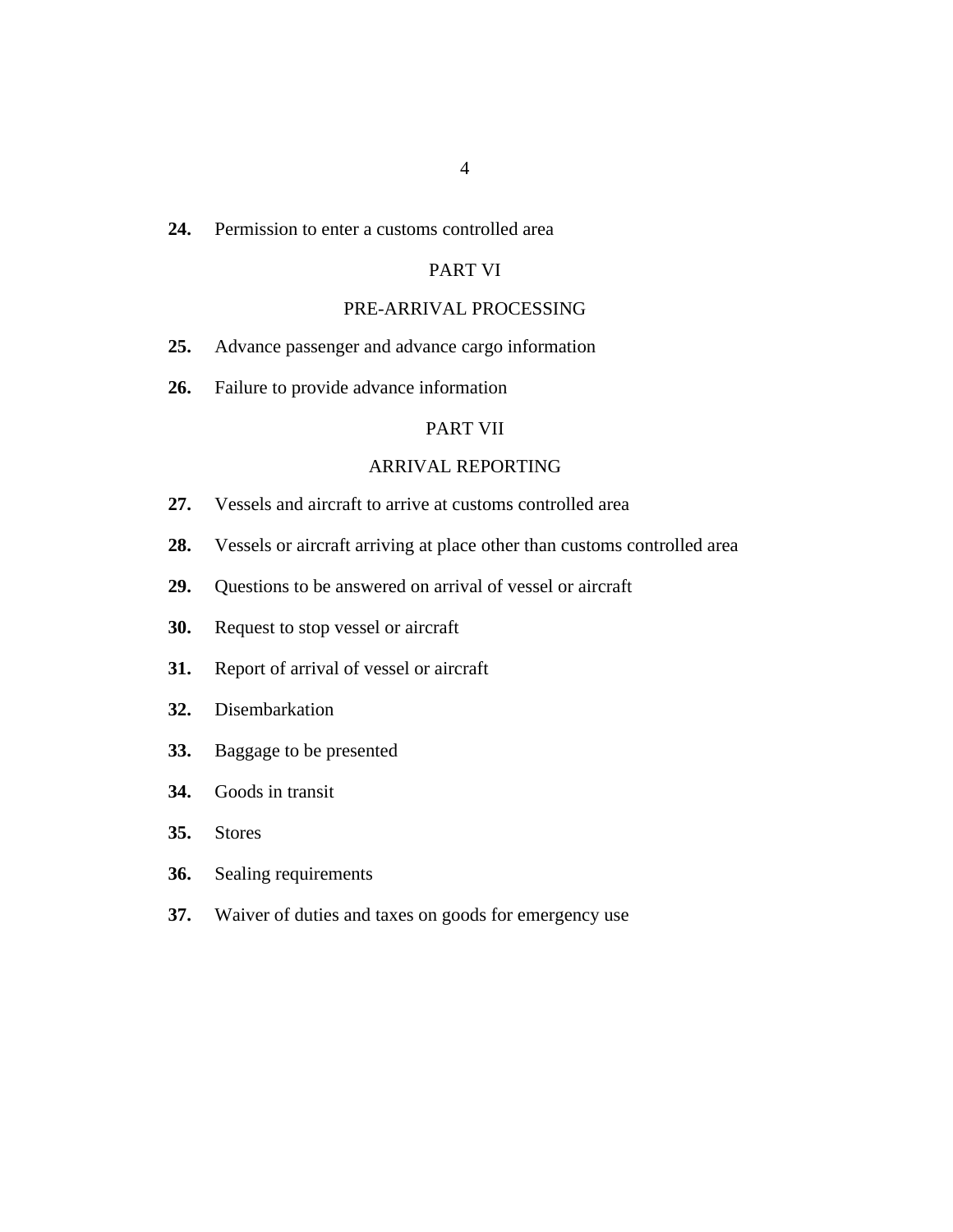#### [Reporting of currency and monetary instruments](#page-50-0) **38.**

# PART VIII

## [IMPORT PROCESSING](#page-51-0)

- [Goods subject to customs control](#page-51-0) **39.**
- [Submission of customs declaration](#page-51-0) **40.**
- [Oral declaration](#page-52-0) **41.**
- [Acceptance of customs declaration](#page-52-0) **42.**
- [Amendment of customs declaration](#page-53-0) **43.**
- [Simplified entry procedures](#page-53-0) **44.**
- [Provisional assessment by customs officer](#page-54-0) **45.**

# PART IX

# [WAREHOUSING AND EXAMINATION OF GOODS](#page-56-0)

- [Approval of warehouses and licence to operate](#page-56-0) **46.**
- [Removal of goods from customs controlled area](#page-56-0) **47.**
- [Removal of uncleared goods to warehouse](#page-57-0) **48.**
- [Control of movement of uncleared goods](#page-58-0) **49.**
- [Certain goods not to be warehoused](#page-59-0) **50.**
- [Removal from warehouse](#page-59-0) **51.**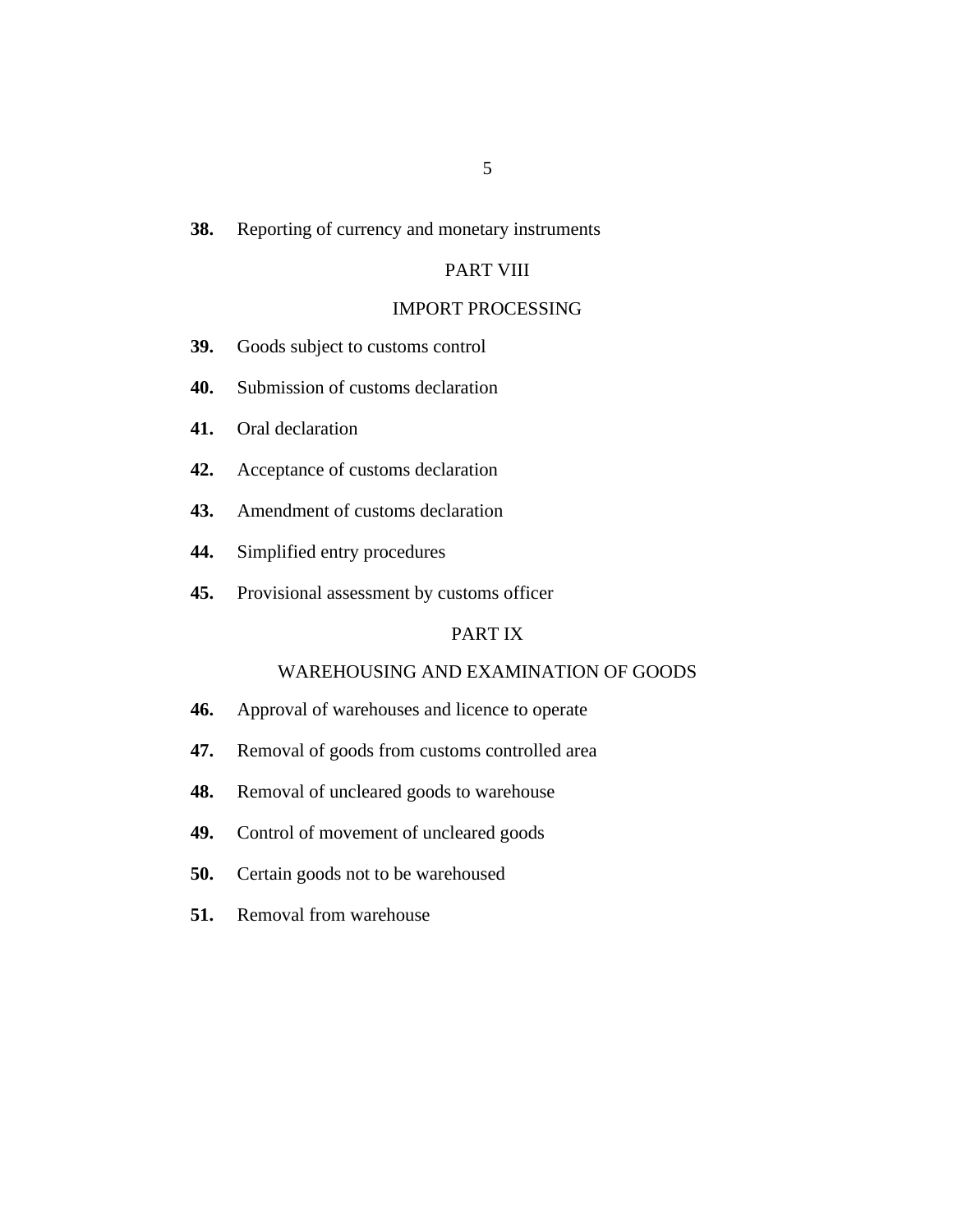- [Loss or deterioration of goods](#page-59-0) **52.**
- [Goods not to be removed unless duties paid](#page-61-0) **53.**
- [Opening warehouse or customs controlled area without permission](#page-61-0) **54.**

#### PART X

#### **[CLEARANCE](#page-61-0)**

- [Conditions for clearance](#page-61-0) **55.**
- [Clearance priority for certain goods](#page-62-0) **56.**

# PART XI

# [CALCULATION OF CUSTOMS VALUE OF GOODS](#page-62-0)

- [Interpretation of Part XI](#page-62-0) **57.**
- [Declaration of customs value of imported goods](#page-64-0) **58.**
- [Transaction value of imported goods](#page-64-0) **59.**
- [Additions to the price actually paid or payable](#page-66-0) **60.**
- [Transaction value of identical goods](#page-67-0) **61.**
- [Transaction value of similar goods](#page-68-0) **62.**
- [Order or application of deductive value and computed value methods](#page-69-0) **63.**
- [Deductive value](#page-69-0) **64.**
- [Computed value](#page-70-0) **65.**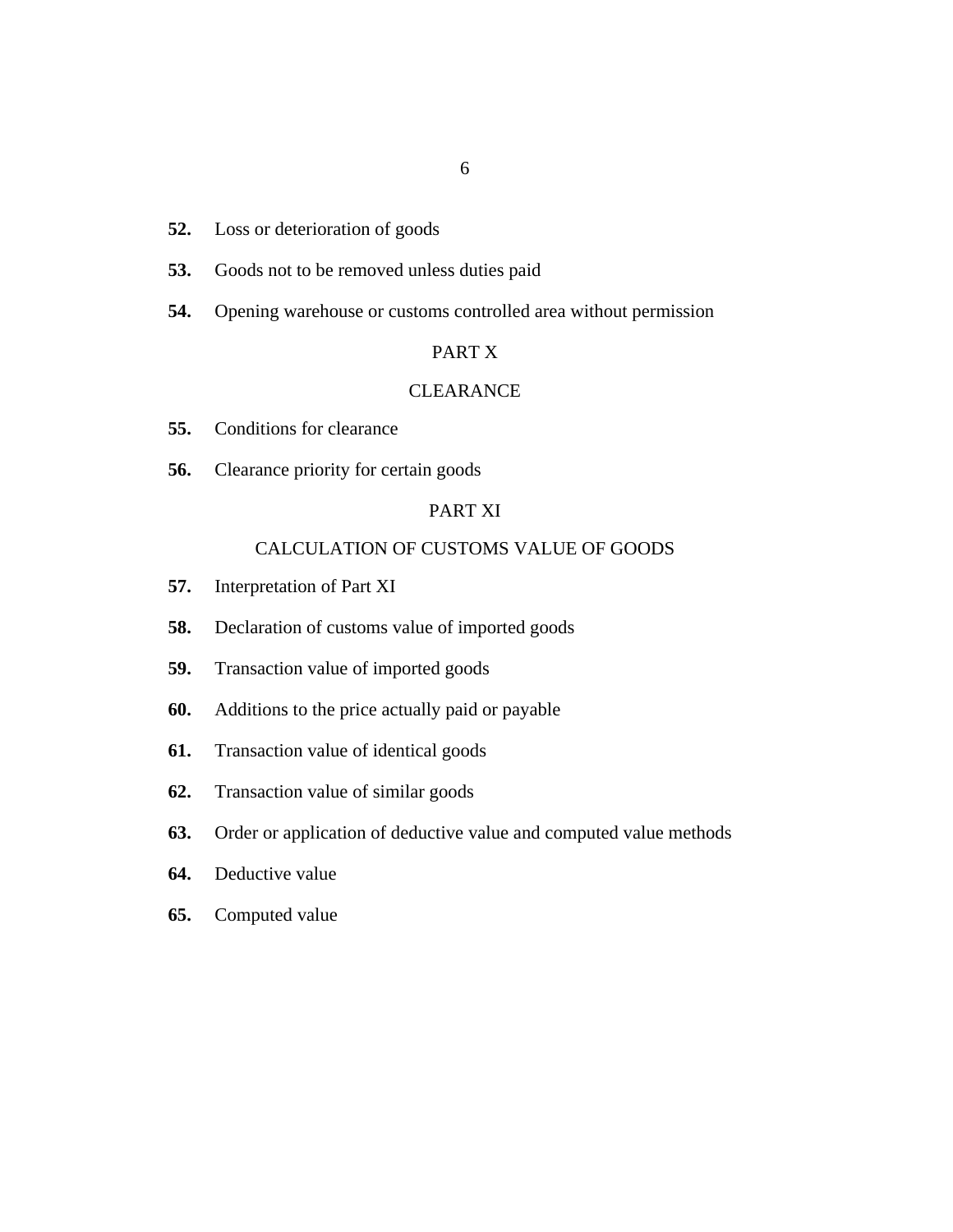- [Residual method](#page-71-0) **66.**
- [Provisional customs value by importer](#page-71-0) **67.**
- [Reasons to doubt the truth or accuracy of particulars or documents](#page-72-0) **68.**
- [Revised customs value](#page-73-0) **69.**
- [Value of goods for export](#page-73-0) **70.**

# PART XII

# [ORIGIN OF GOODS AND TARIFF CLASSIFICATION](#page-73-0)

- [Interpretation of Part XII](#page-73-0) **71.**
- [Country of origin of goods](#page-74-0) **72.**
- [Rules of origin](#page-74-0) **73.**
- [Proof of origin](#page-75-0) **74.**
- [Country of consignment of goods](#page-75-0) **75.**
- [Determination of Community origin](#page-75-0) **76.**
- [Import duty on Community origin goods](#page-77-0) **77.**
- [Export duty on Community origin goods](#page-77-0) **78.**
- [Drawback in relation to Community origin goods](#page-77-0) **79.**
- [Quantitative restrictions](#page-78-0) **80.**
- [Common External Tariff](#page-78-0) **81.**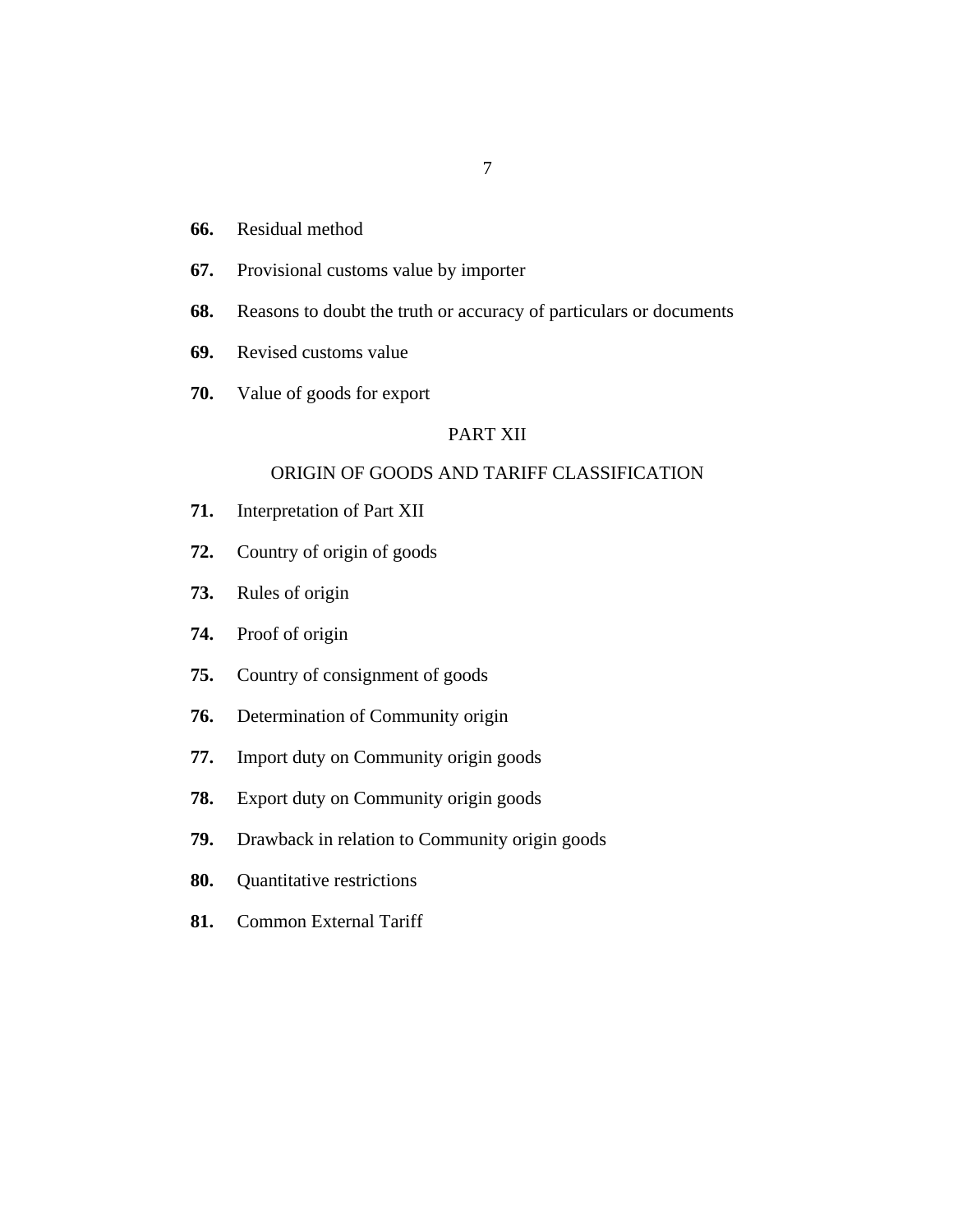#### [Goods to be described according to tariff classification](#page-78-0) **82.**

# PART XIII

## [CUSTOMS DUTIES](#page-79-0)

- [Imposition of customs duties on imported goods](#page-79-0) **83.**
- [Exemption from customs duties on imported goods](#page-79-0) **84.**
- [Imposition of customs duties on exported goods](#page-79-0) **85.**
- [Minister may amend Parts I and II of the Customs Tariff etc.](#page-79-0) **86.**
- [Exemption for de minimis goods](#page-81-0) **87.**
- [Determination of amount of duty payable](#page-81-0) **88.**
- [Date for payment of duty](#page-82-0) **89.**
- [Customs debt at importation](#page-82-0) **90.**
- [Customs debt incurred at importation through non-compliance](#page-82-0) **91.**
- [Customs debt at export](#page-83-0) **92.**
- [Customs debt at export incurred through non-compliance](#page-83-0) **93.**
- [General provisions on customs debt at importation or export](#page-84-0) **94.**
- [Notification of a customs debt](#page-85-0) **95.**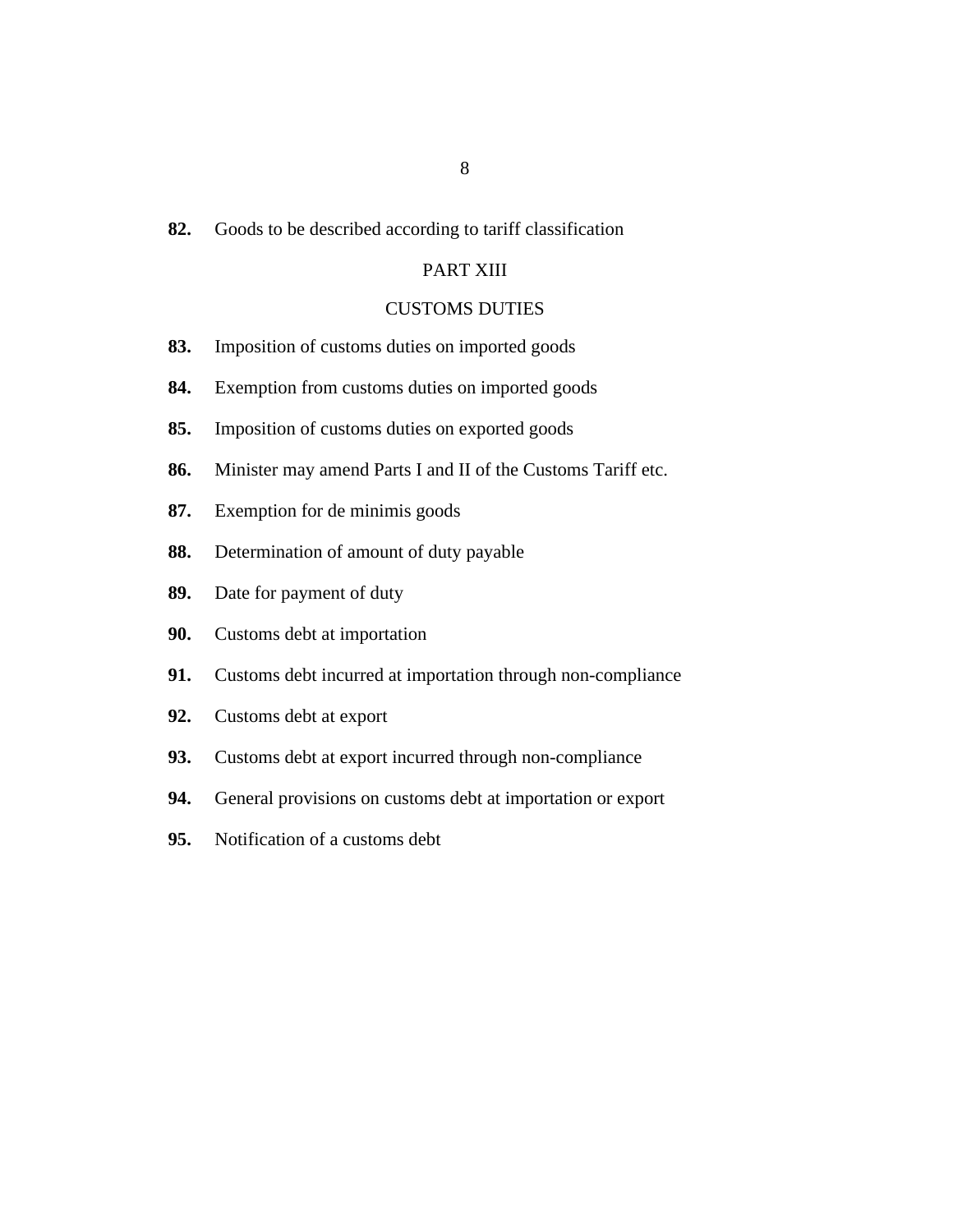# PART XIV

## [REFUNDS, DRAWBACK AND ABATEMENT OF DUTY](#page-86-0)

- [Refunds](#page-86-0) **96.**
- [Claims for drawback](#page-86-0) **97.**
- [Drawback of duty on certain goods](#page-87-0) **98.**
- [Extent of drawback](#page-88-0) **99.**
- 100. [Drawback on goods destroyed or damaged after shipment](#page-89-0)
- 101. [Penalty in relation to drawback](#page-89-0)

# PART XV

# [TEMPORARY IMPORTATIONS](#page-90-0)

102. [Relief from duty on temporary importations](#page-90-0)

# PART XVI

# [AUTHORIZED ECONOMIC OPERATORS AND TRUSTED TRADERS](#page-92-0)

- 103. [Status of authorized economic operator or trusted trader](#page-92-0)
- 104. [Requirements for status of authorized economic operator or trusted trader](#page-93-0)
- 105. [Cancellation of authorization](#page-93-0)
- 106. [Mutual recognition of authorized economic operator](#page-94-0)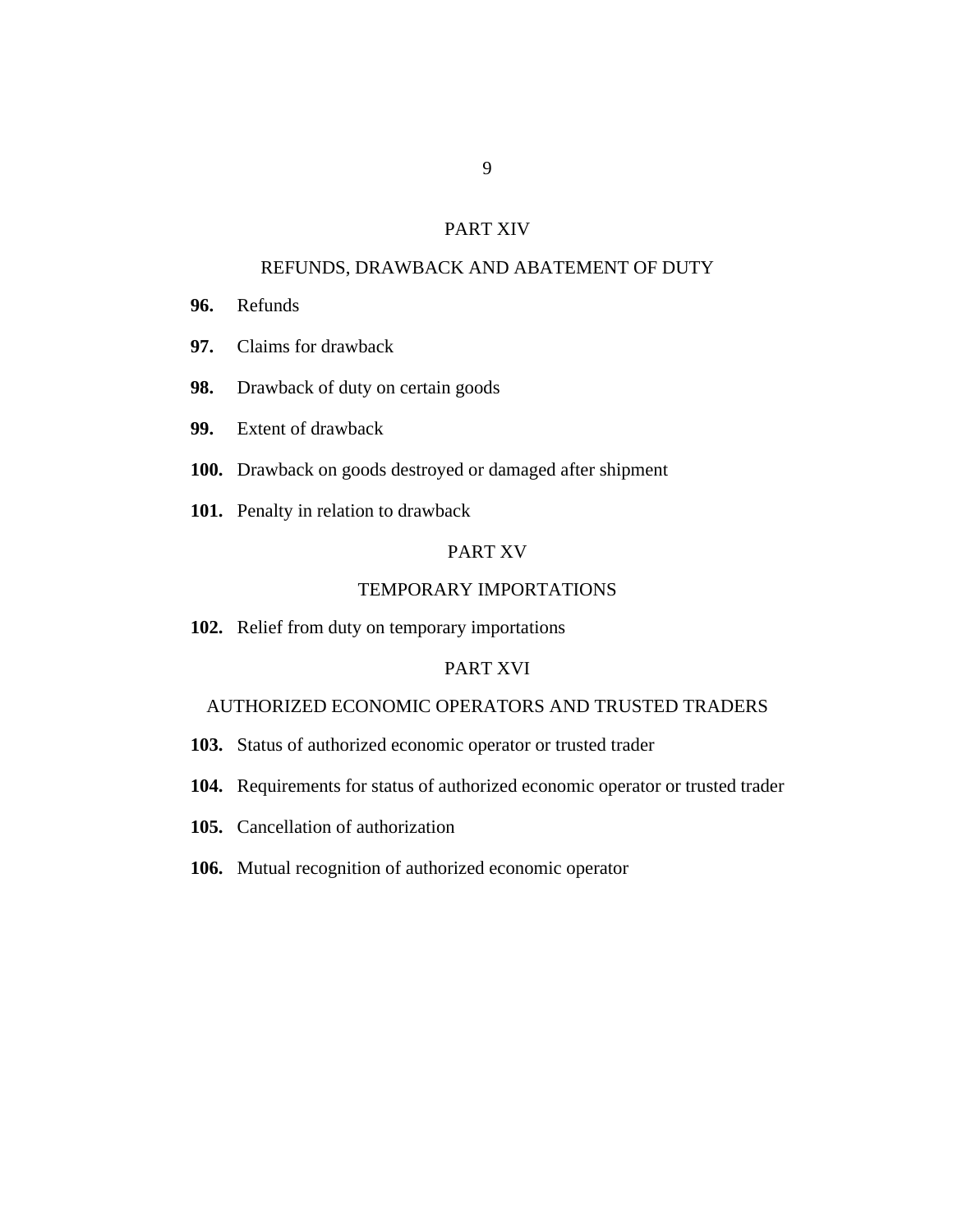### PART XVII

## [CUSTOMS BROKERS AND AGENTS](#page-94-0)

- 107. [Authority to be produced](#page-94-0)
- [Entities other than individuals](#page-95-0) **108.**
- 109. [Gazetting of names of customs brokers](#page-95-0)
- 110. [Transacting business on behalf of another without authority](#page-95-0)
- [Vessel agents](#page-96-0) **111.**

#### PART XVIII

# [ADVANCE RULINGS](#page-96-0)

- 112. [Issue and scope of advance rulings](#page-96-0)
- 113. [Procedure for advance rulings](#page-97-0)
- 114. [Modification or revocation of advance rulings](#page-98-0)

## PART XIX

# [EXPORT PROCESSING](#page-99-0)

- 115. [Persons departing from Barbados to depart from a customs controlled area](#page-99-0)
- 116. [Certificate of clearance](#page-99-0)
- 117. [Vessel or aircraft not to depart without clearance](#page-100-0)
- 118. [Production of certificate of clearance](#page-100-0)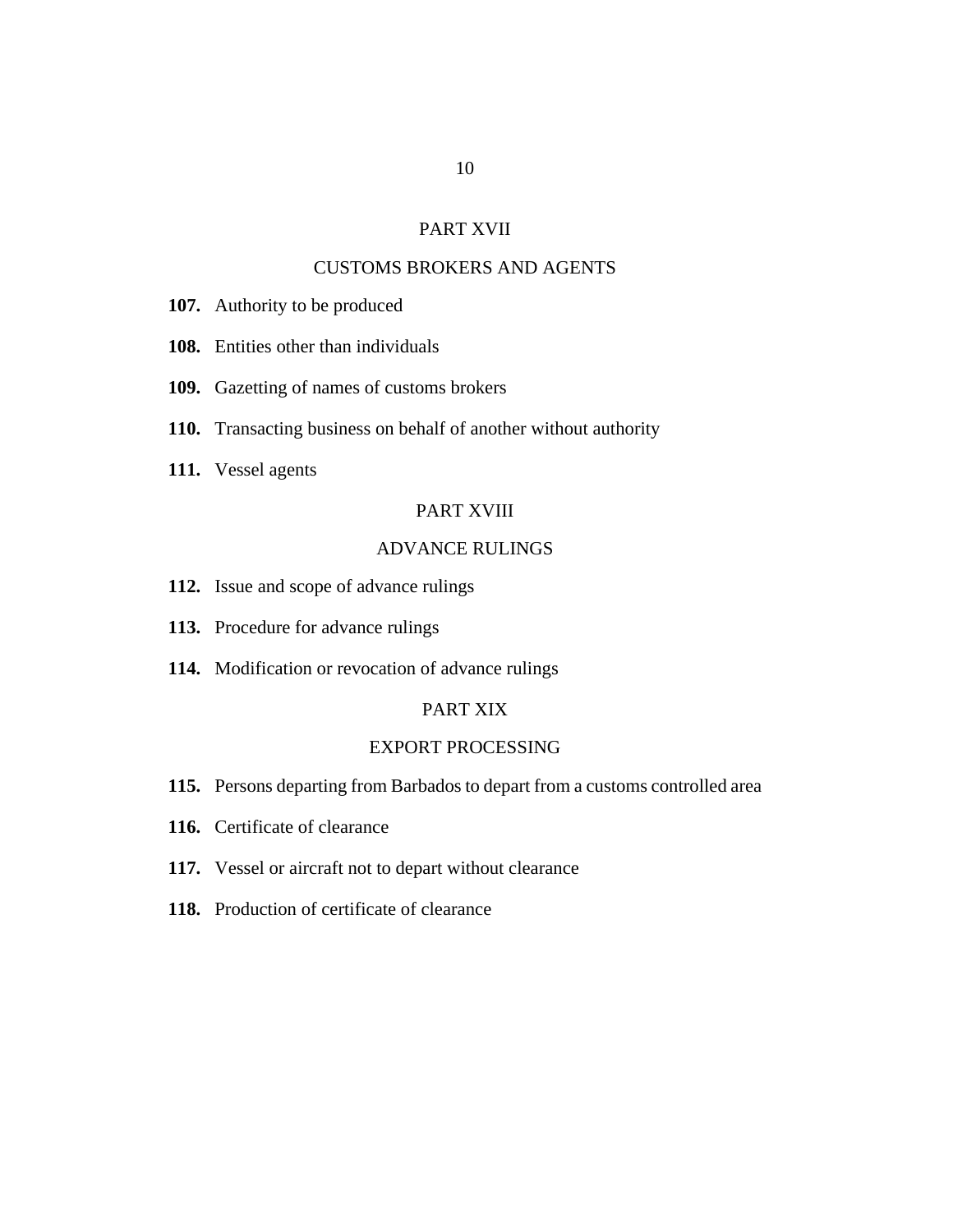#### 119. [Power to refuse or revoke clearance](#page-101-0)

120. [Goods for export subject to customs control](#page-101-0)

# PART XX

#### [POST-CLEARANCE COMPLIANCE AND CONTROLS](#page-102-0)

- 121. [Post-release controls](#page-102-0)
- 122. [Record keeping](#page-102-0)

#### PART XXI

## [POSTAL AND COURIER PROCESSING](#page-103-0)

- 123. [Application of Act to goods imported and exported by post and courier](#page-103-0)
- 124. [Time of importation and exportation of goods by post or courier](#page-103-0)
- 125. [Production of postal packet declaration](#page-103-0)
- 126. [Declaration respecting postal packets](#page-104-0)
- 127. [Goods contained in postal packet contrary to law](#page-104-0)
- 128. [Unclaimed postal packets](#page-105-0)
- 129. [Expedited services in respect of couriers](#page-106-0)

# PART XXII

# [PROHIBITED AND RESTRICTED GOODS](#page-107-0)

130. [Prohibitions in respect of the protection of mark and indications of origin](#page-107-0)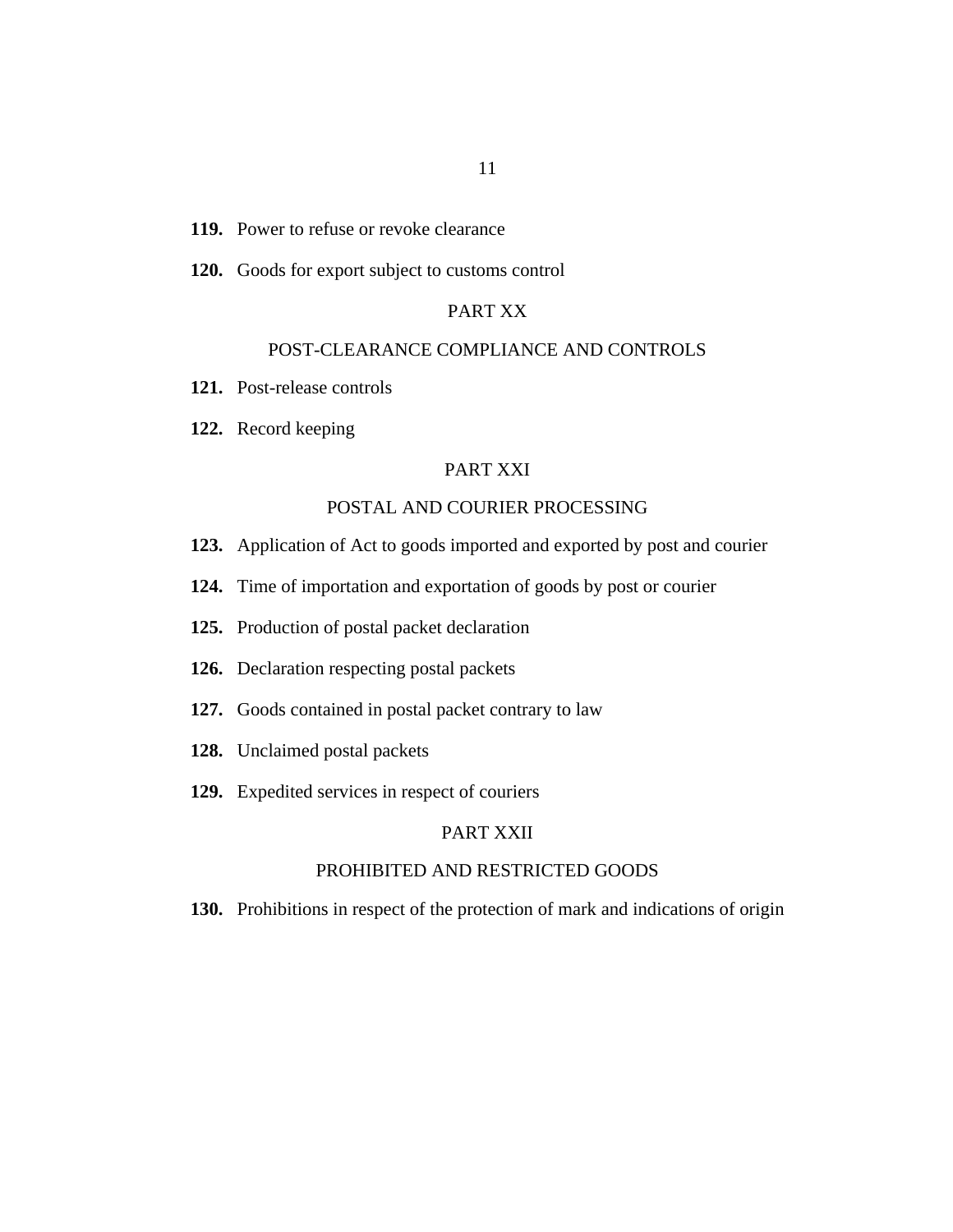- 131. [Prohibitions in respect of the protection of intellectual property](#page-107-0)
- 132. [Prohibited and restricted imports](#page-107-0)
- 133. [Prohibited and restricted exports](#page-108-0)
- 134. [Production of licence for restricted goods](#page-108-0)
- 135. [Prohibition or restriction of goods](#page-109-0)
- 136. [Goods imported in transit, in transhipment or as stores](#page-109-0)
- 137. [Penalty for prohibited goods](#page-109-0)
- 138. [Duty of oil, gas and petroleum product import and export licensees to keep](#page-110-0) records

#### PART XXIII

## [DUTY FREE ZONES](#page-111-0)

- 139. [Definition of duty free zone](#page-111-0)
- 140. [Establishment of duty free zones](#page-111-0)
- 141. [Activities in duty free zone](#page-111-0)
- 142. [Placement of goods under regime](#page-112-0)
- 143. [Duty free stores](#page-112-0)
- 144. [Procedures required for duty free goods](#page-112-0)
- 145. [Liability of operator](#page-114-0)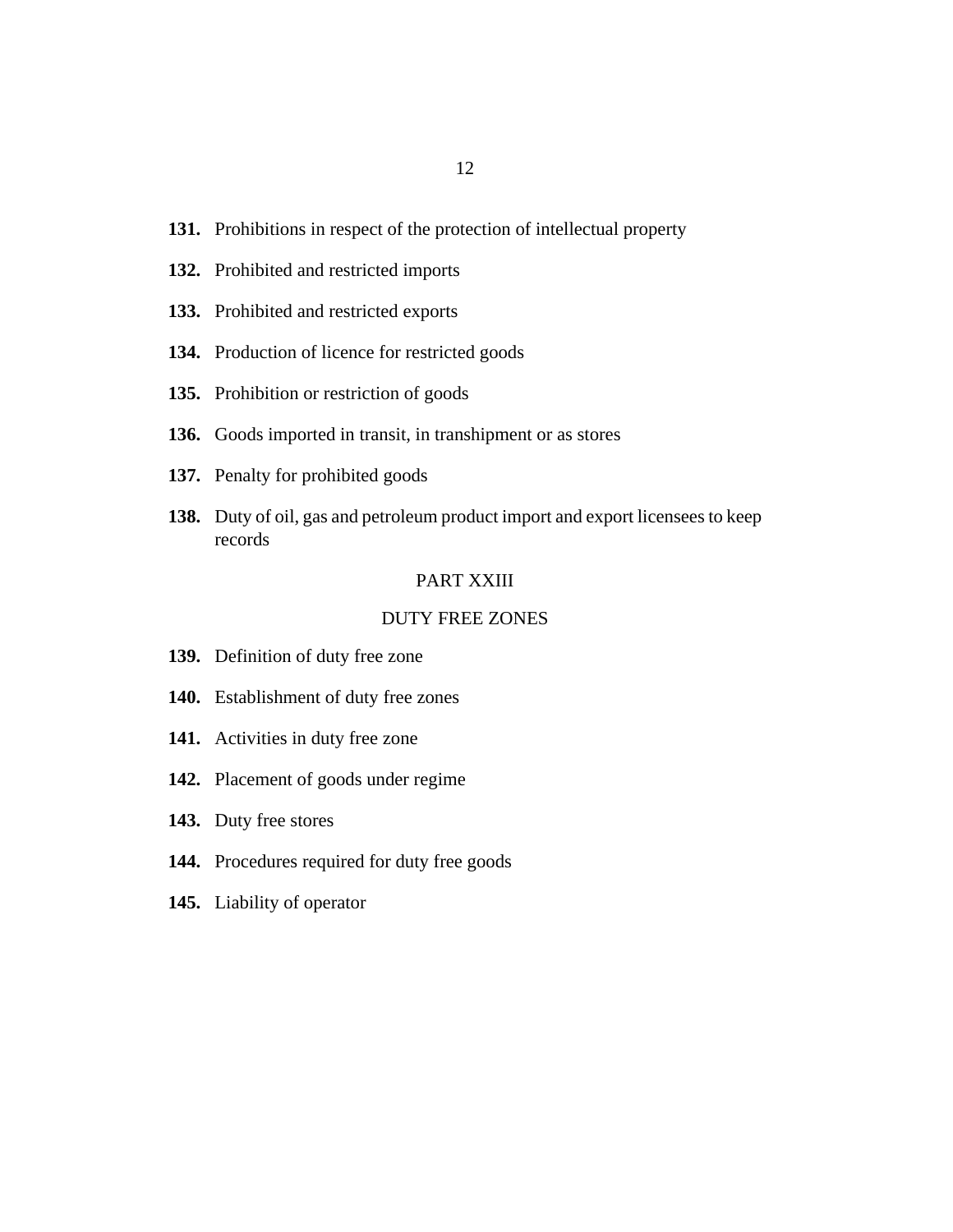146. [Regulations on duty free zones](#page-114-0)

## PART XXIV

### [SPECIFIC POWERS AND OBLIGATIONS OF CUSTOMS OFFICERS](#page-114-0)

- 147. [Patrol and surveillance](#page-114-0)
- 148. [Power to land or moor](#page-115-0)
- 149. [Power to board a vessel](#page-115-0)
- 150. [Power to station an officer on vessel or aircraft](#page-116-0)
- 151. [Power to access and search customs controlled area](#page-117-0)
- 152. [Searching of vessel or aircraft](#page-117-0)
- 153. [Power to search premises](#page-118-0)
- 154. [Power to search vehicles](#page-119-0)
- 155. [Securing goods](#page-120-0)
- 156. [Search warrants uncustomed or prohibited goods](#page-120-0)
- 157. [Determination of search](#page-121-0)
- 158. [Application of search provisions](#page-121-0)
- 159. [Preliminary search of persons by use of aids](#page-122-0)
- 160. [Searching of person where reasonable cause to suspect goods are concealed](#page-122-0)
- 161. [Searching of person for dangerous items](#page-123-0)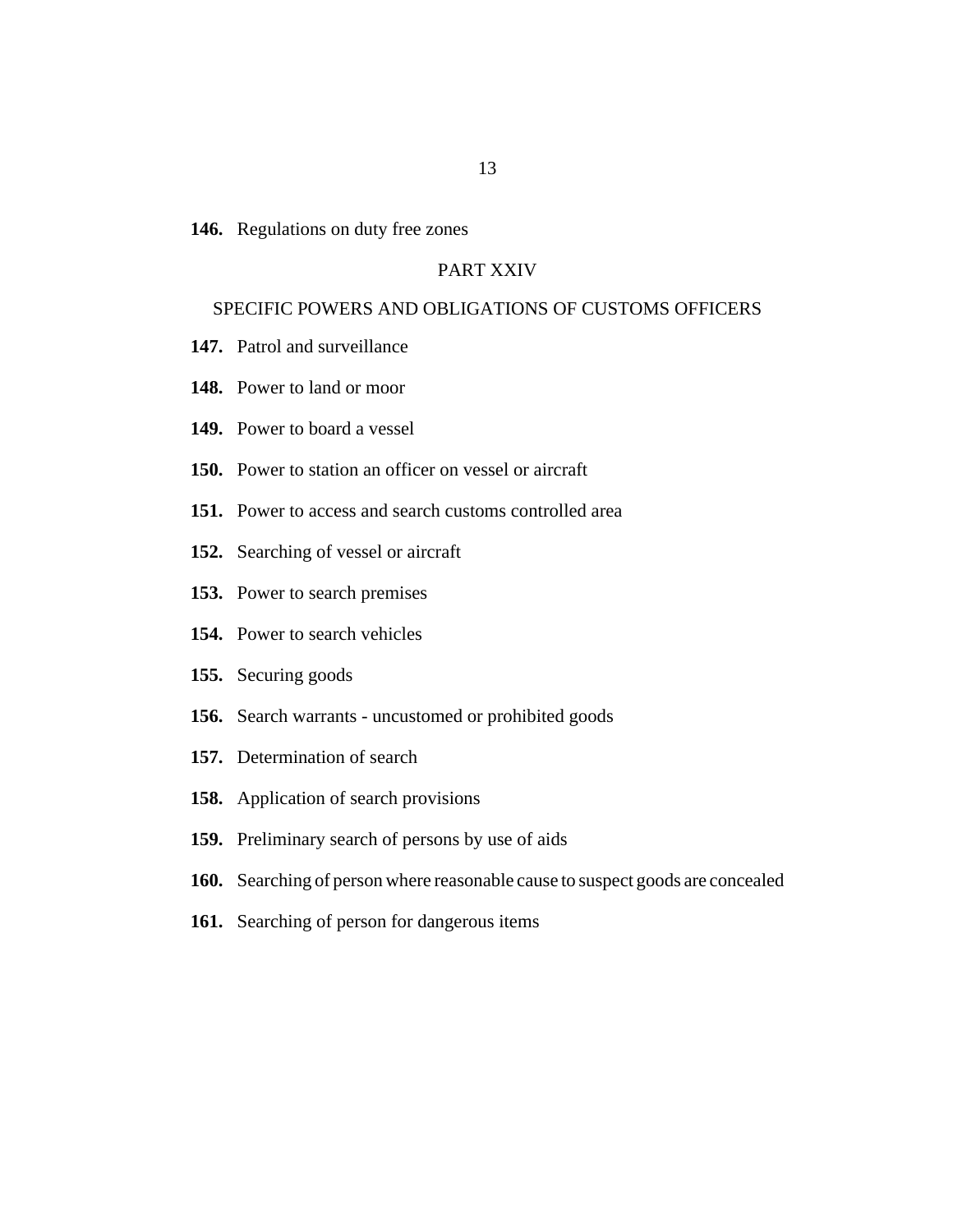- 162. [Seizure of items found](#page-124-0)
- 163. [Questioning of persons in customs controlled area](#page-124-0)
- 164. [Firing on vessel](#page-124-0)
- 165. [Detention of vessel](#page-125-0)
- 166. [Power to examine and take account of goods](#page-125-0)
- 167. [Examination of goods subject to customs control](#page-128-0)
- [Examination of goods no longer subject to customs control](#page-128-0) **168.**
- 169. [Accounting for goods](#page-129-0)
- 170. [Production of goods](#page-130-0)
- 171. [Verification of entries](#page-130-0)
- 172. [Power to take samples](#page-131-0)
- 173. [Power of arrest](#page-131-0)
- 174. [Escape from officer](#page-131-0)
- 175. [Power to pay rewards](#page-132-0)
- 176. [Power to require attendance](#page-132-0)
- 177. [Power to require information and the production of evidence](#page-132-0)
- 178. [Discretionary power to Comptroller in special circumstances](#page-133-0)
- 179. [Duty to conduct administrative proceedings without delay](#page-133-0)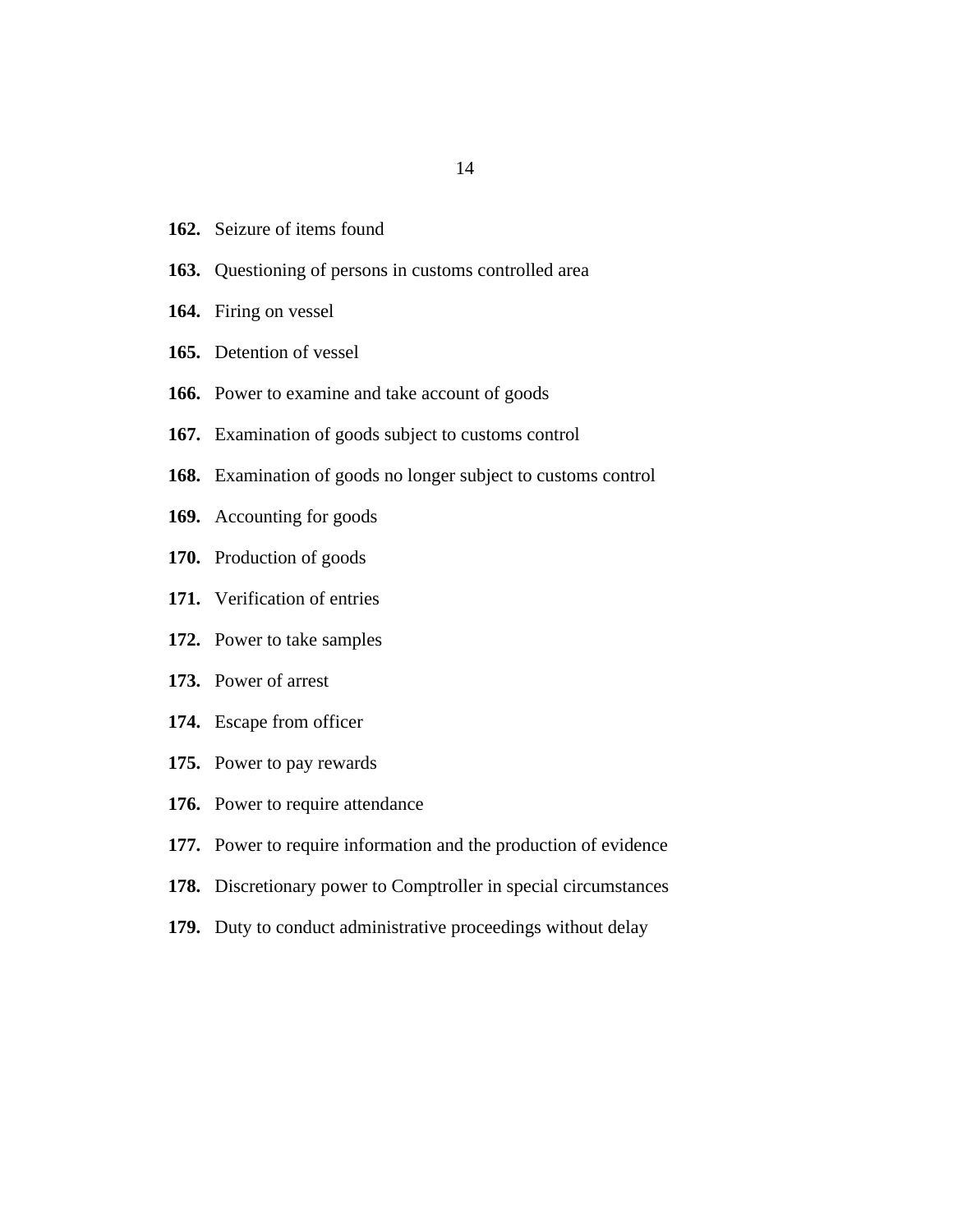- 180. [Power to require security](#page-133-0)
- 181. [Power to require provision of facilities](#page-135-0)
- 182. [Audit or examination of records](#page-136-0)
- 183. [Requirement to produce documents](#page-137-0)
- 184. [Power to require copies of documents](#page-138-0)
- 185. [Further powers in relation to documents](#page-138-0)
- 186. [Copying of documents obtained during search](#page-138-0)
- 187. [Retention of documents and goods obtained during a search](#page-139-0)
- 188. [Detention of goods suspected to be illegally obtained](#page-141-0)
- 189. [Return of detained goods](#page-141-0)
- 190. [Extension of 6 month period](#page-142-0)
- 191. [Custody of certain detained goods](#page-143-0)
- 192. [Search warrants](#page-144-0)
- 193. [Entry and search under warrant](#page-144-0)
- 194. [Execution of search warrant](#page-145-0)
- 195. [Use of aids by a customs officer](#page-146-0)
- 196. [Conditions applying to entry of buildings](#page-146-0)
- 197. [Detention of dangerous goods concerning an aircraft](#page-147-0)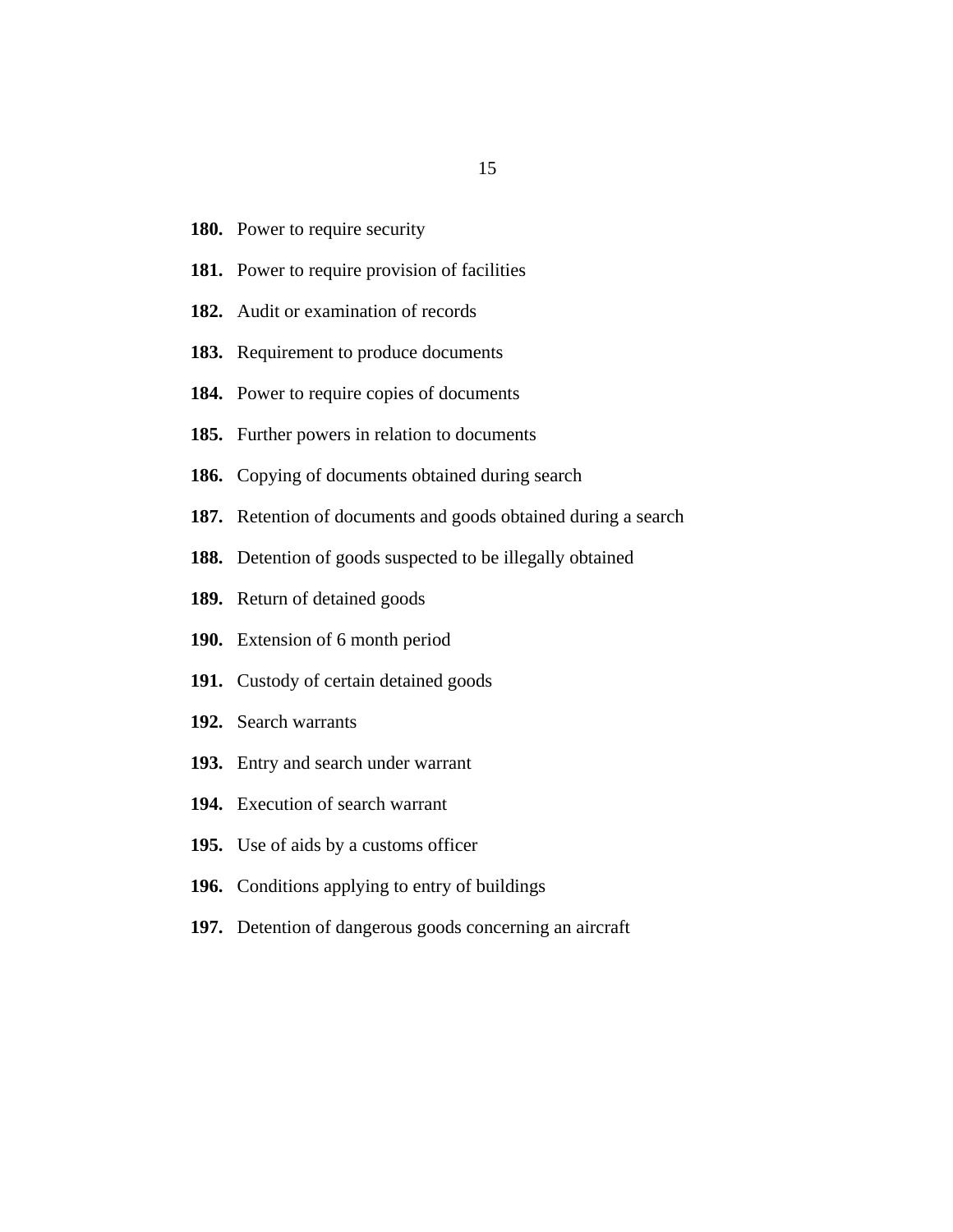- 198. [Protection of persons assisting customs officers](#page-147-0)
- 199. [Witnessing of signatures](#page-147-0)
- 200. [Documents in foreign language](#page-148-0)

## PART XXV

#### [ADMINISTRATIVE PENALTIES](#page-148-0)

- [Administrative penalties](#page-148-0) **201.**
- 202. [Penalty notice](#page-148-0)
- 203. [Procedure for challenging alleged contravention](#page-149-0)
- 204. [Penalty to constitute a debt to the Government](#page-149-0)

# PART XXVI

## [OFFENCES AND PUNISHMENT](#page-149-0)

- 205. [Falsification of record in System](#page-149-0)
- 206. [Unauthorized use of the System](#page-149-0)
- 207. [Unauthorized modification of the System](#page-150-0)
- 208. [Unauthorized obstruction of the System](#page-151-0)
- 209. [Unauthorized interruption of the System](#page-151-0)
- 210. [Impersonating an officer](#page-151-0)
- 211. [Offences against officers](#page-152-0)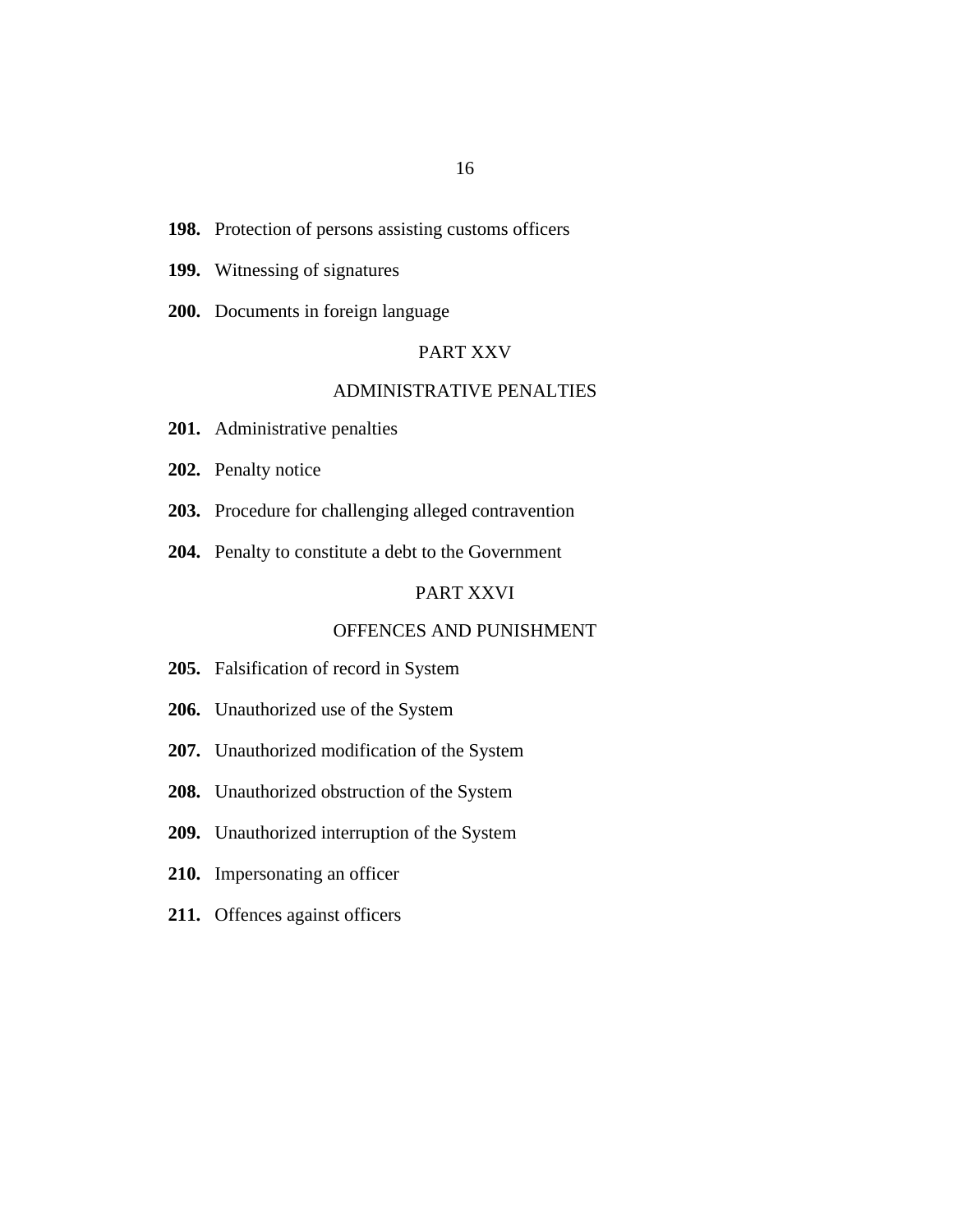- 212. [Carrying away officers](#page-154-0)
- 213. [Interfering with customs vessels, aircraft](#page-154-0)
- 214. [Signalling to smugglers](#page-154-0)
- [Adapting vessel or aircraft for smuggling](#page-155-0) **215.**
- 216. [Communicating with arriving vessels and aircraft](#page-156-0)
- 217. [Offering smuggled goods for sale](#page-156-0)
- 218. [Special penalty where offender is armed or disguised](#page-156-0)
- [False declarations](#page-157-0) **219.**
- 220. [Counterfeiting documents, seals, stamps, etc.](#page-158-0)
- [False scales](#page-159-0) **221.**
- 222. [Fraudulent evasion](#page-159-0)
- [Vessels and vehicles](#page-160-0) **223.**
- 224. [Removing locks, seals or marks](#page-161-0)
- 225. [Intermeddling with goods found floating in the sea](#page-161-0)
- 226. [Penalty in cases of forfeiture](#page-161-0)
- 227. [Offences in relation to warehouses](#page-162-0)
- 228. [General provisions as to offences](#page-163-0)
- 229. [General penalty](#page-164-0)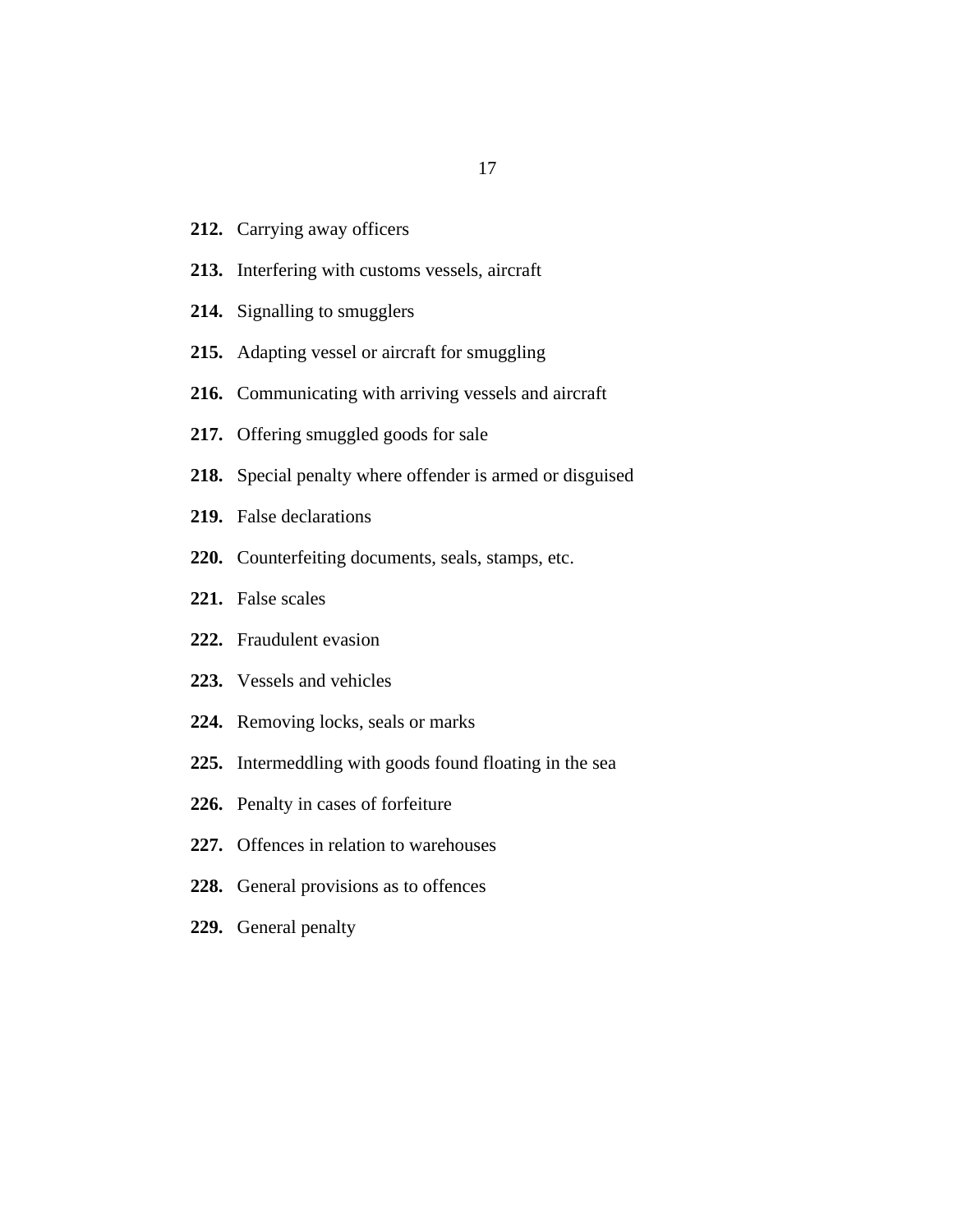## PART XXVII

# [FORFEITURE AND SALE OF GOODS](#page-164-0)

- 230. [Forfeiture of goods](#page-164-0)
- 231. [Detention, seizure of goods](#page-166-0)
- 232. [Special provisions as to forfeiture of large vessels](#page-166-0)
- 233. [Disposal of forfeited goods](#page-167-0)
- 234. [Sale of certain seized goods](#page-167-0)
- 235. [Sale of goods condemned as forfeited](#page-167-0)
- 236. [Sale of goods not condemned](#page-168-0)
- 237. [Notice of seizure](#page-168-0)
- 238. [Delivery of goods seized on deposit of value](#page-168-0)
- 239. [Application for order disallowing seizure](#page-169-0)
- 240. [Court may disallow seizure](#page-169-0)
- 241. [Application for order disallowing seizure where notice is not received](#page-170-0)
- 242. [Condemnation if no appeal against seizure](#page-171-0)
- 243. [Condemnation if application discontinued](#page-172-0)
- 244. [Condemnation of seized goods on conviction](#page-172-0)
- 245. [Disposal of forfeited goods](#page-172-0)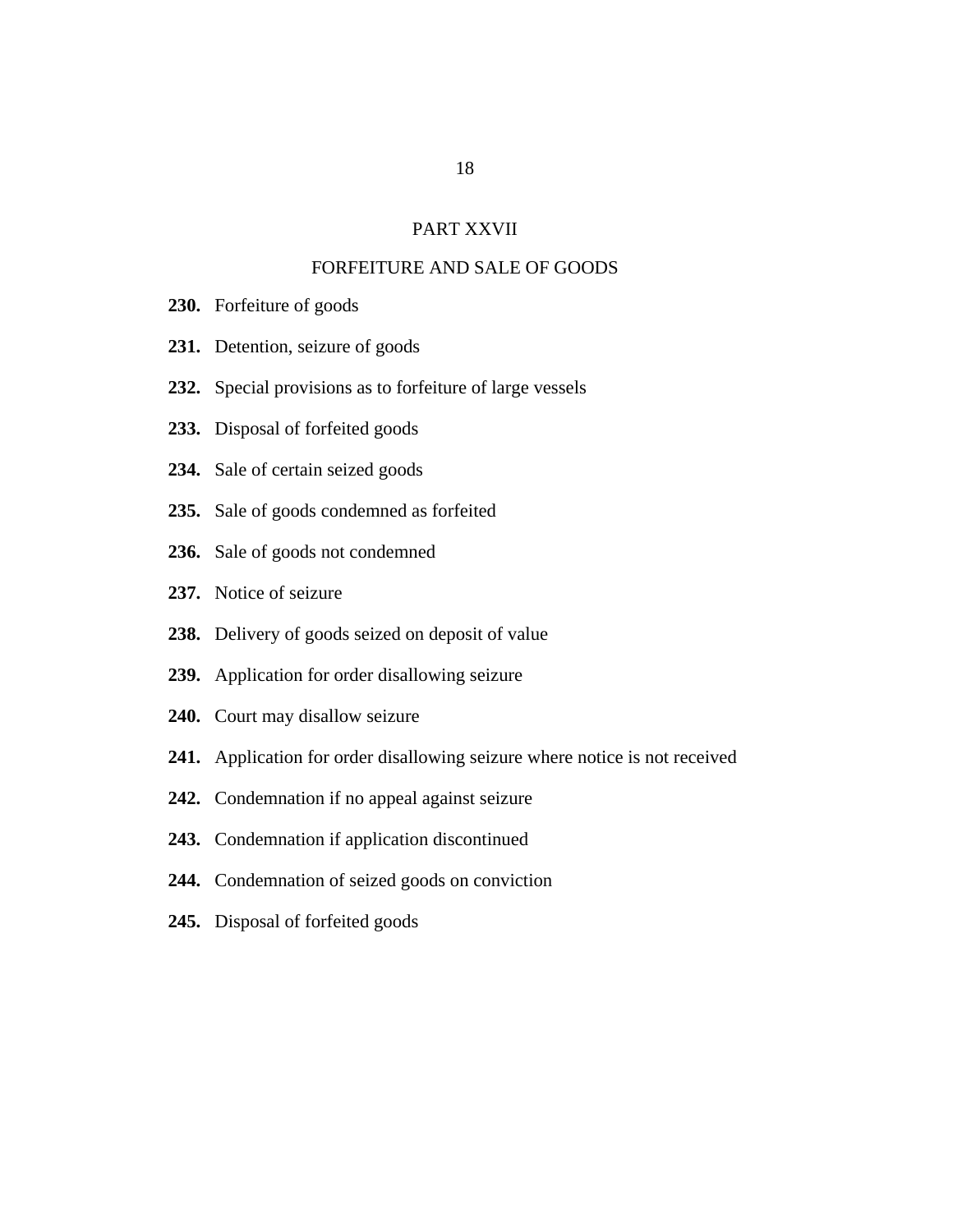246. [Application of forfeiture provisions](#page-173-0)

# PART XXVIII

## [ADMINISTRATIVE PROCEEDINGS BY THE COMPTROLLER](#page-173-0)

- 247. [Application for reconsideration](#page-173-0)
- 248. [Powers of the Comptroller in administrative proceedings](#page-174-0)
- 249. [Consideration of application by the Comptroller](#page-174-0)

#### [PART XXIX](#page-175-0)

# APPEALS

- [Establishment of Customs Appeal Tribunal](#page-175-0) **250.**
- 251. [Appeals to the Tribunal](#page-175-0)
- 252. [Hearing](#page-175-0)
- 253. [Tribunal may decide appeal without oral hearing if both parties consent](#page-176-0)
- 254. [Tribunal's powers and immunity](#page-177-0)
- 255. [Evidence](#page-177-0)
- 256. [Powers of investigation](#page-177-0)
- 257. [Power to summons witnesses](#page-178-0)
- 258. [Protection of persons appearing before the Tribunal](#page-179-0)
- 259. [Grounds of appeal and burden of proof](#page-179-0)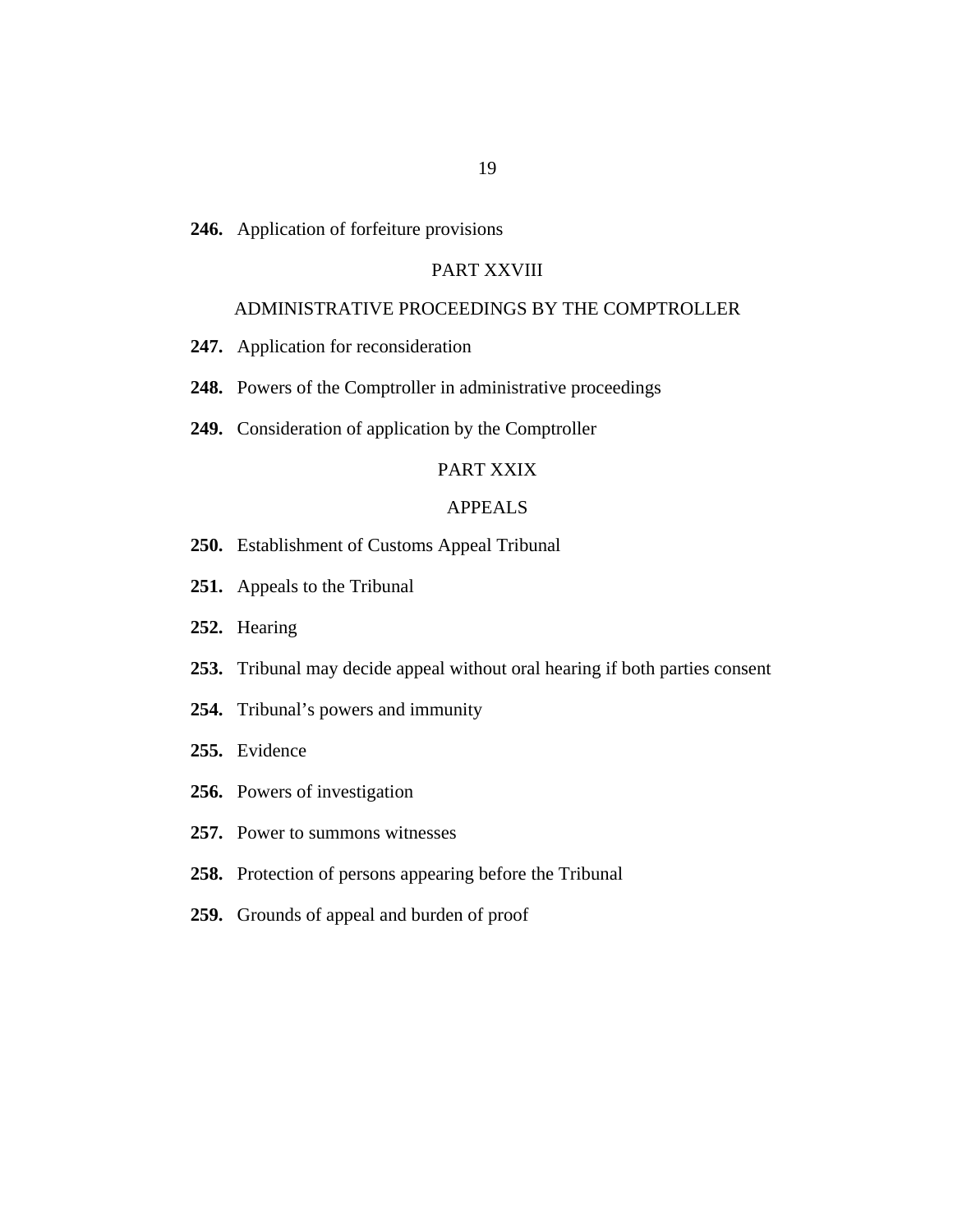# PART XXX

# [COURT PROCEEDINGS](#page-180-0)

- 260. [Appeal to the High Court](#page-180-0)
- 261. [Place where cause of action deemed to arise](#page-180-0)
- 262. [Place of trial](#page-180-0)
- 263. [Time limit on proceedings](#page-181-0)
- 264. [Limitation as to pleading](#page-181-0)
- 265. [Officer may prosecute](#page-181-0)
- 266. [Incidental provisions as to legal proceedings for offences](#page-182-0)
- 267. [Onus of proof on defendant in certain cases](#page-182-0)
- 268. [Averment in proceedings](#page-182-0)
- [Evidence of officers](#page-183-0) **269.**
- 270. [Proof of certain documents](#page-183-0)
- 271. [Presumption of authenticity of documents](#page-184-0)
- 272. [Valuation of goods for penalty or fine](#page-184-0)
- 273. [Certificate of condemnation](#page-184-0)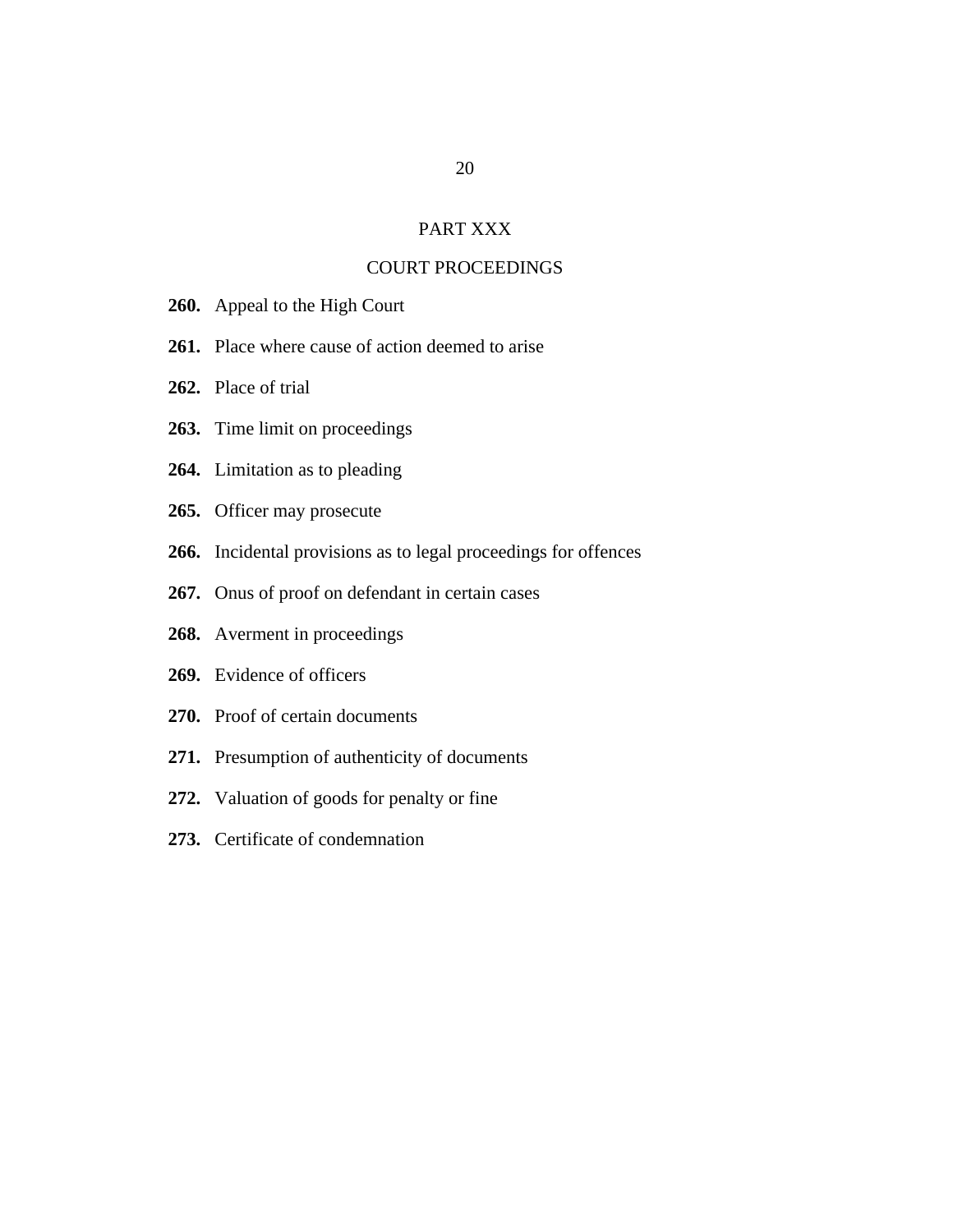#### [PART XXXI](#page-185-0)

#### **GENERAL**

- 274. [Recovery of debt etc.](#page-185-0)
- 275. [Unpaid tax certificate](#page-185-0)
- 276. [Certificate of Comptroller](#page-185-0)
- 277. [Garnishment](#page-186-0)
- 278. [Notice for immediate payment](#page-187-0)
- 279. [Joint and several liability](#page-187-0)
- 280. [Directors or managers of corporations](#page-188-0)
- 281. [Officials of unincorporated bodies](#page-189-0)
- [Executors and administrators](#page-190-0) **282.**
- 283. [Trustees in bankruptcy](#page-190-0)
- 284. [Receivers](#page-191-0)
- 285. [Receipts](#page-193-0)
- 286. [Requirements for security by bond](#page-193-0)
- 287. [Duties and drawback to be proportionate to quantity or value](#page-193-0)
- 288. [Mode of calculating weights and measures](#page-193-0)
- 289. [Non-application of Cap. 114 to sales under this Act](#page-194-0)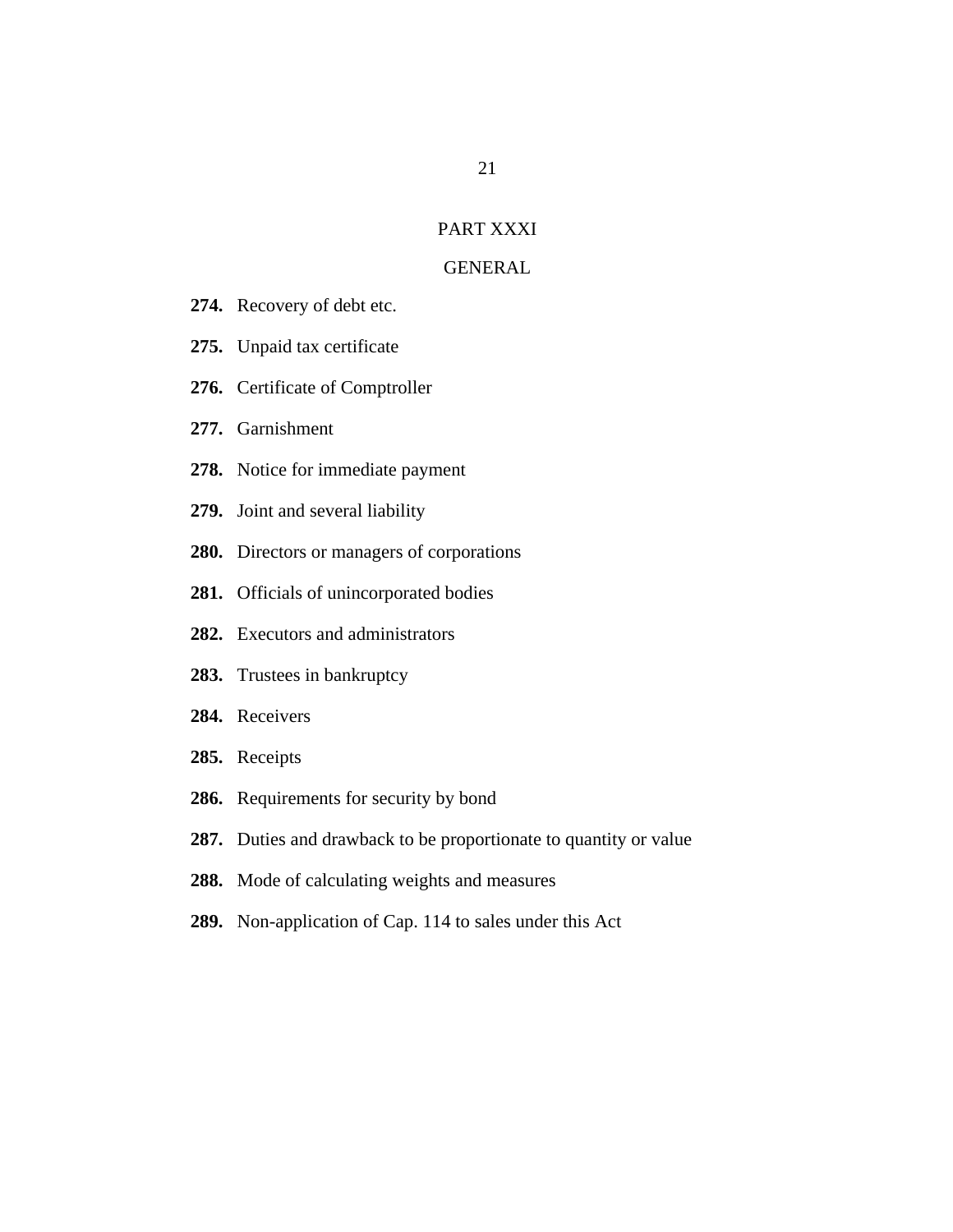# PART XXXII

# **[MISCELLANEOUS](#page-194-0)**

- 290. [Regulations](#page-194-0)
- [Amendment of Schedule](#page-195-0) **291.**
- 292. [Comptroller to determine forms](#page-195-0)
- 293. [Power to make guidelines](#page-195-0)
- 294. [Non application of Act to the Defence Force](#page-196-0)
- 295. [Minister may grant exemptions](#page-196-0)
- 296. [Exemption for government agencies](#page-196-0)
- 297. [Non-application of Act to fishing](#page-196-0)
- 298. [Payment into Consolidated Fund](#page-196-0)
- 299. [Transitional](#page-197-0)
- 300. [Savings](#page-197-0)
- **301.** [Repeal](#page-197-0)
- [Commencement](#page-197-0) **302.**

### SCHEDULE

#### *[Customs Appeal Tribunal](#page-198-0)*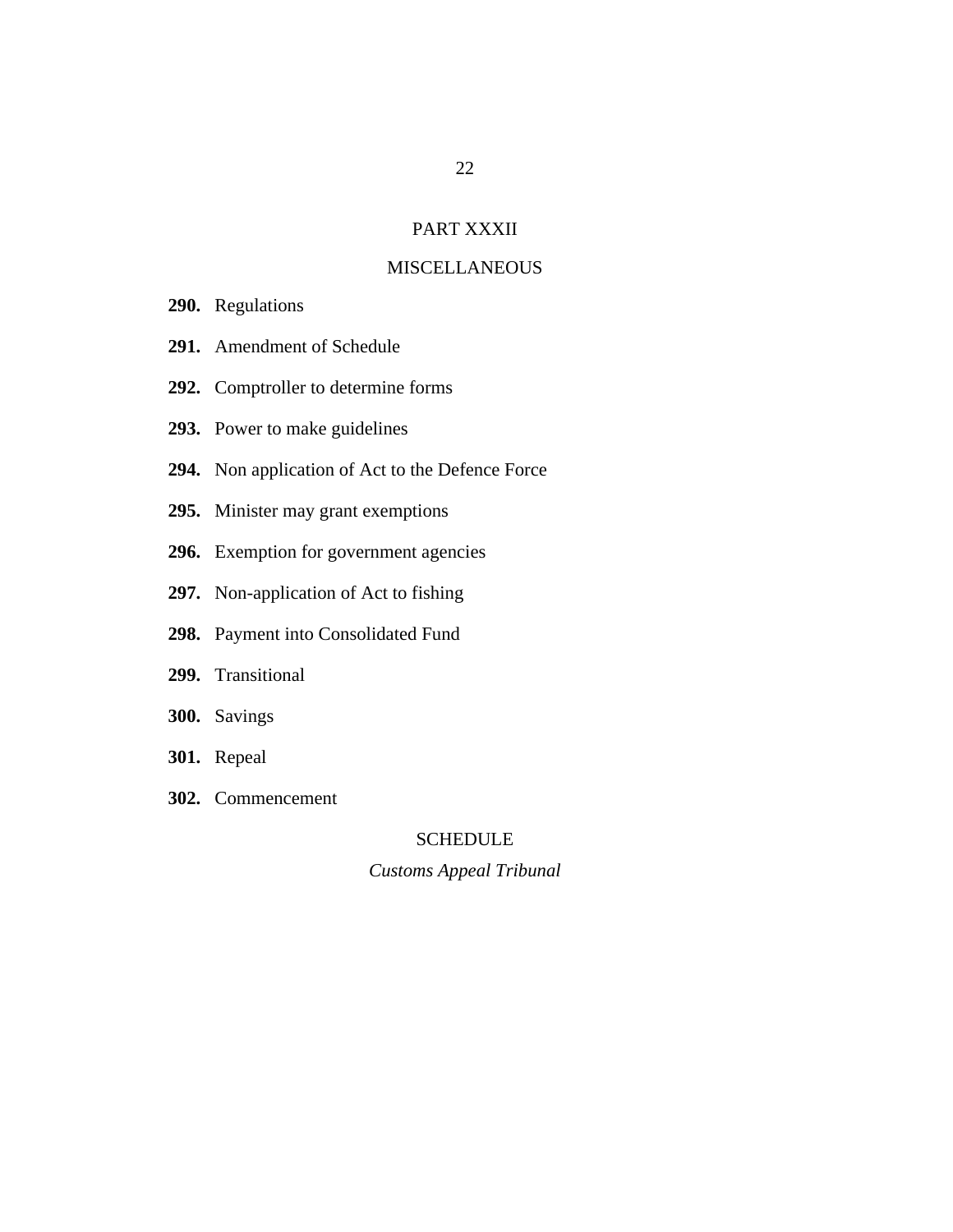# **BARBADOS**

A Bill entitled

An Act to reform the law on customs and repeal the *Customs Act*, Cap. 66. ENACTED by the Parliament of Barbados as follows: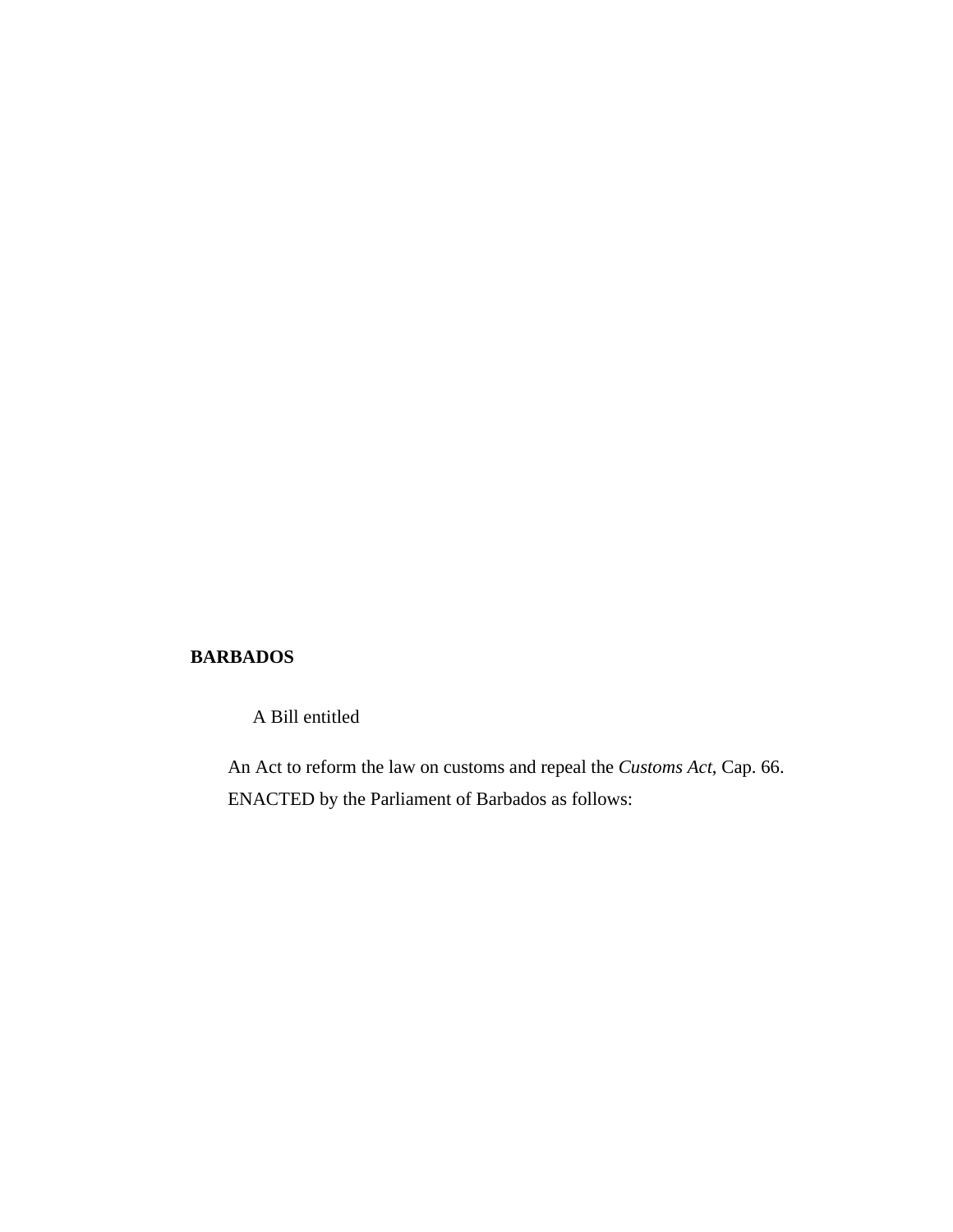# PART I

# PRELIMINARY

#### <span id="page-23-0"></span>**Short title**

This Act may be cited as the *Customs Act, 2021*. **1.**

#### **Interpretation**

- In this Act, **2.**
- "advance cargo information" means such information as may be prescribed to be provided to the Comptroller in advance in respect of goods to be transported to Barbados on board a vessel or an aircraft;
- "advance passenger information" means such information as may be prescribed to be provided to the Comptroller in advance in respect of individuals, including crew, to be transported to Barbados on board a vessel or an aircraft;
- "agent" means a person, including a licensed customs broker, who is authorized in writing by another person to perform any act on his behalf to fulfill any obligation under this Act;
- "assessment" means a determination of the amount of duty and taxes owing on imported or exported goods, calculated in accordance with this Act, and of any applicable penalty;
- "assigned matter" means a matter in relation to which the Comptroller is required, under any enactment, to perform a duty;
- "audit" means a compliance measure undertaken by the Comptroller to ensure that all applicable obligations under this Act have been met;
- "authorized" means authorized by the Comptroller;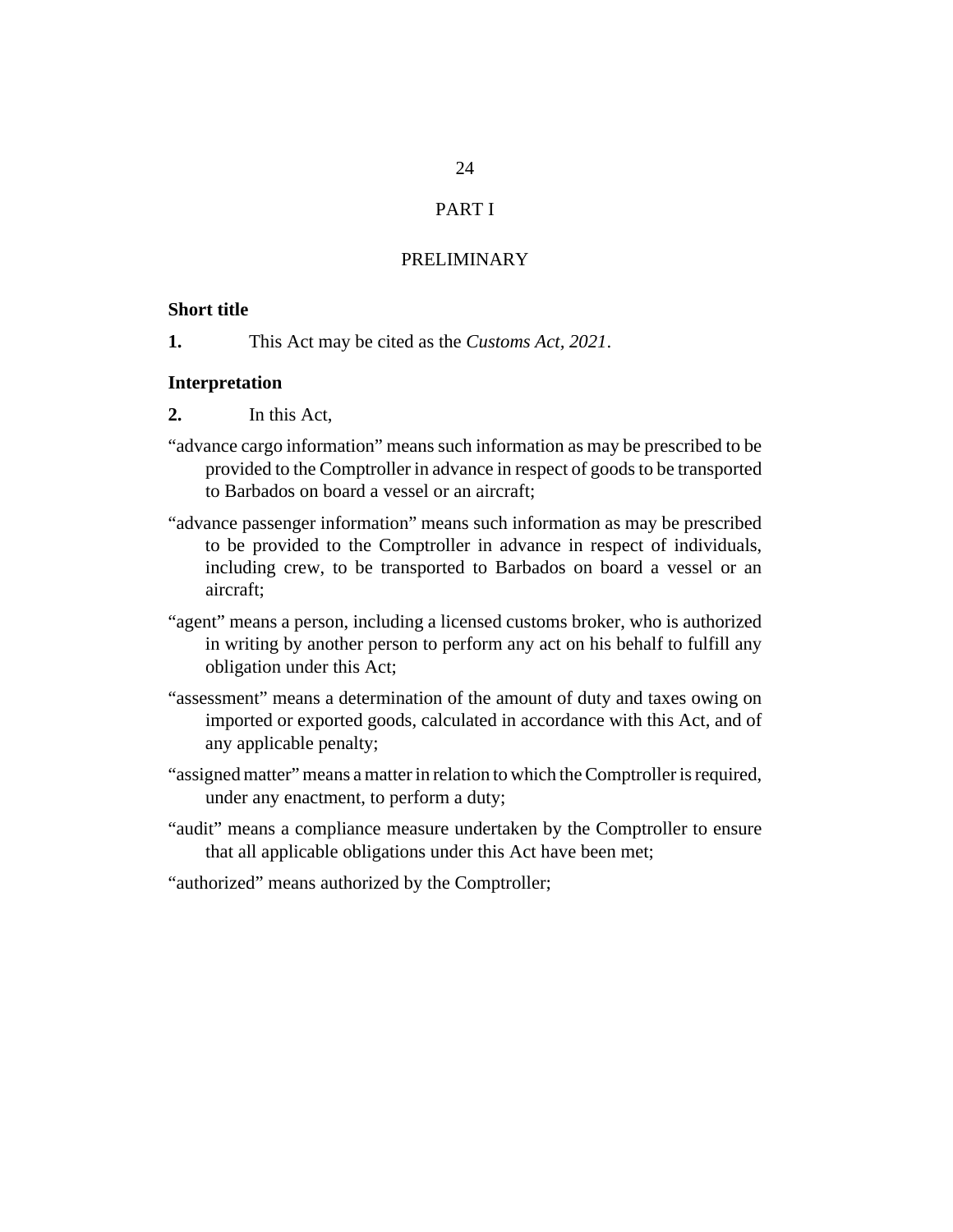- "authorized economic operator" means a person who is accorded that status in accordance with Part XVI and the regulations made under this Act;
- "authorized officer" means a person authorized by the Comptroller under [section](#page-29-0) [5](#page-29-0) to perform a function;
- "bulk" means goods that are transported on board a vessel loose or in mass without containment or packaging;
- "cargo" means all goods, mail and stores transported on board a vessel or an aircraft for consideration;
- "CARICOM", "Caribbean Community" or "Community" means the Caribbean Community established by Article 2 of the Revised Treaty;
- "clearance" means the authorization to remove imported goods or goods destined for export from a customs controlled area, licensed warehouse or duty free zone, which is issued by a customs officer at the completion of the formalities required by this Act;

"commander" means the captain of a ship or an aircraft;

"Comptroller" means the Comptroller of the Customs and Excise Department;

"container" means a receptacle that

- (a) is intended for containing goods;
- (b) is of permanent character and suitable for repeated use;
- is designed to carry goods by one or more modes of transport without *(c)* intermediate reloading; and
- (d) has an internal volume of one or more cubic meters;
- "crew" means persons employed on board a vessel or an aircraft during a voyage or flight, whether or not they are on the crew list;

"customs broker" means a person who holds a licence issued by the Comptroller;

"customs controlled area" means a place designated as such by the Comptroller under Part V;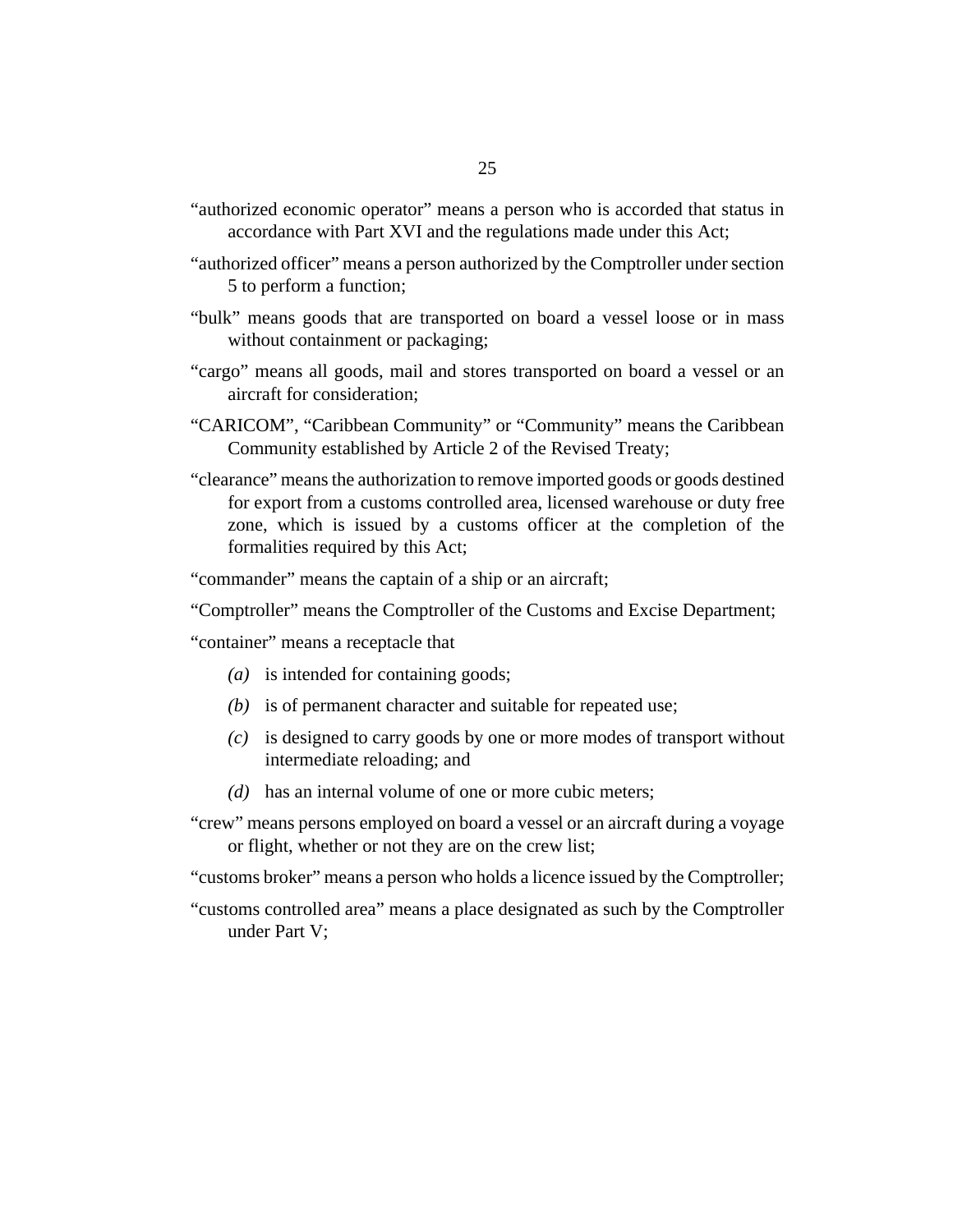"Customs Department" means the Customs and Excise Department;

- "customs direction" means a lawful request, order, command or instruction in any form by a customs officer to a person specifically, or to the public generally, to perform an obligation under this Act, or to refrain from a contravention of this Act;
- "customs officer" includes the Comptroller, a Deputy Comptroller and an Assistant Comptroller;
- "customs services" means services provided by customs officers under this Act;
- "Customs Tariff" means the Common External Tariff established in accordance with the Revised Treaty forming part of the customs laws of Barbados;
- "customs value" means the value of imported or exported goods calculated in accordance with this Act;
- "data message" means a messaging standard for electronic communication;
- "declarant" means a person who submits a declaration or a person in whose name the declaration is made;
- "declaration" means a statement, report or account submitted in any form or manner to a customs officer to fulfill an obligation under this Act;
- "document" includes
	- any paper or other material on which there is writing, drawing or *(a)* representation of any kind;
	- any information recorded or stored by means of any tape recorder, *(b)* computer or other device and any material subsequently derived from the information so recorded or stored;
	- any information in digital or electronic format; *(c)*
- "drawback" means a refund, on exportation, of all or part of any customs duty paid on importation;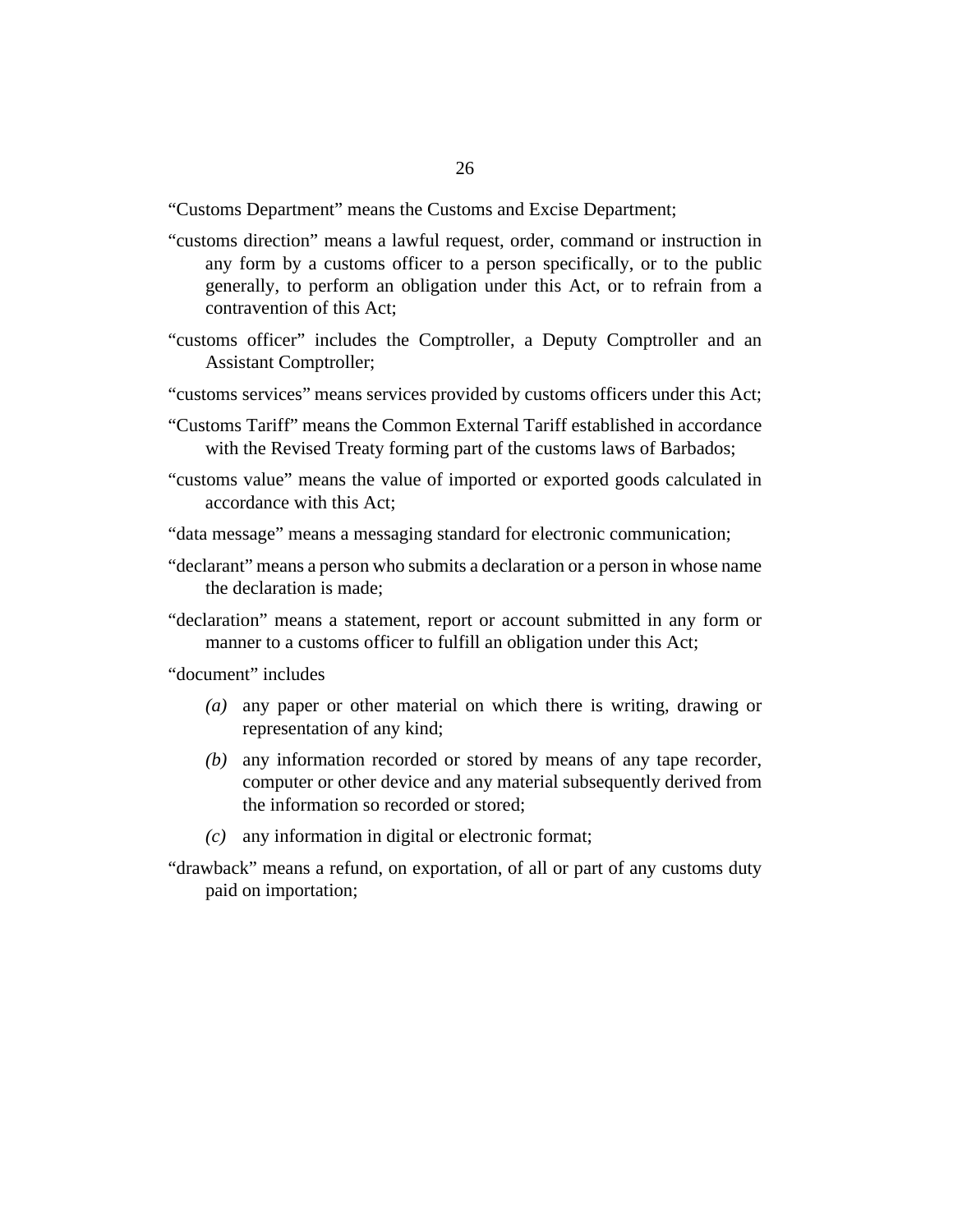- "drawback goods" means goods in respect of which a claim for drawback has been or is to be made;
- "duty" means any tax, surtax or other amount imposed on imported goods or goods destined for export under the Customs Tariff but does not include a penalty assessed under this Act;
- "entered", in relation to goods, means goods that have been properly accounted for to the satisfaction of the Comptroller;
- "export" means to take, or cause goods to be taken, out of Barbados;
- "exporter" means the owner or other person beneficially interested in exported goods;
- "former Act" means the *[Customs Act](http://barbadosparliament-laws.com/en/showdoc/cs/66)*, Cap. 66;
- "goods" includes any tangible property including vessels, aircraft, animals, documents, currency and monetary instruments and mail;
- "Government", in relation to any customs controlled area or transit shed, means a customs controlled area or transit shed vested in or occupied by the Government;
- "Government warehouse" means a place provided by the Government for the deposit of unentered, unexamined, detained or seized goods or for goods required by this Act to be deposited therein for the security of the goods and for the duty due in respect of them;
- "import" means to bring goods or cause goods to be brought into Barbados;
- "importer" means the owner or other person beneficially interested in imported goods;
- "in transit", in relation to imported goods, means the customs procedure under which the goods are transferred under customs control from a customs controlled area or licensed warehouse to another customs controlled area for export;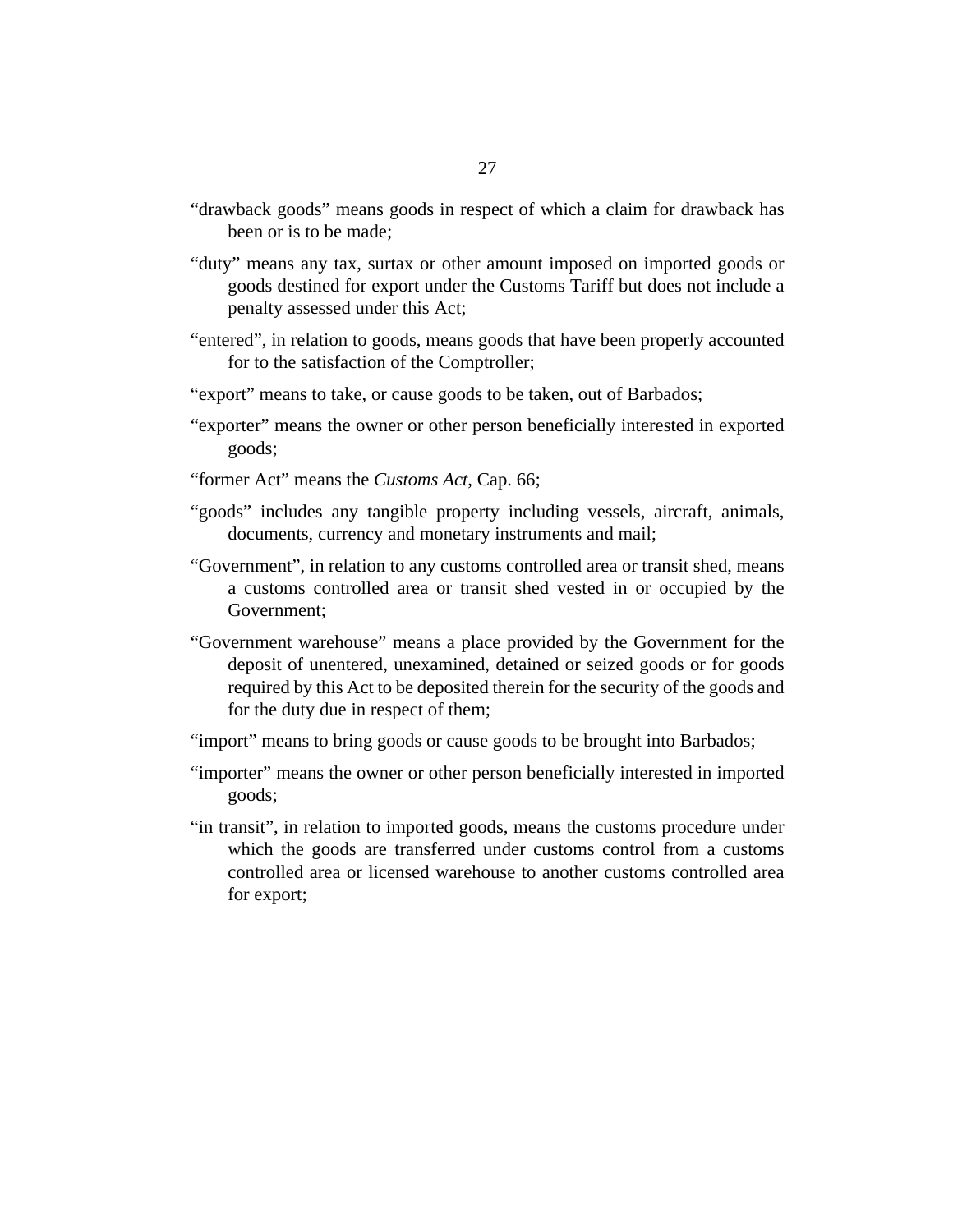- "licensed warehouse" means a warehouse which a person has been granted a licence to operate pursuant to [section 46](#page-56-0);
- "Minister" means the Minister responsible for Finance;
- "non-community goods" means goods which do not conform to the Community rules of origin;
- "occupier" means a person who signs as principal any bond in respect of any building or place used as a warehouse for the deposit of goods that have not been cleared;
- "passenger" means a person, other than a crew member, being transported on a vessel or an aircraft;
- "passenger baggage" means goods carried on a vessel or an aircraft whether in the passenger's personal possession or not;
- "port" means an airport or a seaport, and includes any place appointed by the Minister by notice, subject to any conditions or limitations specified in the notice, to be a port for the purposes of this Act;
- "prohibited or restricted goods" means goods of a class or description of which the importation or exportation is prohibited or restricted under this Act;
- "record" means any material on which information or data is recorded or stored which is capable of being read or understood by a person or a computer system or other device;
- "Revised Treaty" means to the Revised Treaty of Chaguaramas establishing the Caribbean Community including the CARICOM Single Market and Economy signed at Nassau, The Bahamas on  $5<sup>th</sup>$  July, 2001;
- "stores" means such classes of goods as are prescribed under [section 35](#page-48-0);
- "System" in relation to automation, means the Customs Automated Control System referred to in [section 16;](#page-38-0)
- "territorial waters" has the meaning assigned to it by section 3 of the *[Barbados](http://barbadosparliament-laws.com/en/showdoc/cs/386) [Territorial Waters Act](http://barbadosparliament-laws.com/en/showdoc/cs/386)*, Cap. 386;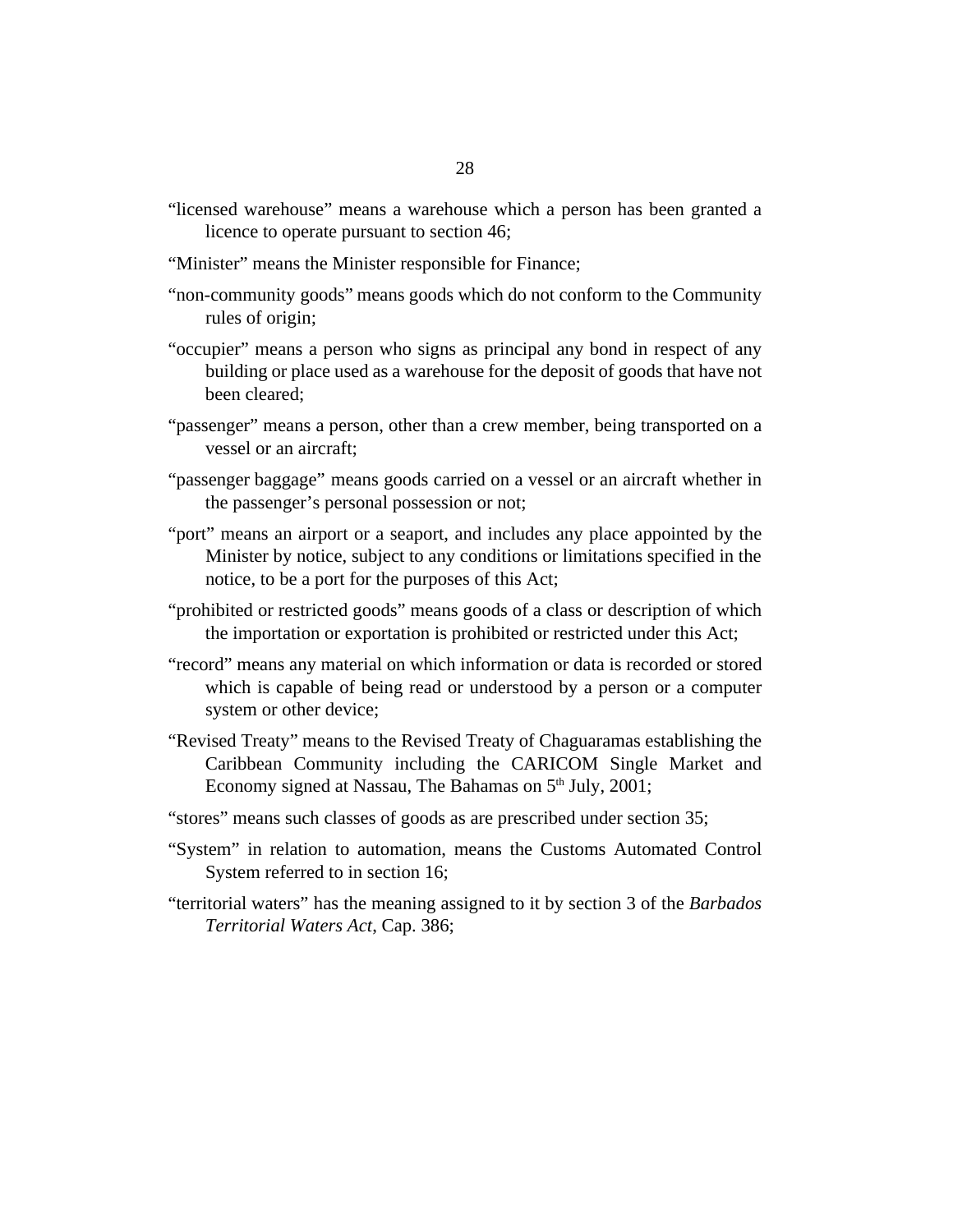- <span id="page-28-0"></span>"transhipment" means the customs procedure under which goods are transferred under customs control from the importing vessel or aircraft to the exporting vessel or aircraft;
- "trusted trader" means a person who is accorded that status in accordance with Part XVI and the regulations made under this Act;
- "uncustomed goods" means goods that have been imported or exported without having been declared to, and cleared by, a customs officer.

# PART II

#### ADMINISTRATION

#### **Comptroller to administer the Act**

The Comptroller is responsible for the general management and administration of this Act. **3.**

#### **Duties and responsibilities of the Comptroller**

The Comptroller shall, for the proper and efficient management and administration of the Customs and Excise Department, and subject to the direction of the Minister **4.**(1)

- establish and maintain administrative, financial, communicative and *(a)* other systems necessary for the administration and management of this Act;
- (b) implement such electronic and other systems as the Comptroller thinks fit for the modernization of customs services;
- arrange for the design and implementation of training and other *(c)* programmes necessary for the guidance of persons to whom access to the electronic and other systems may be granted, or who are otherwise required under this Act to engage in customs procedures; and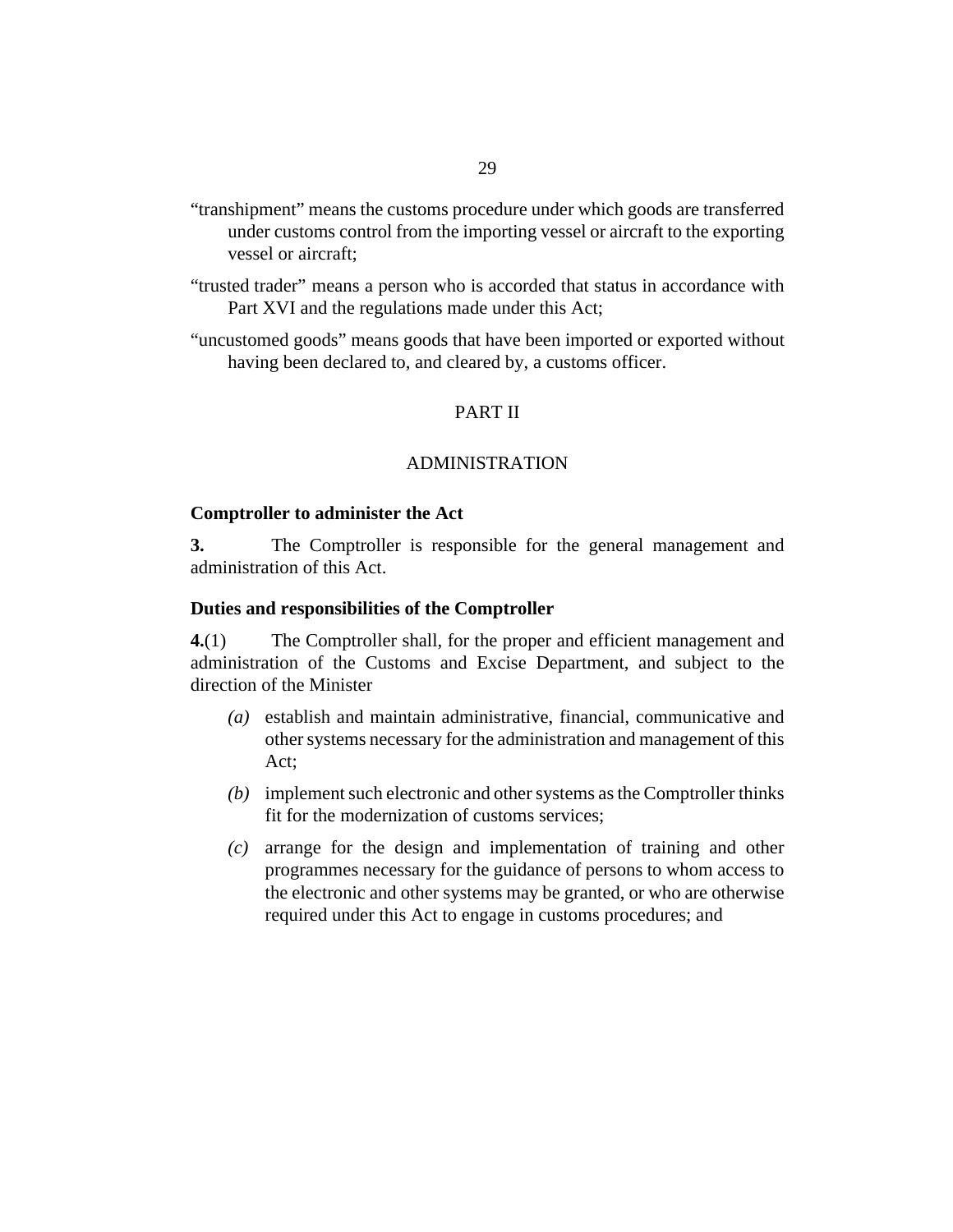<span id="page-29-0"></span>determine, and inform the public of, the level of training or certification *(d)* required for the grant of licences or permits to access the electronic and other systems of the Customs and Excise Department.

The Comptroller may, in the exercise of his functions, execute any document or agreement required under this Act to be entered into between the Comptroller and any other person. (2)

# **Duties and responsibilities of customs officers**

A customs officer shall perform the duties assigned by or on behalf of the Comptroller and shall do so in accordance with **5.**(1)

- instructions issued by the Comptroller, subject to any limitations; *(a)*
- (b) such procedures as the Comptroller determines; and
- (c) the hierarchical or other system of customs management determined by the Comptroller to be appropriate whereby customs officers are entrusted with responsibilities according to rank or to any other specified basis.

A customs officer may, subject to subsection (1), perform any enforcement function at any time and place and may, where performing an enforcement function (2)

- be accompanied and assisted by one or more members of the Police *(a)* Force or such other persons as may reasonably be required for the performance of the function; or
- use any aids, including any equipment or device, subject to compliance *(b)* with any applicable law regarding the use of the aids.

A person who assists a customs officer under subsection (2) shall, for the purpose of such assistance, be deemed to be a customs officer working under the supervision of the customs officer being assisted. (3)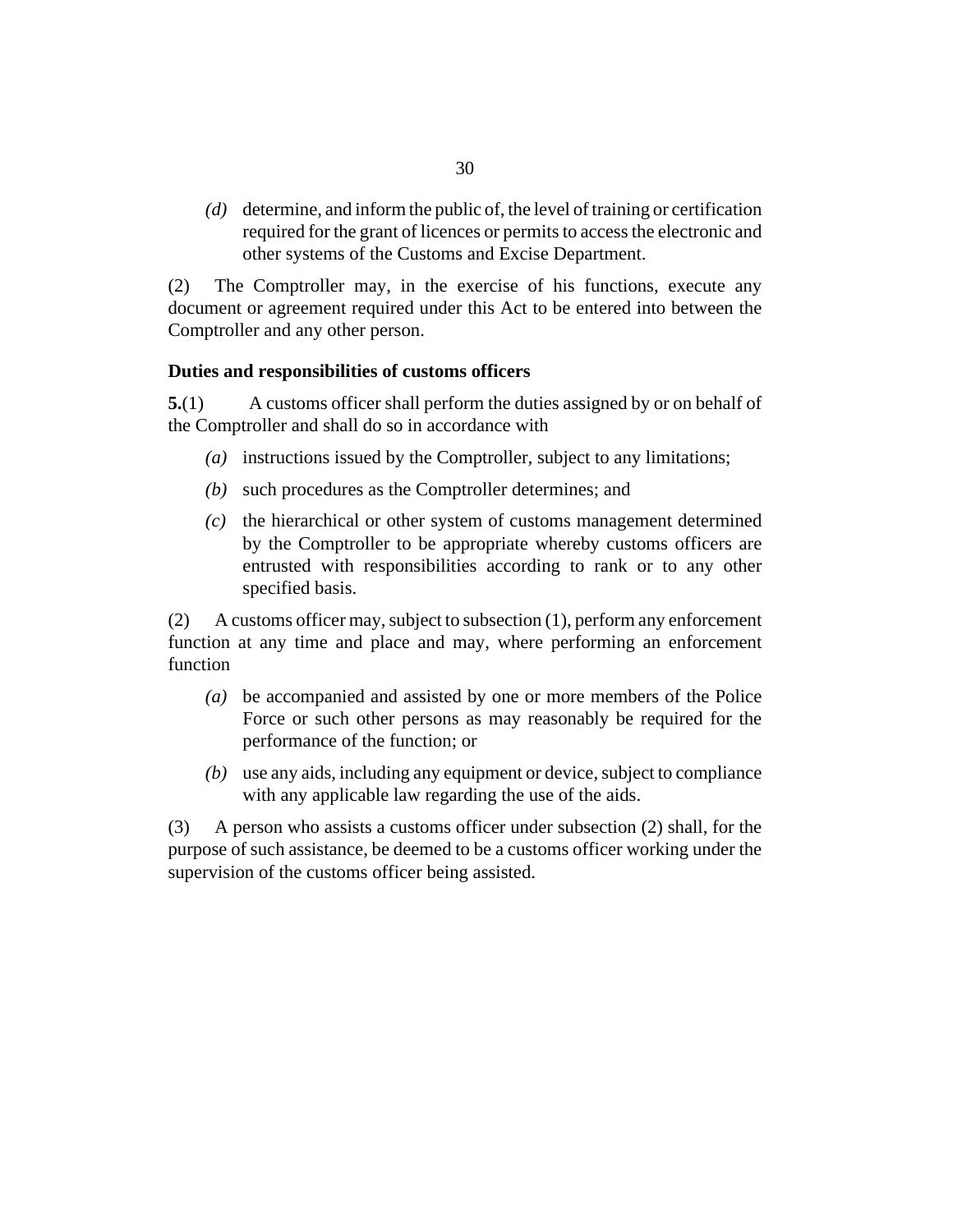The Comptroller may authorize a person who is not a customs officer to perform a function that may be performed by a customs officer under this Act, (4)

- an authorized officer shall, for the purpose of performing the function, *(a)* be deemed to be a customs officer; and
- $(b)$  the term "customs officer" shall be deemed to include an authorized officer.

The authorization referred to in subsection (4) shall be in writing and shall specify (5)

- (a) the function that may be performed by the authorized officer; and
- $(b)$  the terms of the authorization, which shall be for such period, not exceeding 3 years, as the Comptroller determines.
- The Comptroller may (6)
	- (a) renew an authorization referred to in subsection  $(4)$ ; or
	- (b) revoke the authorization
		- for incapacity, neglect of duty or misconduct of the authorized officer; (i)
		- (ii) where the authorized officer gives written notice to the Comptroller that he wishes to have the authorization revoked; or
		- (iii) where, in the opinion of the Comptroller, the authorization is no longer necessary.

Where a person ceases to be authorized under this section, the person shall surrender to the Comptroller all articles and documents received in relation to the authorization. (7)

An act required or authorized by this Act to be performed by the Comptroller may be performed by any customs officer authorized by the Comptroller to perform such act. (8)

The Comptroller shall issue an identification card to every customs officer. (9)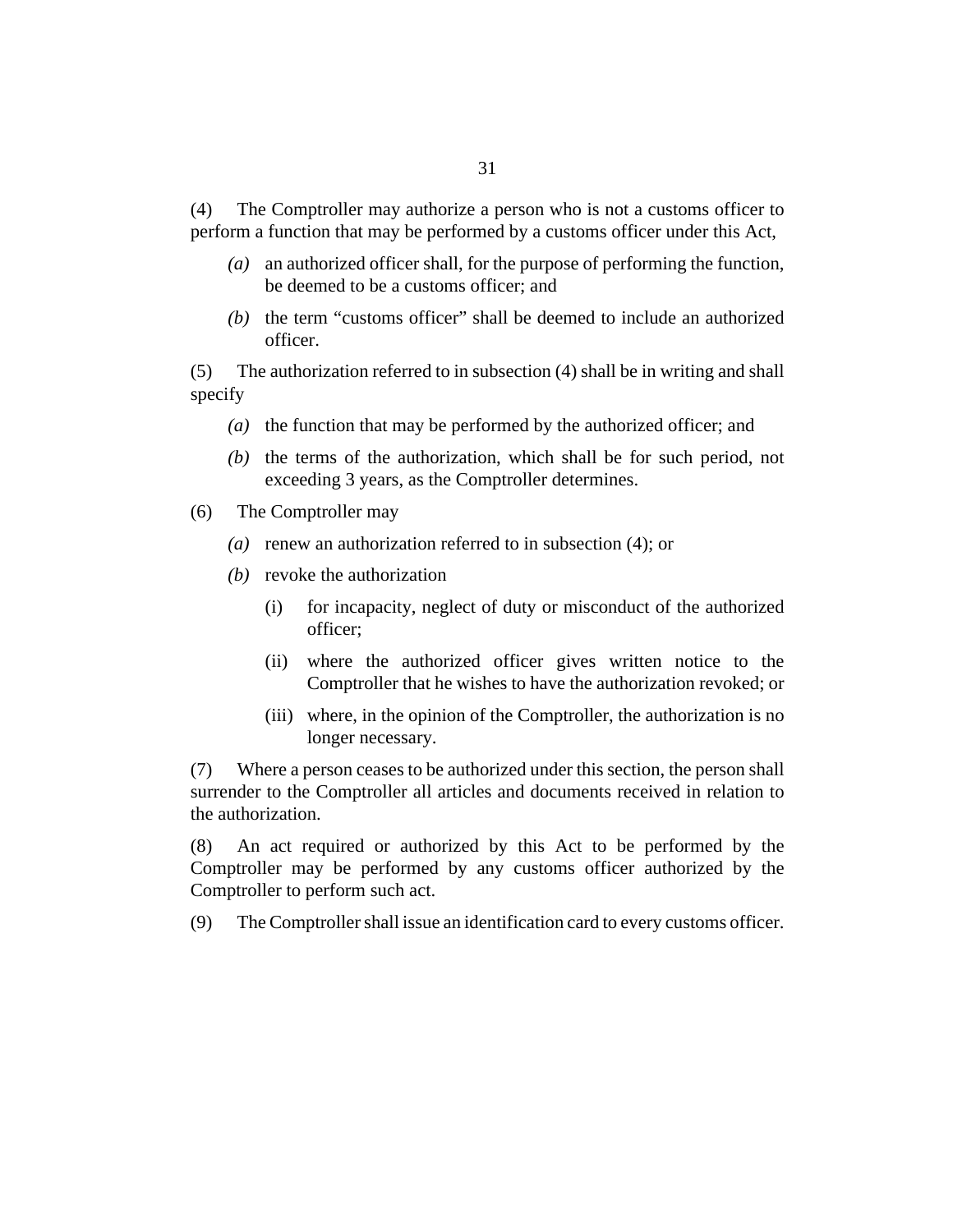<span id="page-31-0"></span>Where a customs officer exercises any power under this Act, the officer (10) shall, on request, produce the identification card for inspection.

#### **Obligations of a customs officer**

A customs officer shall avoid acts **6.**(1)

- (a) that may give rise to a conflict between his private interest and his duties and responsibilities; and
- $(b)$  in which his private interests could improperly influence the performance of his duties,

under this Act.

A customs officer shall, upon every anniversary, submit to the Comptroller, a declaration of interest in such form as the Comptroller determines, specifying whether he has any material, financial or other interest in, or stands to benefit materially from any business activity relating to (2)

- (a) the clearance of goods or other customs procedures;
- $(b)$  the import or export of goods; or
- $(c)$  the production, processing, sale, handling, storage, manufacturing or transport of goods,

Notwithstanding subsection (2), a customs officer shall, as soon as practicable, in such form as the Comptroller determines, after he becomes aware of it, notify the Comptroller of any situation or circumstance which may give rise to a conflict of interest under subsection (1) or in relation to which he stands to benefit materially under subsection (2). (3)

A declaration of interest under subsection (2) and a notification under subsection (3) shall, in the case of the Comptroller, be submitted to the Chairman of the Protective Services Commission. (4)

Failure of a customs officer to comply with subsection (2) or (3) constitutes misconduct within the *[Public Service Act](http://barbadosparliament-laws.com/en/showdoc/cs/29)*, Cap. 29. (5)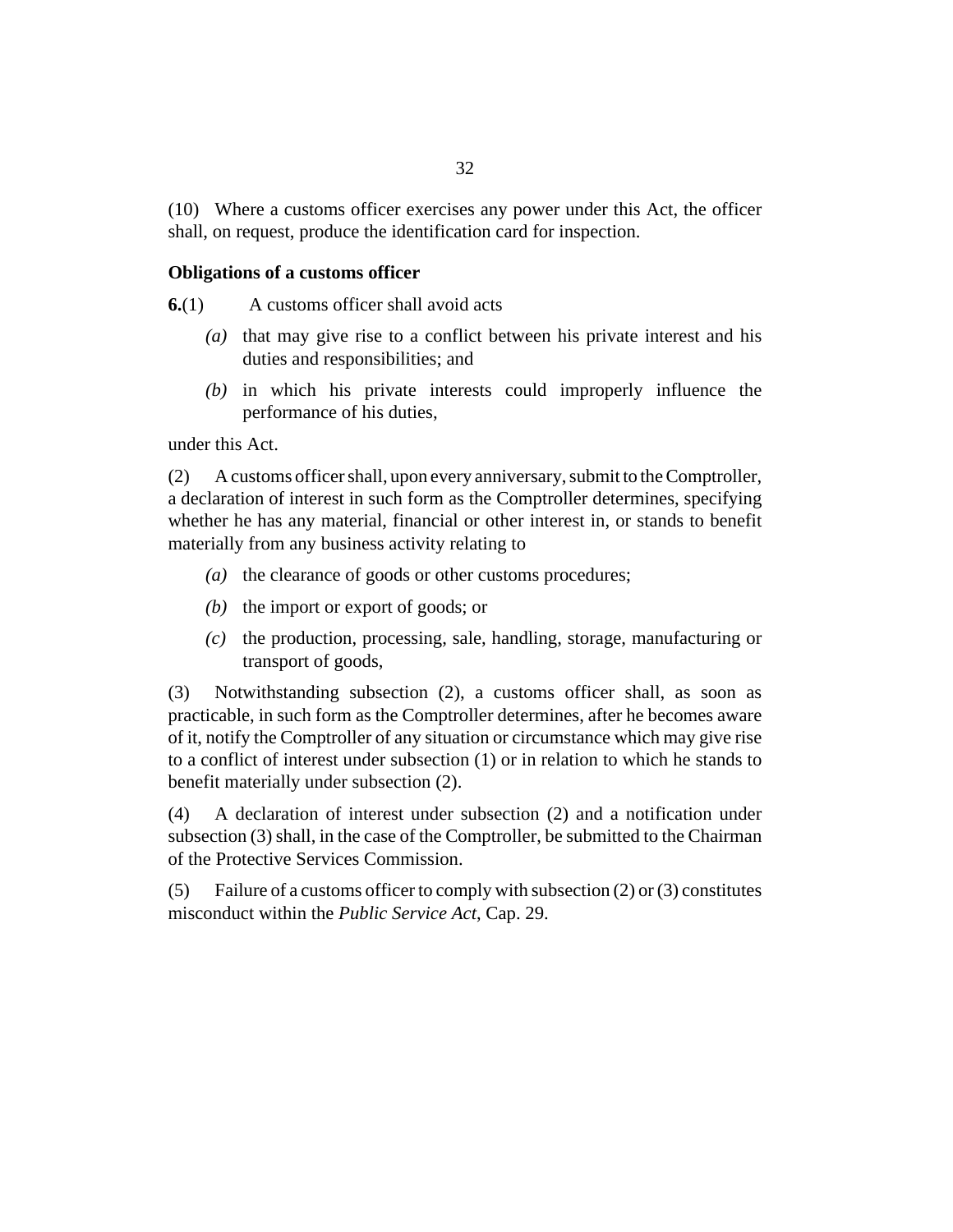<span id="page-32-0"></span>A customs officer who fails to comply with subsection (3) is guilty of an offence and is liable on summary conviction to a fine of \$50 000 or to imprisonment for 12 months or to both, and any interest or benefit acquired as a result of the conflict of interest shall be forfeited. (6)

# **Comptroller to keep registers, records and information**

The Comptroller shall keep such registers, records and information as the Comptroller considers necessary for the administration of this Act. **7.**

# **Comptroller to provide information to the public**

The Comptroller shall, through the Customs Department's website and any other medium he considers appropriate, provide the public with up-todate information **8.**

- relating to the operations, procedures and policies of the Customs *(a)* Department;
- (b) relating to customs services;
- $\alpha$  to give assistance and guidance to the public with respect to any obligations and requirements to be met under this Act; and
- $(d)$  for the general awareness of the public.

### **Cooperation and information sharing and other agreements**

The Comptroller may, with the approval of the Minister, and subject to any enactment relating to the sharing of information, enter into information sharing agreements and other written arrangements, including mutual assistance agreements, with other government agencies, relevant regional agencies and any foreign customs administration to promote cooperation and prevent the occurrence of customs and other cross-border offences including money laundering and terrorism and its financing. **9.**(1)

The Comptroller shall provide administrative assistance in customs matters to Member States in accordance with agreements between the parties. (2)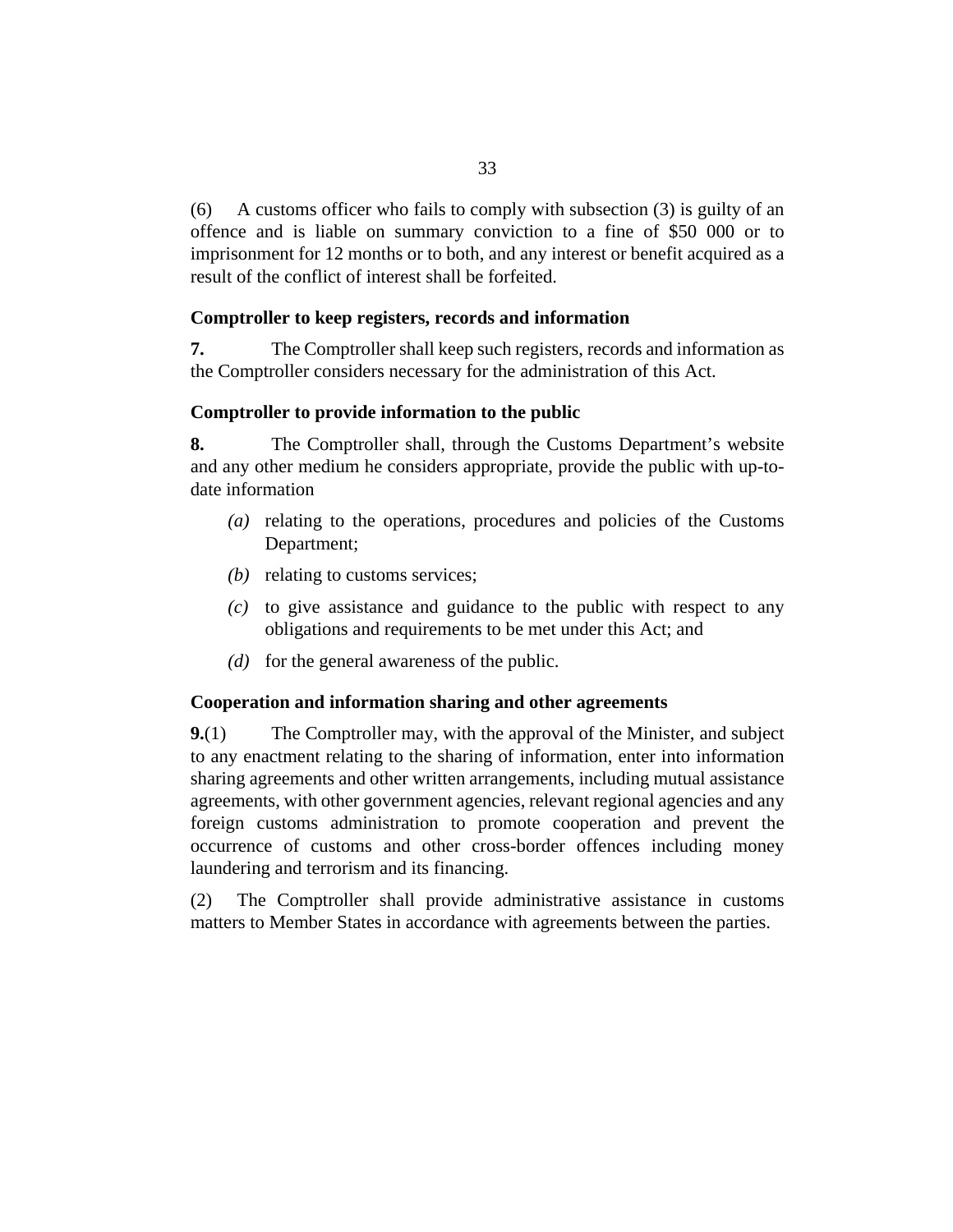<span id="page-33-0"></span>Without prejudice to the generality of subsection  $(1)$ , for the purpose of minimizing risk and preventing fraud, the Customs Department and other government agencies may share information in relation to (3)

- (a) the entry, exit, transit, storage and end use of goods in circulation between Barbados and other countries;
- $(b)$  the presence and movement of non-community goods under the end use regime; and
- any other matter that may assist in the prevention and control of *(c)* criminal activity.

# **Confidentiality**

The information contained in a customs declaration, supporting documents and any information obtained from an owner, importer or exporter or about an importer or exporter in the course of the collection of duty, audit, investigation or enforcement process is confidential information. **10.**(1)

Every person having an official duty under this Act or being employed in the administration of this Act shall regard as secret and confidential all documents and information relating to the valuation or assessment of customs duties in respect of imported goods or the mitigation of a penalty. (2)

A person who has in his possession or has control of any confidential information or any document that contains confidential information shall not disclose the information or anything contained in such document to any person. (3)

A person exercising power under this Act or in relation to an assigned matter shall not communicate to any unauthorized person either directly or indirectly, any information or document obtained (4)

- in the exercise of any power under this Act; or *(a)*
- (b) in relation to an assigned matter.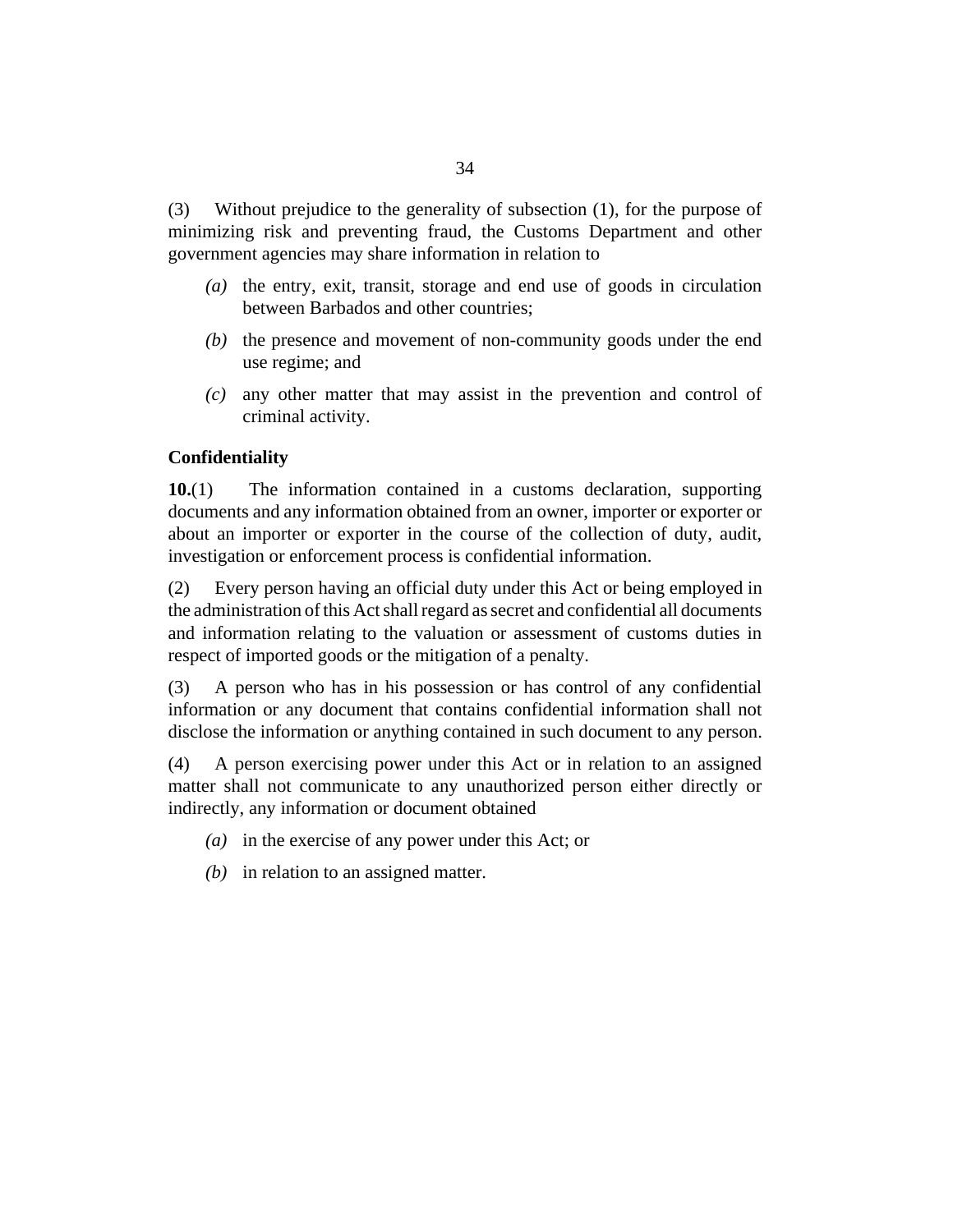A person exercising power under this Act or in relation to an assigned matter who, having possession of, or control over any information or document obtained as described in subsection (4) (5)

- communicates such information or anything contained in such *(a)* document to an unauthorized person; or
- permits an unauthorized person to have access to the document or *(b)* information

is guilty of an offence and is liable on summary conviction to a fine of \$50 000 or to imprisonment for 12 months or to both.

Nothing in subsection (5) prevents the disclosure of any document or information where that disclosure is authorized by the Comptroller in accordance with subsection  $(7)$ .  $(6)$ 

The Comptroller may disclose or authorize the disclosure of any document or information pursuant to any enactment or any treaty, agreement or arrangement concluded by the Government. (7)

The information that may be disclosed pursuant to subsection (7) includes information about (8)

- (a) the movement of vessels and aircraft, including passenger and crew lists;
- (b) past travel history, general history and *modus operandi* of specified people;
- currency and documents relating to other relevant financial *(c)* transactions, including money laundering;
- (d) intelligence analysis, assessments and reports; and
- (e) the details of persons who are known or suspected to be involved in illicit activities.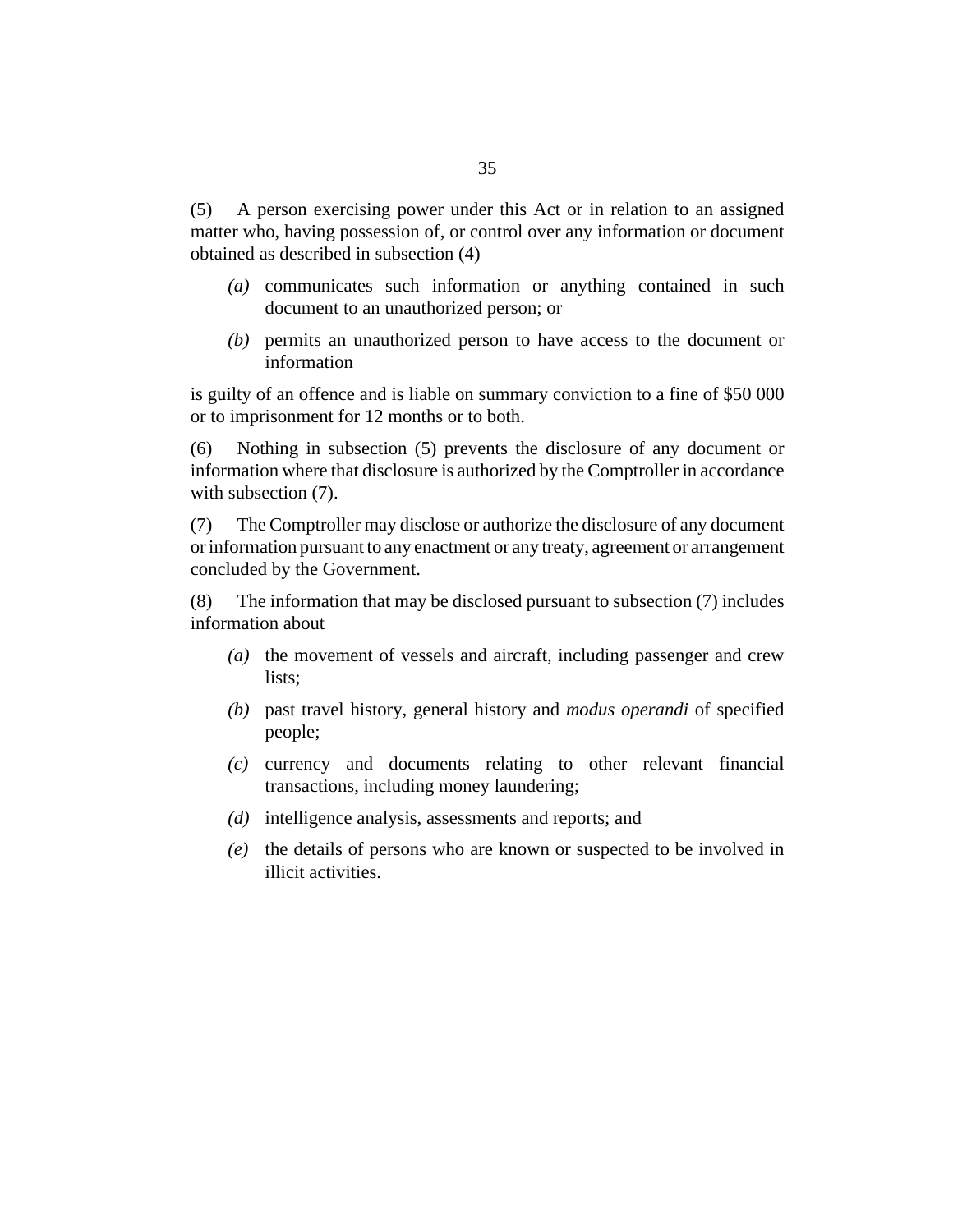Notwithstanding subsections (2) and (3), nothing in this section prevents the disclosure of confidential information or production of any document containing confidential information to (9)

- (a) any person for the purposes of this Act;
- (b) the Barbados Revenue Authority in the course of and for the purpose of carrying out its official duties;
- a law enforcement agency for the purpose of carrying out its official *(c)* duties;
- a court of competent jurisdiction, in proceedings regarding liability *(d)* under this Act, or the responsibility of any person for tax violations or offences, or in a criminal or civil matter;
- the competent authority of a foreign country in accordance with a treaty *(e)* or other agreement to which Barbados is a party;
- any other government authority of another country for the purpose of *(f)* carrying out its official duties in accordance with an international agreement to which Barbados is a party; or
- any person with the consent of the owner, importer or exporter, as the *(g)* case may be.

A person who receives information under subsection (9) shall maintain the (10) confidentiality of the information, except to the minimum extent necessary to achieve the purpose or objective for which disclosure is permitted.

A person who discloses confidential information contrary to this section (11) is guilty of an offence and is liable on summary conviction to a fine of \$50 000 or to imprisonment for 12 months or to both.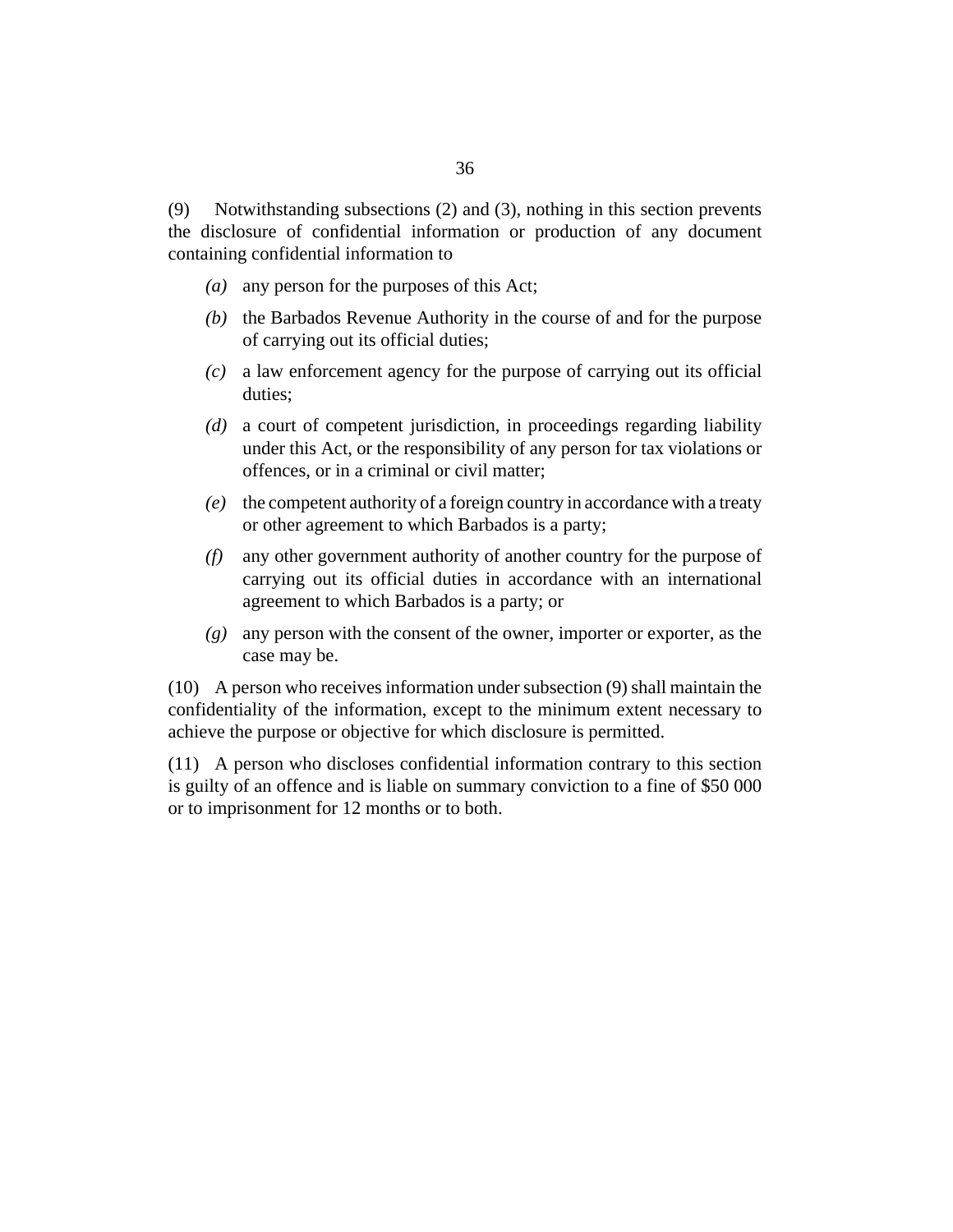# **Police powers of customs officers and assistance to be rendered by police**

- For the purposes of this Act **11.**
	- all customs officers shall have the same powers, authorities and *(a)* privileges as are given by law to members of the Police Force; and
	- (b) it shall be the duty of every member of the Police Force and of every Island Constable to assist in the enforcement of the law relating to any assigned matter.

# **Action against officer**

No action, suit or other proceeding shall be brought or instituted personally against any officer in respect of any act performed by him in pursuance of any power granted to him or any duty imposed on him by this Act unless the act was not performed in good faith. **12.**

## **Request to extend hours beyond regular working hours**

A request by a person for customs services outside regular working hours shall be made in an electronic form or such other form as the Comptroller determines. **13.**(1)

- The Comptroller may grant the request (2)
	- (a) in accordance with such regulations as may be prescribed; and
	- (b) upon payment of the prescribed fee.

## **Provision of information by Comptroller upon request**

Any person may request information concerning the application of this Act from the Comptroller in such manner as may be prescribed. **14.**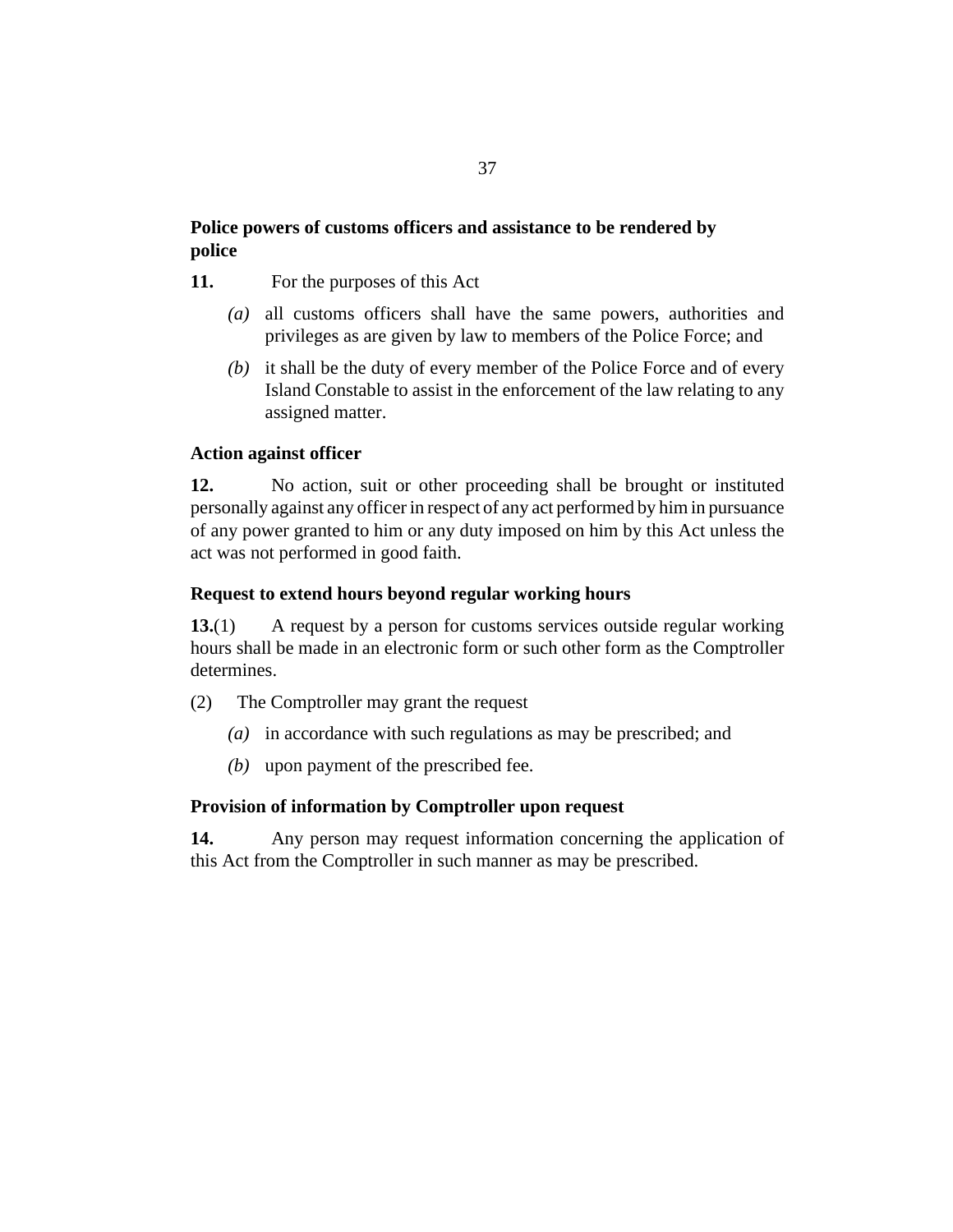#### **Provision of information to Comptroller**

Notwithstanding section 171, any person directly or indirectly involved in the completion of customs formalities or in customs controls shall, at the request of the Comptroller and within such period as may be specified, provide any required documents and information, in an appropriate form, and any assistance necessary for the completion of those formalities or controls. **15.**(1)

All persons required to provide information under this Act shall provide true, accurate and complete information and shall answer any question posed by a customs officer. (2)

The submission of a customs declaration or notification, a request for authorization or any other decision or the provision of any information in any form required by or given to the Comptroller, renders the person concerned responsible for (3)

- $(a)$  the accuracy and completeness of the information given in the declaration, notification or application;
- $(b)$  the authenticity, accuracy and validity of any document supporting the declaration, notification or application;
- where applicable, compliance with all of the obligations relating to the *(c)* placing of goods under the customs procedure concerned or to the conduct of the authorized operations.

Where the declaration, notification or application submitted or information provided is submitted by a customs agent of the person concerned, the agent shall also be bound by the obligations set out in this section. (4)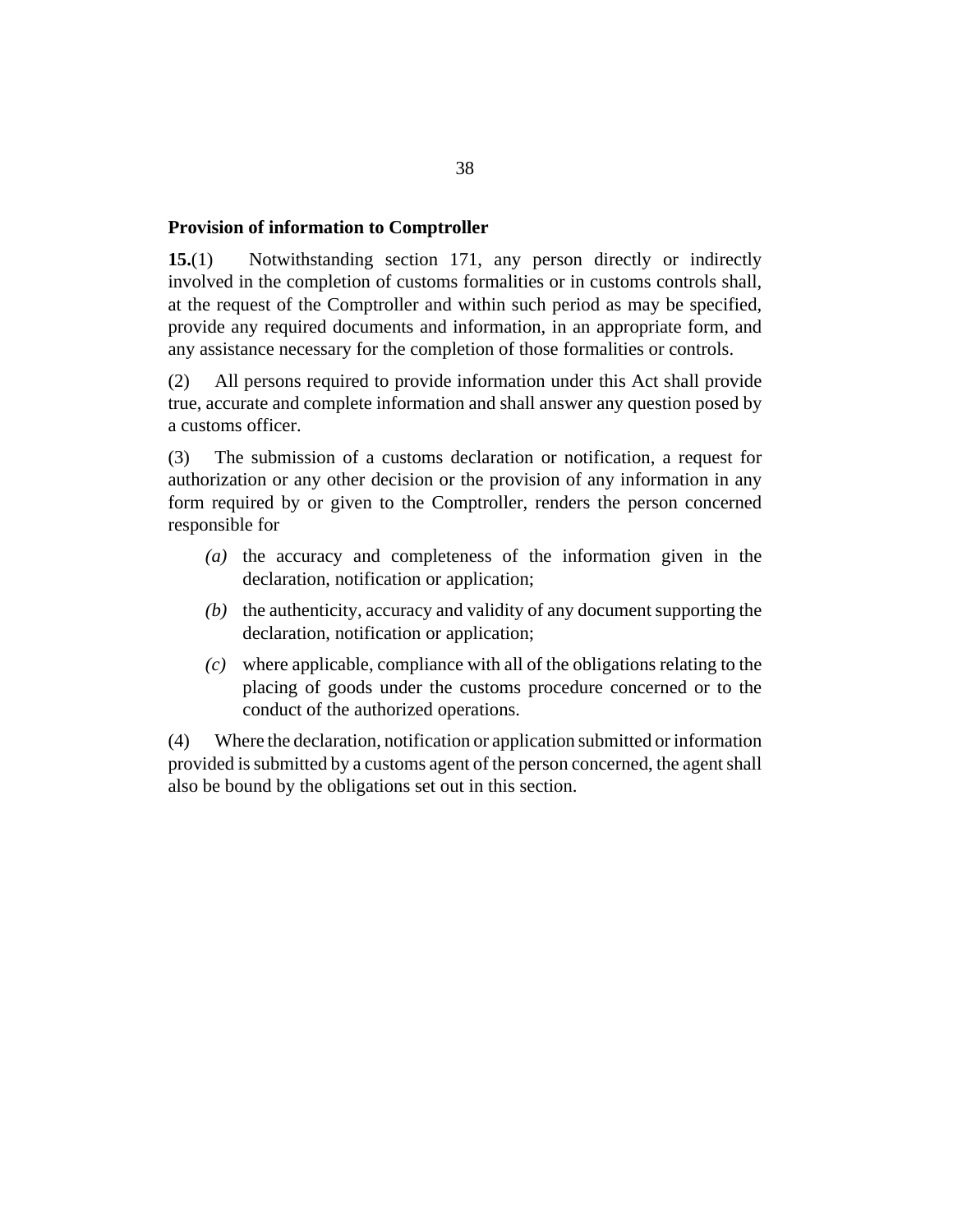# PART III

## CUSTOMS AUTOMATED CONTROL SYSTEM

#### **Customs Automated Control System**

The electronic information declaration and clearing system known as the Customs Automated Control System shall be used for the transmission of all information required to be provided to the Comptroller for the purposes of this Act by persons and for the Comptroller to communicate with persons regarding their transmissions. **16.**

#### **Automation of data processing**

Subject to this Act, all exchange of information between the Comptroller and persons obligated to provide information under this Act shall be made using electronic data-processing techniques and, where required, shall include the tax identification number of the person. **17.**(1)

The Minister may make regulations (2)

- (a) in relation to the operation of the system, including access to the system, the use of the system and the security of the system;
- $(b)$  to provide for the cases in which information may be communicated on paper or by means other than electronic means under this Act.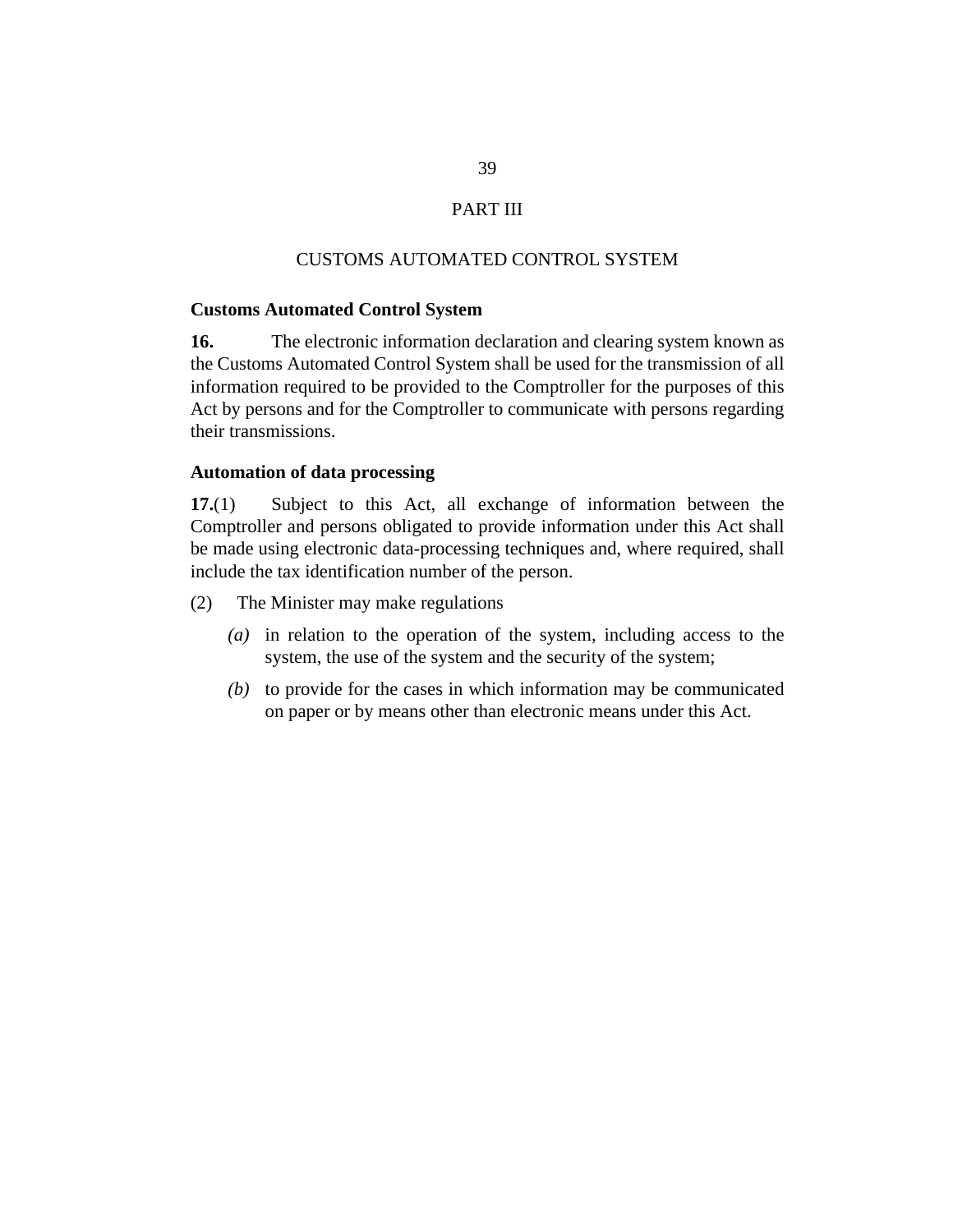# PART IV

### RISK MANAGEMENT

#### **Risk management system**

The Comptroller shall adopt and maintain a risk management system through such selectivity criteria as may be appropriate in order to **18.**(1)

- evaluate the risks associated with any consignments and any other *(a)* matter relating to customs control;
- (b) develop necessary countermeasures;
- concentrate customs control and other relevant border controls on high-*(c)* risk consignments; and
- (*d*) expedite the clearance of low-risk consignments.
- The Comptroller shall (2)
	- base customs controls, other than random controls, primarily on risk *(a)* analysis using electronic data processing techniques for the purpose of identifying and evaluating risks and developing necessary countermeasures, on the basis of criteria developed at the domestic, Community and international level;
	- (b) base customs controls on risk management principles; and
	- limit customs controls to the minimum required to ensure compliance *(c)* with this Act.

## **Risk management framework**

The Comptroller shall develop, maintain and employ a risk management framework, based upon analysis and the exchange of risk information with the Caribbean Community, and establish among other things, risk and evaluation criteria, control measures and priority areas for control. **19.**(1)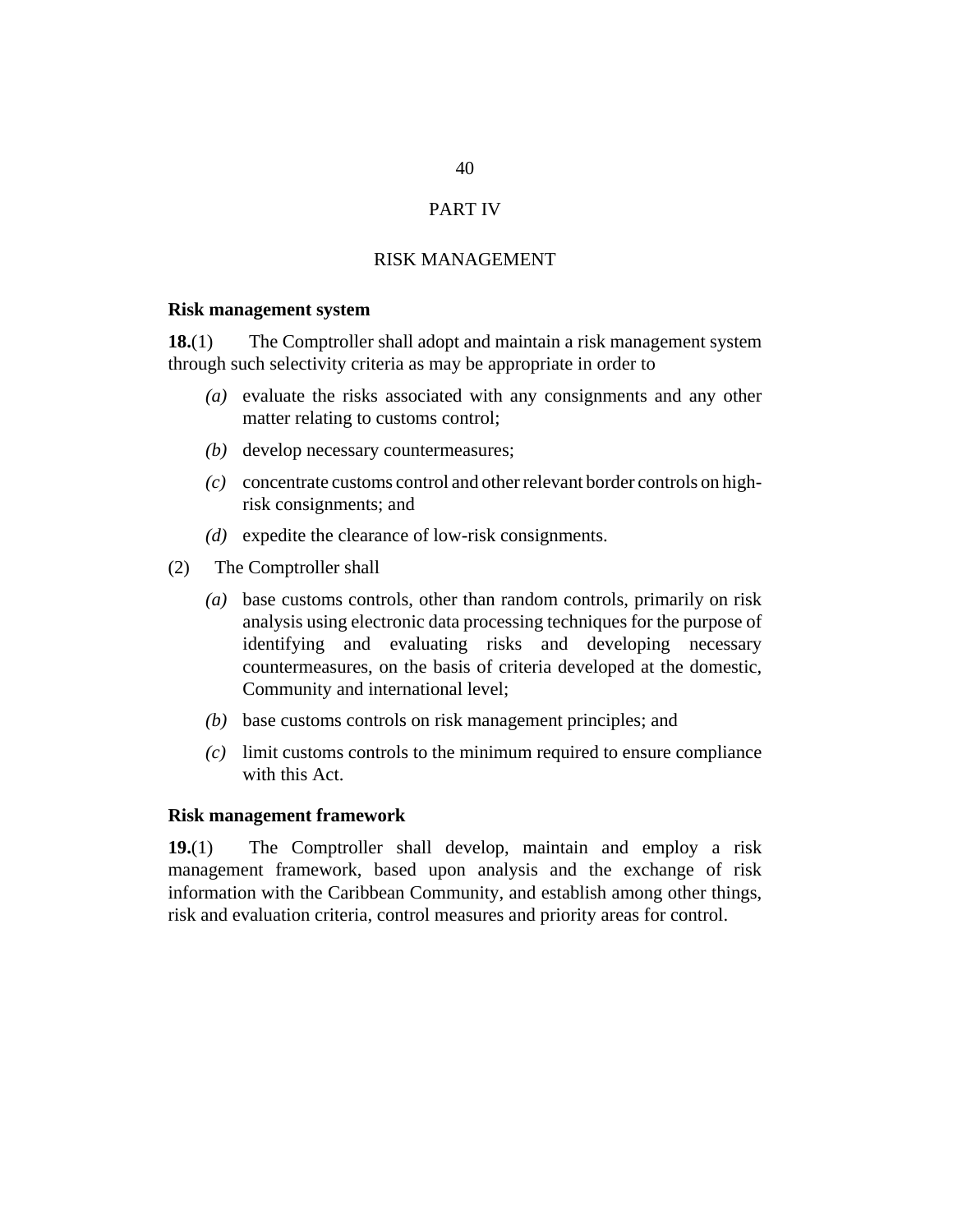# PART V

# CUSTOMS CONTROLLED AREAS

# **Customs controlled areas**

The Comptroller may designate for such periods and subject to such conditions as the Comptroller considers appropriate, any place as a customs controlled area to be used for the entry, unloading, storage, removal and loading of goods and the report and clearance of vessels and aircraft. **20.**(1)

A person who contravenes a condition imposed by the Comptroller under section (1) is liable to pay an administrative penalty not exceeding \$10 000. (2)

# **Deeming area as customs controlled area**

Where an act is required to be performed in a particular place within a customs controlled area, it shall be deemed to be performed in such a place where it is performed in a place authorized by the Comptroller for the purpose. **21.**

## **Access to customs controlled area**

An owner of a customs controlled area or a commander of a vessel or an aircraft within a customs controlled area shall, on demand by a customs officer, grant the customs officer immediate access to the customs controlled area or to the vessel or aircraft, as the case may be. **22.**(1)

A person who contravenes subsection (1) is guilty of an offence and is liable on summary conviction to a fine of \$10 000 or to imprisonment for one year or to both. (2)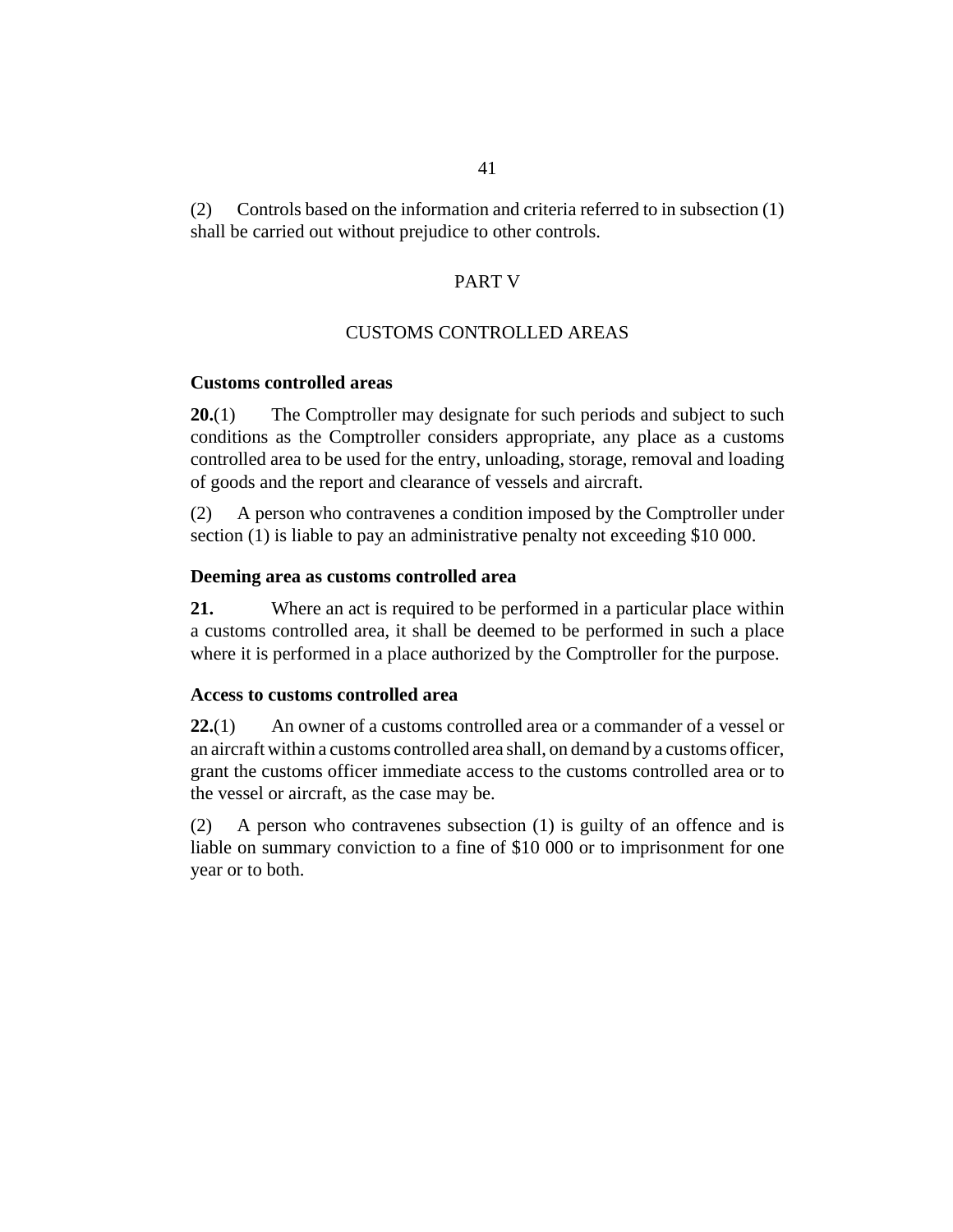Without prejudice to any action which may be instituted under subsection (2), where a person referred to in subsection (1) fails or refuses to grant a customs officer immediate access to a customs controlled area or to a vessel or an aircraft (3)

- the customs officer may cause the customs controlled area or the vessel *(a)* or aircraft to be opened by such means as the customs officer considers reasonable in the circumstances; and
- $(b)$  the person who failed or refused to grant access is liable for any expenses or damage incurred or sustained as a result of the action taken by the customs officer under paragraph *(a)*.

# **Responsibility for goods in customs controlled area**

- Where goods are deposited in a customs controlled area **23.**
	- (a) the commander of the vessel or aircraft from which the goods were deposited; and
	- $(b)$  the owner of the customs controlled area,

are jointly and severally responsible for the goods during the period of storage in the customs controlled area.

## **Permission to enter a customs controlled area**

The Comptroller shall require any person who enters a customs controlled area to wear an identification card in such form as the Comptroller determines. **24.**(1)

Except where a person is permitted to enter the customs controlled area under any other enactment, a person shall not enter a customs controlled area unless he (2)

obtains, by electronic means or otherwise, the permission of a customs *(a)* officer;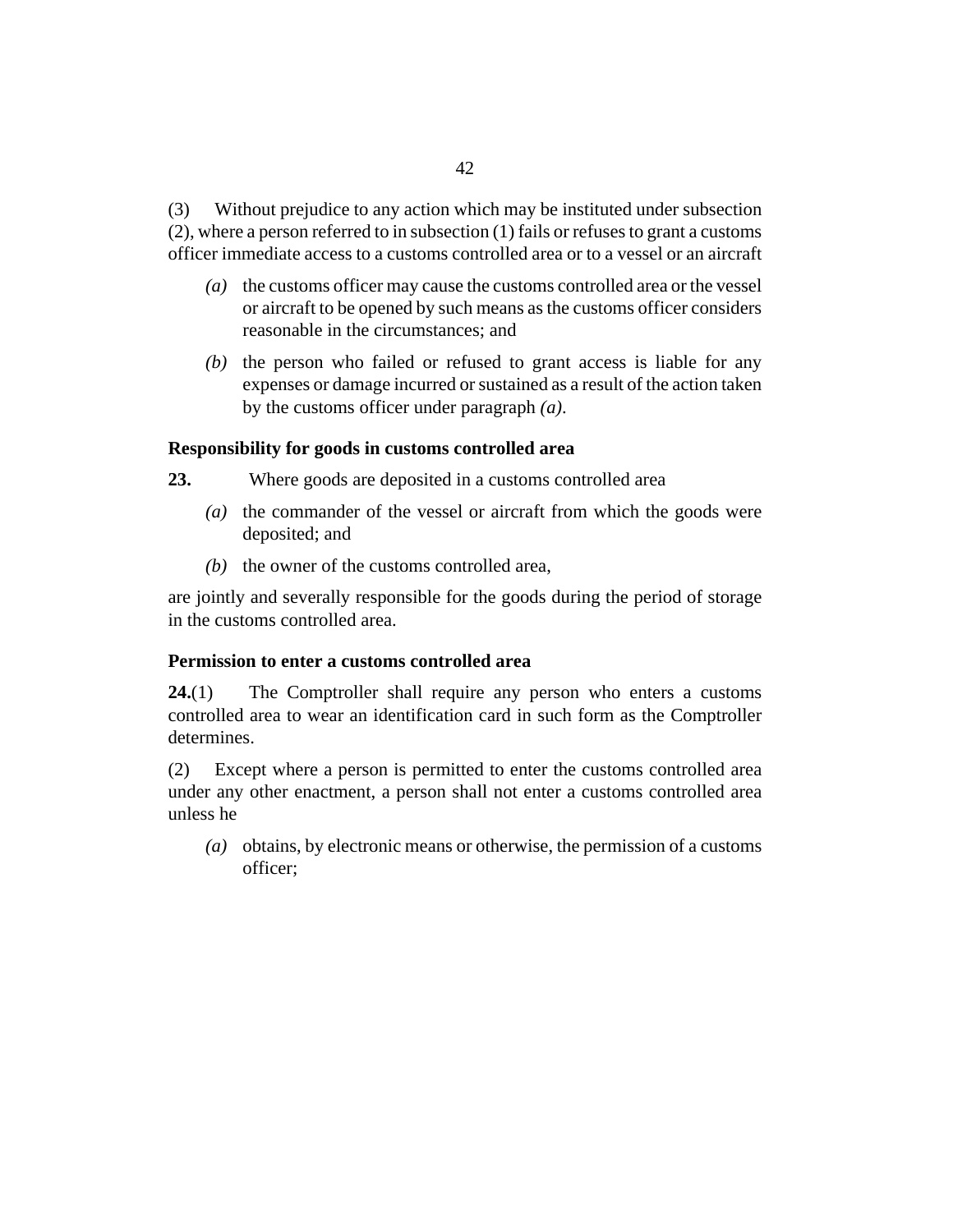- satisfies the customs officer that he is entering the customs controlled *(b)* area in relation to the business for which the permission was given by the customs officer; and
- wears an official identification card issued by the Comptroller. *(c)*

A person who contravenes subsection (2) is liable to pay an administrative penalty not exceeding \$10 000. (3)

# PART VI

# PRE-ARRIVAL PROCESSING

# **Advance passenger and advance cargo information**

The commander of a vessel or an aircraft, whether laden or unladen, that is expected to arrive in Barbados, shall, prior to the arrival of the vessel or aircraft, and within such time and manner as may be prescribed, provide the Comptroller with advance passenger information and advance cargo information in electronic form. **25.**(1)

Subsection (1) shall apply subject to any law which makes provision for a single window system for Barbados. (2)

Advance passenger information and advance cargo information may be shared with other government agencies to conduct pre-arrival screening of persons and cargo. (3)

# **Failure to provide advance information**

Where the commander of a vessel or an aircraft fails to submit advance passenger information or advance cargo information in accordance with section 25 the commander of the vessel or aircraft is liable to pay an administrative penalty not exceeding \$200 000 and the vessel or aircraft may be detained or seized. **26.**(1)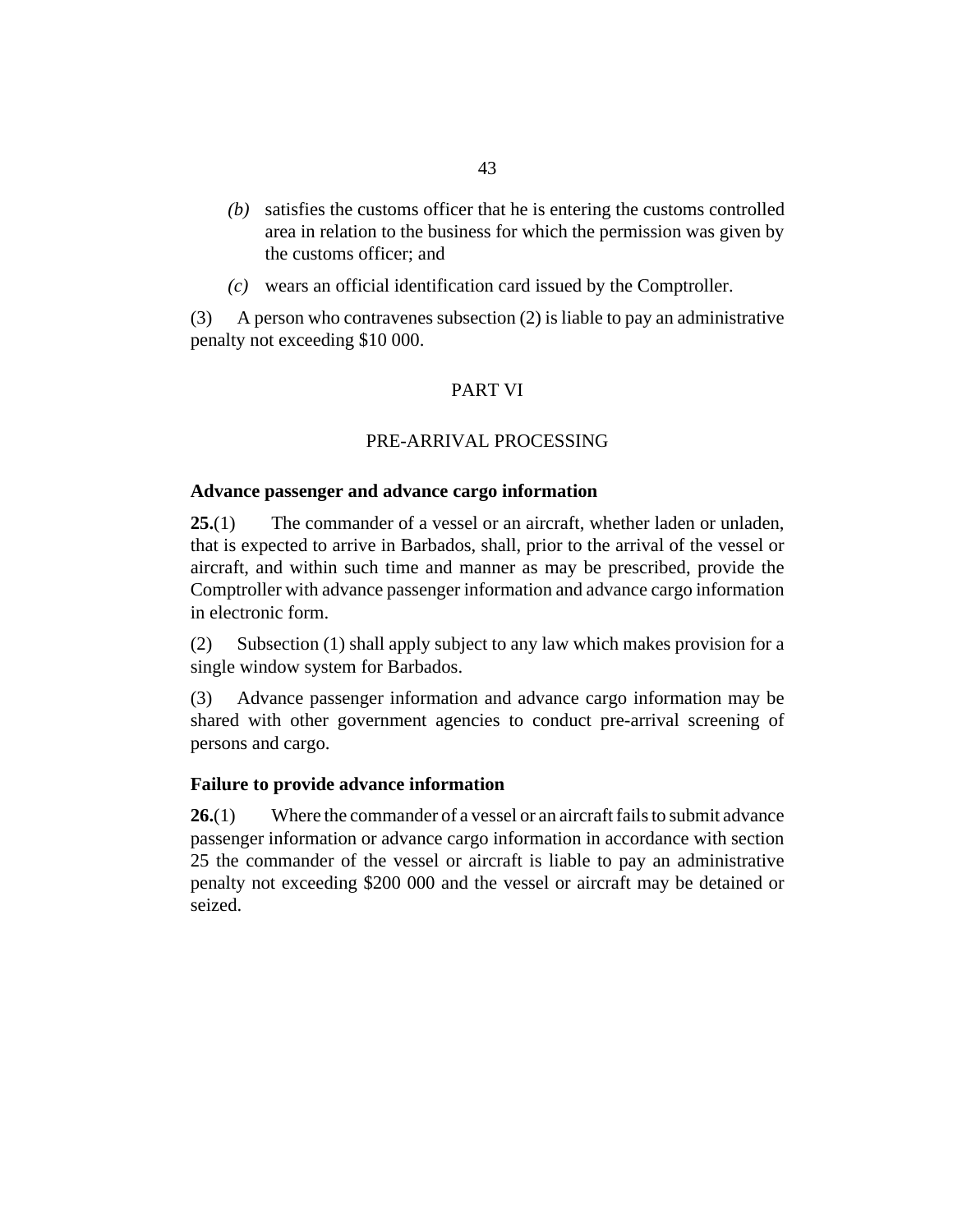A vessel or aircraft seized under subsection (1) may be released by the Comptroller on the lodgment of a bond in such amount as may be prescribed. (2)

The Comptroller shall release the bond lodged under subsection (2) upon receipt of the information and payment of the penalty. (3)

# PART VII

# ARRIVAL REPORTING

## **Vessels and aircraft to arrive at customs controlled area**

The commander of a vessel or an aircraft transporting persons or goods from a place outside Barbados shall arrive in Barbados at a port. **27.**(1)

A person who contravenes subsection (1) is guilty of an offence and is liable on summary conviction to a fine of \$100 000 or to imprisonment for 2 years or to both. (2)

#### **Vessels or aircraft arriving at place other than customs controlled area**

Nothing in section 27 applies to a vessel or an aircraft that anchors or lands at a place other than a port where the arrival is **28.**(1)

- (a) in compliance with any statutory or other requirement relating to navigation;
- (b) compelled by accident, weather or other necessity; or
- authorized by the Comptroller. *(c)*

Where a vessel or an aircraft anchors or lands at a place other than a port, (2) the commander

shall immediately report the arrival of the vessel or aircraft to a customs *(a)* officer or to a member of the Police Force;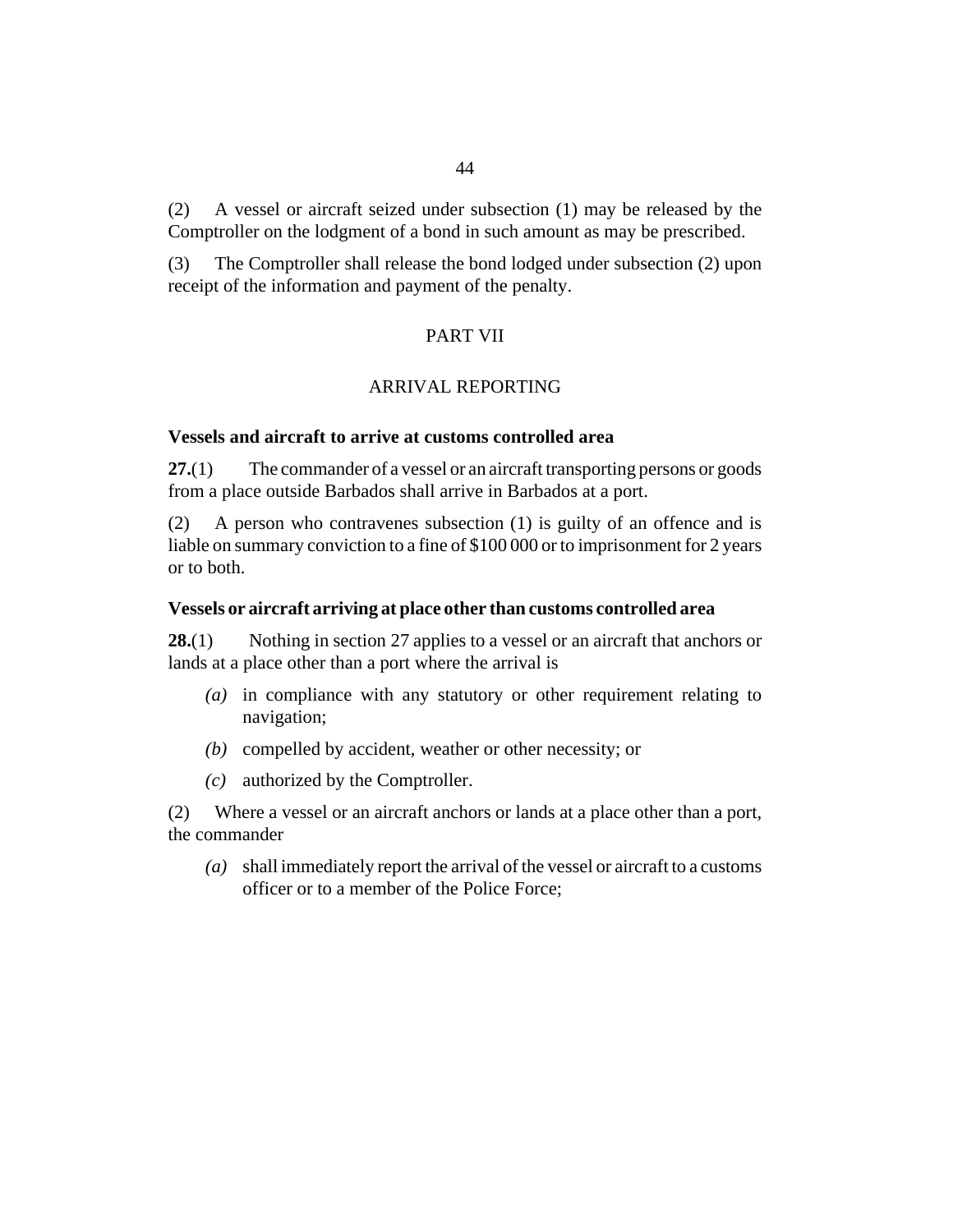- shall not, without the consent of a customs officer, permit any goods *(b)* carried in the vessel or aircraft to be unloaded, or any of the crew or passengers to depart from its vicinity; and
- shall comply with any customs direction given in respect of any goods, *(c)* crew or passengers transported in the vessel or aircraft.

Subject to any authorization granted by the Comptroller, no member of the crew and no passenger on a vessel or an aircraft described in subsection (2) shall, without the consent of a customs officer, (3)

- unload goods from the vessel or aircraft; or *(a)*
- (b) disembark from or board the vessel or aircraft,

and the crew and passengers shall comply with any customs directions given.

A person who contravenes subsection (2) or (3) is guilty of an offence and is liable on summary conviction to a fine of \$100 000 or to imprisonment for 2 years or to both. (4)

Notwithstanding subsection (2), (5)

- (a) the departure of passengers or members of the crew from the vicinity of the vessel or aircraft; or
- $(b)$  the removal of goods from the vessel or aircraft,

shall not constitute a contravention of this Act where the departure or removal is necessary for reasons of health, safety or the preservation of life or property.

#### **Questions to be answered on arrival of vessel or aircraft**

The commander or owner of a vessel or an aircraft and any crew on board shall **29.**(1)

answer any questions posed by a customs officer relating to the vessel *(a)* or aircraft, the goods on board, the crew, and the voyage or flight; and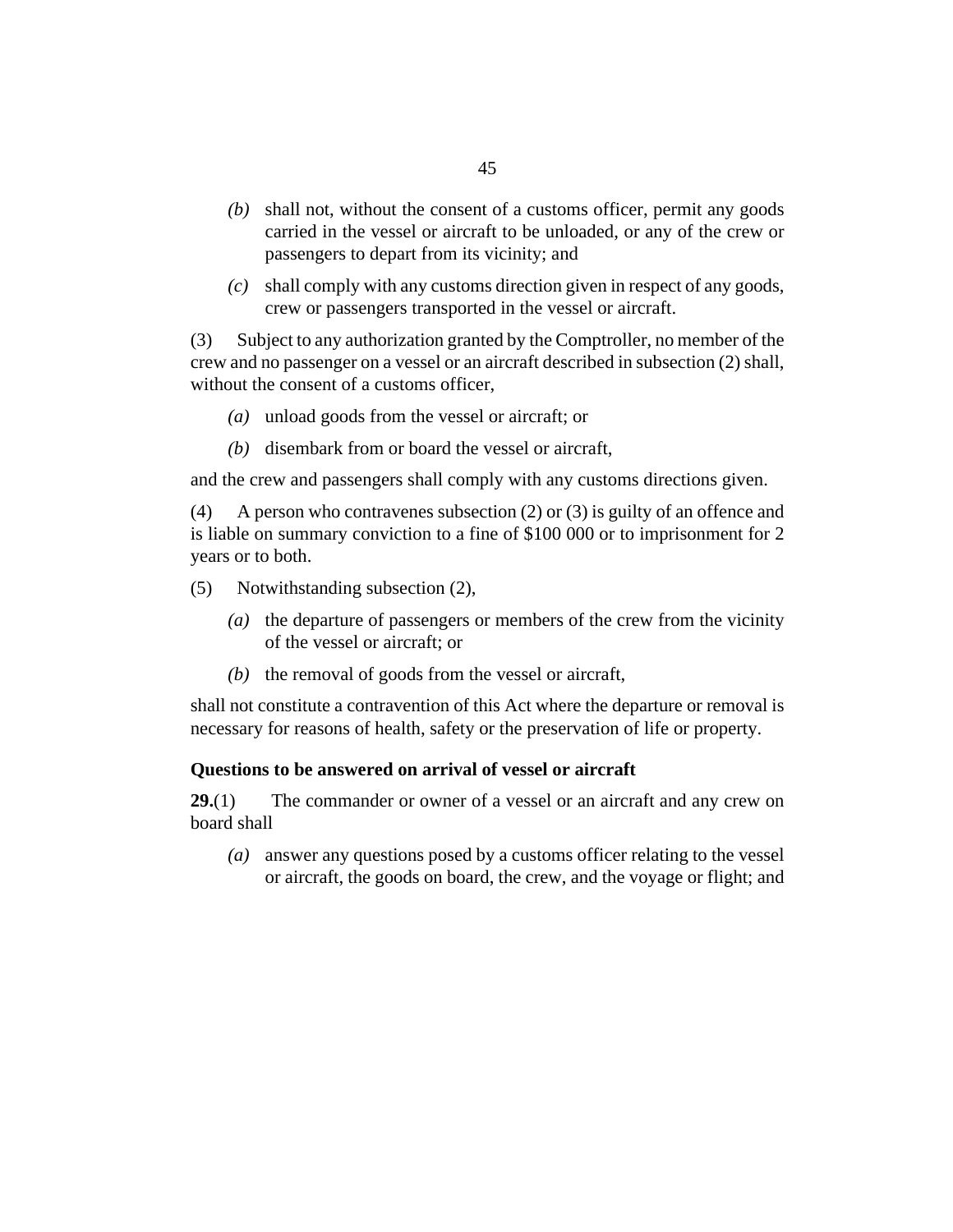- at the request of the customs officer, produce any books and other *(b)* documents within the control of the commander, owner or crew member.
- Subsection (1) applies to a vessel or an aircraft that (2)
	- has arrived in Barbados from a place outside Barbados; *(a)*
	- (b) is in Barbados, and is carrying
		- international cargo, international crew or international passengers; (i) and
		- (ii) domestic cargo;
	- $(c)$  is in Barbados and which a customs officer has reasonable cause to suspect has been or is about to be involved in
		- (i) the commission of an offence under this Act; or
		- (ii) the importation or exportation of any dutiable, uncustomed, prohibited, restricted or forfeited goods.
- A person who (3)
	- (a) refuses to answer any question put to him by a customs officer under subsection (1)*(a)*;
	- knowingly gives a false answer to any question posed by a customs *(b)* officer; or
	- (c) fails to comply with a request made under subsection  $(1)(b)$ ,

is guilty of an offence and is liable on summary conviction to a fine of \$100 000 or to imprisonment for 2 years or to both.

## **Request to stop vessel or aircraft**

The commander of a vessel or an aircraft arriving in Barbados shall, on being so directed by a customs officer, **30.**(1)

stop the vessel or aircraft for boarding; and *(a)*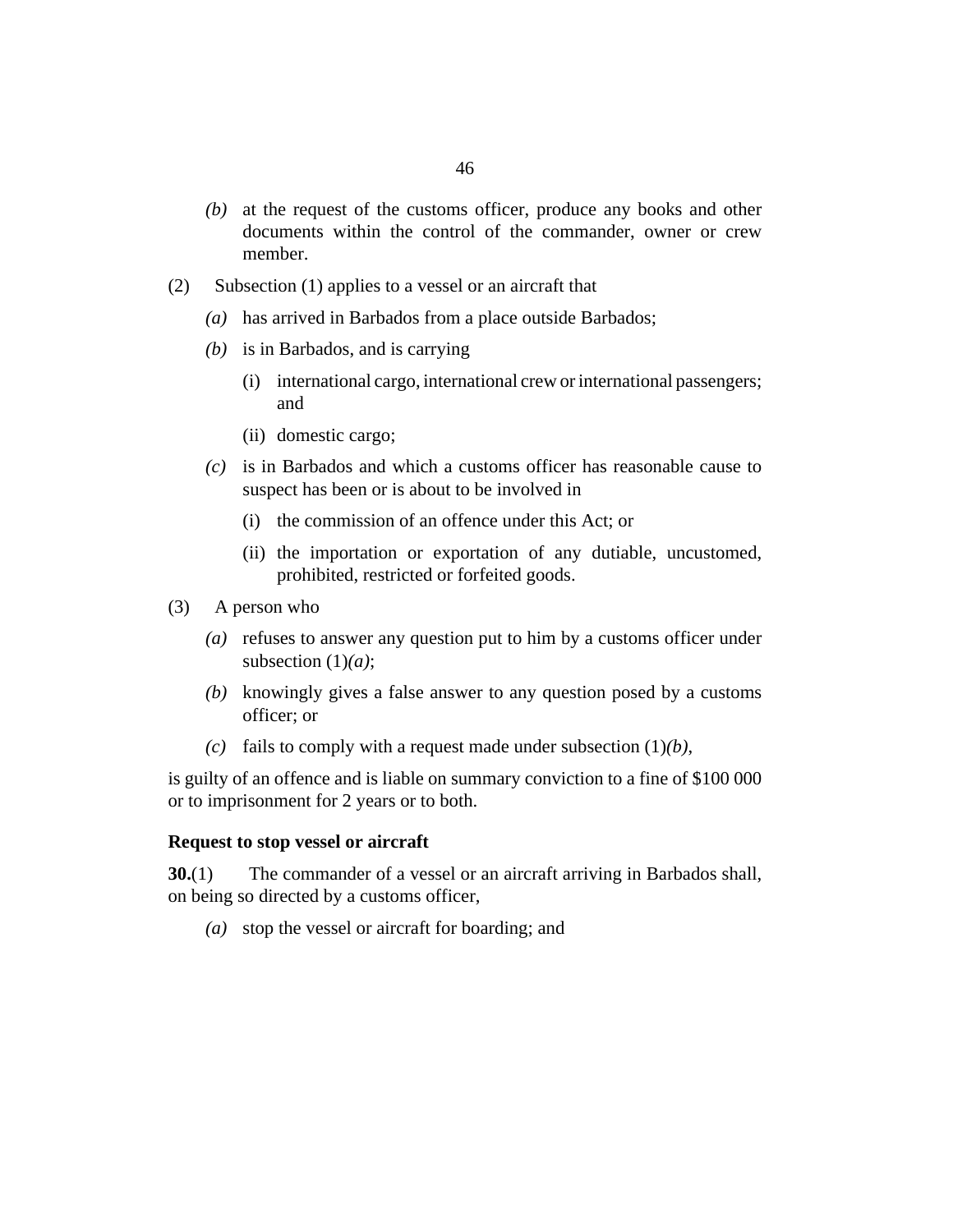(b) ensure that the vessel or aircraft remains stationary until the customs officer directs that the vessel or aircraft may proceed.

The commander shall, by all reasonable means, facilitate the boarding of the vessel or aircraft by the customs officer. (2)

The commander shall, if so directed by the customs officer, cause the vessel or aircraft to leave Barbados immediately or within such time as the customs officer directs. (3)

A person who contravenes this section is guilty of an offence and is liable on summary conviction to a fine of \$250 000 or to imprisonment for 5 years or to both. (4)

## **Report of arrival of vessel or aircraft**

Where a vessel or an aircraft arrives at a port from a place outside Barbados **31.**

- (a) carrying passengers from a place outside Barbados; or
- carrying goods from a place outside Barbados that have not yet been *(b)* cleared on importation,

the commander of the vessel or aircraft or his agent shall, upon arrival, submit a declaration containing such information and in such form and manner as the Comptroller determines.

# **Disembarkation**

Subject to such exemptions as may be prescribed, a person who is on board a vessel or an aircraft that has arrived in Barbados shall comply with every customs direction concerning disembarkation. **32.**(1)

For the purposes of this section and [section 33](#page-47-0), a customs direction includes a direction given by the person in charge of the vessel or aircraft or by a crew member at the direction of a customs officer. (2)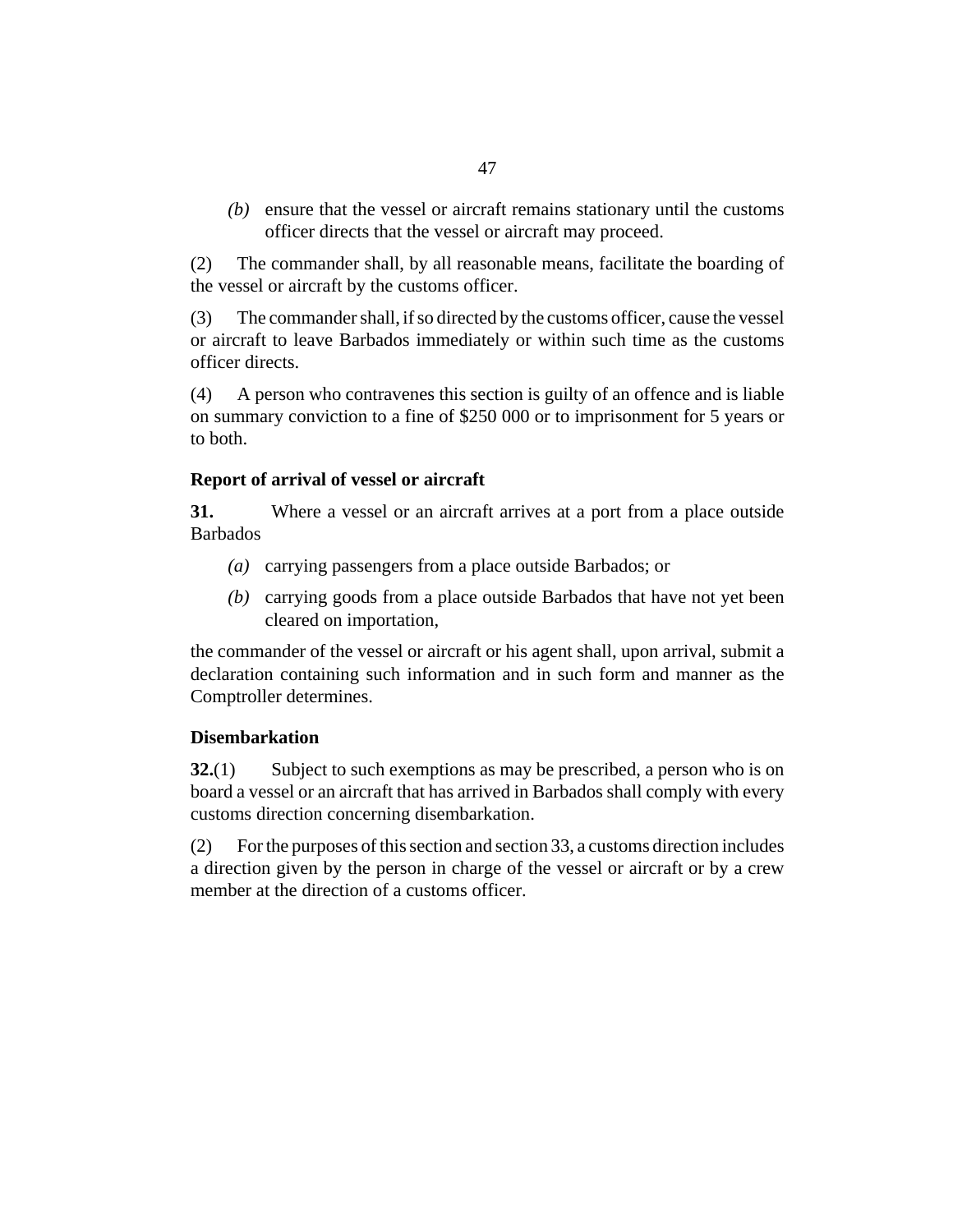<span id="page-47-0"></span>A person who disembarks from a vessel or an aircraft that has arrived in Barbados shall, unless otherwise directed by a customs officer, (3)

- proceed directly to the designated customs controlled area; and *(a)*
- $(b)$  remain in the customs controlled area for such reasonable time as the customs officer may require for the purpose of enabling the customs officer to exercise any function under this Act in relation to the person.

A person who contravenes this section is guilty of an offence and is liable on summary conviction to a fine of \$5 000. (4)

# **Baggage to be presented**

Subject to such exemptions as may be prescribed, a person who disembarks from a vessel or an aircraft that has arrived in Barbados from a place outside Barbados shall **33.**(1)

- present his accompanying baggage to the customs officer for *(a)* examination when required;
- (b) comply with any customs direction relating to the movement of the baggage within the customs controlled area or from any vessel or aircraft to a customs controlled area; and
- answer any questions posed by the customs officer. *(c)*

A person moving or handling the baggage of a person referred to in subsection (1) shall comply with every customs direction relating to the movement of the baggage (2)

- from any vessel or aircraft to a customs controlled area; and *(a)*
- within the customs controlled area. *(b)*

A person who contravenes this section is guilty of an offence and is liable on summary conviction to a fine of \$50 000 or to imprisonment for 12 months or to both. (3)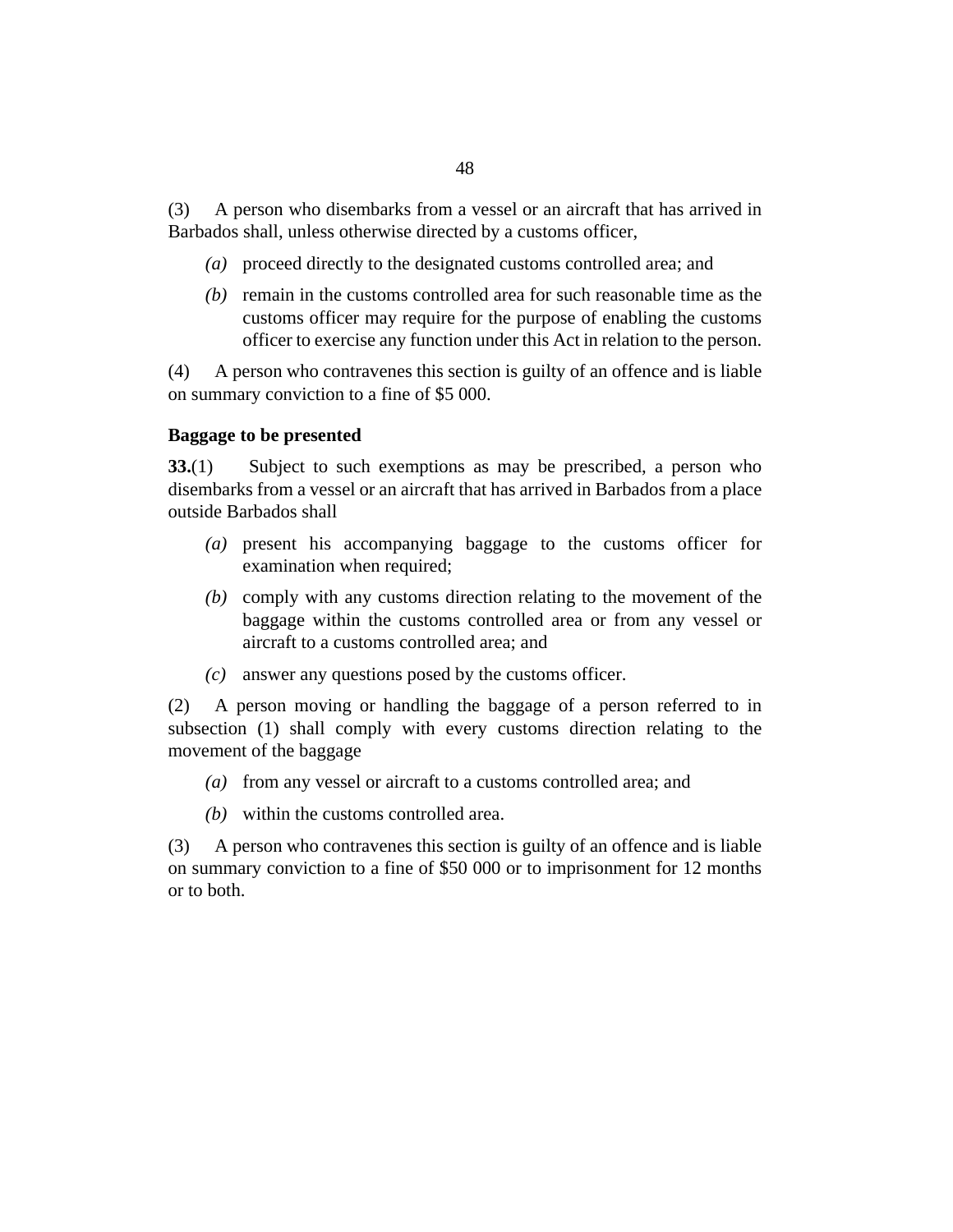## **Goods in transit**

This Act, insofar as it is applicable, and subject to any regulations made hereunder regarding goods in transit, shall be deemed to apply to goods declared in transit to a destination beyond Barbados. **34.**(1)

The Minister may by regulations prescribe a licensing procedure in relation to the import or export of goods in transit and may designate the authority from whom licences are to be obtained. (2)

The authority referred to in subsection (2) may, by instrument in writing, delegate to such public officers as the authority determines, the power to issue licences in respect of goods in transit. (3)

## **Stores**

The Minister may by regulations prescribe as stores such classes of goods as may be appropriate for use on board a vessel or an aircraft. **35.**(1)

For the purposes of subsection (1), the following goods are considered to be stores: (2)

- goods that are consumed in the operation and maintenance of the vessel *(a)* or aircraft;
- goods that are consumed by a person on board the vessel or aircraft; *(b)*
- fuel, spare parts and other articles or equipment, whether or not for *(c)* immediate fitting; or
- souvenirs, gifts, edible supplies, wines, spirits, ales, beers, domestic or *(d)* imported cigars or domestic, stamped manufactured tobacco or imported manufactured tobacco, that are sold on board the vessel or aircraft.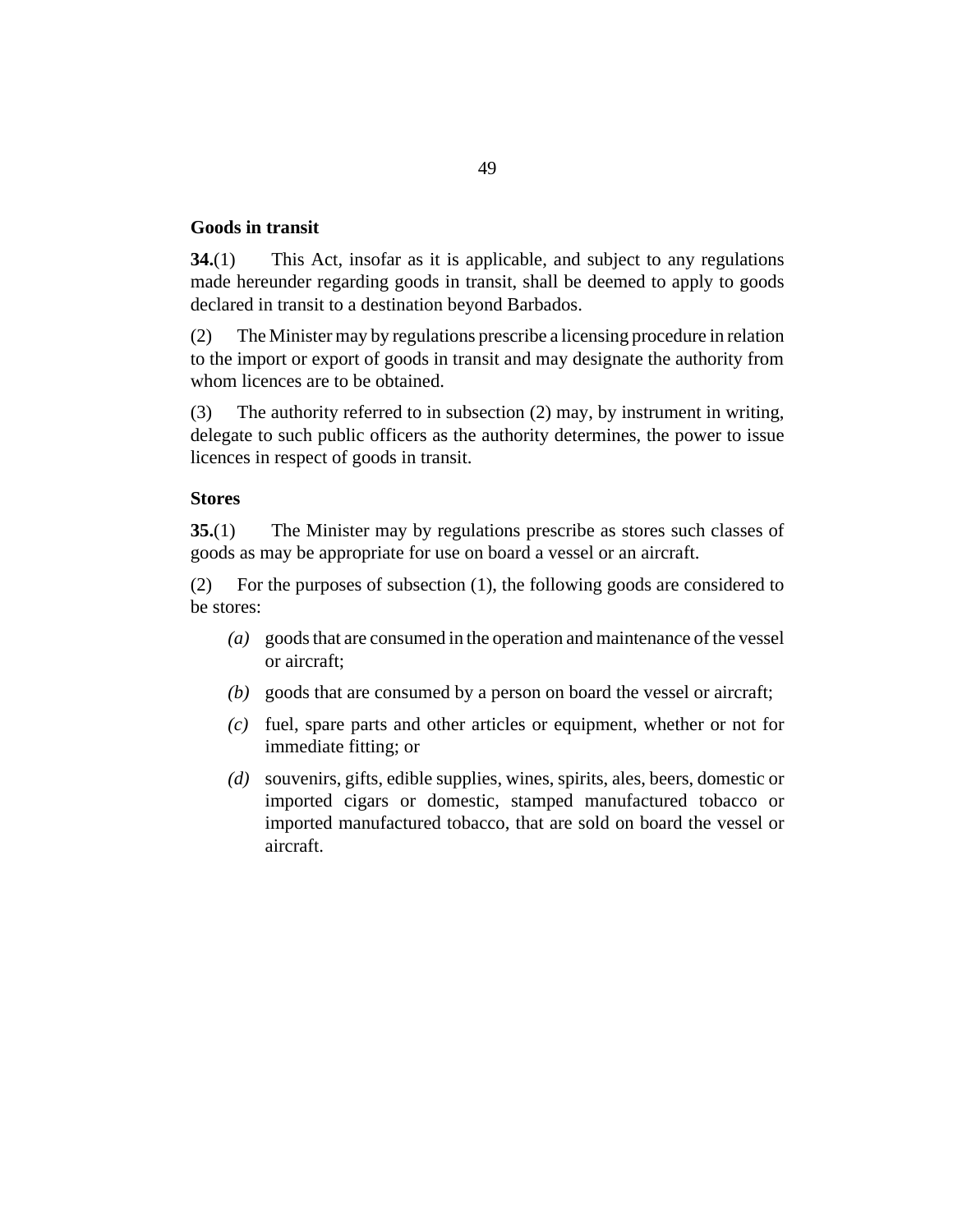#### **Sealing requirements**

Where a vessel or an aircraft arrives at a port in Barbados, the commander of the vessel or aircraft shall place alcohol, tobacco and other goods for sale on board the vessel or aircraft under lock or seal and shall keep them there while the vessel or aircraft is in the port except where otherwise authorized by a customs officer. **36.**(1)

Stores for use on board a vessel or an aircraft shall remain sealed when the goods are moved to the vessel or aircraft from a licensed warehouse or to a licensed warehouse from the vessel or aircraft. (2)

#### **Waiver of duties and taxes on goods for emergency use**

In this section, "emergency" means an urgent or critical situation of a temporary nature that **37.**(1)

- is of such proportions or nature as to exceed the capacity of Barbados *(a)* to deal with such situations;
- is caused by an actual or imminent *(b)*
	- fire, flood, drought, storm, earthquake or other natural phenomenon; (i)
	- (ii) disease in human beings, animals or plants;
	- (iii) accident or pollution; or
	- (iv) act of sabotage or terrorism; and
- results or may result in *(c)*
	- danger to the lives, health or safety of individuals; (i)
	- (ii) danger to property;
	- social disruption; or (iii)
	- a breakdown in the flow of essential goods, services or resources. (iv)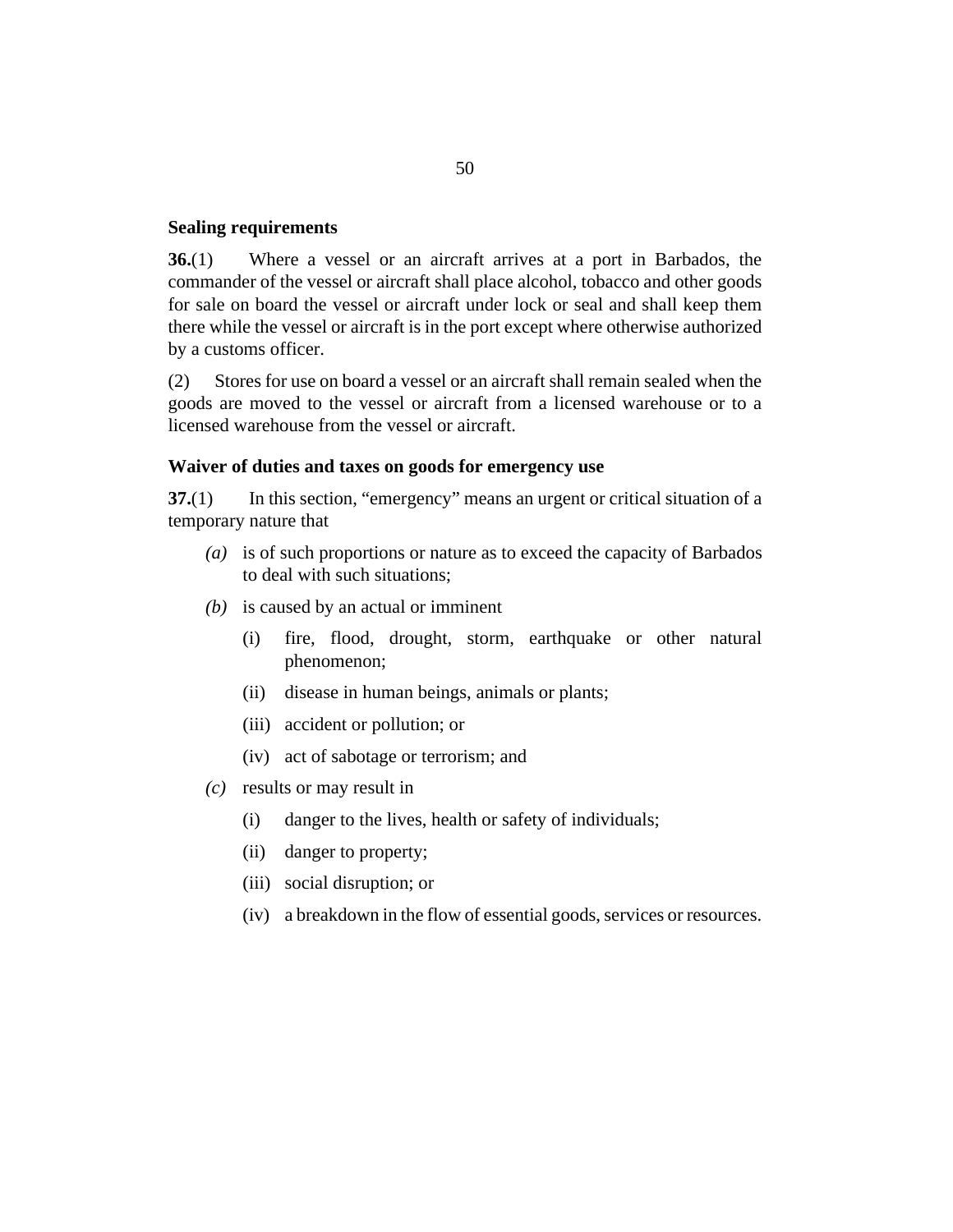Any duties and taxes payable on goods that are imported into Barbados for use in connection with an emergency are waived. (2)

Goods in respect of which a waiver is granted pursuant to subsection (2), except goods that are consumed or destroyed during the emergency, shall, where they are no longer required, be exported from Barbados. (3)

# **Reporting of currency and monetary instruments**

A report shall be made to a customs officer with respect to the import or export of any currency or monetary instrument of a value equal to or greater than such amount as may be prescribed. **38.**(1)

- Where the currency or monetary instrument is (2)
	- (a) in the actual possession of a person arriving in or departing from Barbados, or forms part of his baggage where he and his baggage are being carried on board the same vessel or aircraft, the report shall be made by the person;
	- imported into Barbados by courier or as mail, the report shall be made *(b)* by the exporter of the currency or monetary instrument;
	- exported from Barbados by courier or as mail, the report shall be made *(c)* by the exporter of the currency or monetary instrument; and
	- imported or exported in any other case, the report shall be made by the *(d)* person on whose behalf the currency or monetary instrument is imported or exported.

Where a person is arriving in or departing from Barbados with any currency or monetary instrument in respect of which a report is made, upon request by a customs officer, the currency or monetary instrument shall be presented to the officer, and any relevant vessel or aircraft or part of a vessel or an aircraft, or any baggage, shall be unloaded, and any package or container shall be opened or unpacked, for examination by the customs officer. (3)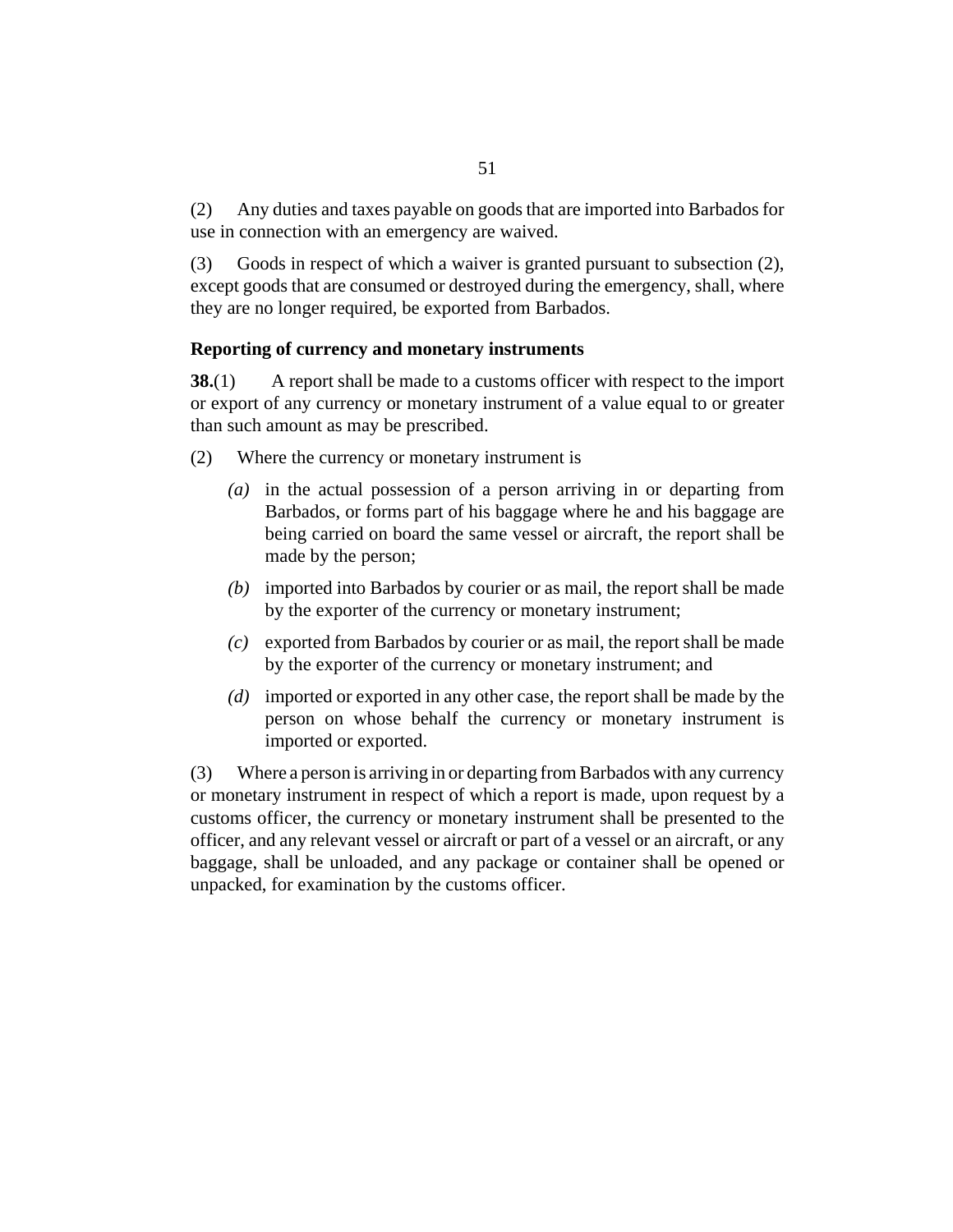Any currency or monetary instrument that, in contravention of this section, is not reported or is suspected on reasonable grounds by a customs officer to be proceeds or an instrumentality of crime may be seized and forfeited. (4)

### PART VIII

#### IMPORT PROCESSING

# **Goods subject to customs control**

All goods imported into Barbados **39.**(1)

- shall be presented to a customs officer upon their arrival at a customs *(a)* controlled area or any other place designated by the Comptroller for the purpose or in a duty free zone; and
- are subject to customs control until they are cleared by a customs *(b)* officer.

Goods that are removed from a customs controlled area or a licensed warehouse to another customs controlled area or licensed warehouse shall not be considered as removed or cleared for domestic use. (2)

## **Submission of customs declaration**

Except as otherwise prescribed, all imported goods, including goods prescribed to be exempt from duty and tax under Part II of the *Customs Tariff*, shall be declared in such form and manner and within such time as the Comptroller determines. **40.**(1)

Where a customs declaration made under subsection (1) is inaccurate or incomplete, the declarant shall, as soon as the error is discovered, submit to the customs officer a full and accurate account of the goods. (2)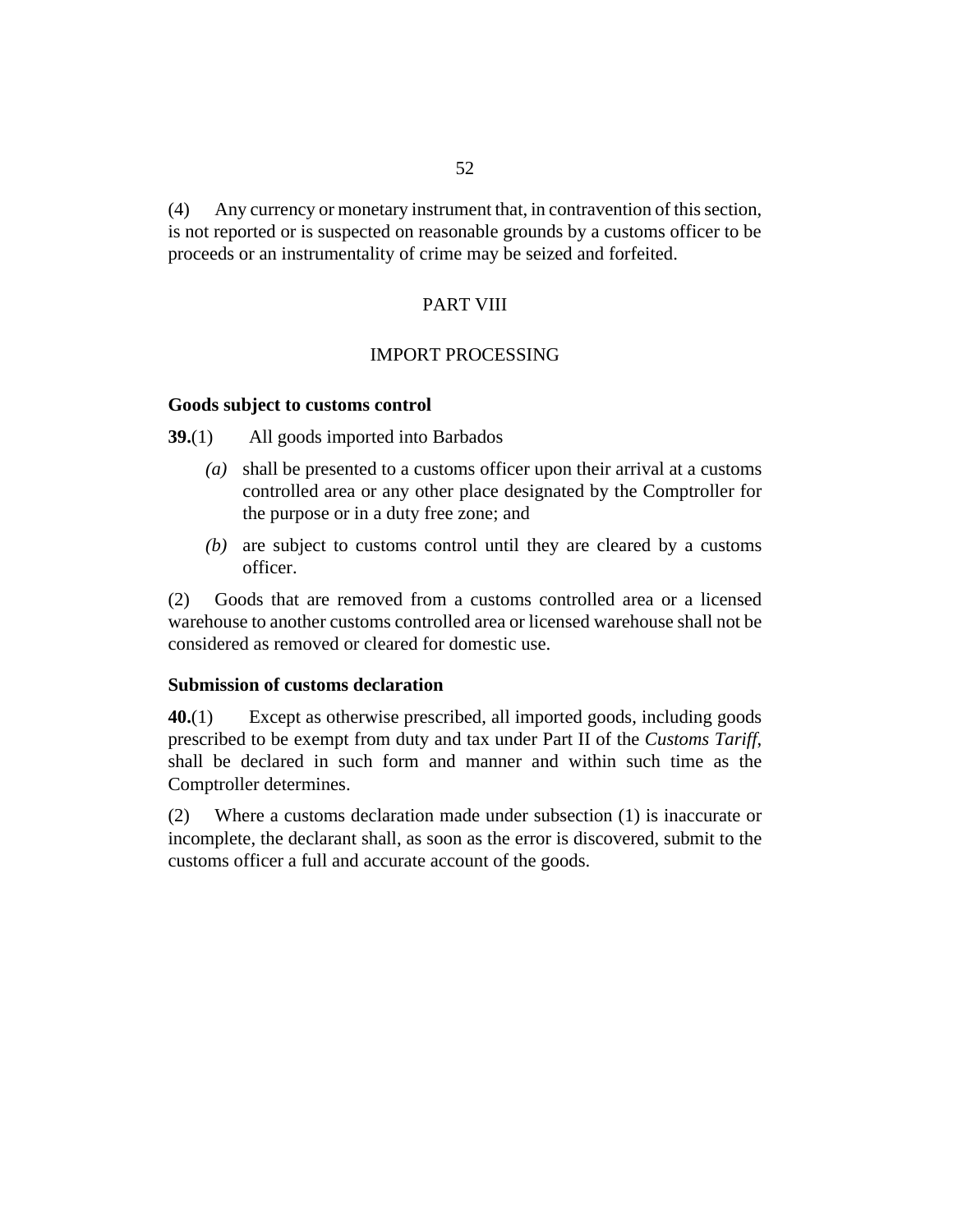A person who submits a declaration may, in accordance with any conditions that the customs officer may impose (3)

- inspect the goods; or *(a)*
- (b) draw samples from the goods.
- A person who enters goods under this section shall (4)
	- answer any question asked by a customs officer with respect to the *(a)* goods; and
	- $(b)$  on the request of the customs officer,
		- present the goods to the officer; (i)
		- (ii) remove any covering from the goods; and
		- (iii) open and unpack any package that the officer wishes to examine.

A person who contravenes this section is liable to pay an administrative penalty not exceeding \$10 000. (5)

# **Oral declaration**

The Comptroller may permit a customs declaration to be made orally where goods for private consumption below such value as may be prescribed are imported by post or courier. **41.**

## **Acceptance of customs declaration**

The Comptroller shall cause a customs declaration which complies with the conditions prescribed in this Act to be accepted by the System provided that the goods to which the declaration refers have been presented to a custom officer or, at the discretion of the Comptroller, are made available for the purposes of customs control. **42.**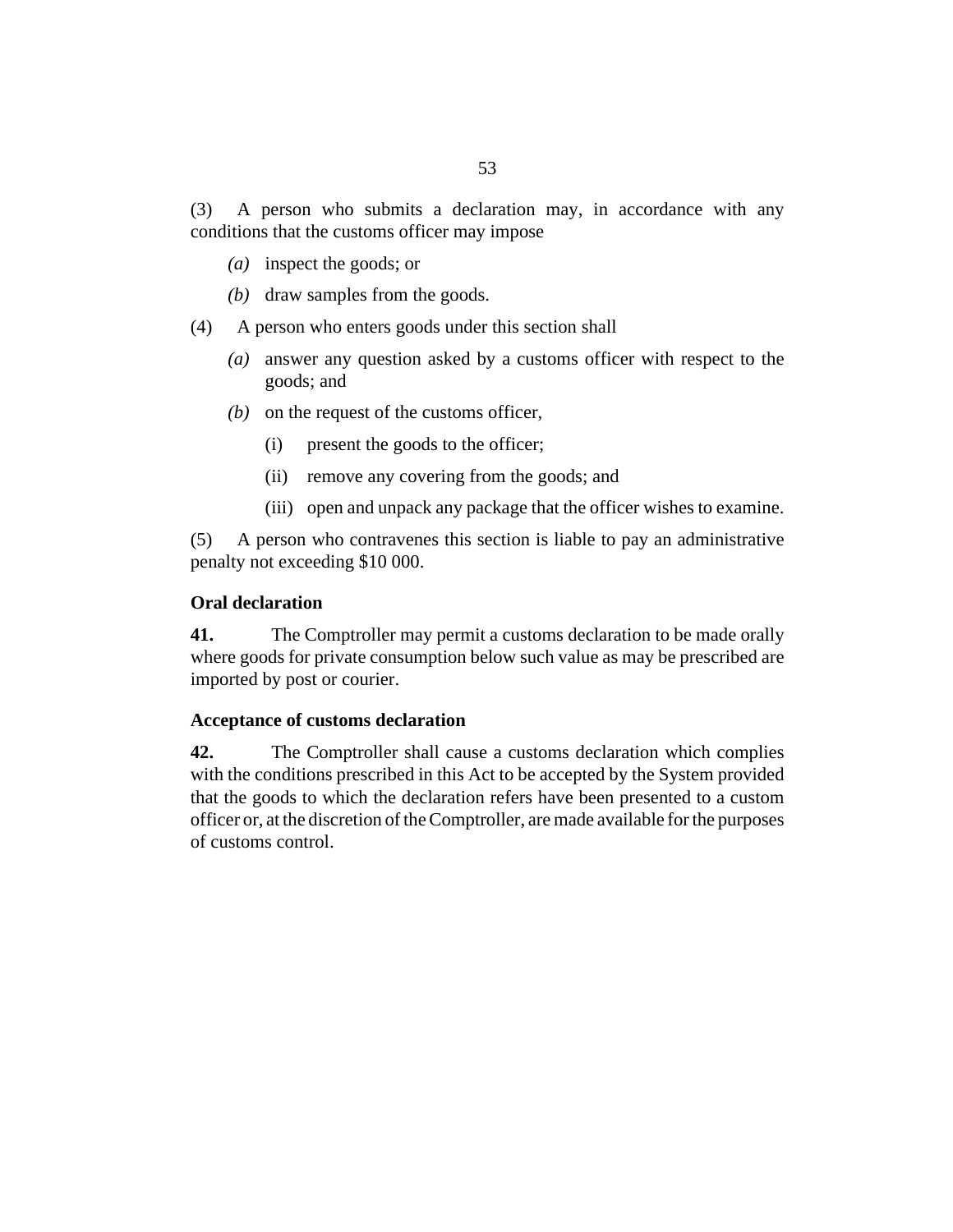#### **Amendment of customs declaration**

Subject to subsections (2) and (4), the Comptroller shall, upon a declarant's request, permit the declarant to amend one or more statements in his customs declaration after it has been accepted by the Comptroller. **43.**(1)

The Comptroller shall not permit a declarant to amend his declaration after the Comptroller has (2)

- informed the declarant of the intention to conduct an examination of *(a)* goods;
- (b) identified inaccuracies in the declared particulars; or
- begun an audit or verification of the declared particulars. *(c)*

Notwithstanding subsection (2)*(c)*, the Comptroller may, upon a declarant's request, permit the declarant to amend his declaration after verification of the declaration has begun (3)

- where the Comptroller considers it reasonable to do so; and *(a)*
- (b) under such conditions as may be prescribed.

Notwithstanding subsections (1) and (3), a declarant shall not amend his declaration to cause the declaration to apply to goods other than those initially declared. (4)

## **Simplified entry procedures**

The Comptroller may, in such circumstances as may be prescribed and subject to maintaining appropriate customs controls, permit the use of specific, simplified entry procedures to expedite the clearance of goods and in particular, may **44.**

provide for information required for the purpose of clearing an express *(a)* shipment to be submitted and processed before the shipment arrives;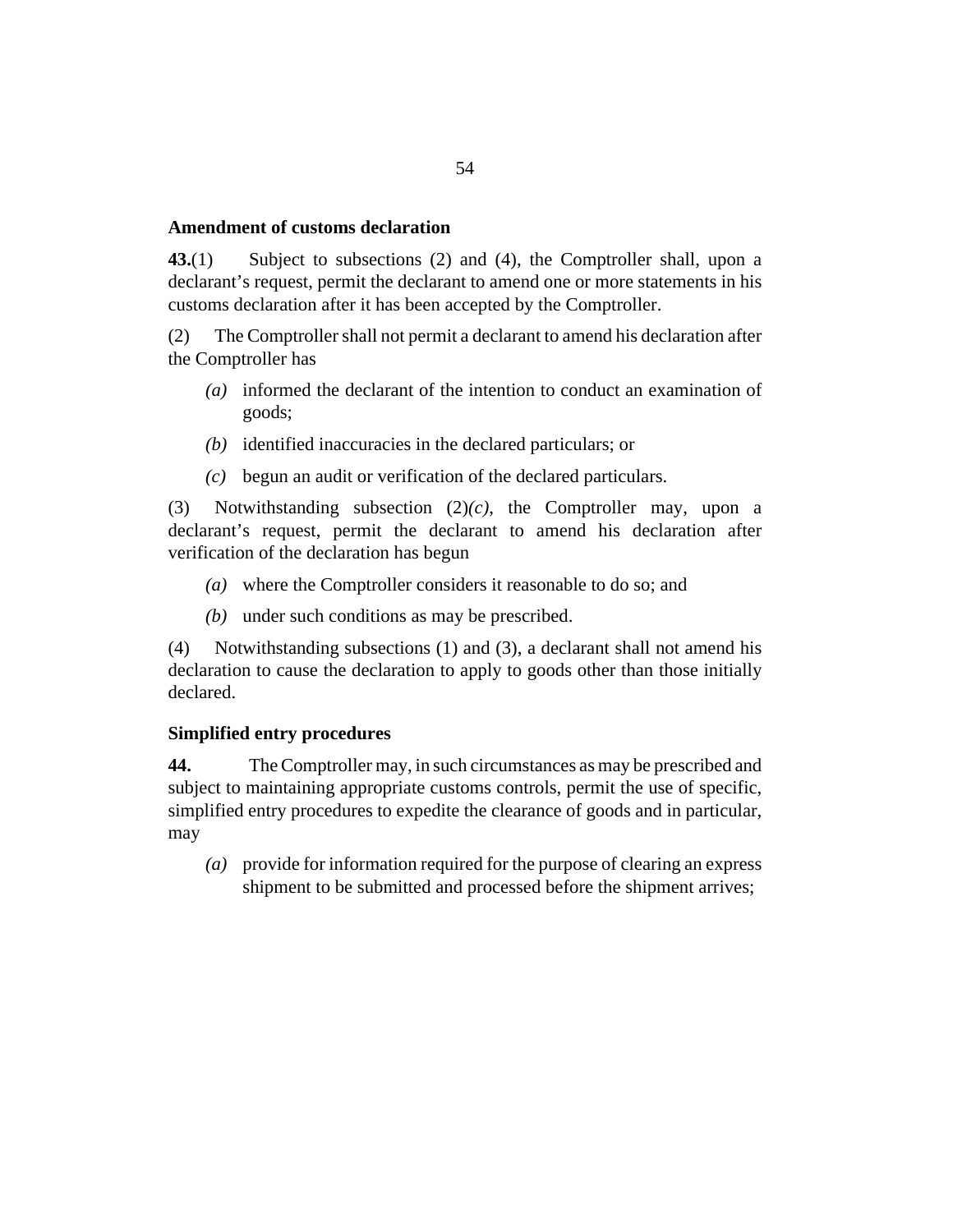- (b) allow a single, electronic submission of information, such as a simplified or provisional customs declaration, covering all goods contained in a shipment, subject to completion within a specified period;
- $(c)$  expedite the clearance of the shipment on the basis of minimum documentation or a single submission of information, where possible;
- (d) provide for the shipment, under normal circumstances, to be cleared immediately after arrival, if the required documentation and information are submitted; and
- provide for inspection and clearance of goods outside the designated *(e)* hours of business or away from the usual customs controlled areas and for the waiver of any fees payable for such inspection and clearance.

# **Provisional assessment by customs officer**

Where in the course of verification of a customs declaration, the Comptroller disputes the information provided on the declaration in respect of the classification, origin or value of the goods and the declarant does not agree with the assessment of the Comptroller, the Comptroller may direct that **45.**(1)

- (a) the assessment be treated as a provisional assessment; and
- (b) the goods be provisionally cleared based on the payment of the amount of duty calculated by the importer and the provision of a deposit by the importer for an amount equal to any additional duty provisionally assessed.

Where the Comptroller is unable to make a proper assessment of the value of goods to be entered due to the failure of the importer to produce satisfactory documentary evidence of the value of the goods, the Comptroller may direct that (2)

(a) the goods be examined, and a provisional assessment made, of the value and of the duty payable; and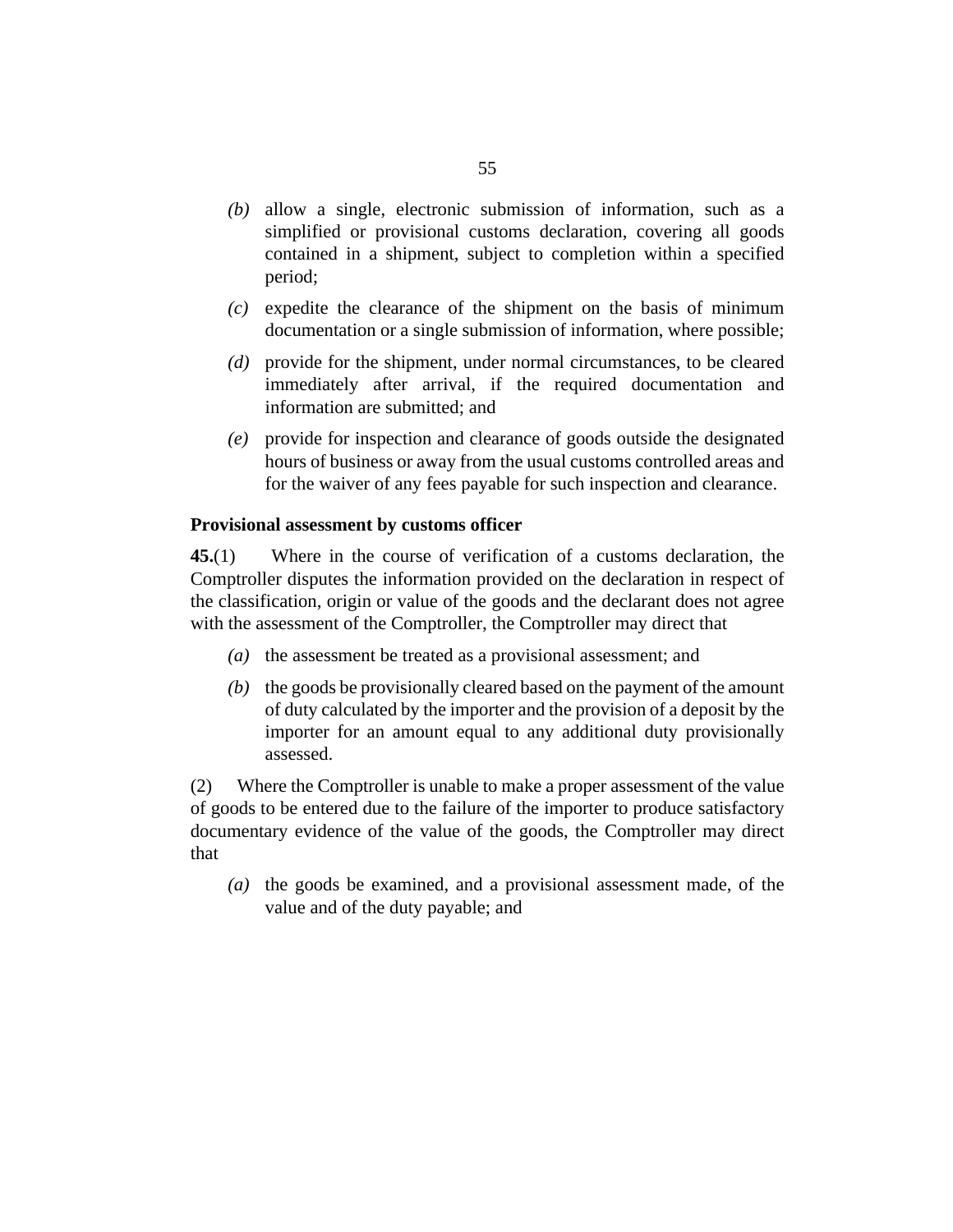(b) the goods be provisionally cleared based on the payment of the amount of duty calculated by the importer and the provision of a deposit by the importer for an amount equal to any additional duty provisionally assessed.

Where goods are pending final clearance pursuant to subsection (1) or (2), the Comptroller shall give notice in writing to the importer indicating (3)

- $(a)$  the provisional assessment made;
- $(b)$  the basis for the assessment; and
- $\alpha$  the documents or other information relating to the value of the goods that the importer is required to produce within 30 days of the provisional entry.

The amount of duty that was provisionally assessed under subsection (1) or (2) shall be treated as the final assessment and the deposit paid shall be brought to account as revenue where (4)

- (a) the documents or other information required under subsection (3) have not been produced within the specified time; or
- $(b)$  the importer informs the Comptroller in writing before the expiration of the specified time that he is unable to produce any further documents or information,

unless the importer commences appeal proceedings within the required time period.

The Comptroller shall notify the importer of a final assessment determined under subsection (4) within 2 weeks of the date of the assessment. (5)

Where the additional documents or other information required under subsection  $(3)(c)$  have been provided to the satisfaction of the Comptroller and the duty assessed by the Comptroller is more than, or less than, the provisional assessment made under subsection (1) or (2), the difference in duty shall either be refunded to, or paid by the importer, as the case may be, and any bond secured for the payment of duties or charges shall be cancelled. (6)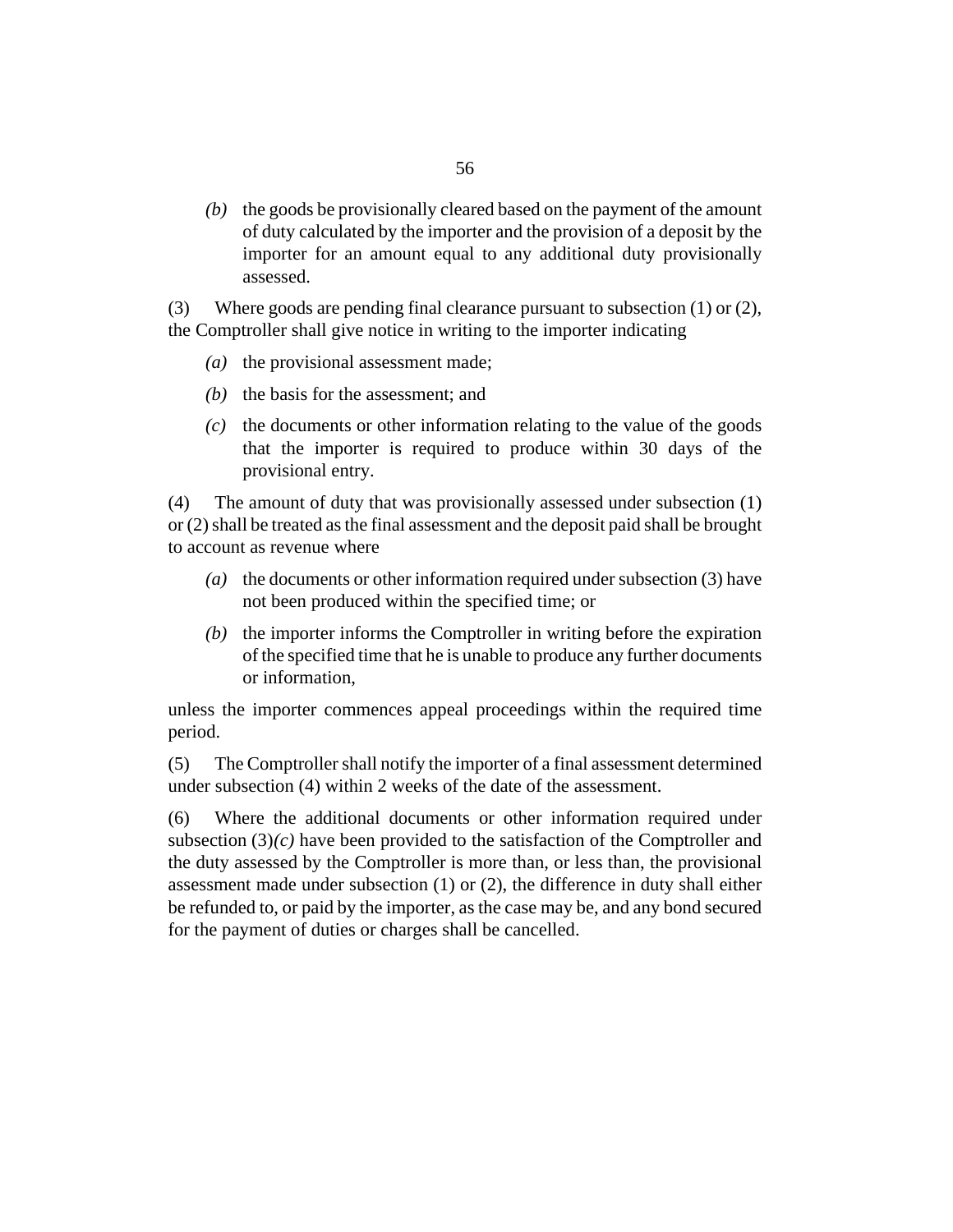# PART IX

#### WAREHOUSING AND EXAMINATION OF GOODS

#### **Approval of warehouses and licence to operate**

The Comptroller may appoint, for such period and subject to such conditions as the Comptroller may determine, any secure place as a warehouse to be used for the deposit of goods and the keeping and security of goods that are **46.**(1)

- (a) chargeable with customs duty;
- (b) for exportation; or
- $(c)$  for use as stores.

The Comptroller may, in accordance with such provisions as may be prescribed, issue a licence to a person to operate a private warehouse. (2)

## **Removal of goods from customs controlled area**

Imported goods shall not be delivered or removed from a customs controlled area except **47.**(1)

- with the permission of a customs officer after entry has been made in *(a)* the approved form and manner to the satisfaction of the customs officer;
- pursuant to a permit or other authorization granted by the Comptroller *(b)* in respect of the goods, subject to any conditions imposed by the Comptroller;
- by a customs officer in the performance of his duties; or *(c)*
- (*d*) as otherwise provided by this Act.

Notwithstanding subsection (1)*(a)*, while goods remain subject to customs control, the Comptroller may revoke any notice of delivery given in respect of the goods. (2)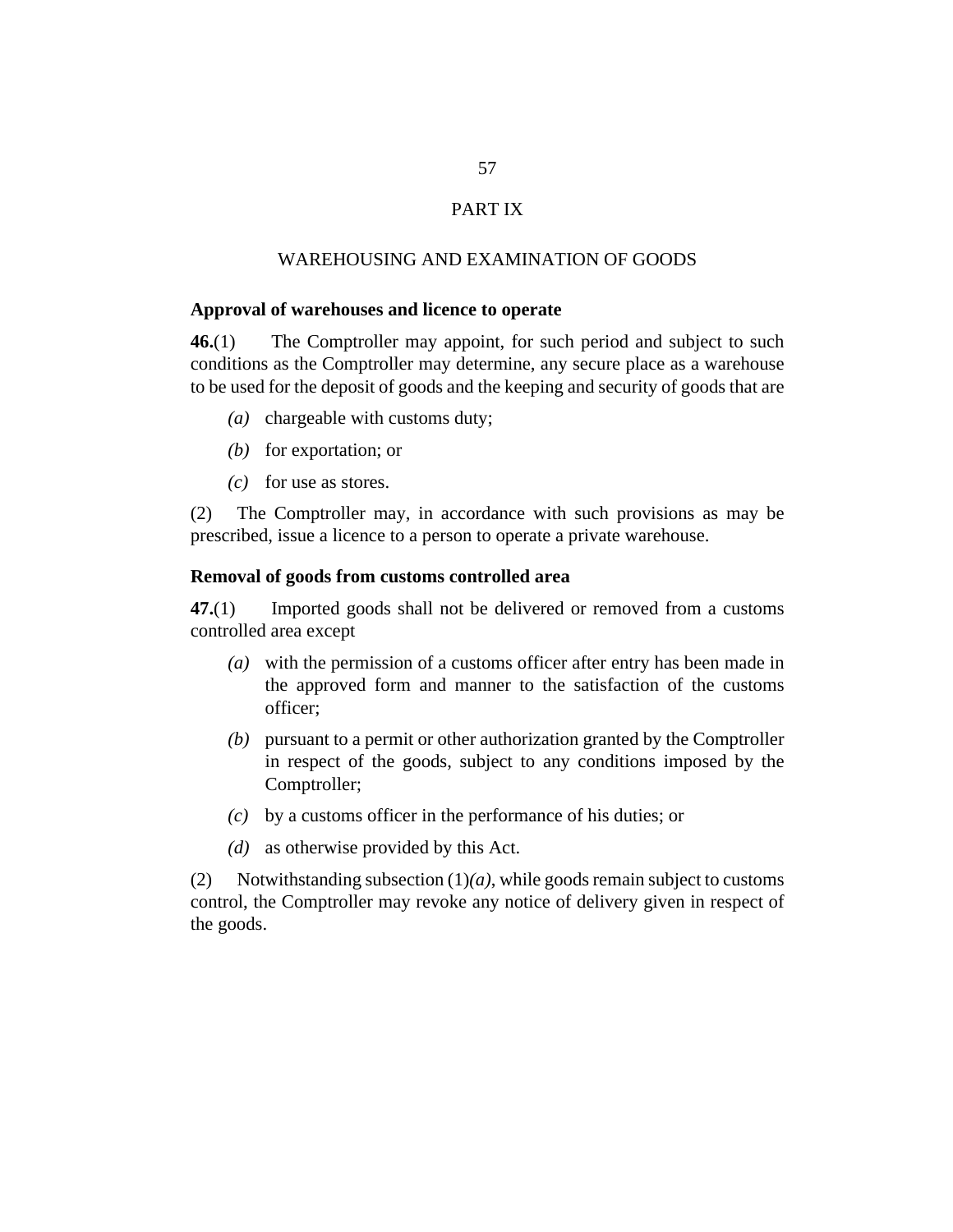The Comptroller may, by notice in writing, vary or revoke any conditions under which a permit is granted under subsection (1). (3)

A person who is dissatisfied with a decision of the Comptroller under subsection (2) or (3) may, within 14 days after the date on which notice of the decision is given, request the Comptroller in writing, to reconsider the decision. (4)

## **Removal of uncleared goods to warehouse**

Where, in the case of imported goods, **48.**(1)

- (a) clearance has not taken place
	- within 7 days of importation by air; (i)
	- within 14 days of importation by sea; or (ii)
	- (iii) within 30 days of importation for transhipment;
- (b) the goods have been cleared, but they have not been unloaded from the importing vessel or aircraft by the expiration of the applicable period referred to in paragraph *(a)*,

the customs officer may, subject to subsection (2) and such other requirements as may be prescribed, cause the goods to be deposited in the Government warehouse.

Goods shall be deposited in the Government warehouse except where they are (2)

- (a) of such type as may be prescribed; or
- $(b)$  in the opinion of the Comptroller, of a perishable nature, in which case the Comptroller may sell or otherwise dispose of them.

The Comptroller shall, within 7 days of the decision to remove goods under subsection (1) or to sell or dispose of goods under subsection (2), notify the importer of the goods of the decision. (3)

Where a restriction is placed on the unloading of goods from a vessel or an aircraft by virtue of an enactment relating to the prevention of an epidemic or (4)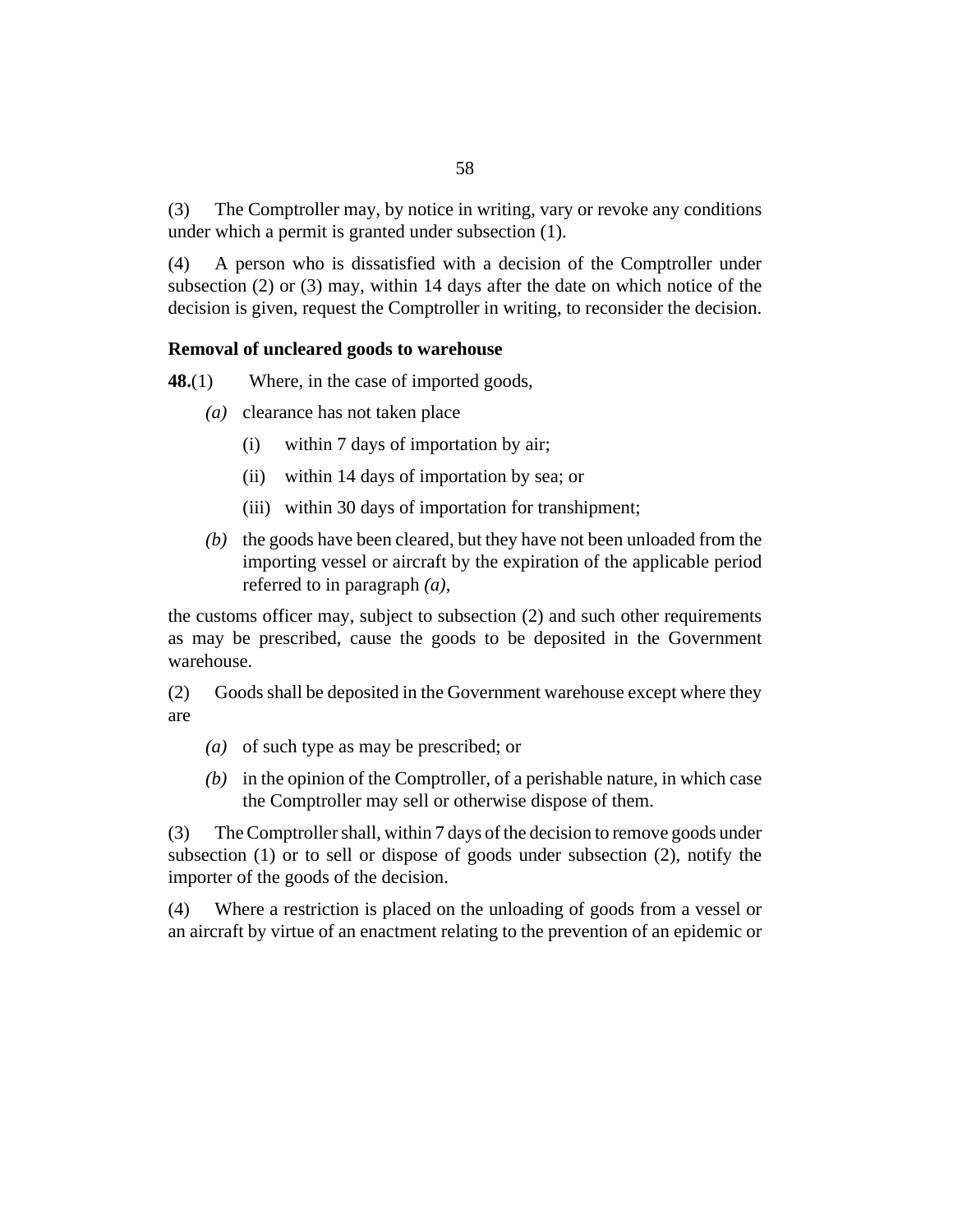infectious disease, the date of the removal of the restriction shall, in relation to the unloading of the goods, be deemed to be the date of importation.

### **Control of movement of uncleared goods**

The Minister may make regulations respecting the manner in which, and the conditions under which, goods subject to this section may be moved **49.**(1)

- within a customs controlled area; *(a)*
- between customs controlled areas; or *(b)*
- between a customs controlled area and any other place. *(c)*
- This section applies to (2)
	- goods chargeable with duty that has not been paid; *(a)*
	- goods on which a drawback has been paid; and *(b)*
	- any other goods that have not been cleared by the Comptroller. *(c)*

Regulations made under subsection (1) may require that goods referred to (3) in subsection (2) be moved only

- by a person licensed by the Comptroller for the purpose; or *(a)*
- by such means as may be approved by the Comptroller for the purpose. *(b)*

A licence or approval for the purposes of subsection (3) may be granted for such period and subject to such conditions and restrictions as the Comptroller thinks fit. (4)

The Comptroller may, at any time, for reasonable cause, revoke or vary the terms of the licence or approval granted under this section. (5)

The Comptroller shall not exercise the power conferred under subsection (5) without first giving the licensee an opportunity to be heard. (6)

A person who contravenes (7)

(a) any regulations made under this section;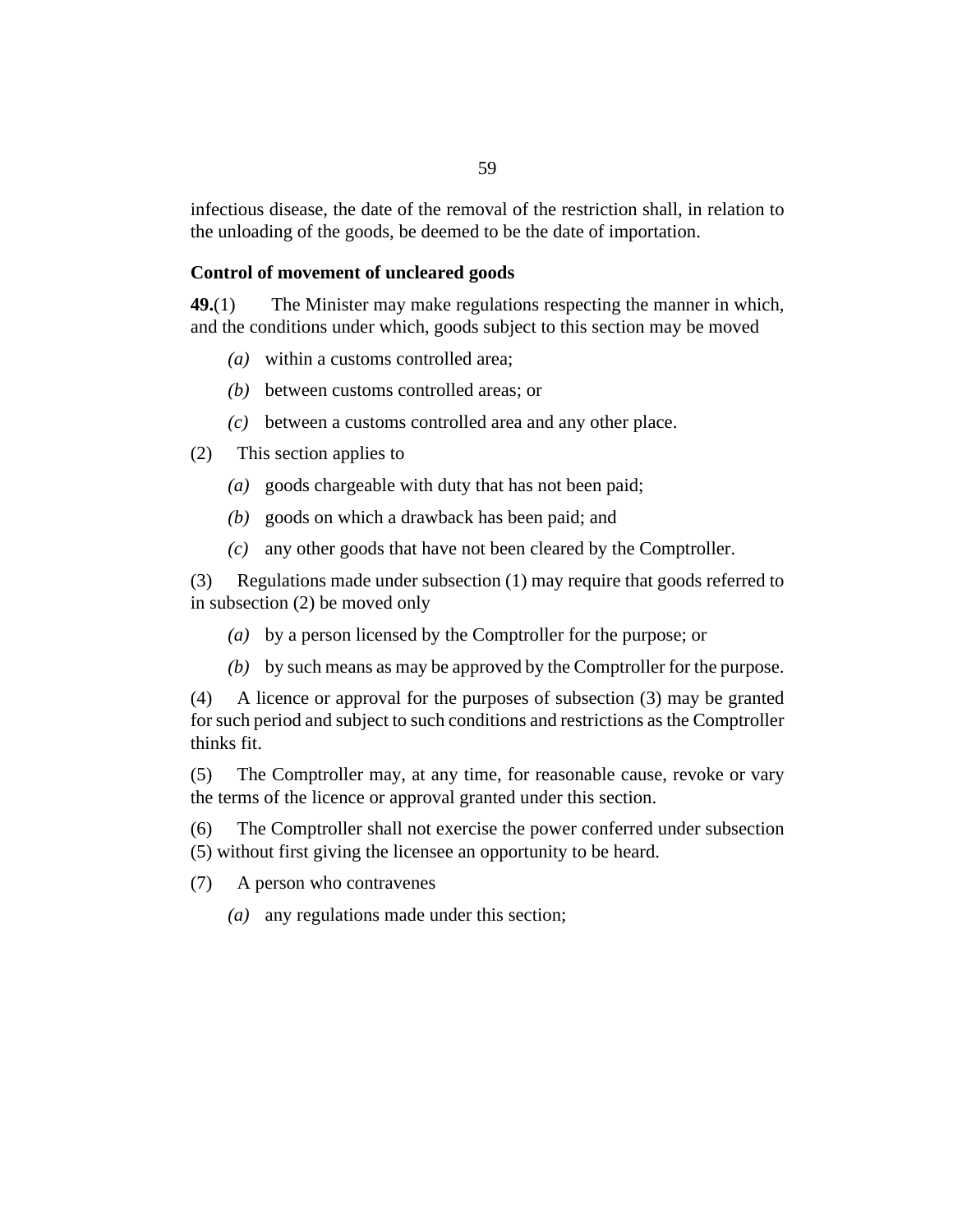- a condition imposed pursuant to this section; or *(b)*
- a term of any licence or approval granted, *(c)*

is guilty of an offence and is liable on summary conviction to a fine of \$100 000.

Where a person is convicted of an offence under subsection (7), the licence of the person shall be revoked and the person shall be ineligible to hold another licence for a period of 2 years. (8)

## **Certain goods not to be warehoused**

The Minister may make regulations prescribing the classes or descriptions of goods that shall not be warehoused, unless they are constructively warehoused for short-term storage, and for the treatment of such goods. **50.**

# **Removal from warehouse**

Every good may be examined by a customs officer upon removal from a warehouse for entry for domestic use, for entry for use as stores or for export. **51.**(1)

The occupier of a warehouse is liable for the duty due where a discrepancy is discovered in the goods at the time of delivery for entry for domestic use, for entry for use as stores or for export or at any earlier time when a discrepancy is discovered. (2)

The duty due on any excess goods over the quantity declared on importation and the quantity found at the time of removal, together with any necessary expenses and charges incurred in respect of the goods, shall be paid to the Comptroller unless the excess is permitted by law. (3)

Where an excess quantity of goods is found on examination by the occupier of the warehouse, the excess shall be re-warehoused in the name of the owner of the goods in the same manner as on first importation. (4)

## **Loss or deterioration of goods**

Where at the time goods are to be lawfully removed from a warehouse, all or part of the goods are found to be missing, notwithstanding any other fine **52.**(1)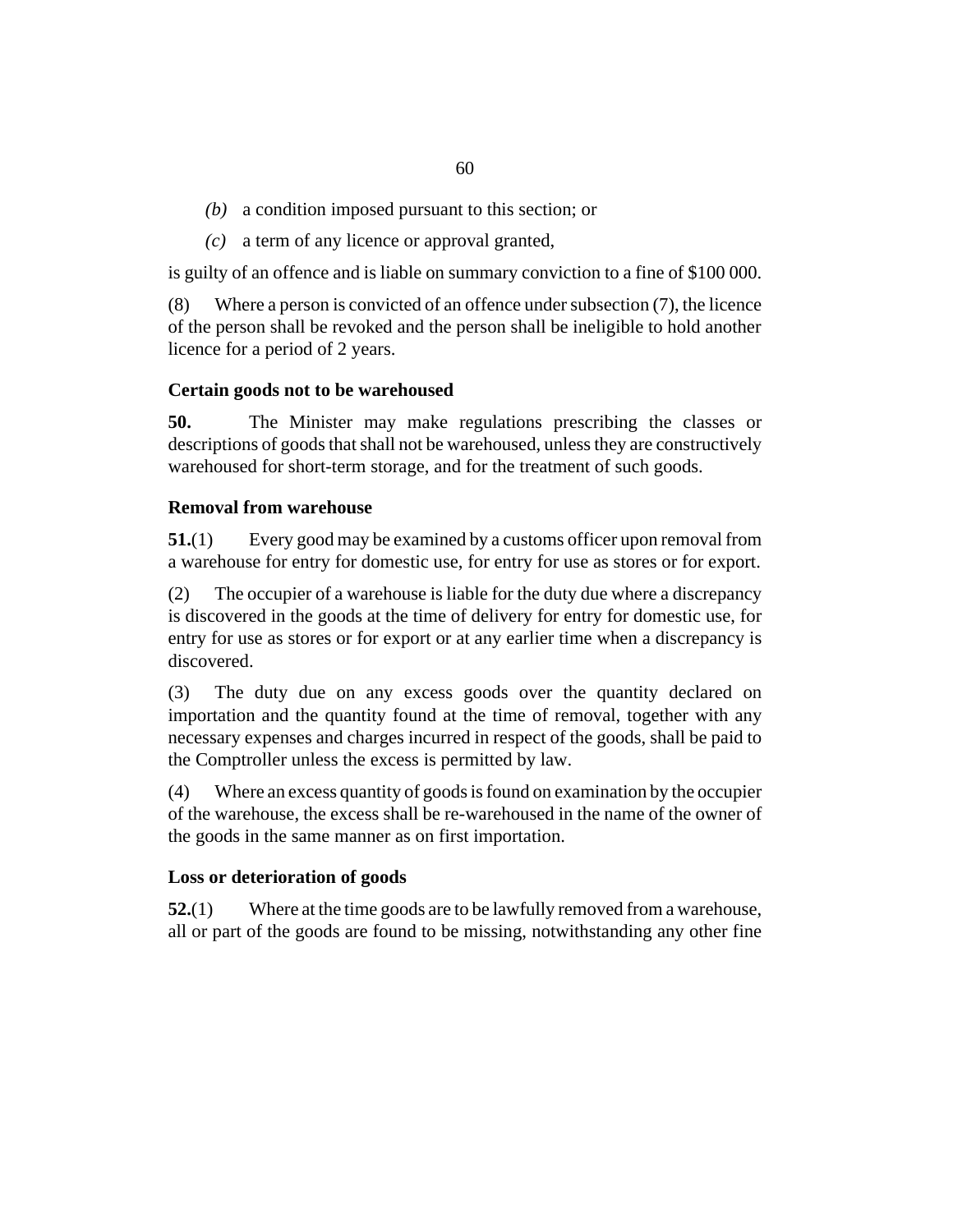or liability to forfeiture incurred under this Act, the occupier of the warehouse shall, in addition to any restitution owed to the owner of the goods, pay to the Comptroller

- (a) the duty that such goods would have borne if they had been entered for domestic use on the date of the discovery of the deficiency; or
- an amount that is, in the opinion of the Comptroller, the customs value *(b)* of the goods, where the goods are not for domestic use.

Where goods have been lawfully removed from one warehouse for transport to another warehouse or to a place other than a warehouse, and no duty has been paid in respect of them, and the goods fail to reach the other warehouse or the place then, notwithstanding any penalty or liability to forfeiture incurred under this Act, the transporter of the goods shall pay to the Comptroller (2)

- (a) the duty that the goods would have borne if they had been entered for domestic use on the date of their removal from the warehouse; or
- $(b)$  in the case of goods not eligible for domestic use, an amount that is, in the opinion of the Comptroller, the customs value of the goods.

Where warehoused goods are damaged, destroyed or unlawfully removed by or with the assistance of a customs officer and the officer is convicted of an offence in relation to the damage, destruction or removal, then, (3)

- except where the occupier of the warehouse or the owner of the goods *(a)* was a party to the offence, the Comptroller shall pay compensation for any loss caused by the damage, destruction or removal; and
- (b) notwithstanding any other provision of this Act
	- no duty shall be payable on the goods by the occupier or the owner; (i) and
	- (ii) any sum paid by way of duty before the conviction of the customs officer shall be repaid.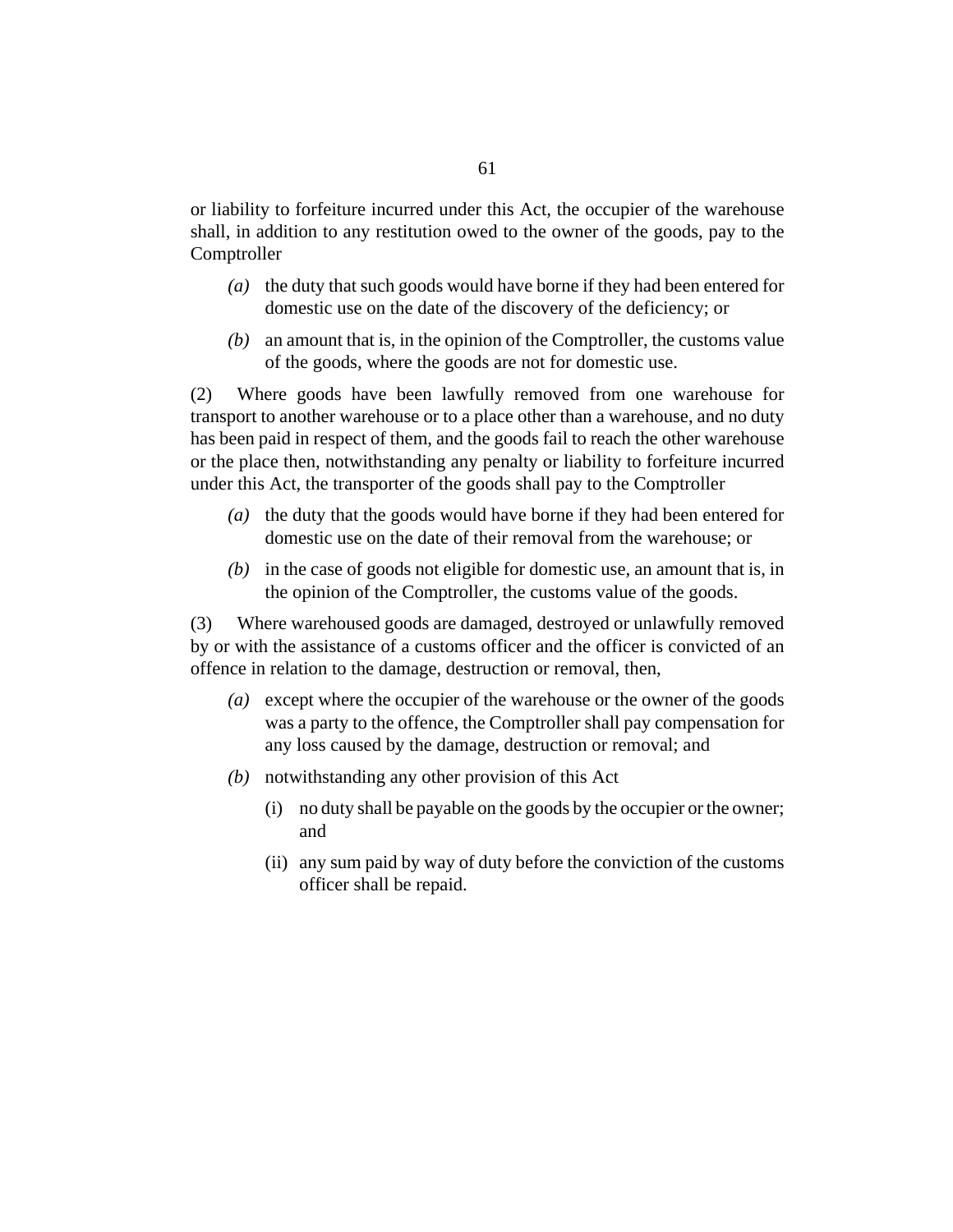#### **Goods not to be removed unless duties paid**

Unless otherwise permitted by this Act, goods may not be removed from a warehouse **53.**

- until all duty chargeable on those goods and any charges in respect of *(a)* the removal of those goods from the warehouse have been paid; and
- in the case of goods requiring entry and not yet entered, until the goods *(b)* have been entered.

#### **Opening warehouse or customs controlled area without permission**

- A person **54.**
	- who opens a warehouse or customs controlled area; or *(a)*
	- gains access to goods within a warehouse or customs controlled area, *(b)*

without the consent of a customs officer is guilty of an offence and is liable on summary conviction to a fine of \$100 000 or to imprisonment for 2 years or to both.

# PART X

# **CLEARANCE**

# **Conditions for clearance**

A customs officer shall cleared goods from customs control where satisfied that **55.**

- all duties and taxes have been accounted for the prescribed manner and *(a)* either paid or secured by means of a bond or other arrangement;
- all other customs procedures have been duly observed and completed; *(b)* and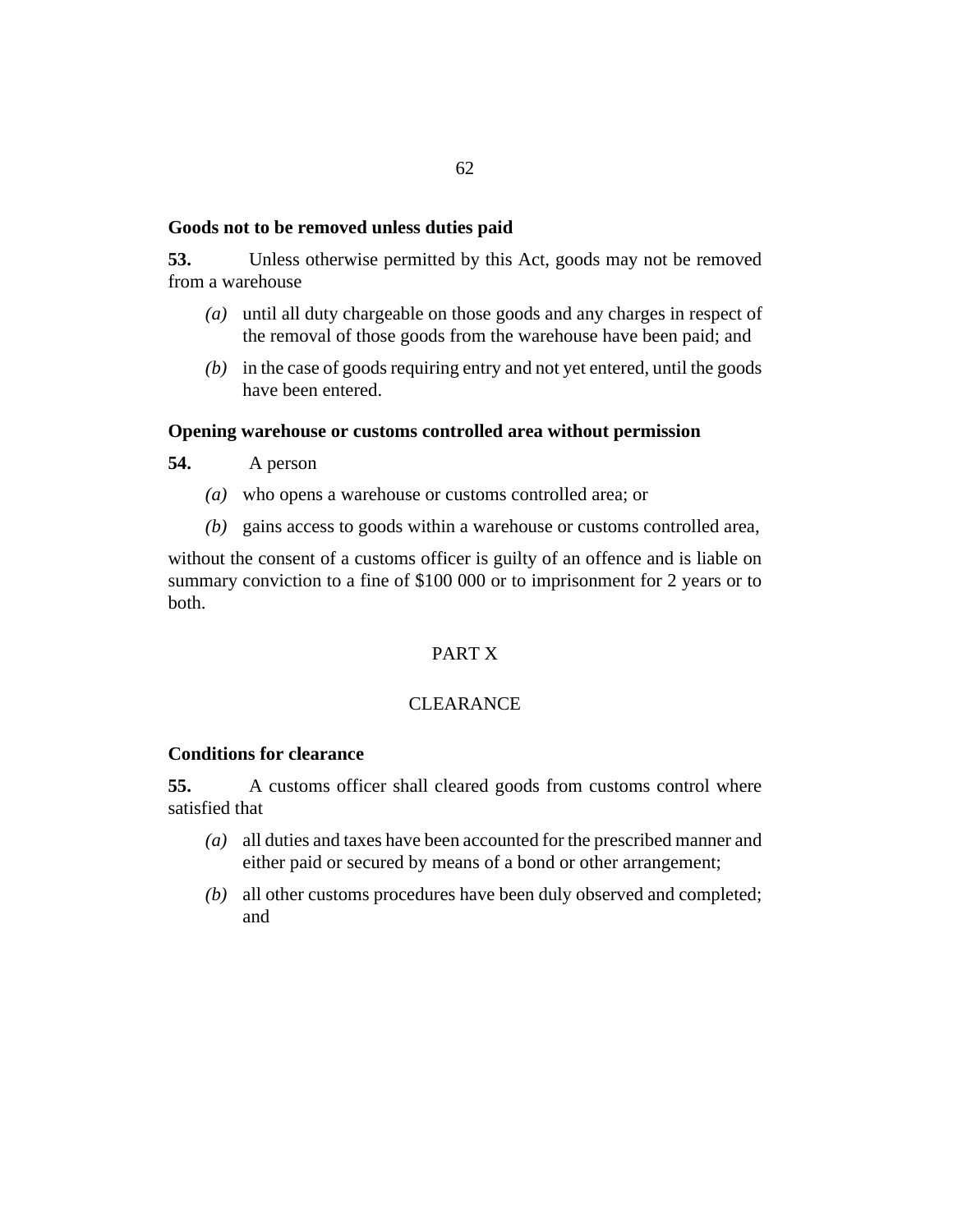<span id="page-62-0"></span> $(c)$  the requirements of any other applicable enactment have been complied with.

### **Clearance priority for certain goods**

Perishable goods and live animals shall be cleared by a customs officer in the shortest possible time. **56.**

## PART XI

## CALCULATION OF CUSTOMS VALUE OF GOODS

#### **Interpretation of Part XI**

For purposes of this Part, **57.**(1)

"country of importation" means country or customs territory of importation;

- "customs value of imported goods" means the value of goods for the purposes of levying ad valorem duties of customs on imported goods;
- "goods of the same class or kind" means goods which fall within a group or range of goods produced by a particular industry or industry sector and includes identical or similar goods.
- "identical goods" means goods which are the same in all respects, including physical characteristics, quality and reputation; and minor differences in appearance does not preclude goods otherwise conforming to the definition from being regarded as identical;

"produced" includes grown, manufactured and mined;

"similar goods" means goods which, although not alike in all respects, have like characteristics and like component materials which enable them to perform the same functions and to be commercially interchangeable; and the quality of the goods, their reputation and the existence of a trademark are among the factors to be considered in determining whether goods are similar;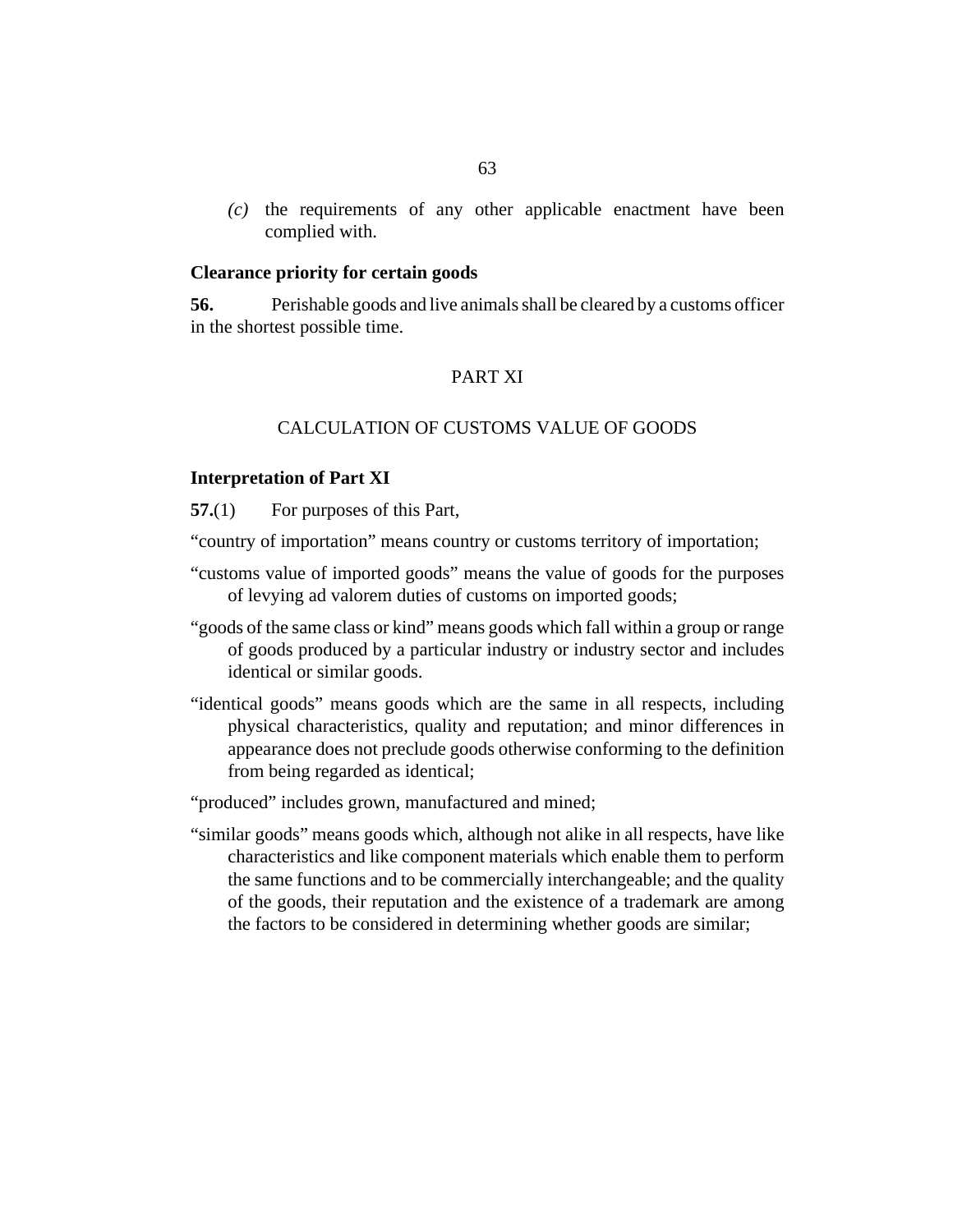- For the purposes of this Part, (2)
	- "identical goods" and "similar goods" do not include, as the case may be, goods which incorporate or reflect engineering, development, artwork, design work, and plans and sketches for which no adjustment has been made under [section 60\(](#page-66-0)1)*(b)*(iv) because such elements were undertaken in the country of importation; *(a)*
	- goods shall not be regarded as "identical goods" or "similar goods" *(b)* unless they were produced in the same country as the goods being valued;
	- goods produced by a different person shall be taken into account only *(c)* where there are no identical goods or similar goods, as the case may be, produced by the same person as the goods being valued;
	- persons shall be deemed to be related only where *(d)*
		- they are officers or directors of one another's businesses; (i)
		- they are legally recognized partners in business;  $(ii)$
		- they are employer and employee;  $(iii)$
		- any person directly or indirectly owns, controls or holds 5 per cent or more of the outstanding voting stock or shares of both of them;  $(iv)$
		- one of them directly or indirectly controls the other; (v)
		- both of them are directly or indirectly controlled by a third person; (vi)
		- (vii) together they directly or indirectly control a third person; or
		- (viii) they are members of the same family; and
	- persons who are associated in business with one another in that one is *(e)* the sole agent, sole distributor or sole concessionaire, however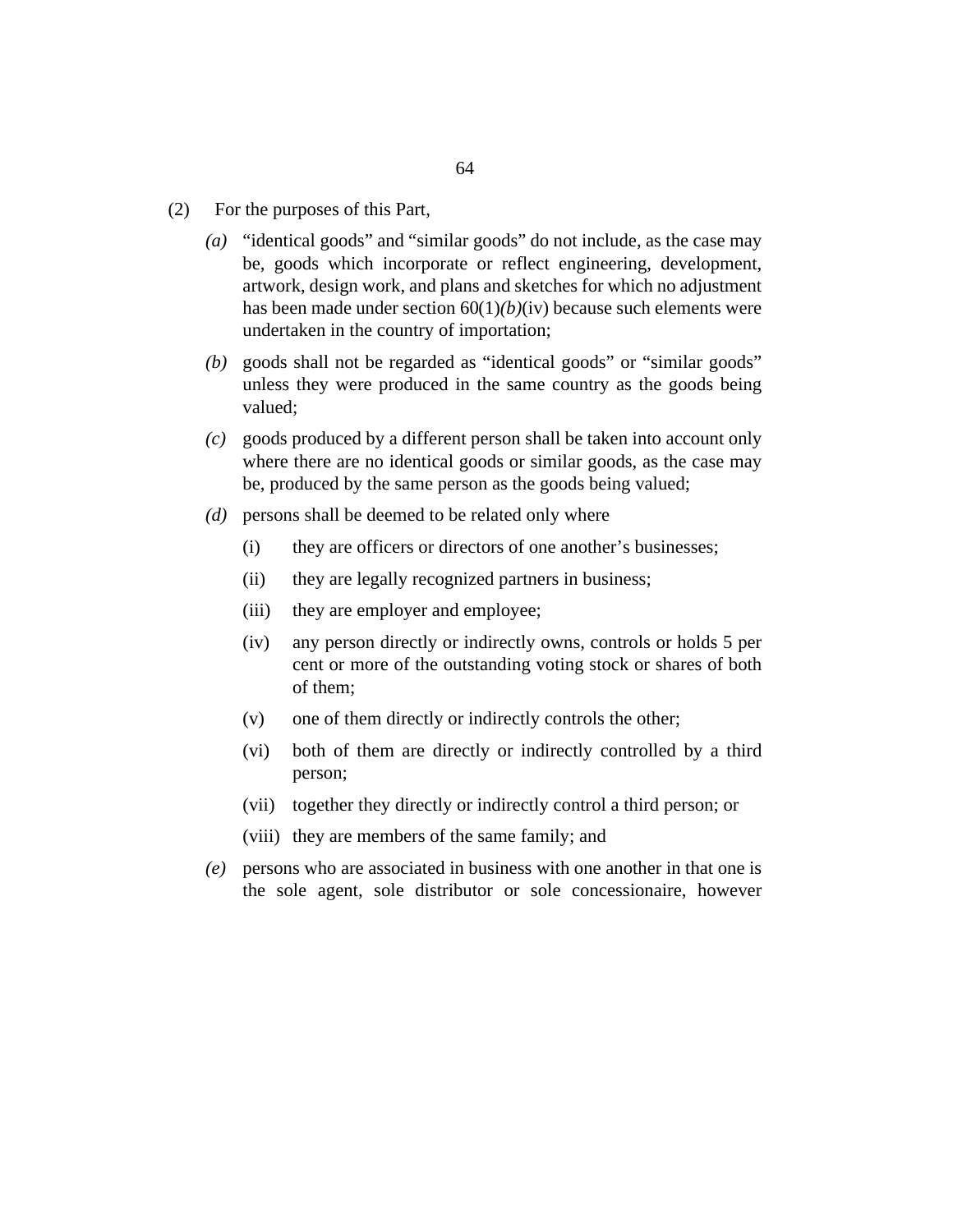described, of the other shall be deemed to be related for the purposes of this Part where they fall within the criteria of this Part.

#### <span id="page-64-0"></span>**Declaration of customs value of imported goods**

A person shall, upon making an entry, specify the customs value of the imported goods. **58.**(1)

The customs value of imported goods shall be determined in accordance with this Part. (2)

The currency exchange rate in effect on the date of submission of the entry shall be applied in determining the customs value of the goods, unless otherwise prescribed. (3)

#### **Transaction value of imported goods**

The customs value of imported goods shall be the transaction value, that is, the price actually paid or payable for the goods when sold for export to Barbados, adjusted in accordance with [section 60](#page-66-0), provided that **59.**(1)

- (a) there are no restrictions on the disposition or use of the goods by the buyer other than restrictions that
	- are imposed or required under any other law; (i)
	- (ii) limit the geographical area in which the goods may be resold; or
	- (iii) do not substantially affect the value of the goods;
- $(t)$  the sale or price is not subject to some condition or consideration for which a value cannot be determined with respect to the goods being valued;
- no part of the proceeds of any subsequent resale, disposal or use of the *(c)* goods by the buyer will accrue directly or indirectly to the seller, unless an appropriate adjustment can be made in accordance with [section 60;](#page-66-0) and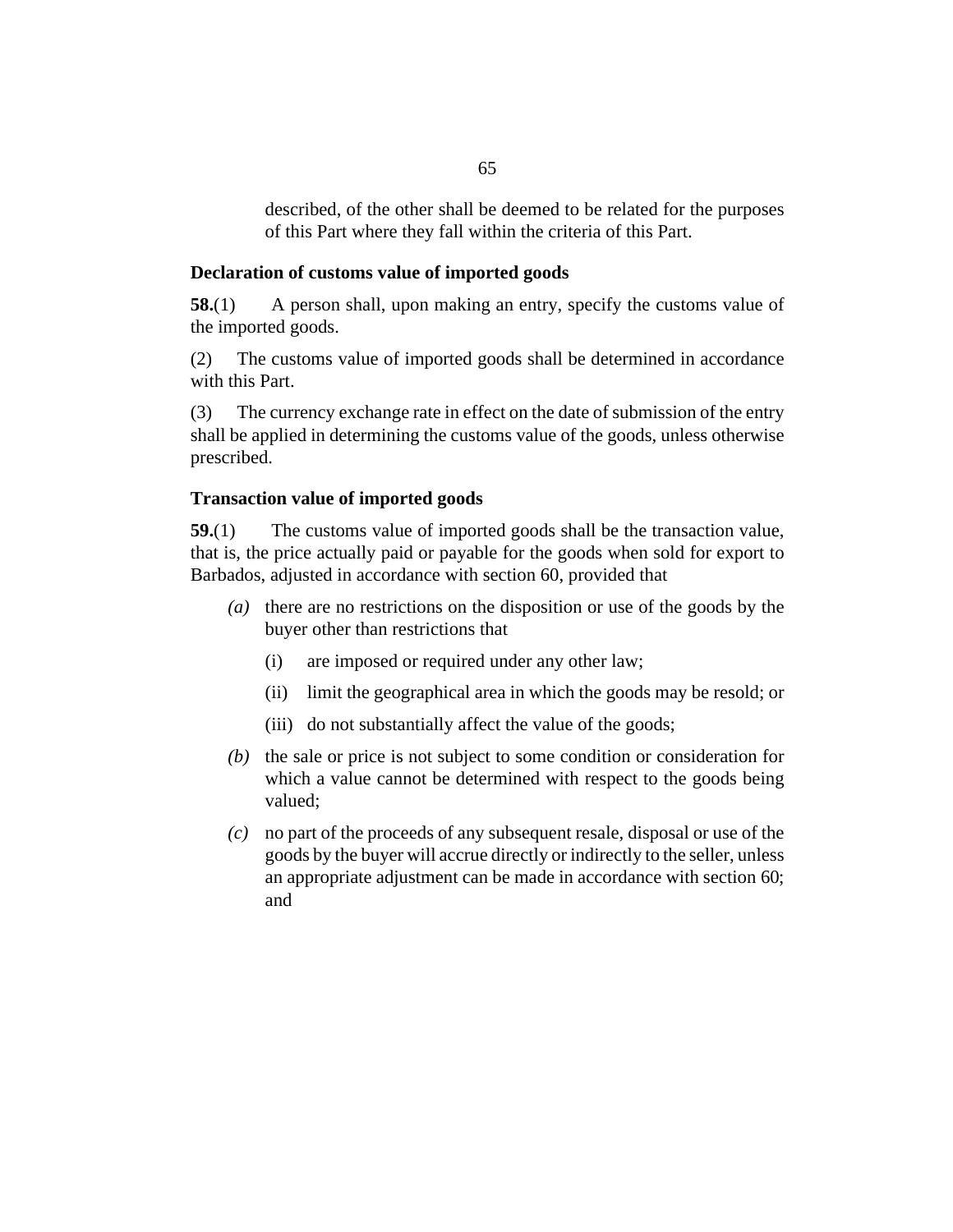(d) the buyer and seller are not related, or where the buyer and seller are related, that the transaction value is acceptable under subsections (2), (3), (4) and (5).

In determining whether the transaction value is acceptable for the purposes of subsection (1) (2)

- $(a)$  the fact that the buyer and the seller are related within the meaning of [section 57\(d\)](#page-62-0) shall not in itself be grounds for regarding the transaction value as unacceptable; and
- $(b)$  the circumstances surrounding the sale shall be examined, and the transaction value accepted, provided that the relationship did not influence the price.

For the purposes of subsection (2), in a sale between related persons, the transaction value shall be accepted, and the goods valued in accordance with subsection (1), where the importer demonstrates that such value closely approximates to one of the following occurring at or about the same time: (3)

- (a) the transaction value in sales to unrelated buyers of identical or similar goods for export to Barbados;
- $(t)$  the customs value of identical or similar goods as determined under [section 64;](#page-69-0)
- $(c)$  the customs value of identical or similar goods as determined under [section 65;](#page-70-0)

In applying the tests set out in subsection (3), due account shall be taken of demonstrated differences in commercial levels, quantity levels, the elements enumerated in [section 60](#page-66-0) and costs incurred by the seller in sales in which the seller and the buyer are not related, that are not incurred by the seller in sales in which the seller and the buyer are related. (4)

The tests set out in subsection  $(3)(b)$  shall be used at the initiative of the importer and only for comparison purposes; and substitute values may not be established under subsection (3). (5)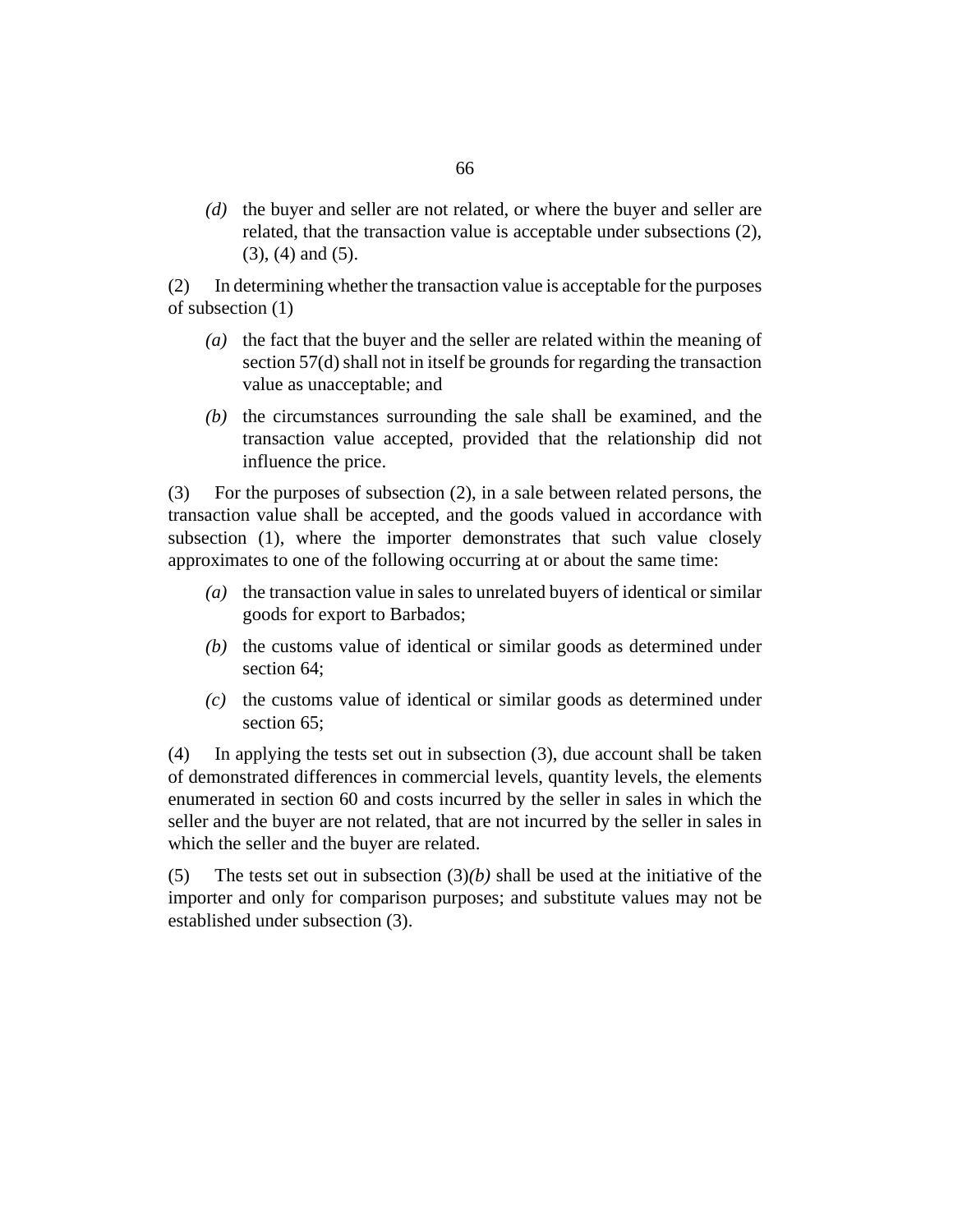<span id="page-66-0"></span>Where, in the light of information provided by the importer or otherwise, the Comptroller has grounds for considering that the relationship between the buyer and the seller influenced the price, the Comptroller shall communicate the grounds to the importer and the importer shall be given an opportunity to be heard. (6)

Where the importer so requests, the Comptroller shall communicate the grounds in writing. (7)

## **Additions to the price actually paid or payable**

In determining the customs value under [section 59,](#page-64-0) there shall be added to the price actually paid or payable for the imported goods: **60.**(1)

- ( $a)$ ) the following, to the extent that they are incurred by the buyer but are not included in the price actually paid or payable for the goods:
	- commissions and brokerage, except buying commissions; (i)
	- (ii) the cost of containers which are treated as being one for customs purposes with the goods in question; and
	- (iii) the cost of packing, whether for labour or materials;
- $(b)$  the value, apportioned as appropriate, of the following goods and services where supplied directly or indirectly by the buyer free of charge or at reduced cost for use in connection with the production and sale for export of the imported goods, to the extent that such value has not been included in the price actually paid or payable:
	- materials, components, parts and similar items incorporated in the imported goods; (i)
	- (ii) tools, dies, moulds and similar items used in the production of the imported goods;
	- (iii) materials consumed in the production of the imported goods;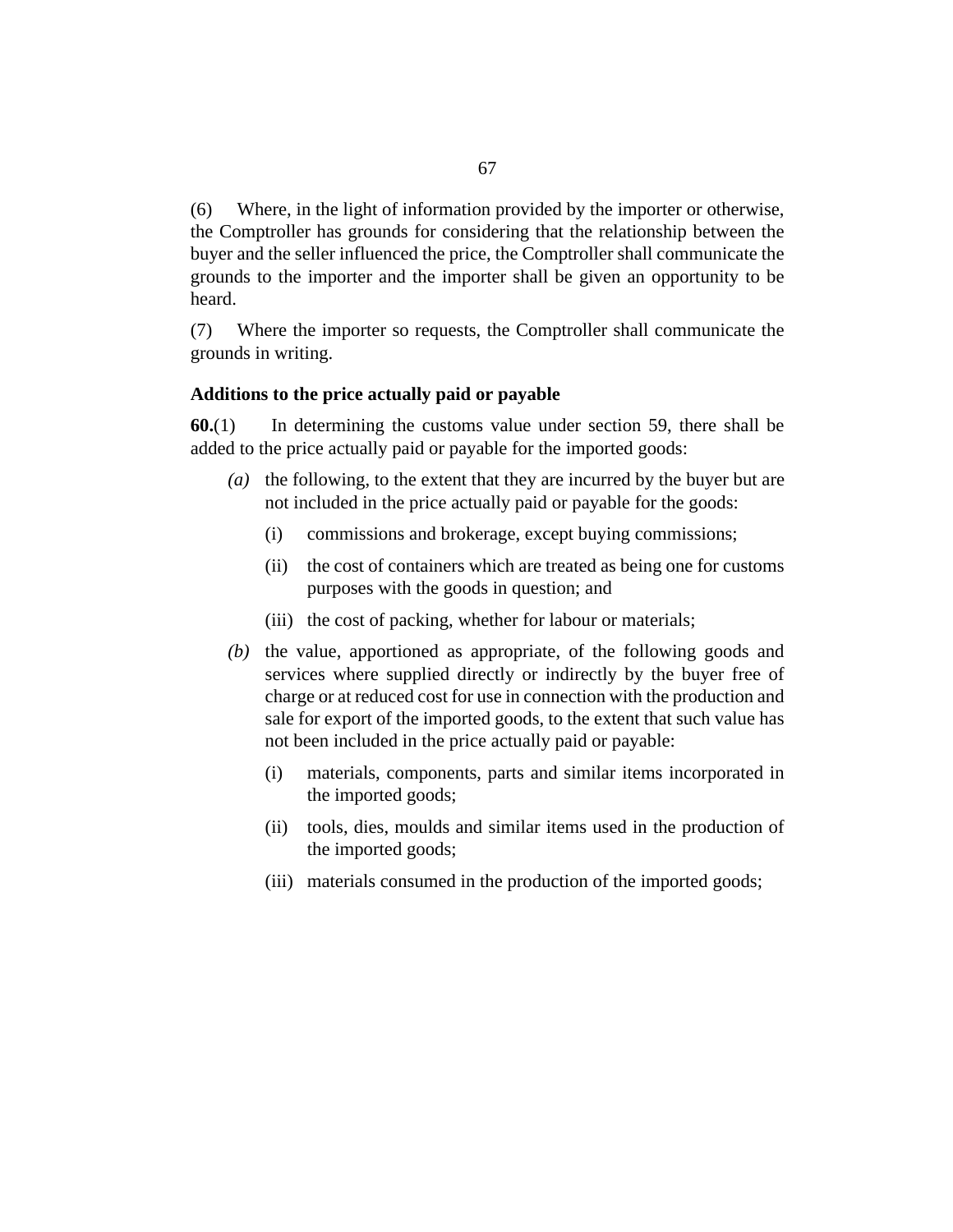- <span id="page-67-0"></span>(iv) engineering, development, artwork, design work, plans and sketches, undertaken elsewhere than in Barbados and necessary for the production of the imported goods;
- royalties and licence fees related to the goods being valued that the *(c)* buyer must pay, either directly or indirectly, as a condition of sale of the goods being valued, to the extent that such royalties and fees are not included in the price actually paid or payable;
- (d) the value of any part of the proceeds of any subsequent resale, disposal or use of the imported goods that accrues directly or indirectly to the seller;
- (e) the cost of transport of the imported goods to the port or place of importation;
- loading, unloading and handling charges associated with the transport *(f)* of the imported goods to the port or place of importation; and
- $(g)$  the cost of insurance.

Additions to the price actually paid or payable shall be made under this section only on the basis of objective and quantifiable information. (2)

No additions shall be made to the price actually paid or payable in determining the customs value except as provided in this section. (3)

# **Transaction value of identical goods**

Where the customs value of the imported goods cannot be determined under [section 59](#page-64-0), the customs value shall be the transaction value of identical goods sold for export to Barbados and exported at or about the same time, and in a sale at the same commercial level and in substantially the same quantity, as the goods being valued. **61.**(1)

Where no such sale as described in subsection (1) is found, the transaction value of identical goods sold at a different commercial level or in different quantities or both, adjusted to take account of differences attributable to (2)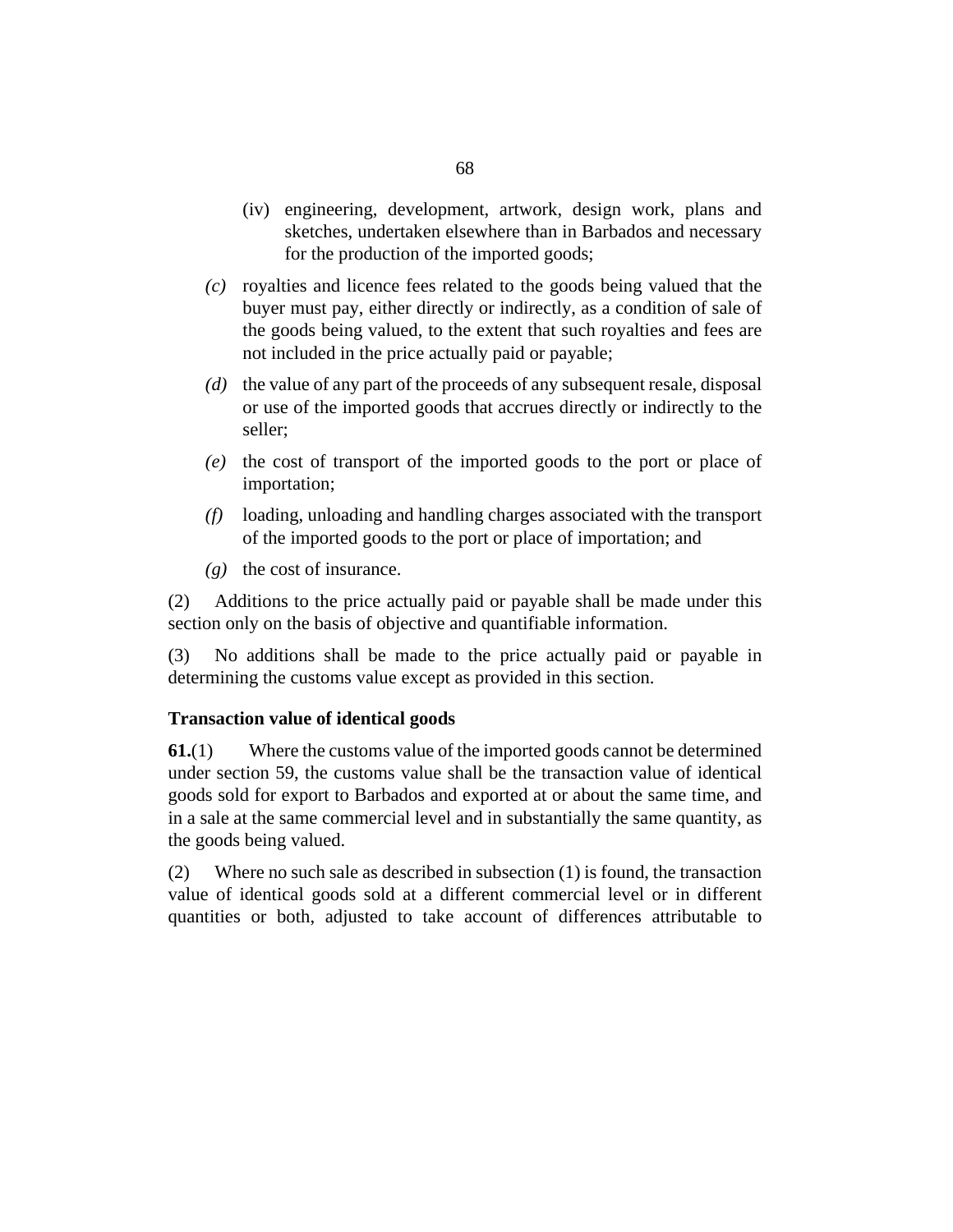<span id="page-68-0"></span>commercial level or to quantity or both, shall be used, provided that such adjustments can be made based on demonstrated evidence which clearly establishes the reasonableness and accuracy of the adjustment, whether the adjustment leads to an increase or a decrease in the value.

Where the costs and charges referred to in [section 60\(](#page-66-0)1) are included in the transaction value, an adjustment shall be made to take account of significant differences in such costs and charges between the imported goods and the identical goods in question arising from differences in distances and modes of transport. (3)

Where, in applying this section, more than one transaction value of identical goods is found, the lowest such value shall be used to determine the customs value of the imported goods. (3)

## **Transaction value of similar goods**

Where the customs value of the imported goods cannot be determined under [sections 59](#page-64-0) and [61](#page-67-0), the customs value shall be the transaction value of similar goods sold for export to Barbados and exported at or about the same time, and in a sale at the same commercial level and in substantially the same quantity, as the goods being valued. **62.**(1)

Where no such sale as described in subsection (1) is found, the transaction value of similar goods sold at a different commercial level or in different quantities or both, adjusted to take account of differences attributable to commercial level or to quantity or both, shall be used, provided that such adjustments can be made on the basis of demonstrated evidence which clearly establishes the reasonableness and accuracy of the adjustment, whether the adjustment leads to an increase or a decrease in the value. (2)

Where the costs and charges referred to in [section 60\(](#page-66-0)1) are included in the transaction value, an adjustment shall be made to take account of significant differences in such costs and charges between the imported goods and the similar goods in question arising from differences in distances and modes of transport. (3)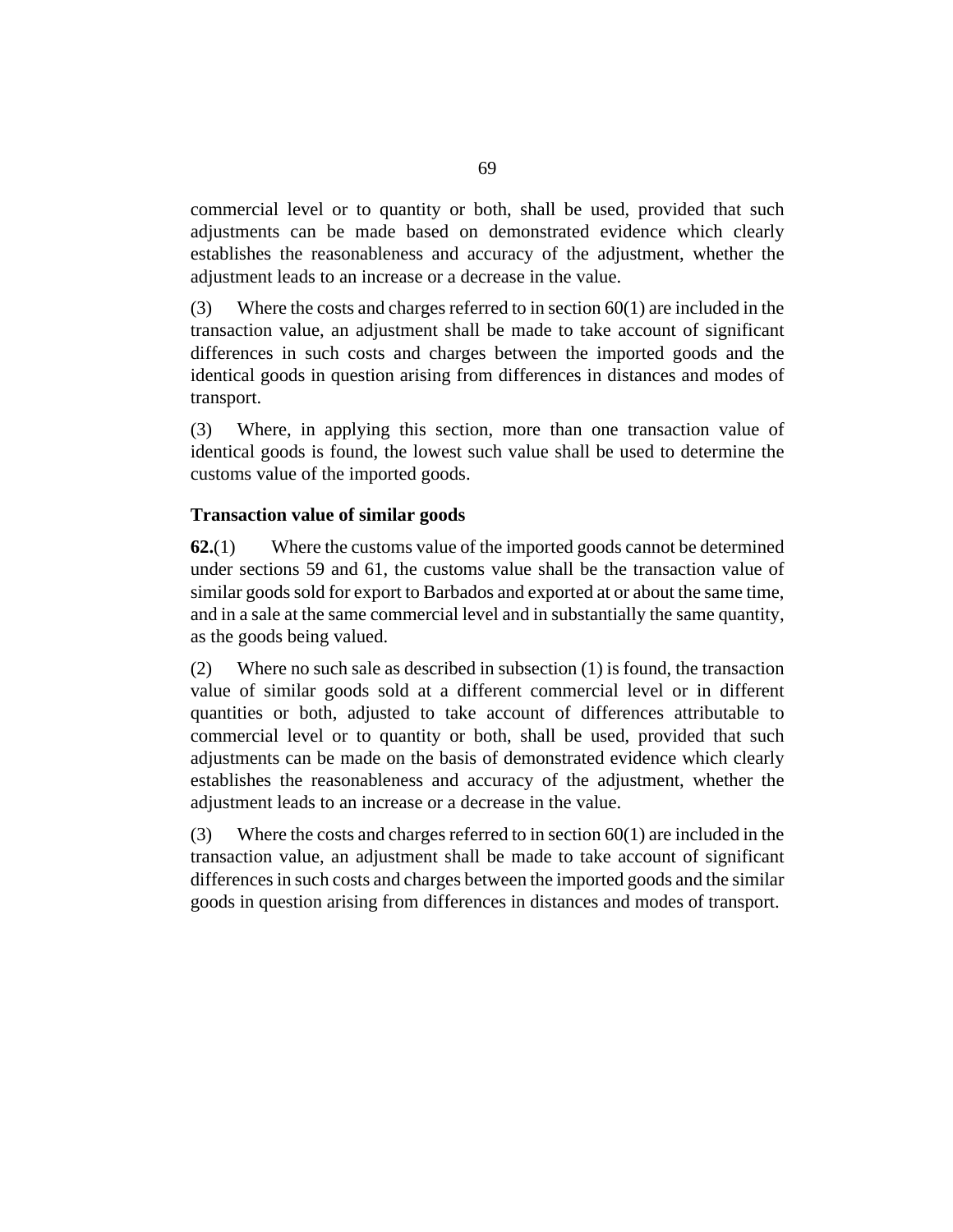<span id="page-69-0"></span>Where, in applying this section, more than one transaction value of similar goods is found, the lowest such value shall be used to determine the customs value of the imported goods. (4)

# **Order or application of deductive value and computed value methods**

Where the customs value of the imported goods cannot be determined under [sections 59](#page-64-0), [61](#page-67-0) and [62,](#page-68-0) the customs value shall be determined under section 64 or, where the customs value cannot be determined under that section, under [section 65.](#page-70-0) **63.**(1)

Notwithstanding subsection (1), at the request of the importer, the order of application of section 64 and [section 65](#page-70-0) shall be reversed. (2)

# **Deductive value**

Where the imported goods or identical or similar imported goods are sold in Barbados in the condition as imported, the customs value of the imported goods under this section shall be based on the unit price at which the imported goods or identical or similar imported goods are so sold in the greatest aggregate quantity, at or about the time of the importation of the goods being valued, to persons who are not related to the persons from whom they buy such goods, subject to deductions for the following: **64.**(1)

- (a) either
	- (i) the commission usually paid or agreed to be paid; or
	- (ii) the additions usually made for profit and general expenses,

in connection with sales in Barbados of imported goods of the same class or kind;

- (b) the usual costs of transport and insurance and associated costs incurred within Barbados; and
- (c) the customs duties and other taxes payable in Barbados by reason of the importation or sale of the goods.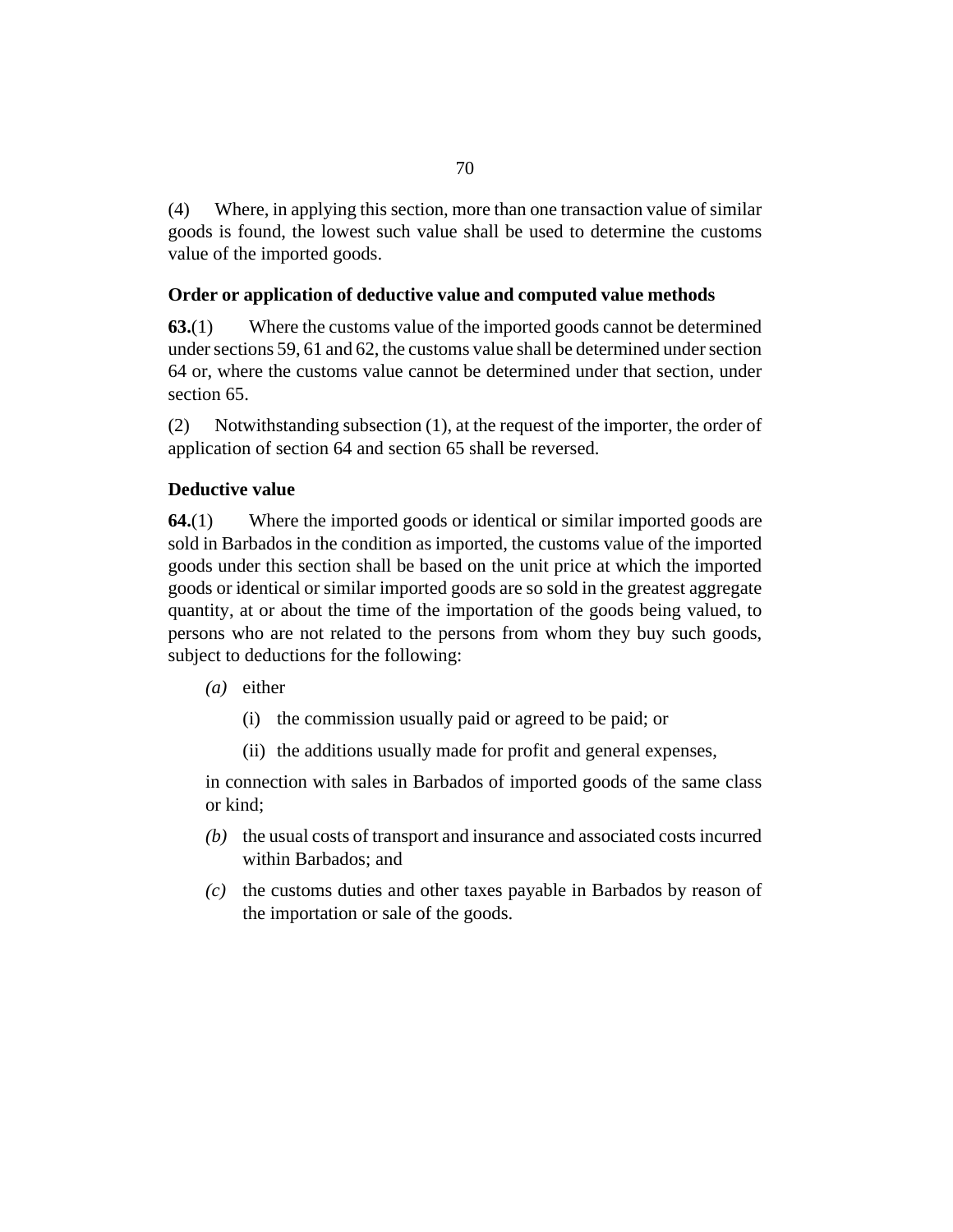<span id="page-70-0"></span>Where neither the imported goods nor identical nor similar imported goods are sold at or about the time of importation of the goods being valued, the customs value shall, subject to subsection (1), be based on the unit price at which the imported goods or identical or similar imported goods are sold in Barbados in the condition as imported at the earliest date after the importation of the goods being valued but before the expiration of 90 days after such importation. (2)

Where neither the imported goods nor identical nor similar imported goods are sold in Barbados in the condition as imported, if the importer so requests, the customs value shall be based on the unit price at which the imported goods, after further processing, are sold in the greatest aggregate quantity to persons in Barbados who are not related to the persons from whom they buy such goods, due allowance being made for the value added by such processing and the deductions provided for in subsection (1). (3)

## **Computed value**

The customs value of imported goods under this section shall be based on a computed value which shall consist of the sum of: **65.**

- (a) the cost or value of materials and fabrication or other processing employed in producing the imported goods;
- an amount for profit and general expenses equal to that usually *(b)* reflected in sales of goods of the same class or kind as the goods being valued which are made by producers in the country of exportation for export to Barbados; and
- (c) the cost or value of all expenses referred to in section  $60(1)$ .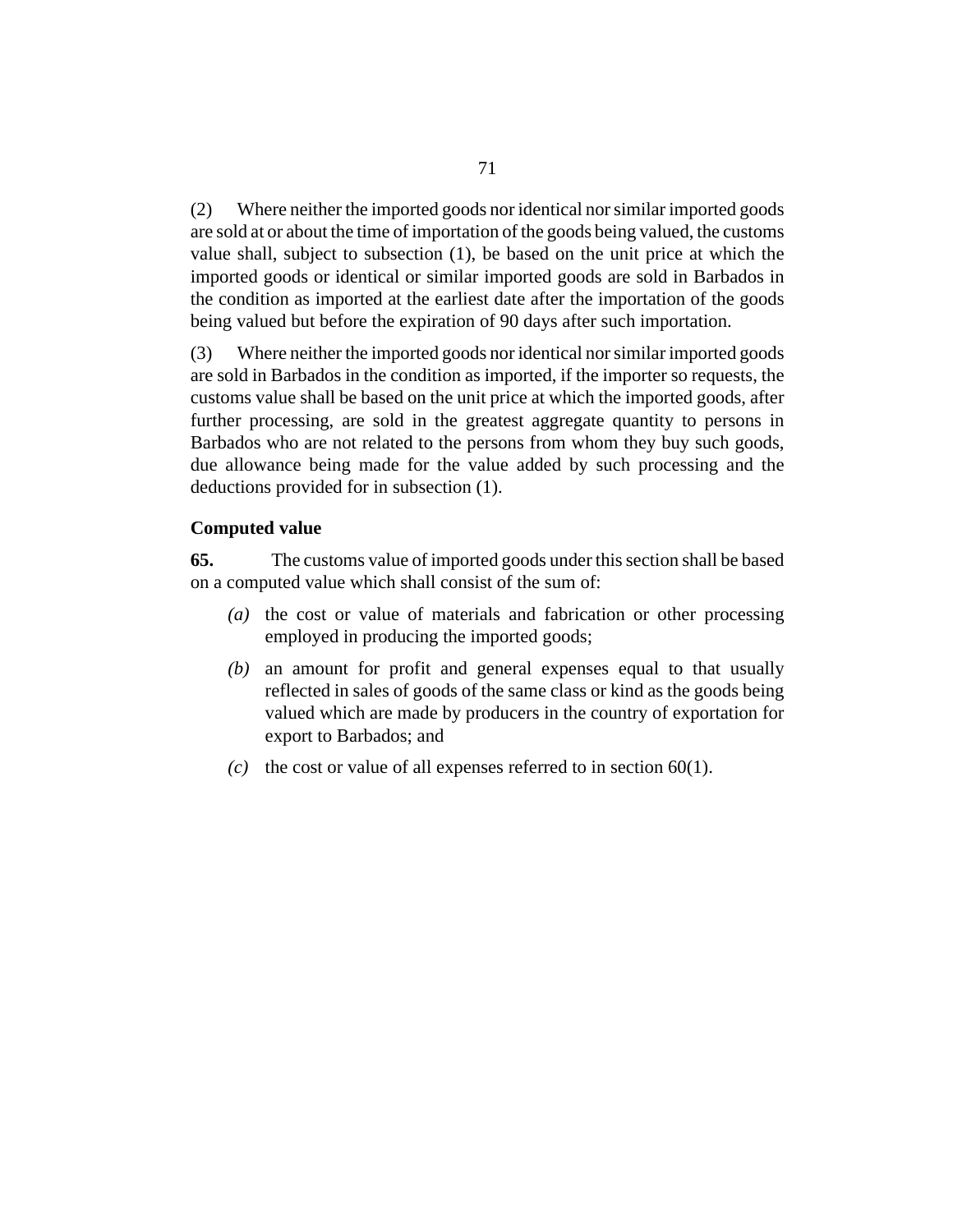#### **Residual method**

Where the customs value of the imported goods cannot be determined under [section 59](#page-64-0) to [65,](#page-70-0) the customs value shall be determined **66.**(1)

- using reasonable means consistent with the principles and general *(a)* provisions of this Act and of Article VII of General Agreement on Trade and Tariffs 1994; and
- ( $b$ ) on the basis of information available in Barbados.
- No customs value shall be determined under this section on the basis of (2)
	- (a) the selling price in Barbados of goods produced in another country;
	- a system which provides for the acceptance, for customs purposes, of *(b)* the higher of two alternative values;
	- the price of goods on the domestic market of the country of exportation; *(c)*
	- (d) the cost of production other than computed values which have been determined for identical or similar goods in accordance with [section](#page-70-0) [65](#page-70-0);
	- (e) the price of the goods for export to a country other than Barbados;
	- minimum customs values; or *(f)*
	- arbitrary or fictitious values. *(g)*

Where the importer so requests, the importer shall be informed in writing of the customs value determined under this section and the method used to determine such value. (3)

#### **Provisional customs value by importer**

An importer may include a provisional customs value in an entry for imported goods where the customs value of the imported goods would have been determined under the transaction value method but for the fact that at the time the entry was made, any adjustments that were required to be made could not **67.**(1)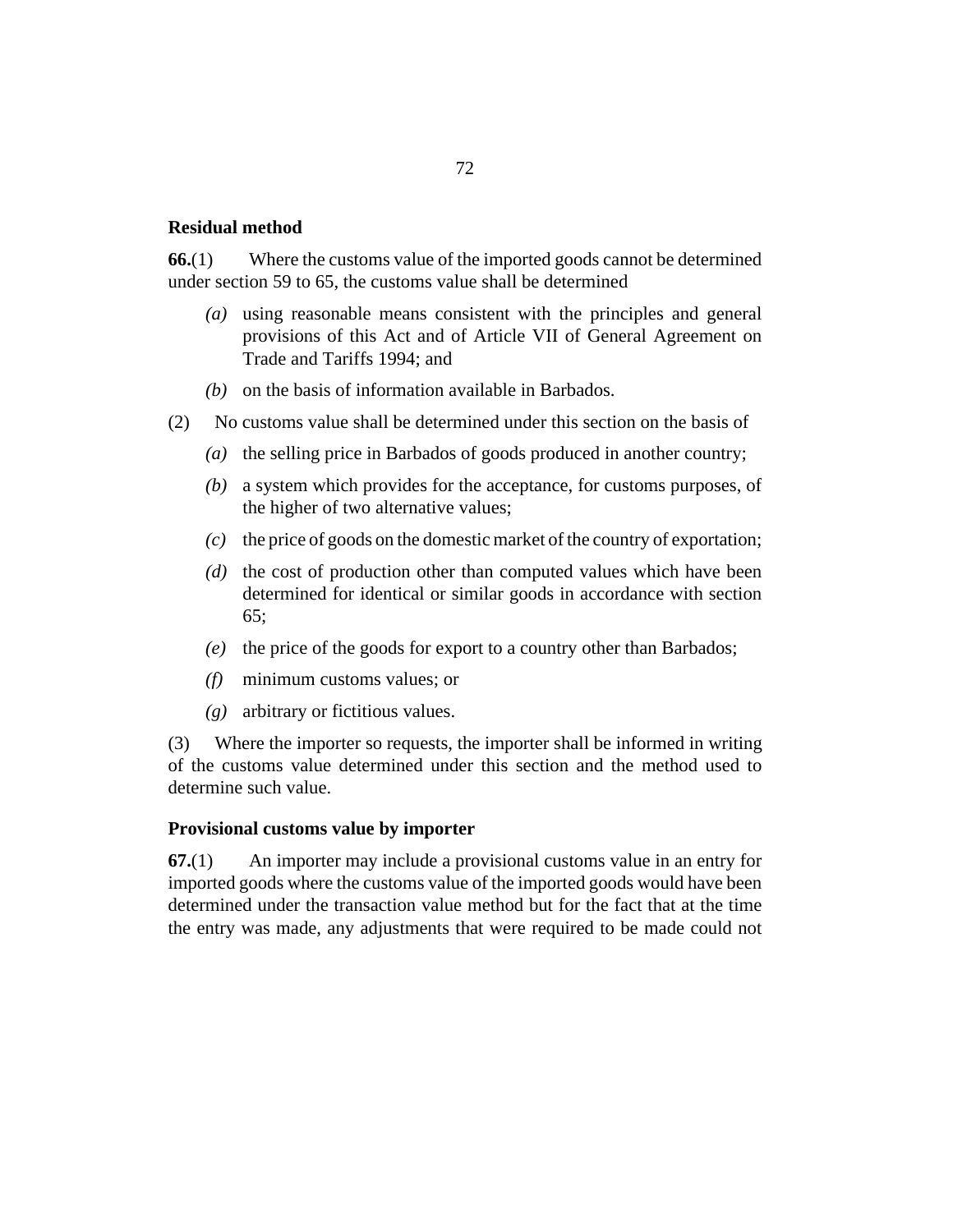have been made because of a lack of sufficient information or under an approval given by the Comptroller in such circumstances as may be prescribed.

A provisional customs value shall be a reasonable estimate of the customs value of the imported goods based on the information that is available to the importer at the time the entry is made. (2)

Until the final customs value is provided, the provisional customs value shall be treated as the customs value for the purposes of this Act. (3)

An approval subject to any terms, conditions or restrictions by the Comptroller may be required. (4)

#### **Reasons to doubt the truth or accuracy of particulars or documents**

Where a customs declaration is presented and the Comptroller has reason to doubt the truth or accuracy of the particulars or documents produced in support of the declaration, the Comptroller may require the importer to provide further explanation, including documents or other evidence, that the declared value represents the total amount actually paid or payable for the imported goods, adjusted in accordance with [section 60](#page-66-0). **68.**(1)

Where, after receiving further information, or in the absence of a response, the Comptroller still has reasonable doubt about the truth or accuracy of the declared value, the Comptroller may presume that the customs value of the imported goods cannot be determined under [section 59.](#page-64-0) (2)

The Comptroller shall, before taking a final decision, communicate to the importer, in writing if requested, the grounds for doubting the truth or accuracy of the particulars or documents produced; and the importer shall be given an opportunity to be heard. (3)

Where a final decision is made, the Comptroller shall communicate to the importer in writing his decision and the grounds therefor. (4)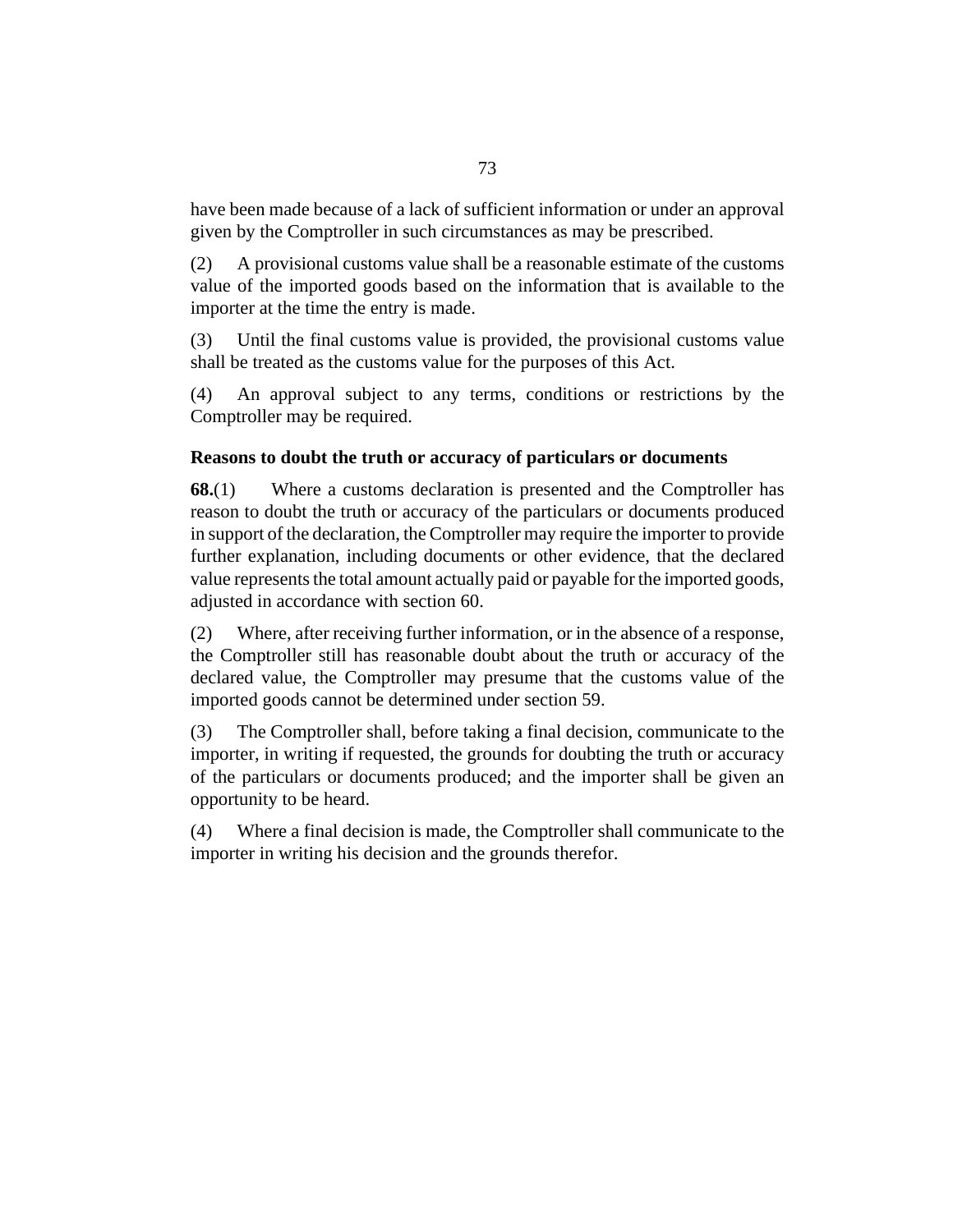#### **Revised customs value**

Where the Comptroller is satisfied that the customs value of imported goods in an entry is incorrect, the Comptroller may revise the customs value and **69.**

- (a) the revised value shall be treated as the customs value for the purposes of this Act; and
- $(b)$  the Comptroller shall notify the importer of the revised value and the basis for the calculation, including the findings of fact, and of the reasons for the decision and of the rights of the importer to review and appeal against the decision.

#### **Value of goods for export**

- The customs value of goods for export shall **70.**
	- be the value of the goods at the point of exit; and *(a)*
	- be determined by adding to the exporter's ex-warehouse price of the *(b)* goods, the cost of transport and all incidental expenses up to the time of export, not including export duties, taxes, fees and charges for which the exporter has been granted a waiver in such circumstances as may be prescribed.

#### PART XII

#### ORIGIN OF GOODS AND TARIFF CLASSIFICATION

#### **Interpretation of Part XII**

For the purposes of this Part, **71.**

"Community origin" has the meaning assigned to it in [section 76](#page-75-0);

"export duties" means any duties or charges with equivalent effect imposed on, or in connection with, the export of goods;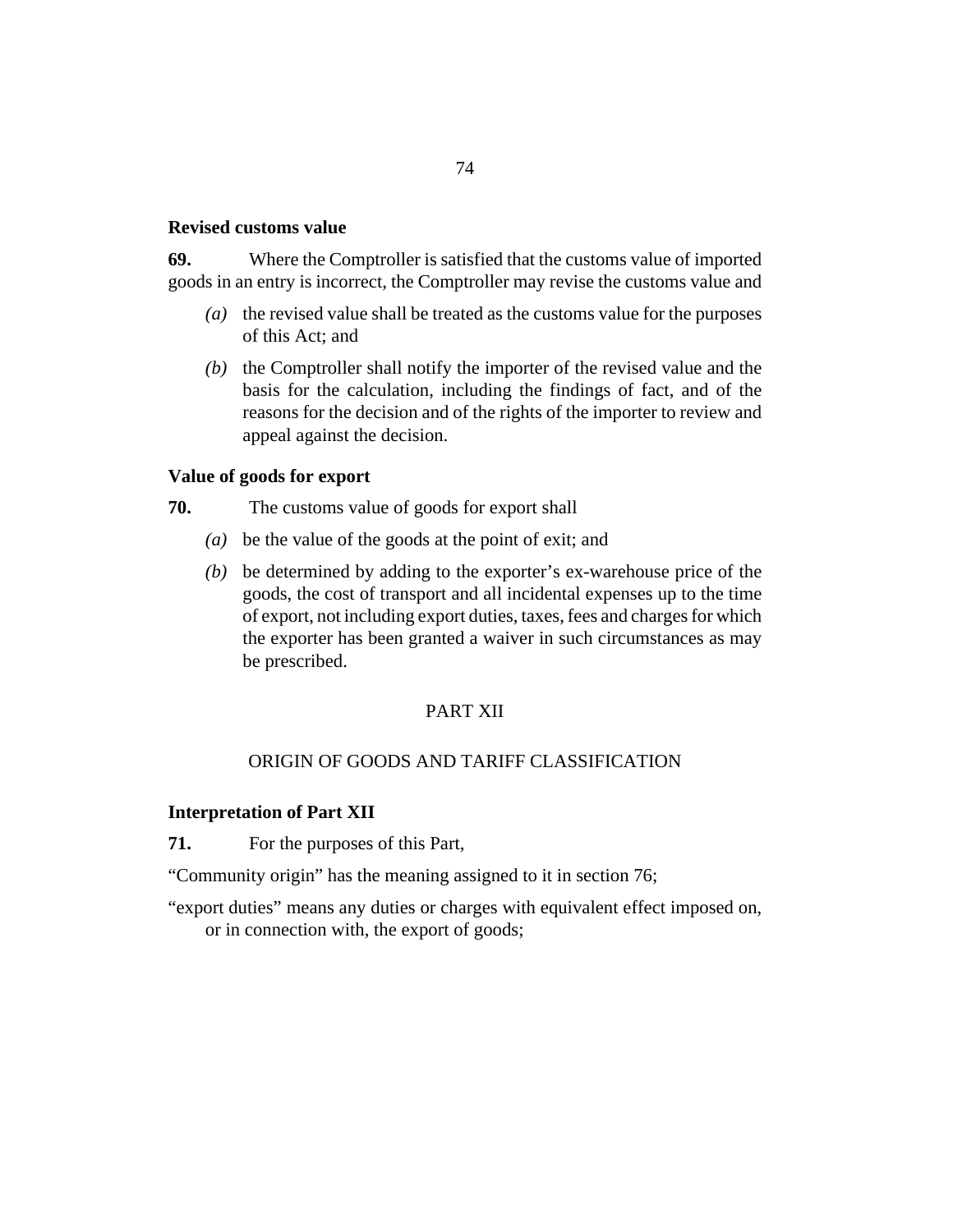- "Less Developed Country" means the Member States regarded as such in accordance with Article 4 of the Revised Treaty;
- "materials" includes raw materials, intermediate products, parts and components used in the process of production, repair, renovation or improvement of goods;
- "Member State" has the meaning assigned to it in the Revised Treaty;
- "More Developed Country" means a Member State regarded as such in accordance with Article 4 of the Revised Treaty;
- "remission" includes any exemption for materials brought into free ports and other places that have duty-free customs privileges.

#### **Country of origin of goods**

For the purposes of this Act, the country of origin of goods is the country in which the goods were produced or manufactured, according to the criteria defined for the purpose of applying the customs tariff, quantitative restrictions, and other trade-related measures. **72.**(1)

The country of origin of goods shall be determined for the purpose of applying (2)

- such customs tariff rates as may be prescribed; *(a)*
- (b) other non-tariff measures established under specific Community provisions on trade in goods; and
- other Community measures in respect of the origin of goods. *(c)*

#### **Rules of origin**

For the purposes of this Act, "rules of origin" means the specific provisions applied to determine the origin of goods and include **73.**

non-preferential rules of origin established by the Community, *(a)* domestic law or international conventions of general application with the objective of attaining particular trade policy objectives;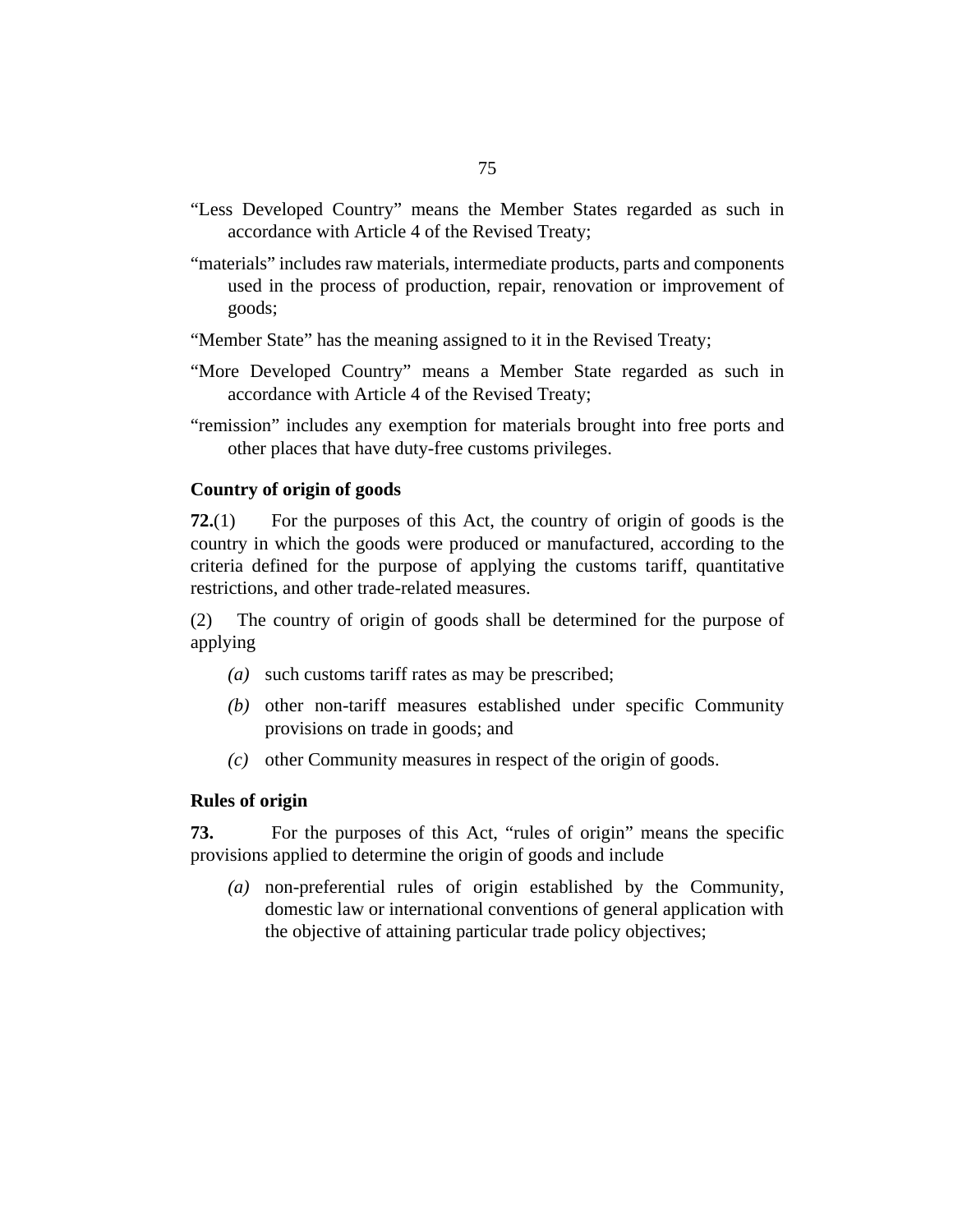<span id="page-75-0"></span>(b) preferential rules of origin established by the Community or in accordance with trade agreements to facilitate community trade with certain countries or Member States in the same community space.

#### **Proof of origin**

Where a country of origin has been declared in a customs declaration, the Comptroller may require the declarant to prove the origin of the goods. **74.**(1)

Documentary proof of origin may be required for the application of preferential customs duties, economic or commercial measures adopted unilaterally or in the framework of bilateral or multilateral agreements or pursuant to measures for public order or health. (2)

Where proof of origin of goods is provided, the Comptroller may, in the event of reasonable doubt, require the submission of additional evidence. (3)

#### **Country of consignment of goods**

The country of consignment is the country from where the goods are dispatched directly to Barbados. **75.**

#### **Determination of Community origin**

Goods shall be described as Community origin goods where the goods **76.**(1)

- were wholly produced within the Community; or *(a)*
- were produced within the Community wholly or partly from materials *(b)* imported from a state other than a Member State or from materials of undetermined origin by a process that results in a substantial transformation characterized
	- by the goods being classified in a tariff heading different from that (i) in which any of those materials are classified; or
	- (ii) in the case of the goods set out in the list in Schedule 1 of the Revised Treaty, only by satisfying the conditions specified for the goods.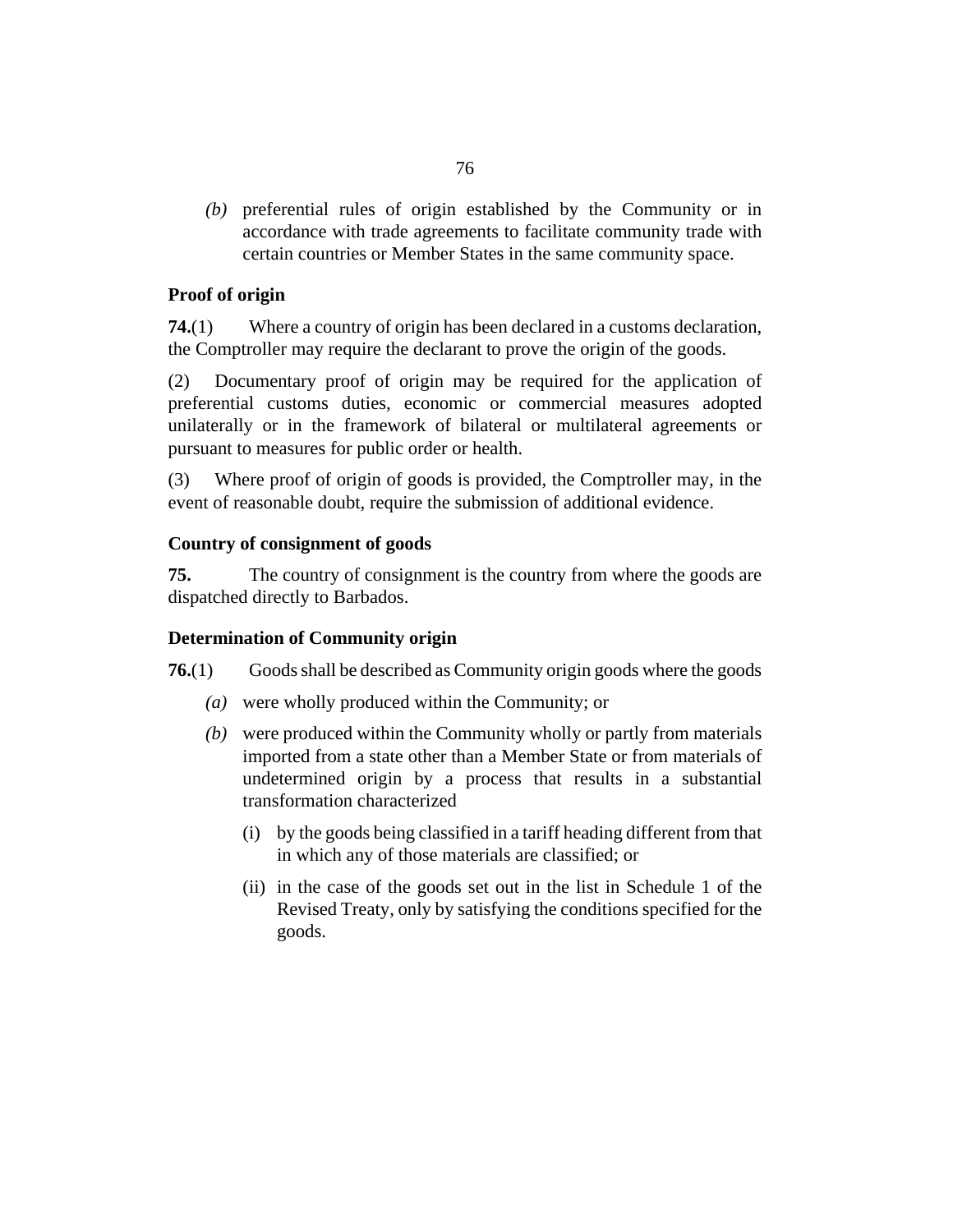Subject to subsection (3), Community origin goods exported from Barbados to another Member State for repair, renovation or improvement shall, on the return of the goods to Barbados, be treated as Community origin goods. (2)

Subsection (2) applies only where the goods are returned directly to Barbados and the value of materials imported from a state other than a Member State or of undetermined origin and used in the process of repair, renovation or improvement does not exceed, in the case of goods undergoing the process of repair, renovation or improvement in (3)

- a More Developed Country, 65 per cent of the cost of repair, renovation *(a)* or improvement;
- a Less Developed Country, 80 per cent of the cost of repair, renovation *(b)* or improvement.

Where an importer fails to furnish proof, to the satisfaction of the Comptroller, that goods are of Community origin, the determination of whether the goods are of Community origin may be made by the Comptroller without regard to any proof of statements made by the importer. (4)

The Comptroller shall, where he makes a determination under subsection (4), immediately inform in writing the competent authority which shall promptly inform the Council for Trade and Economic Development of any trading arrangements concluded and the Council for Trade and Economic Development may recommend to the Member States concerned, the adoption of alternative trading arrangements. (5)

Where a person furnishes or causes to be furnished any document that is untrue in a material particular in support of a claim in Barbados that goods are of Community origin and therefore eligible for preferential treatment the person is liable to pay an administrative penalty not exceeding \$10 000 and the goods are liable to forfeiture. (6)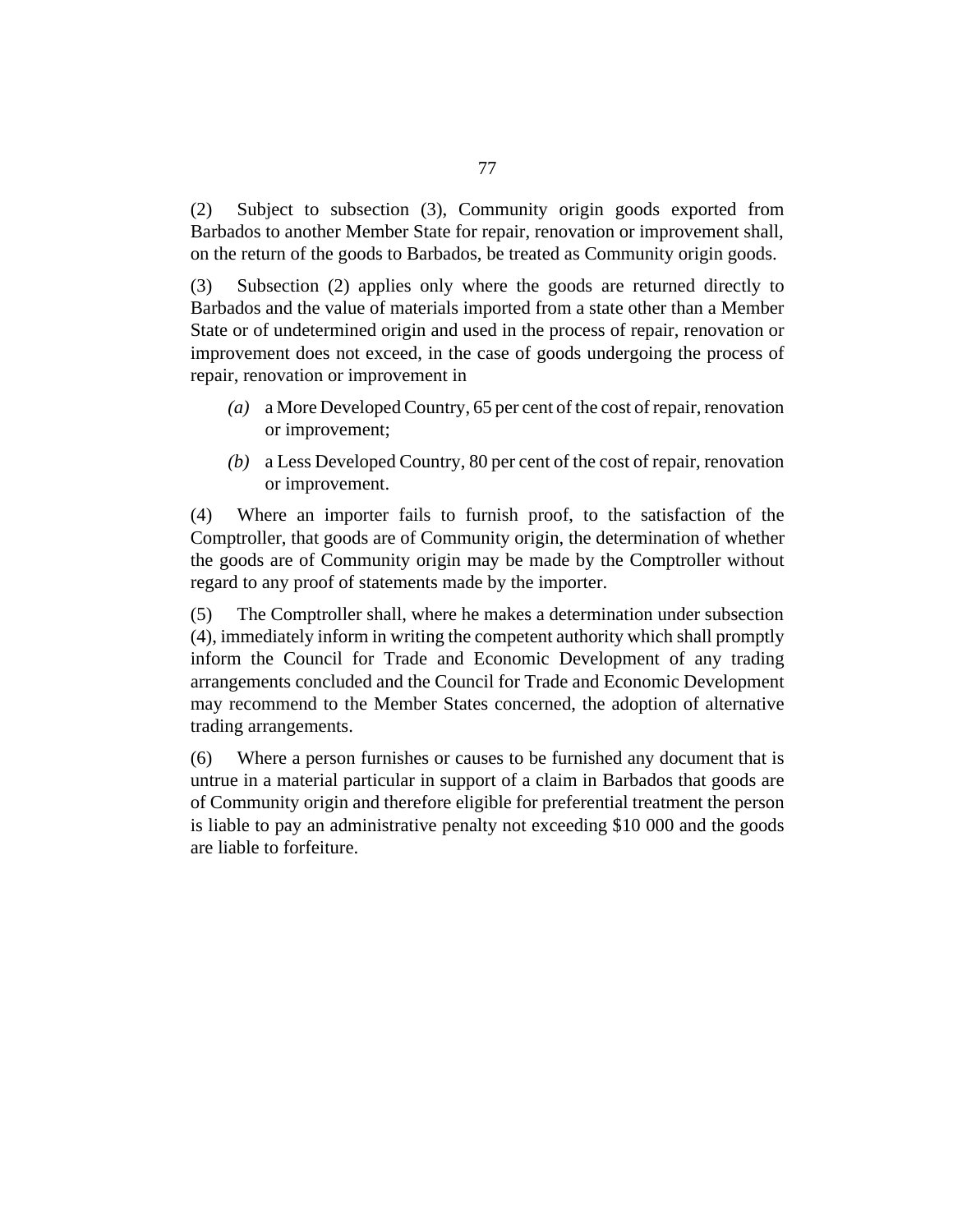#### **Import duty on Community origin goods**

Subject to subsection (2), customs duty otherwise imposed on goods of any description shall not apply to goods produced in a Member State. **77.**(1)

- Subsection (1) shall not (2)
	- prohibit the imposition of non-discriminatory internal charges of any *(a)* type on any goods, including goods produced in a Member State; or
	- apply to fees and similar charges commensurate with the cost of *(b)* services rendered in relation to any goods including goods produced in a Member State.

Where the Minister is satisfied that, pursuant to the Revised Treaty, a Member State has suspended the operation of the preferential treatment of Community origin goods in respect of any class of goods exported from Barbados to that Member State, the Minister may issue a notice in the *Official Gazette* to that effect and thereafter, notwithstanding subsection (1), any goods of that class exported from that Member State, where entered for use in Barbados, shall be liable to import duty. (3)

#### **Export duty on Community origin goods**

Export duty shall not apply to Community origin goods traded within the Community. **78.**(1)

Export duty applicable to goods exported to states other than Member States may be applied where goods are exported through a Member State, destined for export to a state other than a Member State. (2)

The Comptroller shall take any necessary action to prevent the evasion of the payment of export duty. (3)

#### **Drawback in relation to Community origin goods**

Notwithstanding section 78, Community origin goods that benefit from drawback where exported from another Member State may, upon **79.**(1)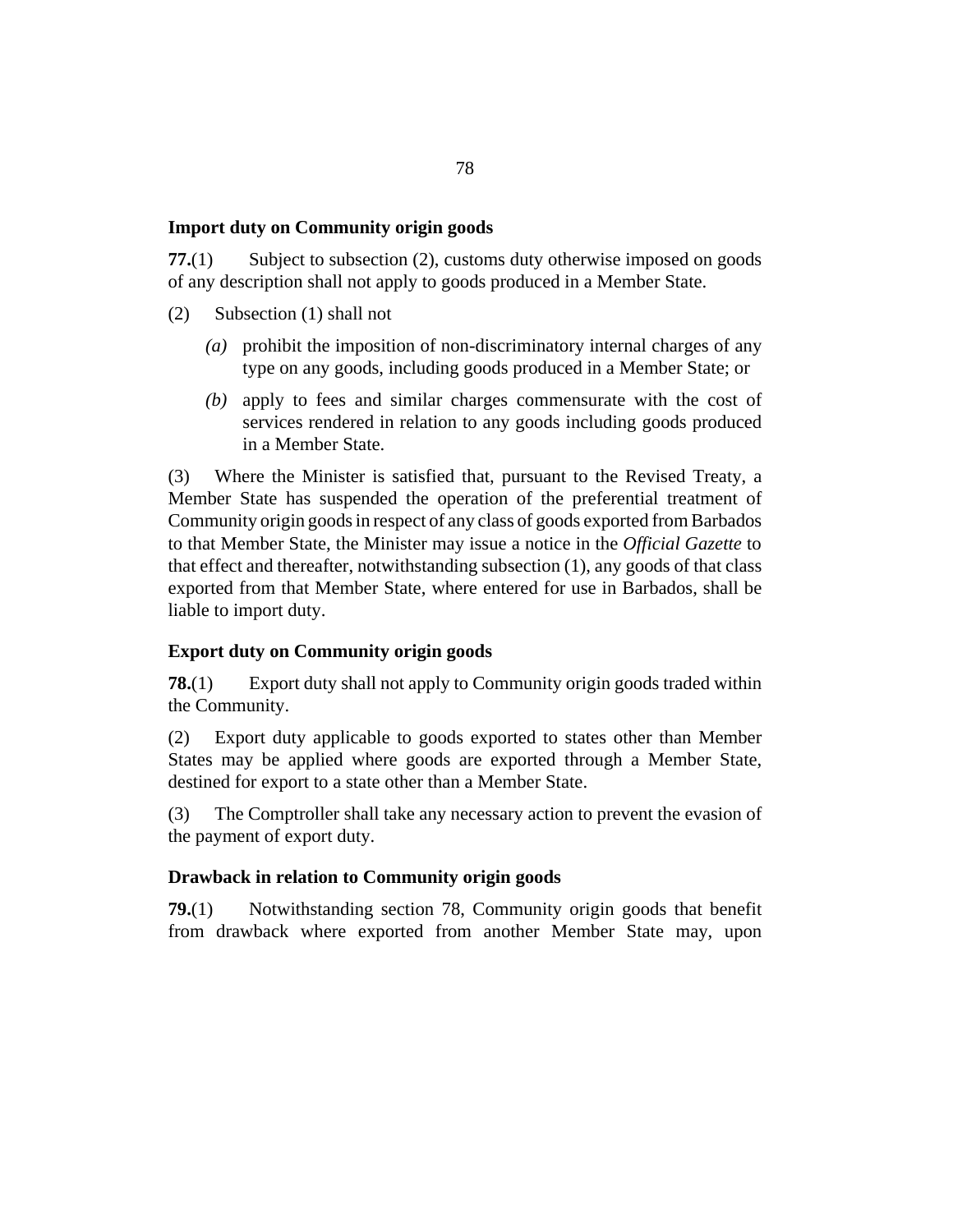importation into Barbados, be treated as if the goods are not of Community origin for the purposes of this Part.

Where, upon importation, goods are treated as Community origin goods and, after importation, drawback is allowed, then notwithstanding [section 76](#page-75-0), the full amount of duty that would have been chargeable if the goods had not been treated as Community origin goods becomes payable upon demand by the Comptroller. (2)

#### **Quantitative restrictions**

Nothing in Part XXII authorizes the application of any quantitative restriction on **80.**(1)

- (a) the importation of goods that are of Community origin; or
- (b) exports to a Member State.

Nothing in subsection (1) prohibits the taking of measures necessary to prevent evasion of any prohibition or restriction under Part XXII. (2)

#### **Common External Tariff**

The rules of origin set out in the Common External Tariff shall apply to goods that do not qualify for Community origin treatment. **81.**(1)

The Minister may, in keeping with the relevant determination of the Council for Trade and Economic Development, amend the Common External Tariff with respect to any item. (2)

The Comptroller shall be the competent authority for the administration of the Common External Tariff. (3)

#### **Goods to be described according to tariff classification**

All imported and exported goods shall be classified and described to a customs officer in accordance with such tariff classifications as may be prescribed. **82.**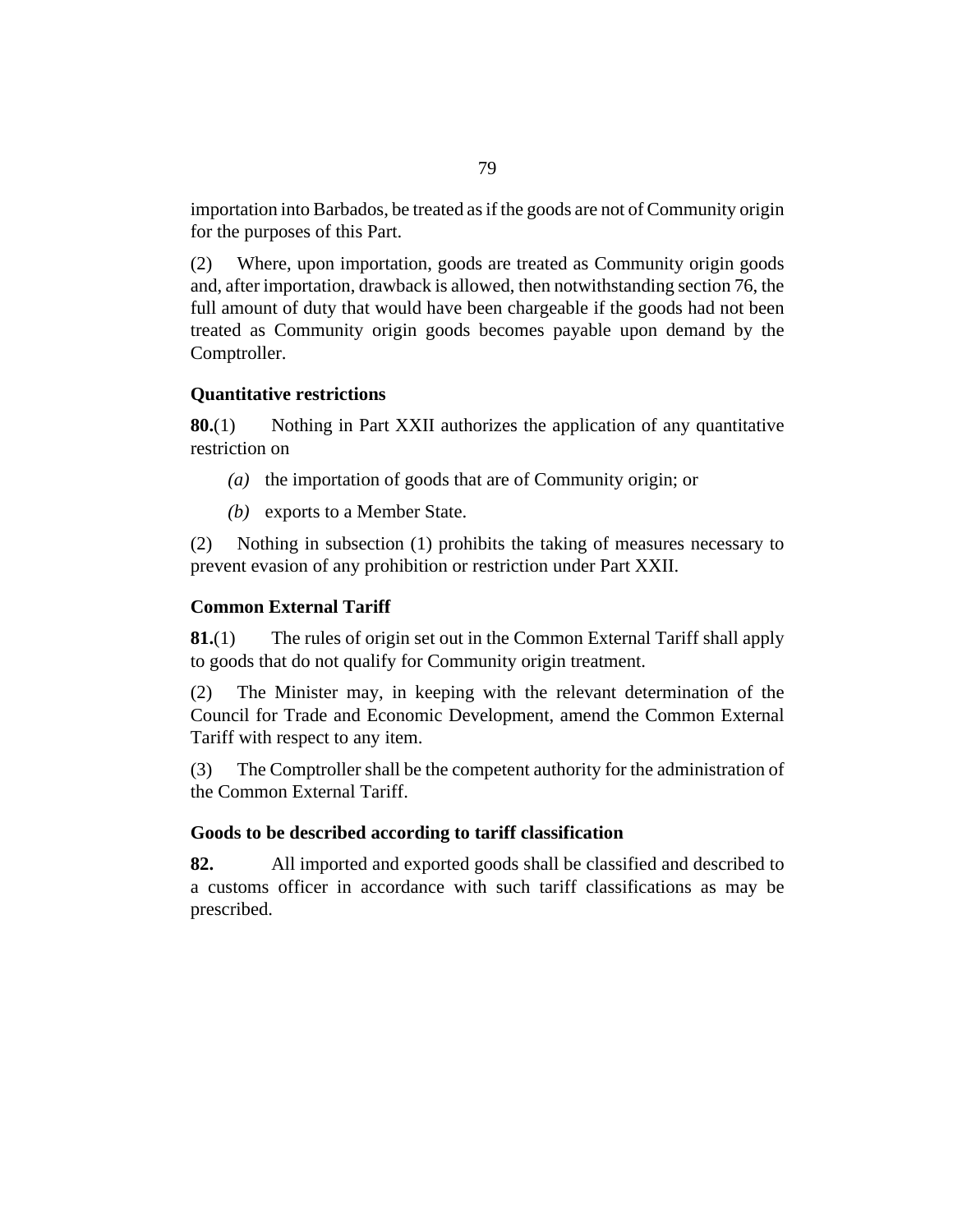#### PART XIII

#### CUSTOMS DUTIES

#### **Imposition of customs duties on imported goods**

There shall be raised, levied, collected and paid to the Government, upon all goods imported into Barbados or taken out of bond for consumption in Barbados, the several rates of customs duties set out opposite to each item respectively in the column of the tariff applicable to the items in Part I of the *Customs Tariff*, subject to such conditions as may be prescribed. **83.**

#### **Exemption from customs duties on imported goods**

The articles enumerated in Part II of the *Customs Tariff* may be imported without payment of customs duties, subject to such conditions as may be prescribed. **84.**

#### **Imposition of customs duties on exported goods**

There may be raised, levied, collected and paid to the Government, upon all goods exported from Barbados, such export duties of customs as may be levied in the manner provided by section 86. **85.**

#### **Minister may amend Parts I and II of the Customs Tariff etc.**

The Minister may by order subject to negative resolution **86.**(1)

- amend Part I or Part II of the *Customs Tariff*; *(a)*
- (b) impose export duties of customs or revoke, reduce or increase export duties of customs;
- exempt any article from export duties of customs. *(c)*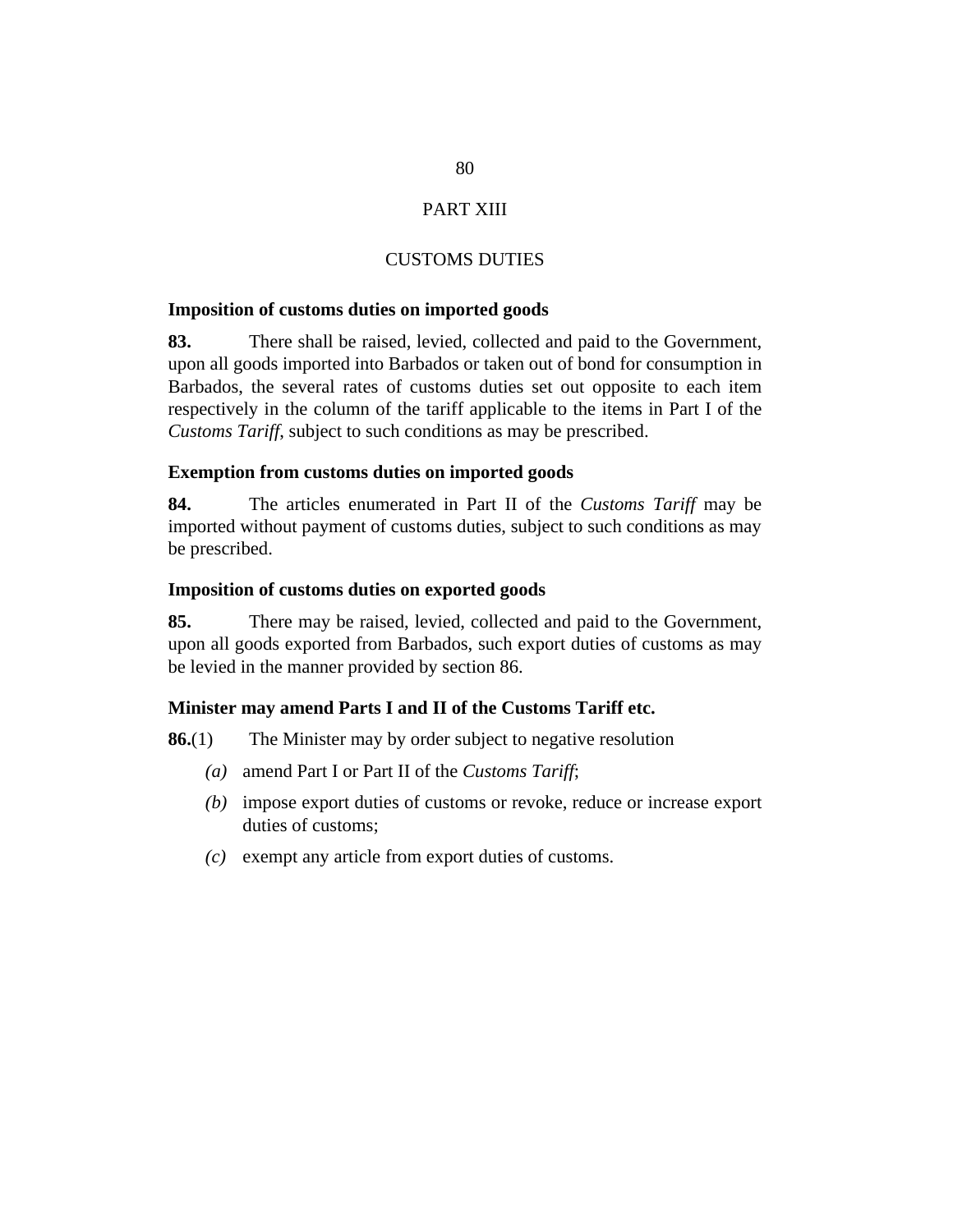An order made under subsection (1) may, in addition to the matters set out in that subsection, specify the terms or conditions subject to which any article to which the order relates may be imported or exported (2)

- (a) free of customs duties; or
- (b) at the rates of customs duties provided in the order,

and different terms and conditions may be specified in relation to the same article where imported or exported, for different purposes.

Where during any period specified in subsection (6), a person, in compliance with the terms or conditions, if any, specified in an order made under subsection (1), enters goods in respect of which the customs duty is (3)

- (a) revoked by the order, the person shall deposit with the customs officer a sum equal to the duty payable prior to the date of publication of the order; or
- (b) reduced by the order, the person shall
	- (i) pay to the customs officer the reduced duty; and
	- (ii) deposit with the customs officer, the difference between the duty payable prior to the date of publication of the order and the reduced duty.

A sum deposited in consequence of an amendment made by an order made under subsection (1) together with the customs duty, if any, paid shall be (4)

- (a) equal to the customs duty that would be payable if the order is annulled;
- (b) brought to account by the customs officer as duties of customs;
- returned to the person who deposited it, where the period for annulment *(c)* of the order expires and the order is not annulled.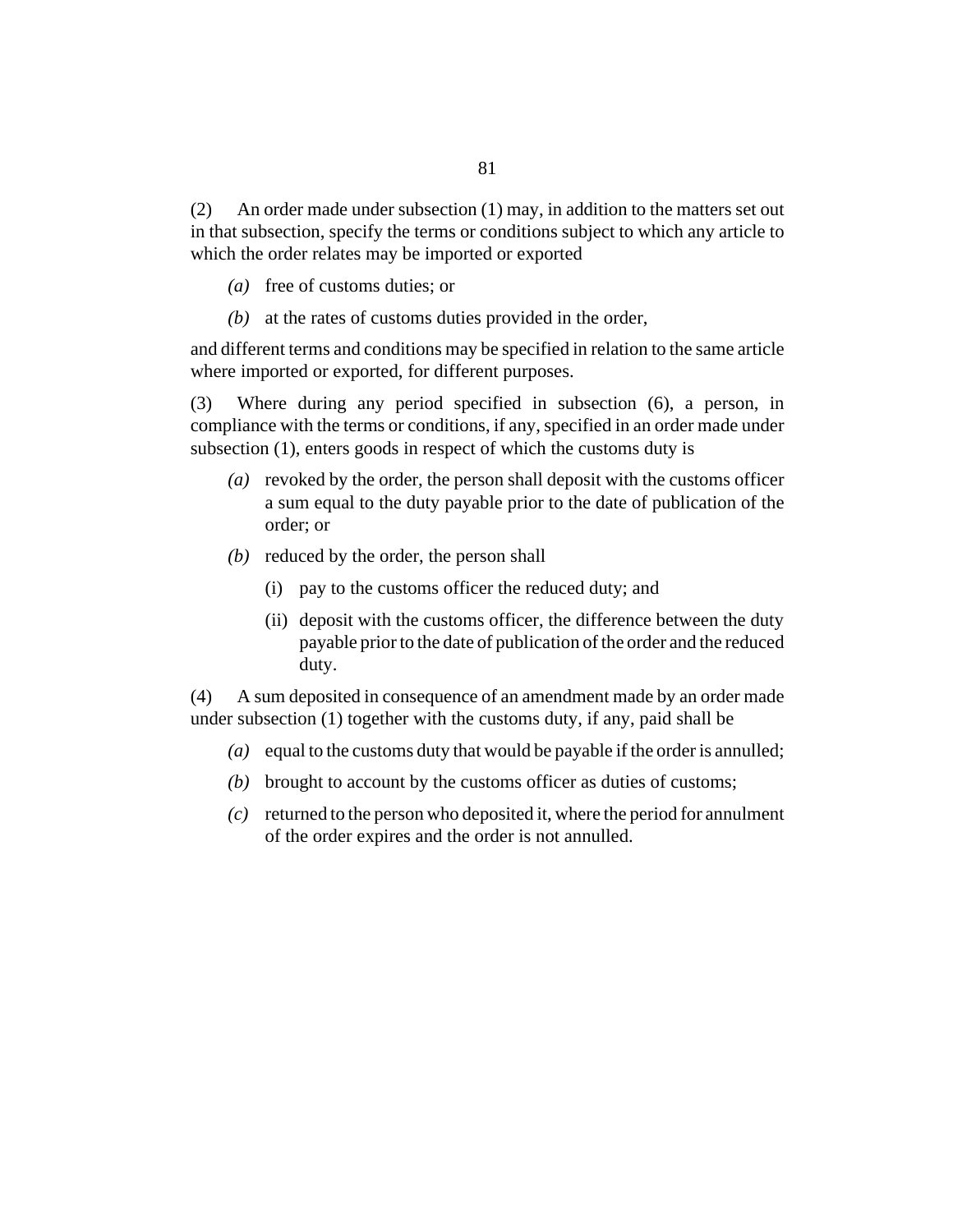- Where (5)
	- $(a)$  the customs duty paid in consequence of an amendment made by an order made under subsection (1) exceeds the customs duty that would be payable if the order is annulled; and
	- $(b)$  the order is annulled,

the excess of the customs duty paid shall be repaid to the person by whom it was paid.

The period referred to in subsection (3) is the period after the date of publication of the order and prior to (6)

- (a) the date of expiration of the period in which the order may be annulled; or
- $(b)$  the date of annulment of the order, where the order is annulled.

#### **Exemption for de minimis goods**

Goods having a customs value equal to or less than such amount as may be prescribed shall be exempt from the payment of duties and taxes under this Act. **87.**

#### **Determination of amount of duty payable**

The amount of duty payable on goods shall be **88.**(1)

- (a) determined in accordance with this Act; and
- calculated at the rate in effect on the date of submission of the customs *(b)* declaration in respect of the goods..

Subject to this Act, duties shall be imposed on goods, and customs measures applied, in accordance with the results of an examination of the goods. (2)

- Notwithstanding subsection (2), (3)
	- (a) the Comptroller may accept a statement by a declarant as to the amount of duty payable; and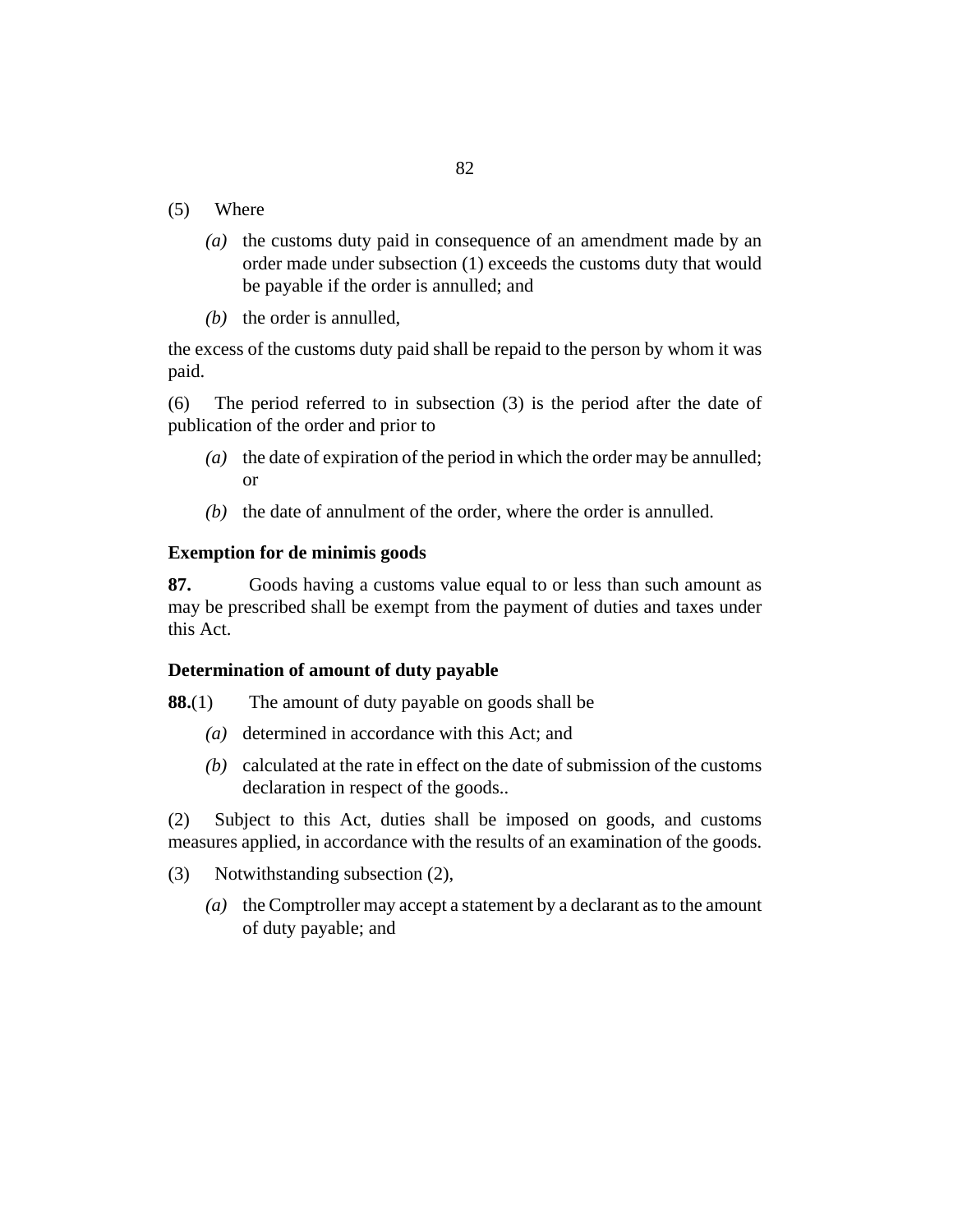where the Comptroller does not examine the goods, duties shall be *(b)* imposed on the goods, and customs measures applied, in accordance with the information provided on the declaration.

#### **Date for payment of duty**

Unless otherwise provided in this Act, the date for the payment of duty assessed in accordance with this Act is 5 working days after the date on which the written notice of the assessment or re-assessment is given by the Comptroller, unless otherwise determined by the Comptroller. **89.**(1)

Where all or part of any duty remains unpaid after the due date, interest shall be imposed at such rate as may be prescribed. (2)

#### **Customs debt at importation**

Unless otherwise provided in this Act, a customs debt at importation shall be incurred where goods liable to import duties are placed under a customs procedure. **90.**(1)

The customs debt shall be incurred on acceptance of the customs declaration, and the importer of the goods shall be the debtor. (2)

#### **Customs debt incurred at importation through non-compliance**

Where goods are liable to import duties, a customs debt at importation shall be incurred through non-compliance with **91.**(1)

- any obligation under this Act or another enactment concerning *(a)*
	- (i) the admission of the goods, their removal from customs control, or the movement, processing, storage, temporary admission or disposal of the goods; or
	- (ii) the end-use of the goods in Barbados; or
- a condition governing the placement of the goods under a customs *(b)* procedure or the granting, by virtue of the end-use of the goods, of an exemption from duty or a reduced rate of duty.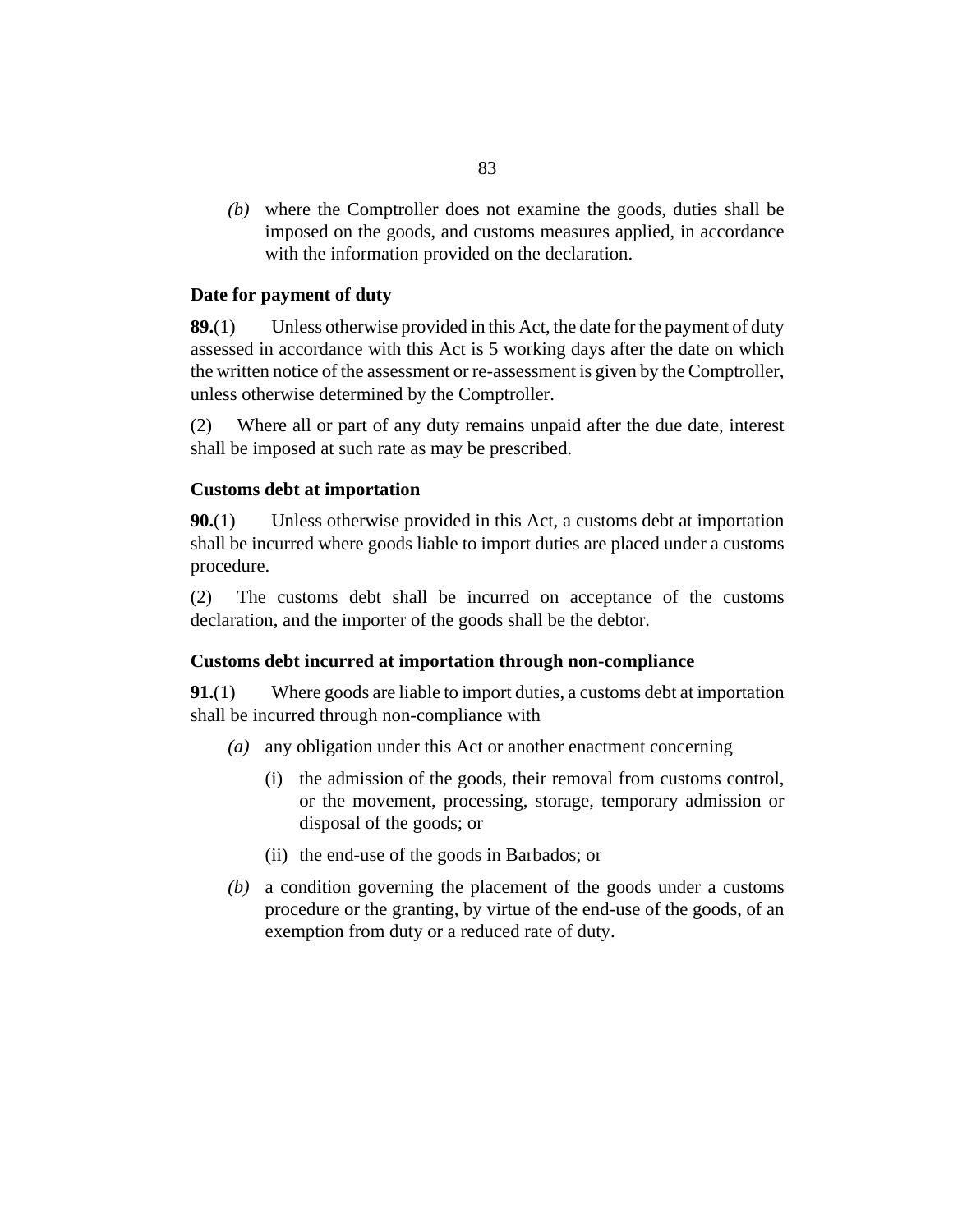- The time at which the customs debt is incurred shall be the moment when (2)
	- (a) the obligation, the non-fulfillment of which gives rise to the customs debt, is not met or ceases to be met; or
	- after a customs declaration is accepted for the placement of the goods *(b)* under a customs procedure, it is established that a condition governing the placement of the goods under the procedure or the granting of an exemption from duty or a reduced rate of duty by virtue of the end-use of the goods, was not in fact fulfilled.

#### **Customs debt at export**

A customs debt at exportation shall be incurred where goods liable to export duties are placed under the export procedure or the outward processing procedure. **92.**(1)

The customs debt shall be incurred on acceptance of the customs declaration, and the exporter of the goods shall be the debtor. (2)

#### **Customs debt at export incurred through non-compliance**

Where goods are liable to export duties, a customs debt at exportation shall be incurred through non-compliance with **93.**(1)

- (a) one of the obligations prescribed by or under this Act for the exit of the goods; or
- any condition under which the goods were allowed to leave Barbados *(b)* with total or partial exemption from export duties.
- The time at which the customs debt is incurred shall be (2)
	- (a) the moment at which the goods actually leave Barbados without a customs declaration;
	- $(b)$  the moment at which the goods reach a destination other than that for which they were allowed to leave Barbados with total or partial exemption from export duties; or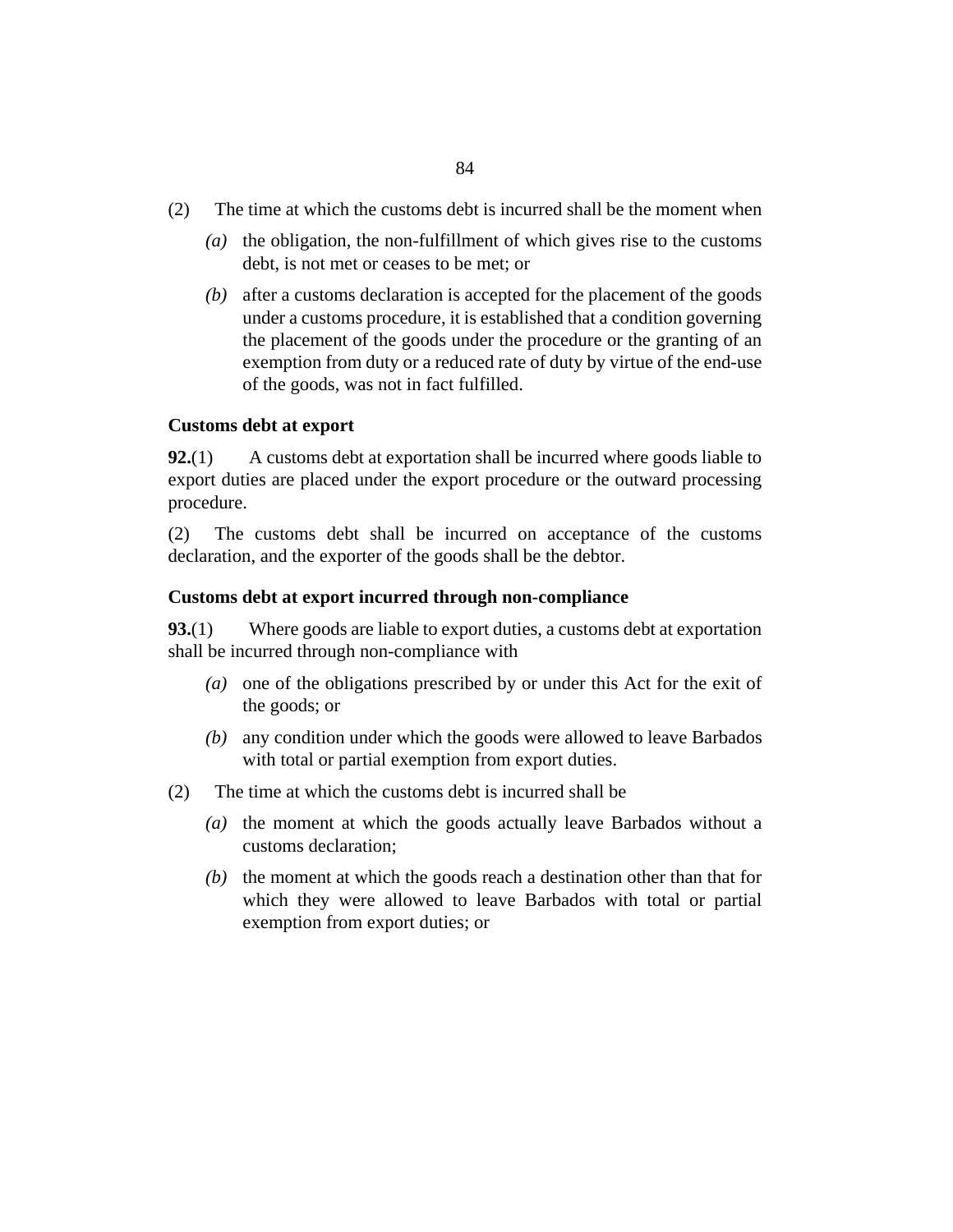where the Comptroller is unable to determine the moment referred in *(c)* paragraph *(b)*, the expiration of the time specified for the production of evidence that the conditions entitling the goods to such exemption have been fulfilled.

In the case referred to in subsection  $(1)(a)$ , the debtor shall be any of the following: (3)

- any person who was required to fulfil the obligation concerned; *(a)*
- any person who was aware or should reasonably have been aware that *(b)* the obligation concerned was not fulfilled and who acted on behalf of the person who was obligated to fulfil the obligation;
- any person who participated in the act which led to the non-fulfilment *(c)* of the obligation and who was aware or should reasonably have been aware that a customs declaration had not been lodged but should have been lodged.

In the case referred to in subsection  $(1)(b)$ , the debtor shall be any person who must satisfy the conditions which have allowed the goods to leave Barbados with total or partial exemption from export duties. (4)

#### **General provisions on customs debt at importation or export**

- Where **94.**(1)
	- (a) there are two or more importers or exporters, as the case may be, the customs debt is owed jointly and severally by all of the importers or exporters;
	- $(b)$  there is an agent, the person on whose behalf the customs declaration is made shall also be a debtor;
	- a customs declaration in respect of a procedure is drawn up on the basis *(c)* of information which leads to all or part of the import duties or export duties not being collected, the person who provided the information required to draw up the declaration and who knew, or who ought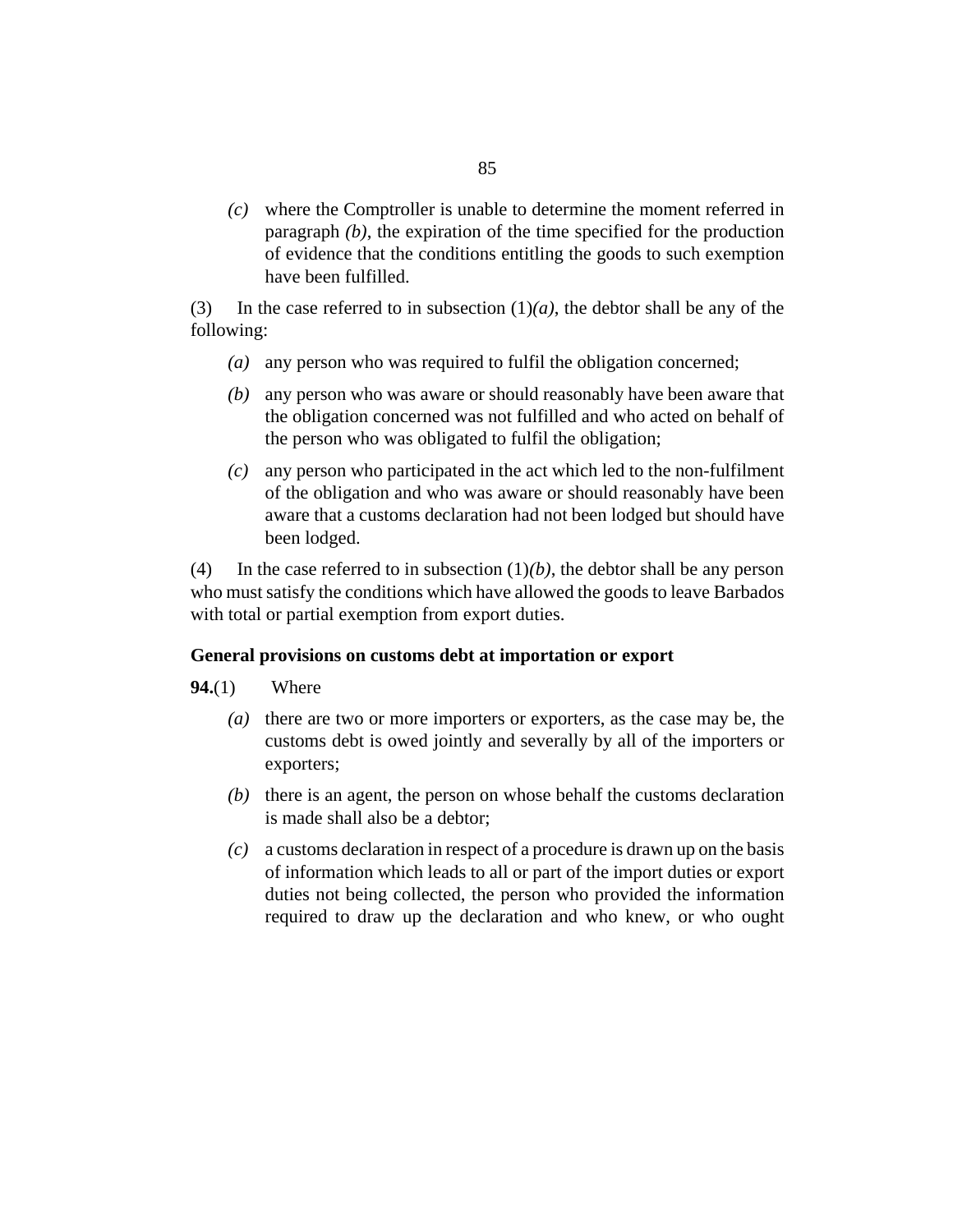reasonably to have known, that such information was false shall also be a debtor.

- The right to recover duty as a debt due is not affected by the fact that (2)
	- (a) the goods have ceased to be subject to customs control;
	- a bond or other security has been given for the payment of the duty; or *(b)*
	- a final assessment of duty has not been made under this Act. *(c)*

The obligation to pay and the right to receive and recover duty under this Act shall be fulfilled before the commencement of an appeal or other legal proceedings. (3)

Except in such circumstances as may be prescribed, imported goods or exported goods shall not be delivered or removed on importation or exportation, as the case may be, unless the importer or exporter has paid the duties in respect of the goods. (4)

The Comptroller may detain subsequent shipments of imported goods of an importer who has not paid duty in respect of a previous shipment. (5)

All duties, taxes, fees and charges incurred shall be subject to the criteria for the determination, assessment, re-assessment, amendment, payment and collection prescribed by or under this Act. (6)

#### **Notification of a customs debt**

A debtor shall be notified of his customs debt. **95.**(1)

Where the amount of import or export duty payable is equal to the amount entered in the customs declaration, release of the goods by the Comptroller shall be equivalent to notifying the debtor of the customs debt. (2)

Where subsection (2) does not apply, the Comptroller shall notify the debtor of the customs debt where the Comptroller has assessed the duty payable on the goods. (3)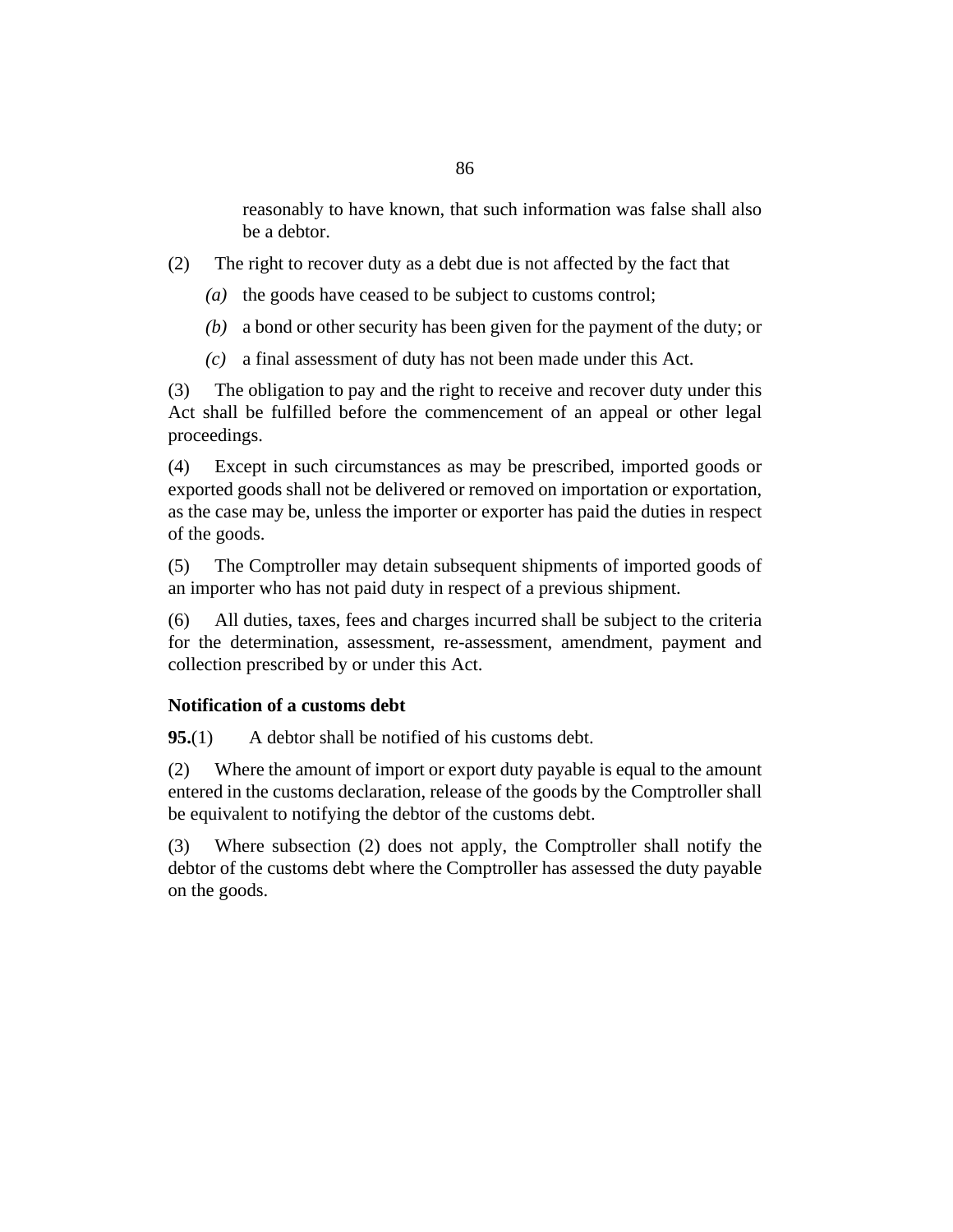#### PART XIV

#### REFUNDS, DRAWBACK AND ABATEMENT OF DUTY

#### **Refunds**

Where an amount is paid as duty and such amount is found to be in excess of the duty due and payable, the Comptroller shall refund the excess, unless all or a portion of the refund is set off against other amounts owed to the Government. **96.**(1)

Where an appeal or any other proceeding results in a re-assessment in an amount less than the amount already paid in duties or given as security for payment, the excess duties paid shall be refunded to the appellant or the appellant shall be released from any security given for payment of the duties in excess of the amount properly payable. (2)

Where a refund referred to in subsection (1) or (2) is not paid within 6 months, interest shall apply at such rate as may be prescribed. (3)

Any obligation on the part of the Comptroller to refund duties under subsection (1) shall be suspended pending the outcome of any appeal filed by the Comptroller under this Act or any other enactment against the decision requiring that the duty be refunded. (4)

#### **Claims for drawback**

A claim for drawback shall **97.**(1)

- be made in such form and manner as the Comptroller determines; and *(a)*
- (b) contain such particulars as the Comptroller directs.
- No drawback is payable unless (2)
	- (a) the Comptroller is satisfied that all duty due on the goods in respect of which the claim is made has been paid and not otherwise drawn back;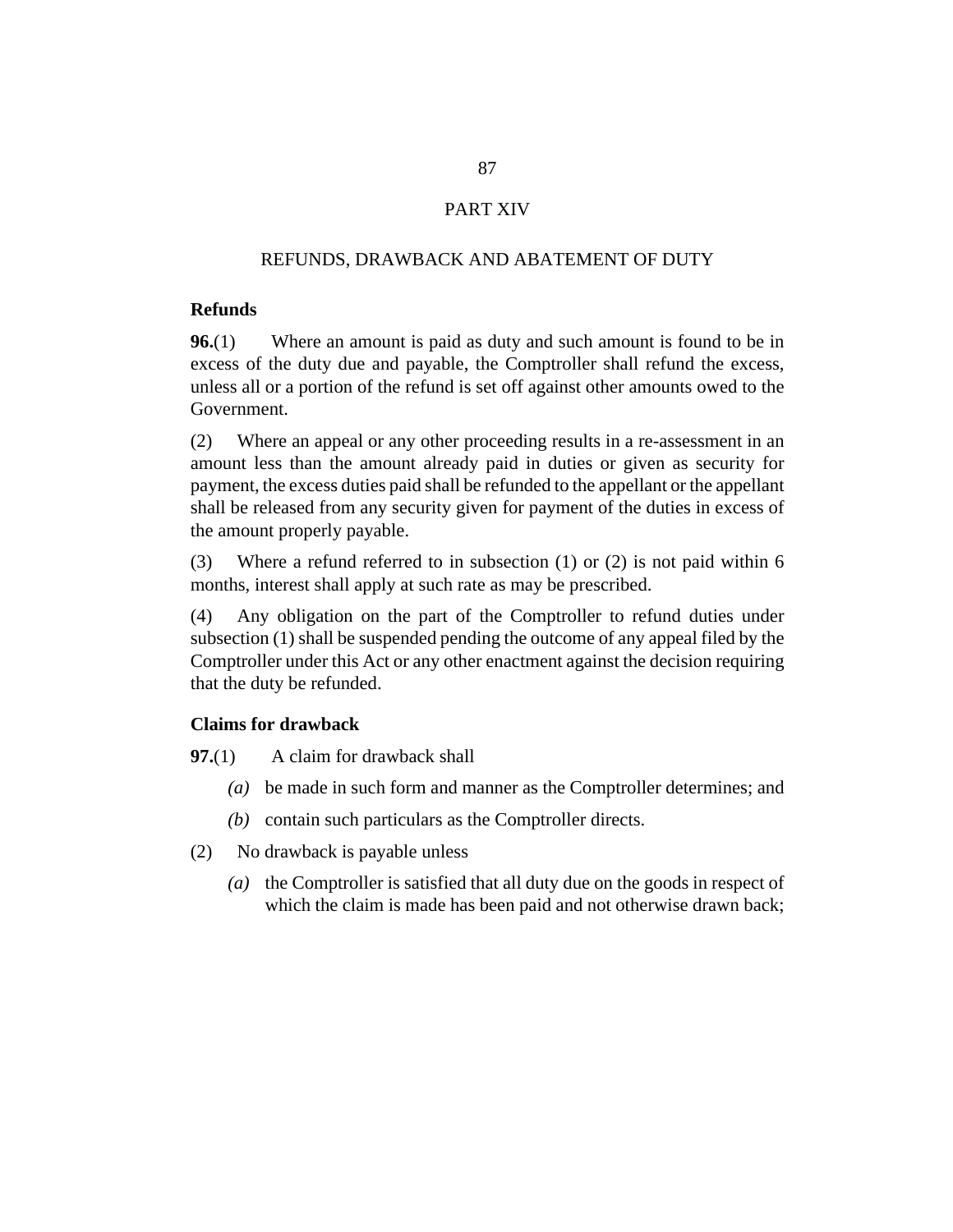- $(b)$  the person making the claim provides such information and produces such books of account and other documents relating to the goods, as the Comptroller requires; and
- $(c)$  the goods that are the subject of the claim have been exported.

The Minister may by order prescribe any class or description of goods in respect of which no drawback may be claimed. (3)

#### **Drawback of duty on certain goods**

Subject to this subsection (2) to (4), a drawback of duty may be allowed on goods at such rate, and subject to such conditions, as may be prescribed. **98.**(1)

- Where the Comptroller is satisfied that goods have been (2)
	- shipped for export; *(a)*
	- packed for export in a bulk cargo container in a customs controlled area *(b)* and the container has been secured; or
	- $(c)$  entered into an export warehouse and will be exported,

the Comptroller may, for the purposes of this section, treat the goods as having been exported.

Where a drawback has been allowed on goods treated as exported, the goods shall not, without the permission of the Comptroller, be unshipped, relanded or unpacked before export. (3)

Where a drawback has been allowed or paid on goods treated as exported and the goods are unshipped, relanded or unpacked before export, the amount of drawback allowed in respect of the goods shall, immediately on their unshipment, relanding or unpacking, constitute a debt due to the Government and the debt shall immediately be payable by the owner of the goods at the time of their unshipment, relanding or unpacking. (4)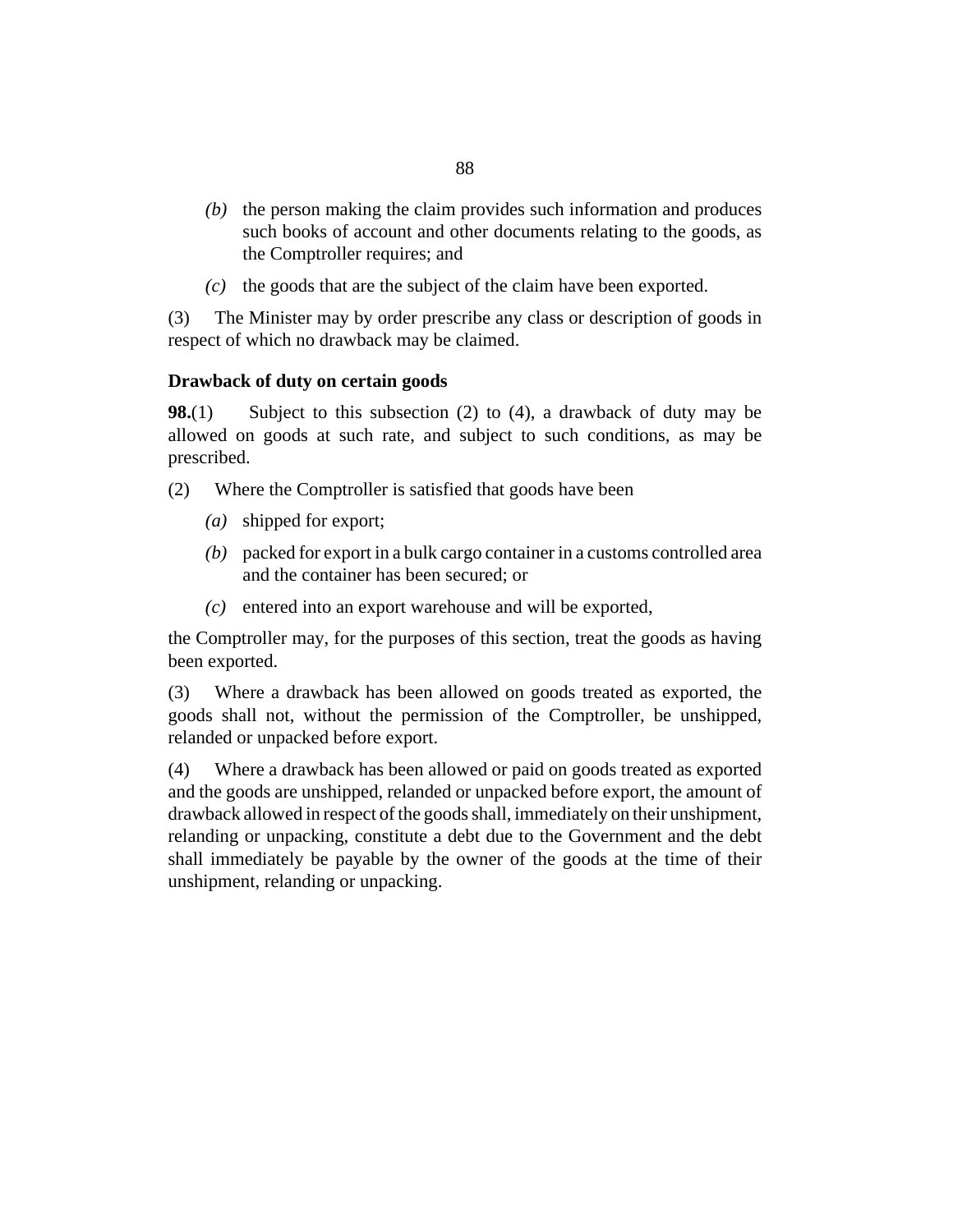Where under this section drawback is allowed to any person, the Comptroller may, in his discretion apply the whole or any part of the amount allowed towards the payment of any duty that is owed by that person. (5)

Except as the Minister may by order prescribe, this section does not apply to duties imposed under the *[Customs Duties \(Dumping and Subsidies\) Act](http://barbadosparliament-laws.com/en/showdoc/cs/67)*, [Cap. 67.](http://barbadosparliament-laws.com/en/showdoc/cs/67) (6)

### **Extent of drawback**

Subject to this section, where goods are entered for **99.**(1)

- shipment for use as stores; or *(a)*
- warehousing for subsequent exportation or shipment for use as stores, *(b)*

drawback may be claimed in respect of any duty paid at the time of the original importation of the goods into Barbados.

Unless otherwise prescribed, no drawback may be claimed in respect of goods (2)

- of a customs value at the time of original importation of less than \$200 *(a)* or such other amount as may be prescribed;
- $(b)$  that were imported into Barbados more than 12 months before the date of the claim for drawback;
- not in the packages in which they were originally imported into *(c)* Barbados, or in the case of bulk goods, where the bulk has been broken; or
- $(d)$  that have been tampered with or used.
- Where imported goods are (3)
	- shipped in error; *(a)*
	- (b) defective; or
	- unfit or unsafe for use, *(c)*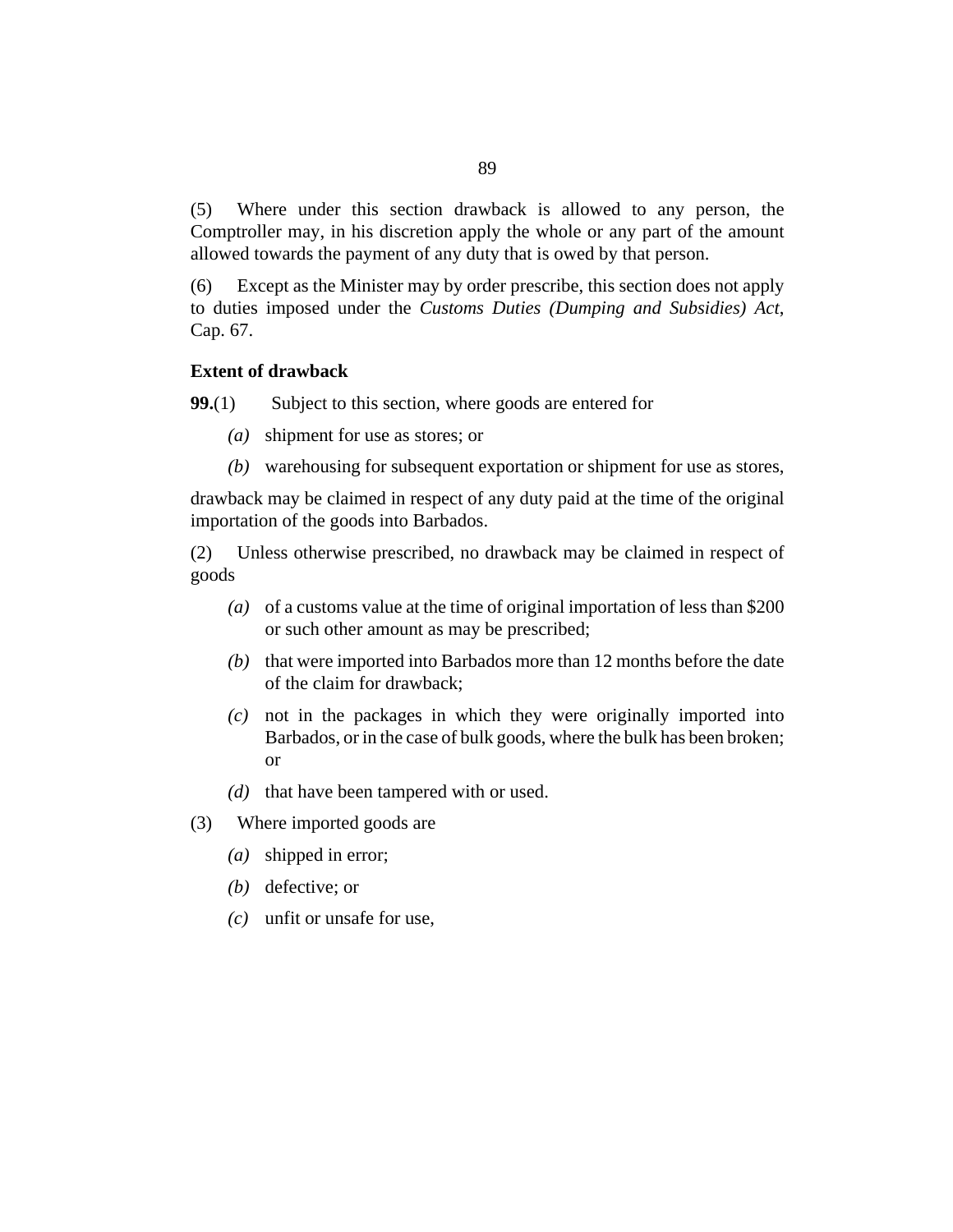drawback may be claimed if the goods are exported or destroyed under customs supervision.

#### **Drawback on goods destroyed or damaged after shipment**

Where the Comptroller is satisfied that after being shipped for exportation or for use as stores, goods have been **100.**

- (a) destroyed by accident on board the exporting vessel or aircraft, drawback on the goods is payable as if they had been exported to their destination;
- materially damaged by accident on board the exporting vessel or *(b)* aircraft, the goods may, with the consent of the Comptroller and in accordance with such conditions and restrictions as the Comptroller may impose, be brought back into Barbados and relanded or unloaded, and where re-entered for domestic use, are chargeable with the duty normally chargeable on the importation of the damaged goods.

#### **Penalty in relation to drawback**

A person who **101.**(1)

- (*a*) obtains; or
- (b) assists another person to obtain,

a drawback for which there is no lawful entitlement is liable to pay an administrative penalty not exceeding \$10 000 or 3 times the value of the goods, whichever is greater, and the goods are liable to forfeiture.

- A person who, with intent to defraud (2)
	- obtains; or *(a)*
	- (b) assists another person to obtain,

a drawback for which there is no lawful entitlement is liable to pay an administrative penalty not exceeding \$20 000 or 3 times the value of the goods, whichever is greater, and the goods are liable to forfeiture.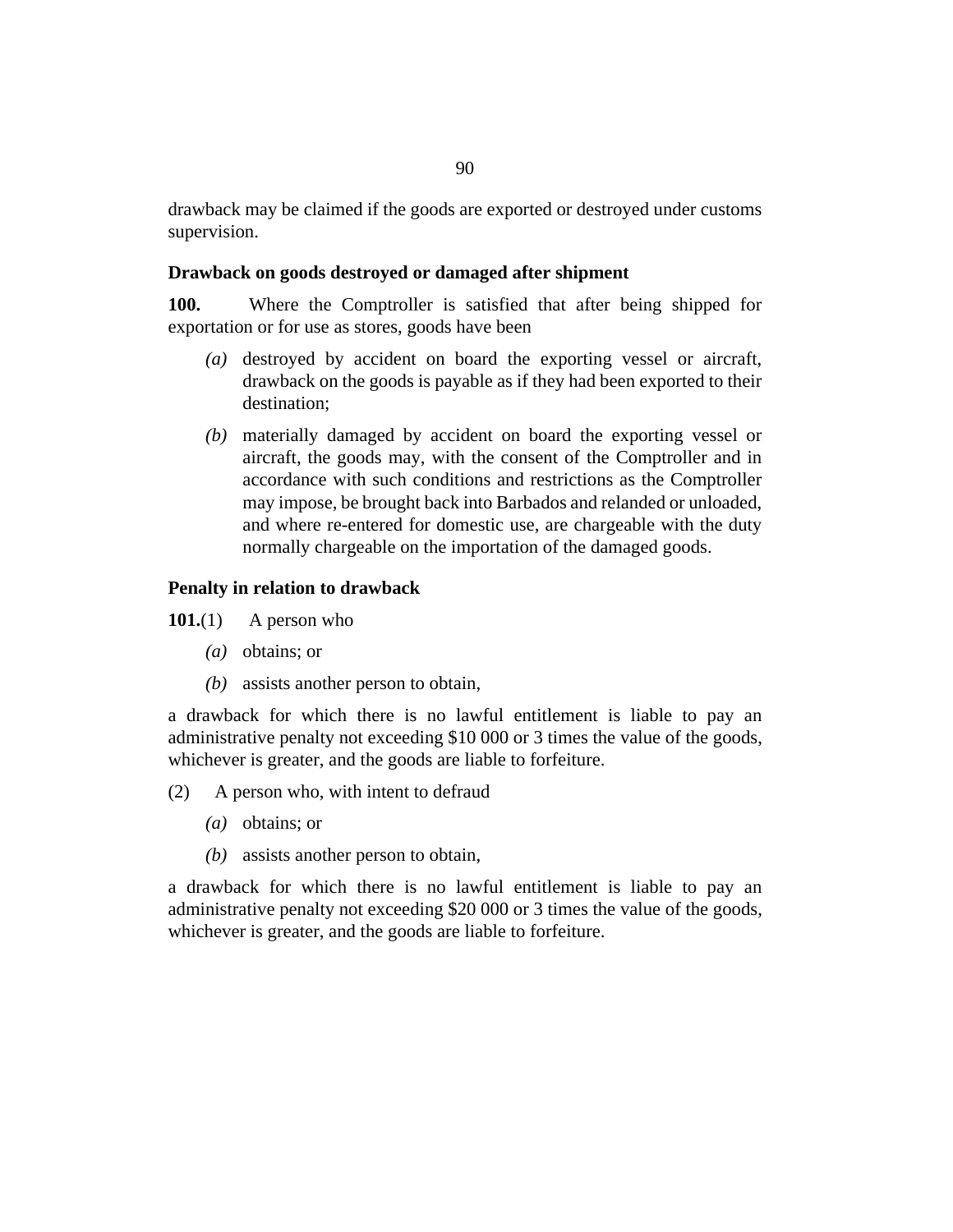#### PART XV

#### TEMPORARY IMPORTATIONS

#### **Relief from duty on temporary importations**

Goods may be entered into Barbados without payment of customs duty where **102.**((1)

- ( $a$ ) the Comptroller, in accordance with such regulations as may be prescribed, permits the importation of the goods for temporary use;
- goods that are permitted to be warehoused on importation into *(b)* Barbados are warehoused;
- the Comptroller permits goods entered for transhipment or transit to be *(c)* removed for that purpose; or
- goods previously entered for domestic use in Barbados are exported to *(d)* another country and then are re-imported into Barbados and it is shown to the satisfaction of the Comptroller that
	- no duty was chargeable on those goods on any previous (i) importation into Barbados, or if any duty was chargeable, it has been paid;
	- (ii) no drawback has been paid or duty refunded on the exportation of the goods or any drawback paid or duty refunded has been repaid; and
- the goods have not undergone any process outside Barbados since their *(e)* exportation.

Where goods are exported for repairs and are re-imported, upon reimportation duty is payable only on the value of the repairs made abroad. (2)

Subject to such conditions as the Comptroller may impose, duty is not payable on goods temporarily imported in accordance with any treaty, agreement (3)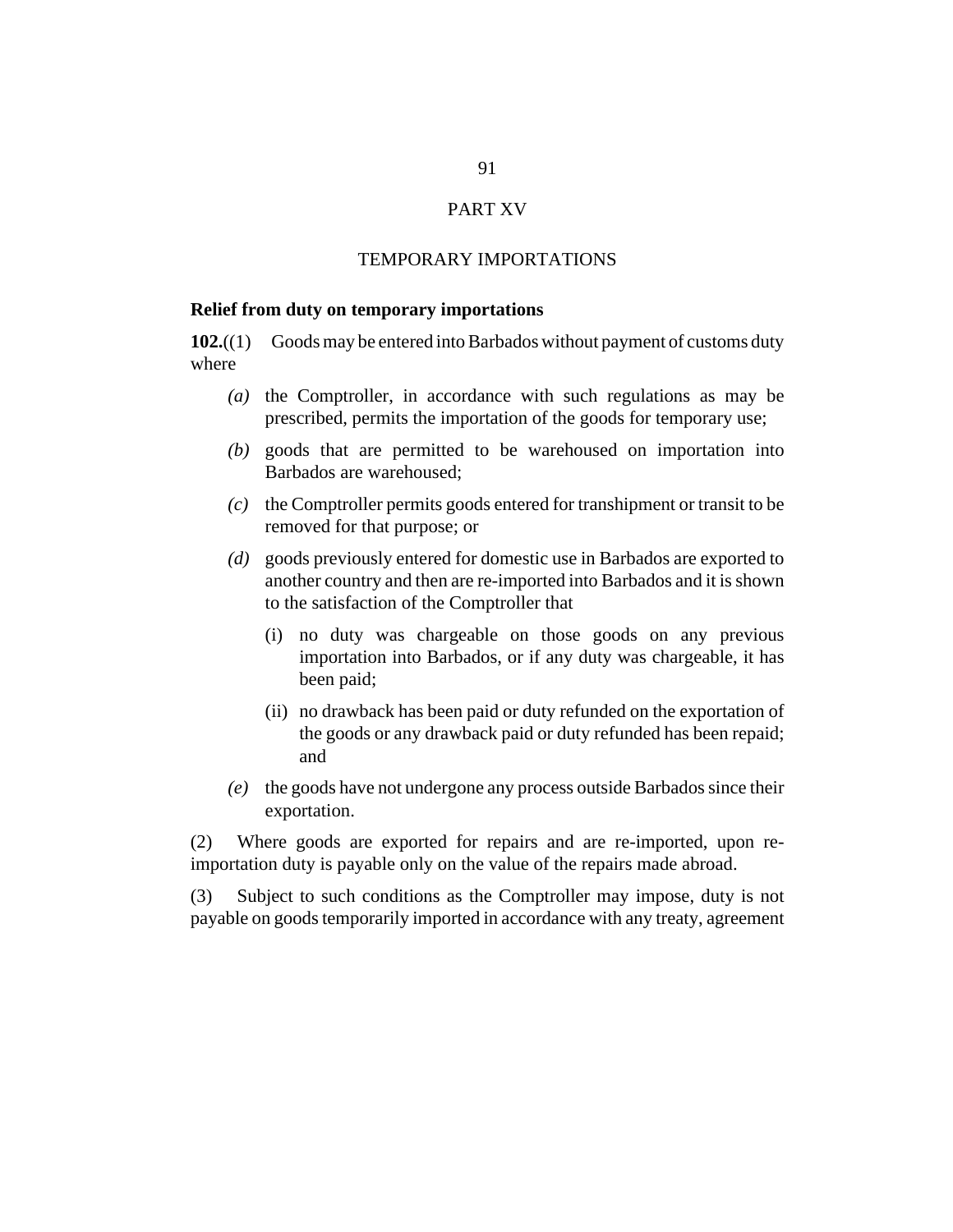or arrangement concluded between the Government and the government of another country.

On receipt of any required security the Comptroller may release goods that are subject to this section from customs control without payment of customs duty. (4)

Subject to such regulations as may be prescribed, the person giving security under subsection (4) shall be released from the conditions of the security if within 3 months from the date of the entry of the goods, or within such longer period as the Comptroller may allow in any particular case, the Comptroller is satisfied that the goods have been (5)

- (a) exported;
- (b) packed for export into a bulk cargo container in a customs controlled area and the container is secured to the satisfaction of the Comptroller;
- destroyed; or *(c)*
- (d) dealt with in such manner as the Comptroller may allow.

Where, at the expiration of the period prescribed by subsection (5), the goods have not been dealt with in accordance with that subsection (6)

- any sum secured by way of deposit of money shall be retained by the *(a)* Government;
- any sum otherwise secured shall be paid to the Government by the *(b)* importer within 2 weeks after the expiration of that period or such longer period as the Comptroller allows; and
- on such payment having been made, the security shall be released. *(c)*

Where under this Act goods are subject to a condition or restriction allowing them to be entered without payment of duty, and the condition or restriction is contravened, the duty becomes payable by the person who, but for that exemption, would have had to pay the duty, and the goods in respect of which the exemption was granted become liable to forfeiture. (7)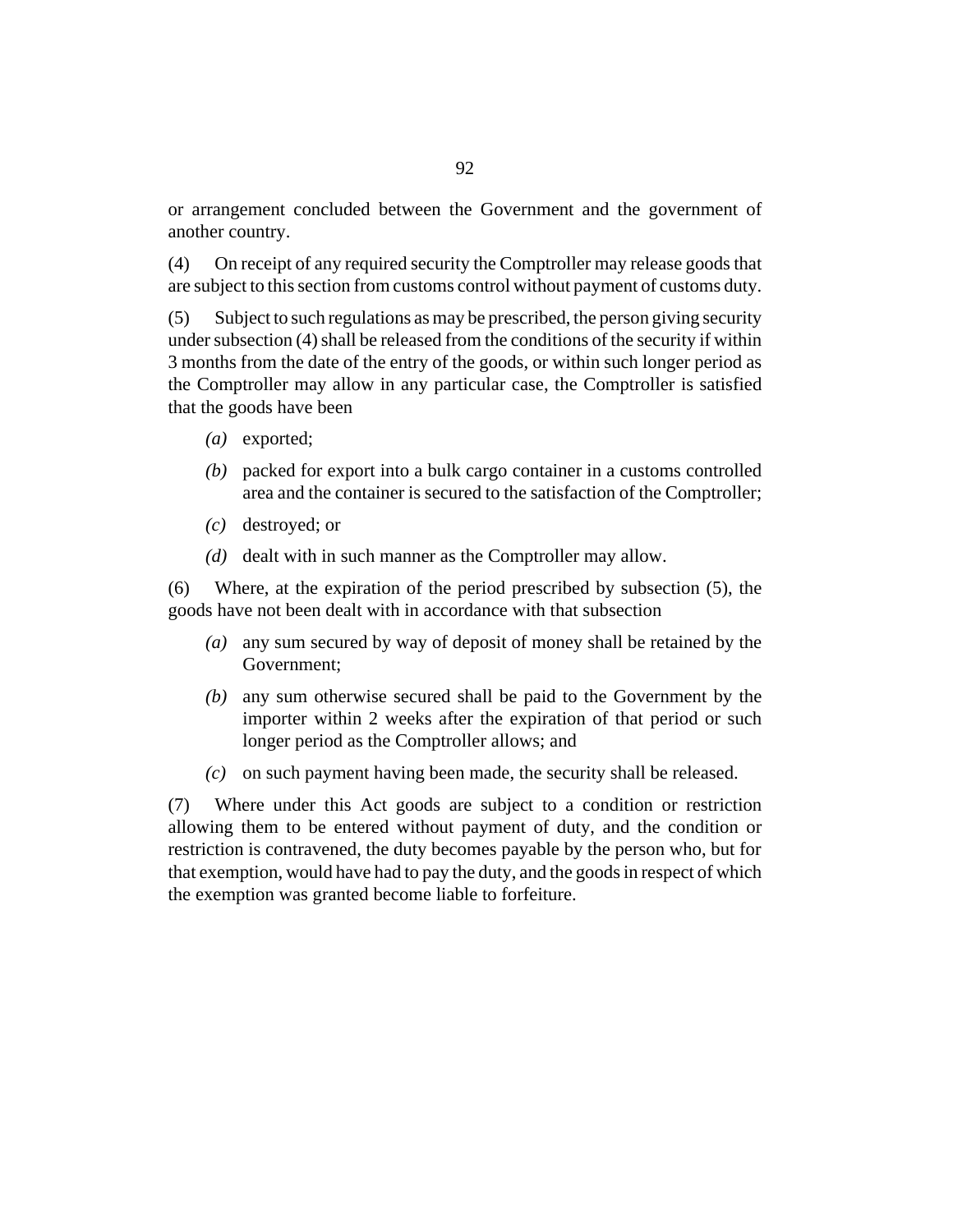Goods allowed entry without payment of duty under this Act shall, upon a demand made by a customs officer, be produced or otherwise accounted for to the officer. (8)

A person who fails to produce or account for goods referred to in subsection (8) is liable to pay an administrative penalty not exceeding \$10 000 or 3 times the value of the goods, whichever is greater. (9)

Where goods referred to in subsection (8) are subsequently found, they are (10) liable to forfeiture.

#### PART XVI

#### AUTHORIZED ECONOMIC OPERATORS AND TRUSTED TRADERS

#### **Status of authorized economic operator or trusted trader**

A person ordinarily resident in Barbados may apply to the Comptroller, in such form as the Comptroller determines, for conferment of the status of authorized economic operator or trusted trader, and the Comptroller may grant the application where the Comptroller is satisfied that the applicant meets the requirements set out in [section 104.](#page-93-0) **103.**(1)

The Comptroller shall consult with such other authorities the Comptroller considers appropriate before granting a person the status of authorized economic operator or trusted trader. (2)

An authorized economic operator and trusted trader shall be entitled to such benefits and be subject to such responsibilities as are prescribed in regulations. (3)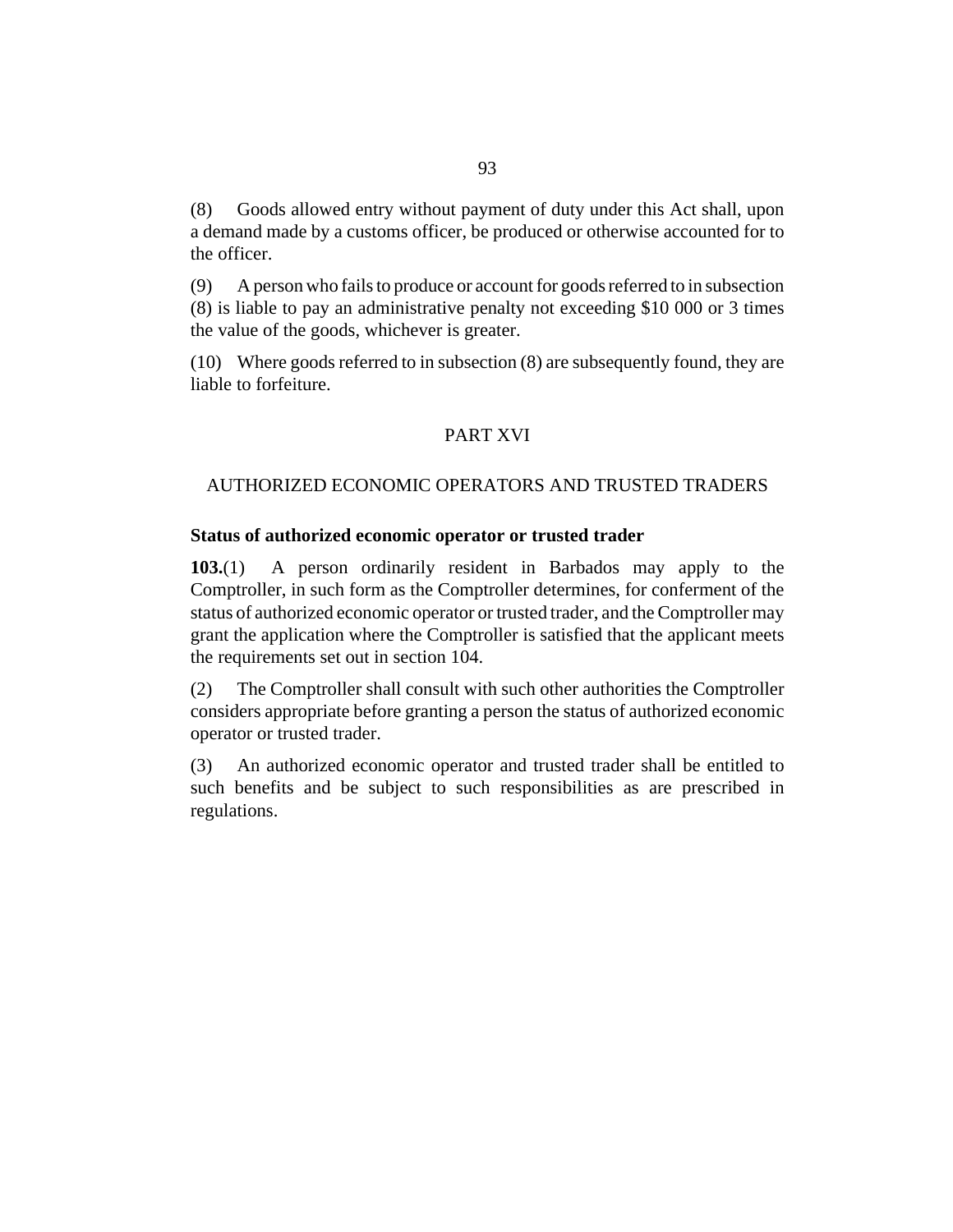#### <span id="page-93-0"></span>**Requirements for status of authorized economic operator or trusted trader**

The requirements for the conferment of the status of authorized economic operator or trusted trader are that the person **104.**(1)

- has a proven record of compliance with this Act or any laws on taxation; *(a)*
- (b) has a satisfactory system of managing commercial records and, where appropriate, transport records, that allows for appropriate customs control;
- has proven financial solvency; *(c)*
- has the requisite standard of competence and professional *(d)* qualifications directly related to the activity concerned;
- has appropriate security and safety standards; and *(e)*
- satisfies such other criteria as may be prescribed. *(f)*

The criteria in subsection  $(1)(e)$  shall be considered as fulfilled by an applicant for the status of authorized economic operator where the applicant demonstrates that he maintains appropriate measures to ensure the safety and security of the international supply chain including in the areas of physical security and access controls, logistical processes and the handling of specific types of goods, personnel and business partners. (2)

An authorized economic operator or a trusted trader shall inform the Comptroller of any occurrence arising after the grant of the status that is likely to affect the maintenance of his status. (3)

#### **Cancellation of authorization**

The Comptroller shall monitor every authorized economic operator or trusted trader to ensure that he continues to satisfy the criteria specified in section 104. **105.**(1)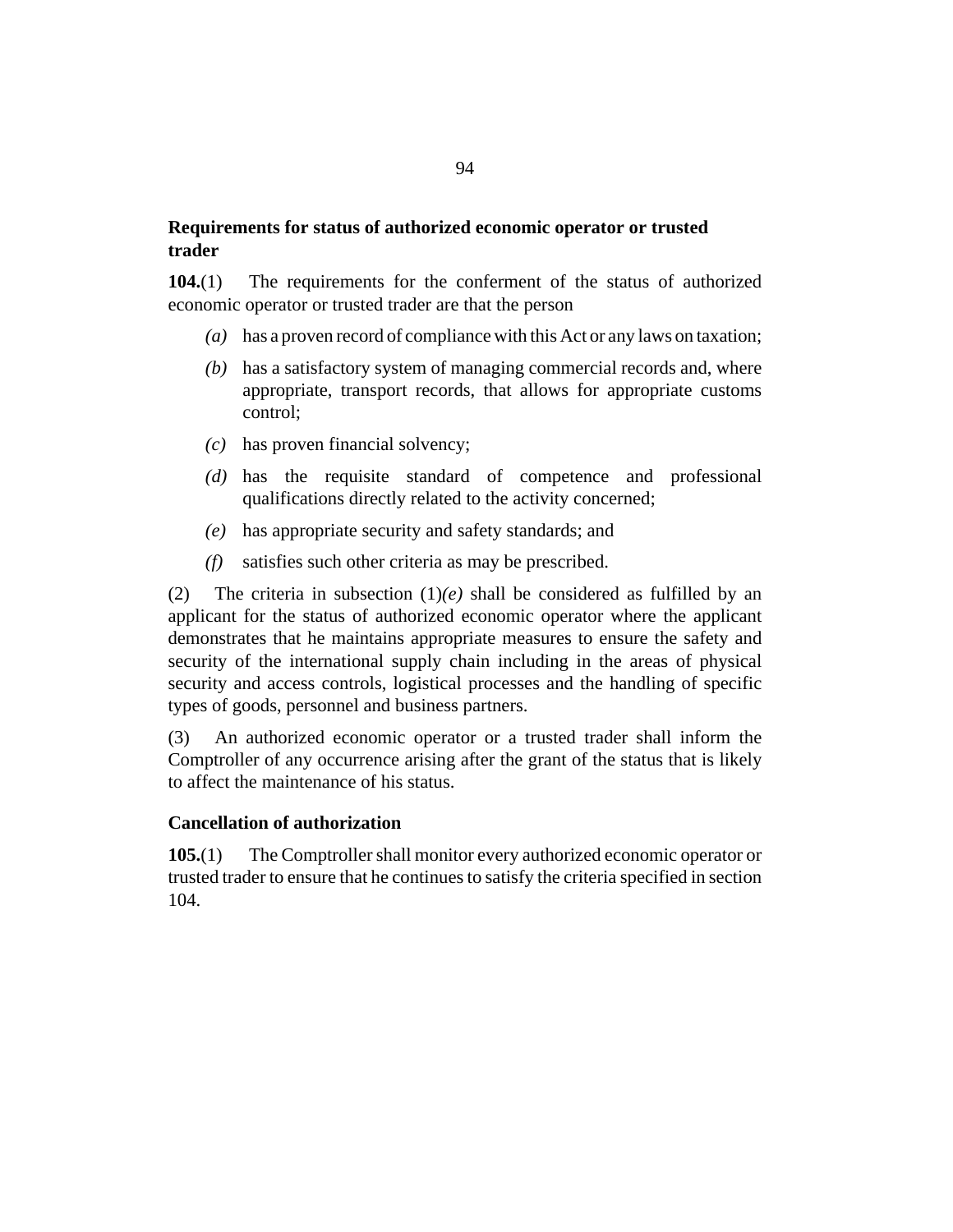Where an authorized economic operator or a trusted trader ceases to meet the criteria, the Comptroller may suspend or revoke his status. (2)

The Comptroller shall, prior to issuing a determination to suspend or revoke the status of a person, give the person 10 days' notice in writing of the intention to suspend or revoke the status and the reasons therefor and an opportunity to be heard. (3)

Where the Comptroller suspends or revokes the status of a person, the Comptroller shall give the person notice in writing of the suspension or revocation and the reasons therefor. (4)

#### **Mutual recognition of authorized economic operator**

The Comptroller may grant the benefits deriving from the status of authorized economic operator to persons established in **106.**

- (a) the Member States; and
- (b) countries or territories outside the Community on the basis of reciprocity, in accordance with any applicable agreements or in such circumstances as may be prescribed.

#### PART XVII

#### CUSTOMS BROKERS AND AGENTS

#### **Authority to be produced**

Where a person makes an application to transact business on behalf of any other person, the customs officer may require the applicant to produce an authority, in writing, from the person on whose behalf the application is made, and in default of the production of such authority, the customs officer may refuse to transact business on behalf of the other person with the purported agent. **107.**(1)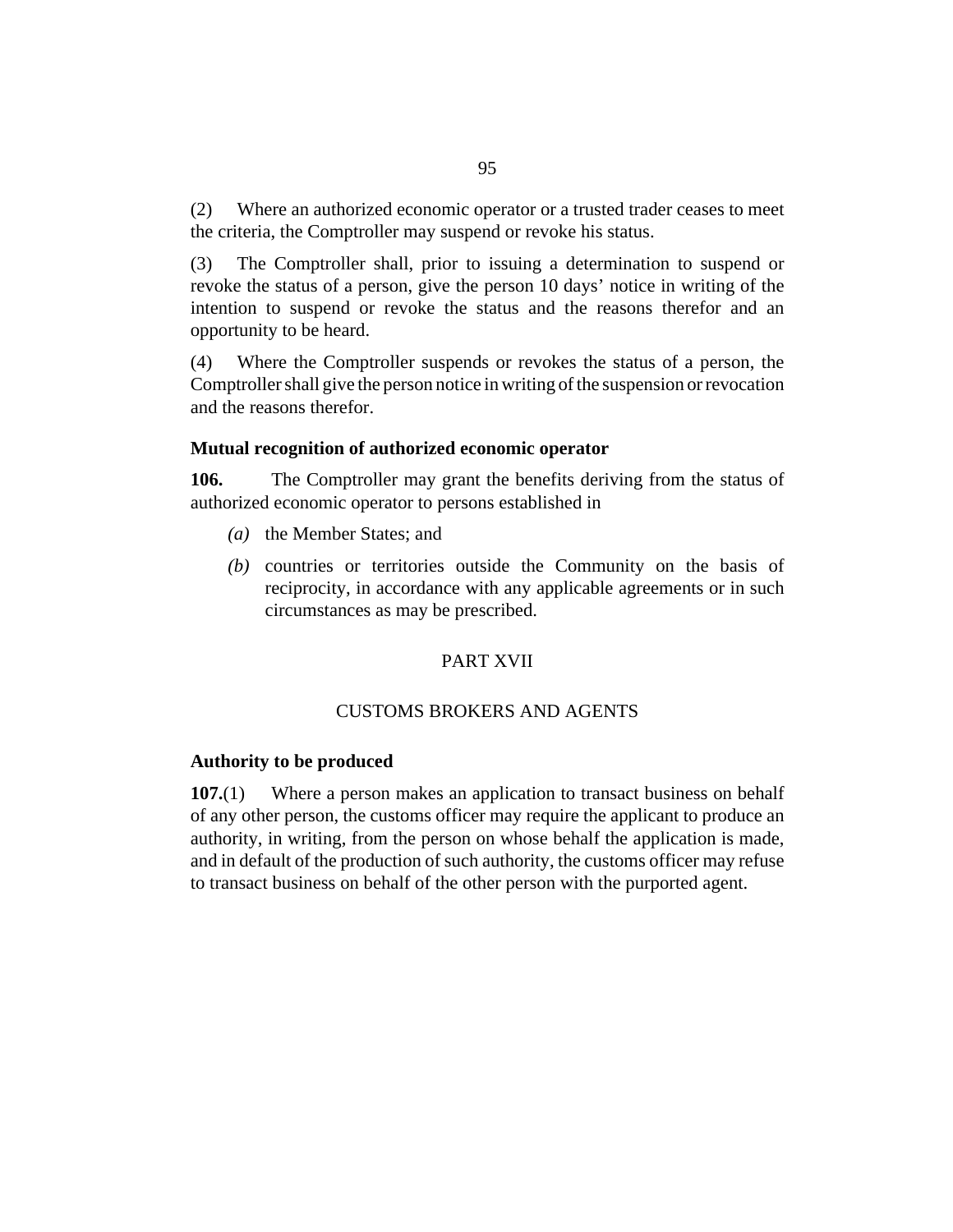A document required by this Act to be signed by a particular person, where signed by a person authorized on behalf of the person required to sign the same, shall be deemed for all purposes to be signed by the person required to sign the same. (2)

The Comptroller may, in his discretion, refuse to allow an application referred to in subsection (1), or revoke the acceptance of such an application. (3)

#### **Entities other than individuals**

A document produced under this Act by an entity other than an individual shall be signed by an individual authorized to do so by the governing body of that entity. **108.**(1)

Where the entity has elected or appointed officers, the president, vice president, secretary or treasurer shall be deemed to be authorized for the purposes of subsection (1) unless there is evidence to the contrary. (2)

#### **Gazetting of names of customs brokers**

The Comptroller shall cause to be published annually in the *Official Gazette* an alphabetical list of persons who are licensed customs brokers. **109.**(1)

For the purposes of subsection (1), "customs broker" means a person who is licensed to transact business with the Customs Department, including the submission of entries on behalf of other persons. (2)

#### **Transacting business on behalf of another without authority**

A person who **110.**

- (a) transacts business
	- (i) as an agent without the authority of the principal; or
	- (ii) as a customs broker without holding a valid licence issued by the Comptroller; or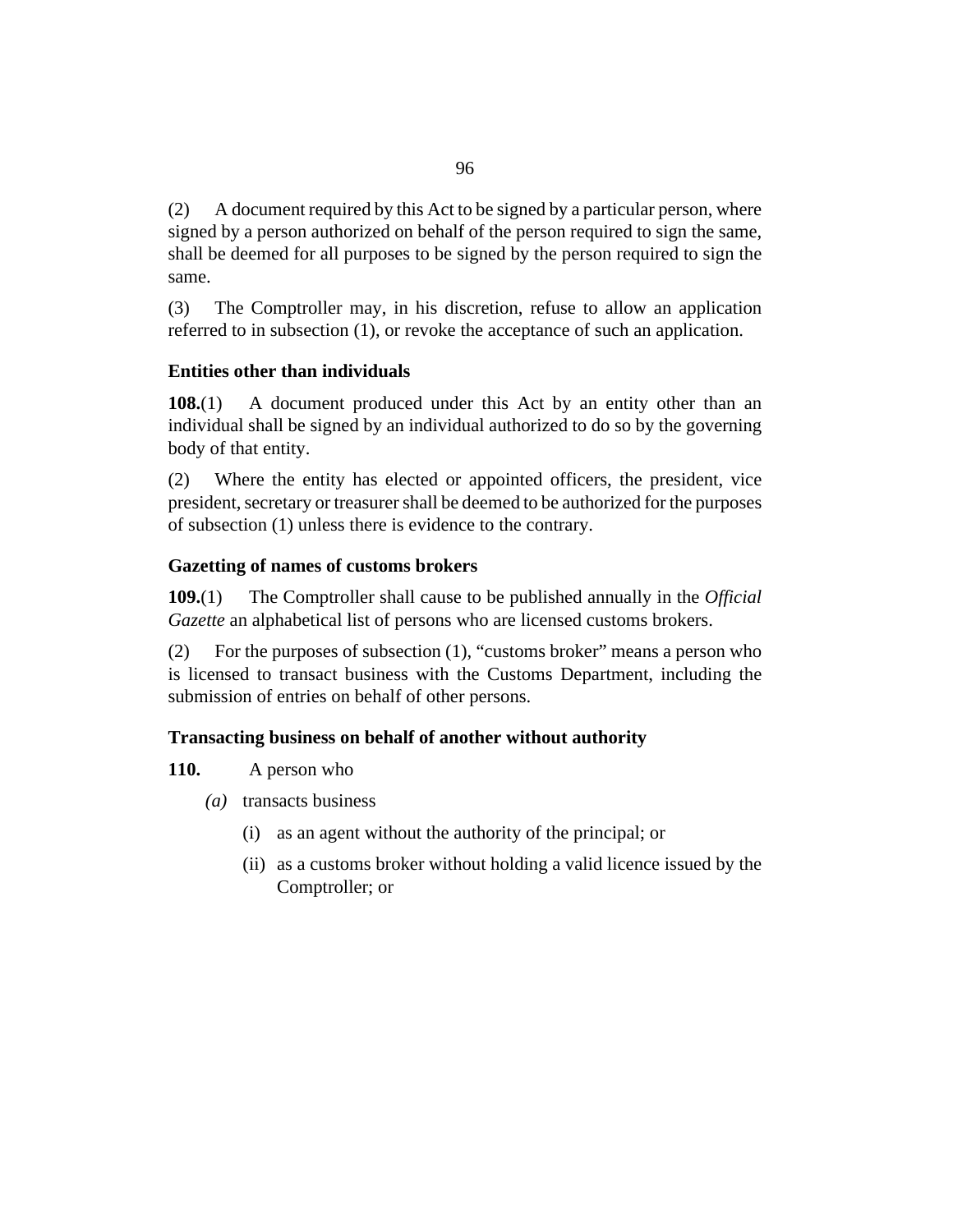(b) assists another person in the transaction of business as an agent pursuant to paragraph  $(a)(i)$  or as a customs broker pursuant to paragraph  $(a)$ (ii) in the transaction of business

is liable to pay an administrative penalty not exceeding \$5 000 or 3 times the value of any goods involved, whichever is greater.

#### **Vessel agents**

Where **111.**

- (a) under this Act a special procedure is prescribed with regard to a vessel; and
- $(b)$  the owner of the vessel is not resident or represented in Barbados,

the commander of the vessel shall appoint an agent in Barbados to perform any act to be performed by the owner of the vessel under this Act.

#### PART XVIII

#### ADVANCE RULINGS

#### **Issue and scope of advance rulings**

The Comptroller may, where a person so requests, issue a written advance ruling, prior to the importation of a good, on the basis of the facts and circumstances presented in respect of the good. **112.**(1)

An advance ruling shall set out the treatment that the good will receive upon importation with regard to (2)

- ( $a)$  the tariff classification of the good;
- $(b)$  the origin of the good; and
- any other matter as may be prescribed. *(c)*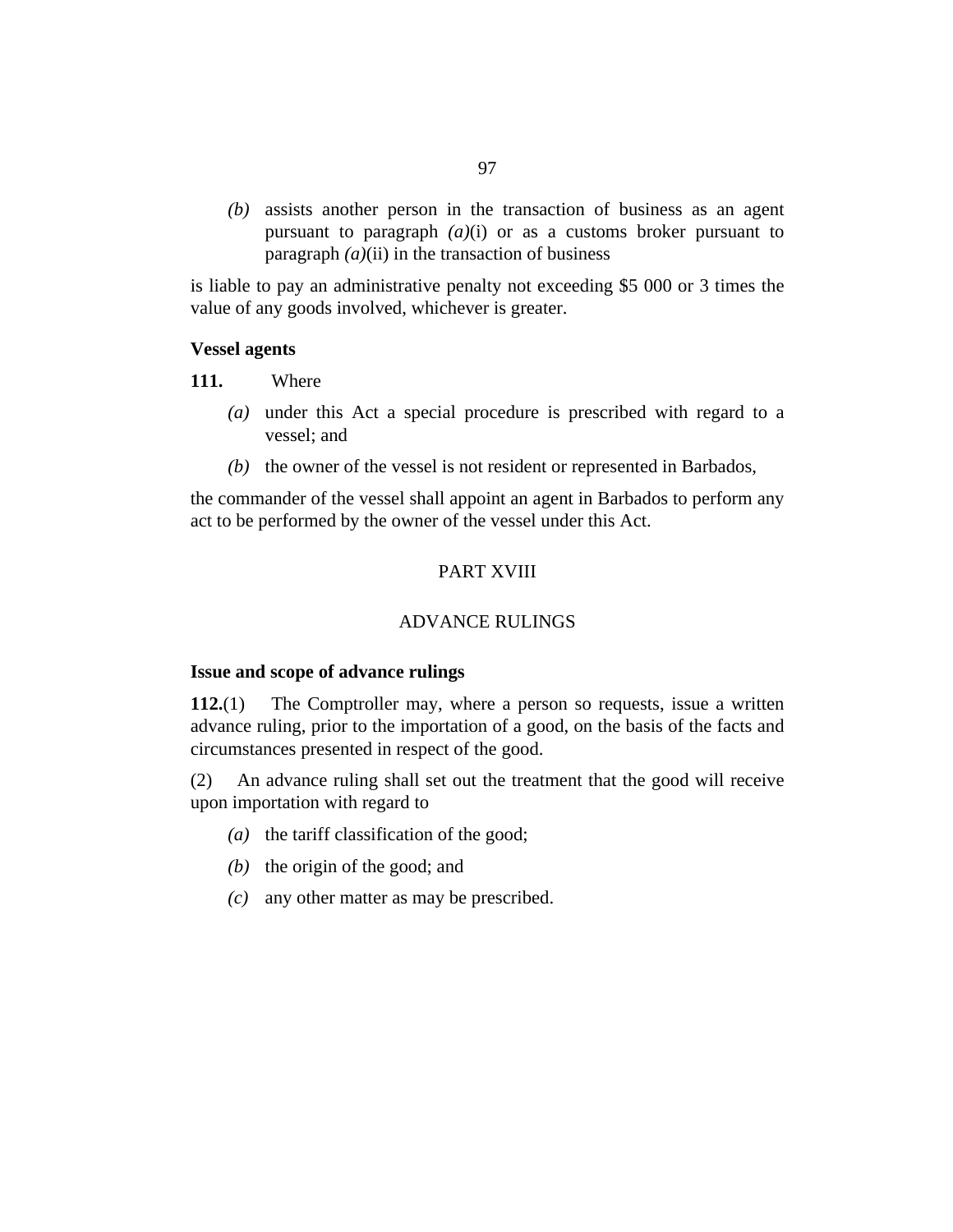The Comptroller may decline to issue an advance ruling where the facts and circumstances forming the basis of the advance ruling are the subject of a post-clearance audit or an administrative, judicial or quasi-judicial review or appeal. (3)

Where the Comptroller declines to issue a ruling, the Comptroller shall notify in writing the person who requested the ruling of his decision. (4)

#### **Procedure for advance rulings**

In determining whether to issue, or in issuing an advance ruling, the Comptroller **113.**(1)

- shall take into account the facts and circumstances provided by the *(a)* person requesting the ruling in respect of the good;
- may require from the person, additional information or a sample of the *(b)* good;
- shall issue the ruling as expeditiously as possible, and in no case later *(c)* than 120 days after obtaining all necessary information from the person; and
- shall provide the person with the rationale and legal basis for the ruling. *(d)*
- The Comptroller shall (2)
	- (a) in issuing advance rulings, provide the same treatment, including the same interpretation and application of any relevant provisions, where the facts and circumstances are identical in all material respects; and
	- make available to the public any information on advance rulings that *(b)* may be significant for the purpose of consistent interpretation, application or treatment of persons, having regard to the need to protect commercially confidential information.

An advance ruling shall take effect on the date that it is issued or on such later date as may be specified in the ruling and shall be valid for one year. (3)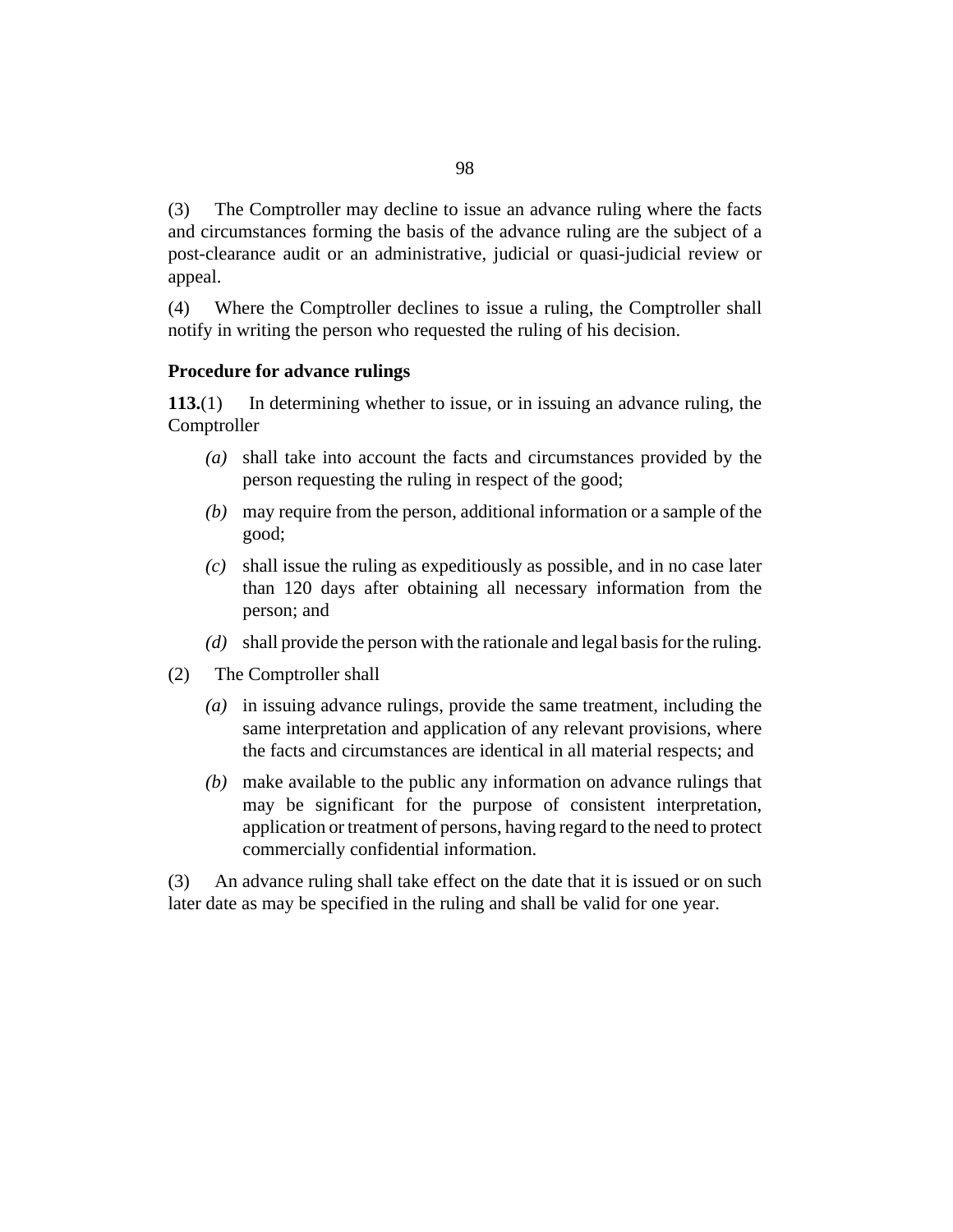#### **Modification or revocation of advance rulings**

- The Comptroller may modify or revoke an advance ruling where **114.**(1)
	- there is a change in the law, facts or circumstances on which the ruling *(a)* was based;
	- $(t)$  the ruling was based on inaccurate or false information or on an error of fact; or
	- $(c)$  it is necessary to do so to conform with a judicial decision.

A modification or revocation of an advance ruling shall take effect on the date on which the modification or revocation is issued or, on such later date as may be specified in the ruling, and shall not be applied to the importation of a good that occurred prior to that date, unless the person to whom the ruling was issued (2)

- misrepresented or omitted facts or circumstances material to the *(a)* issuance of the ruling; or
- $(b)$  failed to act in accordance with the terms and conditions of the ruling.

Where the Comptroller determines that an advance ruling was based on incorrect information but the person to whom the ruling was issued demonstrates that he used reasonable care and acted in good faith in presenting the facts and circumstances on which the ruling was based, the person shall not be liable to pay an administrative penalty. (3)

A person to whom an advance ruling is issued who misrepresents or omits facts or circumstances material to the issuance of the ruling or fails to act in accordance with the terms and conditions of the ruling is liable to pay an administrative penalty not exceeding \$10 000. (4)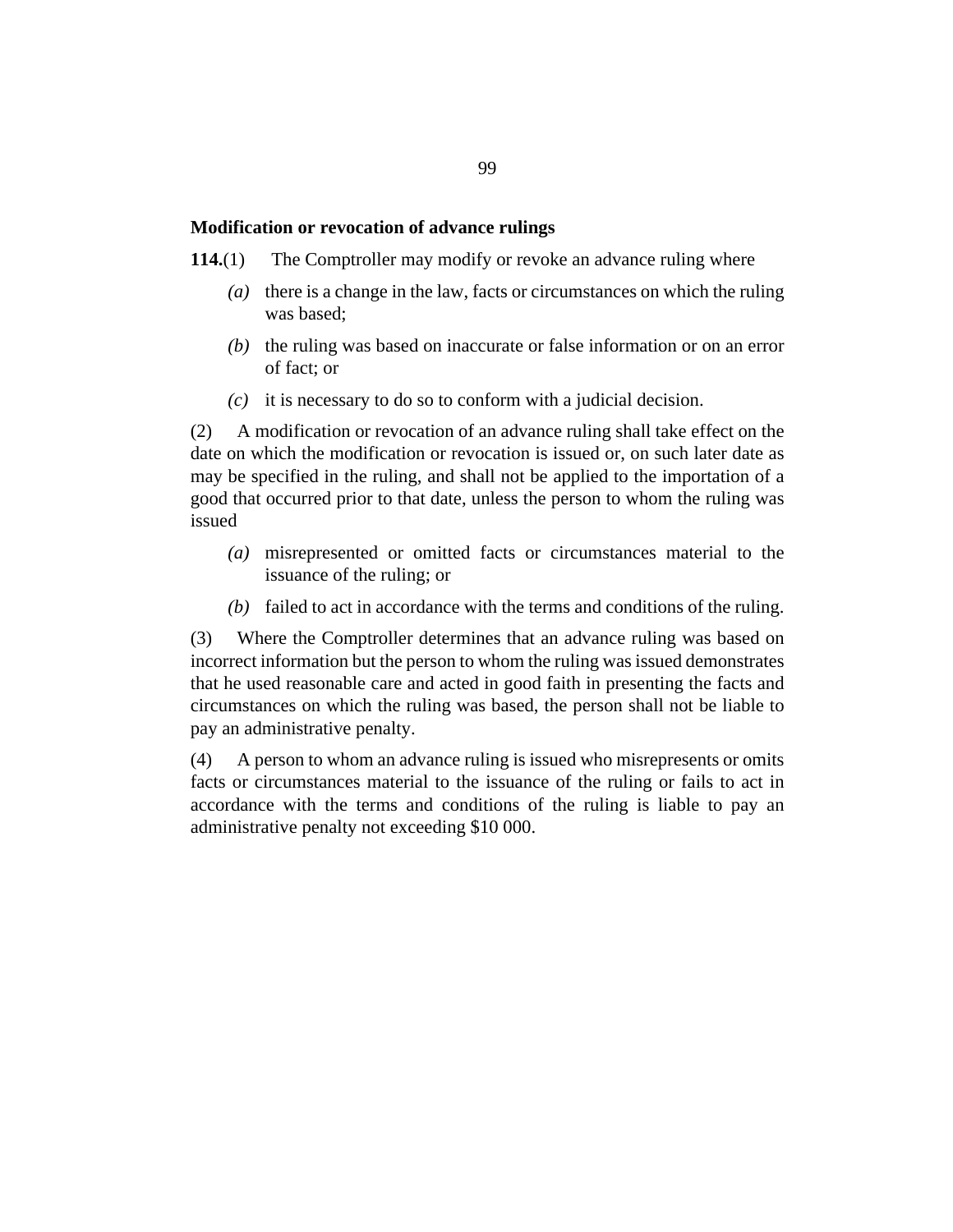# PART XIX

### EXPORT PROCESSING

#### **Persons departing from Barbados to depart from a customs controlled area**

Every person shall depart Barbados from a port unless authorized otherwise by a customs officer. **115.**(1)

Every person preparing to board a vessel or an aircraft for departure from Barbados shall comply with every customs direction given with respect to embarkation and any accompanying baggage, which shall upon request be made available to a customs officer for examination. (2)

Any person who contravenes this section is guilty of an offence and is liable on summary conviction to a fine of \$100 000 or to imprisonment for 2 years or to both. (3)

#### **Certificate of clearance**

The commander of a vessel or an aircraft about to depart Barbados shall **116.**(1)

- submit to the customs officer within such time as may be prescribed, *(a)* an outward report in such form as the Comptroller determines and containing such particulars verified by declarations as may be prescribed, and accompanied by such supporting documents as the customs officer may require;
- answer any questions asked and produce any document requested by *(b)* a customs officer relating to the vessel or aircraft and its passengers, crew, cargo, stores and intended voyage or flight;
- submit to the customs officer an account of the cargo and ships' stores *(c)* taken on or remaining on board the vessel or aircraft in Barbados; and

#### 100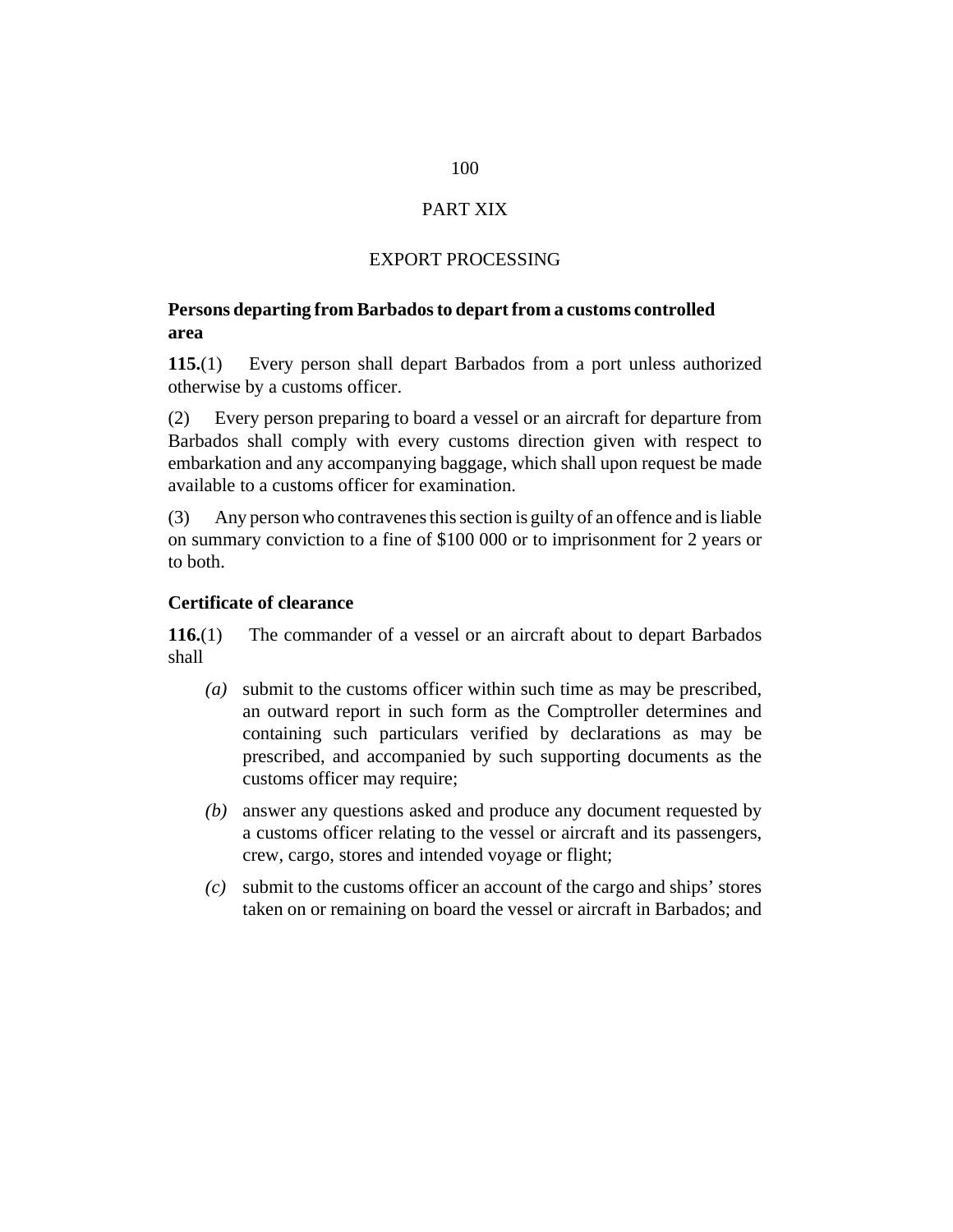- (d) comply with all requirements of this or any other Act concerning the vessel or aircraft and its passengers, crew, cargo, stores and intended voyage or flight.
- Where clearance is sought for a vessel or an aircraft that (2)
	- is in ballast; *(a)*
	- (b) has on board only stores, passengers' baggage or empty containers upon which no freight or profit is earned the customs officer granting clearance shall clear the vessel or aircraft as in ballast.
- A commander of a vessel or an aircraft or his agent who (3)
	- (a) fails to comply with subsection  $(1)(a)$ ;
	- $r(b)$  refuses to answer any question put to him by the customs officer pursuant to subsection (1)*(b)* or gives a false answer to a question; or
	- $f(c)$  fails to produce any documents required by the customs officer; or
	- submits an untrue, inaccurate or incomplete document, *(d)*

is liable to pay an administrative penalty not exceeding \$10 000.

#### **Vessel or aircraft not to depart without clearance**

No vessel or aircraft shall depart Barbados unless a customs officer has issued a certificate of clearance to the commander of the vessel or aircraft. **117.**(1)

A commander of a vessel or an aircraft who departs Barbados without a certificate of clearance is guilty of an offence and is liable on summary conviction to a fine of \$100 000 or to imprisonment for 2 years or to both; and the vessel or aircraft may be detained and seized. (2)

#### **Production of certificate of clearance**

The commander of a vessel or an aircraft or his agent shall where requested by a customs officer produce the certificate of clearance for examination and answer any question posed by a customs officer. **118.**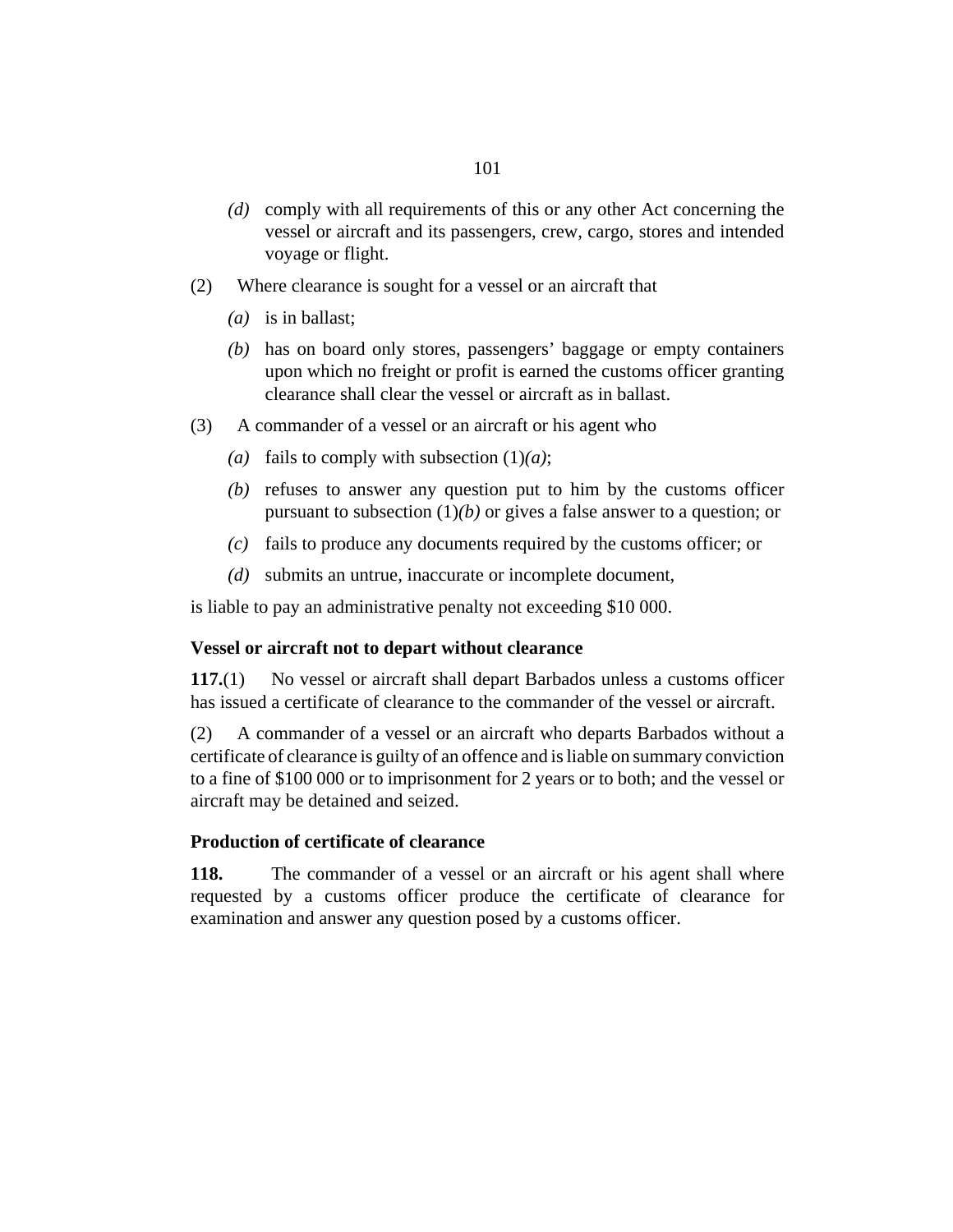#### **Power to refuse or revoke clearance**

Where a customs officer has reasonable grounds to suspect a contravention of this Act, the officer may refuse to issue, or may revoke a clearance certificate by giving written or oral notice to the commander of a vessel or an aircraft. **119.**

#### **Goods for export subject to customs control**

Goods to be exported are subject to customs control **120.**(1)

- where the goods are in a package to which a customs seal has been *(a)* applied, from the time when a customs seal is first applied to the package until the exportation of the goods to a place outside Barbados whether or not any other paragraph of this subsection applies to the goods;
- where the goods are to be exported under drawback, from the time of *(b)* the claim for drawback or the time the goods are brought to a customs controlled area for exportation, if earlier, until the exportation of the goods to a place outside Barbados; and
- where the goods are to be exported otherwise than under drawback, *(c)* from the time the goods are brought to a customs controlled area for exportation, whether or not the goods are later transported from that area to any other location; and where the goods are transported to another location, during the transportation, until their exportation to a place outside Barbados.

For the purposes of subsection (1), goods that are removed from one customs controlled area to another customs controlled area are not removed for domestic use. (2)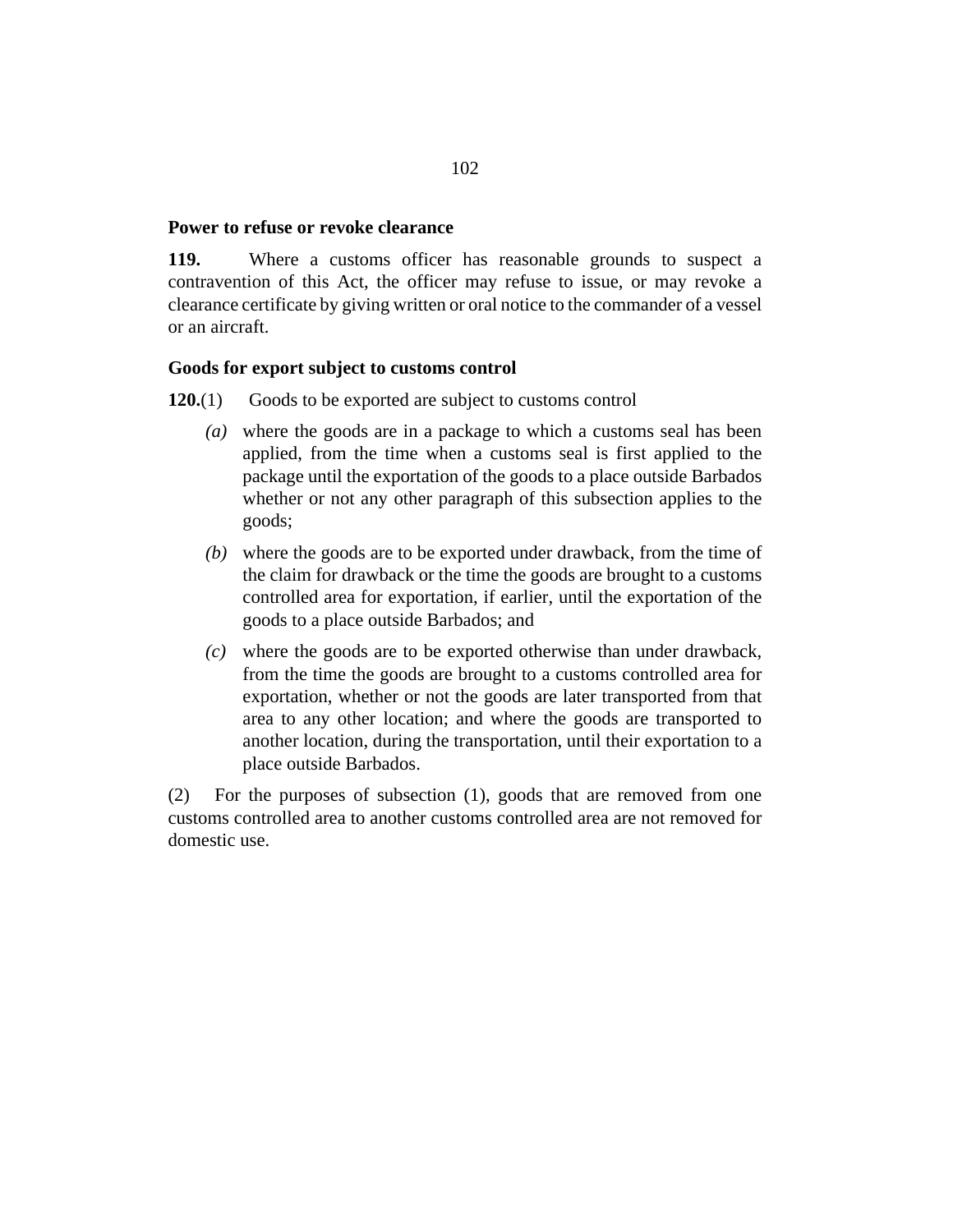## PART XX

#### POST-CLEARANCE COMPLIANCE AND CONTROLS

#### **Post-release controls**

Notwithstanding section 182, a customs officer may, after releasing goods, and in order to ascertain the accuracy of the particulars contained in a customs declaration, inspect any documents and information relating to operations in respect of the goods or to previous or subsequent commercial operations involving those goods. **121.**(1)

Inspections may be carried out at the premises of (2)

- (a) the holder of the goods or his agent;
- any other person directly or indirectly involved in the operations in a *(b)* business capacity; or
- any other person in possession of relevant documents and information *(c)* for business purposes.

#### **Record keeping**

Subject to this Act, any person who imports goods or exports goods from Barbados or otherwise conducts business under this Act shall maintain records and shall render such records for examination and inspection by the Comptroller upon request. **122.**(1)

Section 177 shall apply in relation to the production and examination of records maintained pursuant to subsection (1). (2)

103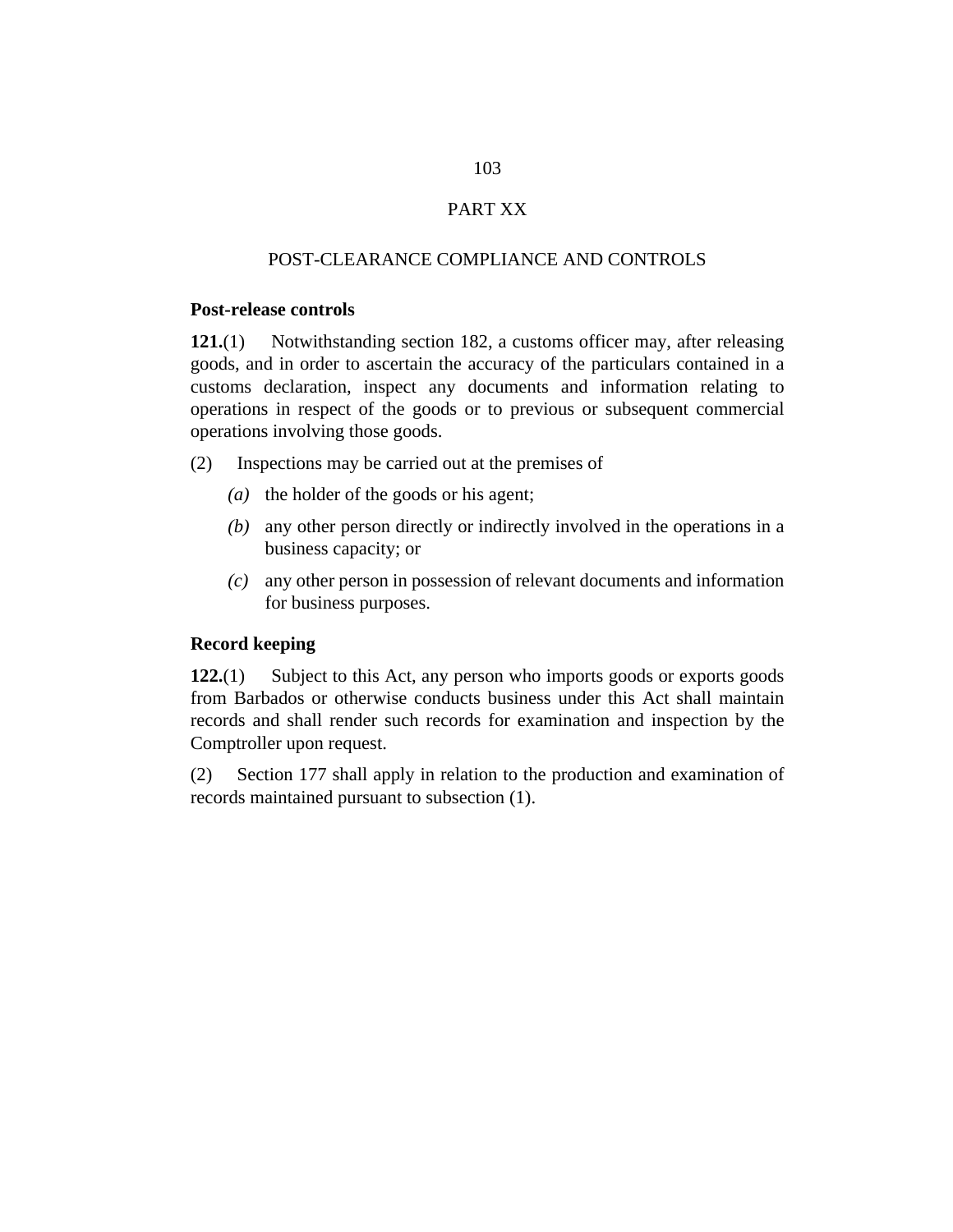# 104

#### PART XXI

#### POSTAL AND COURIER PROCESSING

#### **Application of Act to goods imported and exported by post and courier**

This Act applies to the importation and exportation of goods by post and courier. **123.**(1)

Where goods imported by post or courier do not correspond with any customs declaration of the contents made in respect of them, the goods are liable to forfeiture. (2)

#### **Time of importation and exportation of goods by post or courier**

The time of importation of goods by post or courier shall be deemed to be where the goods are brought **124.**(1)

- by sea, the time when the vessel carrying the goods comes within the *(a)* territorial waters of Barbados; and
- by air, the time when the aircraft carrying the goods arrives in *(b)* Barbados.

The time of exportation of goods by post or courier shall be deemed to be the time when the goods are put on board the vessel or aircraft with the intention that they be exported in the vessel or aircraft at the time of leaving Barbados. (2)

#### **Production of postal packet declaration**

Any form of label affixed to a postal packet completed by the sender in respect of the goods contained therein, giving the description and value of the goods shall be deemed to be a declaration of its contents for the purposes of this Act. **125.**(1)

The Comptroller may, for the purposes of examination and assessment of duty on goods imported or exported by post or courier, require any officer (2)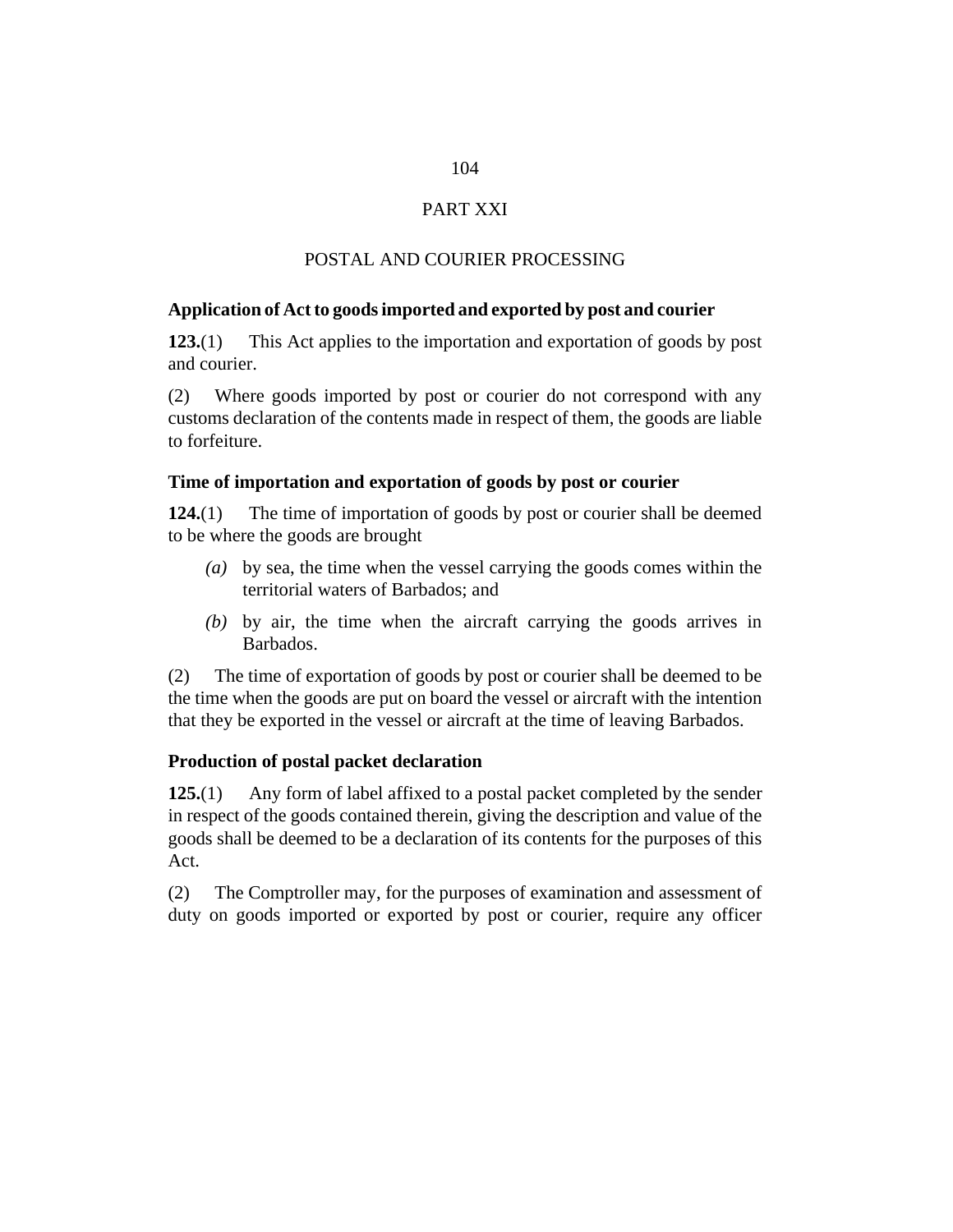designated by the courier service provider or the Postmaster General, as the case may be, to verify the label affixed to a postal packet,

- at the port or place of arrival in Barbados; or *(a)*
- (b) at an examination station or such other port or place in Barbados, as the Comptroller directs.
- For the purposes of subsection (2), the officer so designated (3)
	- shall be deemed to be the agent of the importer or the exporter of the *(a)* goods; and
	- (b) is authorized and empowered to open the postal packet for examination and assessment of duty.

#### **Declaration respecting postal packets**

Where a customs officer is of the opinion that the goods contained in a postal packet **126.**

- (a) are imported for commercial or trade purposes; or
- are of a value that exceeds such value as may be prescribed, *(b)*

the officer shall require the owner of the goods or his agent to complete a customs declaration in respect of the goods.

#### **Goods contained in postal packet contrary to law**

An officer of the post office may detain any incoming postal packet which he suspects of containing any **127.**(1)

- letter; *(a)*
- (b) printed matter;
- document; or *(c)*
- (*d*) other thing,

the carriage of which by post or courier is prohibited or restricted by law.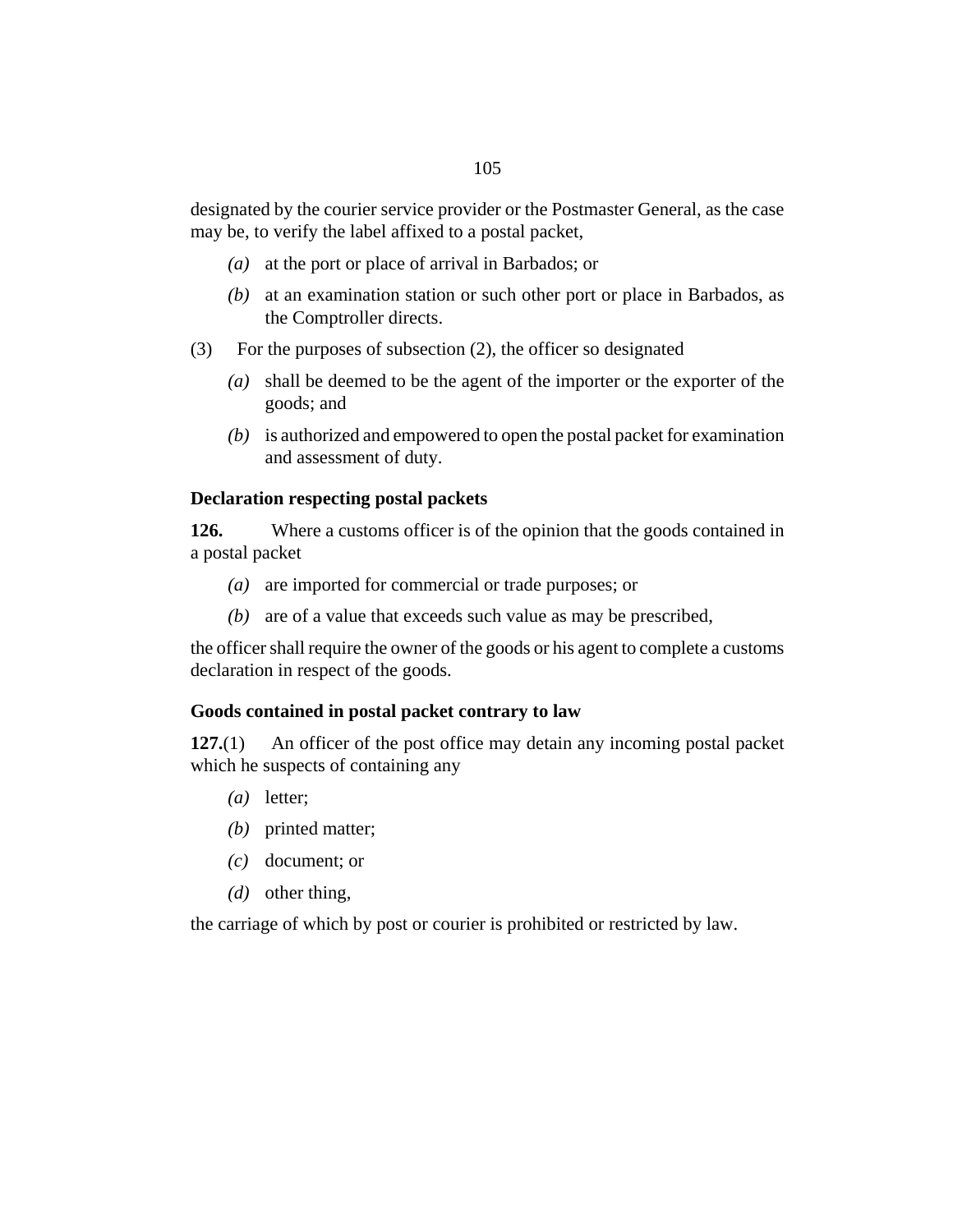Without prejudice to the exercise of any powers that an officer of the post office may exercise under any other enactment, the officer may deliver a postal packet referred to in subsection (1) to a customs officer who may open and examine the packet in the presence of the person to whom it is addressed. (2)

Notwithstanding subsection (2), a postal packet referred to in that subsection may be opened in the absence of the person to whom it is addressed**,** where, after 14 days' notice in writing from the customs officer, or such shorter time as the Comptroller determines, the person fails to attend. (3)

- Where a customs officer finds in a postal packet any (4)
	- letter; *(a)*
	- (b) printed matter;
	- document; or *(c)*
	- (*d*) other thing,

conveyed by post or imported contrary to any lawful prohibition or restriction, he may detain the packet and deal with the packet and its contents as goods imported contrary to this Act but where he finds no such goods, in the letters, printed matter, document or thing, he shall deliver the packet to the person to whom it is addressed or to the agent of the person, upon that person paying the postage or other sum, if any, chargeable thereon, or where he is absent, forward the packet by post to the person to whom it is to be delivered.

#### **Unclaimed postal packets**

Where **128.**(1)

- (a) the addressee of any postal packet addressed to any place in Barbados neglects to claim the postal packet; and
- $(b)$  the postal packet is not delivered to an agent of the addressee or returned to the sender within such time as may be specified in any law governing the vessel or aircraft of postal packets by post,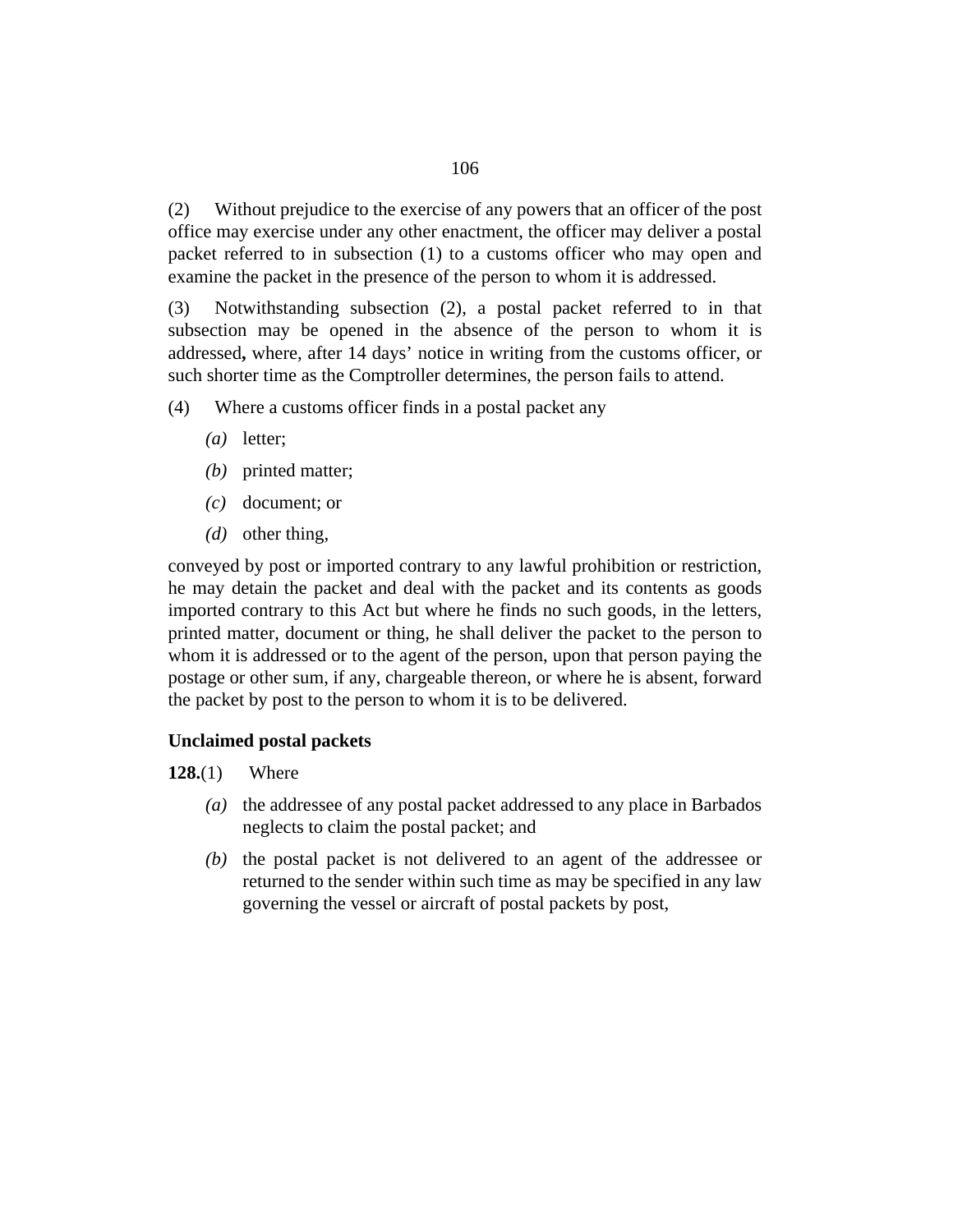the Postmaster General shall send the postal packet to the Comptroller for deposit in the Government warehouse.

Where the addressee of a postal packet refuses to pay the duties payable under this Act in respect of the goods contained in the postal packet, the Postmaster General shall send the postal packet to the Comptroller for deposit in the Government warehouse. (2)

Where a postal packet is deposited in the Government warehouse, goods contained in the postal packet may be sold or otherwise dealt with, and any proceeds applied, as if they were goods which might be sold or otherwise dealt with under this Act. (3)

#### **Expedited services in respect of couriers**

The Comptroller shall **129.**(1)

- establish a program to expedite the process for declaration and *(a)* clearance of goods by such couriers as may be approved; and
- (b) include in the program provision for
	- (i) documentation of imported goods on a consolidated cargo manifest to be presented prior to arrival of a shipment; and
	- (ii) exemption from the requirement to pay or secure duties and taxes, where appropriate.

In this section "consolidated cargo manifest" means a combined declaration and clearance document that lists all the shipments for which an expedited declaration and expedited clearance is being requested. (2)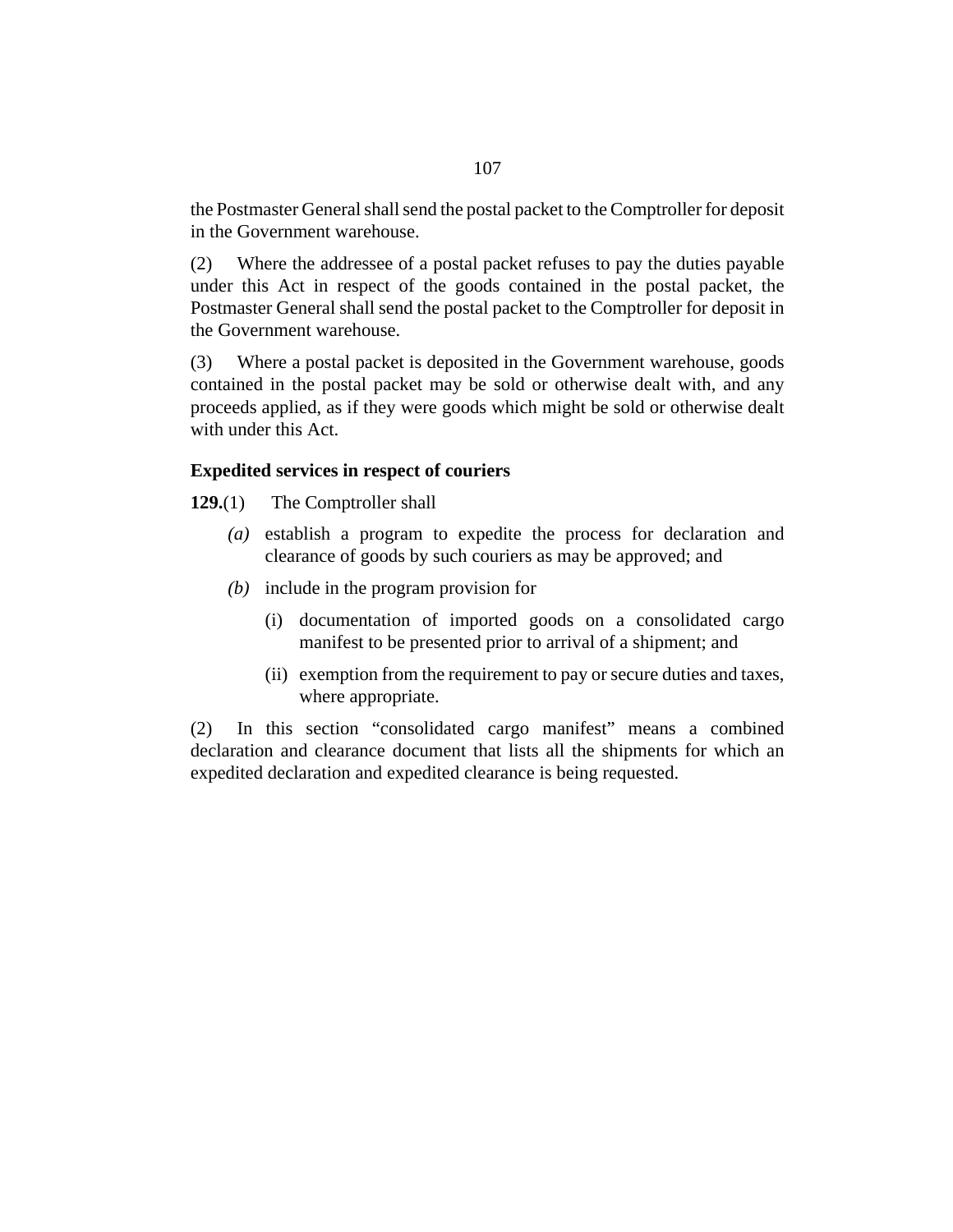# 108

### PART XXII

#### PROHIBITED AND RESTRICTED GOODS

#### **Prohibitions in respect of the protection of mark and indications of origin**

A non-community good, whether natural or manufactured, that bears on itself or its packing, manufacture or trademark, a name, a sign or any indication that is likely to make a person believe that it is of Community origin shall be prohibited from importation, warehousing and transit. **130.**(1)

A non-community good that does not comply with subsection (1) shall be prohibited from importation, warehousing and transit. (2)

In this section "packing" includes cases, packages, envelopes, bands or labels. (3)

#### **Prohibitions in respect of the protection of intellectual property**

Goods presented under a counterfeit trademark, including when placed **131.**

- (a) under a suspensive regime;
- $(b)$  in a free zone or any other special regime; or
- in depots or customs clearance areas *(c)*

shall not be imported, exported or re-exported.

#### **Prohibited and restricted imports**

The Minister may by order subject to negative resolution, after consultation with the Comptroller, prohibit or restrict the importation of goods into Barbados. **132.**(1)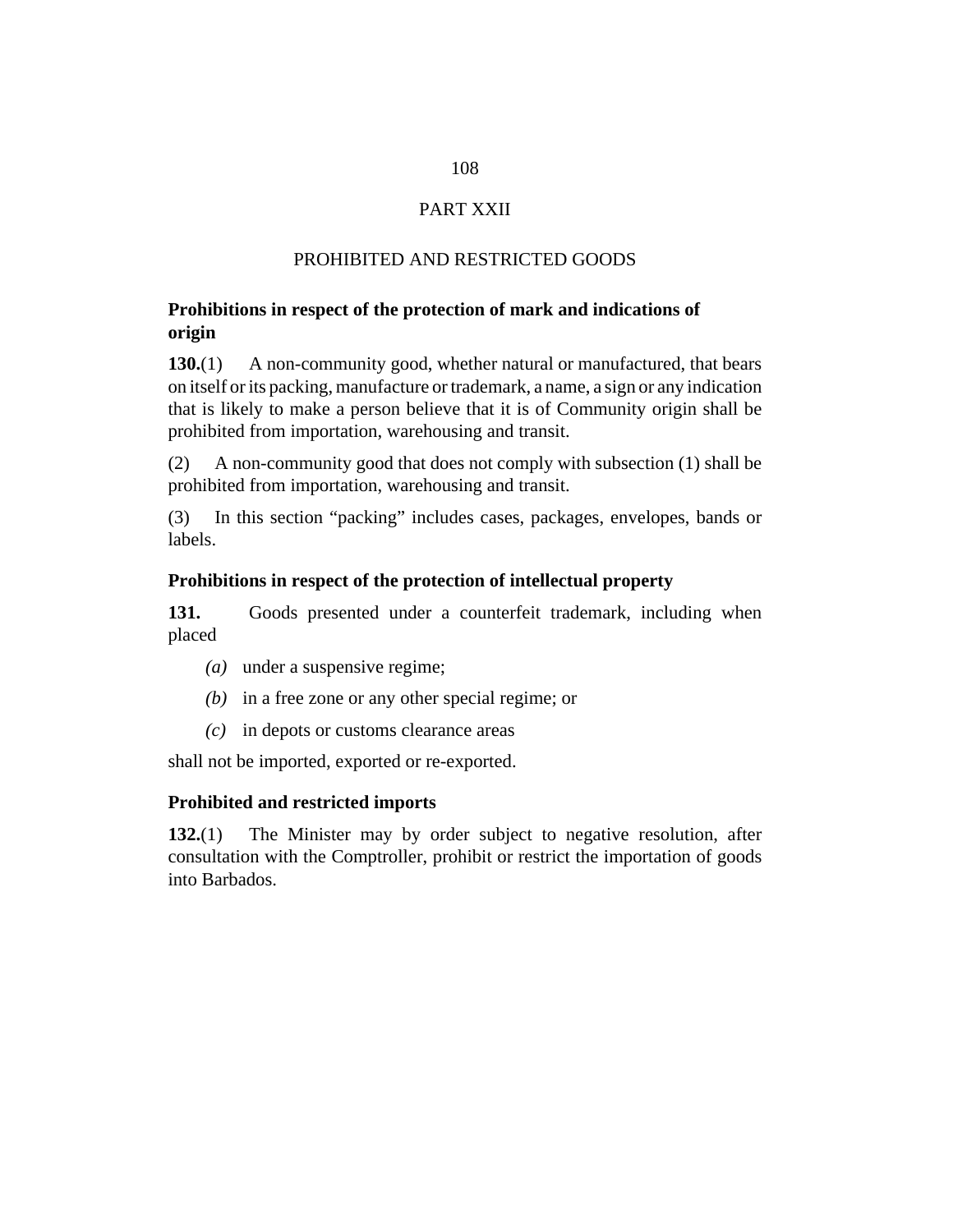A prohibition or restriction imposed by an order made under subsection  $(1)$  may (2)

- be general or limited or absolute or conditional; *(a)*
- be limited to the importation of goods from a specified place or by or *(b)* from a specified person or class of persons.

# **Prohibited and restricted exports**

The Minister may by order subject to negative resolution, after consultation with the Comptroller, prohibit or restrict the export of goods from Barbados. **133.**(1)

A prohibition or restriction imposed by an order made under subsection  $(1)$  may (2)

- be general or limited or absolute or conditional; *(a)*
- be limited to the export of goods from a specified place or by or from *(b)* a specified person or class of persons.

Unless otherwise provided, an order made under subsection (1) applies to the shipment of goods for use as stores by vessels and aircraft. (3)

# **Production of licence for restricted goods**

Where, under this Act or any other enactment the importation or exportation of goods of any class or description is restricted, unless imported or exported under the authority of a licence, the Comptroller may refuse to enter those goods or to clear them for export unless the importer or exporter produces the licence in respect of the goods. **134.**(1)

- A person who (2)
	- imports or exports goods referred to in subsection (1) without the *(a)* required licence; or
	- $f(b)$  fails to comply with a term or condition of the licence,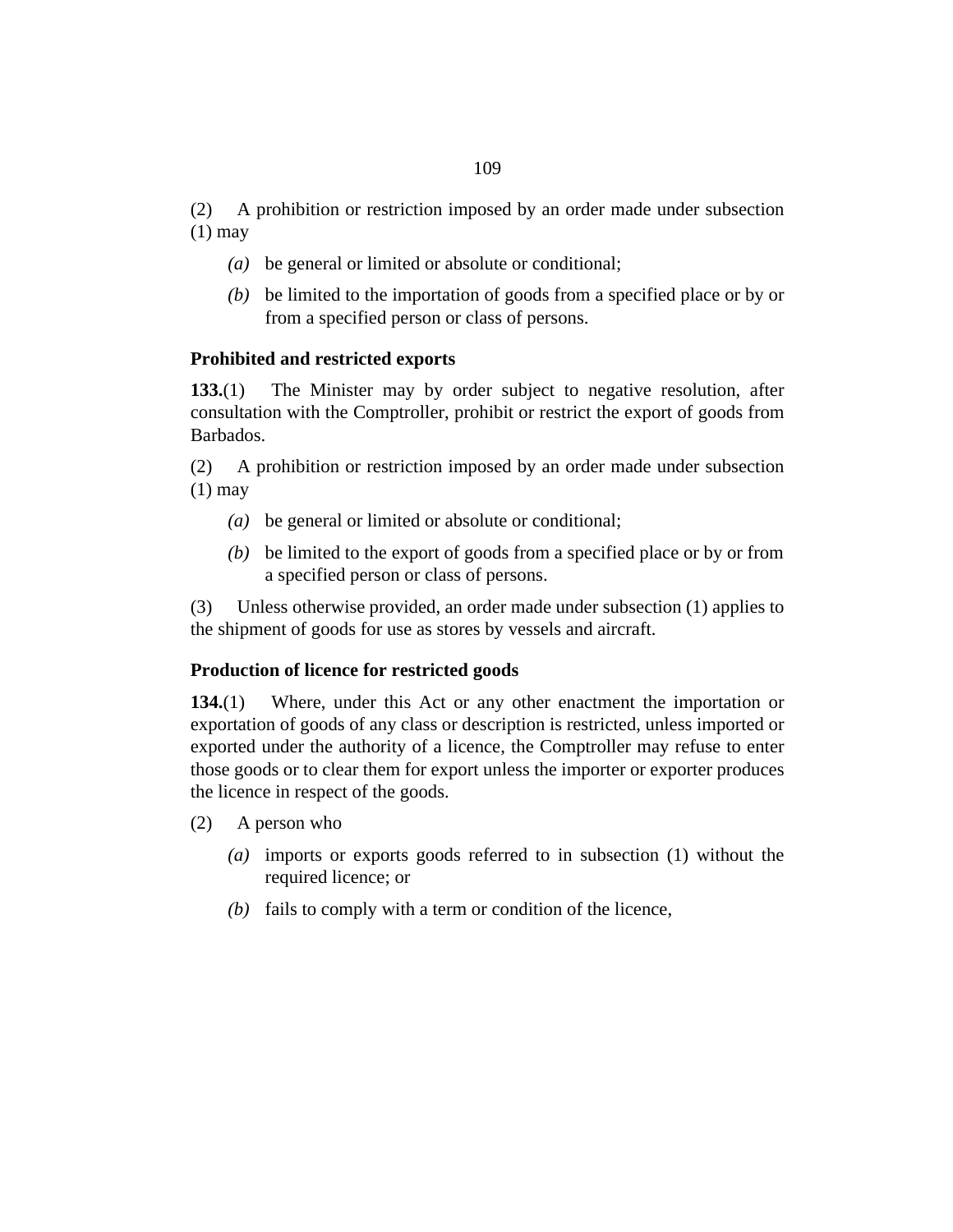# **Prohibition or restriction of goods**

The Minister may by order subject to negative resolution prohibit or restrict **135.**

- (a) the exportation of any class or description of goods; and
- $(b)$  the importation or exportation of any class or description of goods to or from any specified place in Barbados.

# **Goods imported in transit, in transhipment or as stores**

Subject to subsection (2), goods imported in transit, in transhipment or as stores shall not be treated as prohibited or restricted goods. **136.**(1)

Subsection (1) does not apply where the goods referred to in that subsection are expressly prohibited or restricted from being imported in transit, in transhipment or as stores under this Act or any other enactment prohibiting or restricting the importation or exportation of goods. (2)

Goods imported in accordance with subsection (1) shall be exported within such time as the Comptroller determines. (3)

# **Penalty for prohibited goods**

A person who **137.**(1)

- imports into Barbados or unloads or lands in Barbados goods, the *(a)* importation of which is prohibited under this Part;
- (b) exports or transports with intent to export goods from Barbados, the exportation of which is prohibited under this Part;
- knowingly concerned in any importation, exportation, transportation, unloading or landing of goods to which paragraph *(a)* or *(b)* applies; *(c)*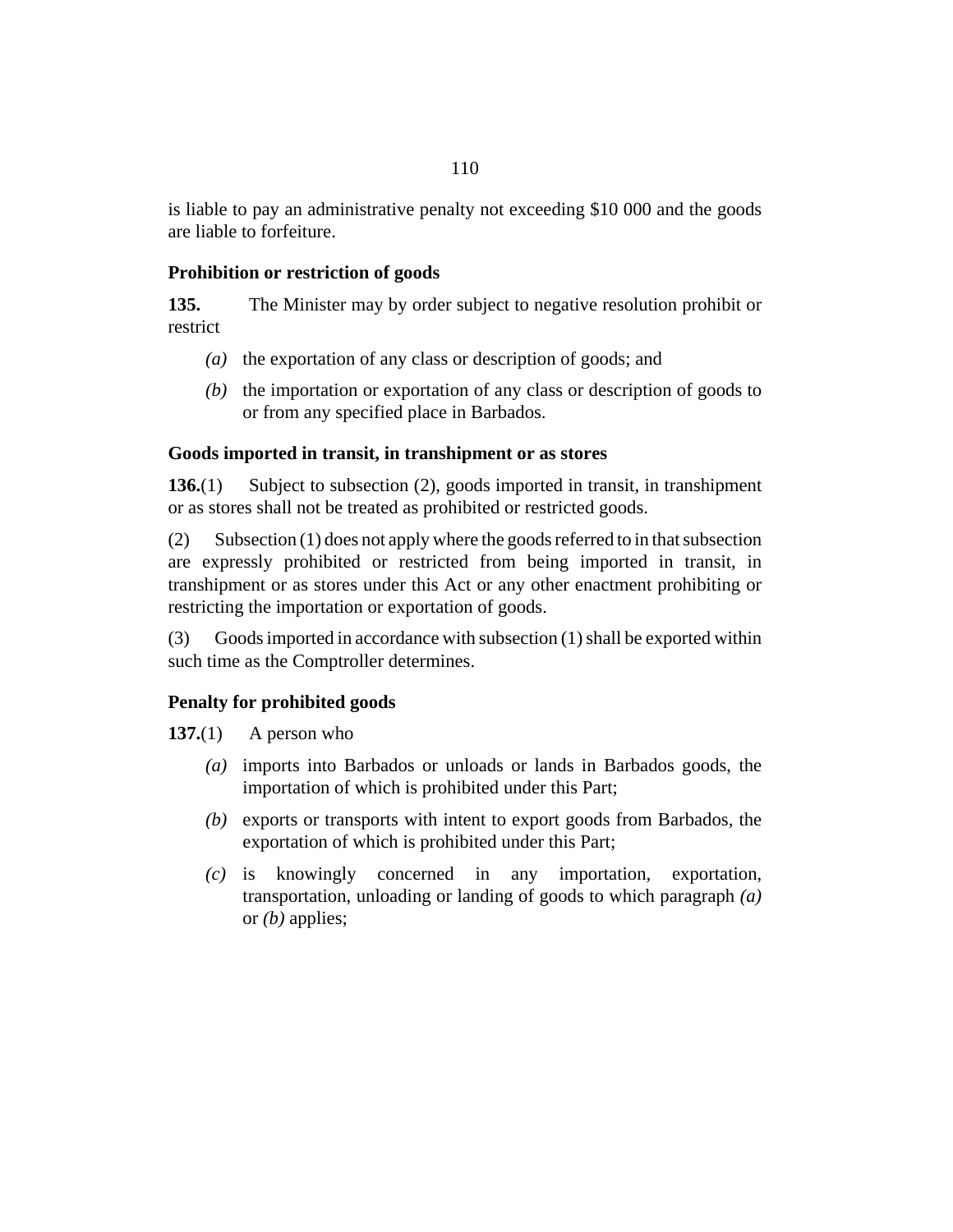- without lawful justification or excuse, removes from a customs *(d)* controlled area goods that are imported in contravention of this Part;
- is knowingly concerned in or conspires in the removal of goods from *(e)* a customs controlled area, the importation of which is prohibited under this Part,

is guilty of an offence and is liable on summary conviction to a fine of \$200 000 or to imprisonment for 2 years or to both.

It is not a defence in a prosecution for an offence under subsection (1)*(a)*, *(b)*, *(d)* or *(e)* that the defendant had no knowledge or no reasonable cause to believe that the goods in respect of which the offence was committed were prohibited imports or prohibited exports. (2)

# **Duty of oil, gas and petroleum product import and export licensees to keep records**

A holder of a licence to import or export oil, gas or any other petroleum product shall keep the following records and, upon request of a customs officer, make these records available for examination: **138.**

- (a) the licence or permit number;
- $(b)$  the total quantity of oil, gas or other petroleum product imported or exported;
- $\alpha$  the value or price of the oil, gas or other petroleum product imported or exported, expressed in Barbadian currency; and
- (d) the name of the domestic seller of the imported oil, gas or other petroleum product, or the name of the customer of the exported oil, gas or other petroleum product.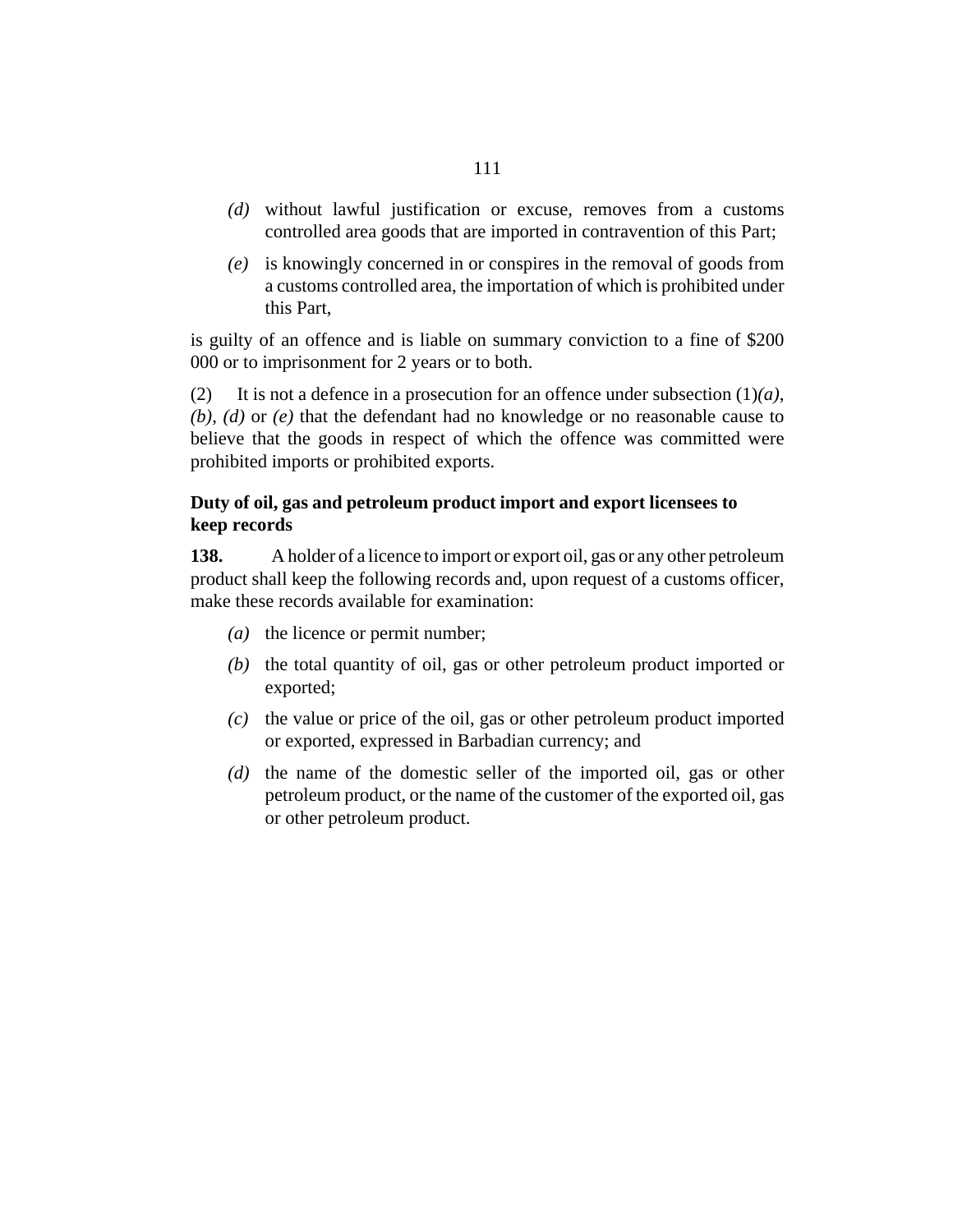# 112

# PART XXIII

# DUTY FREE ZONES

#### **Definition of duty free zone**

For the purposes of this Act, "duty free zone" means any part of the customs territory of Barbados where any goods introduced are generally regarded, insofar as import duties and taxes are concerned, as being outside the territory. **139.**

### **Establishment of duty free zones**

The Minister may appoint any place as a duty free zone. **140.**(1)

The Comptroller shall determine the area of the zone referred to in subsection (1) and its access and exit points. (2)

A duty free zone shall be enclosed and the area and access and exit points of the zone shall be under customs supervision. (3)

Any person, goods or means of transport entering or exiting a duty free zone may be subjected to customs control. (4)

The Comptroller may prohibit any person who does not provide the necessary assurance of compliance with this Act from carrying on an activity in a duty free zone. (5)

#### **Activities in duty free zone**

No person shall conduct an activity in a duty free zone unless the Comptroller is satisfied that the premises on which the activity is to be conducted are fit for the purpose. **141.**(1)

The Comptroller may prohibit or restrict activities in a duty free zone having regard to the nature of goods in question and the requirements for supervision, security and safety. (2)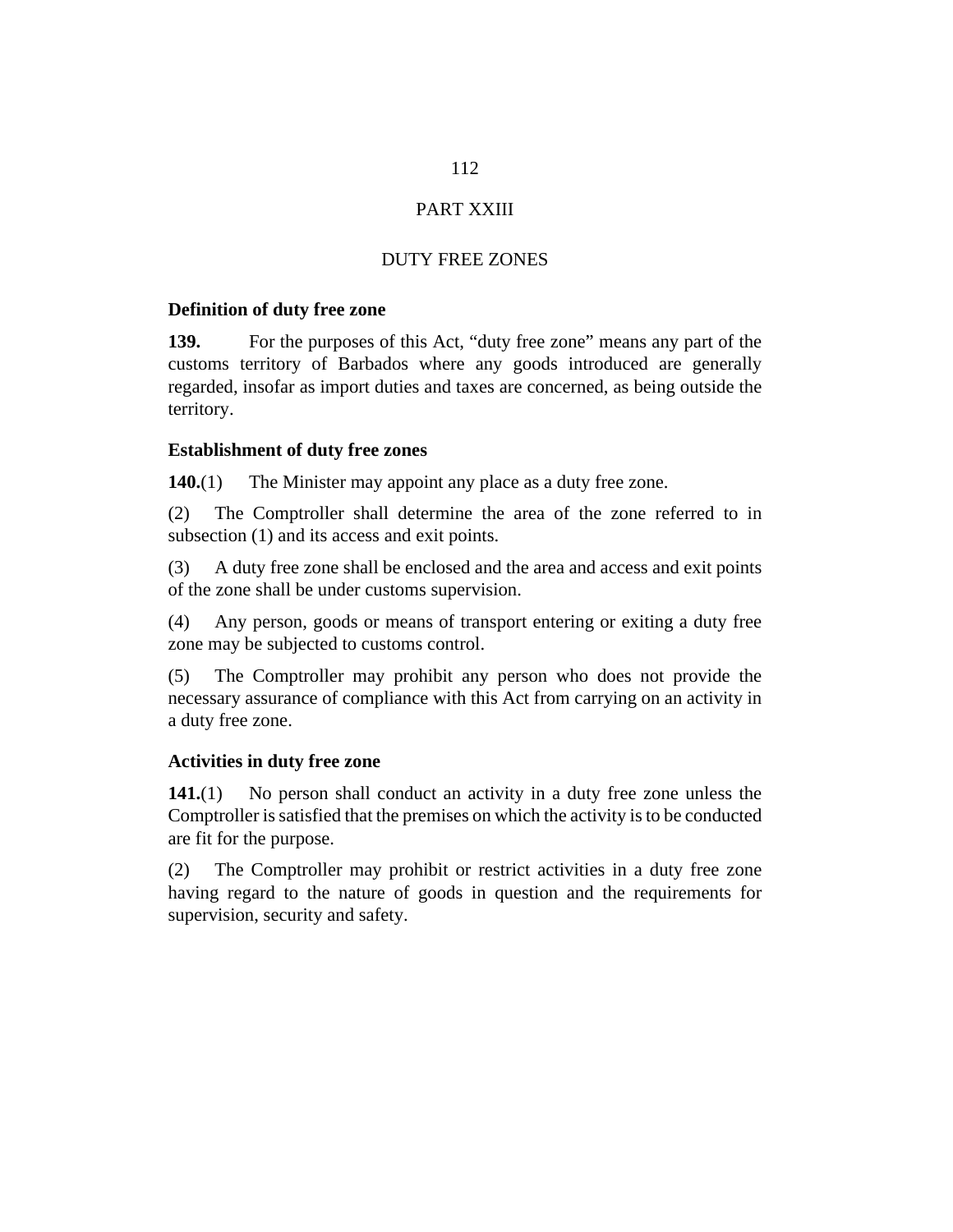The Comptroller may prohibit a person from engaging in an activity in a duty free zone activity where the person does not satisfy any prescribed requirements. (3)

#### **Placement of goods under regime**

Except as otherwise provided in this Act, goods brought into a duty free zone may only be exported or re-exported. **142.**(1)

Non-Community goods admitted to a duty free zone may be placed in the inland procedures for clearance. (2)

Goods admitted to a duty free zone and subsequently exported are entitled to relief from duties. (3)

# **Duty free stores**

Subject to this Act, the Comptroller may issue to any qualified person, a licence to operate any place as a duty free store for the sale of goods free of duties and taxes to **143.**(1)

- persons about to depart from Barbados; or *(a)*
- (b) persons purchasing the goods with foreign currency,

and such licence may specify any restriction as to the classes of goods that may be received therein or the circumstances in which the goods may be received.

A licence issued under subsection (1) may be amended, suspended, renewed, cancelled or reinstated in such circumstances as may be prescribed. (2)

#### **Procedures required for duty free goods**

Duty free goods subject to conditions and other goods such as domestic merchandise and merchandise previously entered or withdrawn for consumption and brought into a duty free store may be warehoused in a duty free store, provided that **144.**(1)

(a) the goods are physically segregated from one another;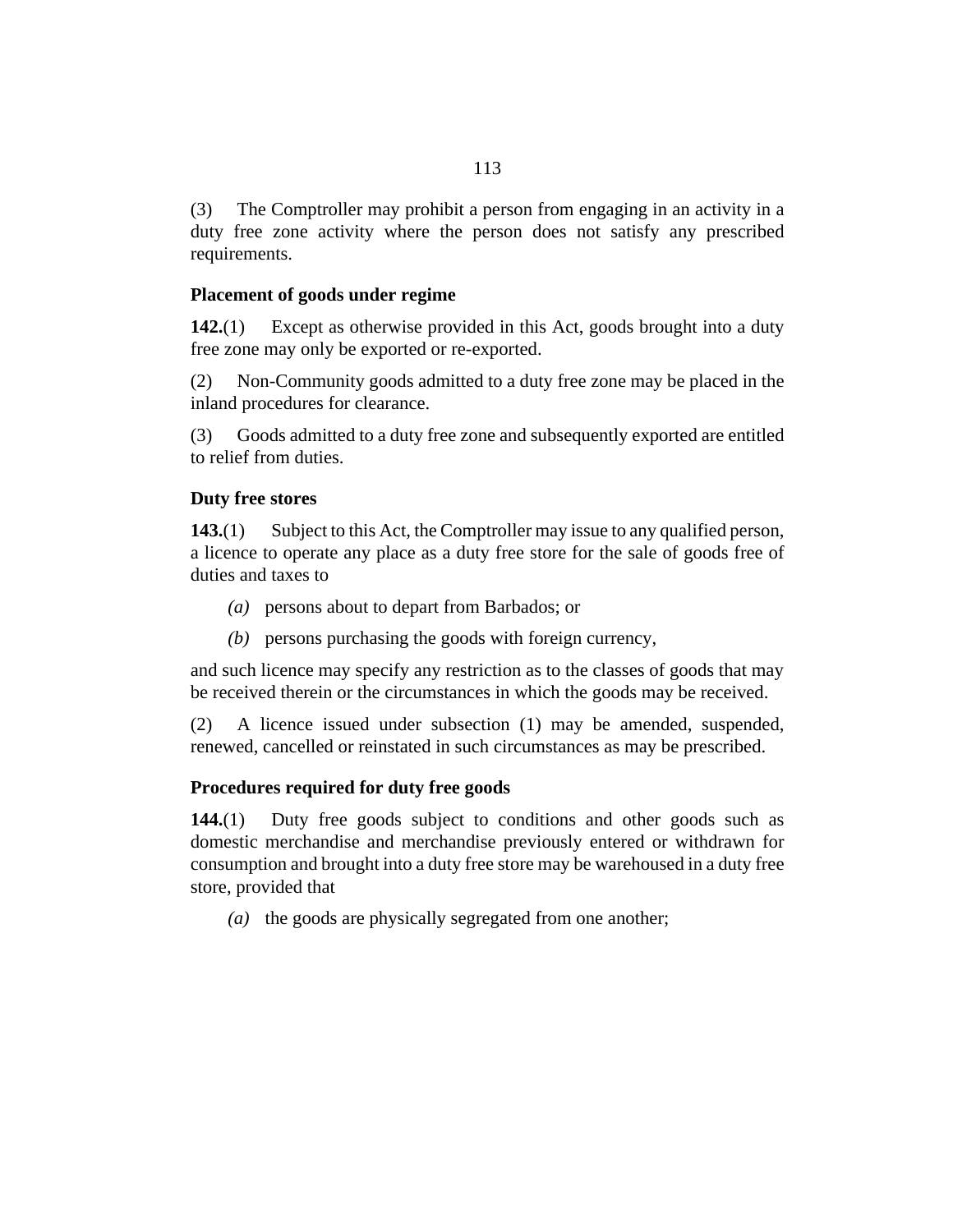- $(b)$  the goods are identified or marked to enable the Comptroller to distinguish the duty free goods from other merchandise; or
- the owner has an electronic inventory system capable of immediately *(c)* distinguishing the duty free goods from other merchandise.

Duty free goods subject to conditions for exportation at airport or seaport exit points may be sold and delivered only to (2)

- purchasers who display valid tickets or, in the case of chartered or for-*(a)* hire flights that have not issued tickets, other proof of impending departure from Barbados; and
- crew members who have been engaged for a flight or voyage departing *(b)* directly from Barbados with no intermediate stops in Barbados.
- Duty free store proprietors (3)
	- shall maintain, at the duty free store or at another location approved by *(a)* the comptroller, a current inventory separately for each storage area, crib and sales area containing conditionally duty free goods by warehouse entry, or by unique identifier where permitted by the Comptroller;
	- shall assure that the Comptroller has access to the records, and that the *(b)* records are stored in such a way as to keep transactions of multiple facilities separated; and the inventory must be reconcilable with the accounting and inventory records; and
	- are subject to any other record-keeping requirements in this Act. *(c)*

The proprietor or operator of a duty free store shall, where a customs officer so requests, afford the officer free access to the duty free store or any premises or place under his control that is attached to or forms part of the duty free store, and open any package or container of goods therein or remove any covering therefrom. (4)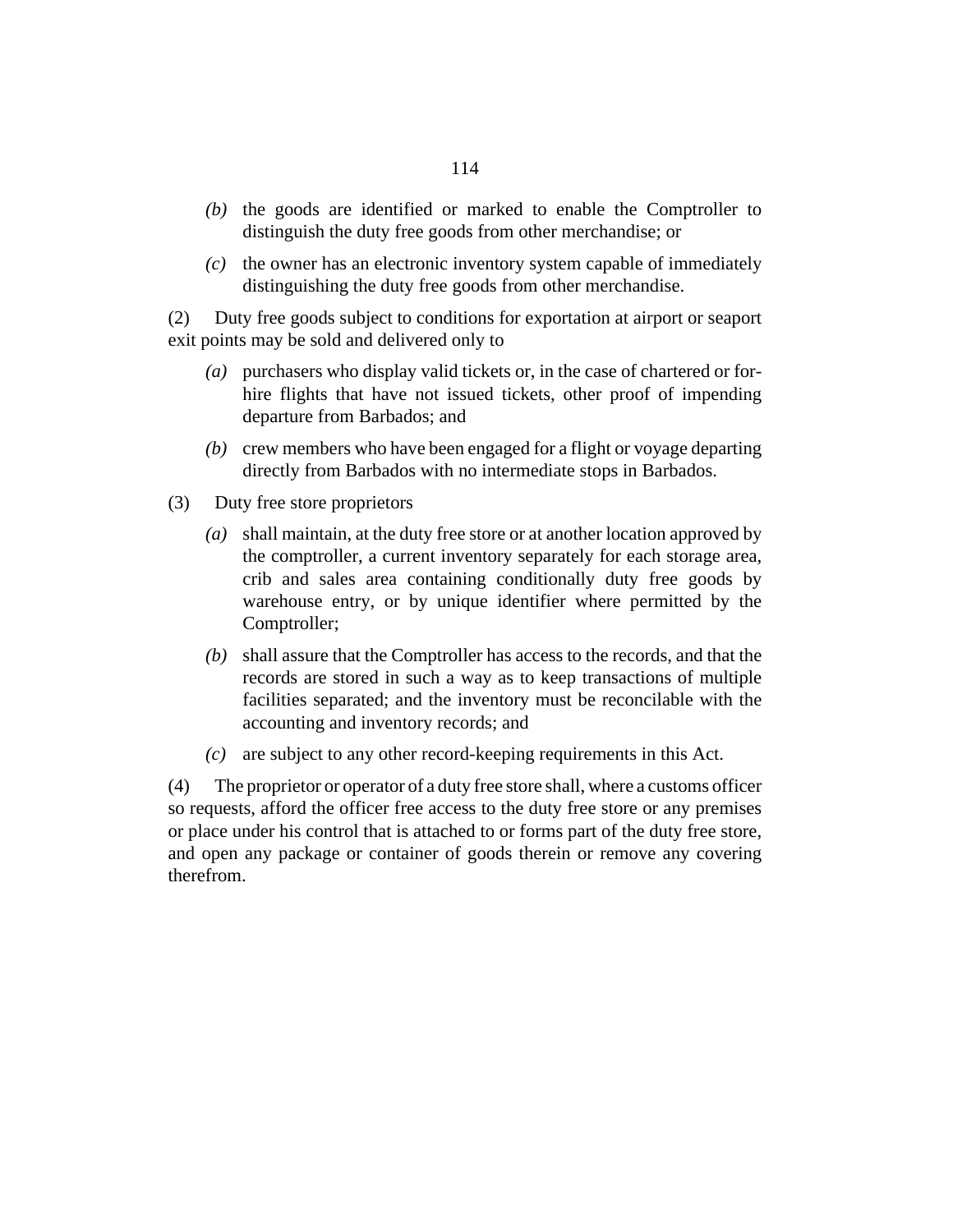### **Liability of operator**

An operator of a duty free store is liable to pay any duties or taxes levied under this Act in respect of goods that have been received in the duty free store and to satisfy any other obligation under this Act in respect of the goods unless the operator proves that the goods **145.**(1)

- $(a)$  are still in the duty free store;
- (b) have been destroyed while in the duty free store;
- have been taken as a sample or seized; or *(c)*
- have been cleared. *(d)*

The rates of duties or taxes payable shall be the rates applicable to the goods at the time they were received in the duty free store. (2)

No goods shall be removed from a duty free store by any person other than a customs officer or another person under any other enactment, unless the goods have been cleared by a customs officer or under any enactment. (3)

#### **Regulations on duty free zones**

The Minister may make regulations to give effect to this Part. **146.**

#### PART XXIV

#### SPECIFIC POWERS AND OBLIGATIONS OF CUSTOMS OFFICERS

#### **Patrol and surveillance**

Subject to subsection (2), a customs officer may, for the purposes of the detection of offences under this Act, at any time and in such manner as the officer considers appropriate, patrol and pass freely through any place in Barbados, whether or not the place is private property, and may remain in any such place for the purpose of carrying out investigations or surveillance. **147.**(1)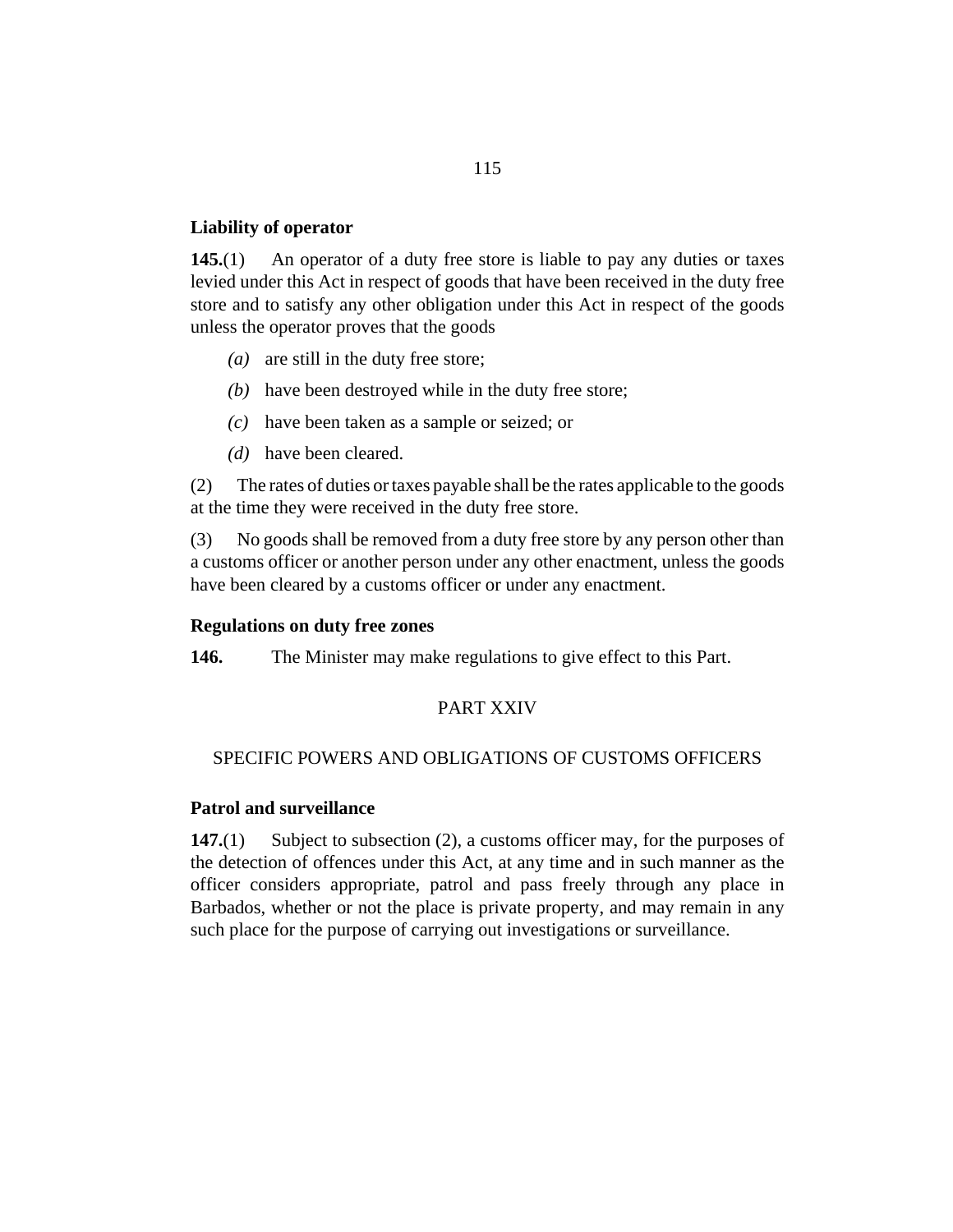This section does not authorize the customs officer referred to in subsection (1) to enter a dwelling-house without first obtaining the permission of the occupant. (2)

An officer proceeding as authorized under subsection (1), shall not be liable to any criminal or civil proceeding for so doing. (3)

# **Power to land or moor**

A customs officer in command or in charge of any vessel or aircraft engaged in the prevention of smuggling, may anchor, moor or berth that vessel, land that aircraft or haul the vessel ashore at any place in Barbados, and the customs officer shall not be liable to any criminal or civil proceedings for so doing. **148.**

### **Power to board a vessel**

At any time while a vessel is within the territorial waters of Barbados, a customs officer may require that vessel to stop and may board it, and remain on board and search any part of it. **149.**(1)

- A customs officer on board any vessel referred to in subsection (1) may (2)
	- cause goods to be marked before they are unloaded from that vessel; *(a)*
	- (b) examine and take account of goods in the course of their being unloaded;
	- (c) lock up, seal, mark or otherwise secure goods or their containers carried in that vessel;
	- break open an area or container that is locked and to which no keys are *(d)* provided;
	- require any document or book that should be on board that vessel to be *(e)* produced to him for examination; and
	- require answers to the officer's questions relating to the vessel, its *(f)* cargo, stores, baggage, crew, passengers, voyage or flight.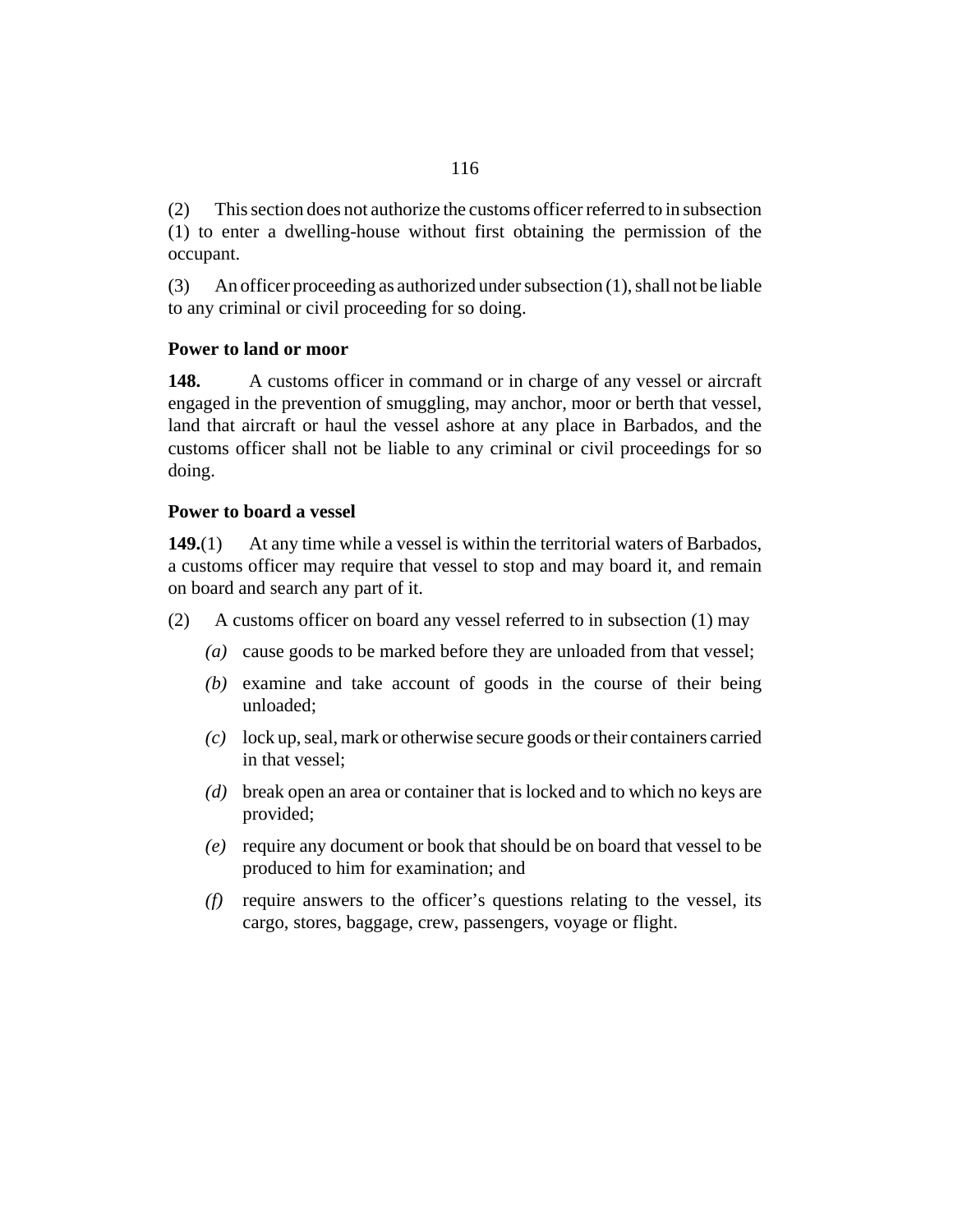- Any person who (3)
	- prevents a customs officer from performing any act; *(a)*
	- (*b*) refuses to
		- produce any documents; or (i)
		- (ii) to answer any questions under that subsection

is guilty of an offence and is liable on summary conviction to a fine of \$100 000 or to imprisonment for 2 years or to both.

Goods found concealed on board a vessel within the territorial waters of Barbados are liable to forfeiture. (4)

Where the commander of avessel refuses to stop or permit a customs officer to board when required to do so pursuant to subsection (1), the commander or his agent is guilty of an offence and is liable on summary conviction to a fine of \$100 000 or to imprisonment for 3 years or to both. (5)

Where the crew of a vessel refuse to stop when required to do so pursuant to subsection (1), and a chase ensues and the identity of the commander of the vessel cannot be ascertained, every member of the crew of the vessel who is on board during the chase is guilty of an offence and is liable on summary conviction to a fine of \$200 000 or to imprisonment for 2 years or to both. (6)

Where the commander of a vessel or any crew member of that vessel moves or causes to be moved any vessel whilst the customs officer is on board, without the permission of the customs officer that person is guilty of an offence and is liable on summary conviction to a fine of \$100 000 or to imprisonment for 2 years or to both. (7)

#### **Power to station an officer on vessel or aircraft**

The Comptroller may station a customs officer on board a vessel or an aircraft at any time while it is in Barbados. **150.**(1)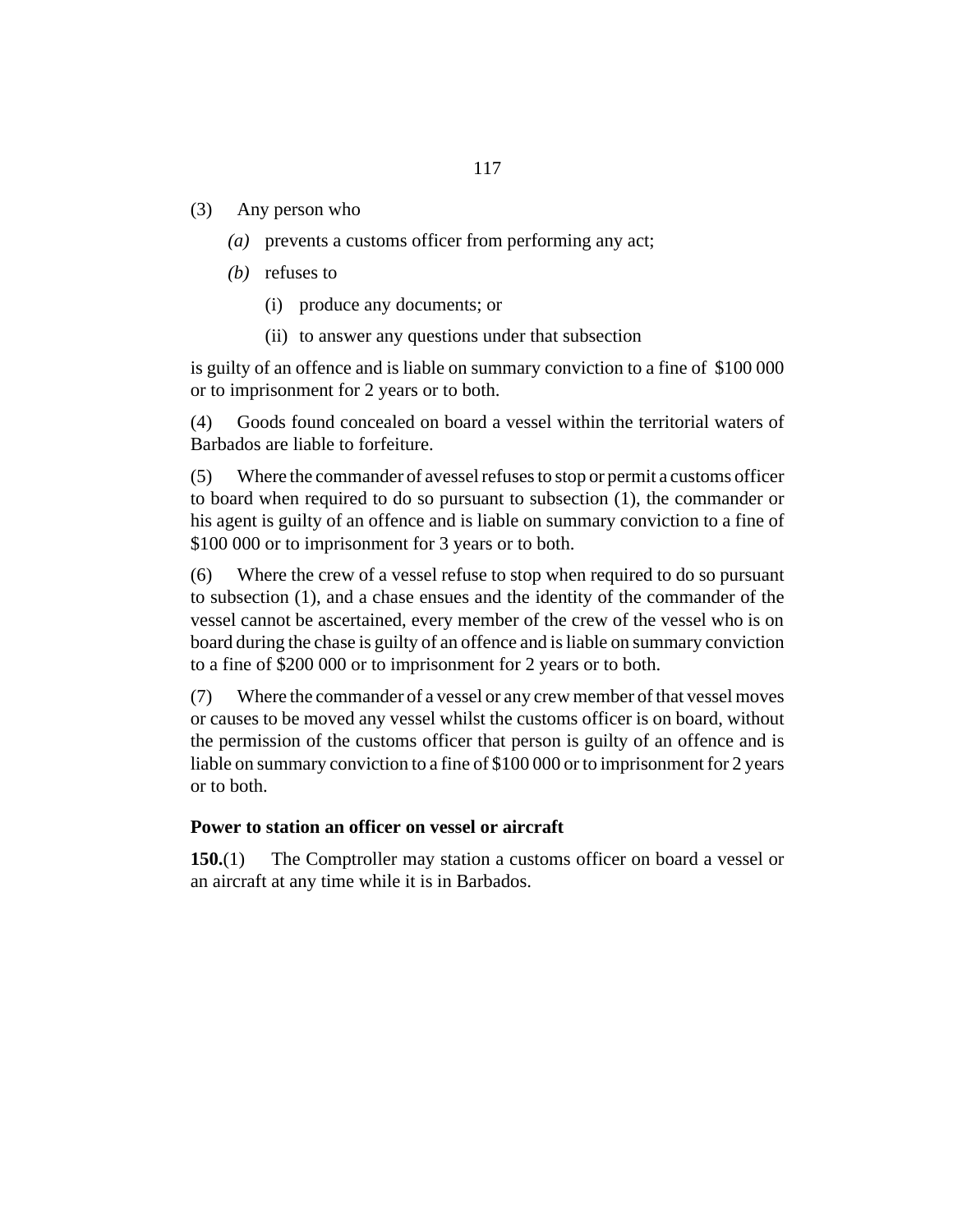The commander of a vessel or an aircraft on which a customs officer is stationed who neglects or refuses to provide (2)

- proper and sufficient food and water, together with reasonable *(a)* accommodation for the officer; and
- a means of safe access to and egress from the vessel or aircraft as *(b)* required by the officer,

is guilty of an offence and is liable on summary conviction to a fine of \$100 000 or to imprisonment for 2 years or to both.

# **Power to access and search customs controlled area**

Without prejudice to any other power contained in this Act, a customs officer shall have a right of access to and a power to search any vessel, aircraft or vehicle in any part of a customs controlled area, and any goods found in the customs controlled area. **151.**(1)

The power of search referred to in subsection (1) includes the power to break into or open any locked building, vehicle, place or container; and such action by a customs officer shall not result in any prosecution or action at law for so doing. (2)

# **Searching of vessel or aircraft**

A customs officer may search a vessel or an aircraft **152.**(1)

- (a) that has arrived in Barbados;
- (b) that is departing Barbados for a place outside Barbados;
- (c) that is not a vessel or an aircraft to which paragraph  $(a)$  or  $(b)$  applies, if it is carrying any international cargo, while the vessel or aircraft remains within Barbados; or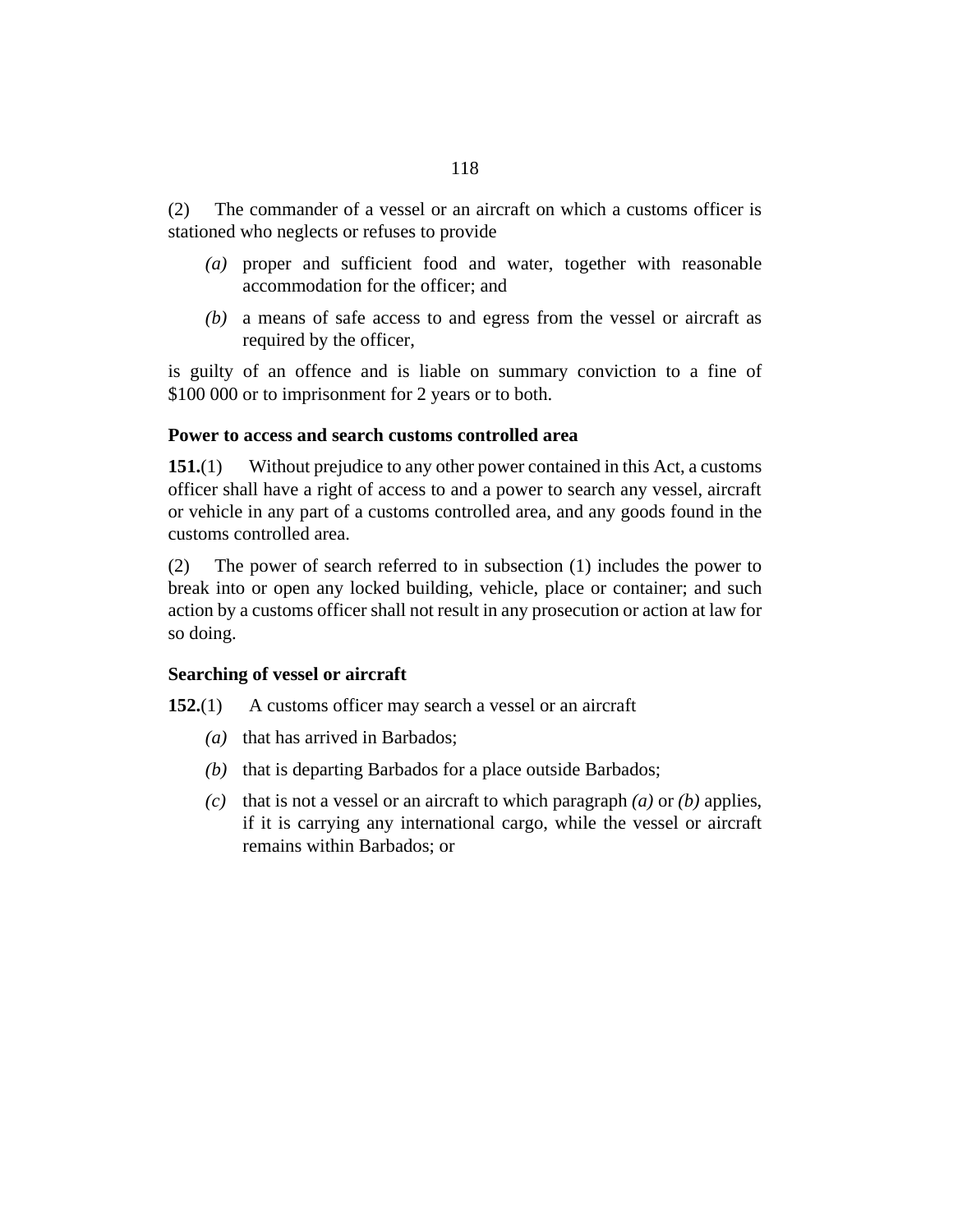- (d) that is not a vessel or an aircraft to which paragraph  $(a)$ ,  $(b)$  or  $(c)$ applies if it is within Barbados and that officer has reasonable cause to suspect
	- is carrying dutiable uncustomed, prohibited, restricted or forfeited (i) goods; or
	- (ii) has been, is being or is about to be involved in the commission of an offence under this Act.

In pursuance of his duty under subsection (1), a customs officer may, using such force as is reasonable in the circumstances, enter every part of a vessel or an aircraft and open any package, locker or other place and examine all of the goods found in the vessel or aircraft. (2)

A person who prevents a customs officer from carrying out his duties under this section is guilty of an offence and is liable on summary conviction to a fine of \$100 000 or to imprisonment for 2 years or to both. (3)

#### **Power to search premises**

Subject to [section 196](#page-146-0), where a customs officer has reasonable grounds to believe that an article or goods that are not in compliance with this Act are being kept at or concealed in any building or other place, the customs officer may, on the authorization of the Comptroller in writing **153.**(1)

- (a) enter the building or place at any time and search for, seize, detain or remove any article or goods that appear to him to be not in compliance with this Act:
- so far as is reasonably necessary for the purpose of entry, search, *(b)* detention or removal, break open any door, window or container, and force and remove any other impediment or obstruction; and
- search for and remove any invoice, bill of lading, customs declaration, *(c)* correspondence or other document relating to the importation and exportation of goods.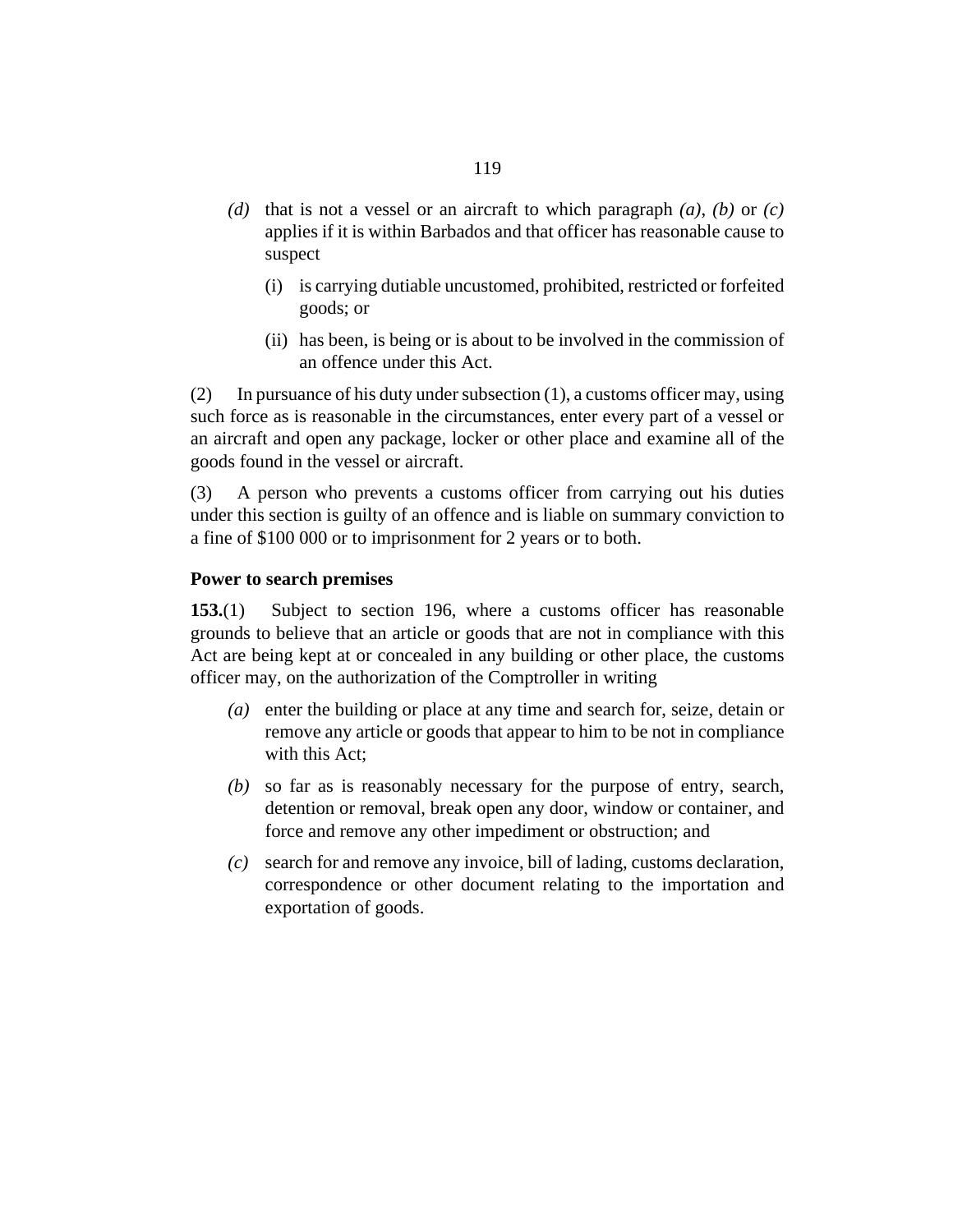Where in the case of entry, search, seizure, detention or removal, damage is caused, and the article or goods referred to in subsection (1) are not found, the owner of the damaged goods or the damaged building is entitled to recover from the Comptroller the cost of repairing the damage. (2)

A person who prevents an entry or search in accordance with this section is guilty of an offence and is liable on summary conviction to a fine of \$100 000 or to imprisonment for 2 years or to both. (3)

Notwithstanding subsection (1), a customs officer shall not enter a private dwelling house except with the consent of the occupant or owner or pursuant to a warrant issued in accordance with this Act. (4)

# **Power to search vehicles**

A customs officer who has reasonable grounds to believe that there are **154.**(1)

- any dutiable, uncustomed, prohibited or forfeited goods in any vehicle *(a)* that is within a customs controlled area; or
- any goods that have been unlawfully imported or are in the process of *(b)* being unlawfully exported in a vehicle which is not within a customs controlled area,

may stop the vehicle and search it and may detain the vehicle for such period as may be reasonably necessary for that purpose.

Notwithstanding any other power provided under this Act, where a customs officer has reasonable grounds to believe that a vehicle is carrying any article that is liable to forfeiture, he may stop and search that vehicle. (2)

Where the person in charge of a vehicle fails to stop or refuses to permit the vehicle to be searched in accordance with subsection (1) or (2), that person is guilty of an offence and is liable on summary conviction to a fine of \$100 000 or to imprisonment for 2 years or to both and forfeiture of the goods. (3)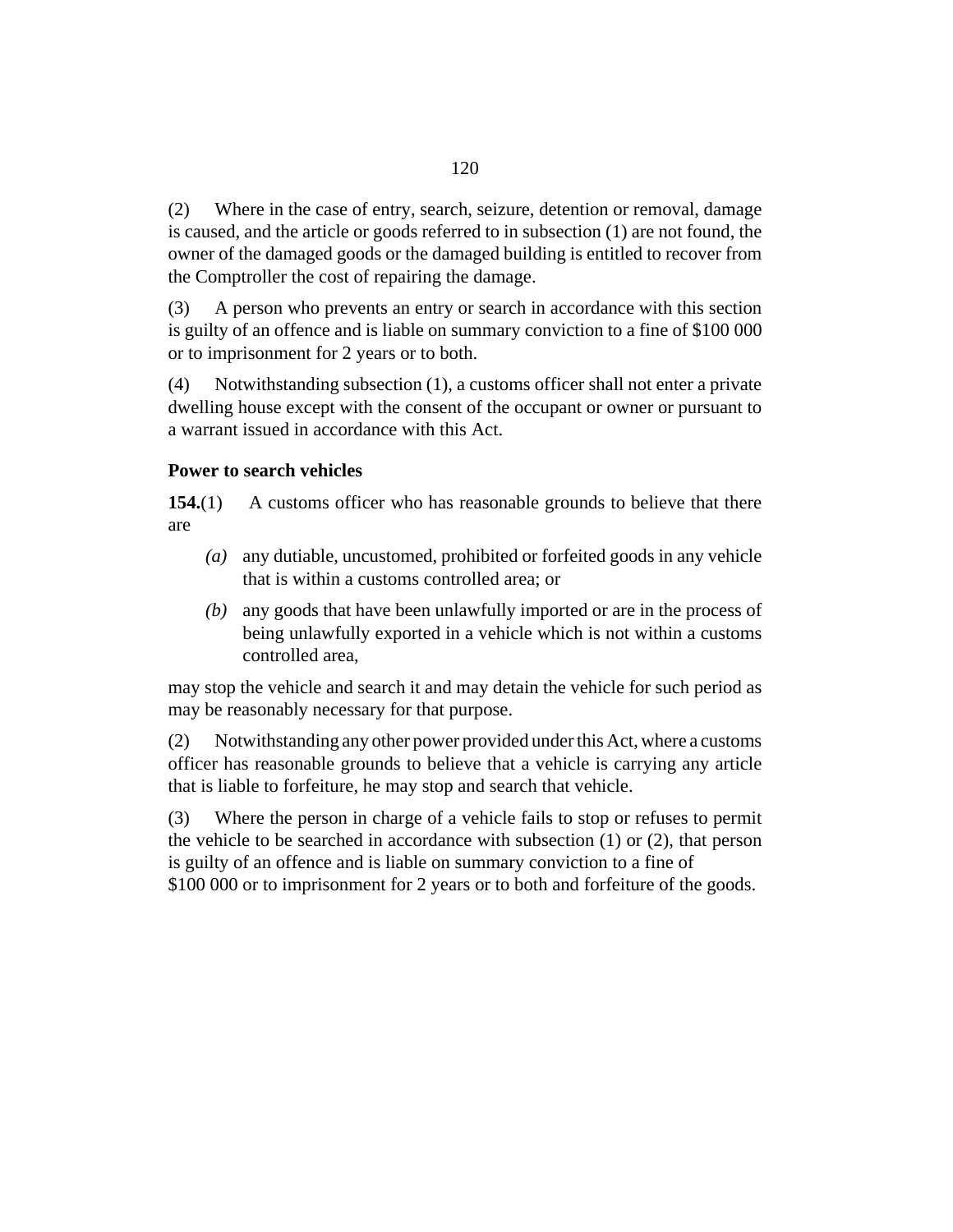#### **Securing goods**

For the purpose of performing any function or exercising any power that is required or authorized under this Act, a customs officer may, while boarding or searching any vessel or aircraft **155.**

- secure goods on board the vessel or aircraft by the appropriate means; *(a)* or
- (b) remove goods on board a vessel or an aircraft to a secure place.

#### **Search warrants - uncustomed or prohibited goods**

Where an officer has reasonable cause to suspect that any uncustomed or prohibited goods or any books or documents relating to uncustomed or prohibited goods are harboured, kept or concealed in any house or other place in the Island, and it is made so to appear by information on oath before any magistrate or justice of the peace in the Island, it shall be lawful for the magistrate or justice of the peace by special warrant under his hand **156.**(1)

- to authorize the officer to enter and search the house or other place by *(a)* day or night; and
- (b) to seize and carry away any uncustomed or prohibited goods or any books or documents relating to uncustomed or prohibited goods as may be found therein.

It shall be lawful for the officer referred to in subsection (1), in case of resistance, to break open any door and remove any impediment or obstruction to such entry or seizure as aforesaid. (2)

A person who prevents an entry or search carried out in accordance with this section is guilty of an offence and is liable on summary conviction to a fine of \$100 000 or to imprisonment for 2 years or to both. (3)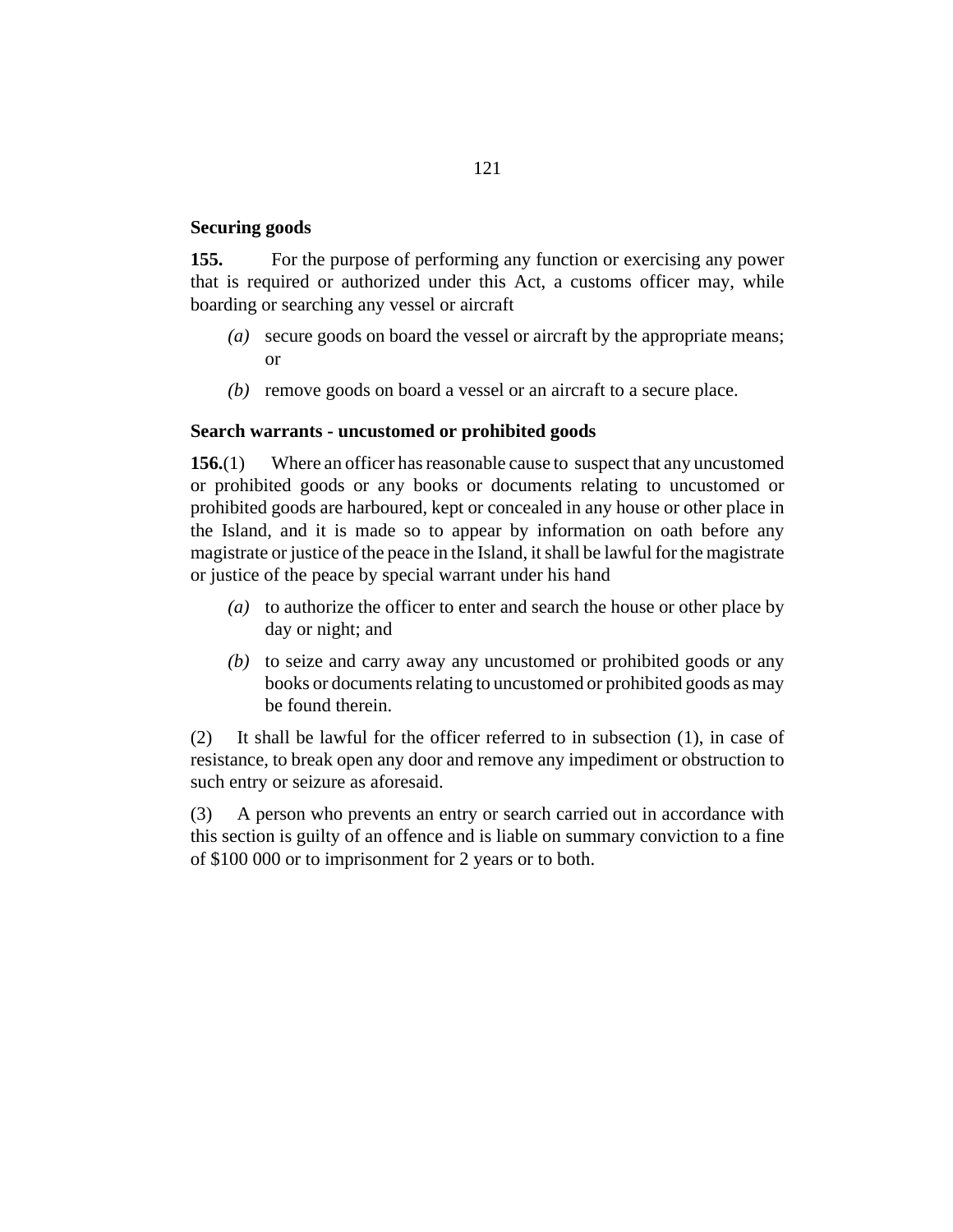<span id="page-121-0"></span>Notwithstanding subsection (1), an officer shall not enter a private dwelling house except with the consent of the occupant or owner or pursuant to a warrant issued in accordance with this Act. (4)

# **Determination of search**

Before a person referred to in [section 160](#page-122-0) or in [section 161](#page-123-0) is searched he must be informed of the intended search and he may request to be taken with all reasonable dispatch before a superior officer on duty for a determination to be made of the need for the search. **157.**(1)

Where a person is detained under this Act to be searched and there is no suitable person to conduct the search available at the place where the search is to take place, the person detained may be taken to a prescribed place to be searched. (2)

- Where a search of a person is to be conducted (3)
	- a female shall not be searched except by a female customs officer and *(a)* a male shall not be searched except by a male customs officer; and
	- a minor, whether male or female, shall not be searched except in the *(b)* presence of his parent or guardian.

A customs officer is not liable to prosecution in respect of a search made in accordance with this section. (4)

A body cavity search of a person shall be conducted by a medical practitioner who is of the same gender as the person who is to be searched. (5)

For the purposes of subsection (5)"body cavity search"means an inspection, probing or examination of a person's anus or genitals. (6)

#### **Application of search provisions**

Sections [159,](#page-122-0) [160](#page-122-0) and [161](#page-123-0) apply to **158.**

> a person on board a vessel or an aircraft that has arrived in or is *(a)* departing from Barbados;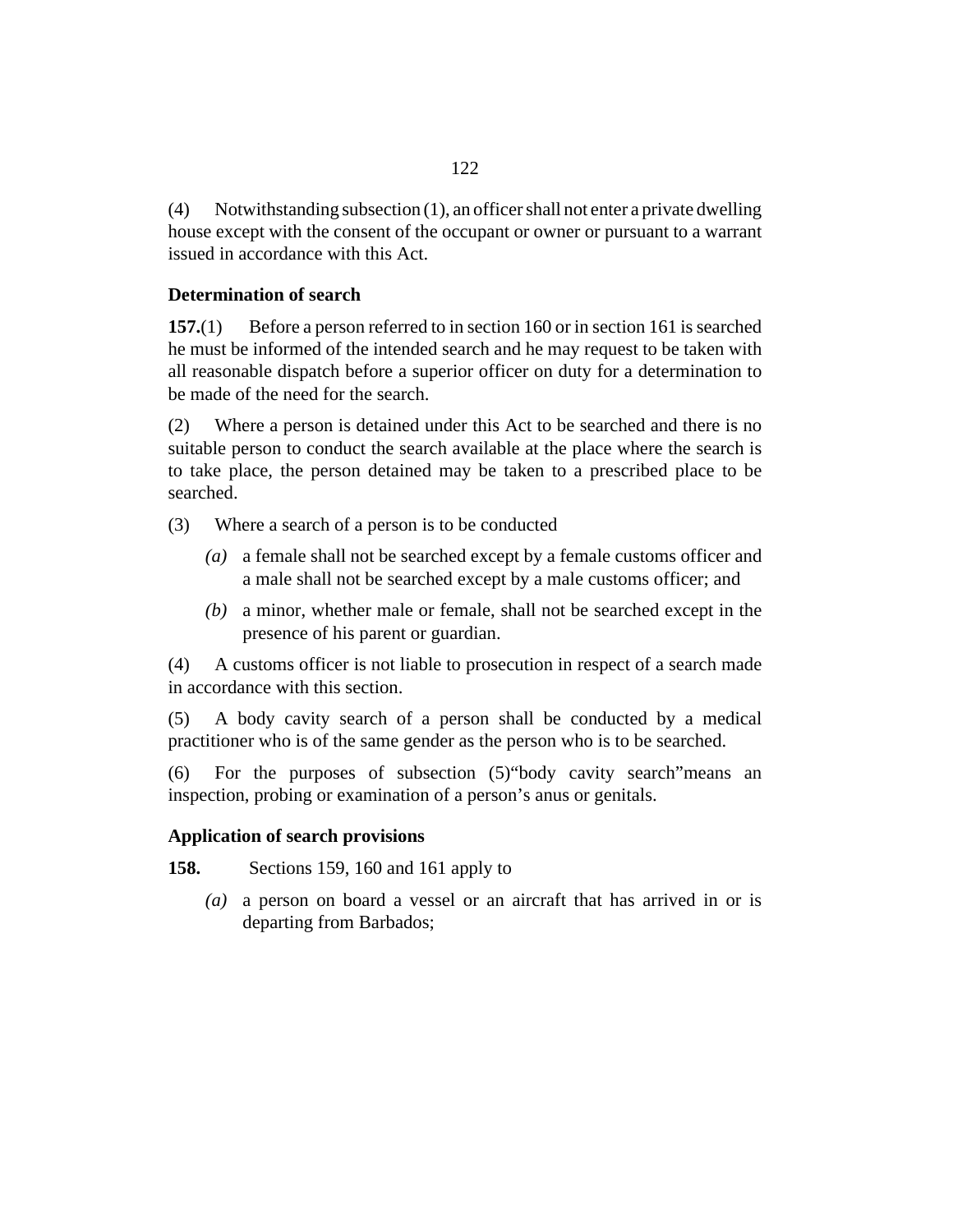- <span id="page-122-0"></span>a person in the process of disembarking from or embarking onto a *(b)* vessel or an aircraft mentioned in paragraph *(a)*; or
- a person who, having entered Barbados at a customs place remains in *(c)* that customs place.

#### **Preliminary search of persons by use of aids**

A customs officer may conduct a preliminary search of a person to whom [section 157](#page-121-0) applies and may detain that person for the purpose of conducting a preliminary search. **159.**(1)

- A preliminary search referred to in subsection (1) is a search that (2)
	- involves little or no physical contact between the person conducting *(a)* the search and the person being searched; and
	- is conducted by using any aid including *(b)*
		- a dog; (i)
		- a chemical substance; (ii)
		- x-ray or imaging equipment; or (iii)
		- (iv) some other mechanical, electrical or electronic device or other similar aid, but not by any more invasive means.

# **Searching of person where reasonable cause to suspect goods are concealed**

A customs officer may search or cause a person to be searched where the customs officer has reasonable grounds to believe that the person **160.**(1)

- has concealed on or about his person *(a)*
	- any dutiable, uncustomed, restricted or prohibited goods or goods that are liable to forfeiture; (i)
	- (ii) evidence relating to any goods referred to in sub-paragraph (i) or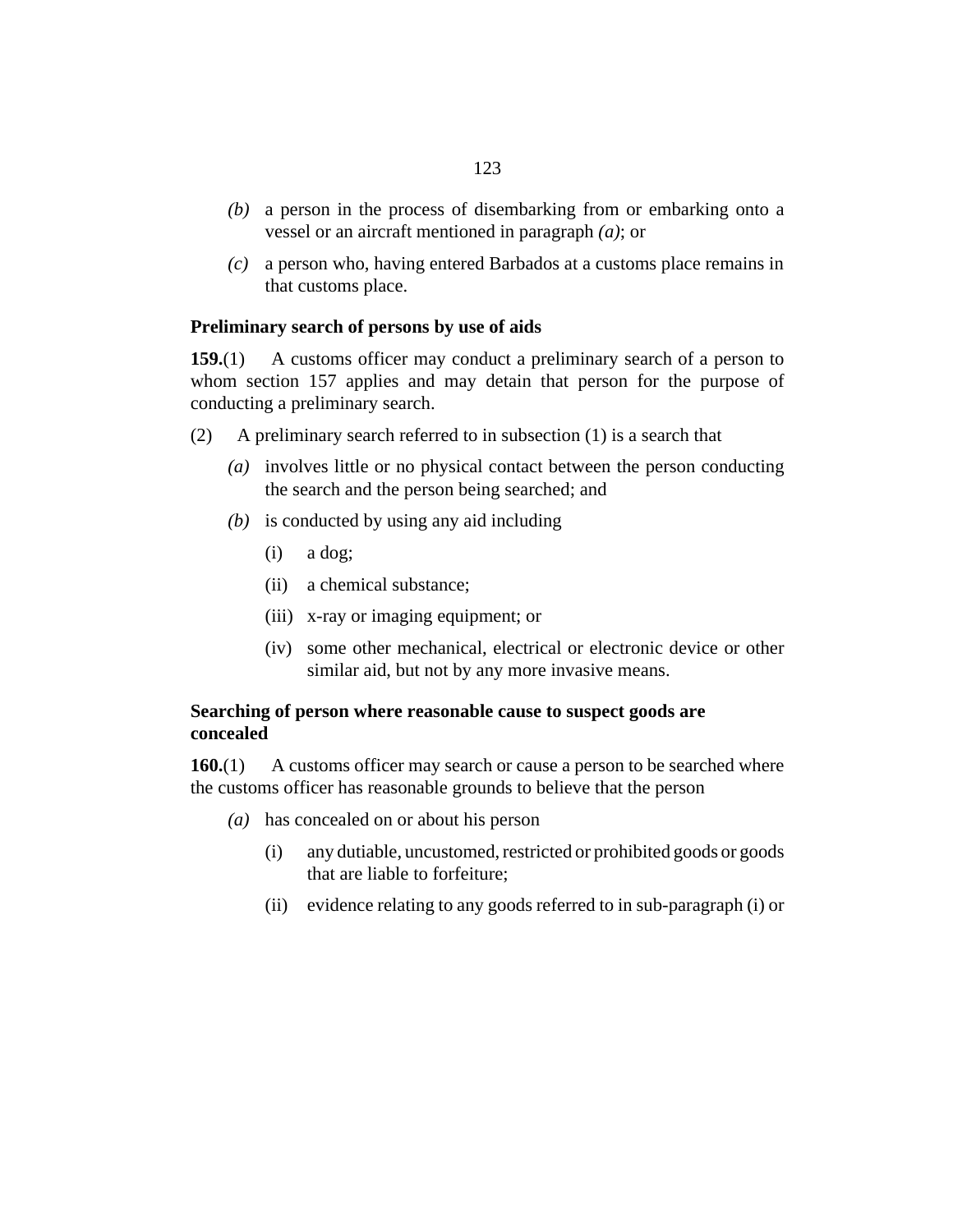- <span id="page-123-0"></span>(iii) any article that is or might be evidence of a contravention of this Act; and
- (b) either the person
	- is in a customs controlled area; (i)
	- (ii) has, within the preceding 24 hours arrived in Barbados at a place other than a custom place; or
	- (iii) is about to depart from Barbados from any place other than a customs place.

A customs officer may use reasonable force where it is necessary to detain or search any person pursuant to subsection (1). (2)

A customs officer who searches a person pursuant to subsection (1) may require any person that the customs officer thinks necessary to assist him. (3)

A search of a person may be conducted whether or not that person has been the subject of a preliminary search under [section 159.](#page-122-0) (4)

#### **Searching of person for dangerous items**

A customs officer may immediately detain and search a person where the officer has reasonable grounds to believe that **161.**(1)

- (a) the person has a dangerous item on or about his person; and
- $(b)$  the item poses a threat to the safety of the officer or any other person.

A customs officer who undertakes a search under this section shall, within 3 working days of the search, give a written report to the Comptroller of the search, the circumstances in which it was conducted, and the matters that gave rise to the reasonable belief that the person had a dangerous item on or about his person. (2)

- For the purposes of this section "dangerous item" means (3)
	- any firearm or ammunition as defined in the *[Firearms Act](http://barbadosparliament-laws.com/en/showdoc/cs/179)*, Cap. 179; *(a)* or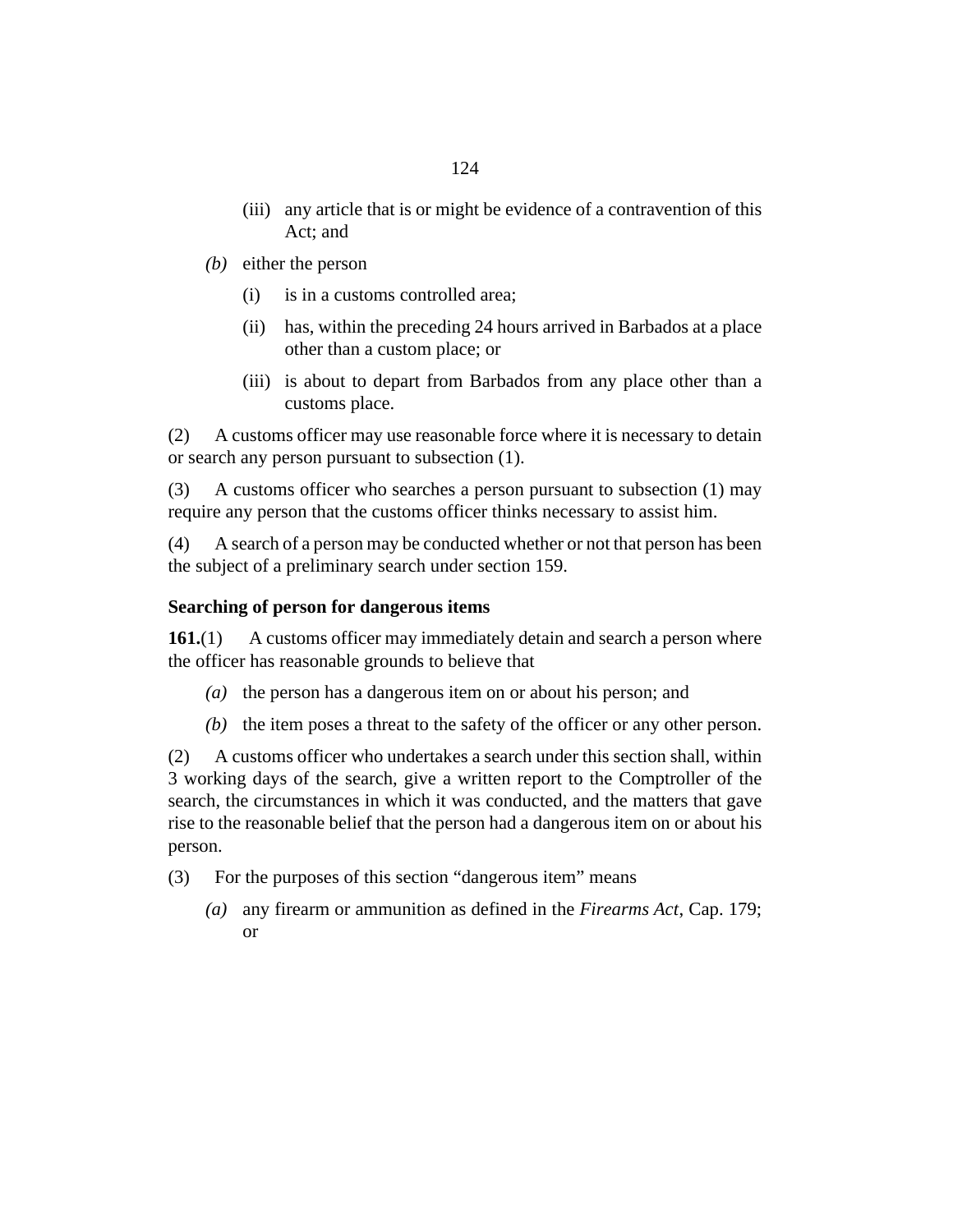any substance or device that could be used to endanger life or safety *(b)* of any person.

# **Seizure of items found**

A customs officer may seize any article found when carrying out a search under [section 160](#page-122-0) that the officer has reasonable grounds to believe is an item referred to in that section. **162.**(1)

An officer may seize any article found on or about a person when carrying out a search under [section 161](#page-123-0) that the officer has reasonable grounds to believe is an item referred to in that section. (2)

# **Questioning of persons in customs controlled area**

A customs officer may question any person in a customs controlled area. **163.**

# **Firing on vessel**

A customs officer in charge of a properly identified vessel in the service of the Government shall, having hoisted or displayed the proper identification, within the territorial waters of Barbados, chase any vessel where the commander of the vessel **164.**(1)

- fails to comply with signals or instructions given by the customs *(a)* officer; or
- (b) refuses to permit the vessel to be boarded by the customs officer,

and may, fire at or onto a vessel to compel the commander to bring the vessel to a stop.

A customs officer may only fire at or onto a vessel where he is satisfied that (2)

(a) the commander or person in charge of the vessel is aware of the signal to stop; and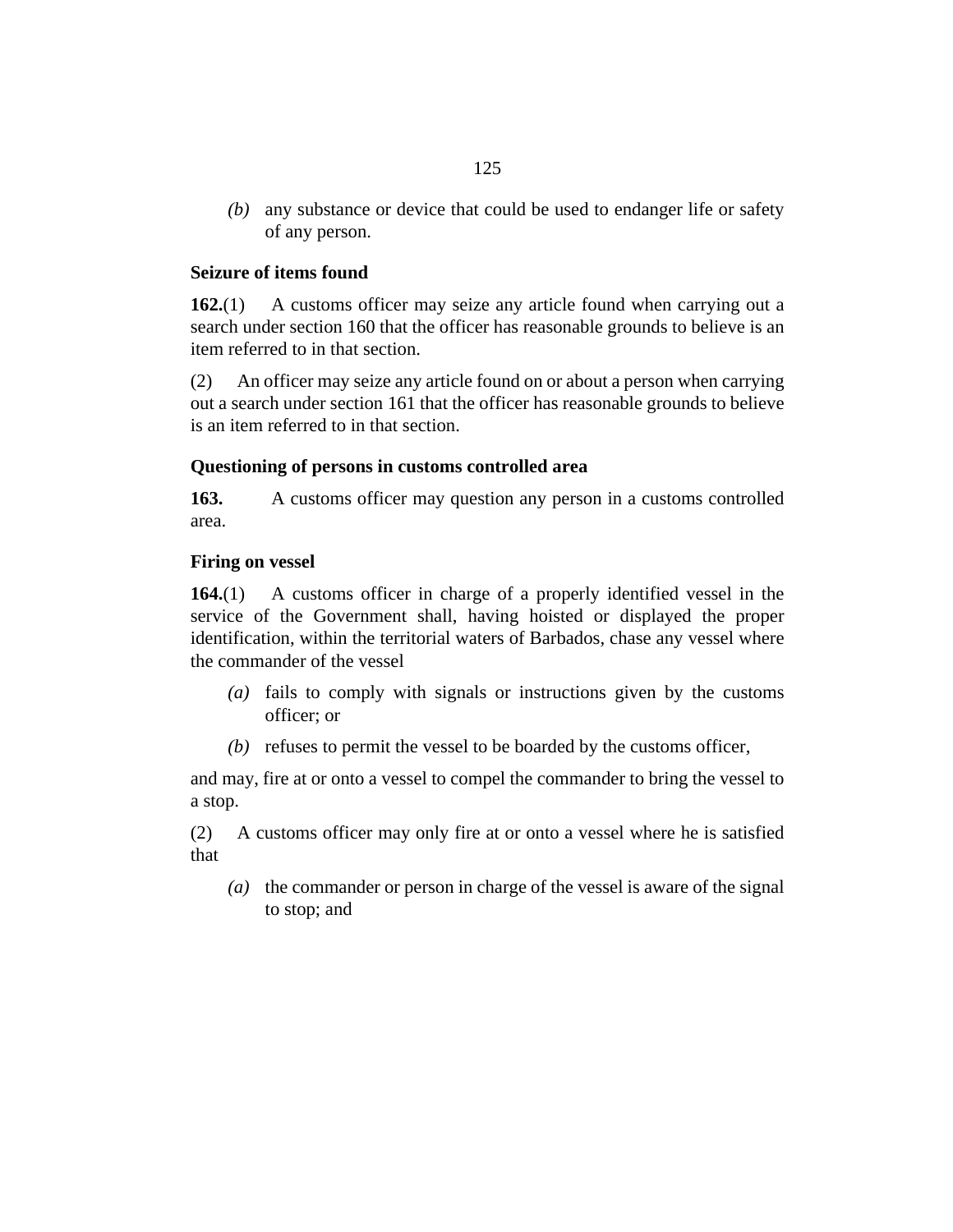a warning shot has first been fired. *(b)*

Every officer or person acting on his direction shall be fully indemnified and discharged from every indictment, information, prosecution, penalty or other proceeding for acting under this section and from all of the consequences thereof. (3)

Subsection (3) does not apply where the person has not acted in good faith or acted without reasonable care. (4)

### **Detention of vessel**

Where a customs officer has reasonable cause to believe that **165.**(1)

- an offence under this Act has been or is being committed with the use *(a)* of a vessel while it is in Barbados and the customs officer has reasonable cause to believe that there is on the vessel;
- a person who was carried into Barbados on it in contravention of the *(b)* Act, the customs officer may direct the vessel;
	- (i) to proceed to the nearest customs controlled area or to any other place the officer considers appropriate; or
	- (ii) to remain where it is, and the officer may detain the vessel for any period of time and for any purpose reasonably necessary to carry out an investigation into the commission of the offence.

Where the person in charge of a vessel without a certificate of insurance attempts or threatens to cause the vessel to depart from a place where the vessel has been directed to remain pursuant to subsection (1), the customs officer may, notwithstanding any other seizure power under this Act, seize and detain the vessel until a certificate of clearance has been obtained. (2)

#### **Power to examine and take account of goods**

Notwithstanding any other provision of this Act, a customs officer may examine any goods **166.**(1)

(a) that have been imported;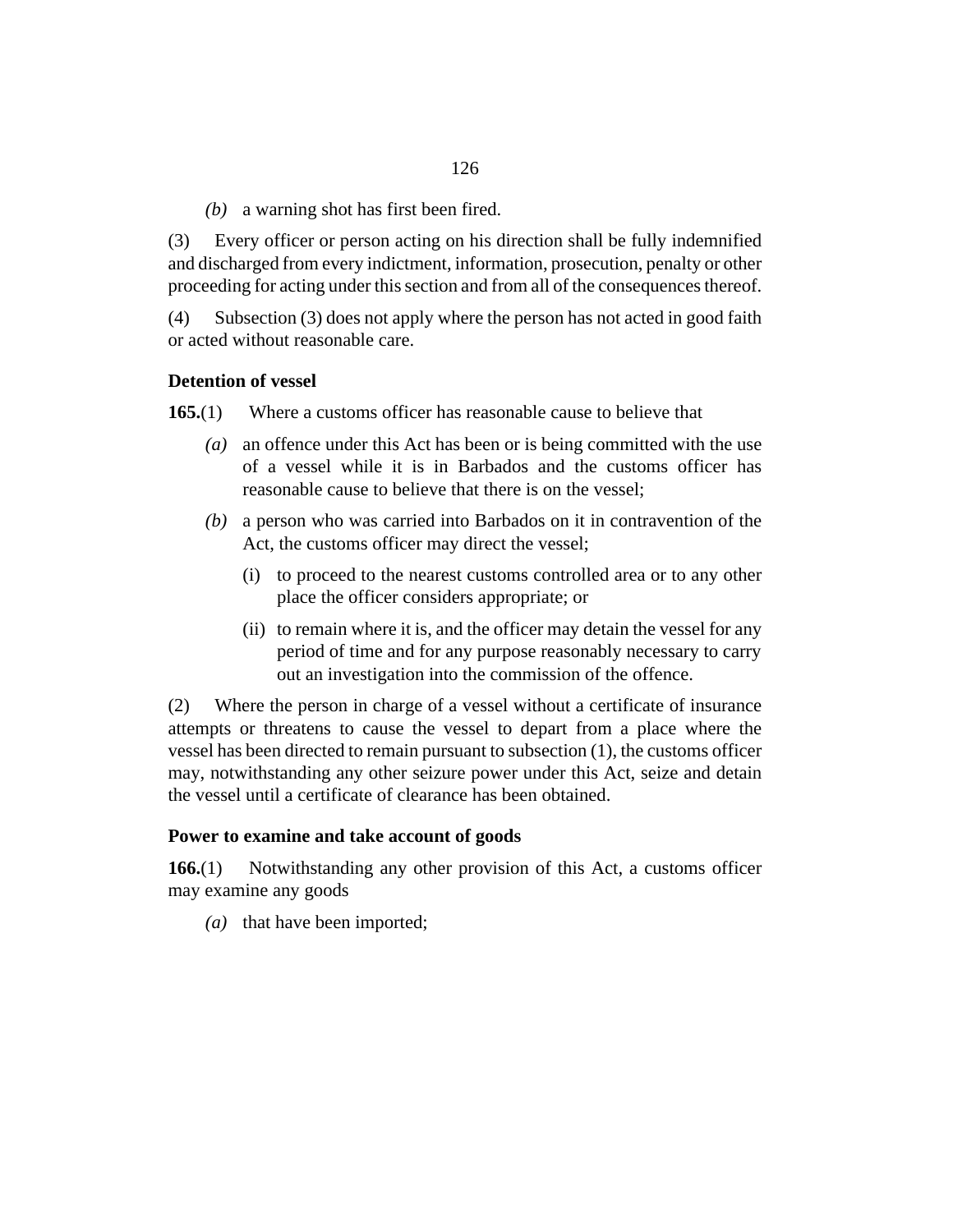- $(b)$  that are in a public or private warehouse;
- (c) that have been loaded into or unloaded from any vessel or aircraft at any place in Barbados;
- (d) that have been entered for exportation or for use as stores;
- (e) that have been brought to any place in Barbados for exportation or for use as stores or for shipment for exportation or for use as stores; or
- in respect of which any claim for drawback, allowance, rebate, *(f)* remission or repayment of duty has been made

and may for that purpose require any container to be opened or unstuffed.

An examination of goods by a customs officer under subsection (1) shall be made at such time and place as the officer may direct. (2)

Where, under any other enactment, imported goods are also required to be examined by a person other than a customs officer, the customs officer shall, to the extent practicable, arrange for both examinations to be conducted simultaneously, at the same place, with a view to releasing the goods in a timely manner if all regulatory requirements are met. (3)

A declarant may be present or may be represented by another person at the examination of goods he declares. (4)

At any examination of goods, priority shall be given to live animals and perishable goods. (5)

Any transportation of goods to a place so directed under subsection (2) and any (6)

- (*a*) unloading;
- (b) opening;
- unstuffing; *(c)*
- weighing; *(d)*
- restuffing; *(e)*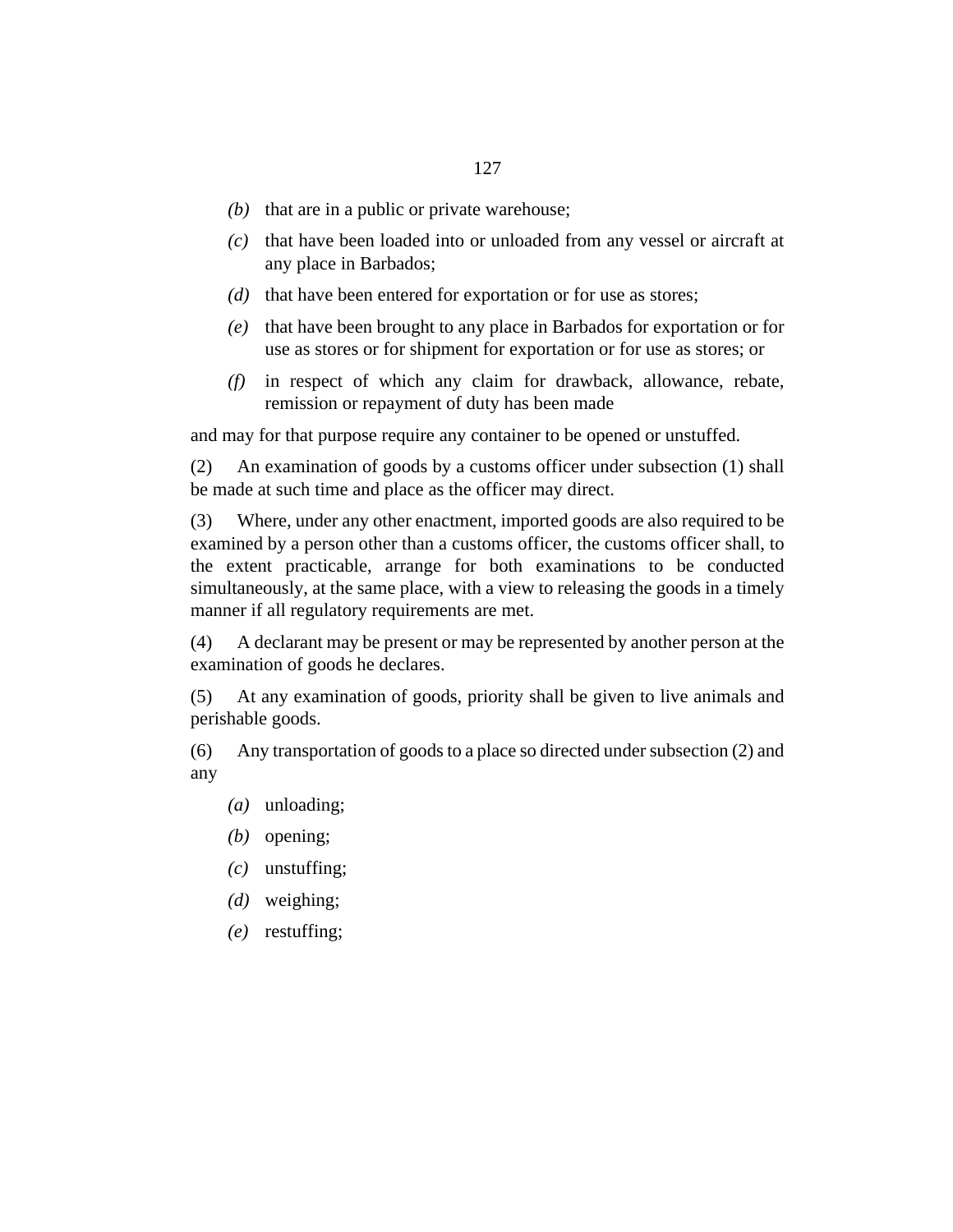- bulking; *(f)*
- sorting; *(g)*
- (h) lotting;
- marking; *(i)*
- numbering; *(j)*
- (k) loading;
- carrying; or *(l)*
- (*m*) landing

of the goods, and any treatment applied to the containers in which the goods are kept, for the purposes of and incidental to the examination by the customs officer, their removal for exportation or for use as stores or warehousing, shall be done, and any facilities or assistance required for the examination shall be provided, by or at the expense of the owner of the goods.

- Where (7)
	- imported goods that a customs officer has the power under this section *(a)* to examine; or
	- goods other than imported goods that a customs officer has directed to *(b)* be brought to a place for the purposes of examination,

are, without the authority of the customs officer, removed from customs control before they have been examined, those goods shall be liable to forfeiture.

For the purposes of this section, whenever goods are removed to a bonded area for examination (8)

- (a) the customs officer at the bonded area shall access a copy of the import entry for the goods free of duty;
- $(b)$  the goods shall be removed directly from the place of importation to the bonded area and if not sealed, the goods shall be accompanied by a customs officer; and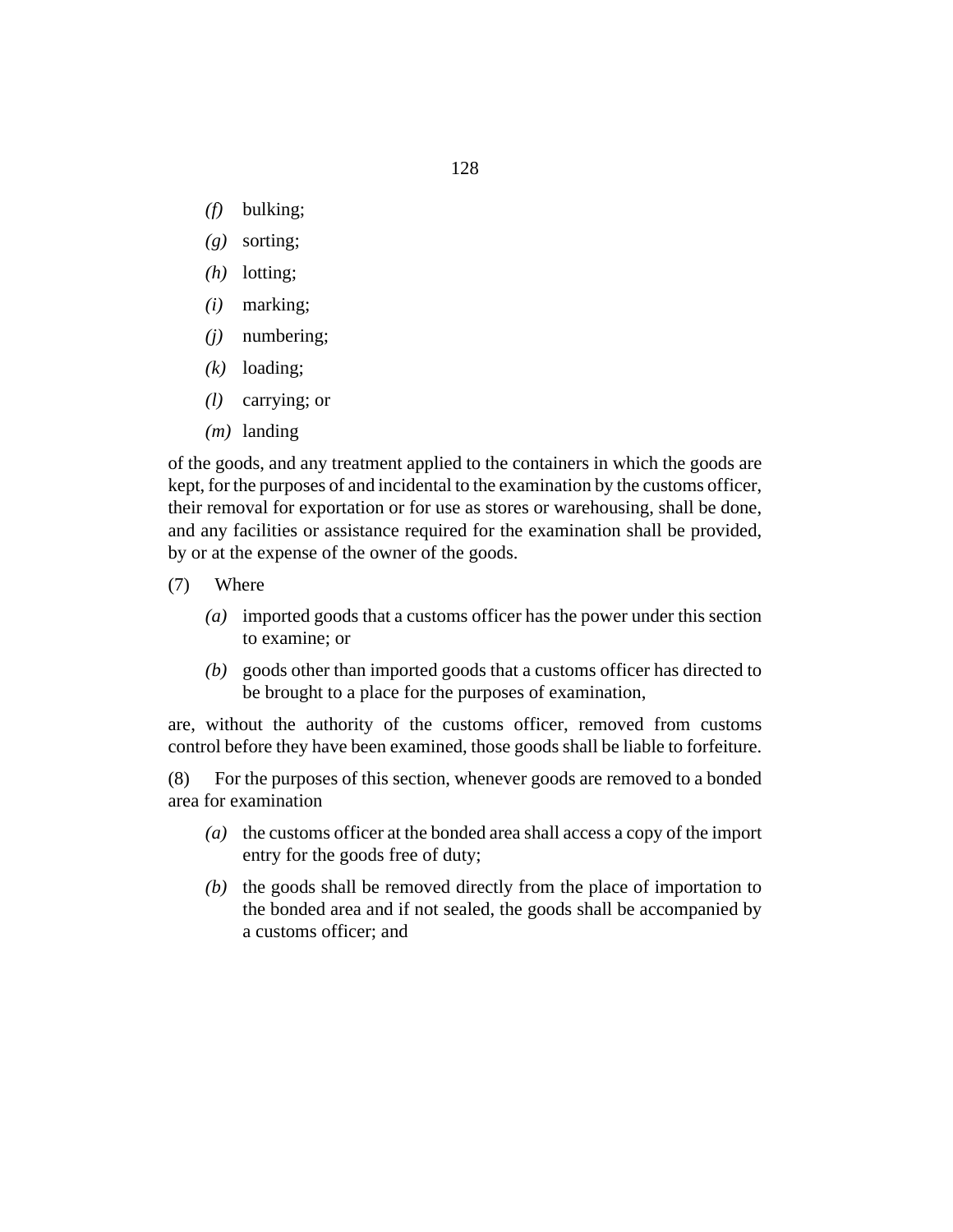<span id="page-128-0"></span> $\alpha$  the packages shall not be opened or otherwise dealt with except in the presence of or by the authority of the customs officer.

### **Examination of goods subject to customs control**

A customs officer may examine, weigh, analyse, test or cause to be examined, weighed, analysed or tested goods subject to the control of the Comptroller, and may, for that purpose, open or cause to be opened any packages in which the goods are contained or believed to be contained. **167.**(1)

All reasonable expenses incurred by the customs officer under subsection (1) are a debt due to the Government by the importer, exporter or the owner of the goods. (2)

The powers conferred by subsection (1) extend to the examination, weighing, analysing or testing of a suitcase, pallet, bulk cargo container or other package subject to customs control. (3)

The examination may include the physical or chemical testing of or the drilling into, or the dismantling of the goods. (4)

A customs officer shall, subject to [section 196,](#page-146-0) be allowed free access to all lands, buildings and places and to all goods in or on any lands, buildings or places for the purpose of exercising powers under this section in respect of goods that are, or are believed to be subject to customs control. (5)

#### **Examination of goods no longer subject to customs control**

This section applies to goods that have ceased to be subject to customs control but that the Comptroller has reasonable grounds to suspect are **168.**(1)

- goods in respect of which an offence under this Act has been *(a)* committed; or
- goods that are liable to forfeiture under this Act. *(b)*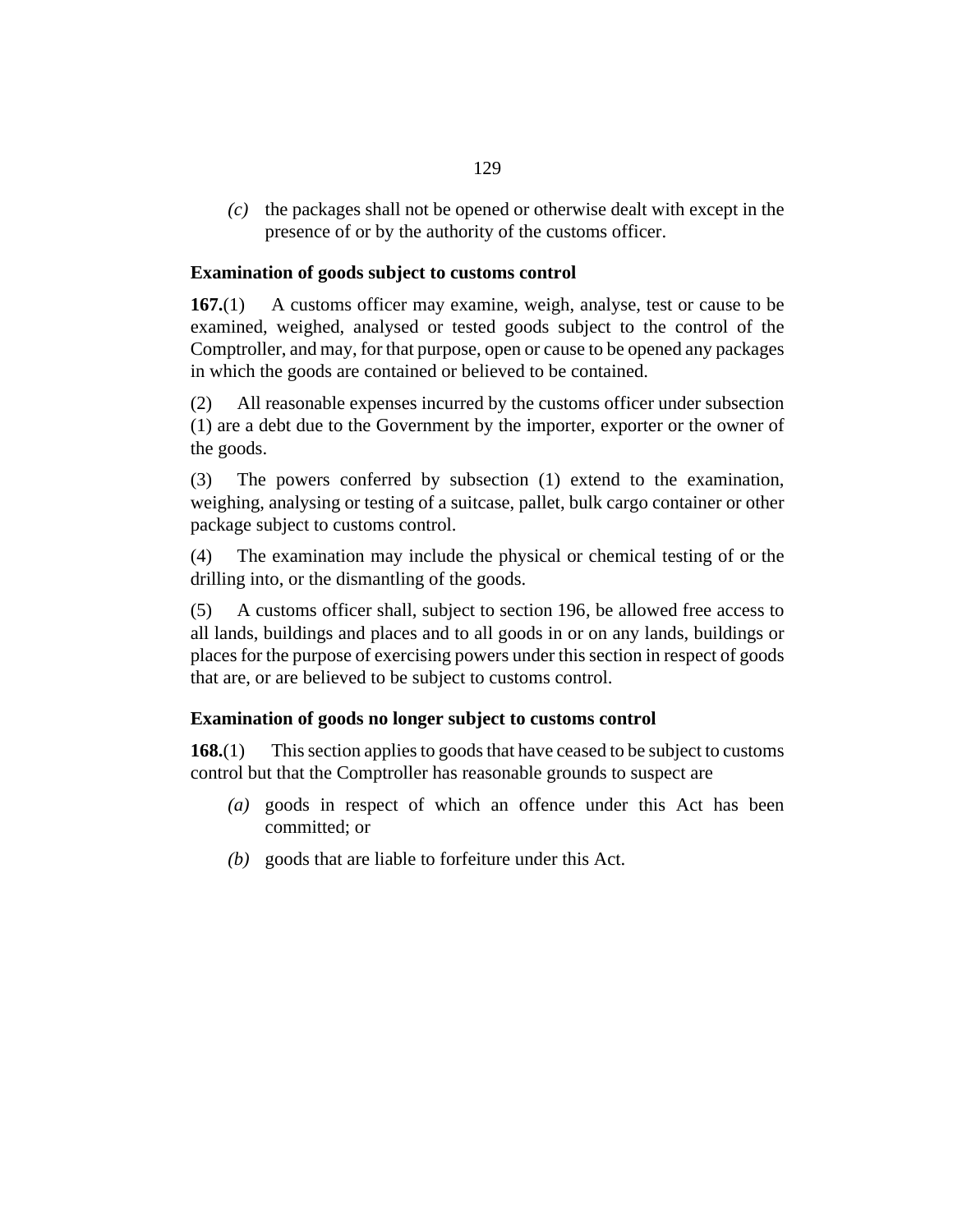The Comptroller may require a person who has or whom the Comptroller believes has possession or control of goods described in subsection (1) to produce them for inspection by a customs officer. (2)

A customs officer may exercise all the powers provided under [section](#page-128-0) [167](#page-128-0) in respect of goods described in subsection (1). (3)

A customs officer may take and retain possession of goods produced under subsection (2) for the purposes of exercising the powers given by subsection (3) and may retain possession of the goods until the completion of the investigation into the grounds for suspecting that the goods are goods (4)

- in respect of which an offence under this Act has been committed; or *(a)*
- $(b)$  that are liable to forfeiture under this Act.

A person who fails or refuses to produce or account for any goods when required to do so under this section is guilty of an offence and is liable on summary conviction to a fine of \$50 000 or 3 times the value of the goods, whichever is greater. (5)

# **Accounting for goods**

The Comptroller may by notice in writing, require the person who is authorized to operate a customs controlled area to **169.**(1)

- account for goods that the Comptroller believes have been entered into *(a)* the customs controlled area; and
- produce documents, books or records whether in electronic form or *(b)* otherwise relating to the movement of goods into or out of the customs controlled area.

A person who fails or refuses to comply with subsection (1) is liable to pay an administrative penalty not exceeding \$100 000 or 3 times the value of the goods, whichever is greater. (2)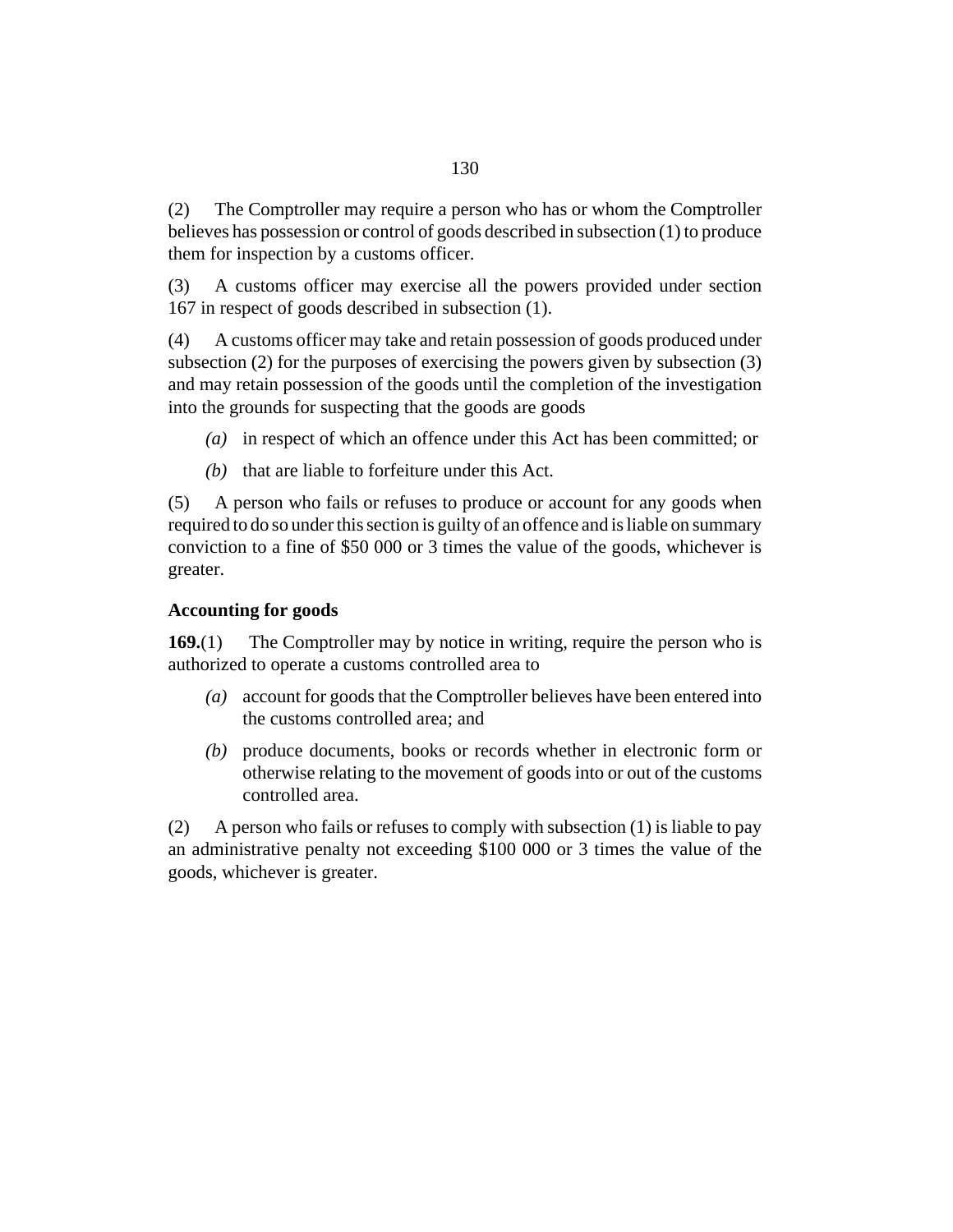#### **Production of goods**

A customs officer may require the person who is authorized to operate a customs controlled area to produce to the officer goods that according to any record are within the area. **170.**(1)

A person who fails or refuses to produce or account for any goods when required to do so under this section is guilty of an offence and is liable to pay an administrative penalty not exceeding \$100 000 or 3 times the value of the goods, whichever is greater. (2)

#### **Verification of entries**

The Comptroller may require from a person making an entry of goods **171.**(1)

- proof by declaration or the production of documents; and *(a)*
- any other declaration or documents otherwise required by this Act, *(b)*

of the correctness of the entry, and may refuse to deliver the goods or to accept the entry before the proof is provided.

- Where the Comptroller is not satisfied (2)
	- (a) that the entry made pursuant to subsection  $(1)$  in relation to any goods is correct; or
	- with any other aspects of the importation or exportation of goods, *(b)*

the Comptroller may detain the goods for a period that is reasonably necessary to enable the goods to be examined, and where necessary, cause an investigation to be made, whether in Barbados or elsewhere, into the importation or exportation of those goods or the Comptroller may require a deposit to cover the duty liability for the goods.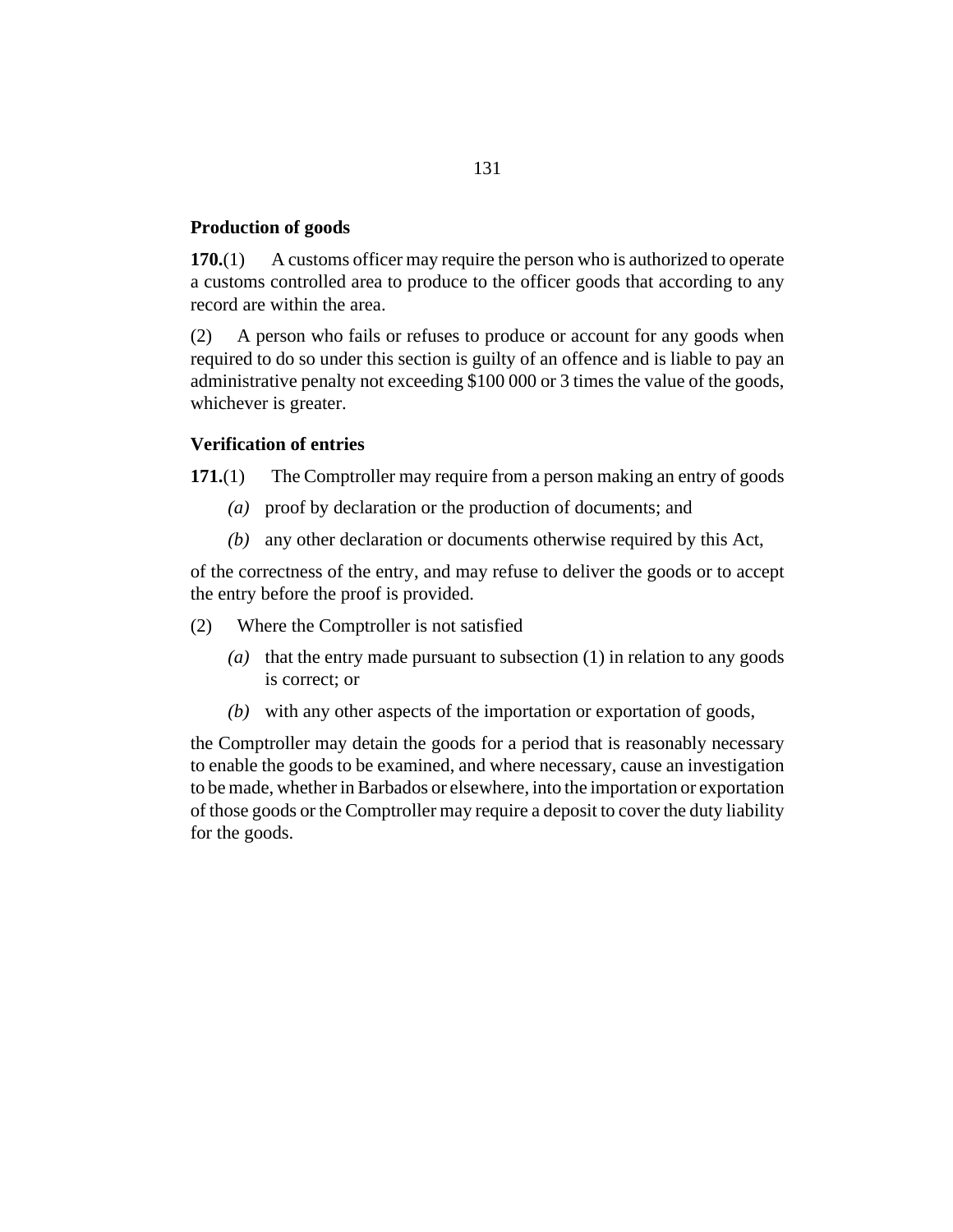### **Power to take samples**

A customs officer may take and use samples of goods for such purpose as the Comptroller may deem necessary, and such samples shall be disposed of and accounted for in such manner as the Comptroller may direct. **172.**(1)

A sample taken in accordance with subsection (1) shall be as small as possible for the purpose for which it is taken. (2)

Any sample taken by a customs officer under subsection (1) shall, unless it is liable to forfeiture or where it is impractical to do so, be returned upon payment of such duty as may be payable in respect of it to the person who was at the time of the taking of the sample, the owner of it. (3)

# **Power of arrest**

Subject to subsection (2) a customs officer or a member of the Police Force may arrest a person who has committed, or who the officer has reasonable grounds to believe has committed or is about to commit an offence under this Act. **173.**(1)

A person may not be arrested for an offence by virtue of subsection (1) more than 7 years after the commission of the offence. (2)

Where a customs officer arrests a person in accordance with this section, the customs officer shall, as soon as practicable, deliver the arrested person into the custody of a member of the Police Force. (3)

#### **Escape from officer**

Where **174.**

- a person subject to arrest under section 173 escapes from a customs *(a)* officer or a member of the Police Force attempting to arrest him; or
- a customs officer or a member of the Police Force is for any reason *(b)* unable or fails to arrest the person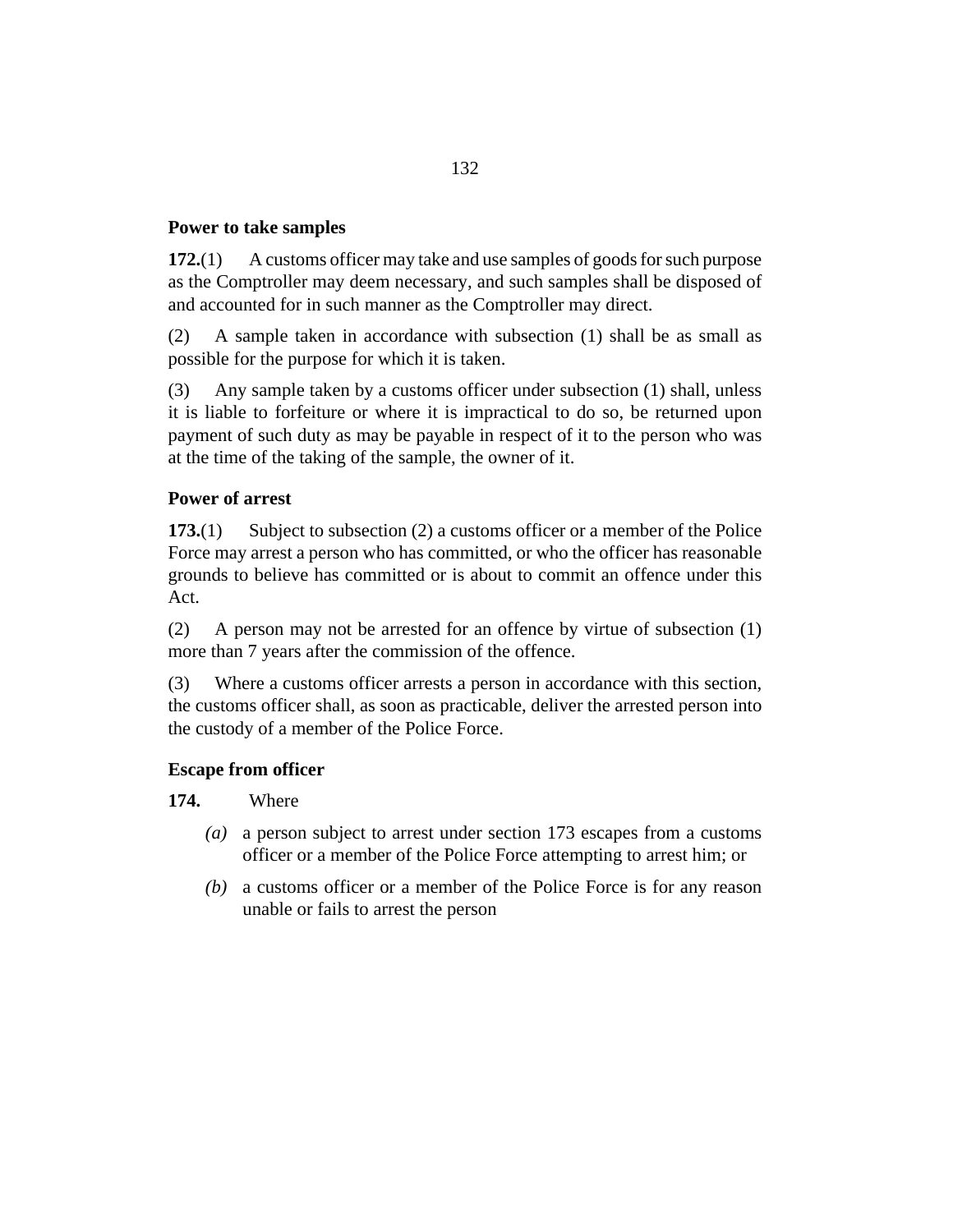the person may afterwards be arrested and detained by a customs officer or at any place in Barbados within 7 years from the time the offence was committed, and dealt with as if he had been arrested at the time of committing the offence.

### **Power to pay rewards**

The Comptroller may, with the approval of the Governor General, reward or give an award to any person excluding a customs officer for any service in relation to an assigned matter that appears to him to merit such reward or award. **175.**(1)

Notwithstanding subsection (1), approval need not be obtained for a reward that does not exceed \$1 000. (2)

#### **Power to require attendance**

Where under this Act, the commander of a vessel or an aircraft or his agent, is required to answer any question put to him by a customs officer, the customs officer may, at any time while the vessel or aircraft is within the territorial waters of Barbados, require the commander of the vessel or aircraft or his agent to appear before the customs officer for the purposes of this subsection. **176.**(1)

A person who fails to comply with subsection (1) is guilty of an offence and is liable on summary conviction to a fine of \$10 000 or to imprisonment for 3 months or to both. (2)

# **Power to require information and the production of evidence**

The Comptroller may, at any time within 7 years of the importation or exportation of any goods, require any person concerned in **177.**(1)

- (a) the importation, exportation or carriage coastwise; or
- $(t)$  the carriage, unloading, landing or loading of the goods,

to furnish to him in such form and manner as the Comptroller may require, any information relating to the goods, and to produce and permit a customs officer to inspect, take extracts from, make copies of or remove for a reasonable period,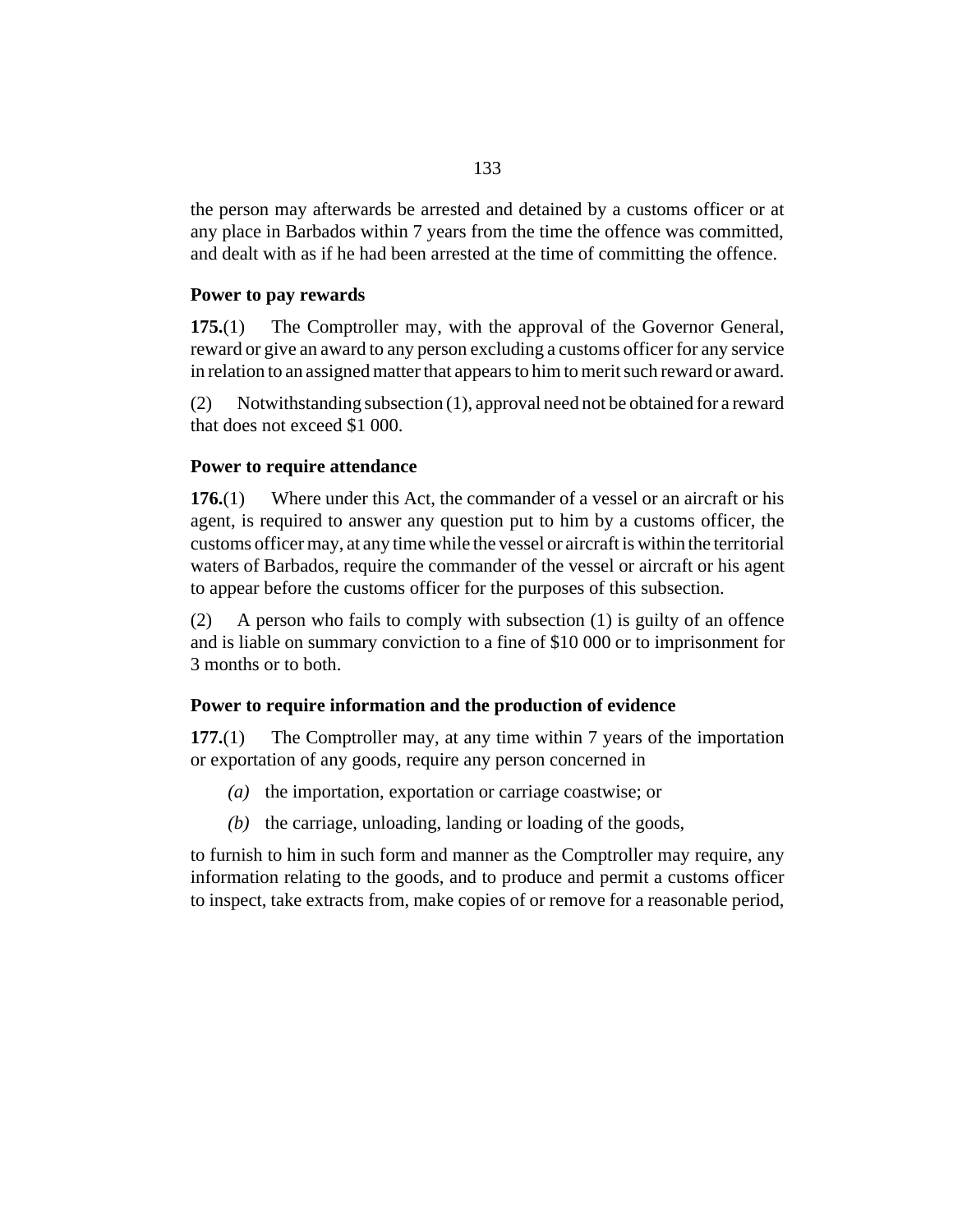any invoice, bill of lading or other book or document relating to the goods in that person's control or possession.

The Comptroller may require evidence to be produced to his satisfaction in support of any information provided in respect of goods imported or exported or in respect of which drawback, allowance, rebate, remission or repayment of duty is claimed. (2)

A person who fails to comply with this section is liable to pay administrative penalty not exceeding \$10 000. (3)

# **Discretionary power to Comptroller in special circumstances**

The Comptroller may permit the entry, unloading, removal and loading of goods, and the report and clearance of a vessel or an aircraft in such form and manner as he may direct to meet the exigencies of any case to which this Act cannot be conveniently applied. **178.**

# **Duty to conduct administrative proceedings without delay**

The Comptroller shall hear, determine and conduct all administrative proceedings and related matters under this Act **179.**

- without delay; and *(a)*
- $(b)$  in accordance with the principles of natural justice.

# **Power to require security**

Notwithstanding any security requirement provided for by this Act, the Comptroller may, where he thinks fit, require any person to give security by bond or otherwise for the observance of any condition or restriction in connection with an assigned matter. **180.**(1)

The Comptroller may, pending the giving of the required security, refuse to accept an entry or to perform any other act in relation to the matter with respect to which the security is required. (2)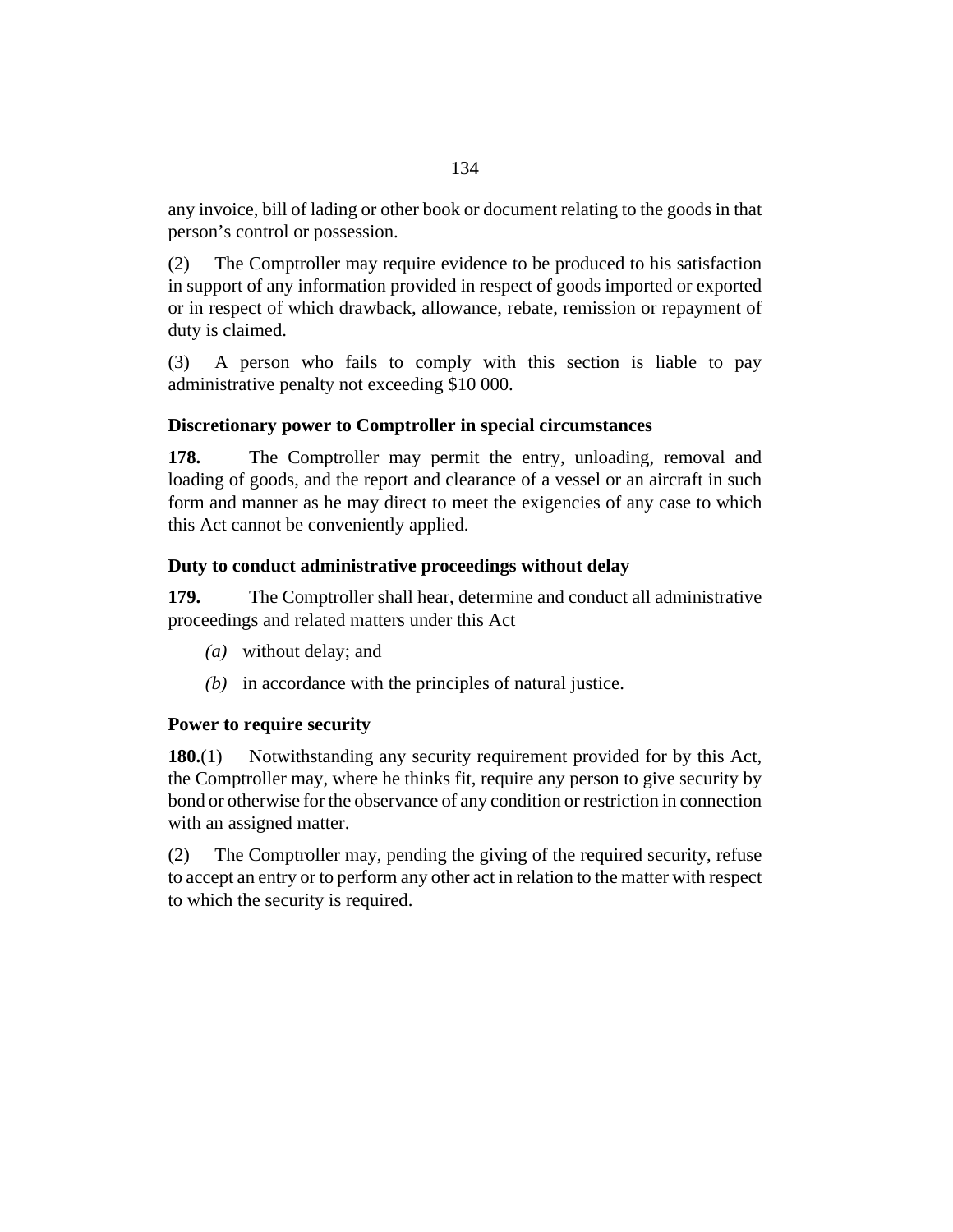- Security may be required by the Comptroller in relation (3)
	- (a) to a particular transaction, transactions generally or to a class of transactions; and
	- $(b)$  to a particular period and amount.

Where the Comptroller is satisfied that the obligations for which any security given in accordance with this section have been fulfilled, the person who gave the security shall be released from the conditions of the security as soon as possible, subject to any provisions of this Act prohibiting the release of the security. (4)

Any bond taken on behalf of the Government may be cancelled at any time by order of the Comptroller and be valid in law and, upon breach of any of the conditions, may be sued and proceeded upon, and it shall not be necessary for the validity of such bonds that they be (5)

- sealed or delivered in the presence of a witness; *(a)*
- (b) prepared by an attorney-at-law; or
- delivered as a specialty. *(c)*

Where the Comptroller is dissatisfied with the sufficiency of any security, he may require that a new security be put in place in addition to the existing security. (6)

Where a new security is not given, the Comptroller may refuse to accept an entry or to perform any other act in relation to any matter with respect to which the new security is required. (7)

A person who is dissatisfied with a decision of the Comptroller under this section may, within 7 days after the date on which notice of the decision is given, request in writing that the Comptroller reconsider the decision. (8)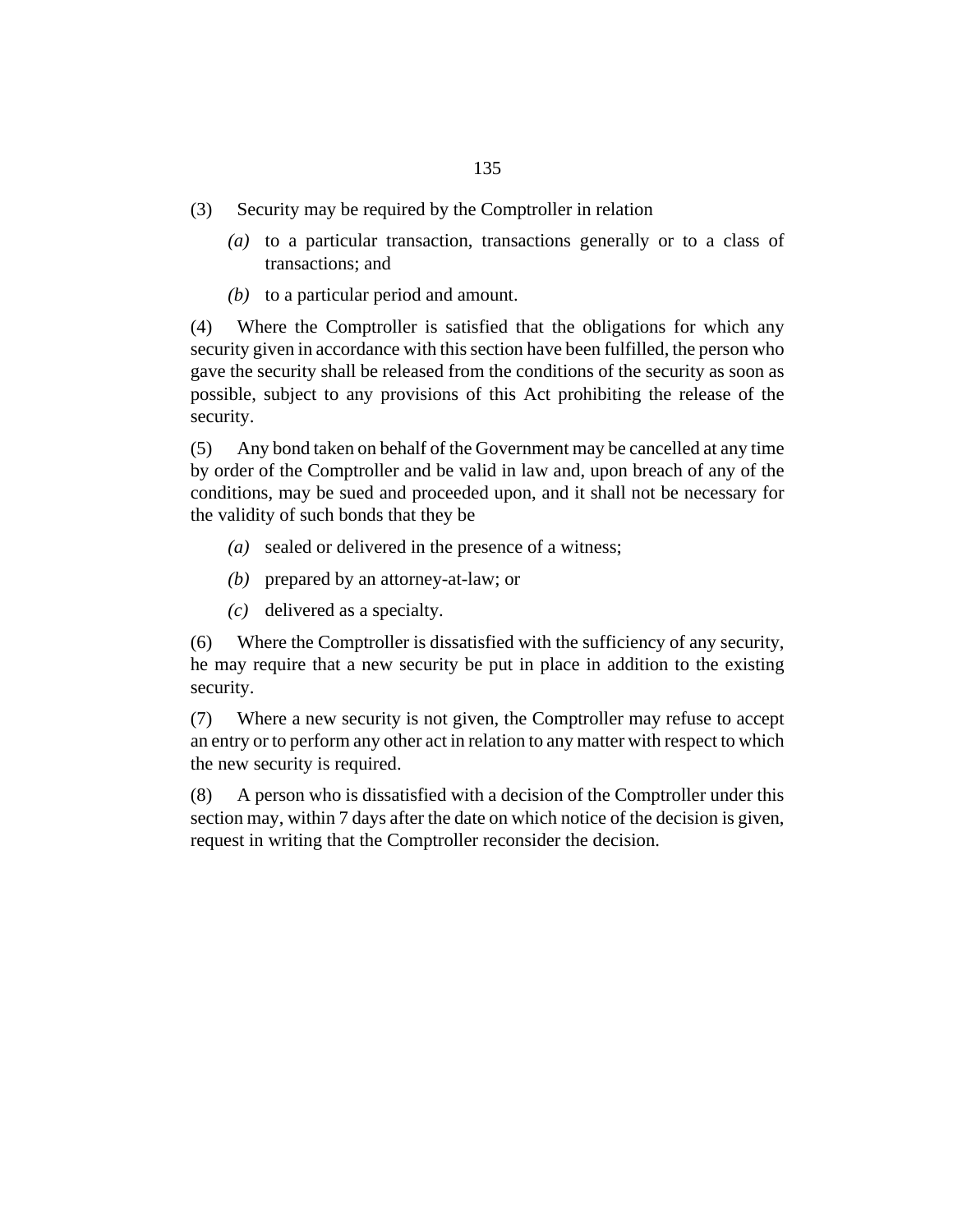#### **Power to require provision of facilities**

A person who is required under this Act to provide a secure place to be used for the examination of goods by a customs officer shall **181.**(1)

- provide and maintain the equipment and facilities that are reasonably *(a)* necessary to enable a customs officer to take account of or examine the goods and to conduct searches or perform any other duties the Comptroller may direct;
- (b) provide the officer with any assistance necessary for the performance of the officer's duties and allow and give access to their accounting system.

The Comptroller may withhold the services of his Department where the proper facilities are not available. (2)

The person referred to in subsection (1) shall provide and maintain any fitting required for the purpose of affixing any lock or seal that the customs officer may need to affix to the premises or to any part of the premises of that person or to any vessel or aircraft or apparatus kept on the premises. (3)

- Any person referred to in this section who (4)
	- wilfully destroys or damages any fitting, lock or key provided for use *(a)* with the lock, or any label or seal placed on such lock;
	- improperly retains access to any place or article secured by a lock put *(b)* in place by a customs officer; or
	- has any fitting or article intended to be secured by means of a fitting *(c)* constructed in a manner that defeats the intention of this section,

is guilty of an offence and is liable on summary conviction to a fine of \$20 000 or to imprisonment for 6 months or to both.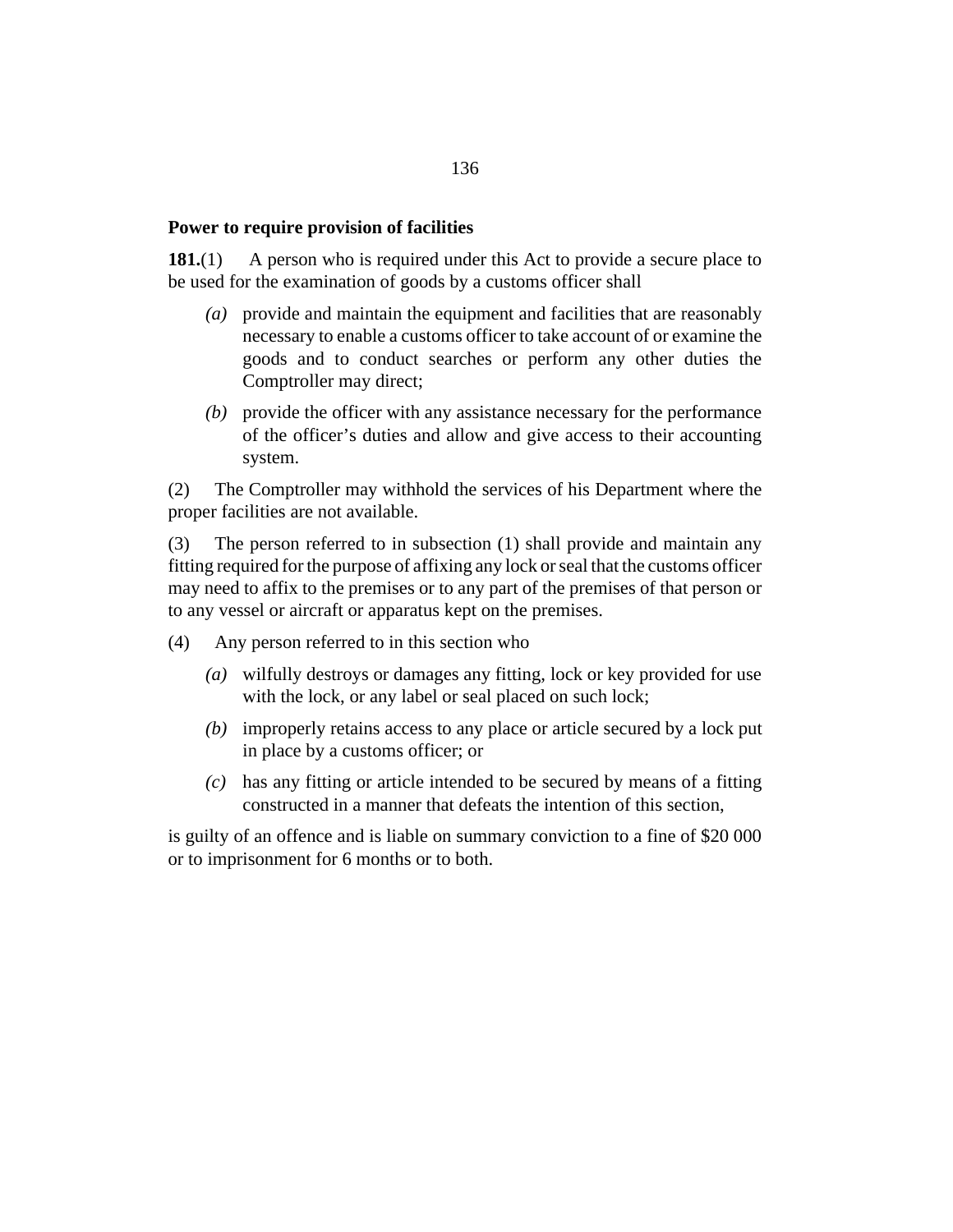#### **Audit or examination of records**

- Subject to [section 196](#page-146-0) a customs officer may, at all reasonable times **182.**(1)
	- enter any premises or place where records are kept pursuant to this Act; *(a)* and
	- audit or examine the records either in relation to a specific transaction *(b)* or to assess the adequacy and integrity of the manual or electronic system by which such records are created and stored.

A customs officer shall, pursuant to subsection (1), and subject to [section](#page-146-0) [196](#page-146-0), have full and free access to all lands, buildings and places and to all books, records and other documents, whether or not in electronic form and whether in the custody or under the control of a person licensed under this Act or an importer, exporter or other person, for the purpose of inspecting any books, records and other documents and any property, process or matter that the officer considers (2)

- necessary or relevant for the purpose of collecting any duties due under *(a)* this Act for the purpose of carrying out any function lawfully performed by a customs officer; or
- (b) likely to provide any information otherwise required for the purpose of enforcing this Act.

A customs officer referred to in subsection (1) or (2) may, without fee or reward, take extracts from, or make copies of, any books, records or other documents referred to in this section. (3)

A customs officer shall not enter any private dwelling house, land, building or place except with the consent of the owner or occupier or pursuant to a warrant issued in accordance with this Act. (4)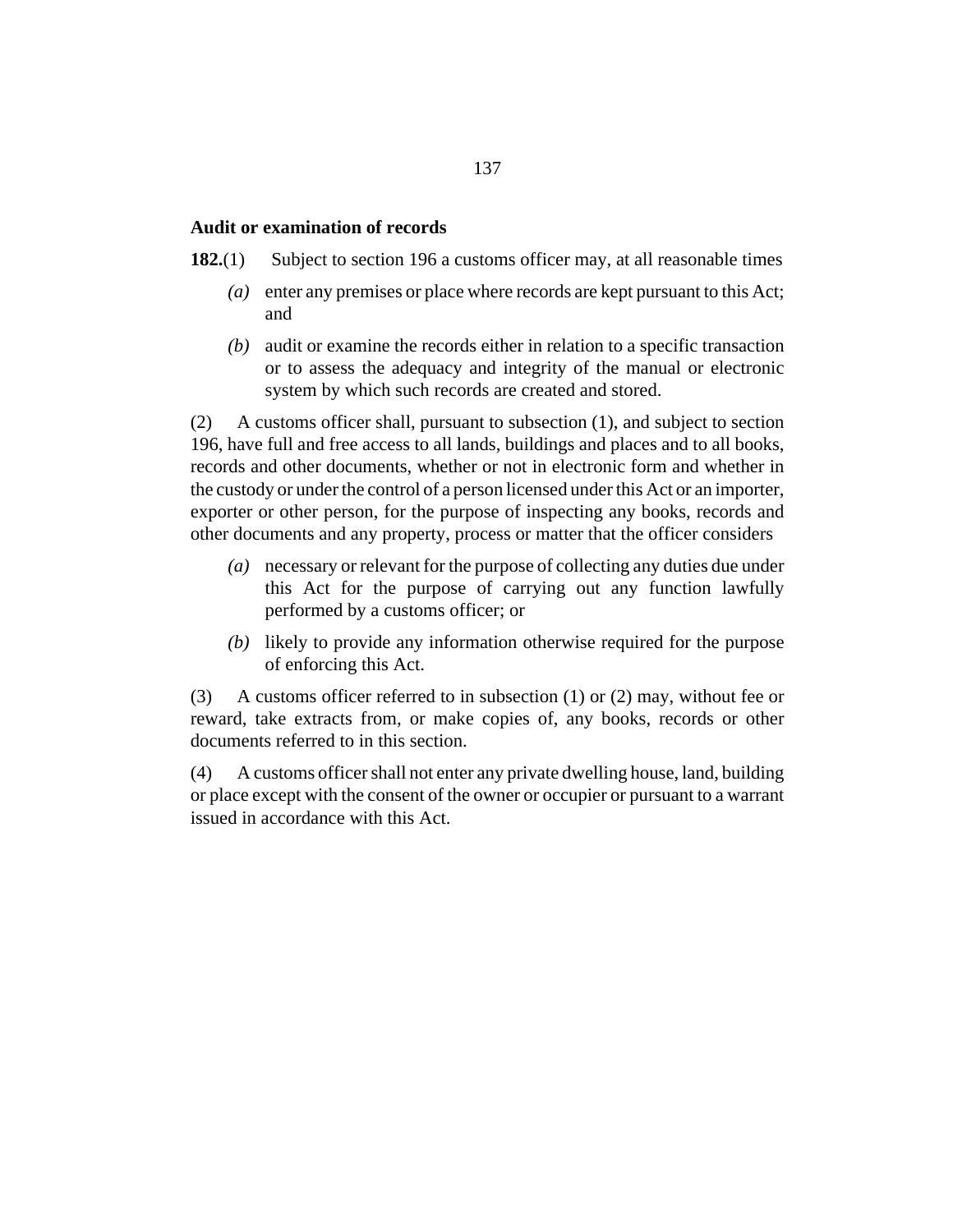#### **Requirement to produce documents**

#### Where **183.**(1)

- a customs officer has reasonable cause to believe that *(a)*
	- goods have been unlawfully imported, exported, undervalued, entered, removed or otherwise unlawfully dealt with by any person in contravention of this Act; or (i)
	- (ii) any person intends to unlawfully import, export, manufacture, undervalue, enter, remove or otherwise deal with any goods; or
- goods have been seized under this Act, *(b)*

the Comptroller may, by notice in writing require any person whom the customs officer believes to be or to have been the owner, importer or exporter of those goods, or the agent of the owner, importer or exporter of the goods or to have been involved in any way in the activities referred to in paragraph *(a)*, to produce and deliver to that customs officer, all books of account, invoice books, other books, records or documents whether or not in electronic form, in which any entry or memorandum appears or may be supposed to appear concerning the purchase, importation, exportation or manufacture cost, valuation of or payment for the goods within a period of 7 years preceding the date of the notice.

In addition to the requirements of subsection (1), the Comptroller may require the owner, importer or exporter of those goods, or an agent of the owner, importer or exporter to (2)

- allow the customs officer to make copies of or take extracts from any *(a)* of the documents, books or records; and
- answer any question concerning those documents, books or records. *(b)*

A person who fails to comply with a request under this section is liable to pay an administrative penalty not exceeding \$10 000. (3)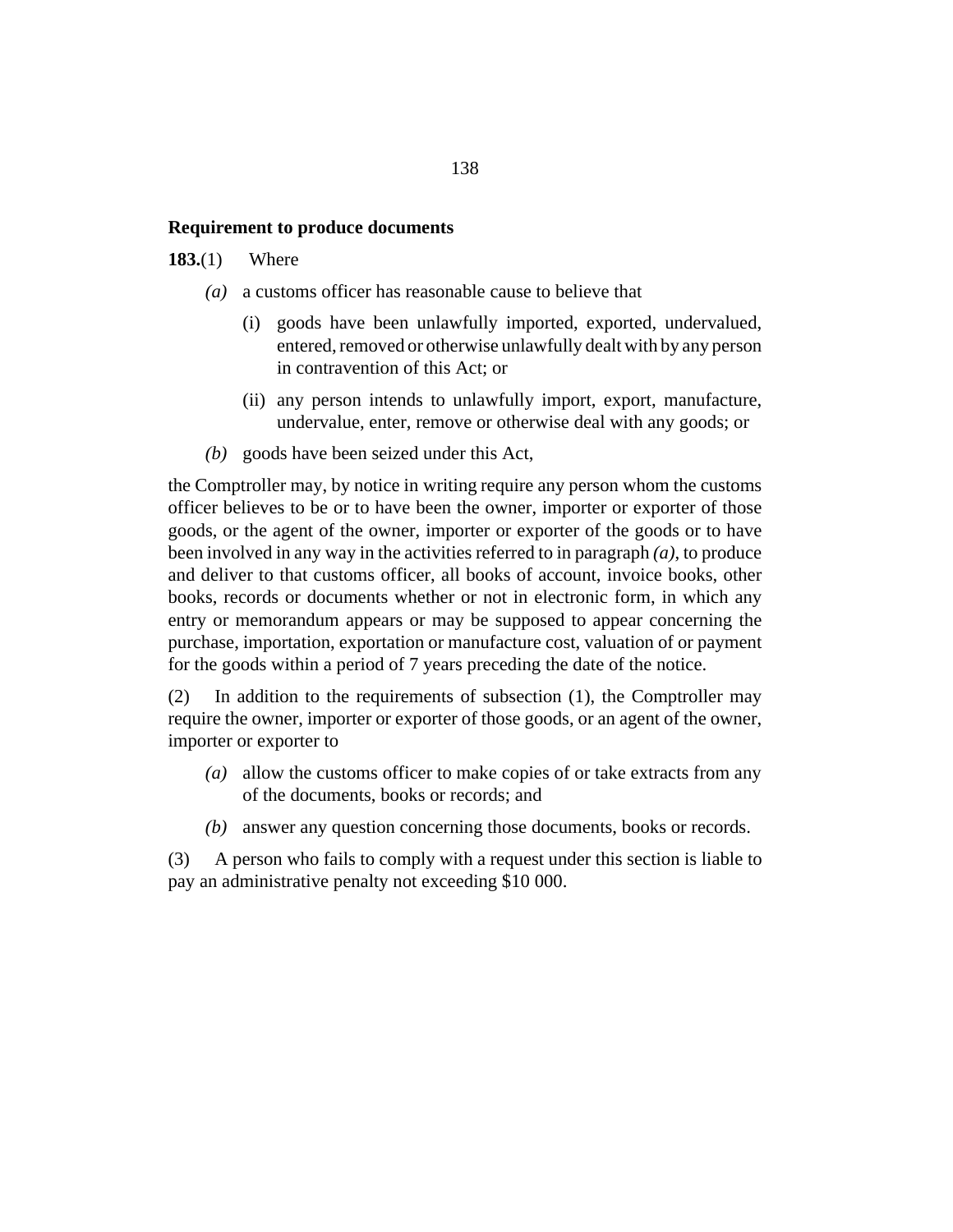#### **Power to require copies of documents**

Where a person is required to submit a report, entry or other form for the purposes of this Act, the Comptroller may require that person to submit as many copies of the report, entry or other form, as the Comptroller may deem necessary. **184.**

# **Further powers in relation to documents**

- The Comptroller may, by written notice, require a person **185.**(1)
	- (a) to produce for inspection to a specified officer documents or records that the Comptroller considers necessary or relevant to
		- an investigation under this Act; (i)
		- an audit under this Act; (ii)
		- (iii) the recovery of a debt due and payable to the Government; or
	- $(b)$  to allow the specified officer to take extracts from, or make copies of documents or records of the kind referred to in paragraph *(a)*; or
	- $(c)$  to appear before a specified officer and answer all questions put to the person concerning the goods, or transactions relating to those goods, that are the subject of the investigation or audit or that are relevant to the recovery of the debt referred to in paragraph *(a)*.

A person who fails to comply with a request made under this section is liable to pay an administrative penalty not exceeding \$10 000. (2)

# **Copying of documents obtained during search**

Where a customs officer carries out a lawful search, inspection, audit or examination under this Act, and has reasonable cause to believe that documents coming into his possession during such search, inspection, audit or examination are evidence of the commission of an offence under this Act, the customs officer **186.**(1)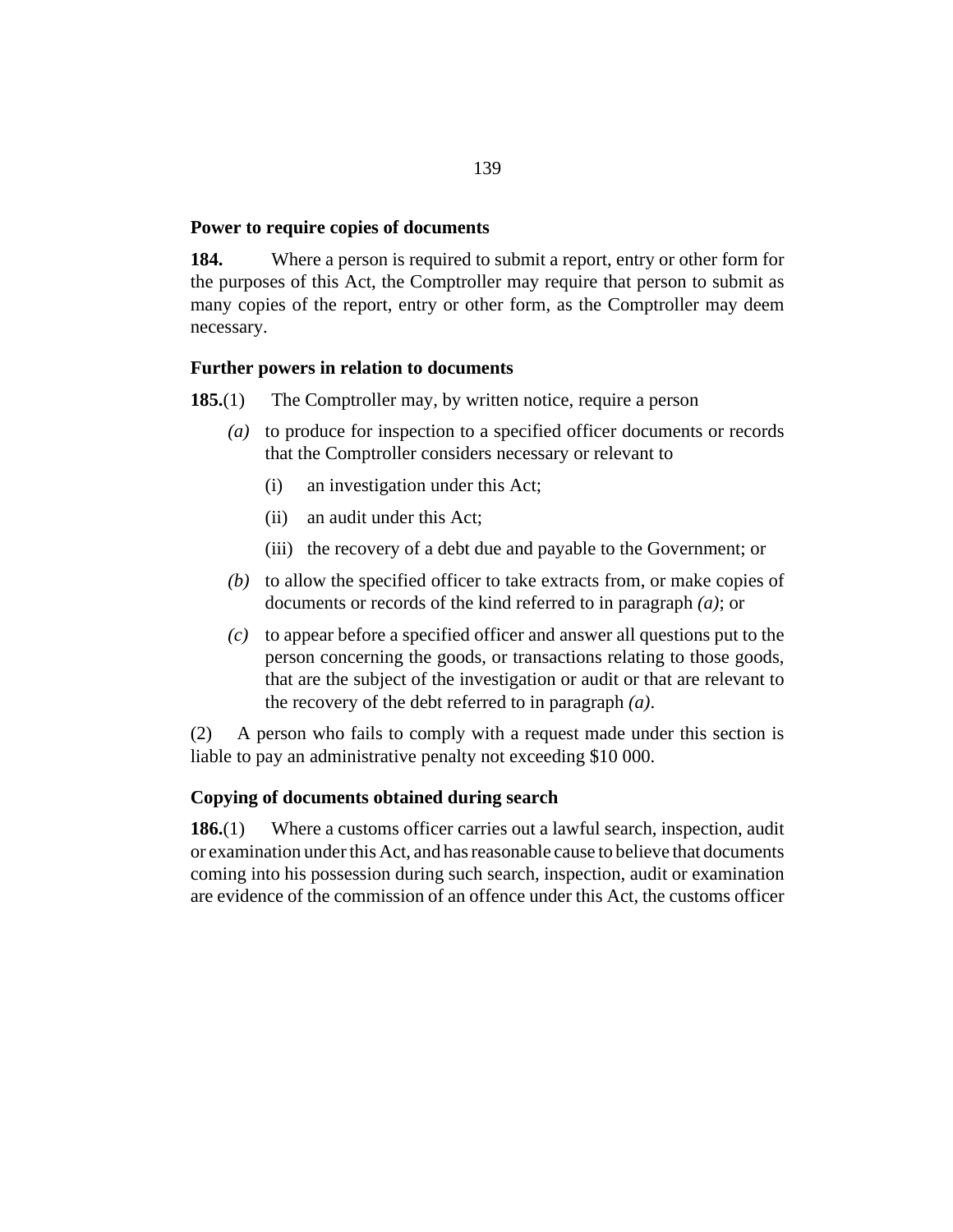may remove the documents for the purpose of making copies, including digital copies.

Where documents have been removed in accordance with subsection (1), and the documents are copied on the instructions of the Comptroller, the documents shall be returned to the person entitled to possess them within 6 months of the date they were removed. (2)

A copy of any document certified under the seal of the Customs Department is admissible as evidence before any court or tribunal, as if the copy were the original. (3)

### **Retention of documents and goods obtained during a search**

Where a customs officer carries out any lawful search, inspection, audit or examination under this Act, and has reasonable cause to suspect that any documents or goods coming into his possession during the search, inspection, audit or examination are **187.**(1)

- (a) evidence of the commission of an offence under this Act; or
- (b) intended to be used for the purpose of committing an offence under this Act,
- property obtained through unlawful conduct; or *(c)*
- (d) intended to used for money laundering or other unlawful conduct or activities related to terrorism

the officer may, subject to subsection (4), take possession of and retain the documents or goods.

Where a customs officer takes possession of a document under subsection (1), he shall, at the request of the person otherwise entitled to the document, provide that person with a copy of the document certified under the seal of the Customs Department as a true copy. (2)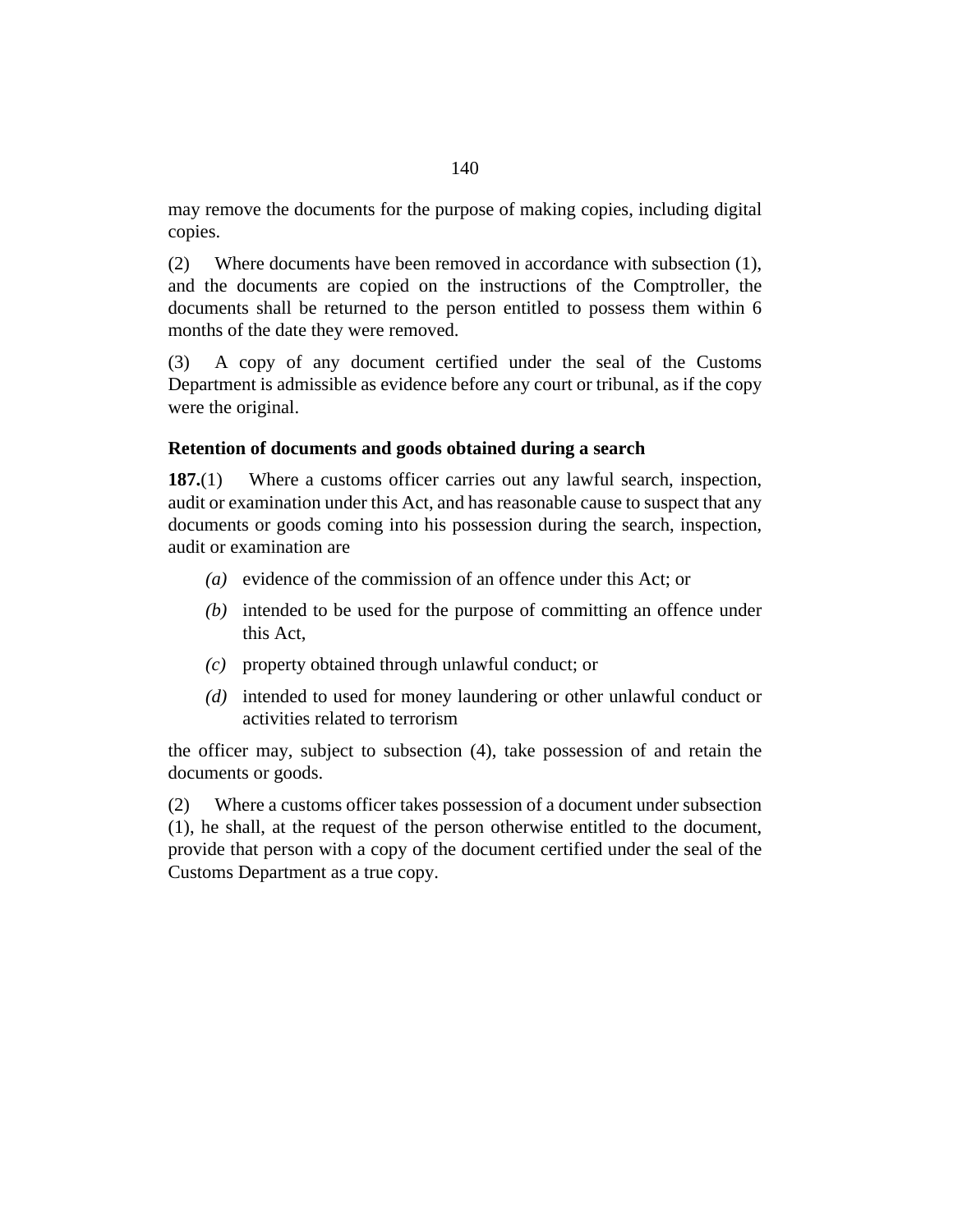Notwithstanding any other law, a copy certified in accordance with subsection (2) is admissible in evidence in a court or before a tribunal as if the copy were the original document. (3)

Where a customs officer takes possession of and retains documents or goods under this section (4)

- as a result of an offence being committed in respect of the documents *(a)* or goods, the court or tribunal may order, either at the hearing or on a subsequent application, that the document or goods
	- be delivered to the person appearing to the court or tribunal to be (i) entitled to them; or
	- (ii) be otherwise disposed of in such manner and under such conditions as the court or tribunal thinks fit; and
- $(b)$  the customs officer may at any time, unless an order has been made under paragraph *(a)*
	- (i) return the documents or goods to the person from whom they were taken; or
	- (ii) apply to the magistrate for an order as to their disposal, and on any such application the magistrate may issue an order that a court or tribunal may issue under paragraph *(a)*.

Where proceedings for an offence relating to the goods or document retained under this section are not brought within a period of 6 months after the date on which the officer took possession of the document or goods, any person claiming to be entitled to the goods or document may, after the expiration of that period, apply to a magistrate for an order that they be delivered to that person, and on any such application the magistrate may (5)

- (a) refuse to issue the order; or
- make any order that a court or tribunal may make under subsection (4). *(b)*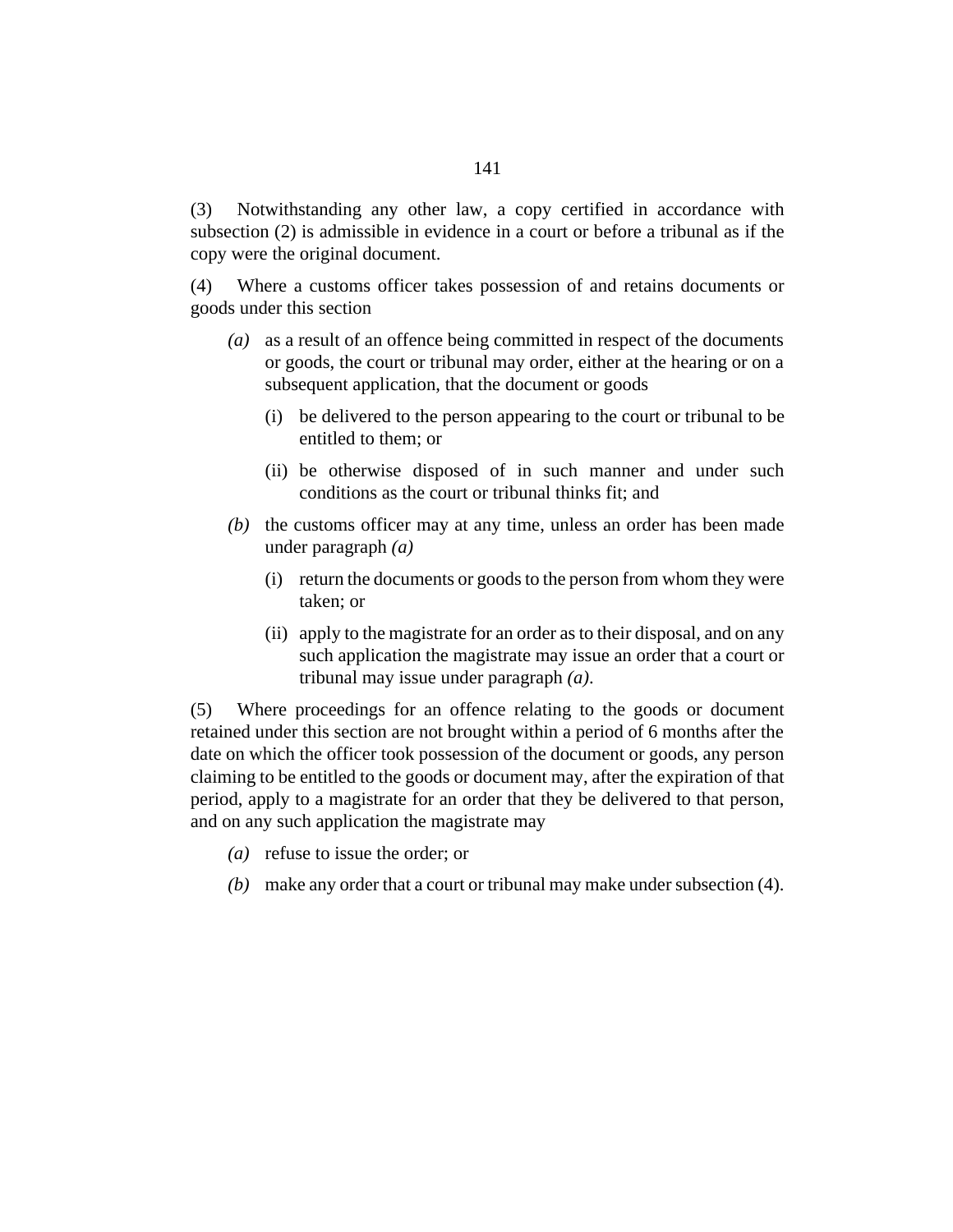## <span id="page-141-0"></span>**Detention of goods suspected to be illegally obtained**

A customs officer may, without warrant, seize and detain goods where **188.**(1)

- ( $a)$ ) the goods are in Barbados and he is satisfied that they
	- (i) are being or are intended to be, exported from Barbados; or
	- (ii) are being, or have been imported into Barbados;
- $(t)$  the goods came to his attention, or into his possession during a search, inspection, audit or examination under this Act or any Act that relates to the reporting of imports or exports of currency; and
- he has reasonable grounds to suspect that the goods were obtained in *(c)* contravention of any law.

Reasonable force may be used by a customs officer where it is necessary to seize or detain goods under this section. (2)

Where the person from whom goods have been seized and detained is identified, but is not present when the seizure and detention occurs, the Comptroller shall notify that person in writing of the detention and seizure and issue a receipt. (3)

Subject to section 189 goods detained under this section shall be taken to a place of security as directed by the customs officer or other authorized person and detained. (4)

#### **Return of detained goods**

Goods seized and detained under section 188 shall be returned to the person from whom they were seized as soon as practicable after **189.**(1)

- (a) the completion of all relevant investigations, where it is shown that the goods are not tainted property or uncustomed goods; or
- $(t)$  the expiration of the investigation period, whichever is sooner.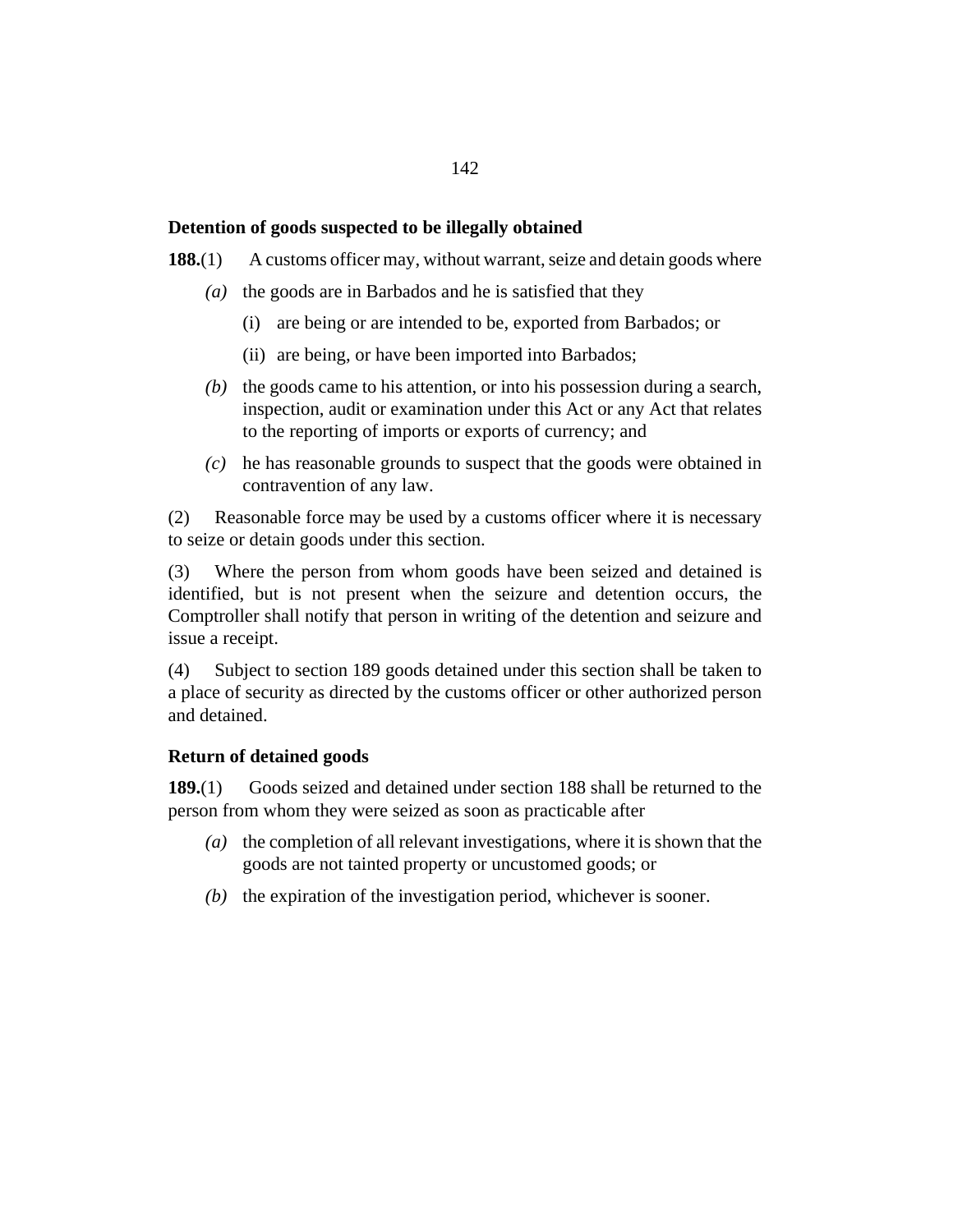Notwithstanding subsection (1), the Comptroller may continue to detain the goods referred to in that subsection until the relevant proceedings or requests, including any resulting applications are determined, where on or before the expiration of the investigation period (2)

- an information is laid, in respect of an offence; *(a)*
- a foreign country makes a request to the Attorney General under any *(b)* provision or Agreement relating to mutual legal assistance.

For the purposes of subsection (1), "investigation period" means, in relation to goods seized and detained under [section 188](#page-141-0) (3)

- (a) the period of 6 months after the date on which the goods were seized and detained; and
- includes any extension of that period granted by the court. *(b)*

#### **Extension of 6 month period**

The 6 month period referred to in [section 189](#page-141-0)(3)*(a)* may be extended by order of the court for a further period of up to 90 days where the application for the extension is made before the expiration of the original 6 month period and the court is satisfied **190.**(1)

- on the balance of probabilities that there is reasonable cause to believe *(a)* that the goods were obtained in contravention of any law, as referred to in section  $188(1)(c)$ ; and
- $(b)$  that it is necessary to grant the extension in order to complete the investigations in or outside Barbados.

The application for an extension shall be made in writing and served on the person from whom the goods were seized where it is possible to identify and locate that person and the application shall include (2)

- a description of the goods detained; *(a)*
- $(b)$  the date on which the detention commenced;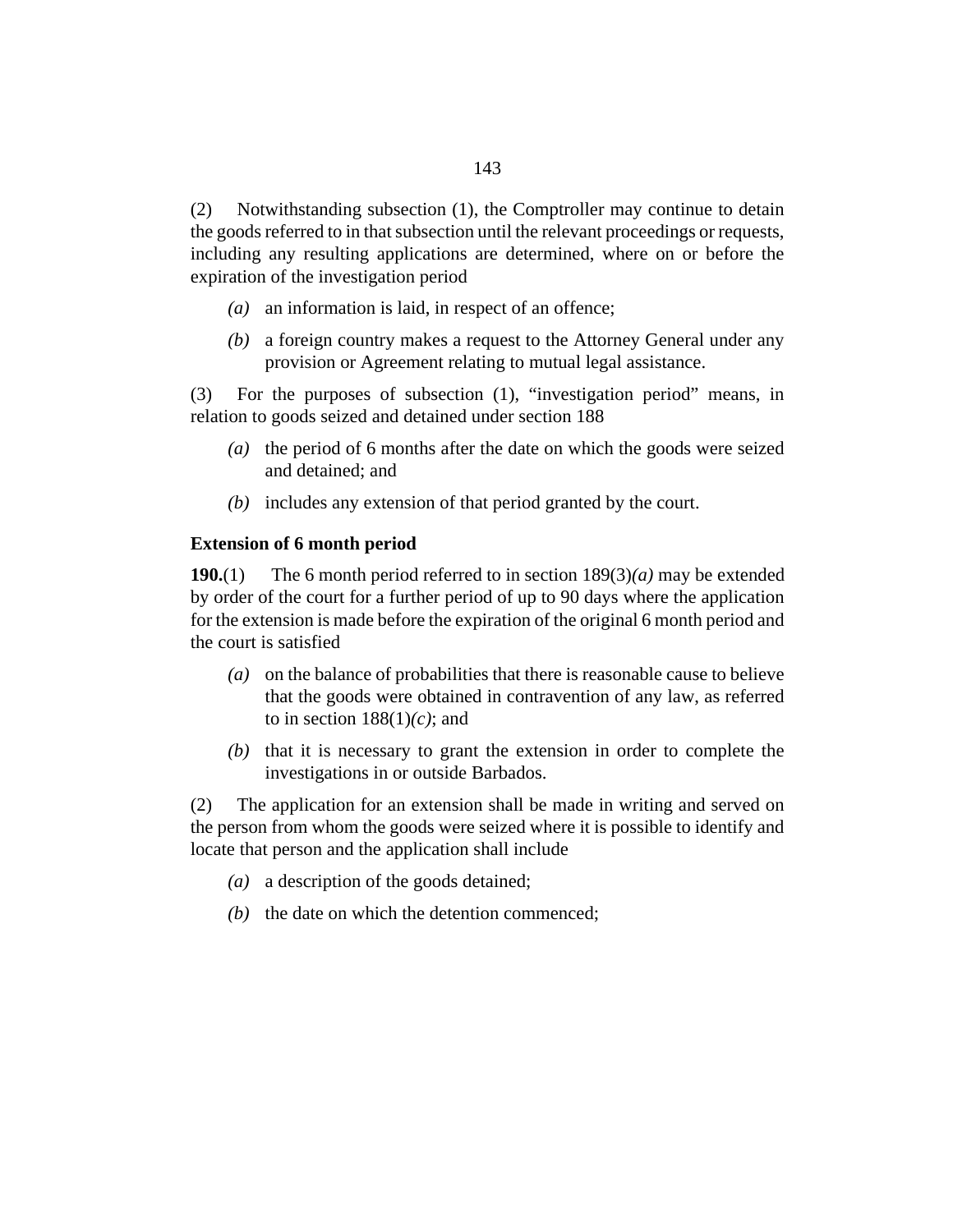- a statement of the facts supporting the reasonable grounds required *(c)* under [section 188](#page-141-0);
- a statement of the reasons why the extension is necessary to allow the *(d)* completion of investigations in or outside Barbados in relation to the goods.

The person from whom the goods were seized is entitled to appear and be heard on the application and shall be notified at least 24 hours before the hearing of the application, of the time and place of that hearing. (3)

# **Custody of certain detained goods**

Where a vessel, aircraft or animal is detained under [section 188](#page-141-0), a customs officer may leave that item in the custody of **191.**(1)

- ( $a)$ ) the person from whom the goods have been detained; or
- any other person authorized by the customs officer who consents to *(b)* having such custody.

A person who has the custody of goods under subsection (1) shall, until a final decision is made under [section 189](#page-141-0) as to whether or not the goods are to be returned, hold them in safe keeping without charge to the Government and in accordance with conditions imposed by the Comptroller. (2)

- A person to whom subsection (2) applies shall (3)
	- make the goods available to the customs officer on request; *(a)*
	- not alter or dispose of the goods or remove them from Barbados, unless *(b)* authorized to do so by the customs officer; and
	- return the goods on demand to the custody of the Comptroller. *(c)*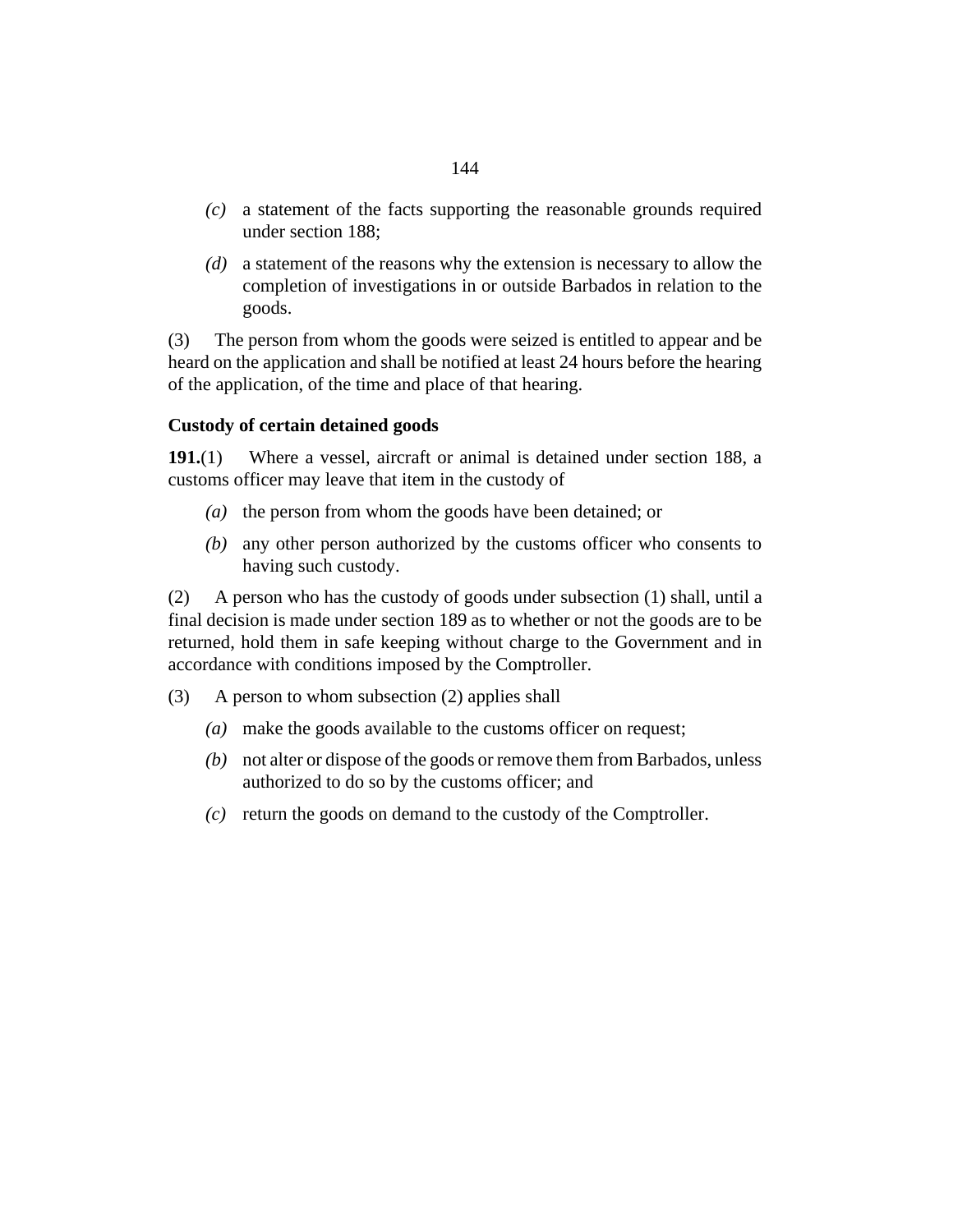#### <span id="page-144-0"></span>**Search warrants**

A customs officer may make an application in writing on oath to a magistrate where he is satisfied that there is on the premises **192.**(1)

- (*a*) evidence of
	- (i) the commission of an offence under this Act; or
	- (ii) the unlawful exportation or importation of goods;
- any goods that is intended to be *(b)*
	- (i) used for the purpose of committing an offence under this Act; or
	- (ii) unlawfully exported or imported; or
- anything that is liable to seizure under this Act, *(c)*

and a magistrate may where he is so satisfied issue a search warrant.

Before applying for a warrant, the customs officer referred to in subsection (1), shall make reasonable enquiries and shall disclose in the application, details of any other applications that the officer knows have been made within the previous 20 workings days in respect of the premises or goods specified, including the offence or offences alleged in any other application and the result of any other application or applications. (2)

- A search warrant referred to in subsection (1) shall be directed (3)
	- to and executed by a designated customs officer; or *(a)*
	- (b) to customs officers generally and executed by any customs officer or officers designated by the Comptroller.

# **Entry and search under warrant**

Subject to [section 157](#page-121-0) in executing a warrant, a customs officer or a member of the Police Force may, in addition to searching the premises specified in the warrant, search or detain a person who is at the place while the warrant is **193.**(1)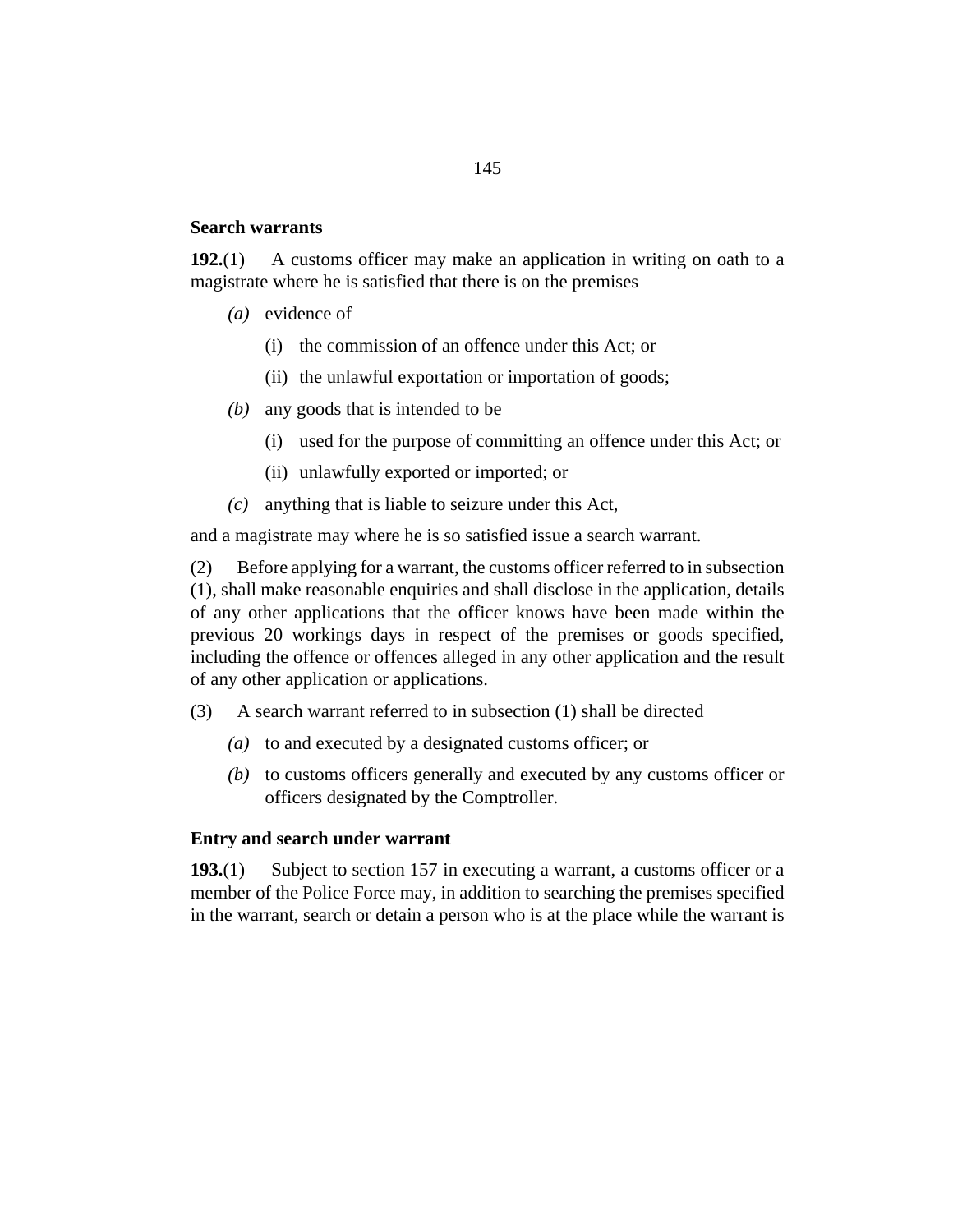being executed and who the officer believes is connected to the matter referred to in the warrant.

A customs officer shall not detain a person pursuant to subsection (1) for more than 48 hours. (2)

In executing a warrant referred to in subsection (1), a customs officer or a member of the Police Force may seize any item found on the premises being searched or on the person being searched where the customs officer or member of the Police Force has reasonable cause to believe that the item referred to in the warrant or any other item found, is liable to seizure. (3)

A person called upon to assist in executing the warrant, has, for that purpose, the powers referred to in this section. (4)

A person who fails or refuses to comply with a search or detention pursuant to this section is guilty of an offence and is liable on summary conviction to a fine of \$10 000or to imprisonment for 3 months or to both. (5)

# **Execution of search warrant**

A customs officer executing a search warrant shall produce the warrant for inspection upon initial entry into the premises, and in response to any reasonable request thereafter**,** and when requested by or on behalf of the owner or occupier of the premises shall provide a copy of the warrant no later than 7 days after the request is made. **194.**(1)

The person executing the warrant shall inform the owner or occupier of the premises of the date and time of the execution of the warrant and the name of the officer in charge of the search (2)

- by delivering to the owner or occupier of the premises a written notice *(a)* containing the information;
- by leaving a notice in a prominent place *(b)*
	- (i) at the premises; or
	- (ii) attached to the goods searched;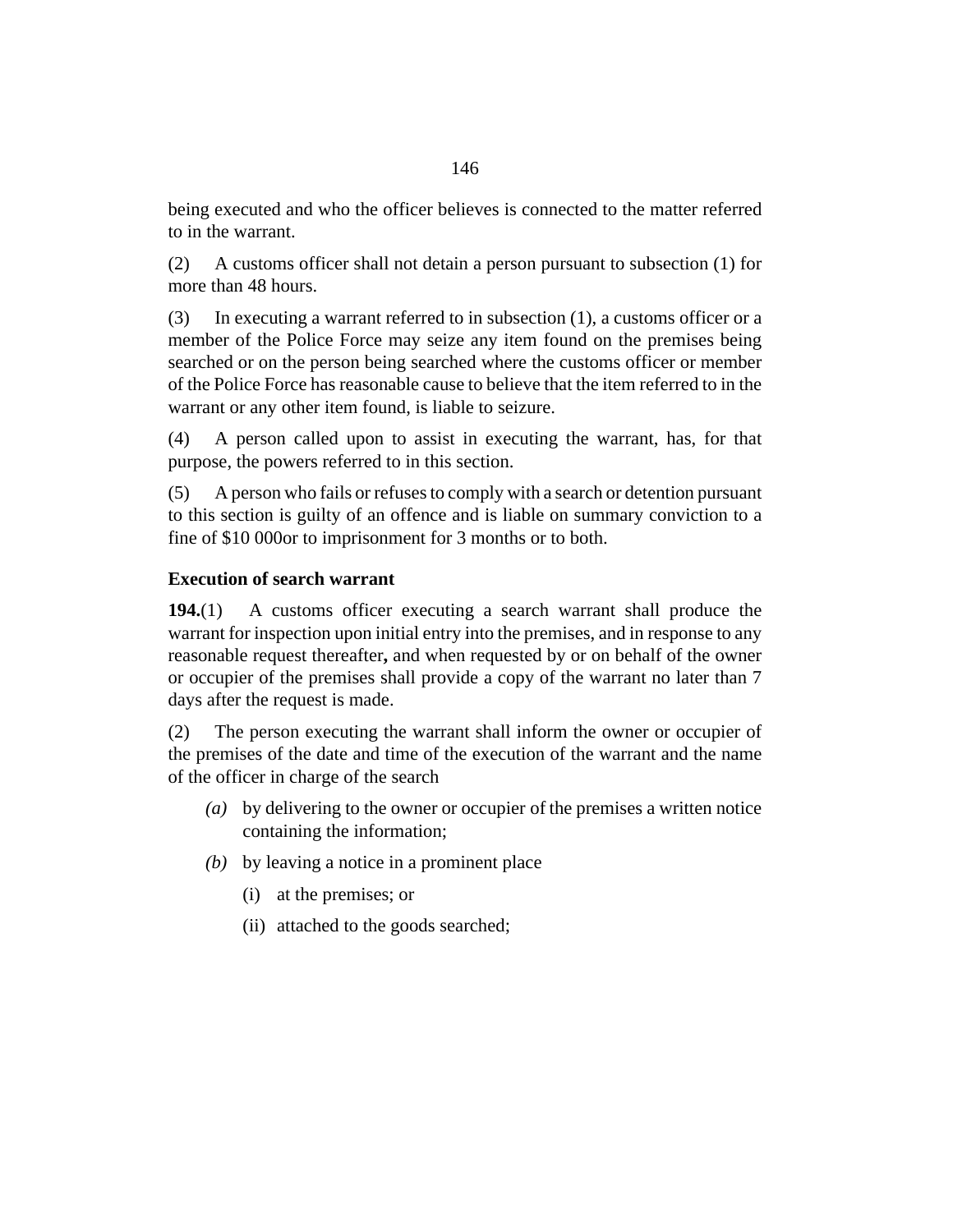- by sending a notice to the owner or occupier of the premises by *(c)* registered mail; or
- (d) in such other manner as the court may direct in any particular case.

## **Use of aids by a customs officer**

In exercising any power under this Act to board a vessel or an aircraft, enter a building or search any premises, a customs officer or a member of the Police Force may bring with him and use as an aid in exercising those powers **195.**(1)

- $(a)$  a dog;
- a chemical substance; *(b)*
- an x-ray or other imaging equipment; or *(c)*
- some other mechanical, electrical or electronic device or other similar *(d)* aids.

This section does not apply to a search carried out on residential premises except pursuant to a warrant issued under [section 192.](#page-144-0) (2)

## **Conditions applying to entry of buildings**

Every provision of the Act that confers on a customs officer the power to enter any building requires the authority of a warrant and is subject to **196.**

- identification being produced by the customs officer on initial entry; *(a)* and
- $(b)$  the authority for the entry and the purpose of the entry being clearly stated to the owner or person occupying the building, if present.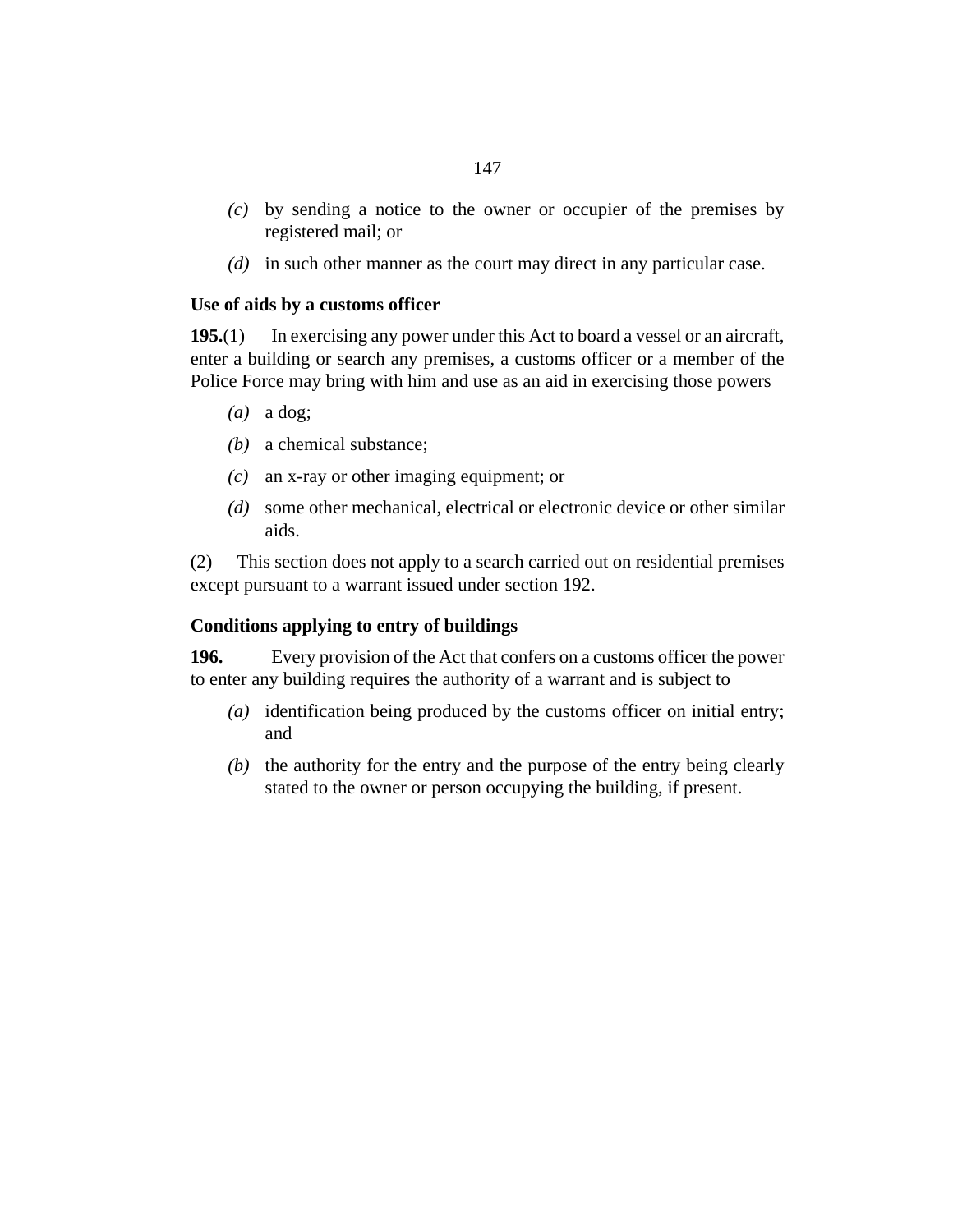# **Detention of dangerous goods concerning an aircraft**

A customs officer may detain goods found in the course of exercising any power of search or examination concerning an aircraft where the officer has a reasonable cause to believe that the goods **197.**(1)

- (a) are dangerous goods that may not be lawfully carried on an aircraft; and
- (b) are proposed to be carried by an operator of an aircraft.

Where a customs officer detains goods under subsection (1) he shall as soon as practicable, deliver those goods into the custody of a member of the Police Force. (2)

Where goods have been delivered in accordance with subsection (2), responsibility for those goods passes from the Comptroller to the Commissioner of Police. (3)

## **Protection of persons assisting customs officers**

A person assisting a customs officer in the execution of his duty under this Act, shall not be liable for the loss of or damage to any document, goods, vessel or aircraft caused by the action or inaction of that person lawfully exercising any power conferred under this Act. **198.**(1)

Subsection (1) does not apply where the person in question has not acted in good faith or has acted without reasonable care. (2)

# **Witnessing of signatures**

Where a document or declaration is required by this Act to be signed in the presence of the Comptroller or any particular officer and such document or declaration is signed in the presence of a witness whose signature is known to and who is approved by the Comptroller or the customs officer who receives the document or declaration, the document or declaration shall be as valid as if it had **199.**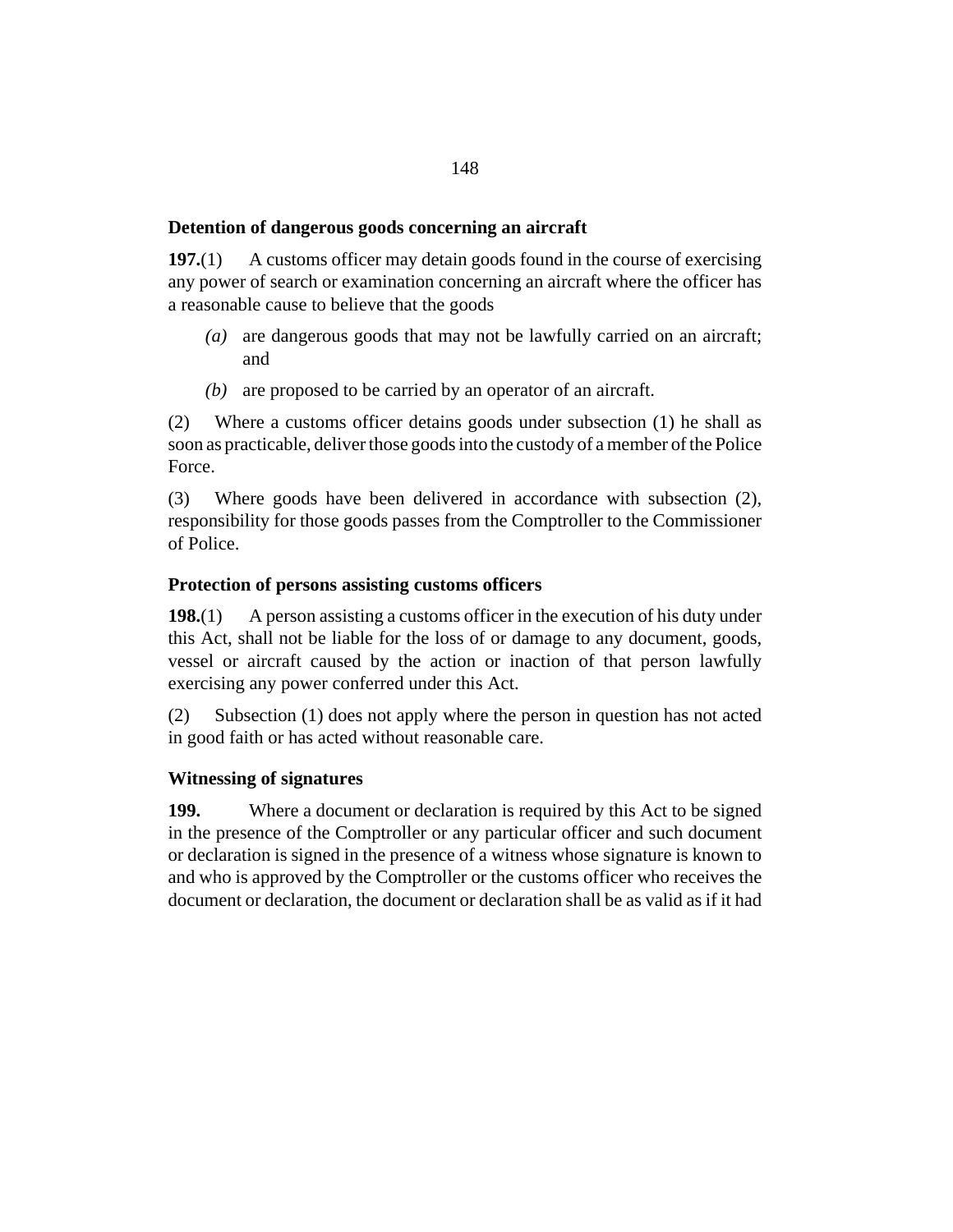<span id="page-148-0"></span>been signed in the presence of the Comptroller or the customs officer in whose presence it is required to be signed.

### **Documents in foreign language**

Where a document in a foreign language is presented to a customs officer carrying out his duty or exercising of any power under this Act, the officer shall require the person who presented the document to supply an English translation of the document prepared by a person approved by the Comptroller, at the expense of the person who presented the document. **200.**

### PART XXV

#### ADMINISTRATIVE PENALTIES

#### **Administrative penalties**

A person who contravenes a provision of this Act or any regulations made under this Act in respect of which an administrative penalty is payable for the contravention, shall pay the administrative penalty to Comptroller. **201.**

#### **Penalty notice**

A customs officer may issue an administrative penalty notice in such form as the Comptroller determines to a person described in section 201. **202.**(1)

- An administrative penalty notice shall (2)
	- specify the nature of the act constituting the contravention and the *(a)* penalty to be paid; and
	- (b) require the person to whom it is addressed to pay the penalty within 14 days of the date of the notice to the Comptroller.

A person who is in receipt of an administrative penalty notice shall pay the amount of the penalty to the Comptroller and comply with any additional requirement contained in the notice on or before the date specified in the notice. (3)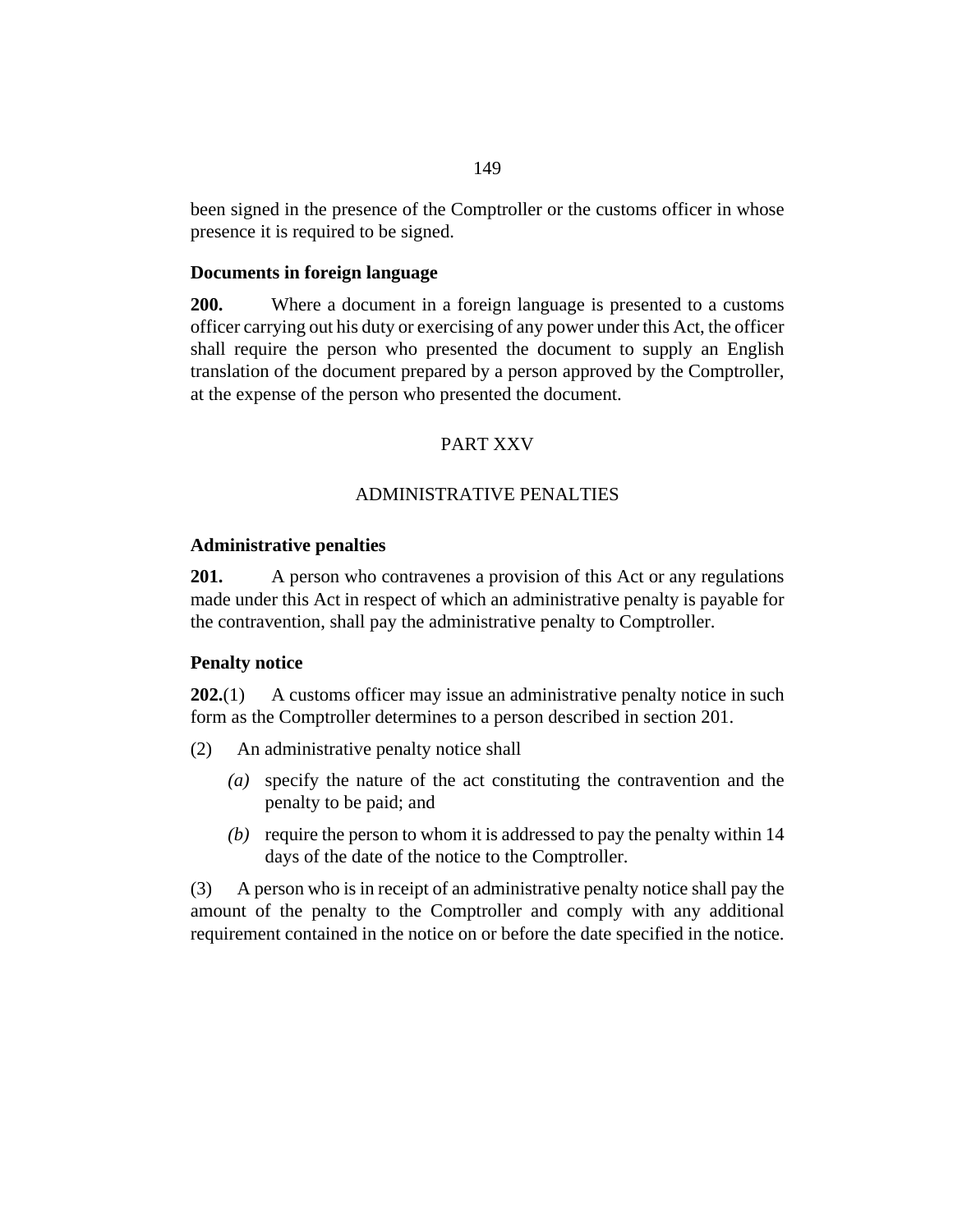### <span id="page-149-0"></span>**Procedure for challenging alleged contravention**

Notwithstanding [section 202\(](#page-148-0)3), a person to whom an administrative penalty notice is addressed and who wishes to challenge the alleged contravention, may instead of paying the amount of the penalty, apply to the Comptroller for a reconsideration of the matter in accordance with [section 247.](#page-173-0) **203.**

### **Penalty to constitute a debt to the Government**

An administrative penalty may be recovered as a debt due to the Government. **204.**

# PART XXVI

### OFFENCES AND PUNISHMENT

## **Falsification of record in System**

A person who falsifies or without the permission of the Comptroller, deletes, damages, alters or impairs any record, data message or information stored in or processed by the System or on any duplicate electronic storage medium respecting the System is guilty of an offence and is liable on summary conviction to a fine of \$50 000 or to imprisonment for 12 months or to both. **205.**

## **Unauthorized use of the System**

A person shall not transmit to or receive information from the System or otherwise make use of the System unless that person is registered by the Comptroller as an authorized user of the System. **206.**(1)

A person who contravenes subsection (1) is guilty of an offence and is liable on conviction on indictment to a fine of \$250 000 or to imprisonment for 5 years or to both. (2)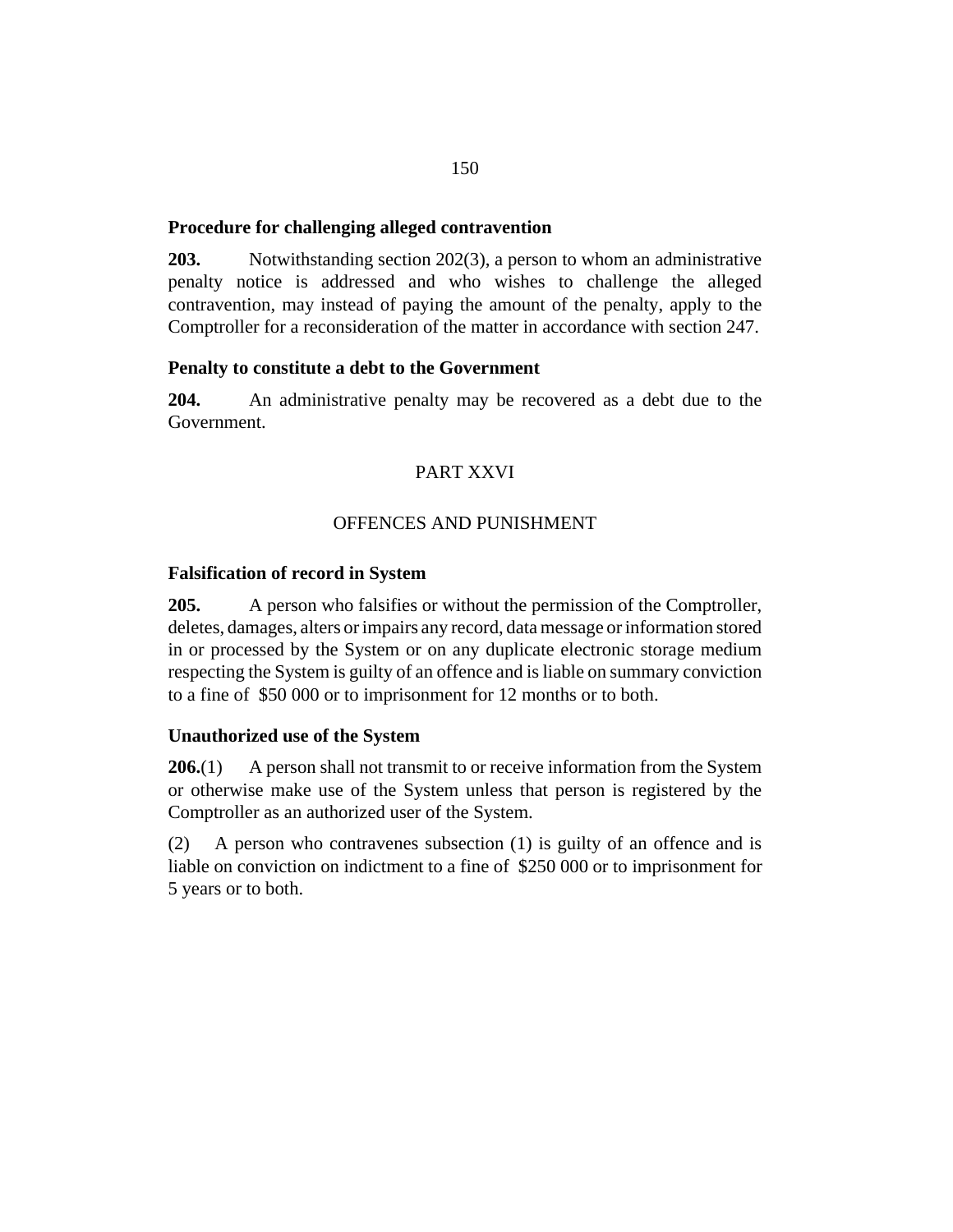#### **Unauthorized modification of the System**

A person who unlawfully causes a modification of any programme or data held in the System and by so doing damages the System, is guilty of an offence and is liable on conviction on indictment to a fine of \$250 000 or to imprisonment for 5 years or to both. **207.**(1)

Without prejudice to the fine imposed in respect of an offence committed under subsection (1), where damage is caused to the System as a result of an offence committed under subsection (1), the person convicted of the offence is liable to an additional fine of \$250 000 or to imprisonment for 5 years or to both. (2)

- For the purposes of this section (3)
	- (a) it is immaterial that the modification referred to in subsection  $(1)$  is not directed at
		- any particular programme or data; (i)
		- a programme or data of any kind; or (ii)
		- (iii) a programme or data held in the System;
	- $(b)$  it is immaterial whether an unauthorized modification is or is intended to be permanent or merely temporary;
	- a modification of any programme or data held in the System takes place *(c)* if by reason of the operation of any function of the System
		- any programme or data held in the System is altered or erased; (i)
		- any programme or data is added to or removed from any programme or data held in the System; or (ii)
		- (iii) any act occurs which impairs the normal operation of the System; and
	- any act that contributes toward the causing of a modification referred *(d)* to in paragraph *(c)* shall be regarded as causing the modification.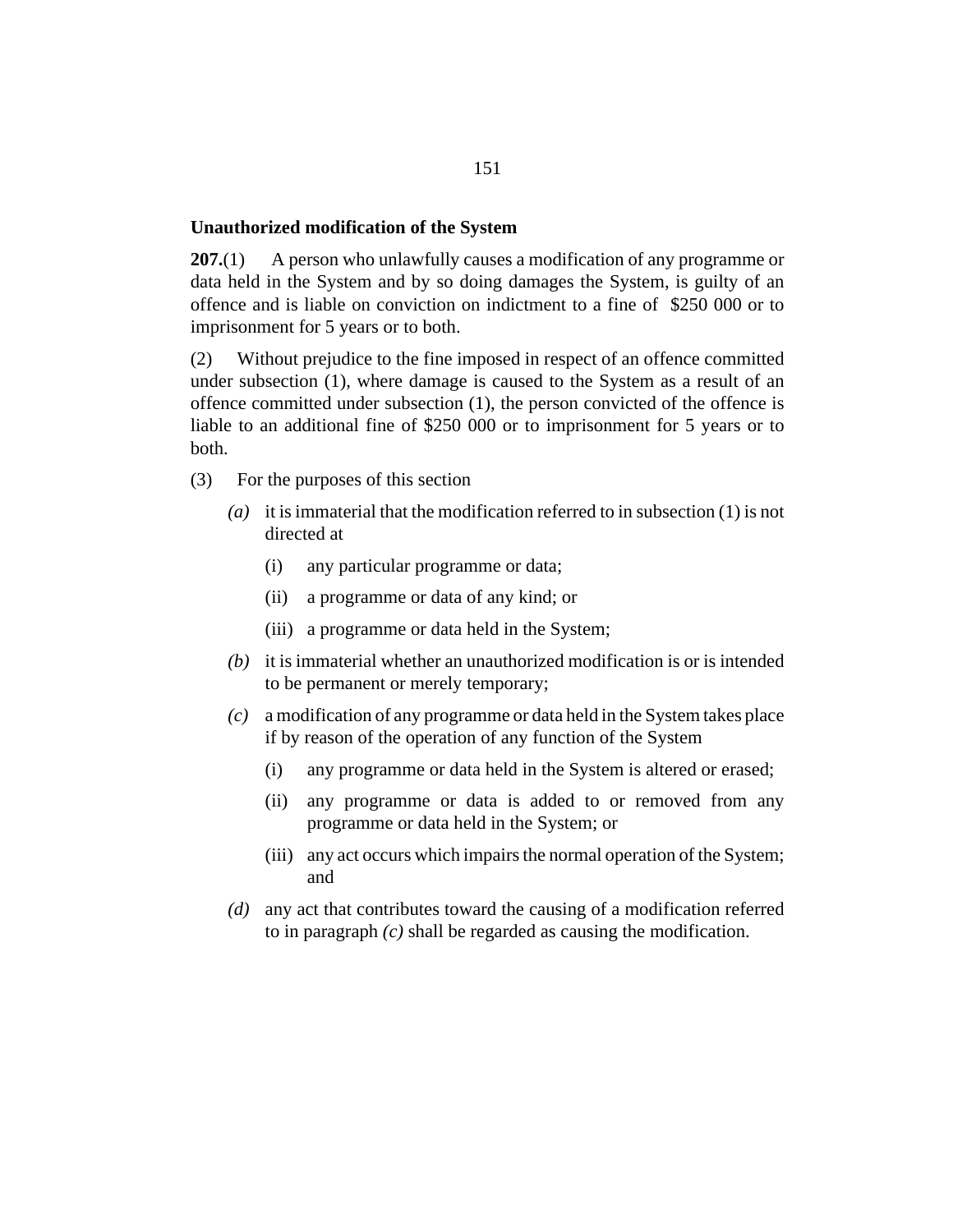# **Unauthorized obstruction of the System**

A person who knowingly and without authority **208.**(1)

- interferes with, interrupts or obstructs the lawful use of the System; or *(a)*
- impedes, prevents access to or impairs the usefulness of any *(b)* programme or data on the System

is guilty of an offence and is liable on conviction on indictment to a fine of \$250 000 or to imprisonment for 5 years or to both.

Without prejudice to the fine imposed in respect of an offence committed under subsection (1)**,** where damage is caused to the System as a result of an offence committed under subsection (1), the person convicted of the offence is liable to an additional fine of \$250 000 or imprisonment for 5 years or to both. (2)

# **Unauthorized interruption of the System**

A person who unlawfully engages in conduct which causes the System to cease to function whether temporarily or permanently is guilty of an offence and is liable on conviction on indictment to a fine of \$250 000 or to imprisonment for 5 years or to both. **209.**

## **Impersonating an officer**

A person who for the purpose of **210.**(1)

- obtaining admission to any building, vessel, aircraft or any other place; *(a)* or
- (b) doing or procuring to be done, any act which he is not entitled to do or procure to be done of his own authority

falsely assumes the name, designation or character of the Comptroller, of a customs officer or of any person authorized by the Comptroller to discharge any duty relating to any assigned matter is guilty of an offence and in addition to any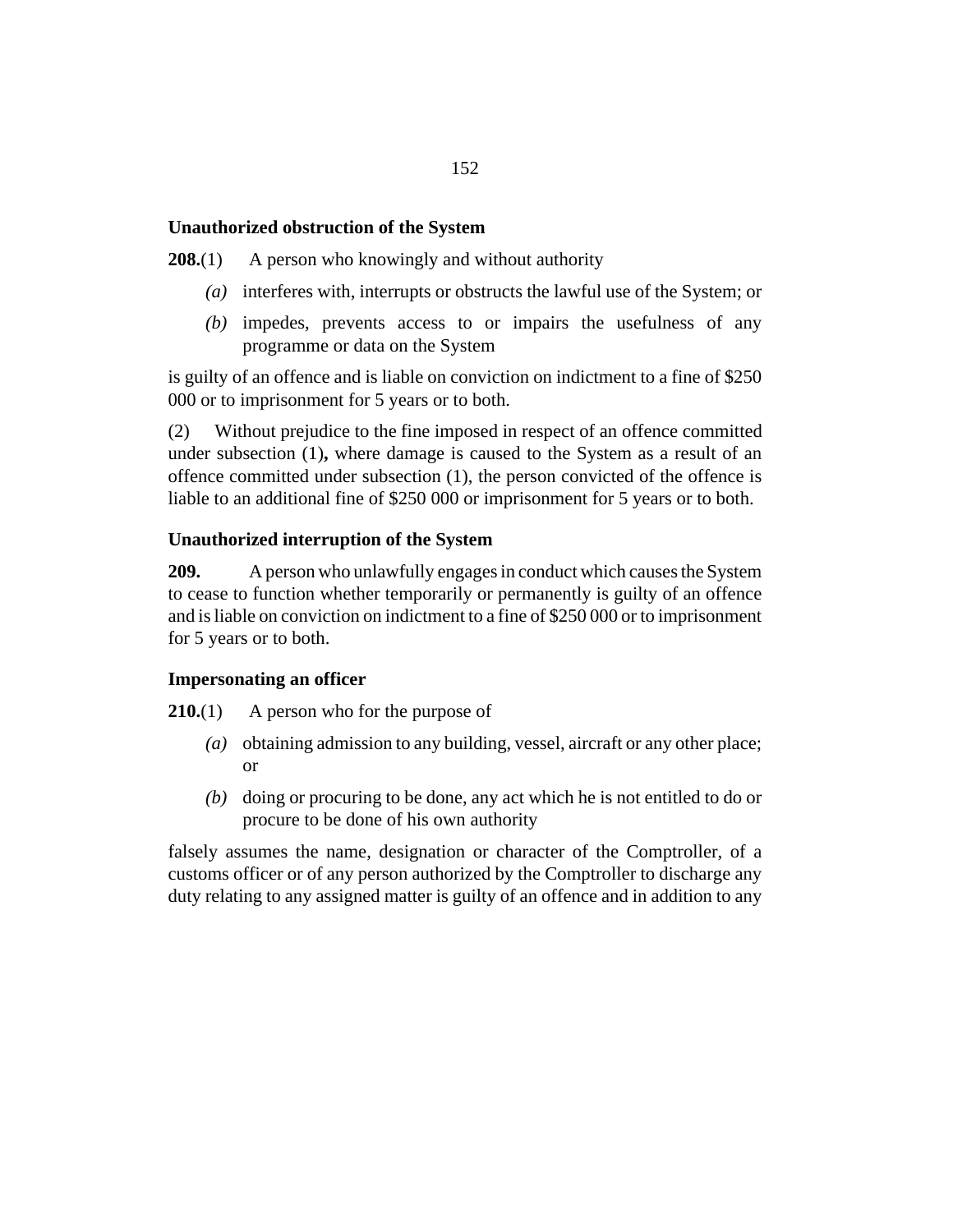other proceedings that may be taken against him is liable on summary conviction to a fine of \$100 000 and to imprisonment for 2 years or to both.

Where a person by words, conduct or demeanour holds himself out to be the Comptroller or a customs officer or wears or uses the uniform, name, designation or description of the Comptroller or customs officer, that person is guilty of an offence under subsection (1). (2)

### **Offences against officers**

A person who fires upon **211.**(1)

- a vessel in the service of the Customs Department; or *(a)*
- a customs officer in the execution of his duties under this Act, *(b)*

whether or not he causes physical damage or injury, is guilty of an offence and is liable on conviction on indictment to a fine of \$250 000 or to imprisonment for 5 years or to both.

- A person who (2)
	- obstructs, hinders, molests or assaults a customs officer in the *(a)* execution of his duties under this Act;
	- (b) does anything which impedes or is calculated to impede the carrying out of any search for anything liable to forfeiture under this Act, or the detention, seizure or removal of anything under this Act;
	- rescues, damages or destroys anything liable to forfeiture or does *(c)* anything calculated to prevent the procuring or giving of evidence as to whether or not anything is liable to forfeiture;
	- (d) interferes with any equipment, vessel, dog, communication system or other article used or intended for use by a customs officer;
	- acts with the intention of impairing the effectiveness of any equipment, *(e)* vessel, dog, communication system or other article used or intended for use by a customs officer;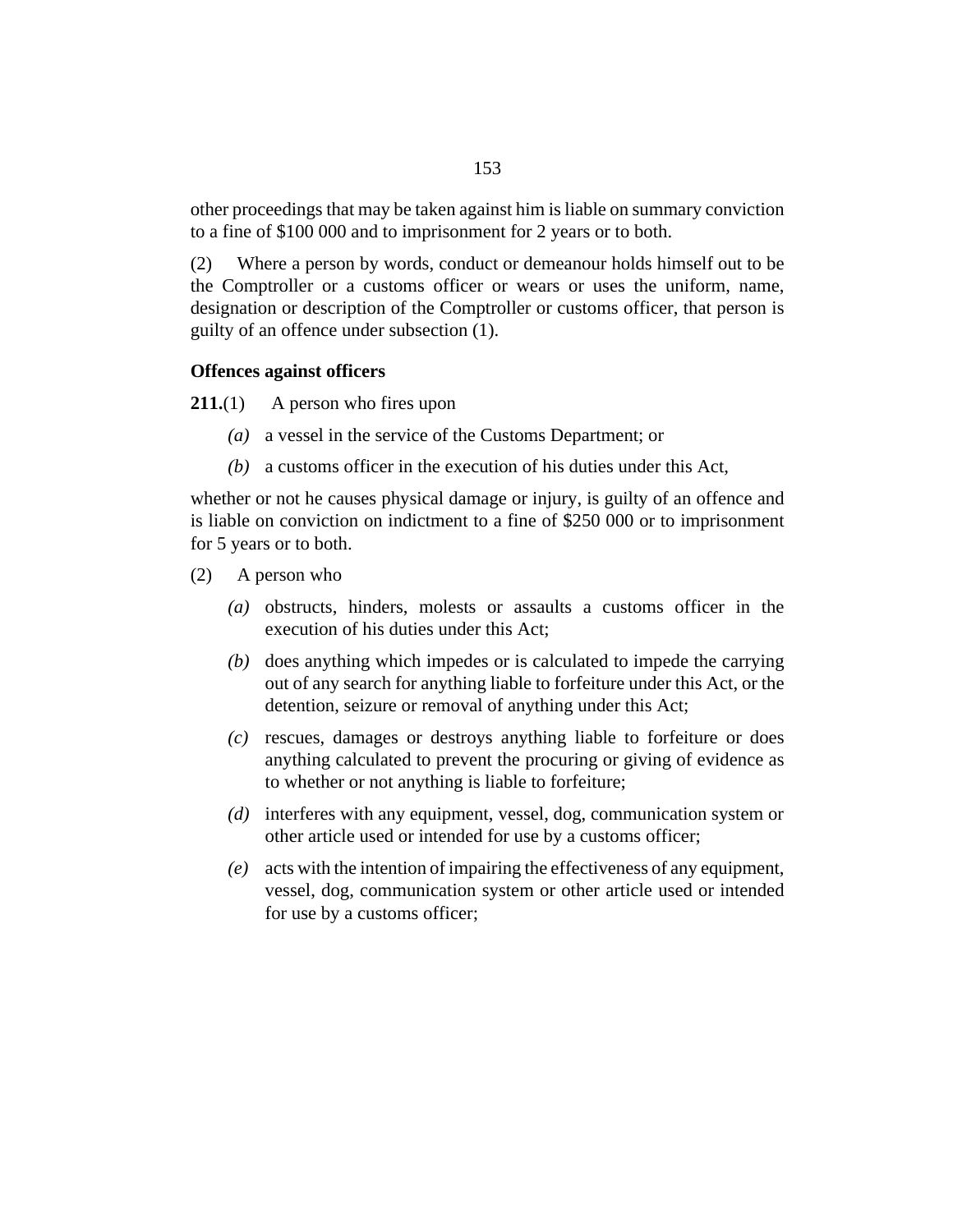prevents the arrest of any person under this Act or rescues any person *(f)* so detained,

is guilty of an offence and is liable on summary conviction to a fine of \$100 000 or to imprisonment for 2 years or to both.

- Where an offence is committed under this section by a person who (3)
	- (a) is armed with a weapon at the time of the offence; or
	- behaves in a violent manner, *(b)*

that person is guilty of an offence and is liable on conviction on indictment to imprisonment for 7 years.

A person who uses abusive, offensive or threatening language to a customs officer in the execution of his duties under this Act is guilty of an offence and is liable on summary conviction to a fine of \$5 000 or to imprisonment for one month or to both. (4)

- A person who staves, breaks or destroys goods (5)
	- (a) to prevent their detection or seizure by a customs officer or another person authorized to detain or seize the goods; or
	- $(b)$  to evade the payment of duty,

is guilty of an offence and is liable on summary conviction to a fine of \$100 000 or to imprisonment for 2 years or to both.

- A person who (6)
	- (a) rescues any person apprehended for any offence punishable by a fine or imprisonment under this Act or prevents the apprehension of such a person; or
	- (b) obstructs a customs officer in going, remaining or returning from on board a vessel or an aircraft within Barbados in searching the vessel or aircraft, or in detaining or seizing any goods liable to forfeiture or in otherwise acting in the execution of his duties,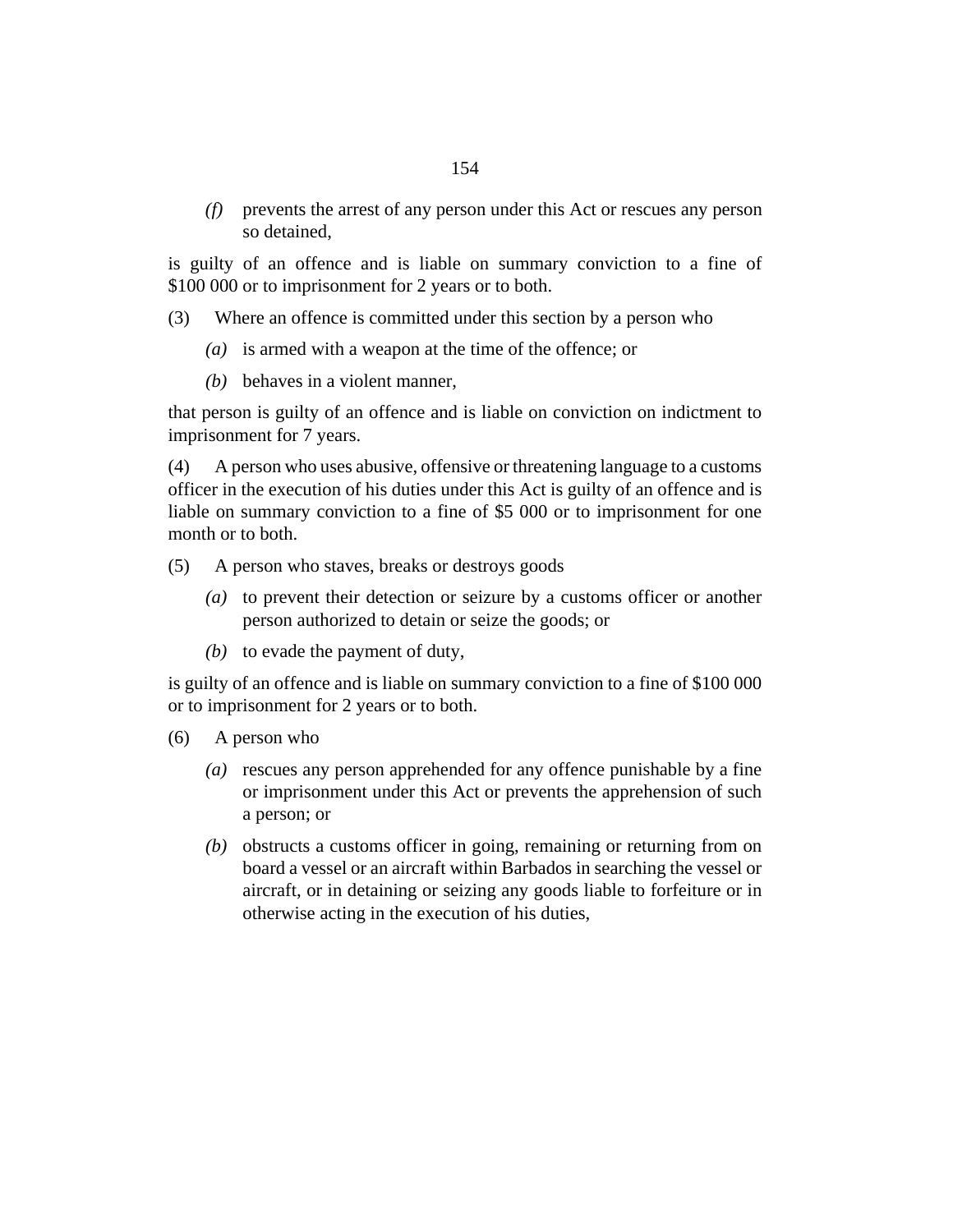is guilty of an offence and is liable on summary conviction to a fine of \$100 000 or to imprisonment for 2 years or to both.

# **Carrying away officers**

Where a vessel or an aircraft departs from Barbados carrying on board a customs officer without his consent, the commander of the vessel or aircraft or his agent is guilty of an offence and is liable on conviction on indictment to a fine of \$300 000 or to imprisonment for 5 years or to both. **212.**(1)

In addition to any other liability imposed under subsection (1), the amount of any expense incurred by the Comptroller or the Government caused by the carrying away of the customs officer may be recovered from the agent or owner of the vessel or aircraft. (2)

# **Interfering with customs vessels, aircraft**

A person who unless for just and sufficient cause interferes in any way with any vessel, aircraft, vehicle, buoy, anchor, chain, rope or mark that is being used by a customs officer in the performance of his duty, is guilty of an offence and is liable on summary conviction to a fine of \$100 000 or to imprisonment for 2 years or to both. **213.**

# **Signalling to smugglers**

In this section "prohibited signal" or "prohibited message" means a signal or message connected with the smuggling or intended smuggling of goods into or out of Barbados. **214.**(1)

A person who by any means sends a prohibited signal or transmits a prohibited message from any place in Barbados or from any vessel or aircraft to a person in another vessel or aircraft, is guilty of an offence and is liable on summary conviction to a fine of \$100 000 or to imprisonment for 2 years or to both. (2)

The equipment or apparatus used for the sending of the signal or message referred to in subsection (2) is liable to forfeiture. (3)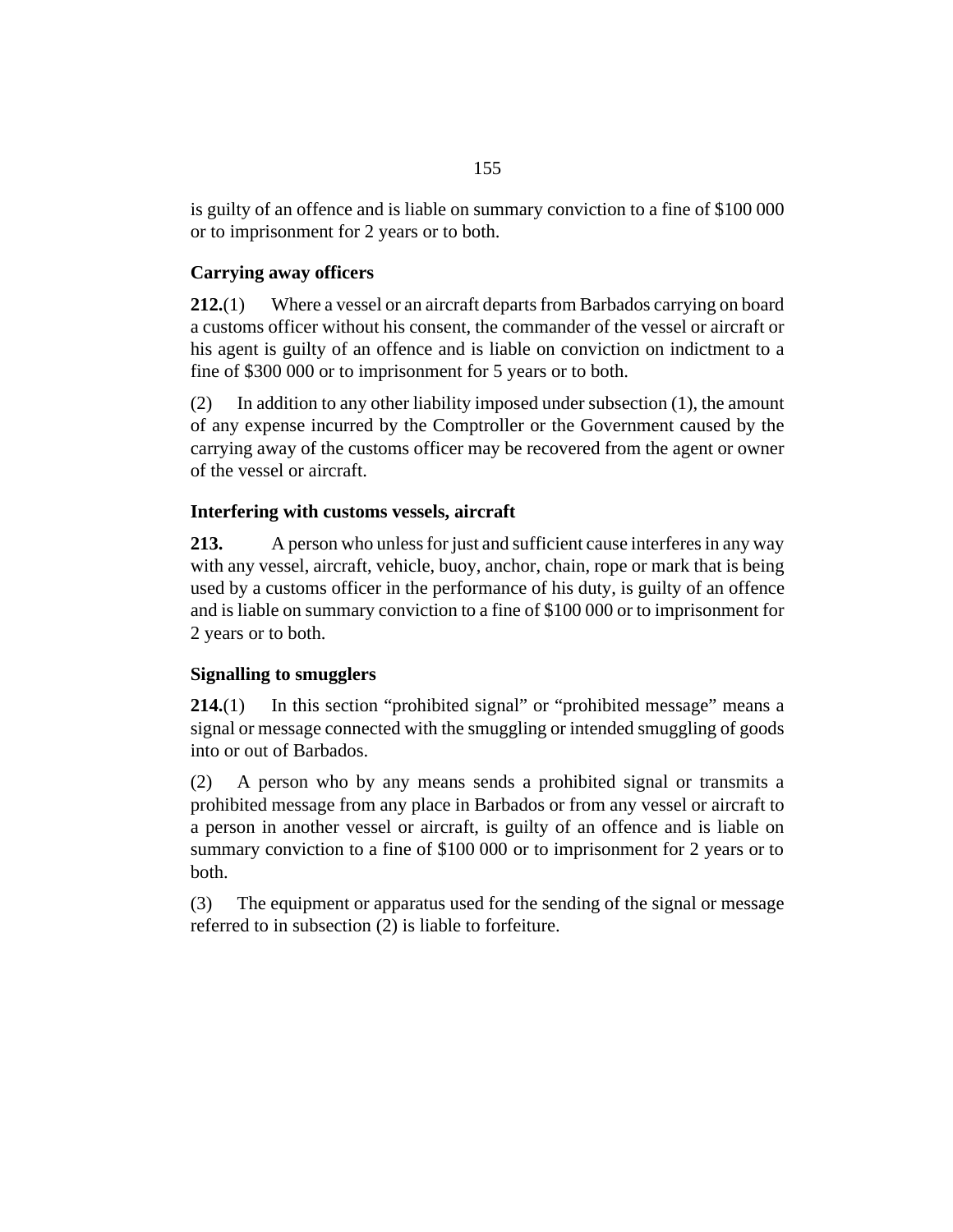Subsections (2) and (3) apply whether or not the person for whom the signal or message is intended is in a position to receive it or is actually engaged at the time in smuggling. (4)

For the purposes of this section, where a vessel or an aircraft to which a signal described in subsection (1) is sent (5)

- (a) changes its course;
- weighs anchor, if it was at anchor; or *(b)*
- sends a signal in apparent response, *(c)*

that vessel or aircraft, for the purposes of this section**,** shall be deemed to be engaged in smuggling, unless the contrary is proved.

Where a customs officer or a member of the Police Force has reasonable grounds to believe that a prohibited signal or message is being or is about to be transmitted from any vessel, aircraft**,** building or other place in Barbados, he may without having obtained a warrant, board or enter the vessel, aircraft, building or place and take such steps as are reasonably necessary to prevent the sending of that signal or message. (6)

# **Adapting vessel or aircraft for smuggling**

Where a vessel or an aircraft arrives in Barbados or is in Barbados and has **215.**

- any part adapted for the purpose of concealing goods or persons; or *(a)*
- any hole, pipe or device adapted for the purpose of concealing goods *(b)* or persons,

the commander, owner or other person in charge of the vessel or aircraft are each guilty of an offence and are each liable on conviction on indictment to a fine of \$200 000 or to imprisonment for 3 years or to both and the vessel or aircraft is liable to forfeiture.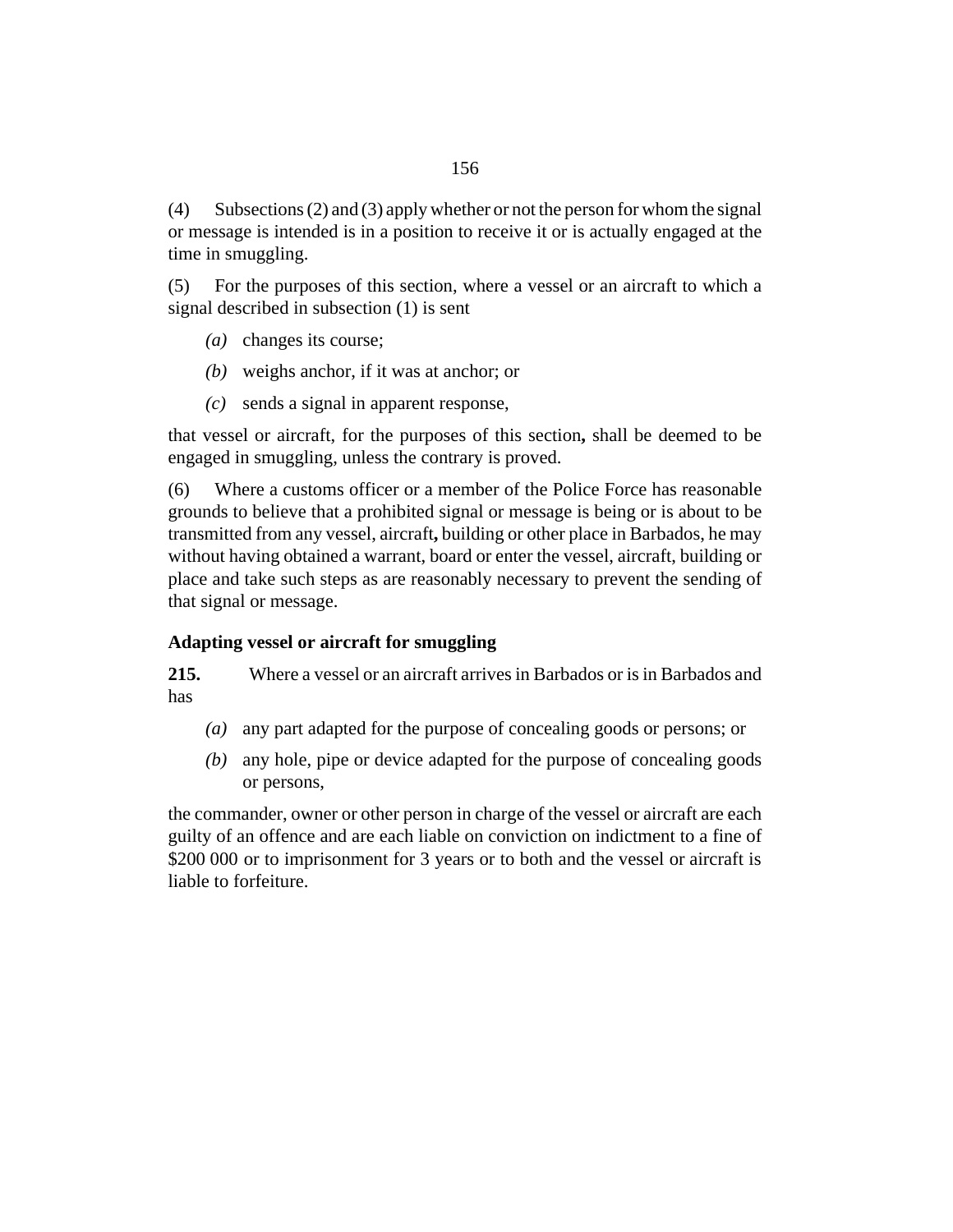# **Communicating with arriving vessels and aircraft**

A person who, other than in an official capacity, communicates with a vessel or an aircraft that is arriving in Barbados before that vessel has been cleared by a customs officer is guilty of an offence and is liable on conviction on indictment to a fine of \$100 000 or to imprisonment for 2 years or to both. **216.**

# **Offering smuggled goods for sale**

Where a person offers goods for sale that have **217.**

- been imported without payment of duty; or *(a)*
- (b) been otherwise unlawfully imported

those goods, are liable to forfeiture and the person offering them for sale is guilty of an offence and is liable on summary conviction to a fine of \$5 000 or 3 times the value of the goods, whichever is greater or to imprisonment for one month or to both.

# **Special penalty where offender is armed or disguised**

A person who is concerned in the movement or carriage of goods and who **218.**

- performs any act contrary to the lawful importation or exportation of *(a)* the goods; and
- $(b)$  is armed with an offensive weapon or is disguised in any way; or
- $(c)$  is armed with an offensive weapon or is disguised and is found in Barbados in possession of any goods that are liable to forfeiture under this Act,

is guilty of an offence and is liable on summary conviction to a fine of \$100,000 or to 3 times the value of the goods, whichever is greater, or to imprisonment for 2 years or to both, and the goods are liable to forfeiture.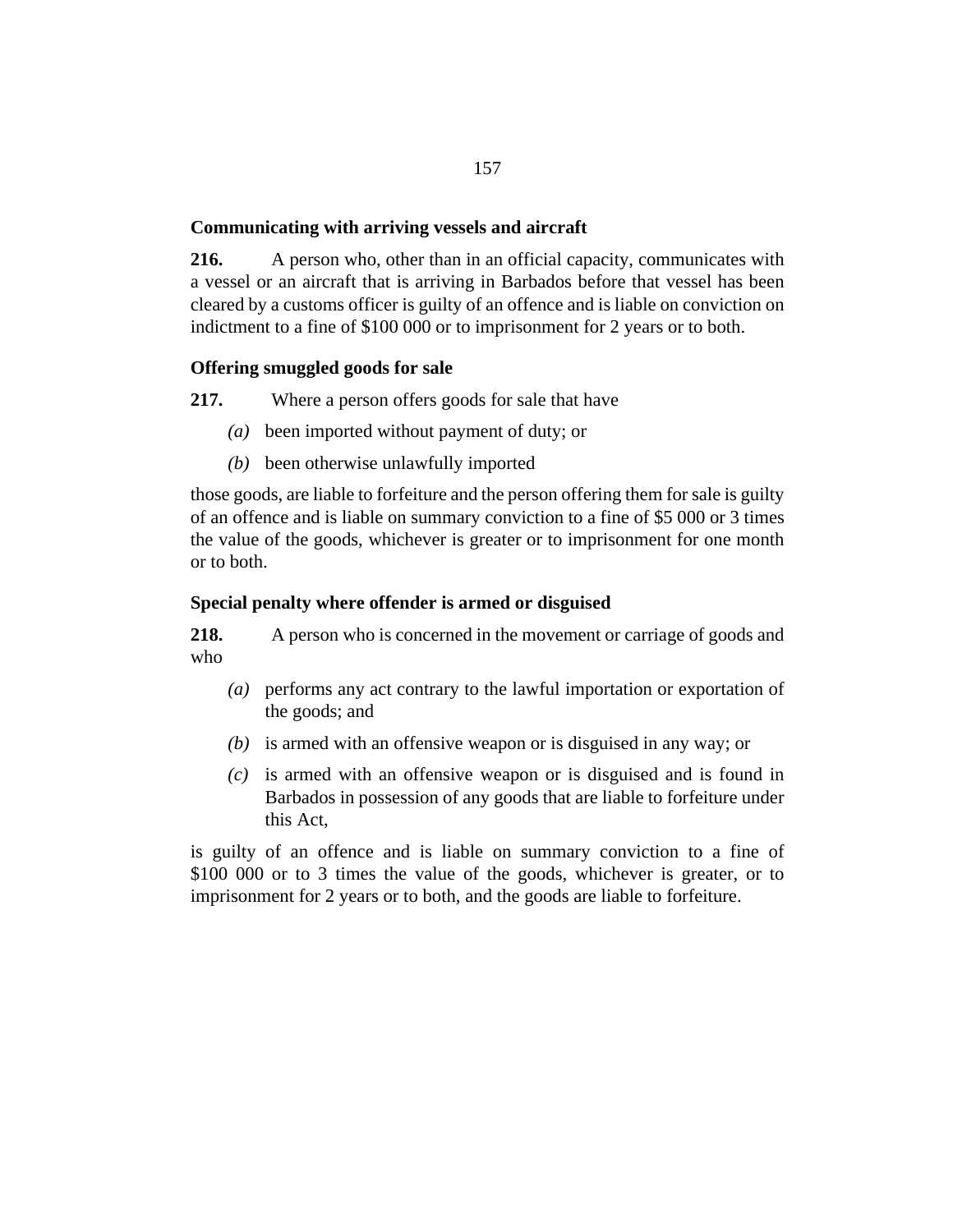### **False declarations**

Any person who, in any matter relating to customs or under the control or management of the Comptroller **219.**(1)

- makes and subscribes, or causes to be made and subscribed, any false *(a)* declaration;
- makes or signs or causes to be made or signed, any declaration, *(b)* certificate or other instrument required to be verified by signature only, the same being false in any particular;
- makes or signs any declaration made for the consideration of any *(c)* officer on any application presented to him, the same being untrue in any particular;
- when required by or under this Act to answer questions put to him by *(d)* any officer, answers any such questions falsely;
- counterfeits, falsifies, or wilfully uses when counterfeited or falsified, *(e)* any document required by or under this Act or by or under the directions of any officer, or any instrument used in the transaction of any business or matter relating to customs;
- alters any document or instrument after the same has been officially *(f)* issued;
- counterfeits the seal, signature, initials or other mark of or used by any *(g)* officer for the verification of any such document or instrument, or for the security of goods or any other purpose in the conduct of business relating to customs or under the control or management of the Comptroller; or
- (h) on any document or instrument required for the purposes of this Act, counterfeits or imitates the seal, signature, initials or other marks of or made use of by any other person whatsoever, whether with or without the consent of such person,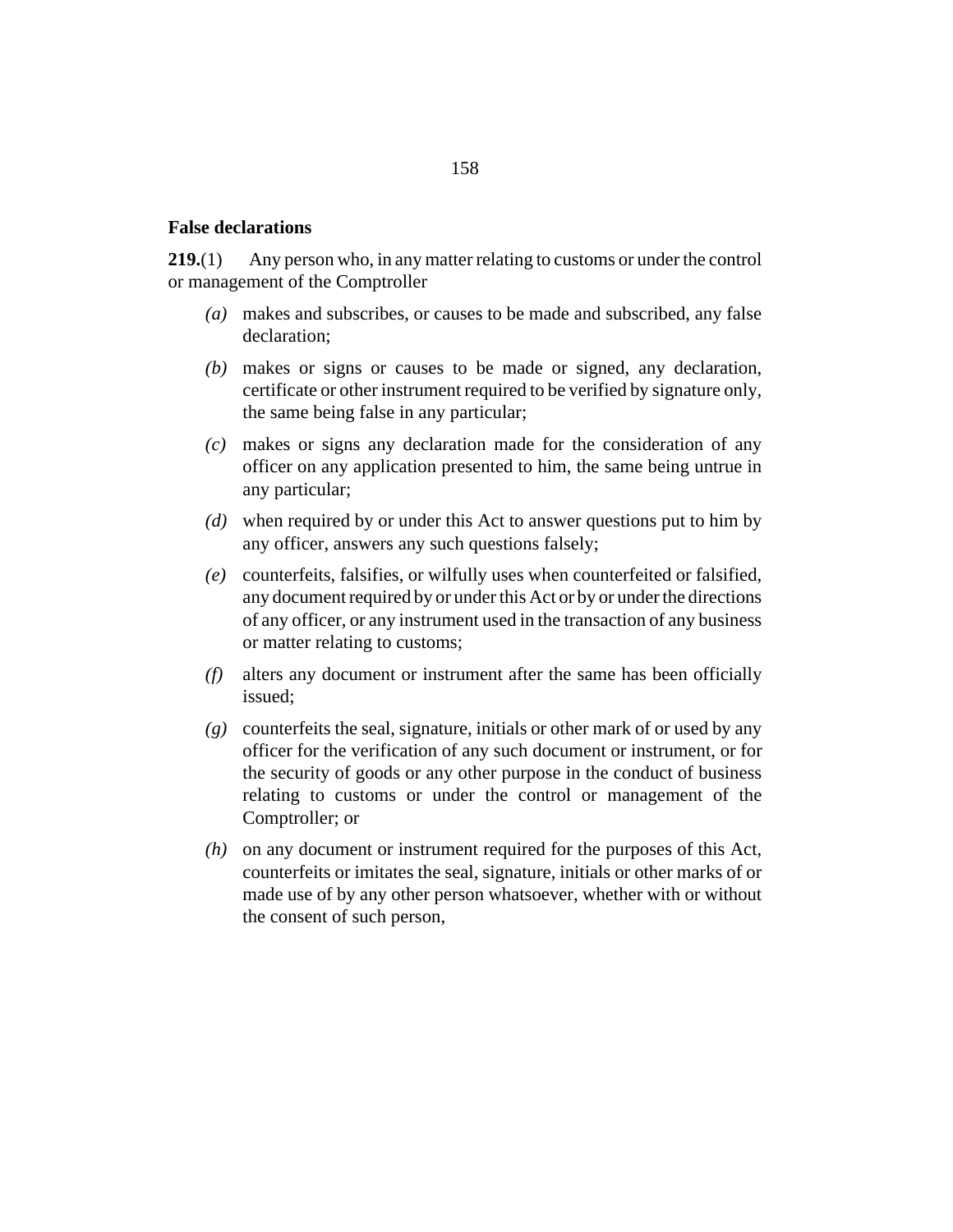shall, on conviction on indictment, be liable to a fine of \$150 000 or 3 times the value of the goods, whichever is greater, or to imprisonment for 2 years or to both.

Where a false declaration is determined by the Comptroller to be a clerical error or mistake of fact, the person may submit a corrected entry and, in such a case, that person shall not be required to pay the penalty. (2)

Where by reason of an act described in subsection  $(1)$ , the full amount of duty payable is not paid or any overpayment is made in respect of any drawback, allowance, rebate or repayment of duty, the amount of duty unpaid or the overpayment shall be payable immediately to the Comptroller and may be recovered accordingly. (3)

#### **Counterfeiting documents, seals, stamps, etc.**

A person who **220.**(1)

- with respect to a document that is required under this Act or that is used *(a)* in the transaction of any business relating to an assigned matter
	- counterfeits or falsifies the document; (i)
	- (ii) knowingly accepts, receives or uses any document so counterfeited or falsified; or
	- (iii) alters any document after it has been officially issued; or
- (b) counterfeits any seal, stamp, signature, initials or other mark, of, or used by, a customs officer for the verification of a document, the security of goods or for any other purpose relating to an assigned matter,

is guilty of an offence and is liable on summary conviction to a fine of \$100 000 or 5 times the value of the goods, whichever is greater, or to imprisonment for 12 months or to both, and the goods are liable to forfeiture.

Any goods to which a document referred to in subsection (1) relate shall be liable to forfeiture. (2)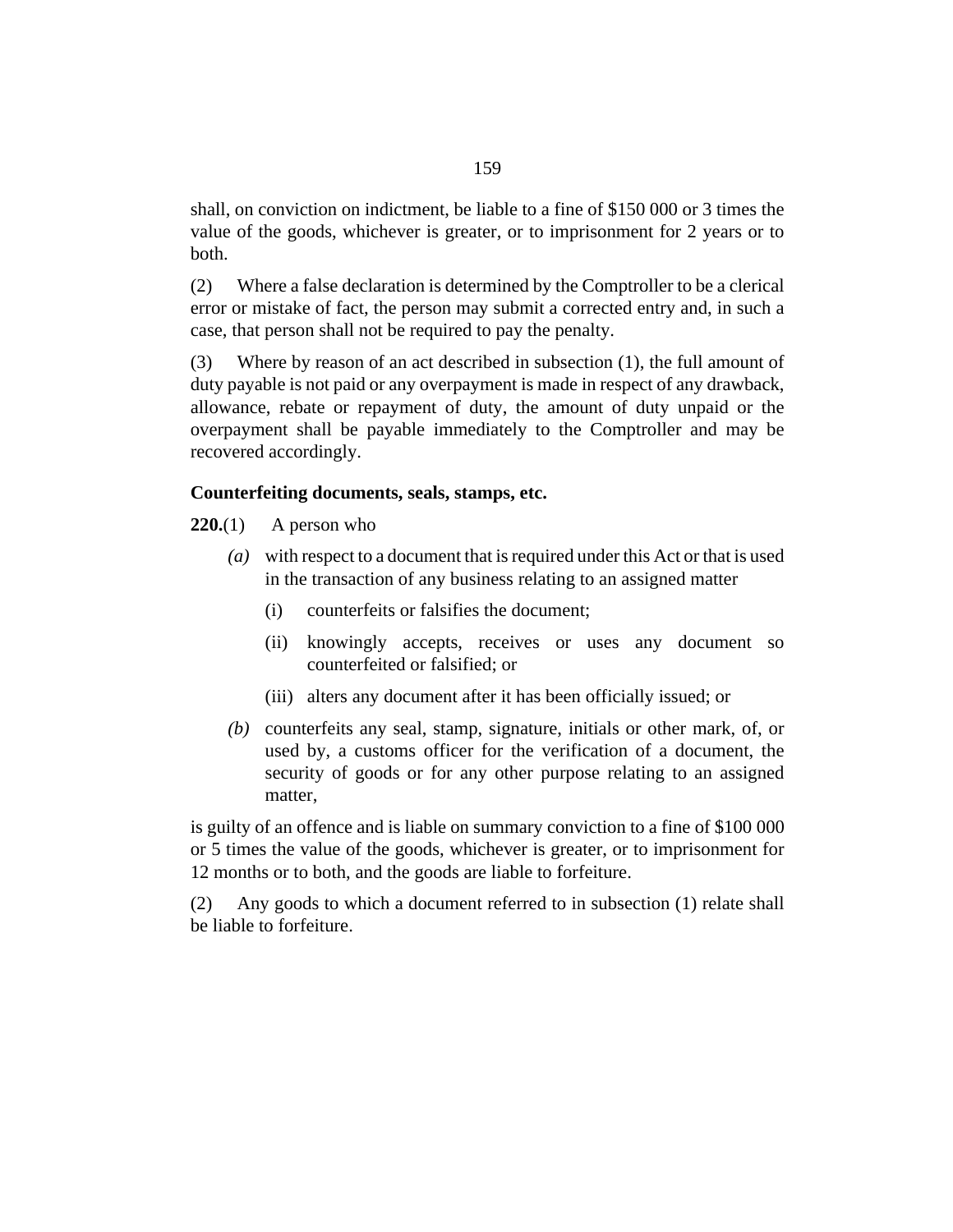### **False scales**

A person who is required under this Act to provide scales, and who provides scales that do not give a true reading is liable to pay an administrative penalty not exceeding \$10 000. **221.**(1)

- Where a person (2)
	- (*a*) referred to in subsection (1); or
	- by whom, or on whose behalf, an article is or is to be weighed, counted, *(b)* gauged or measured,

for the purpose of taking account of the goods or the conduct of an examination by a customs officer, performs any act that may prevent or hinder the officer from taking a true account or making a proper examination, the person is liable to pay an administrative penalty not exceeding \$10 000.

In this section "scales" include weights, measures and weighing or measuring machines or instruments. (3)

# **Fraudulent evasion**

- A person who **222.**(1)
	- knowingly acquires possession of *(a)*
		- goods that have been unlawfully removed from a warehouse; (i)
		- goods that are chargeable with any duty that has not been paid; or (ii)
		- (iii) goods with respect to the importation or exportation of which any prohibition or restriction is in force under any law; or
	- $(b)$  is in any way concerned with smuggling, unloading, landing, carrying, removing, depositing, harbouring, keeping or concealing goods described in paragraph *(a)*,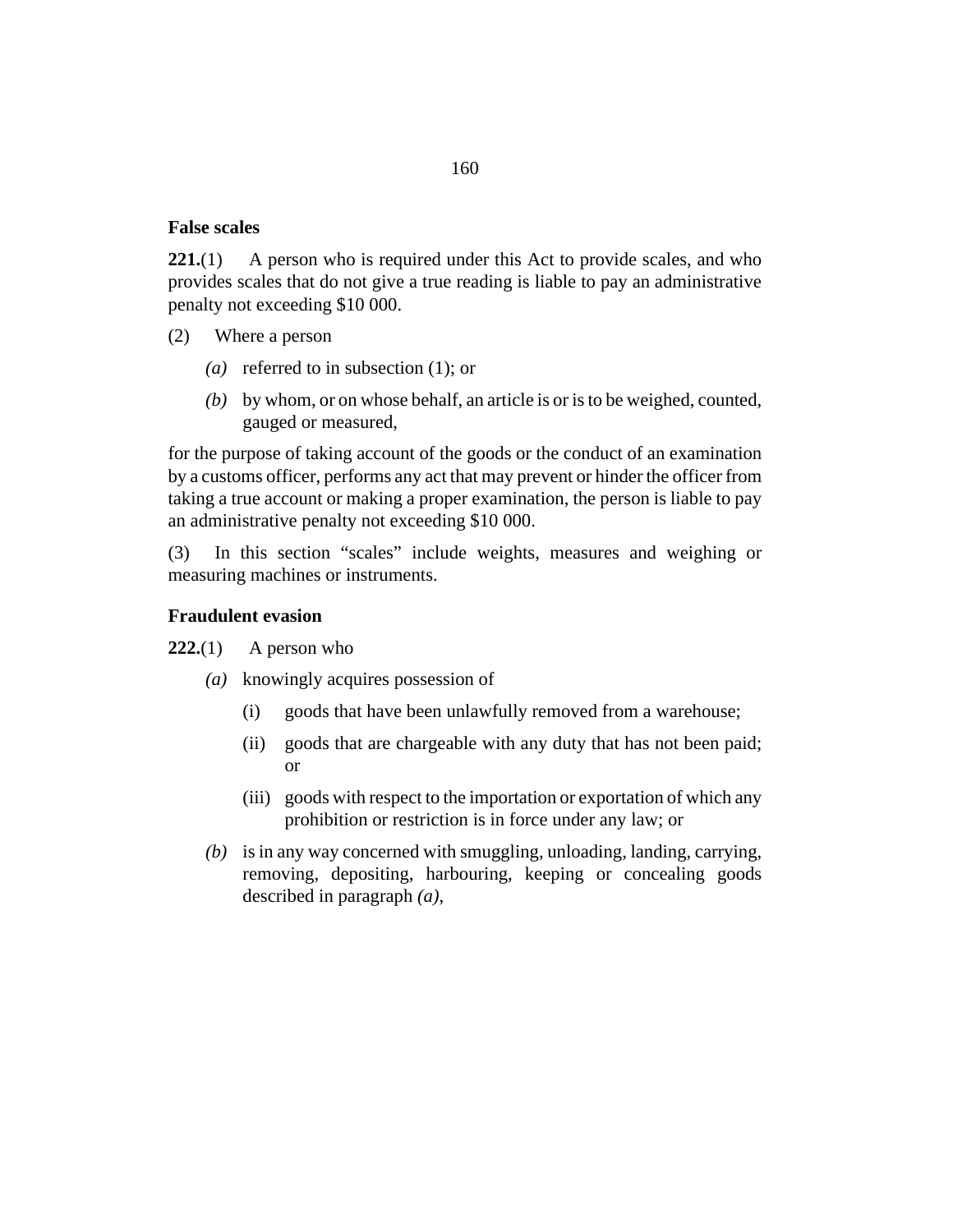is guilty of an offence and is liable on summary conviction to a fine of \$100 000 or 5 times the value of the goods, whichever is greater, or to imprisonment for 2 years or to both.

A person who evades the payment of any duty chargeable on imported goods is guilty of an offence and is liable on summary conviction to a fine of \$100 000 or 3 times the value of the goods, whichever is greater, or to imprisonment for 2 years or to both. (2)

Goods referred to in subsections (1) and (2) are liable to forfeiture. (3)

#### **Vessels and vehicles**

Every person who**, 223.**(1)

- without lawful authority, acquires possession or control of an *(a)* uncustomed vehicle or vessel;
- (b) forges, alters or tampers with
	- a vehicle's registration number, licence plate or other (i) identification mark; or
	- (ii) the hull mark or other mark of a vessel with intent to conceal its true identity; or
- knowingly acquires possession of a vehicle or vessel referred to in *(c)* paragraph *(a)* or *(b)*

is guilty of an offence and is liable on summary conviction to a fine of \$100 000 or to 3 times the value of the goods, whichever is greater, or to imprisonment for 2 years or to both.

The vehicle or vessel, referred to in subsection (1) is liable to forfeiture. (2)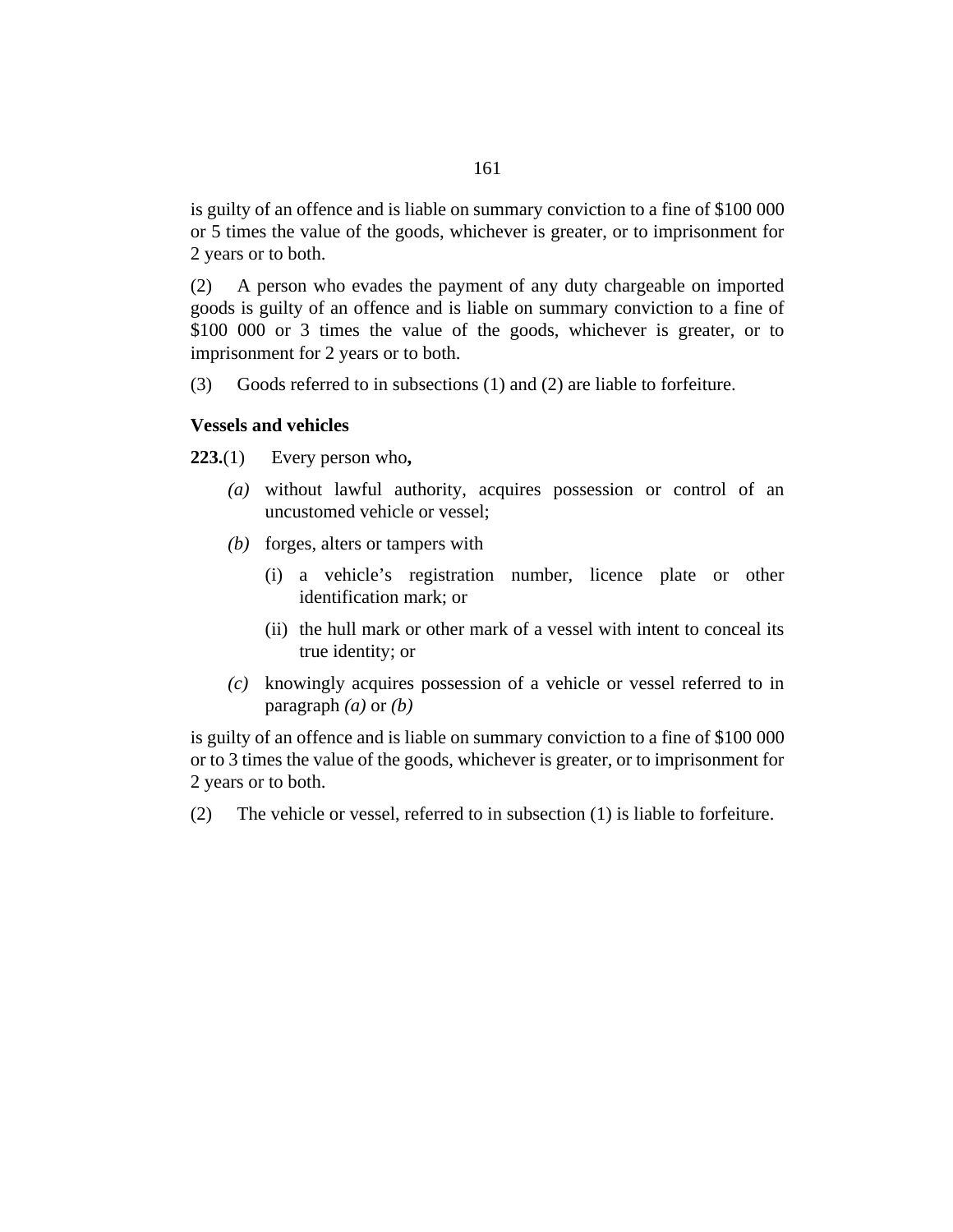## **Removing locks, seals or marks**

Where under this Act, a lock, seal or mark is used to secure or identify any goods, place or container in which goods are kept, a person who, without the authority of a customs officer **224.**(1)

- (a) removes or tampers with the lock, seal or mark; or
- before the lock, seal or mark is lawfully removed, removes or adds any *(b)* goods,

is guilty of an offence and is liable on summary conviction to a fine of \$100 000 or to 3 times the value of the goods, whichever is greater, or to imprisonment for 2 years or to both.

Goods referred to in subsection (1) are liable to forfeiture. (2)

For the purposes of subsection (1), goods in a vessel or an aircraft are deemed to be in the charge of the commander of the vessel or aircraft. (3)

## **Intermeddling with goods found floating in the sea**

A person who is not a customs officer and who **225.**(1)

- interferes with or picks up goods, including spirits, that are prohibited *(a)* or restricted from being imported or exported, or are uncustomed goods and are found floating or sunk in the sea; and
- fails to report the goods to a customs officer**,** *(b)*

is guilty of an offence and is liable on summary conviction to a fine of \$100 000 or to imprisonment for 2 years or to both.

Goods referred to in subsection (1) are liable to forfeiture. (2)

#### **Penalty in cases of forfeiture**

Where a vessel, aircraft or goods become liable to forfeiture under this Act, the person who was concerned in the act or omission that causes the **226.**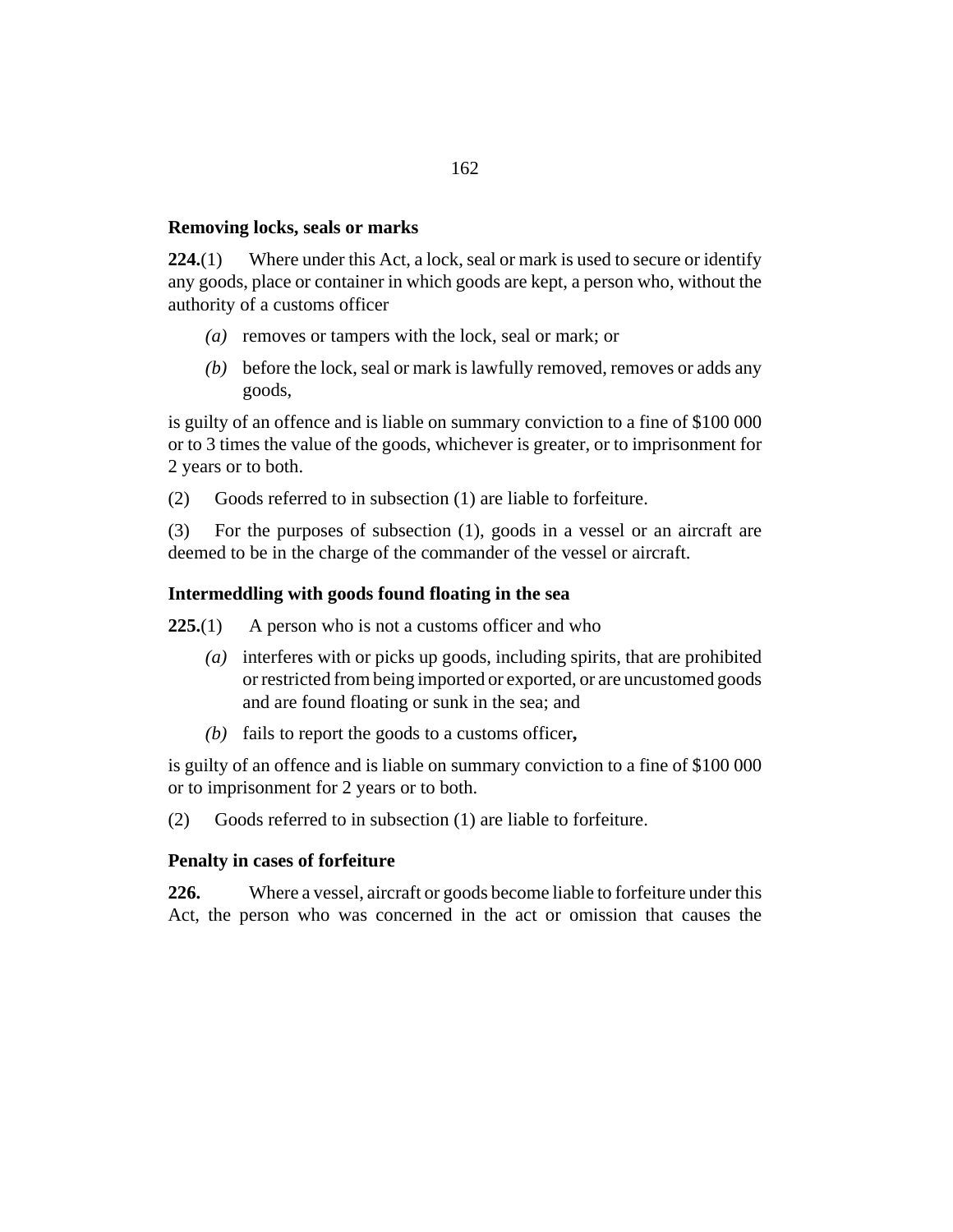vessel, aircraft or goods to become liable to forfeiture is guilty of an offence and is liable on conviction on indictment to a fine of \$100 000 or 5 times the value of the vessel, aircraft or goods seized, whichever is greater.

### **Offences in relation to warehouses**

A person who does not have the authority of a customs officer and who without just cause **227.**(1)

- (a) opens a door or lock of a customs warehouse; or
- creates or obtains access to a customs warehouse or to goods in a *(b)* customs warehouse,

is guilty of an offence and is liable on summary conviction to a fine of \$100 000 or 3 times the value of the goods, whichever is greater or to imprisonment for 2 years or to both.

Goods are liable to forfeiture where they have been (2)

- entered for warehousing and are taken into a warehouse without the *(a)* authority or direction of a customs officer;
- (b) entered for warehousing and are removed without being warehoused;
- deposited in a customs warehouse and are unlawfully removed or are *(c)* unlawfully loaded onto a vessel or an aircraft for removal or for exportation or for use as stores;
- (d) entered for warehousing and are concealed either before or after they have been warehoused; or
- lawfully permitted to be removed from a customs warehouse without *(e)* payment of duty for any purpose and are not delivered to the destination to which they should have been taken in accordance with that permission,

and such goods may be retained in the custody of the Police Force until the proceedings are completed or it is decided that no proceedings will be brought.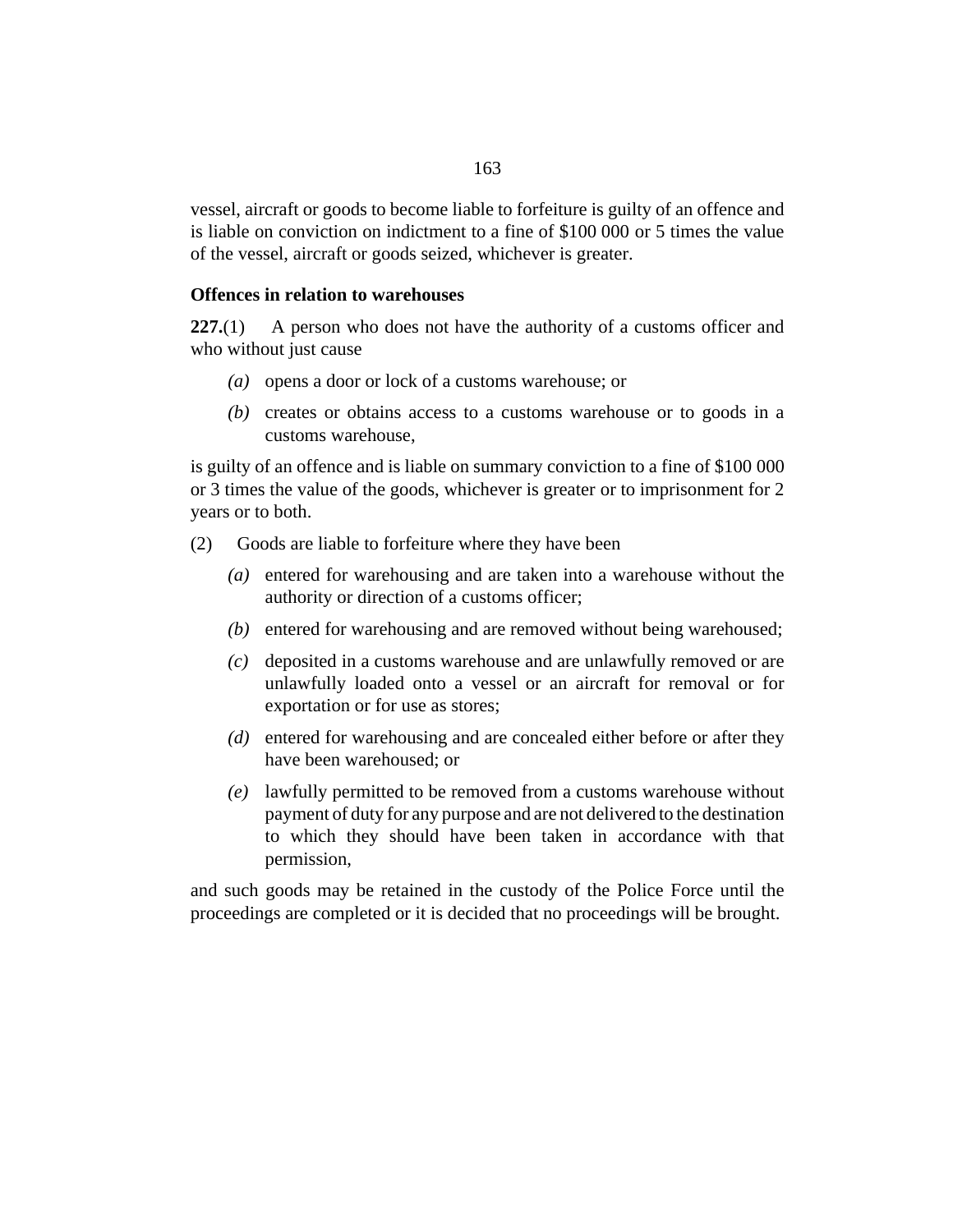Where the goods seized or detained may be required for use in connection with proceedings that may be brought under another enactment (3)

- notice in writing of the seizure or detention and of the intention to retain *(a)* the goods in question in the custody of the Police Force, together with full particulars of the goods shall be given to the Comptroller as soon as practicable; and
- a customs officer shall be permitted to examine the goods and take *(b)* account of them while they remain in such custody.

A person who commits an act referred to in subsection (2) is guilty of an offence and is liable on summary conviction to a fine of \$100 000 or 3 times the value of the goods, whichever is greater or to imprisonment for 2 years or to both. (4)

- A person who is guilty of an offence under subsection (3) and who (5)
	- defrauds the Government of any duty chargeable on the goods referred *(a)* to in that subsection; or
	- (b) evades any prohibition or restriction in force with respect to any goods under this Act

is guilty of an offence and is liable on conviction on indictment to a fine of \$100 000 or 3 times the value of the goods, whichever is greater, or to imprisonment for 2 years or to both.

## **General provisions as to offences**

Where an offence under any enactment relating to an assigned matter has been committed by a body corporate and is proved to have been committed with the consent or connivance of, or be attributable to neglect on the part of any **228.**(1)

- (a) director;
- (b) manager;
- secretary; *(c)*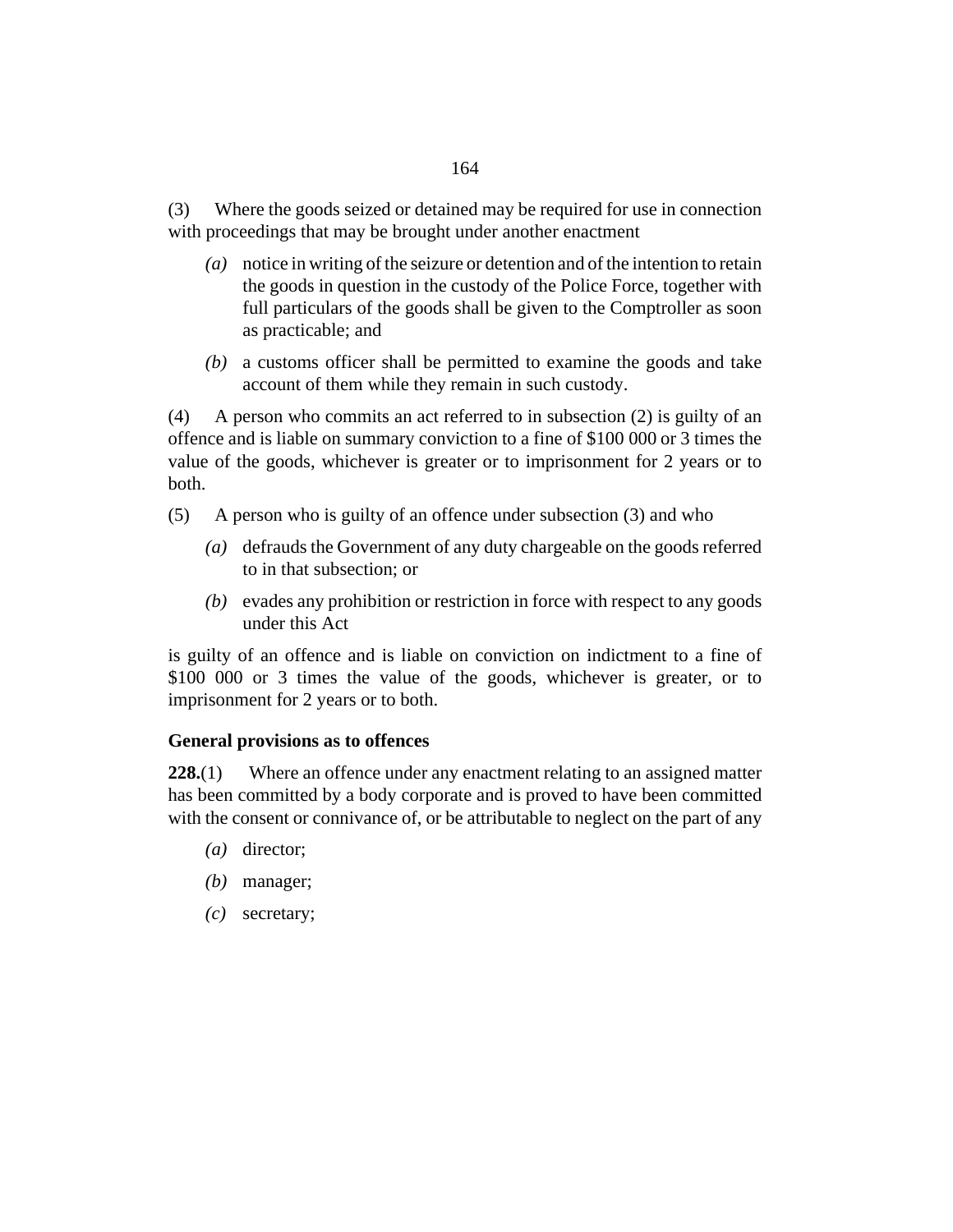- (d) other similar officer of the body corporate; or
- person purporting to act in the capacity of a functionary mentioned in *(e)* paragraph *(a)* to *(d)*,

that person as well as the body corporate is guilty of the offence and is liable to be proceeded against and punished accordingly.

Where in any proceeding for an offence under this Act a question arises as to the duty or the rate chargeable on any goods and it is not possible to ascertain the relevant time, the duty or rate shall be determined as if the goods had been imported or exported without entry at the time when the proceeding was commenced. (2)

# **General penalty**

A person who is guilty of an offence for which no specific penalty is provided is liable on summary conviction to a fine of \$100 000 or to imprisonment for 2 years or to both. **229.**

# PART XXVII

# FORFEITURE AND SALE OF GOODS

## **Forfeiture of goods**

Subject to subsection (3), and notwithstanding any other provision of this Act, goods shall be liable to forfeiture where the goods are **230.**(1)

- unloaded at any port, unloaded from an aircraft, removed from their *(a)* place of importation or from a customs controlled area without payment of the duties due;
- imported, landed or unloaded contrary to any prohibition or restriction *(b)* in force with respect to the goods by virtue of any other enactment;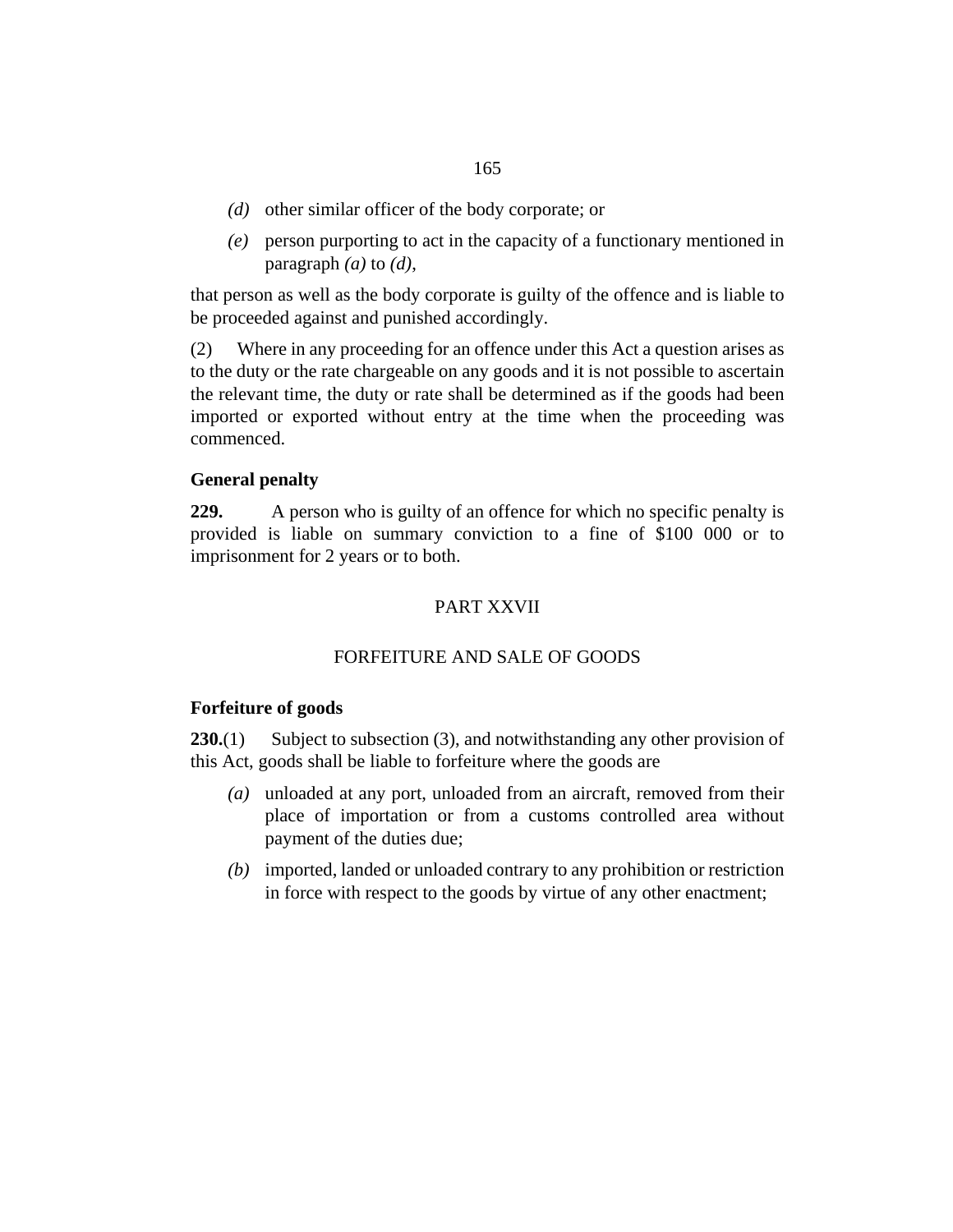- prohibited or restricted goods by or under any enactment and are found, *(c)* whether before or after unloading, to have been concealed in any manner on board a vessel or an aircraft;
- (d) chargeable with duty and are found, whether before or after unloading, to have been concealed in any manner on board a vessel or an aircraft;
- imported or concealed in a container holding goods of a different *(e)* description;
- found, whether before or after delivery, not to correspond with the *(f)* customs declaration made in respect of the goods; or
- concealed or packed in any manner appearing to be intended to deceive *(g)* a customs officer.

Subsection  $(1)(a)$  does not apply where another enactment expressly provides otherwise. (2)

- A person who (3)
	- imports goods or causes goods to be imported *(a)*
		- (i) concealed in a container holding goods of a different description; or
		- (ii) packed in a manner appearing to be intended to deceive a customs officer; or
	- (b) directly or indirectly imports or causes to be imported or entered, goods found, whether before or after delivery, not to correspond with the entry made in respect of them,

is liable to pay an administrative penalty not exceeding \$2 500 or 3 times the value of the goods, whichever is greater; and the goods are liable to forfeiture.

A person who staves, breaks or destroys goods to prevent their detention or seizure by a customs officer or by another person authorized to detain or seize the goods is liable to pay an administrative penalty not exceeding \$2 500 or 3 times the value of the goods, whichever is greater. (4)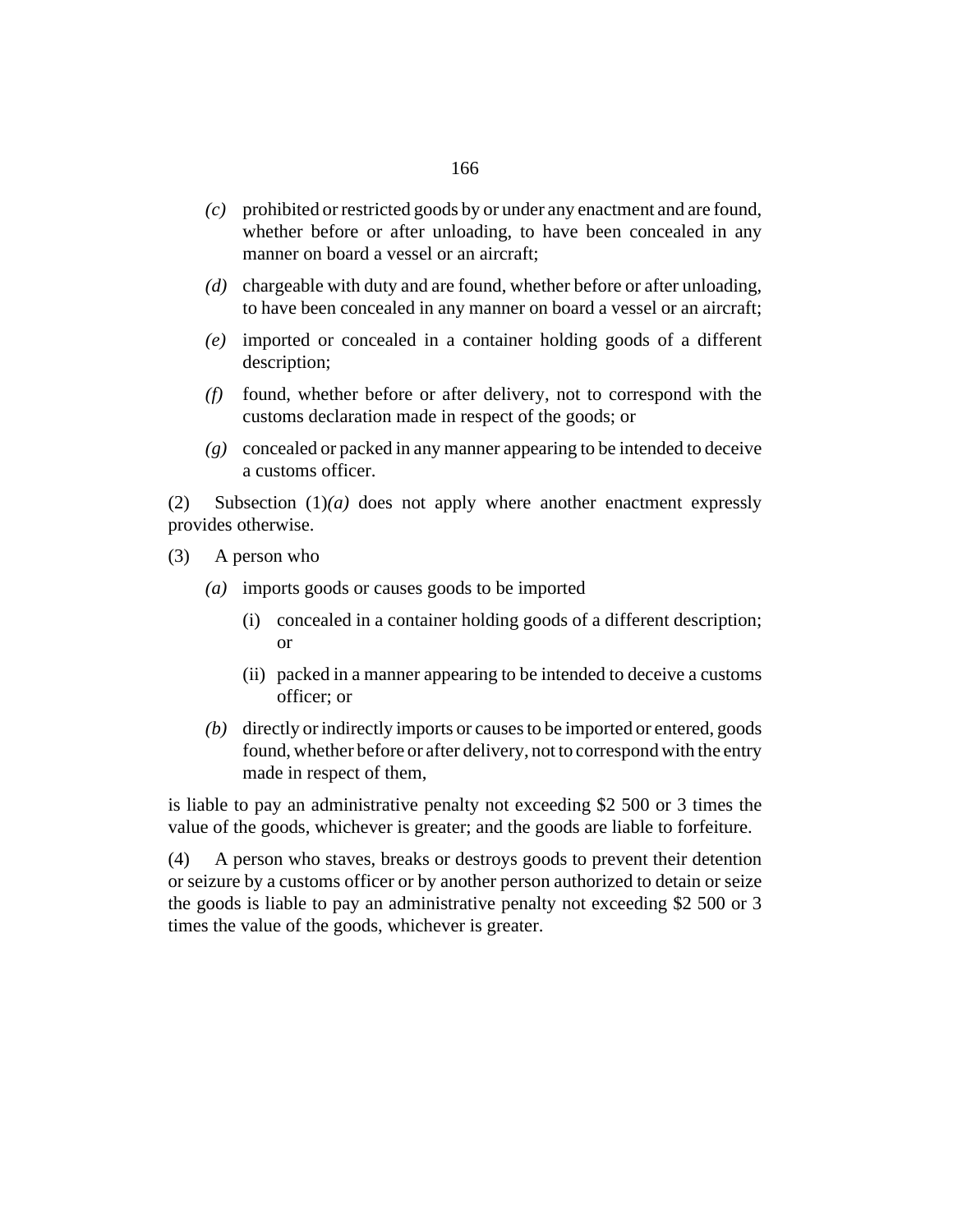# **Detention, seizure of goods**

Any goods that are liable to forfeiture under this Act may be detained or seized by a customs officer. **231.**

## **Special provisions as to forfeiture of large vessels**

Notwithstanding any other provision of this Act, a vessel of 250 or more tonnes burden shall not be liable to forfeiture unless the offence in respect of or in connection with which the forfeiture is sought **232.**(1)

- was the primary purpose of the voyage during which the offence was *(a)* committed; or
- was committed while the vessel was under chase after refusing to stop *(b)* when ordered to do so.
- Where (2)
	- a vessel of 250 or more tonnes burden would, but for subsection (1), *(a)* be liable to forfeiture for or in connection with an offence under this Act; and
	- $(b)$  in the opinion of the Comptroller, a responsible officer, including the commander, a mate or engineer of the vessel carrying a passenger certificate, the purser or chief steward, is implicated by his own act or by neglect in the offence,

the Comptroller may impose an administrative penalty not exceeding \$15 000 on the vessel and until the penalty is paid, the Comptroller may withhold clearance of the vessel.

No claim shall be brought against the Comptroller for damages in respect of the payment of any deposit or the detention of any vessel under this section. (3)

The exemption from forfeiture of any vessel under this section shall not affect the liability to forfeiture of any goods carried on board. (4)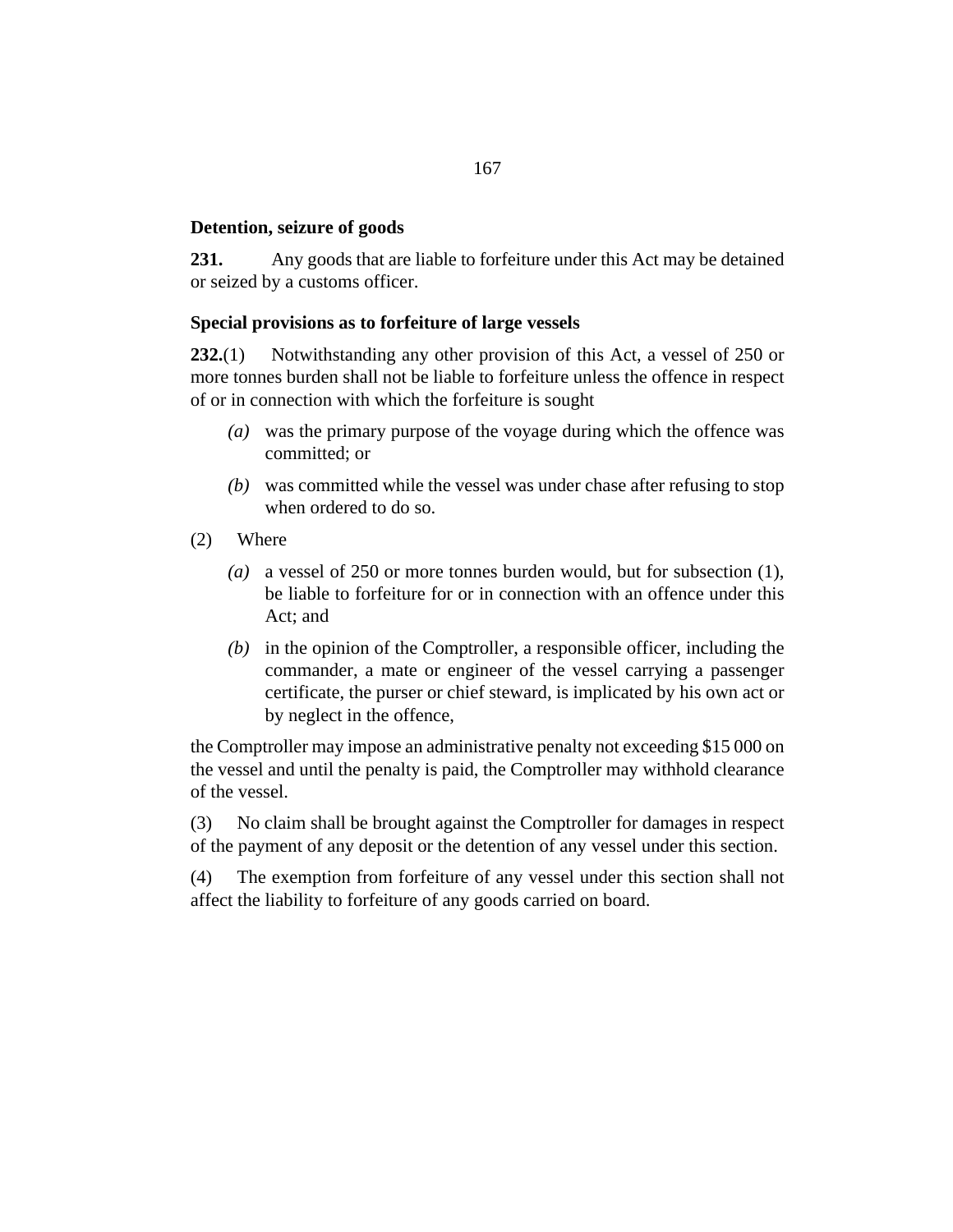# **Disposal of forfeited goods**

The Government has the property right to forfeited goods or to the proceeds of the sale of goods under [section 236.](#page-168-0) **233.**(1)

- Condemned goods may be (2)
	- sold by public auction; or *(a)*
	- used, destroyed or otherwise disposed of after their condemnation, as *(b)* the Comptroller may direct.

## **Sale of certain seized goods**

The Comptroller may, before condemnation, sell or destroy any article which has been seized as being liable to forfeiture and is or constitutes **234.**(1)

- (a) a living creature;
- goods that are of a perishable nature; or *(b)*
- goods that, in the opinion of the Comptroller, *(c)*
	- are likely to deteriorate or diminish in value during storage; (i)
	- are desirable to sell immediately; or (ii)
	- (iii) are likely to create a health or safety risk if stored.

The net proceeds of a sale referred to in subsection (1) are deemed to be substituted for the goods sold and this Part, insofar as it is applicable, extends and applies to those proceeds. (2)

## **Sale of goods condemned as forfeited**

Any goods condemned as forfeited in accordance with this Act or deemed to have been condemned as forfeited in accordance with this Act, shall, unless they are prohibited goods, be sold by public auction. **235.**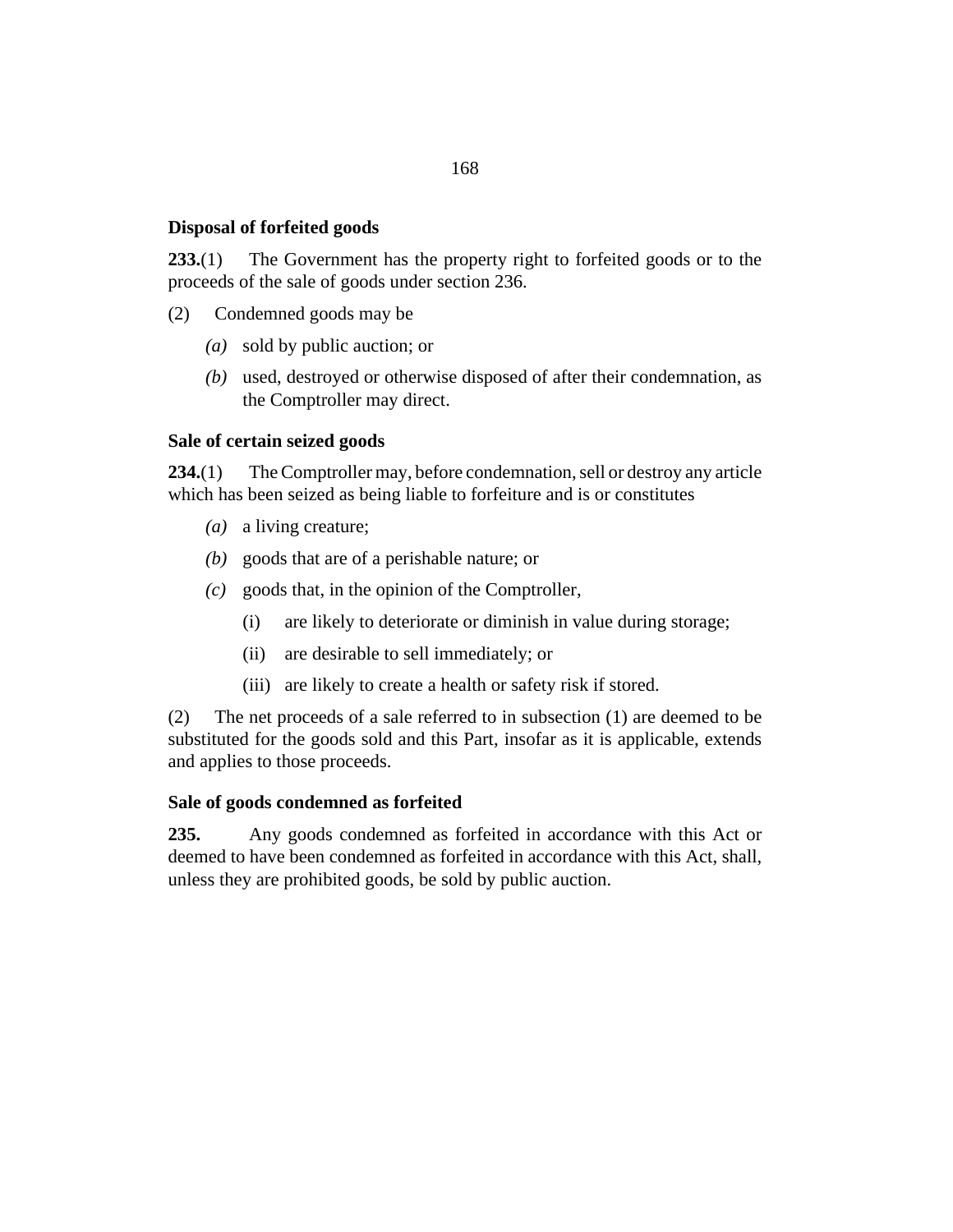## <span id="page-168-0"></span>**Sale of goods not condemned**

Where goods that are not condemned or deemed to be condemned as forfeited are sold under this Act, the goods shall, unless they are of a perishable nature, be sold at a public auction. **236.**

### **Notice of seizure**

Where goods have been seized, the customs officer shall within 5 working days, give **237.**(1)

- notice in writing of the seizure in such form as the Comptroller *(a)* determines; and
- $(b)$  the rationale for the seizure,

to any person known or believed to have an interest in the goods or, where that person is overseas, to his agent in Barbados.

Notwithstanding subsection (1), a seizure is not invalidated or rendered illegal by reason of any failure to give such notice where reasonable steps were taken to give the notice. (2)

# **Delivery of goods seized on deposit of value**

Where goods have been seized and are liable to forfeiture, unless the goods are prohibited goods, the Comptroller may, before their condemnation, deliver the goods to the owner or other person from whom they were seized, where the owner or person deposits with the Comptroller **238.**(1)

- a cash sum equal to the value of the goods; and *(a)*
- any duty to which the goods may be liable as determined by the *(b)* Comptroller.

The money deposited pursuant to subsection (1) shall be substituted for the goods seized and this Part, so far as it is applicable, applies to the money accordingly. (2)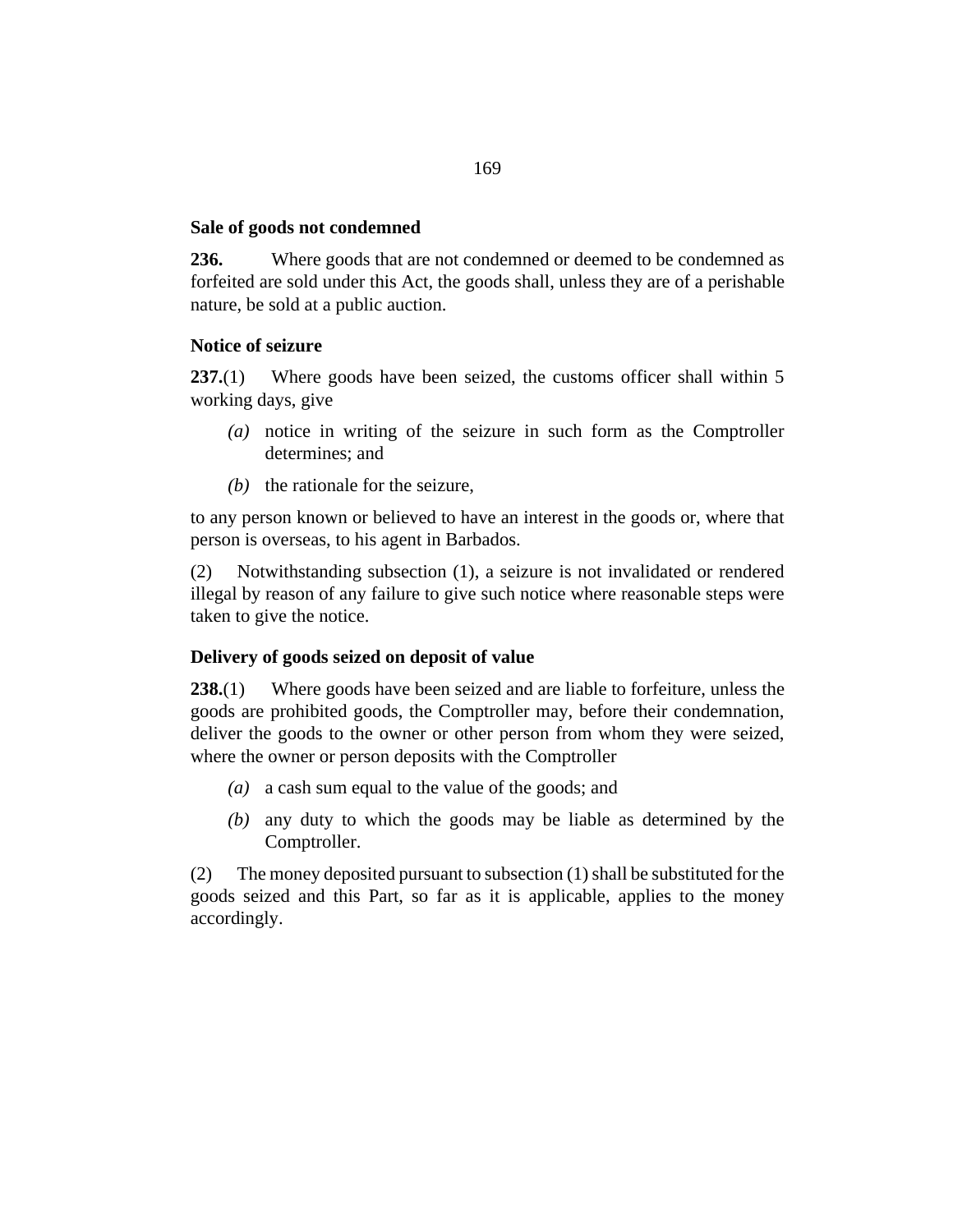#### <span id="page-169-0"></span>**Application for order disallowing seizure**

A person who claims an interest in goods that have been seized and are liable to forfeiture may, within 40 working days after the date on which a notice is given to the person under [section 237,](#page-168-0) or within such further time as the court may allow, apply to the court for an order **239.**

- (a) disallowing the seizure, on the grounds that there is no reasonable cause for the seizure;
- (b) directing that the goods be returned to the applicant; and
- directing that the Government pay the applicant a sum as compensation *(c)* for
	- (i) any depreciation in the value of the goods resulting from the seizure or detention; and
	- (ii) any transportation and storage costs,

as the court thinks fit.

#### **Court may disallow seizure**

Where an application is made under section 239, the court may dismiss the application or issue an order **240.**(1)

- $(a)$  disallowing the seizure in whole or in part; and
- (b) directing that the goods be returned to the applicant; and
- directing that the Government pay the applicant a sum as compensation *(c)* for
	- (i) any depreciation in the value of the goods resulting from the seizure or detention; and
	- (ii) any transportation and storage costs,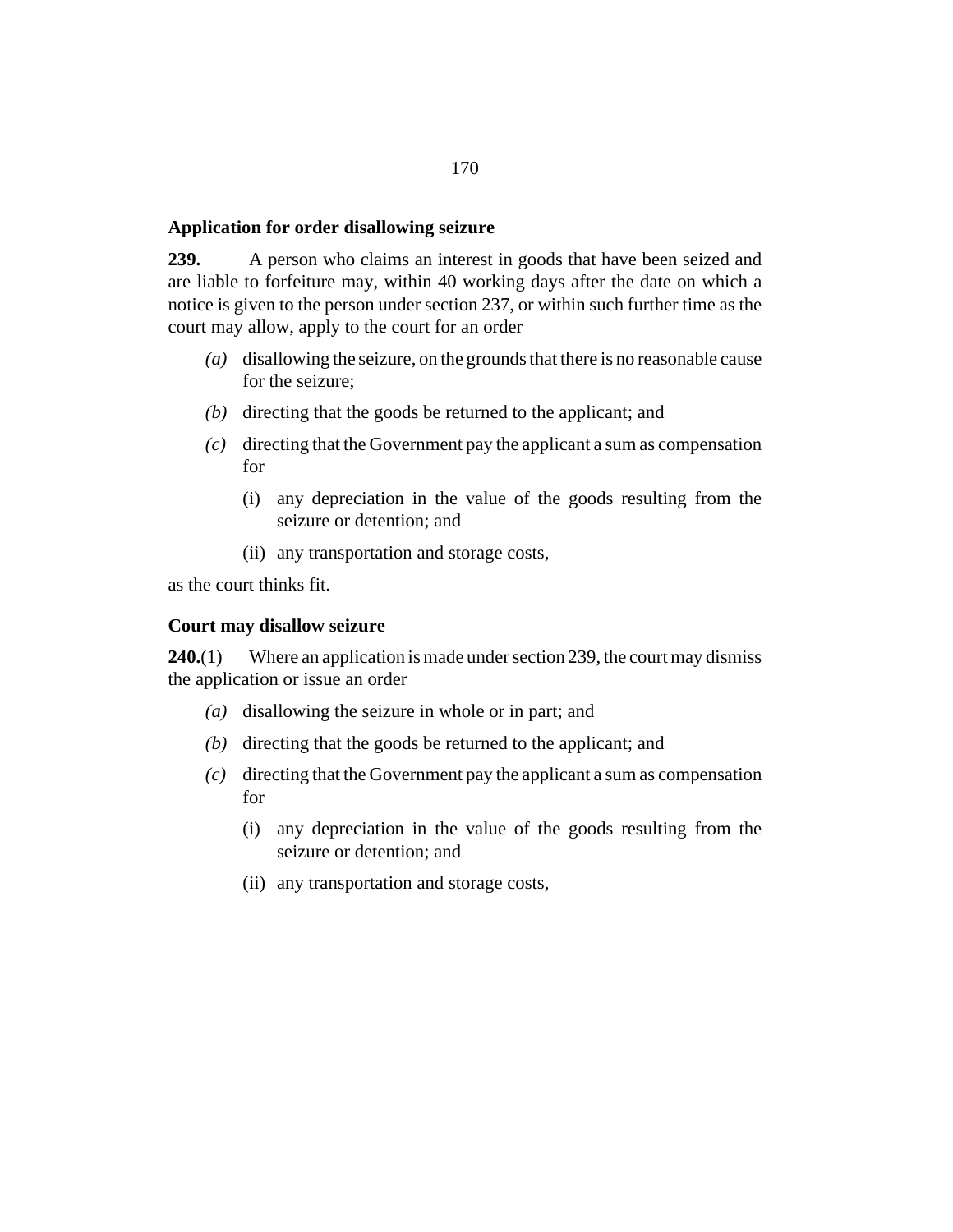<span id="page-170-0"></span>and the order may be issued on such terms and conditions as the court may determine.

Where the court issues an order dismissing an application under subsection (1), the order issued is for condemnation of the goods to the Government. (2)

No order disallowing the seizure of goods shall be issued where the court is of the opinion that all or some of goods are required to be produced in evidence (3)

- in any proceedings pending under this Act or another enactment; or *(a)*
- where there are proceedings pending that may result in condemnation *(b)* of the goods.
- No order for the payment of compensation shall be made except (4)
	- (a) in respect of goods that, in the opinion of the court, were seized or detained without reasonable cause; and
	- $(b)$  to the extent that the court disallows the seizure.

Where the court issues an order for the payment of an amount as compensation to any person under this section, the amount so awarded is recoverable by the person as a debt due from the Government. (5)

#### **Application for order disallowing seizure where notice is not received**

Except where the goods have already been condemned to the Government, a person who claims an interest in goods seized as being liable to forfeiture under this Act who did not receive notice under [section 237](#page-168-0) may, within one month after the date on which the goods were seized, apply to the court for an order **241.**(1)

- of a kind specified in [section 239](#page-169-0) where the goods seized have not been *(a)* sold, destroyed or otherwise disposed of; or
- $(b)$  that compensation be paid by the Government for the whole or part of any loss suffered by the person where the goods seized have been sold, destroyed or otherwise disposed of.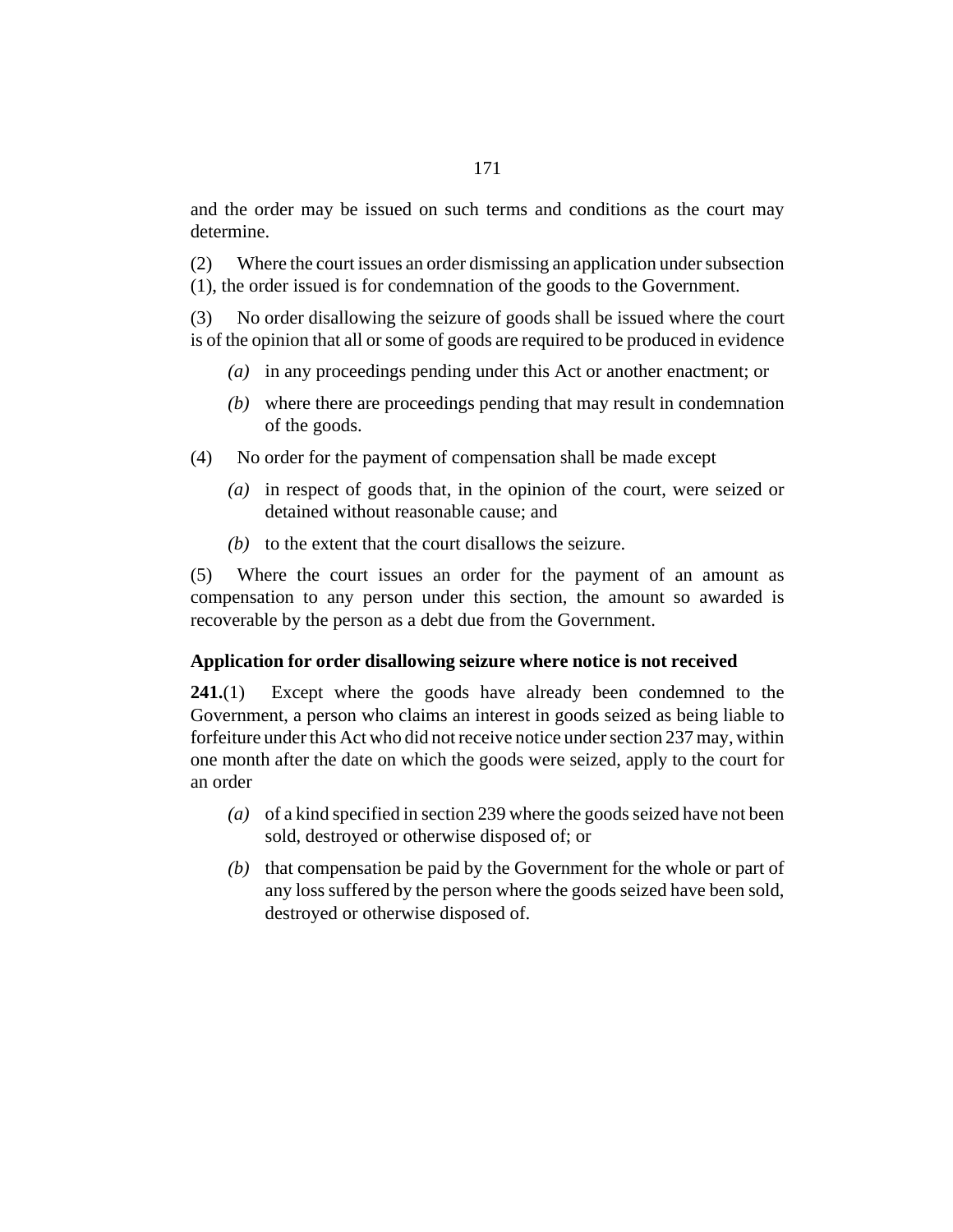- The court may (2)
	- (a) dismiss an application made under subsection  $(1)$ ; or
	- (*b*) issue an order
		- (i) of a kind specified in [section 240](#page-169-0) where the goods seized have not been sold, destroyed or otherwise disposed of; or
		- (ii) that compensation of such amount as the court determines be paid by the Government for the whole or part of any loss suffered by the applicant where the goods seized have been sold, destroyed or otherwise disposed of.

No order for the payment of compensation referred to in subsection (2) shall be issued except in respect of goods that, in the opinion of the court, were seized or detained without reasonable cause, and except to the extent that the court disallows the seizure. (3)

Where the court issues an order dismissing the application under subsection (1), that order is deemed to be an order for condemnation of the goods to the Government unless the goods have already been condemned under section 242. (4)

Without limiting subsection (2), the court may dismiss an application under subsection (1) that is not made as soon as reasonably practicable after the applicant became aware of the seizure of the goods. (5)

# **Condemnation if no appeal against seizure**

Where no application is made under [section 240](#page-169-0) within the time specified in that section, the goods shall be condemned to the Government as if such an application had been made and dismissed. **242.**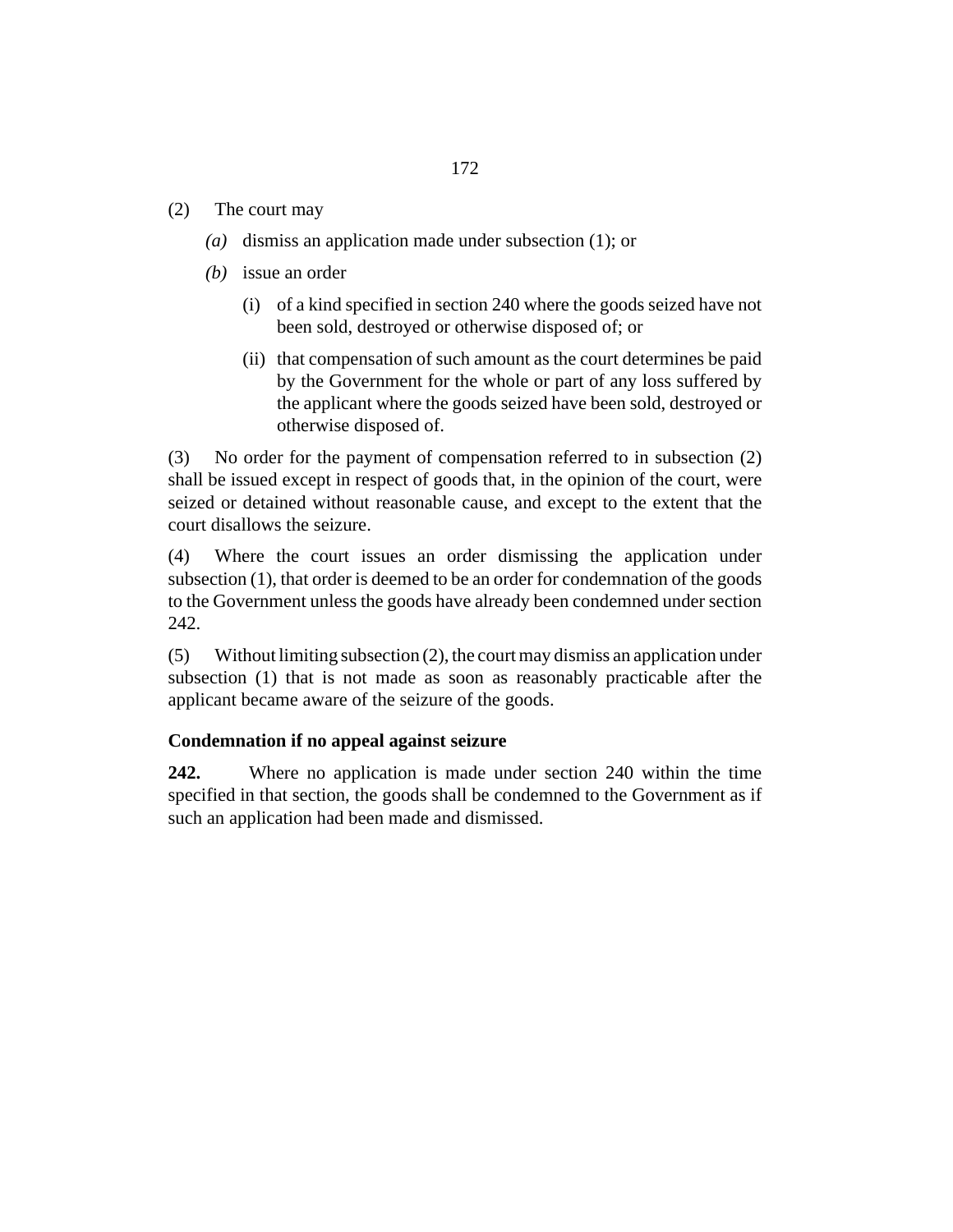# **Condemnation if application discontinued**

Where an application under [section 239](#page-169-0) or [section 241](#page-170-0) is not completed, the goods shall be condemned to the Government as if the application had been dismissed. **243.**

# **Condemnation of seized goods on conviction**

Subject to subsection (2), where this Act provides that on the commission of an offence goods are liable to forfeiture, the conviction of a person for the offence has effect as a condemnation without suit or judgment, of any goods that have been seized in accordance with this Act and **244.**(1)

- (a) in respect of which the offence was committed; or
- which were otherwise liable to forfeiture. *(b)*

Where the court imposes a sentence on a person on the conviction of the person for an offence referred to in subsection (1), the court may order the restoration of the goods forfeited to the person from whom the goods were seized, and where such an order is issued, the conviction does not have effect as a condemnation of the goods. (2)

Where the court issues an order pursuant to subsection (2), the court may impose such conditions as it thinks fit. (3)

Subsection (2) does not apply where the goods have, before the conviction, been sold by public auction or restored to the person from whom they were seized or otherwise disposed of by the Comptroller under any other provision of this Act. (4)

## **Disposal of forfeited goods**

Forfeited goods and the proceeds of sale of those goods are the property of the Government. **245.**(1)

Condemned goods may be sold by public auction, used, destroyed or otherwise disposed of after their condemnation as the Comptroller may direct. (2)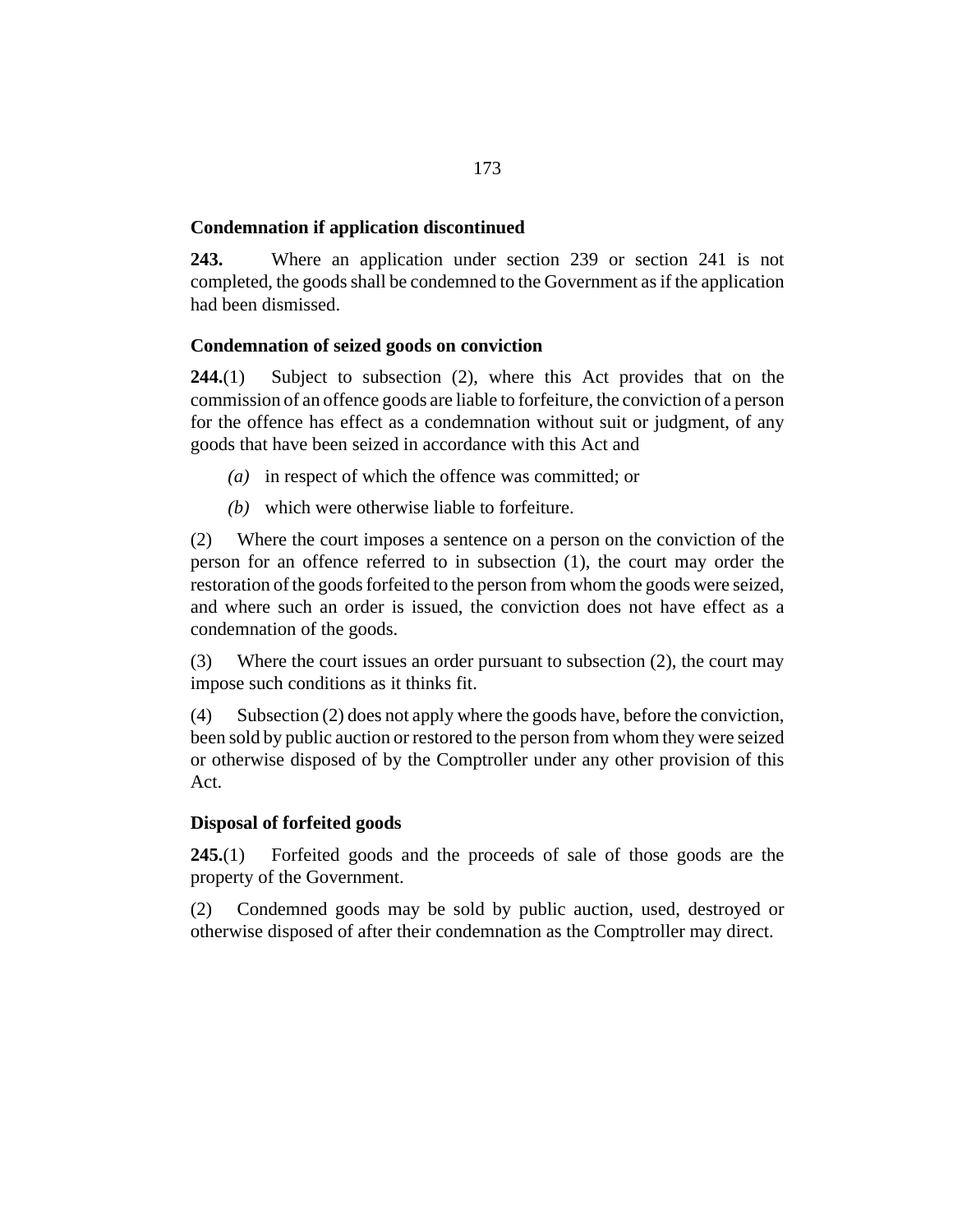#### <span id="page-173-0"></span>**Application of forfeiture provisions**

The provisions of this Act with respect to the forfeiture of goods extend and apply to any vessel or other article forfeited under this Act, except where this Act provides otherwise. **246.**

# PART XXVIII

# ADMINISTRATIVE PROCEEDINGS BY THE COMPTROLLER

### **Application for reconsideration**

- Where a person to whom this subsection applies **247.**(1)
	- (a) is not satisfied with a decision of the Comptroller, that person may, within 14 days of the date of that decision, apply to the Comptroller for a reconsideration of the decision; or
	- (b) is aggrieved by the failure of the Comptroller to make a decision, that person may, within 30 days of the date of the application, apply to the Comptroller for consideration of the application.
- Subsection (1) applies to (2)
	- (a) the importer or exporter of goods;
	- a person expressly permitted under this Act to apply to the Comptroller *(b)* for a reconsideration;
	- a person who has made an application for permission or licence in *(c)* respect of any benefit or matter under this Act;
	- a person who is aggrieved by the manner in which any right or interest *(d)* in any manner has been dealt with by any person under this Act;
	- *(e)* the agent or a person referred to in paragraph  $(a)$  or  $(c)$ ;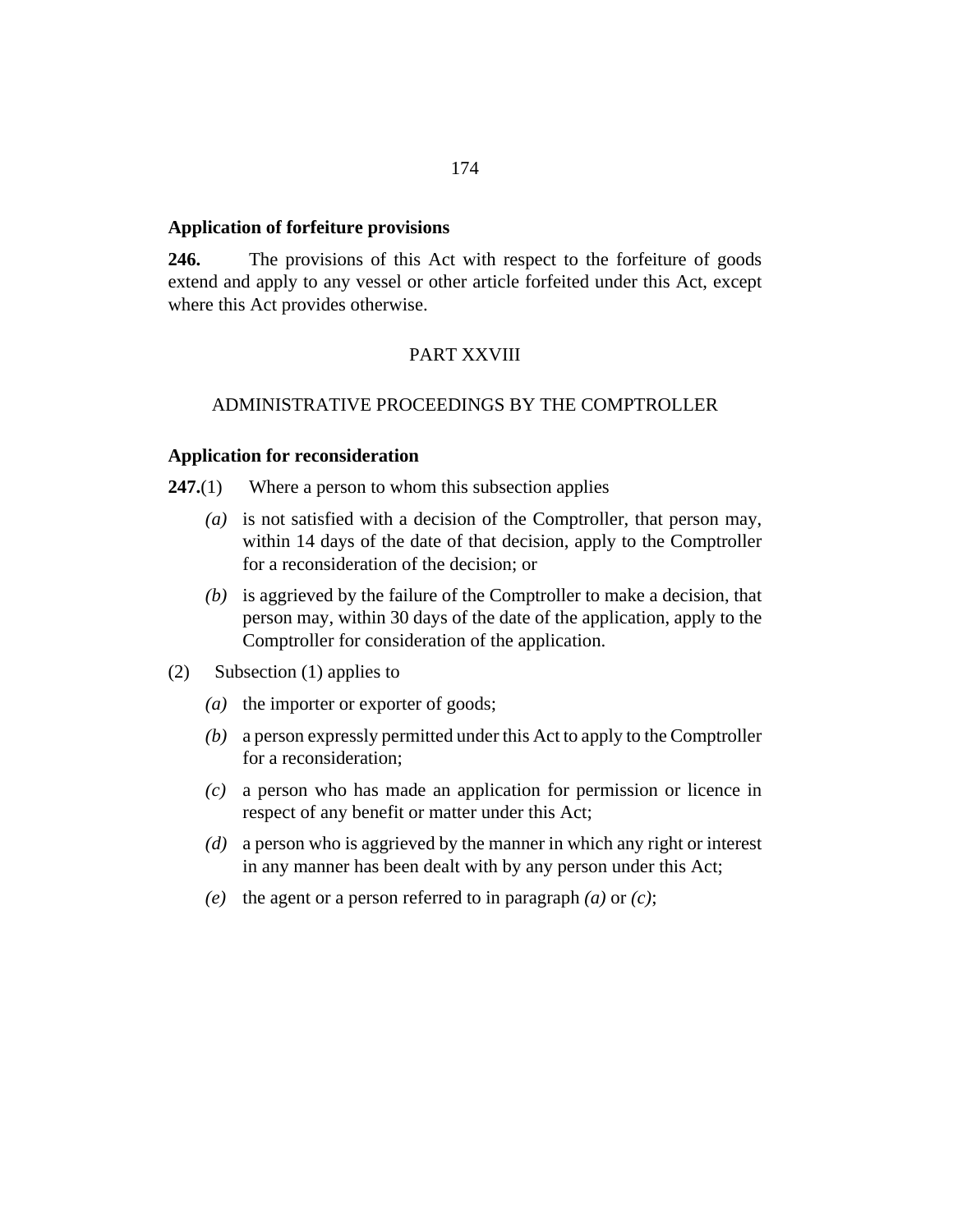<span id="page-174-0"></span>a person in relation to an administrative penalty notice issued in *(f)* accordance with [section 203.](#page-149-0)

An application for reconsideration of a decision through administrative proceedings made under subsection (1) shall be made in such form as the Comptroller determines and shall state the grounds on which the application is based and contain any documentation or other information relied upon in support of the request for reconsideration. (3)

## **Powers of the Comptroller in administrative proceedings**

Where a matter is dealt with administratively by the Comptroller, the Comptroller may **248.**

- stay the proceedings for condemnation of anything forfeited under this *(a)* Act;
- (b) restore anything seized under this Act, subject to conditions, if any;
- impose, reinstate or revoke penalties or fines, as the case may be, in *(c)* respect of a contravention dealt with administratively under this Act;
- seize goods; *(d)*
- mitigate or remit any fine or penalty imposed or restore anything seized *(e)* under this Act; or
- in relation to any duty, assessment or claim, confirm the original *(f)* assessment or decision or substitute a new assessment or decision for the original assessment or decision, resulting in an increase, a decrease or a confirmation of the amount of duty determined to be due.

#### **Consideration of application by the Comptroller**

The Comptroller shall consider an application made under [section](#page-173-0) [247](#page-173-0) as soon after its receipt as may be practicable and, after taking into account any further submissions of the person making the application endeavour to make **249.**(1)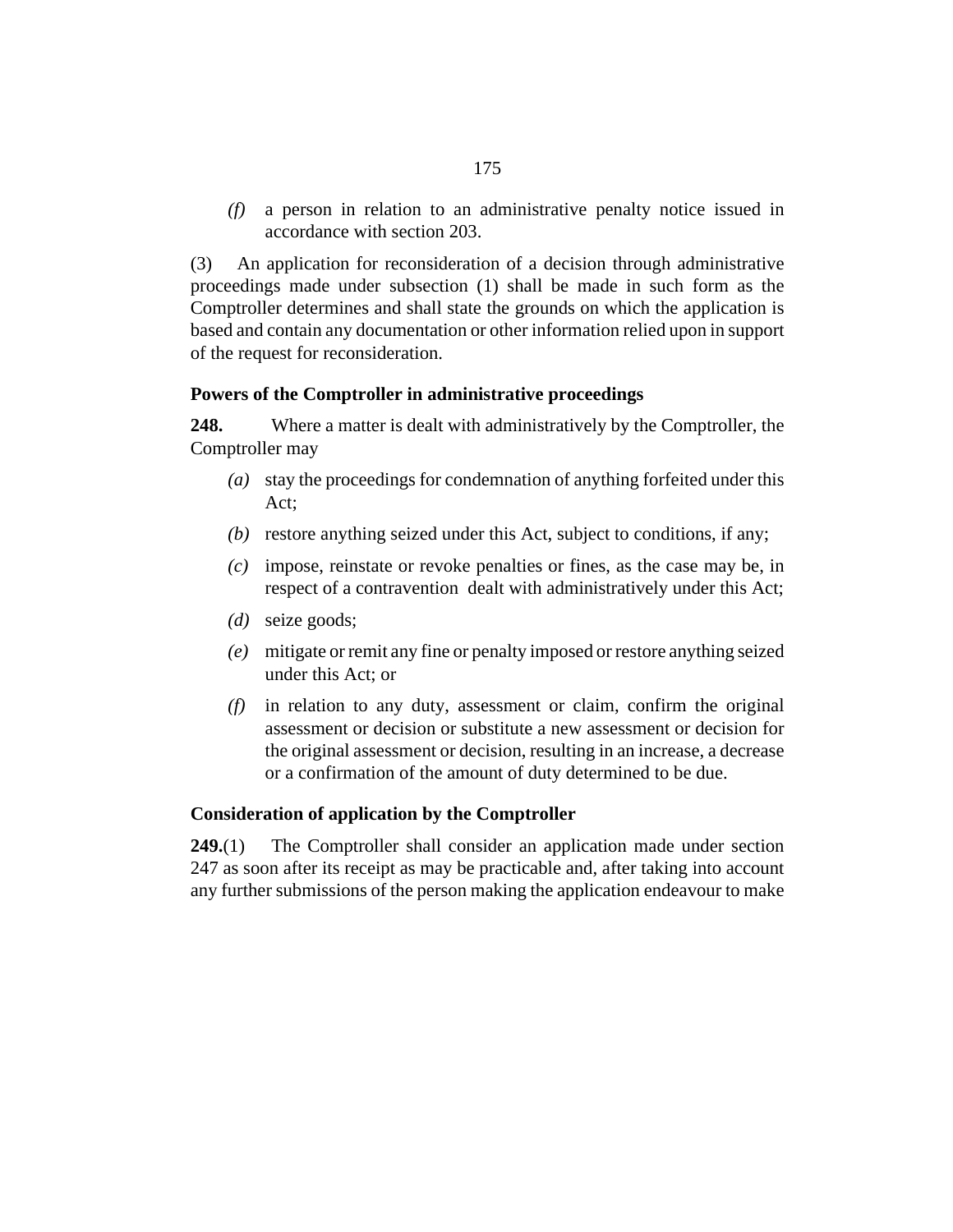<span id="page-175-0"></span>a decision as soon as may be practicable but not later than under 45 days of the filing of the application for reconsideration.

The Comptroller shall keep a minute book in which shall be recorded the proceedings of an administrative matter considered under this section. (2)

This section shall not affect any right conferred by any other law to claim goods in case of a service or to commence legal proceedings at any time prior to the payment of a fine or penalty. (3)

# PART XXIX

# APPEALS

## **Establishment of Customs Appeal Tribunal**

There is established a Customs Appeal Tribunal which shall hear appeals from decisions of the Comptroller made pursuant to section 260. **250.**(1)

The *Schedule* shall have effect as to the constitution and procedure of the Tribunal and otherwise in relation thereto. (2)

The Tribunal shall have a separate existence apart from its members. (3)

#### **Appeals to the Tribunal**

A person who is aggrieved by a decision of the Comptroller made pursuant to [section 247](#page-173-0) or [section 248](#page-174-0) may, within 14 days of receipt of the decision, appeal to the Tribunal. **251.**(1)

Every hearing and determination by the Tribunal shall be in accordance with the principles of natural justice. (2)

# **Hearing**

Subject to [section 253,](#page-176-0) where the Tribunal considers that an appeal is ready to be heard, the Tribunal shall fix a date, time and place for hearing the **252.**(1)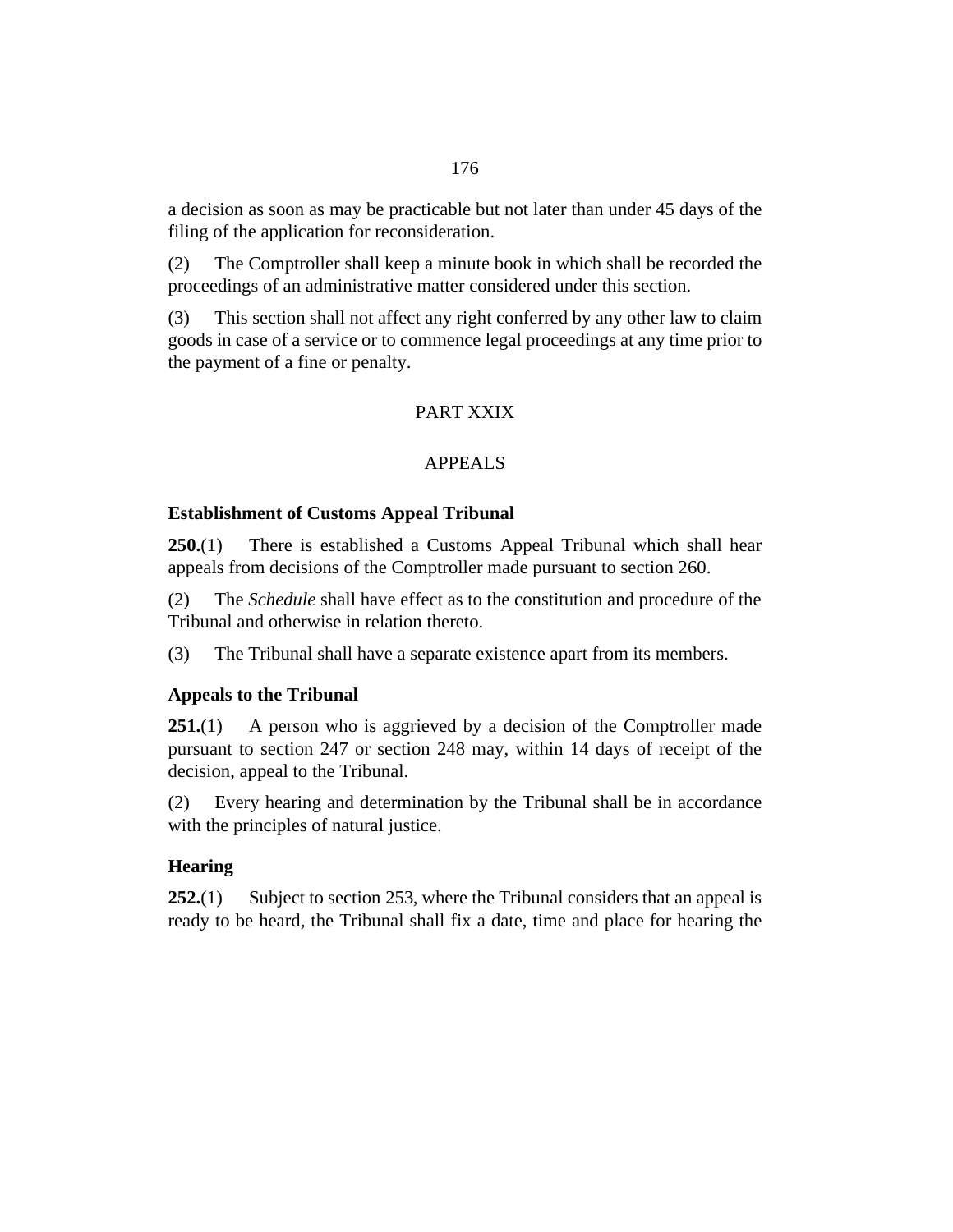<span id="page-176-0"></span>appeal and shall notify the appellant and the Comptroller of the date, time and place of the appeal.

A notice to the appellant under subsection (1) shall (2)

- (a) in addition to the matters referred to in subsection  $(1)$ , inform the appellant of the provisions of subsections (5) and (6); and
- be served on the appellant by personal service or by post in accordance *(b)* with this Act.

At the hearing of an appeal before the Tribunal the appellant and the Comptroller may provide evidence and shall be given an opportunity to be heard either in person or by a person authorized by the appellant or the Comptroller to appear on his behalf, without regard to whether that person is an attorney-at-law or a layman. (3)

Where the appellant or the Comptroller or both, fail to appear before the Tribunal at the time and place appointed without notice or reasonable excuse, the Tribunal may upon proof of service of the notice of the hearing, proceed to determine the appeal. (4)

Subject to subsection (6), the hearing of an appeal before the Tribunal shall be in public. (5)

The Tribunal may hold a hearing or any part of a hearing in private where the Tribunal is of the opinion that it is proper to do so, having regard to the interests of any party and to the public interest. (6)

The Tribunal may order that any part of any evidence given or the name of any witness not be published and the order may be subject to such conditions as the Tribunal thinks fit. (7)

# **Tribunal may decide appeal without oral hearing if both parties consent**

Notwithstanding [section 252](#page-175-0), the Tribunal may, where both parties consent**,** decide an appeal without holding a hearing. **253.**(1)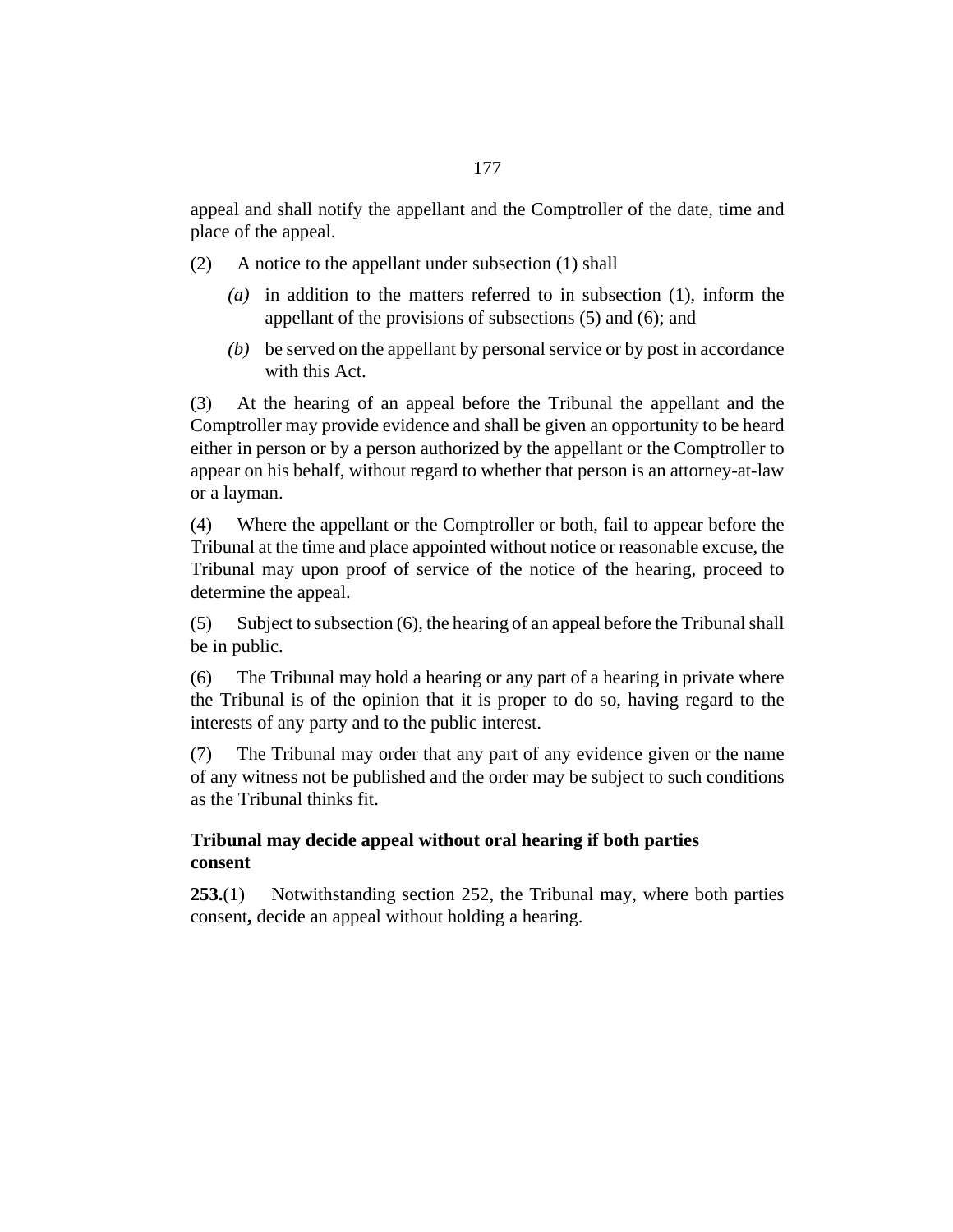Where the Tribunal, at any time during its consideration of an appeal in accordance with subsection (1), decides that an oral hearing should be held, the Tribunal shall fix a date, time and place for the hearing of the appeal in accordance with [section 252](#page-175-0). (2)

# **Tribunal's powers and immunity**

For the purpose of a hearing and deciding any appeal before it, the Tribunal shall have **254.**

- all the powers, duties, functions and discretions of the Comptroller in *(a)* making its decision; and
- all the powers of the High Court in the exercise of its civil jurisdiction, *(b)* in respect of citing parties and conducting and maintaining order at the hearing of the Tribunal.

# **Evidence**

The Tribunal may receive as evidence any statement, document, information or matter that, in the opinion of the Tribunal, may assist the Tribunal to deal with the proceedings. **255.**(1)

The Tribunal may take evidence on oath. (2)

The Tribunal may permit a person appearing as a witness before it**,** to give evidence by tendering a written statement and verifying it by oath. (3)

## **Powers of investigation**

For the purpose of hearing and deciding a matter on appeal the Tribunal or any person authorized by the Tribunal in writing to do so may **256.**(1)

- inspect and examine any papers, documents, records or articles; *(a)*
- (b) require any person to produce for examination any papers, documents, records or articles in that person's possession or under that person's control and to allow copies of or extracts from any such papers, documents or records to be made; and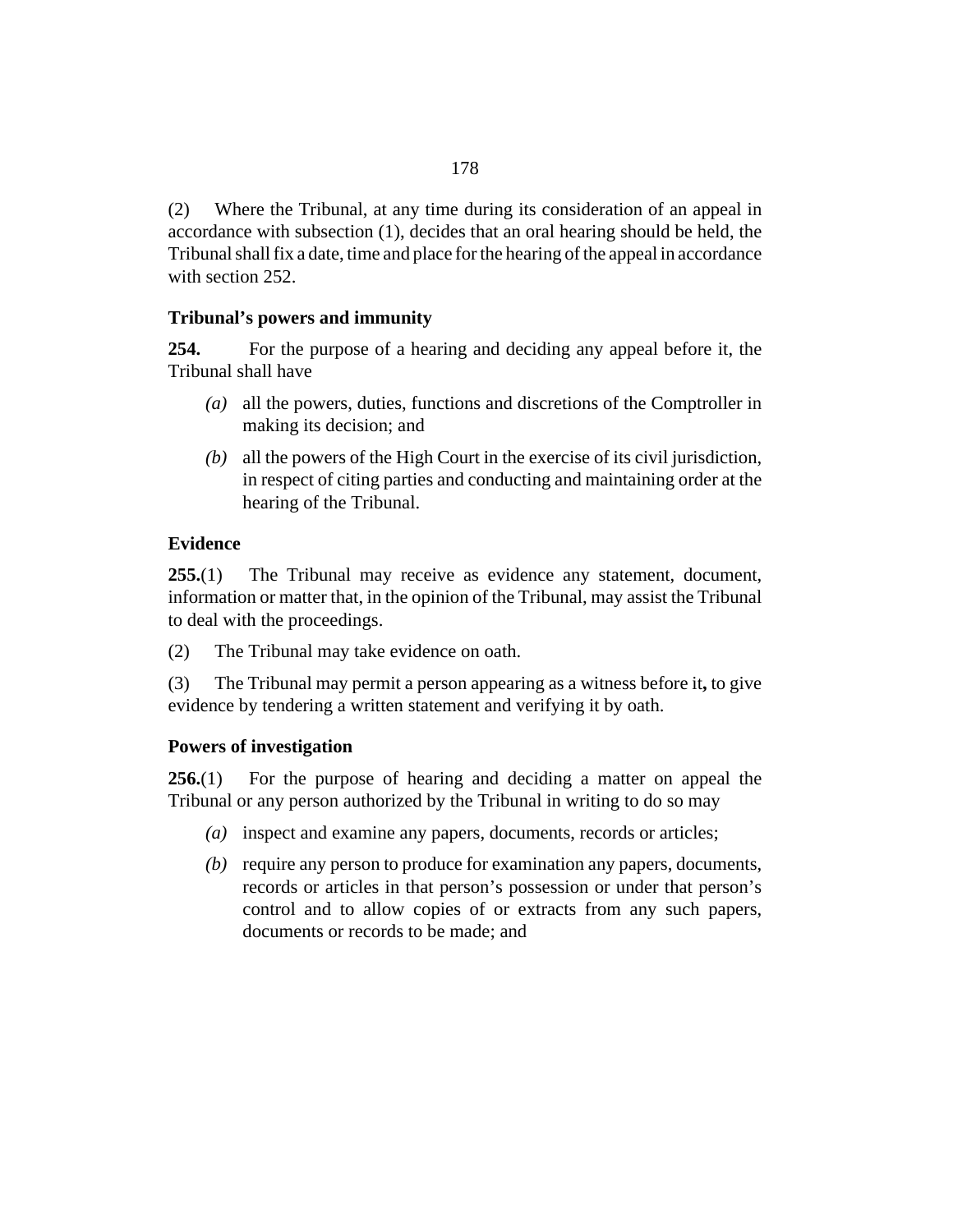(c) require any person to furnish, in a form approved by or acceptable to the Tribunal, any information or particulars that may be required by it.

The Tribunal may require that any written information or particulars or any copies or extracts furnished under this section be verified by statutory declaration or otherwise. (2)

For the purpose of dealing with the matters before it the Tribunal may, of its own motion or on application, make an order that (3)

- (a) any information or particulars produced to it; or
- a copy of the whole or any part of any paper, document or record, *(b)* furnished or produced to it,

be supplied to any person appearing before the Tribunal, and in the order impose such terms and conditions as it thinks fit in respect of the production of and use that is to be made of the information.

Every person shall have the same privileges and immunities in relation to the (4)

- giving of information to the Tribunal; *(a)*
- (b) answering of questions put by the Tribunal; and
- production of papers, documents, records and articles *(c)*

to the Tribunal as witnesses have in courts of law.

#### **Power to summons witnesses**

The Tribunal may of its own motion or on an application, issue a summons requiring any person **257.**(1)

- (a) to attend at the time and place specified in the summons; and
- (b) to give evidence and to produce any papers, documents, records or articles in that person's possession or under that person's control that are relevant to the matters before the Tribunal.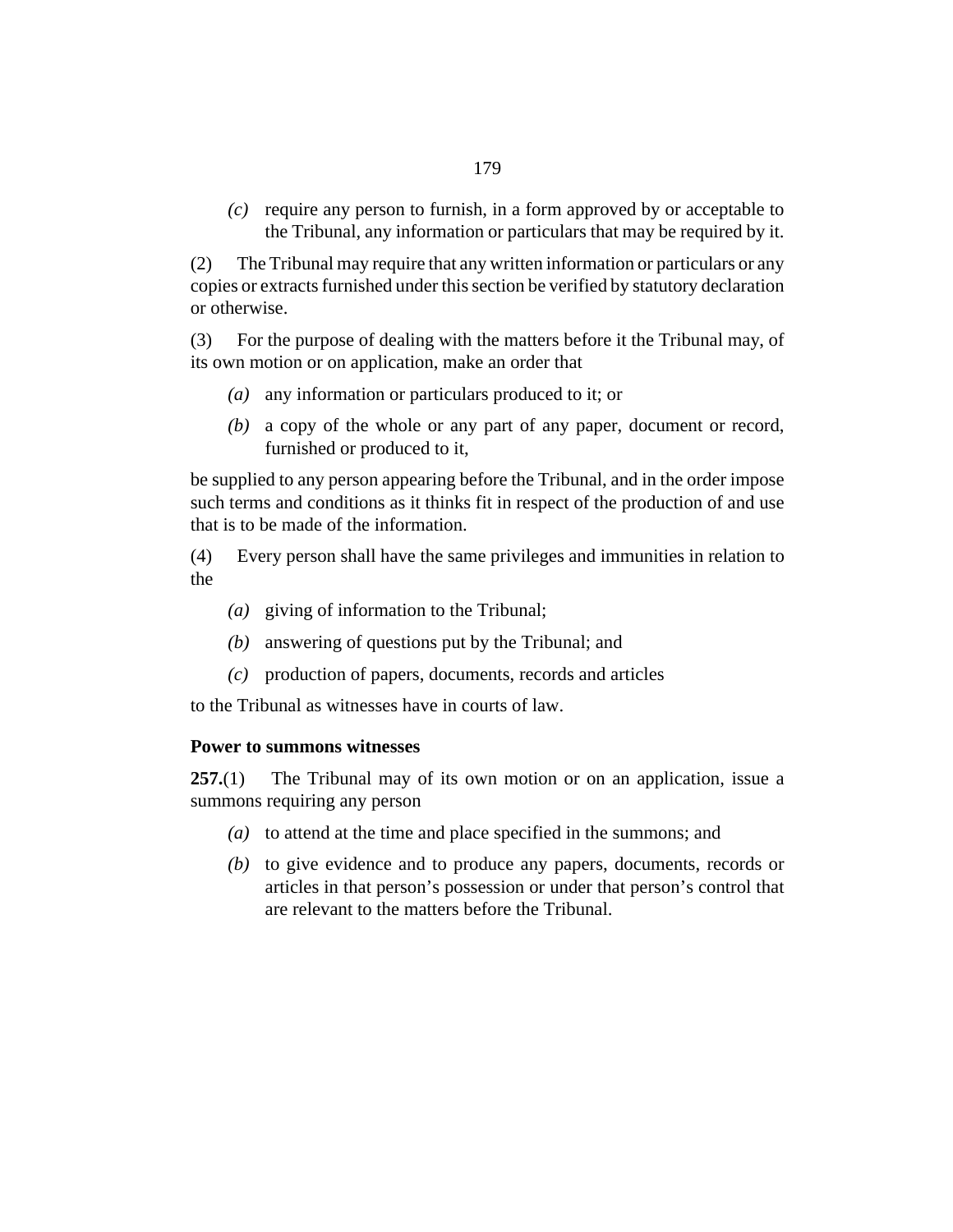- The summons shall be (2)
	- (a) in such form as the Tribunal determines; and
	- (b) signed by the Chairman of the Tribunal.
- The summons shall be served by (3)
	- (a) delivering it to the person summoned at least 24 hours before his attendance is required; or
	- sending it by registered post addressed to the person summoned at that *(b)* person's usual place of residence or business at least 10 days before the date on which the attendance of the person is required.

Where the summons is delivered by registered post it shall be deemed for the purposes of subsection  $(3)(b)$  to have been served at the time when the letter would be delivered in the ordinary course of post. (4)

#### **Protection of persons appearing before the Tribunal**

Every witness giving evidence and every counsel, agent or other person appearing before the Tribunal shall have the same privileges and immunities as witnesses and counsel in a court. **258.**

#### **Grounds of appeal and burden of proof**

Subject to subsection (2), the appellant is limited to the grounds stated in the appellant's notice of appeal and the burden of proof is on the appellant. **259.**(1)

The Tribunal may, either on the application of the appellant or of its own motion, amend the grounds stated in the notice of appeal. (2)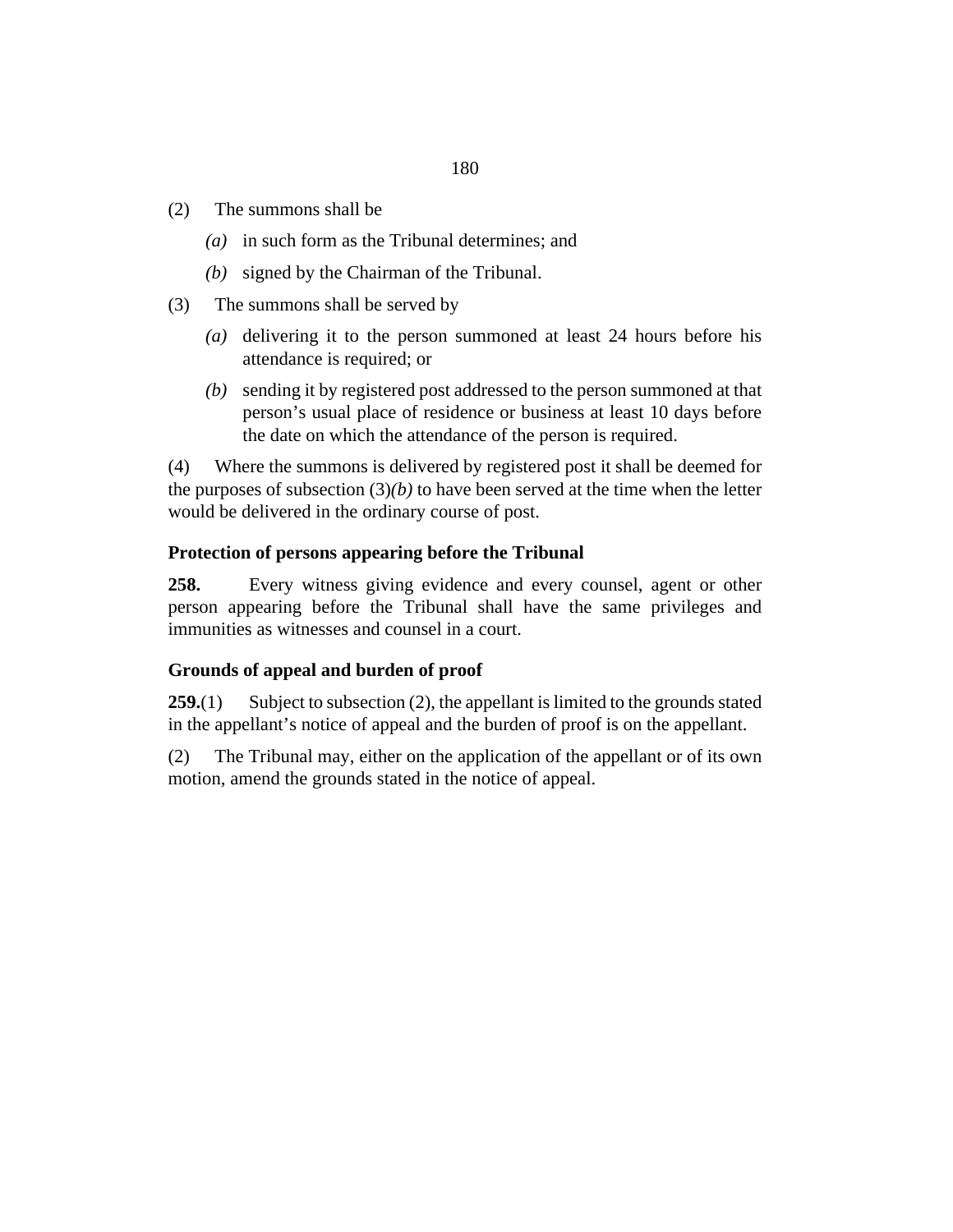## PART XXX

#### COURT PROCEEDINGS

#### **Appeal to the High Court**

An appeal lies to the High Court in respect of any disputed matter under this Act where all proceedings before the Comptroller and the Tribunal have been exhausted. **260.**(1)

Subject to the powers of the Director of Public Prosecutions and to subsection (3), proceedings for an offence (2)

- under this Act; or *(a)*
- (b) for condemnation,

shall not be commenced except by order of the Comptroller in writing and in the name of customs officer concerned in the matter.

Notwithstanding any right of appeal, the decision of the High Court on any customs dispute shall be final. (3)

#### **Place where cause of action deemed to arise**

Every cause of action under this Act shall be deemed to have arisen either in the place in which it actually arose, if it arose at sea, or in any place on land where the person prosecuted is found or may be brought. **261.**

#### **Place of trial**

Proceedings in respect of an offence committed under this Act may be commenced **262.**

- (a) in any court having jurisdiction in the place
	- where the offence was committed; (i)
	- where the person charged with the offence resides or is found; or (ii)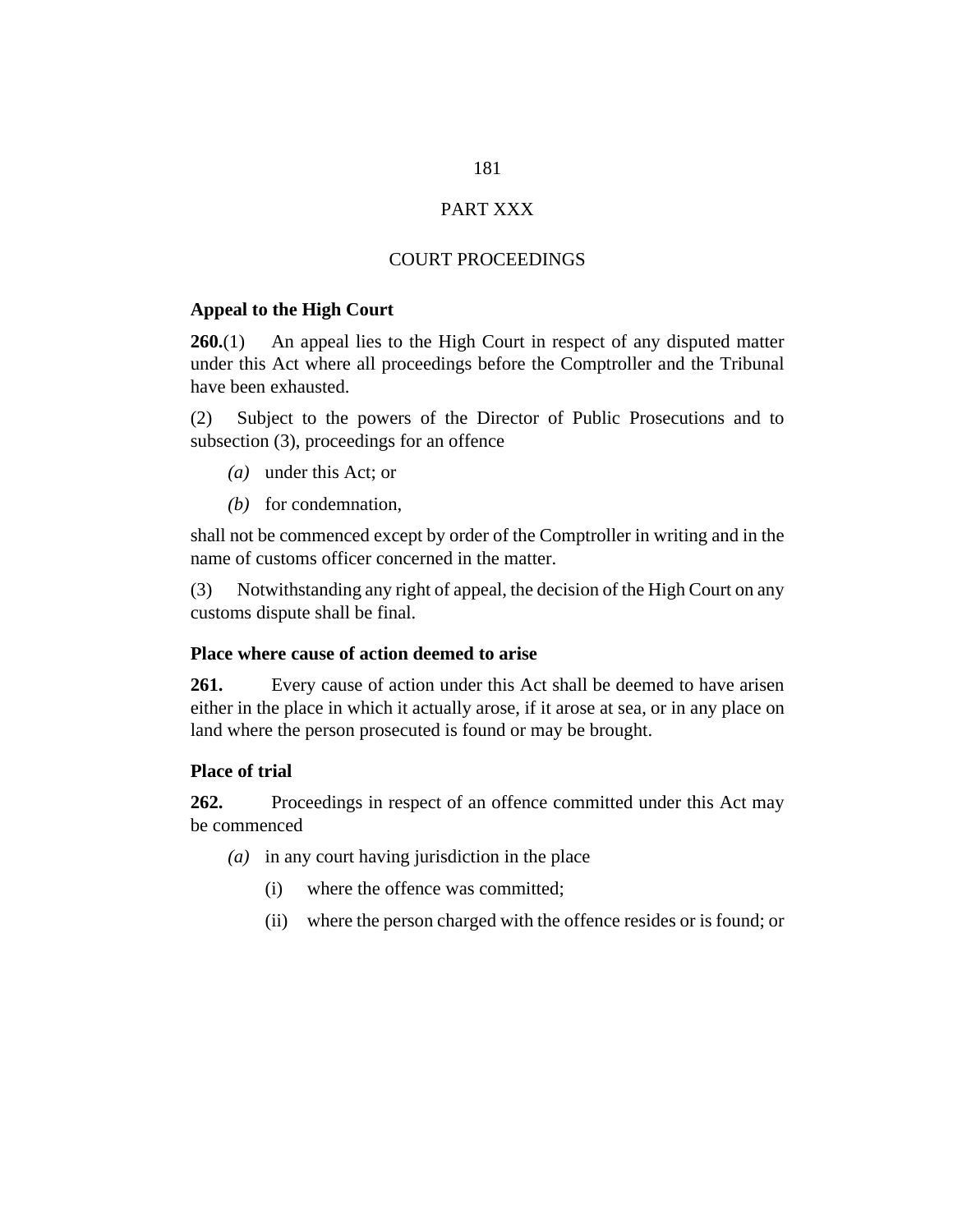- (iii) in the case of a body corporate charged with the offence, where that body corporate has its registered or principal office; or
- where anything was detained, seized or found in connection with the *(b)* offence, in any court having jurisdiction in the place where the thing was detained, seized, found or condemned as forfeited.

### **Time limit on proceedings**

Unless otherwise provided in this Act and notwithstanding any other enactment, proceedings for an offence may be commenced at any time within 7 years after the date of the commission of the offence. **263.**

#### **Limitation as to pleading**

The fact that any customs duties have been secured by bond or otherwise shall not be pleaded or made use of in answer to or in stay of any civil proceedings under this Act. **264.**

#### **Officer may prosecute**

Any customs officer or other person authorized by the Comptroller although not an attorney-at-law, may prosecute and conduct any information or other proceedings under this Act in respect of any offence or penalty. **265.**(1)

Where any proceedings under this Act are brought in the name of the Comptroller, an officer or the Commissioner of Police, no such proceedings shall be dismissed by reason only of the failure of the Comptroller or officer or Commissioner of Police to appear in person or by counsel, provided that the proceedings, where brought in the name of the Comptroller or an officer, are conducted by an officer authorized in that behalf by the Comptroller and, where brought in the name of the Commissioner of Police, are conducted by a constable for the time being present in court. (2)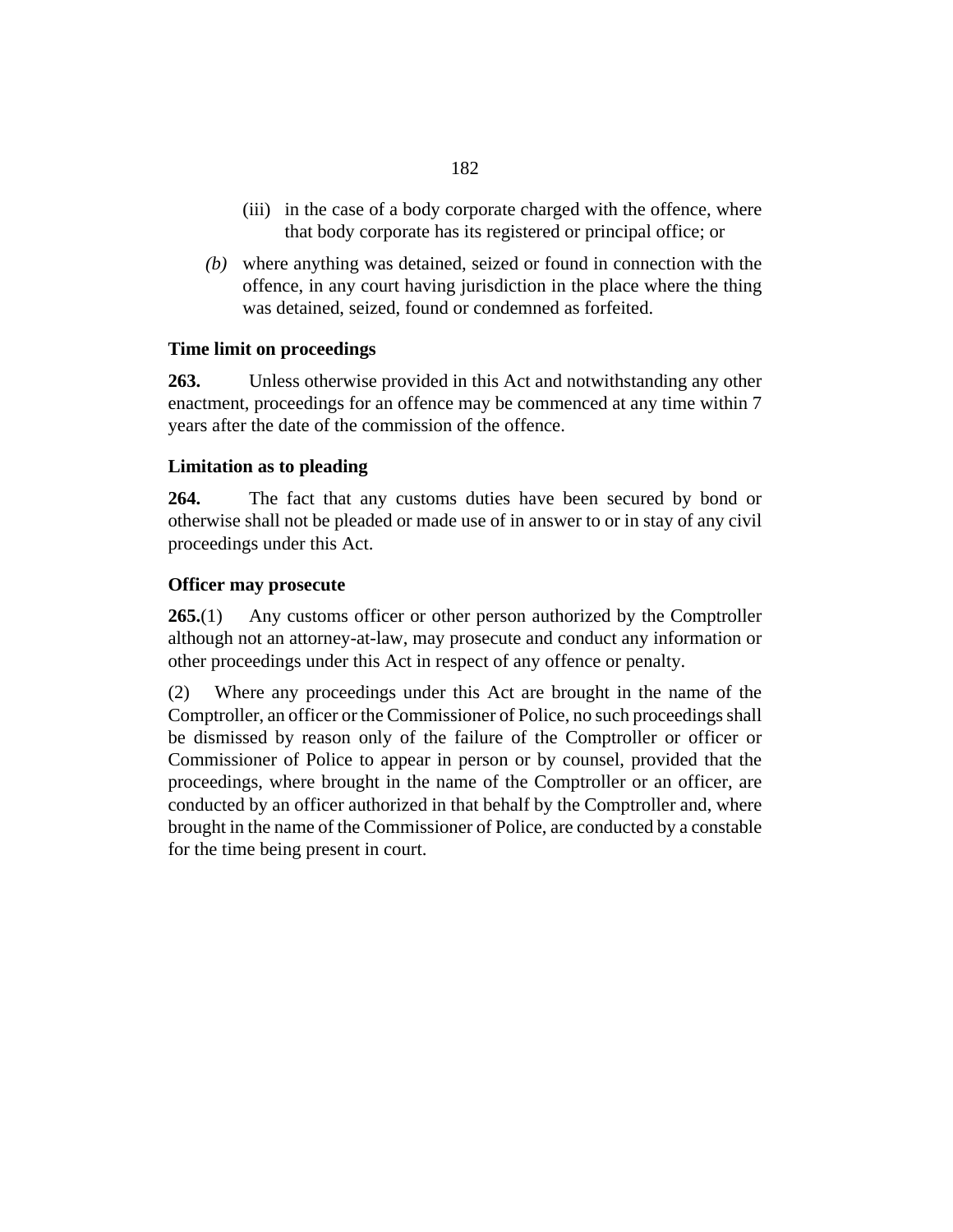#### **Incidental provisions as to legal proceedings for offences**

In proceedings for an offence under this Act, a court in which the matter is considered may mitigate any penalty as it sees fit. **266.**(1)

It is not a defence in any proceeding for an offence or for the condemnation of an article as being forfeited under this Act, that security has been given by bond or otherwise for the payment of any duty or compliance with any condition. (2)

#### **Onus of proof on defendant in certain cases**

In any prosecution under this Act the onus is on the defendant to prove that **267.**

- (a) the duties assessed have been paid; and
- (b) the goods were lawfully
	- loaded into or unloaded from any vessel or aircraft; (i)
	- (ii) transferred from a vessel or an aircraft to another vessel or aircraft; and
	- (iii) imported or exported.

#### **Averment in proceedings**

The averment that **268.**(1)

- (a) the Comptroller has elected that a particular penalty should be sued for or recovered;
- goods thrown overboard, staved or destroyed were so dealt with to *(b)* prevent or avoid their seizure;
- a person is or was appointed or authorized by the Comptroller to *(c)* discharge or was engaged by the order or with the concurrence of the Comptroller in the discharge of any duty;
- a person is or was the Minister, the Comptroller or a customs officer; *(d)*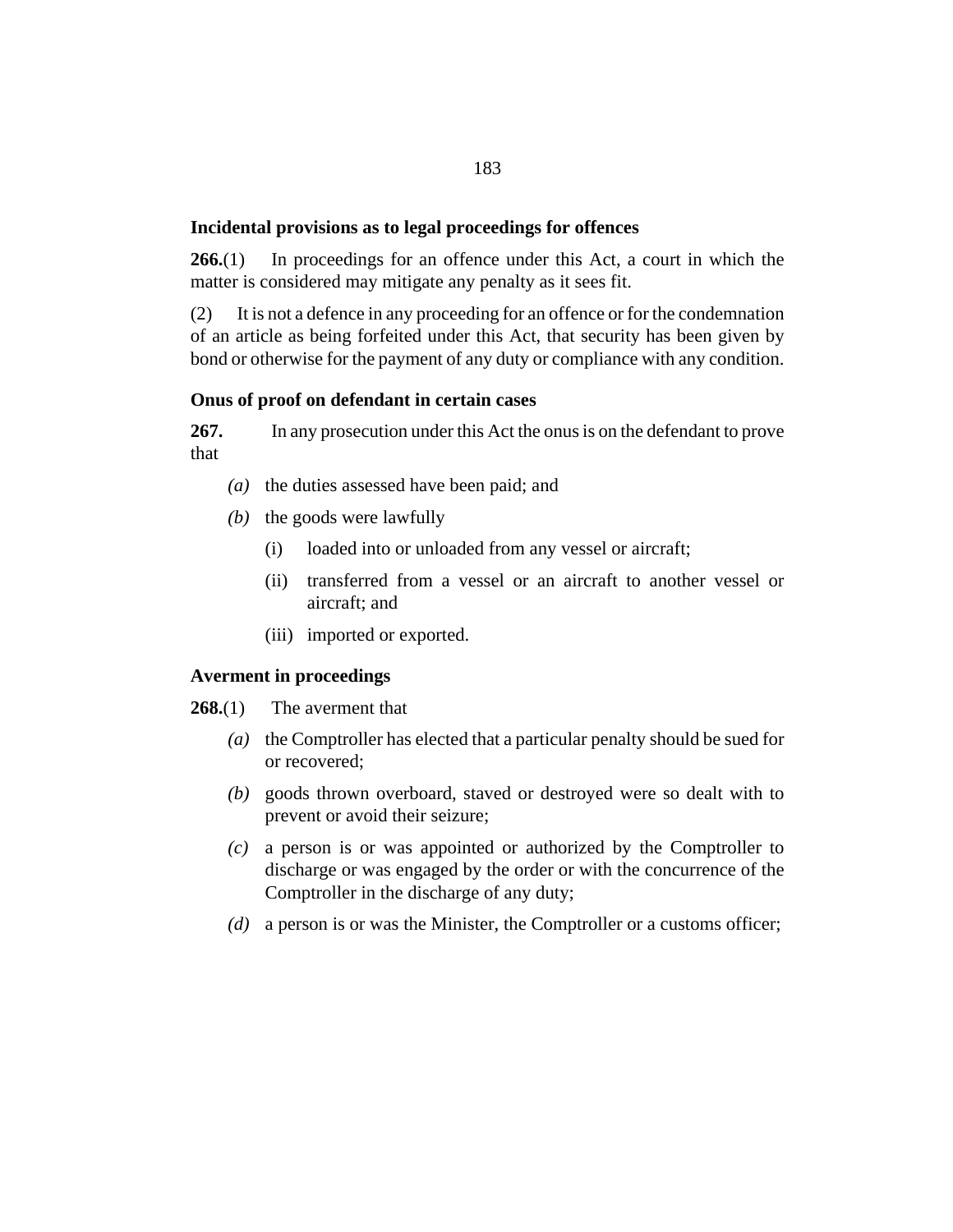- an offence was committed or an act was performed within the limits of *(e)* a customs controlled area or within the territorial waters of Barbados;
- $(f)$  the Comptroller is or is not satisfied as to the matter as to which he is required under this Act to be satisfied; or
- (g) the proceedings were instituted by an order of the Comptroller,

is sufficient evidence of the matter in question, until the contrary is proved.

Where in proceedings brought by or against the Comptroller, the Attorney-General, a customs officer or against any other person in respect of anything purporting to have been done in pursuance of a power or duty conferred or imposed on him under this Act, a question arises as to the place from which goods have been brought or as to whether or not (2)

- (a) duty has been paid or secured in respect of the goods;
- $(t)$  the goods are of the description or nature alleged in the information, writ or other process;
- (c) the goods were lawfully brought to any place for the purpose of being loaded into a vessel or an aircraft or were exported; or
- (d) the goods are or were subject to any prohibition or restriction on their importation or exportation,

the burden of proof lies on the other party to the proceedings.

# **Evidence of officers**

Where at any trial a question arises as to whether a person is a customs officer, his own evidence shall be deemed sufficient and any customs officer shall be deemed a competent witness. **269.**

# **Proof of certain documents**

A document purporting to be signed by the Minister, the Comptroller or by a person with their authority, shall until the contrary is proved, be deemed to have been so signed, and the matters contained in that document may, in **270.**(1)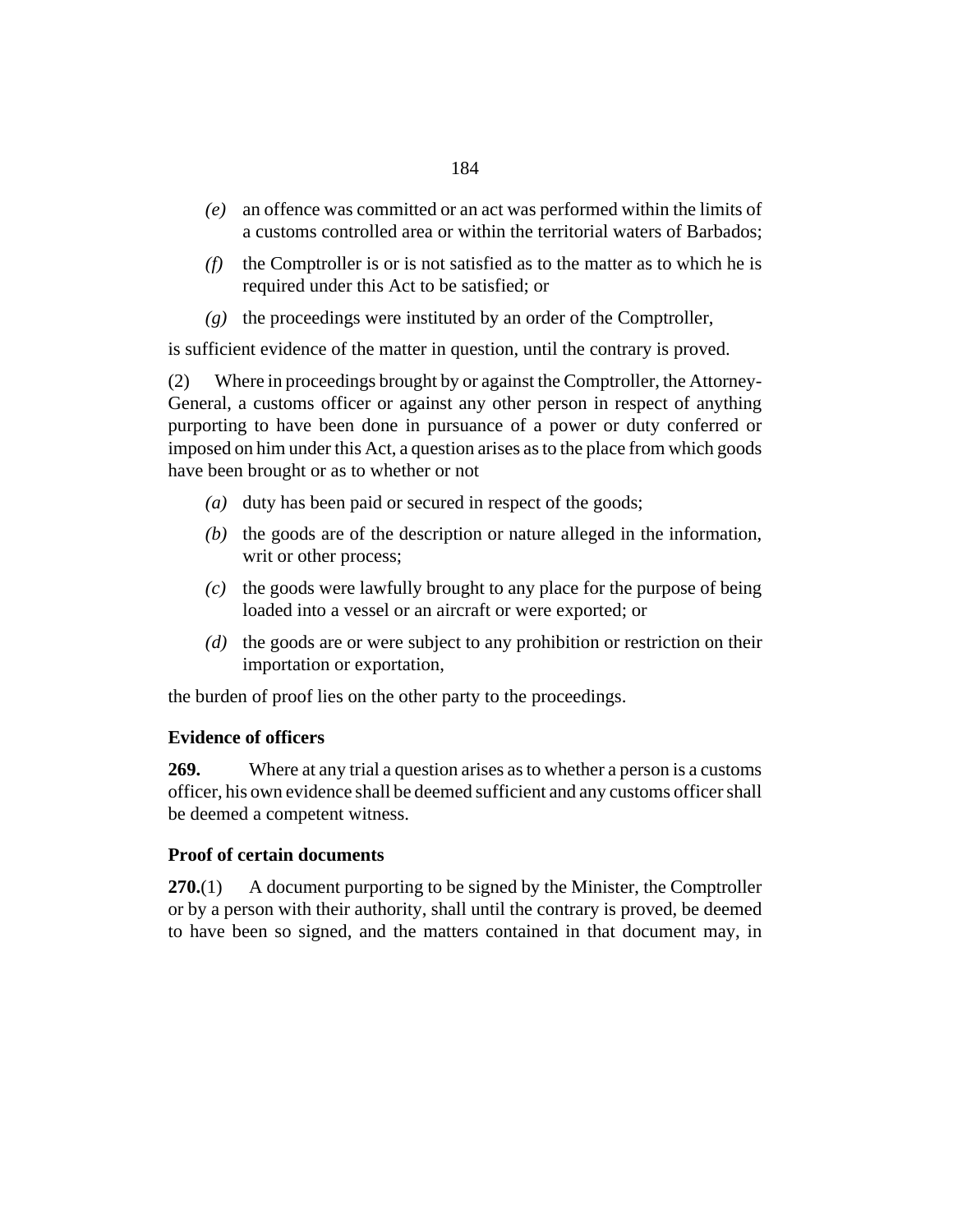proceedings under this Act, be proved by the production of that document or any document purporting to be a copy of that document.

Where a book or other document is required to be kept under this Act, the production of the book or other document or a copy of it certified as a true copy by a customs officer in proceedings under this Act is*prima facie* evidence of the matters stated in it. (2)

In any proceedings under this Act, the production of a certificate purporting to be signed by the competent authority shall be sufficient evidence of all matters stated in the certificate, unless the contrary is proved. (3)

# **Presumption of authenticity of documents**

All documents purporting to be sealed with a seal of the Customs Department, including a digital seal, are in all courts and tribunals, and in all proceedings under this Act, deemed to have been sealed with due authority, unless the contrary is proved. **271.**

# **Valuation of goods for penalty or fine**

Where a penalty or fine for a contravention of this Act is an amount that is to be determined by the value of goods, such value shall be determined in accordance with Part X. **272.**(1)

A certificate signed by the customs officer attesting to the value of the goods shall be accepted by the Court as *prima facie* evidence of the value of the goods. (2)

# **Certificate of condemnation**

Condemnation of goods by a court under this Act may be proved in any court, or before the Tribunal, by the production of a certificate of condemnation purporting to be signed by the officer of the court. **273.**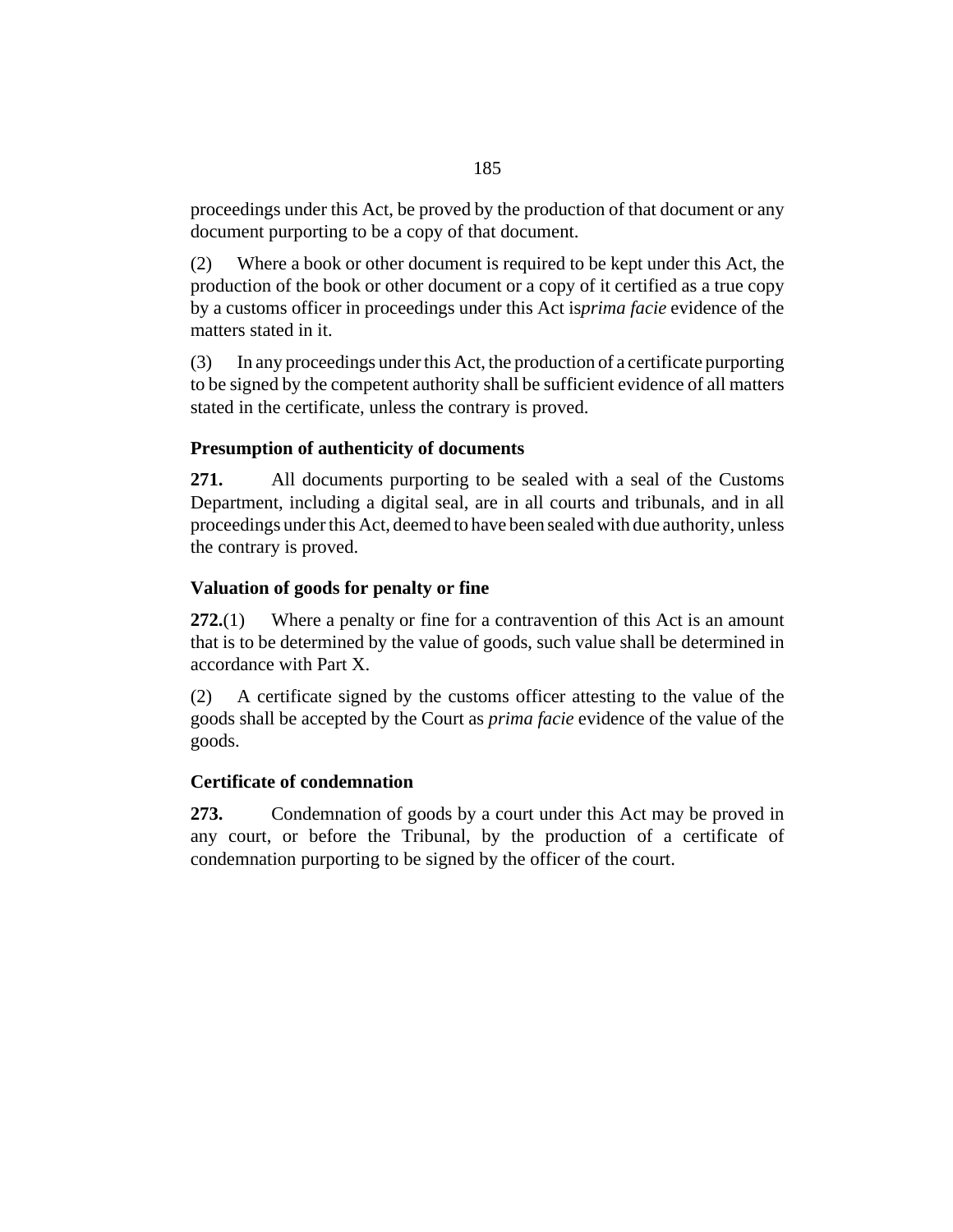# PART XXXI

# GENERAL

### <span id="page-185-0"></span>**Recovery of debt etc.**

Any duty, tax, fee, penalty or other amount owing or payable under this Act is a debt due the Government from and after the time such amount should have been paid and is recoverable in civil proceedings before a magistrate's court, notwithstanding that the amount exceeds the normal limit on the jurisdiction of the magistrate's court. **274.**(1)

The Minister may prescribe the rate of interest to be paid on any amount owing or payable under this Act. (2)

# **Unpaid tax certificate**

Where an amount payable or remittable under this Act by a person, has not been paid or remitted as required by this Act, the Comptroller may certify, in a certificate called an "unpaid tax certificate", that the amount is an amount payable by that person under this Act. **275.**(1)

An unpaid tax certificate may be filed by the Comptroller in the Magistrate's Court for District "A" and shall be registered and after the expiry of 14 days after it is filed and registered has the same force and effect as a judgment in favour of the Government against the person for the amount specified in the certificate, plus the reasonable costs and charges attendant upon the registration of the certificate; and all proceedings may be taken upon the certificate, and it may be enforced, as if it were a judgment of the court. (2)

# **Certificate of Comptroller**

In any proceedings in which the Comptroller issues a certificate indicating that a person has paid or has not paid the charges or duties in respect of goods, the certificate shall, in the absence of evidence to the contrary, be conclusive of the facts stated in the certificate. **276.**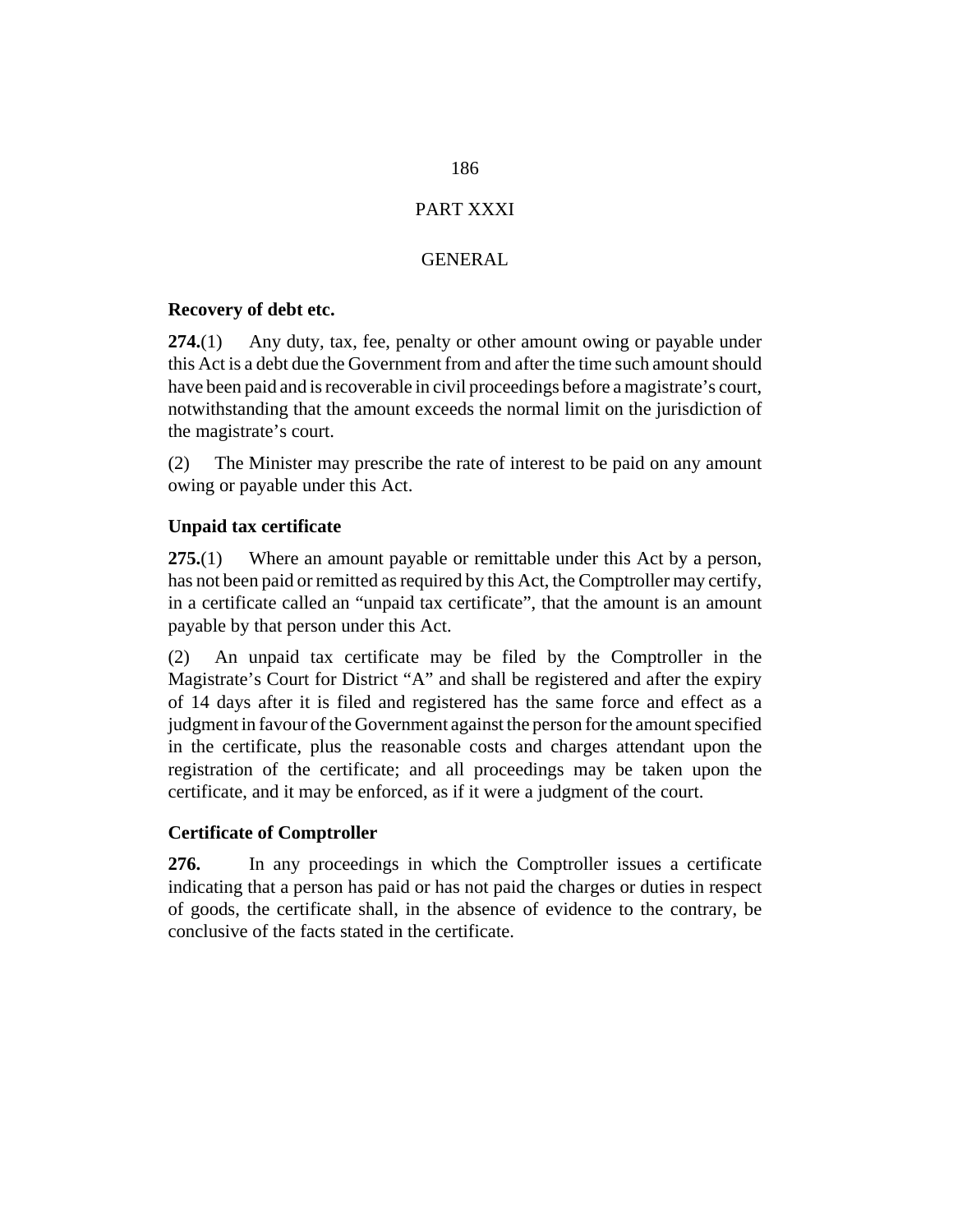#### **Garnishment**

Where the Comptroller knows or suspects that a person, in this section referred to as the "third party", is indebted to or is liable to make a payment to a person who is liable to pay or remit an amount under this Act, the Comptroller may, deliver to the third party a demand for payment stating the name of that person and the amount payable or remittable by that person, and requiring the third party to make the payment forthwith if the payment is then due and owing and, if the payment from the third party to that person is not then due and owing, as it becomes due and owing. **277.**(1)

Where the Comptroller delivers a demand to a third party under subsection (1), the third party shall pay to the Comptroller, on account of that person's liability under this Act, moneys otherwise payable by the third party to that person as interest, rent, dividends, annuity, salary, wages, or other payment until that person's liability under this Act is satisfied or such amount as is due from the third party to the person whichever is sooner. (2)

Where the Comptroller delivers a demand to a third party under subsection (1), the third party shall pay to the Comptroller, on account of the liability under this Act of a person who is an officer or an employee of the third party, moneys otherwise payable by the third party to that person as salary, wages or other remuneration, and the third party shall continue to do so until the amount due to that person is satisfied or until the amount demanded by the Comptroller is satisfied, whichever is lesser. (3)

A receipt issued by the Comptroller for moneys paid as required under this section is a good and sufficient discharge of the third party's original liability to a person to the extent of the payment. (4)

A third party who fails to comply with a requirement under subsection (1), (2) or (3) is liable to pay to the comptroller an amount equal to the amount that the third party was required to pay to the Comptroller under subsection (1). (5)

Where an amount that would otherwise have been payable by a third party to a person is paid by the third party to the Comptroller pursuant to a letter served (6)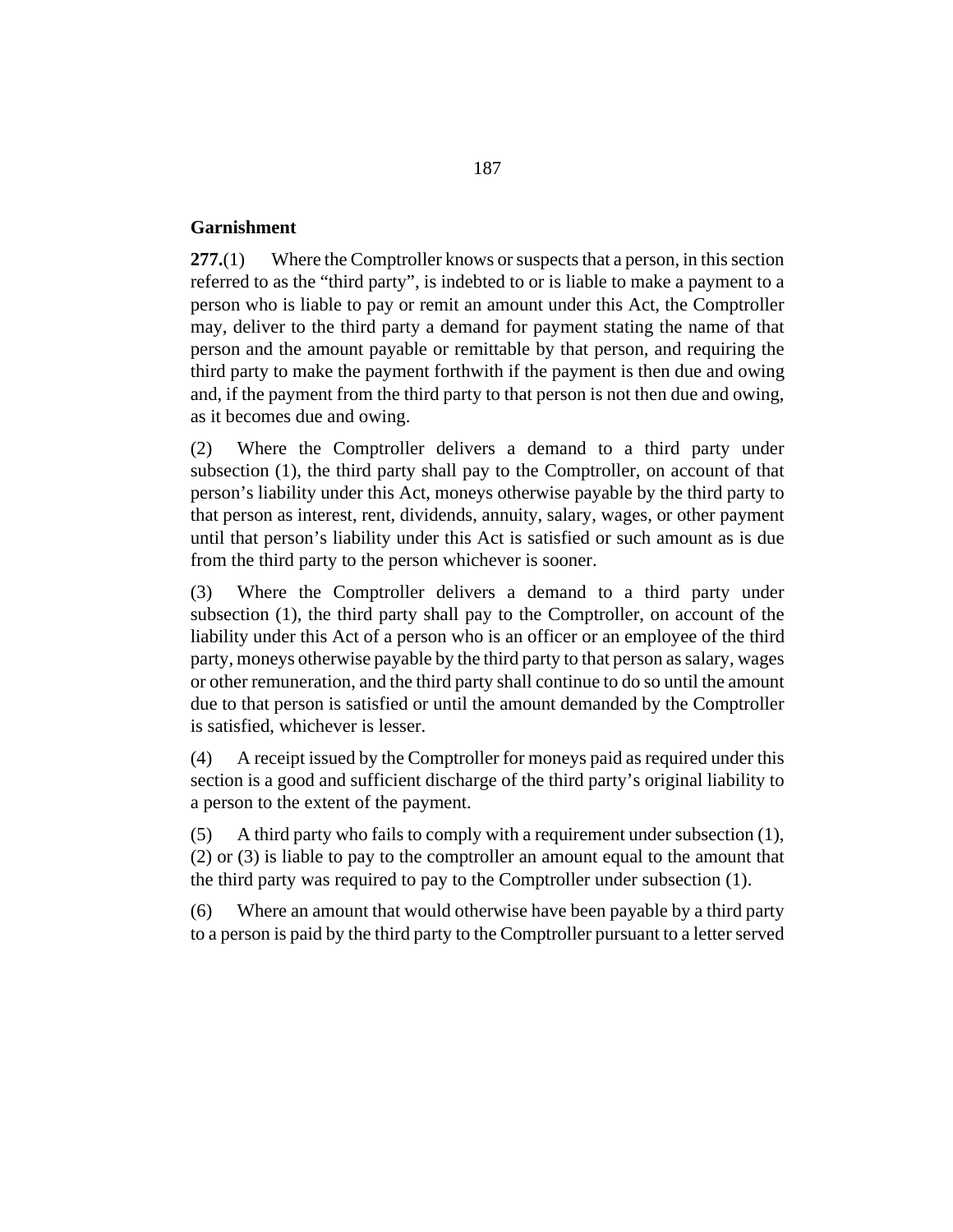on the person under subsection (1) or pursuant to an assessment of an amount payable by the third party under subsection (5), the person shall be deemed for all purposes to have paid the amount to the Comptroller on behalf of that person.

The application of this section is subject to the *[Protection of Wages Act](http://barbadosparliament-laws.com/en/showdoc/cs/351)*, [Cap. 351](http://barbadosparliament-laws.com/en/showdoc/cs/351). (7)

### **Notice for immediate payment**

Where the Comptroller suspects that a person is about to leave Barbados or in any other circumstances considers it appropriate for the protection of the revenue to do so, the Comptroller may, before the day otherwise fixed for payment, deliver to that person a notice for immediate payment stating the amount that the Comptroller believes that person is liable to pay as taxes or penalties under this Act or would be liable to pay if the time for payment had arrived; and that person shall forthwith pay the amount specified in the notice for immediate payment. **278.**(1)

Where a person who has received a notice for immediate payment fails, within 24 hours after the notice was served on him under subsection (1), to pay forthwith the amount specified in the notice, the Comptroller may certify the amount in an unpaid tax certificate and require its registration in the Magistrate's Court for District "A" and [section 275\(](#page-185-0)2) thereupon applies with such adaptations or modifications as the circumstances require. (2)

# **Joint and several liability**

Where liability for any offence under this Act is incurred by 2 or more persons jointly, each person is liable for the full amount of any fine or penalty and may be proceeded against jointly or severally. **279.**(1)

In any proceeding for an offence under this Act, any court by whom the matter is considered may mitigate any fine or penalty as it sees fit. (2)

In any proceedings for an offence or for the condemnation of anything as being forfeited under this Act, the fact that security has been given by bond or (3)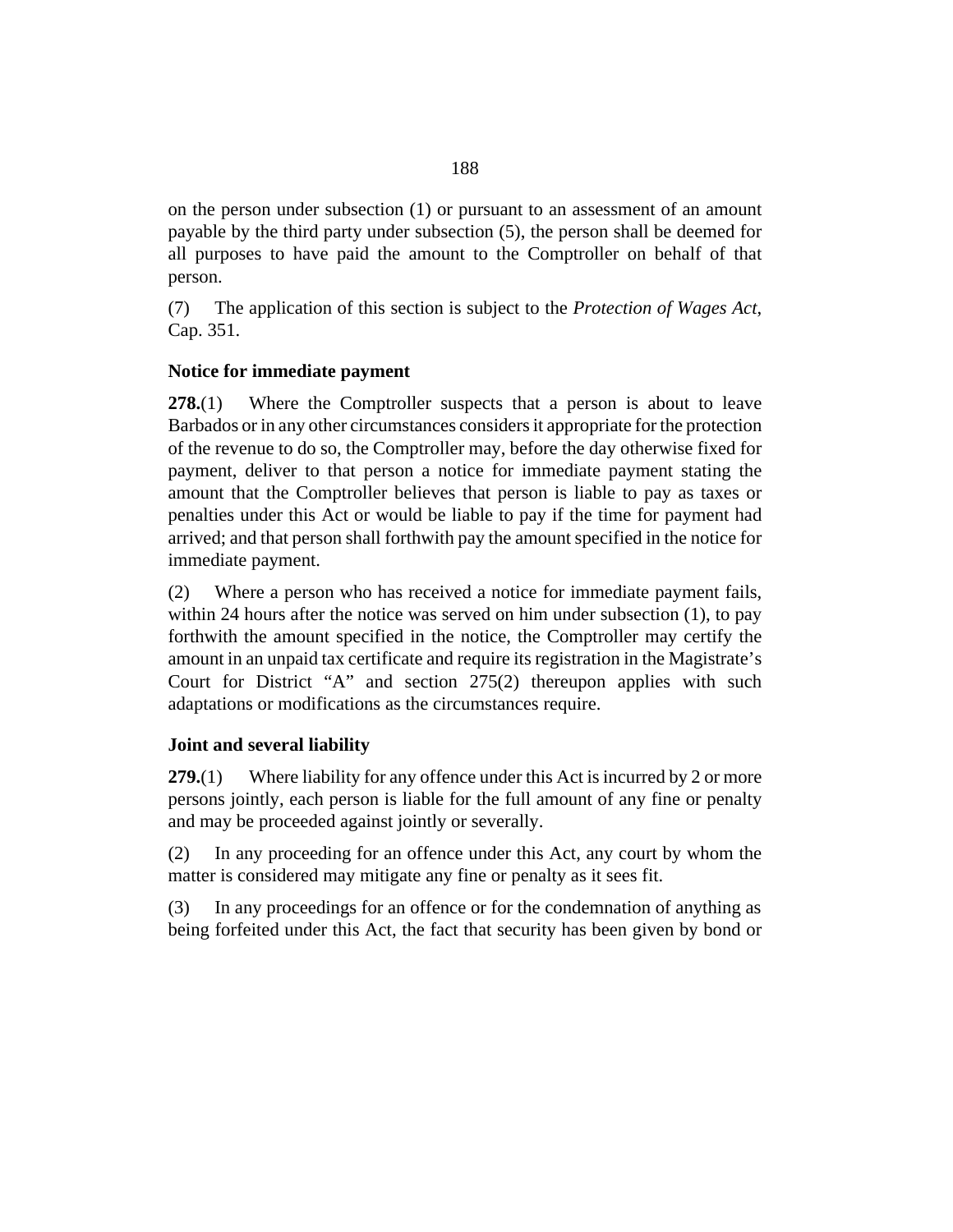otherwise for the payment of any duty or for compliance with any condition in respect of the non-payment of which or non-compliance with which the proceedings are instituted shall not be a defence.

### **Directors or managers of corporations**

Where a corporation fails to pay the duty required to be paid by this Act, the directors or manager of the corporation at the time the corporation was required to pay the duty are jointly and severally liable, together with the corporation, to pay the duty and any penalties relating thereto. **280.**(1)

A director or manager of a corporation is not liable under subsection (1) unless (2)

- a certificate for the amount of the corporation's liability referred to in *(a)* that subsection has been registered and execution for that amount has been returned unsatisfied in whole or in part;
- (b) the corporation has commenced liquidation or dissolution proceedings or has been dissolved and a claim for the amount of the corporation's liability referred to in subsection (1) has been proved; or
- $(c)$  the corporation has made an assignment or a receiving order has been made against it under the *[Bankruptcy and Insolvency Act](http://barbadosparliament-laws.com/en/showdoc/cs/303)*, Cap. 303 and a claim for the amount of the corporation's liability referred to in subsection (1) has been proved.

A director or manager of a corporation is not liable for a failure to pay duty under subsection (1) where the director or manager exercised the degree of care, diligence and skill to prevent the failure that a reasonably prudent person would have exercised in comparable circumstances. (3)

A director or manager of a corporation shall not be assessed for an amount payable by him under this section more than 7 years after the duty becomes due and payable. (4)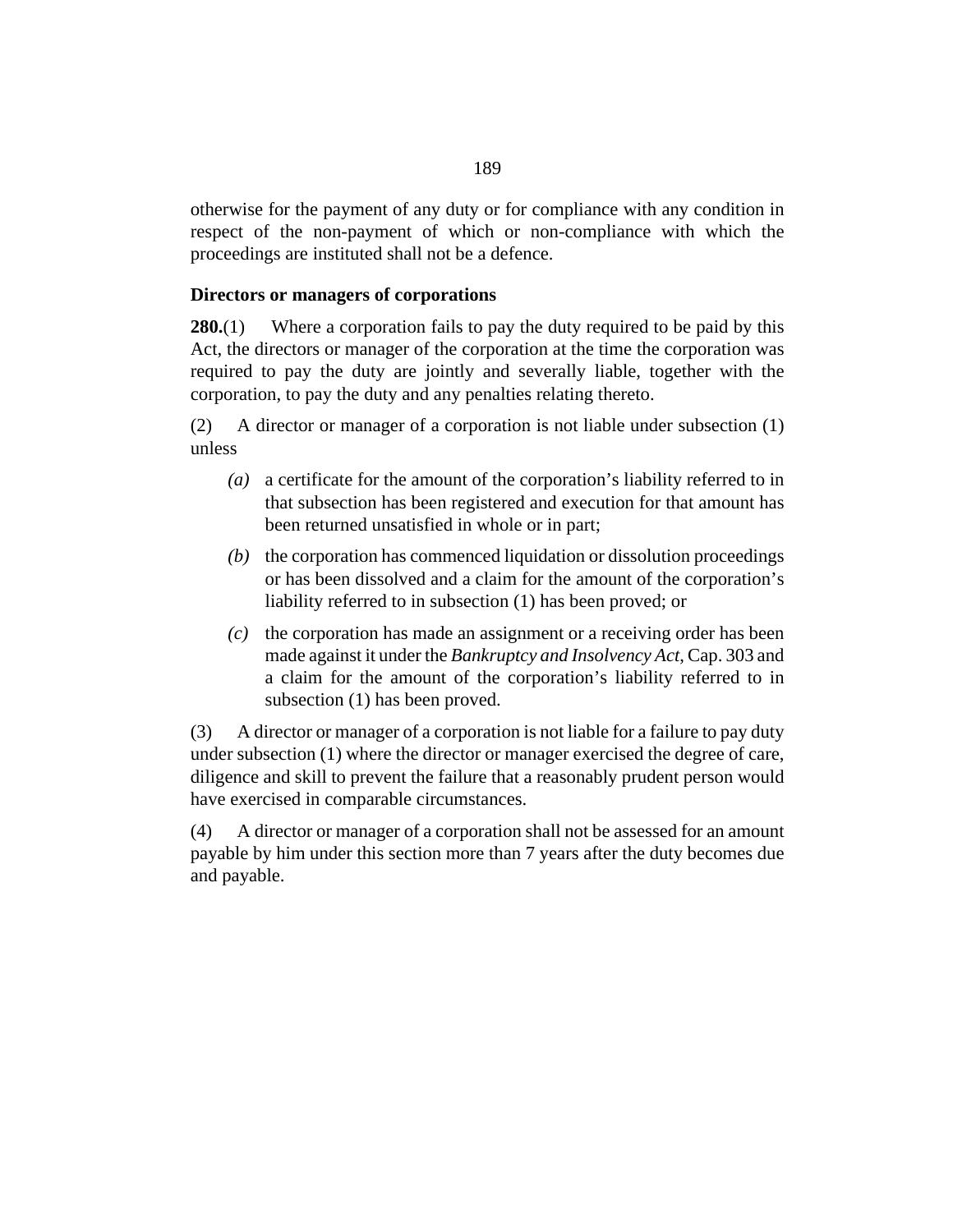#### **Officials of unincorporated bodies**

Where any liability or obligation is imposed by or under this Act or by any regulations made under this Act on an unincorporated body, the body and each of the persons who are officials of the body at the time the liability or obligation is imposed are jointly and severally liable and responsible to satisfy the liability or obligation. **281.**(1)

For the purposes of this section "official" of an unincorporated body means in the case of (2)

- a partnership, a partner of the partnership other than a limited partner *(a)* within the meaning of the *[Limited Partnership Act](http://barbadosparliament-laws.com/en/showdoc/cs/312)*, Cap. 312;
- a joint venture, a participant in the joint venture, other than a participant *(b)* who contributes to the capital of the joint venture but who is not otherwise concerned in the management and daily operations of the joint venture;
- a trust, a trustee of the trust; *(c)*
- an unincorporated body other than a body referred to in paragraph *(a)*, *(d) (b)* or *(c)*
	- a person who holds office as chairman, president, treasurer or secretary of the body or any similar office; (i)
	- where there is no such official of the body referred to in (ii) subparagraph (i), a member of any committee that has management of the affairs of the body; or
	- (iii) where there is no such official referred to in subparagraph (i) or (ii) or committee referred to in sub-paragraph (ii), a member of the body.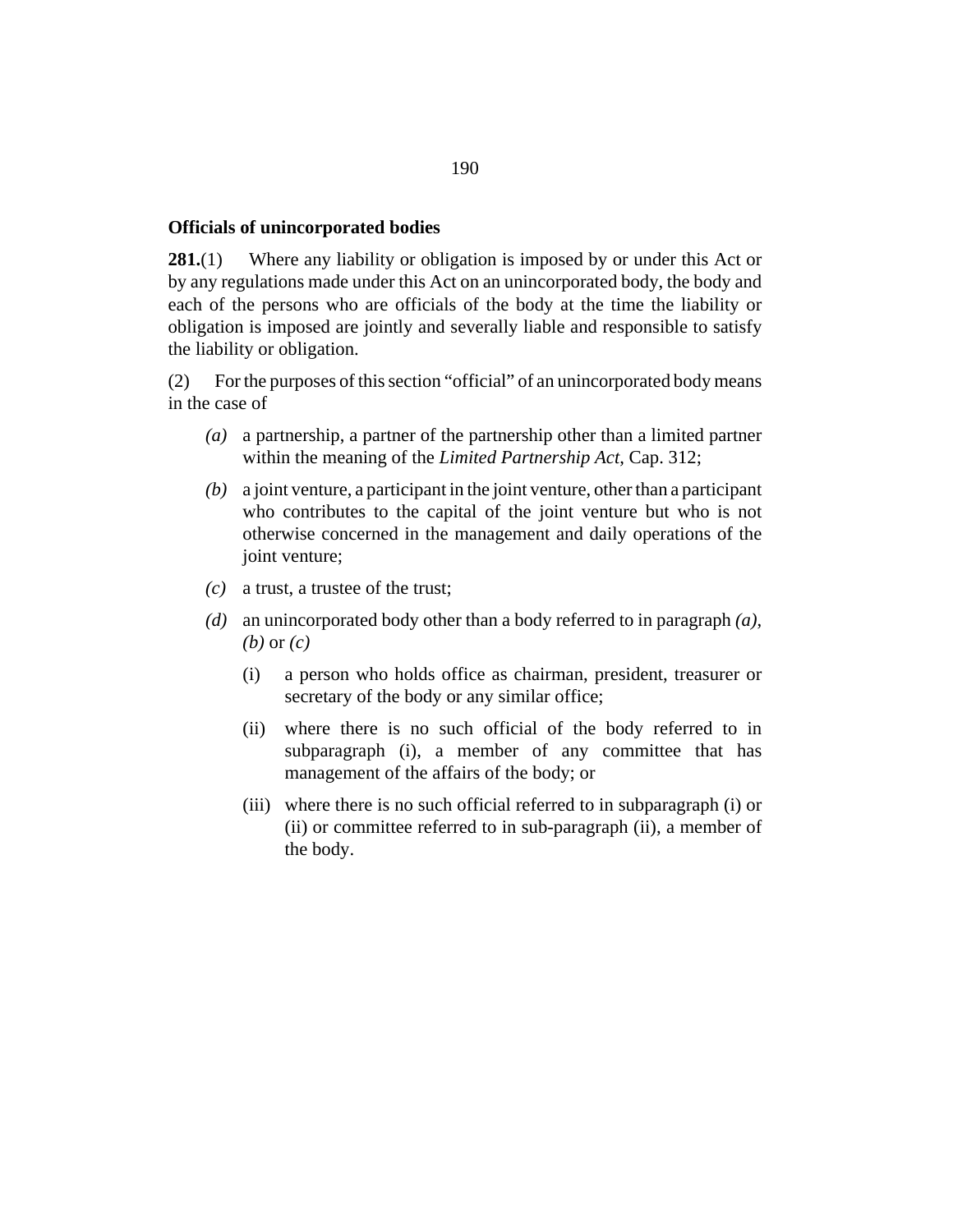#### **Executors and administrators**

- For the purposes of this Act, where an individual dies **282.**(1)
	- the individual's estate shall be deemed to be the same person as the individual and not to be a trust; *(a)*
	- where any liability or obligation is imposed by this Act on the *(b)* individual or his estate, the executors or administrators are subject to this section, responsible to satisfy the obligation; and
	- the estate and the executors or administrators are jointly and severally *(c)* liable for the payment of all amounts that are payable by the estate under this Act, except that the executors or administrators are liable for the payment of amounts that became payable before the individual died only to the extent of the assets of the estate after satisfying the claims of creditors whose claims rank in priority to the claim of the Government.

When an individual has died the Comptroller may, where it is considered appropriate to do so, waive in writing the requirement that the individual's executor or administrator pays the duty owed. (2)

#### **Trustees in bankruptcy**

#### For the purposes of this Act, where a person is adjudged a bankrupt, **283.**

- the person's estate shall be deemed not to be an estate or trust; *(a)*
- $(b)$  the property held by the person immediately before he was adjudged a bankrupt shall be deemed not to pass to and be vested in the trustee in bankruptcy upon the receiving order being made or the assignment in bankruptcy being filed but to remain vested in the person;
- $\alpha$  the property held by the trustee in bankruptcy for the person on the day the person is discharged from bankruptcy shall be deemed not to pass to the person on the order of discharge being granted but to have been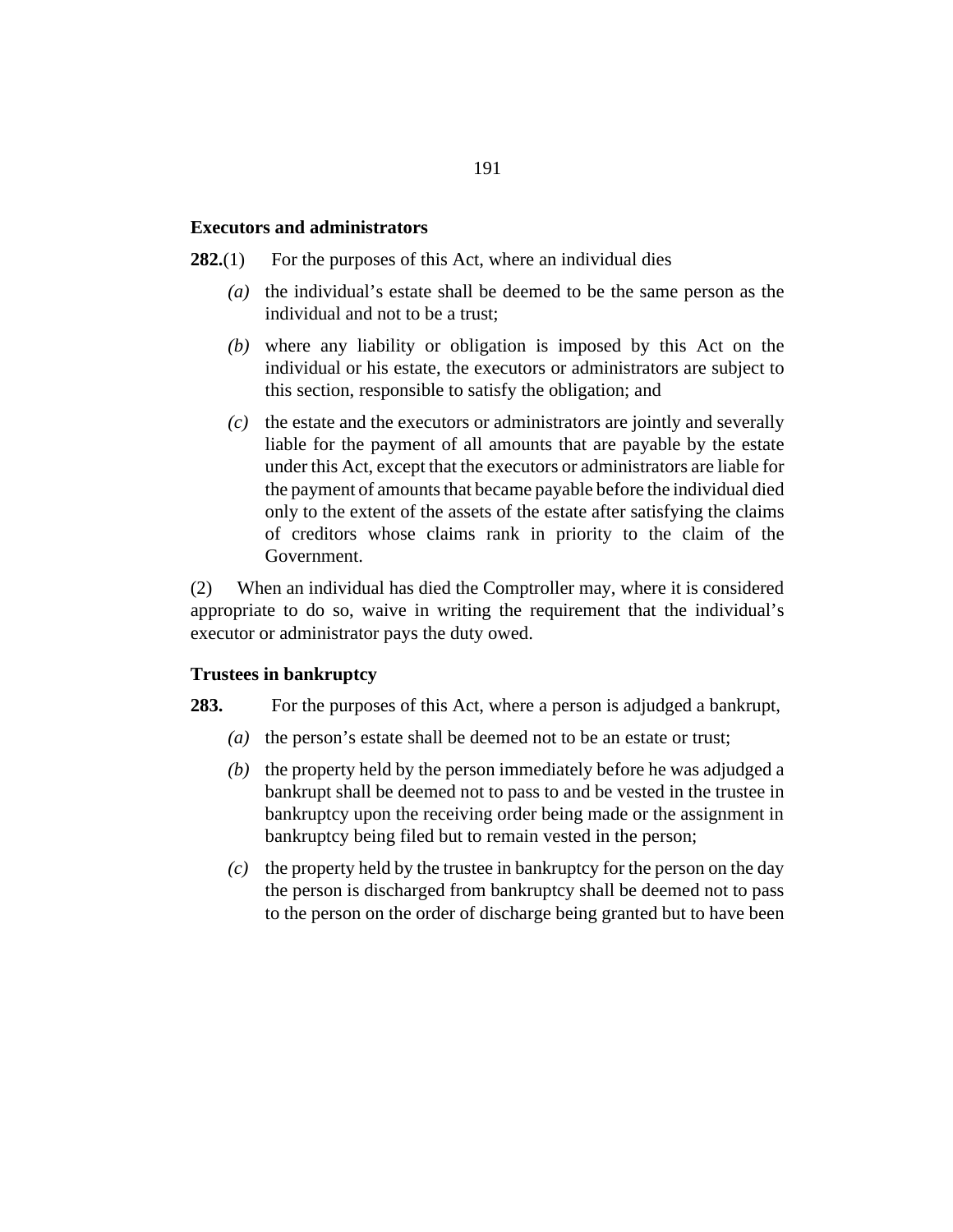held by and vested in the person continuously since the day it was acquired by the person or the trustee;

- where any liability or obligation is imposed by this Act on the person *(d)* in relation to assets to which the bankruptcy relates, the trustee in bankruptcy is, subject to this section, responsible to satisfy the liability or obligations; and
- (e) the trustee in bankruptcy, and not the person, is liable for the payment of all amounts that become payable by the person under this Act before the person is discharged from bankruptcy, except that
	- (i) the trustee is liable for the payment of amounts that became payable by the person before the person became a bankrupt only to the extent of the person's property in the possession of the trustee that is available to satisfy the liability; and
	- (ii) the trustee is not liable for the payment of any amount which a receiver, within the meaning of section 284, is liable to pay or any amount that relates to activities which the person engages in, on or after the day the person is adjudged a bankrupt and to which the bankruptcy does not relate.

#### **Receivers**

In this section, **284.**(1)

"asset" includes any property;

"receiver" includes

- a person who is appointed to manage or operate an asset of another *(a)* person under the authority of a court order, an Act or a bond, debenture or other debt security;
- a liquidator appointed to liquidate the assets or wind up the affairs of *(b)* a corporation;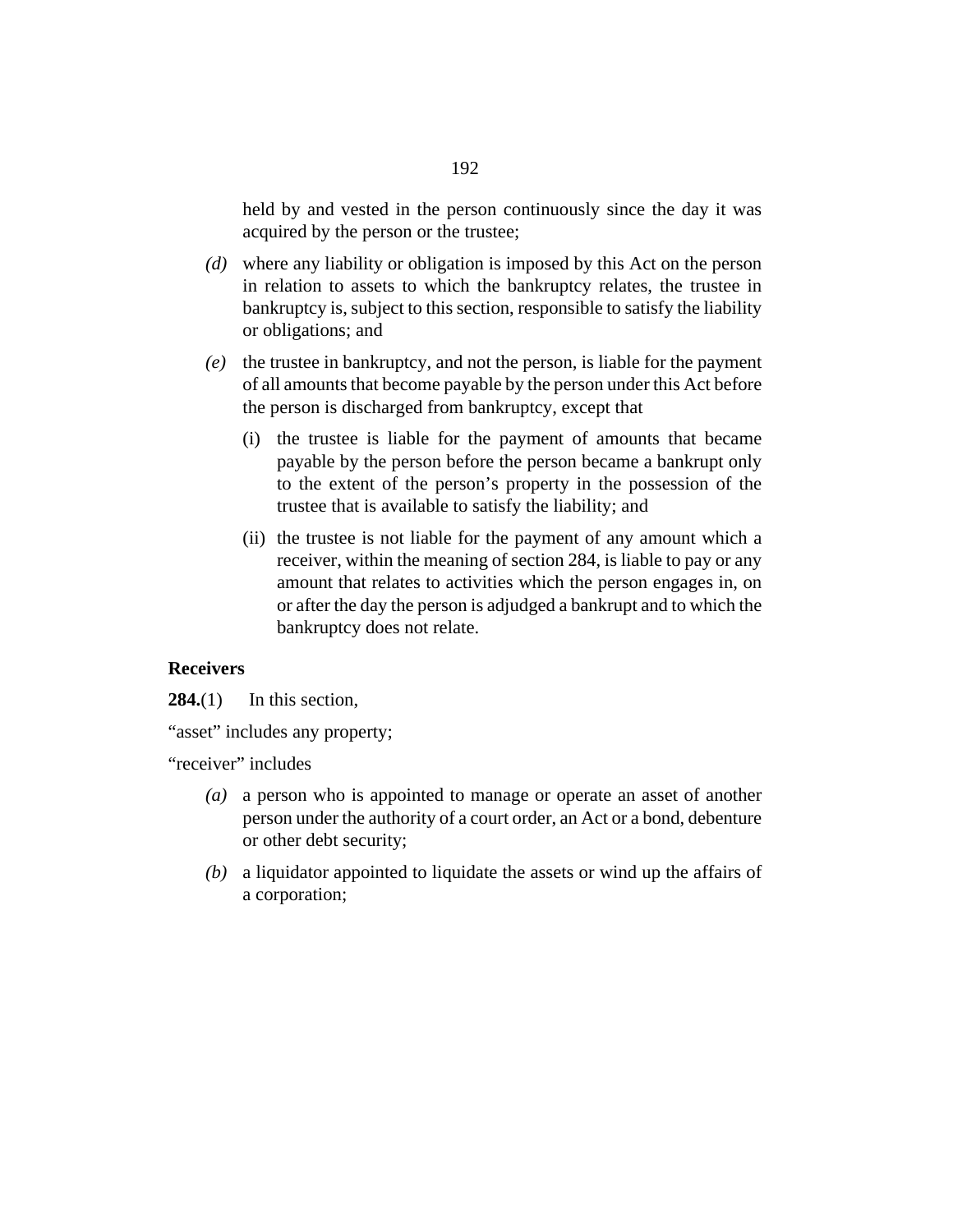a committee, guardian or curator who has authority to manage and care *(c)* for the affairs and other assets of an individual who is incapable of managing his own affairs and assets.

For the purposes of this Act, where a receiver is vested with authority to manage, operate, liquidate, or wind up any assets of a person or to manage and care for the affairs and other assets of a person, (2)

- ( $a)$ ) the receiver shall be deemed to be an agent of the person in the course or furtherance of any of the person's activities over which the receiver has authority and any act performed by the receiver in relation to the person's assets over which the receiver has authority shall be deemed to have been performed by the receiver as agent on behalf of the person;
- $(b)$  the receiver shall be deemed not to be trustee of the estate of the person or any part thereof;
- where the assets of a person over which the receiver has authority are *(c)* not all of the person's assets, throughout the period during which the receiver acts as receiver of the person, the assets over which the receiver has authority shall be deemed to be separate from the other assets of the person as if they were assets of a separate person;
- where any liability or obligation is imposed by this Act on the person *(d)* in relation to assets over which the receiver has authority the receiver is subject to this section, responsible to satisfy the obligation;
- (e) the person and the receiver are jointly and severally liable for the payment of all amounts that become payable by the person under this Act before the receiver was appointed, except that the receiver's is liable for the payment of those amounts only to the extent of the person's assets under the control and management of the receiver after satisfying the claims of the Government and those claims that rank in priority to the claim of the Government and after paying any amounts that the receiver is required to pay to a trustee in bankruptcy of the person;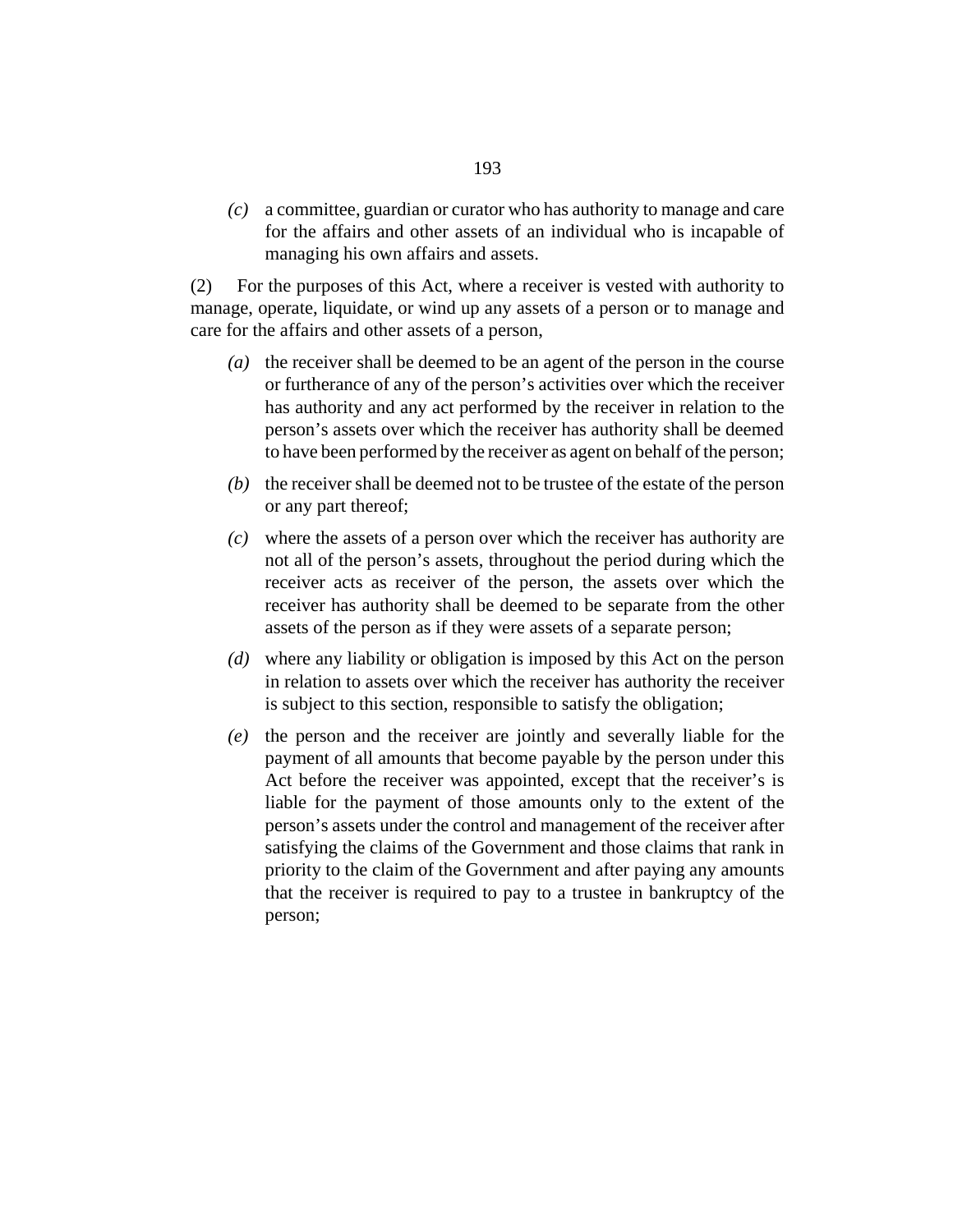- $(f)$  the receiver, and not the person, is liable for the payment of all amounts that become payable by the person under this Act during the period which the receiver acts as receiver of the person to the extent that the amounts can reasonably be considered to relate to that person's assets over which the receiver has authority;
- (g) the Comptroller may, where a refund for a taxable period is payable to the person, apply the refund payable against any outstanding tax, penalty, interest or other amount payable under this Act by the person and pay the balance, if any, to the receiver on behalf of the person.

# **Receipts**

The Comptroller shall provide an official receipt in writing for any money collected by him. **285.**

# **Requirements for security by bond**

The Comptroller may determine the requirements for providing security by bond to secure any obligation under this Act or any regulations made under this Act. **286.**(1)

The Comptroller may issue such guidelines as he thinks necessary in relation to the requirements under subsection (1). (2)

# **Duties and drawback to be proportionate to quantity or value**

All duties, rates, charges and drawbacks imposed and allowed according to any specified quantity or any specified value or any particular description of container shall be deemed to apply in the same proportion to any greater or less quantity or value or any other description of container. **287.**

# **Mode of calculating weights and measures**

All duties, rates, charges and drawbacks imposed and allowed under this Act shall be paid and received according to the weights and measures **288.**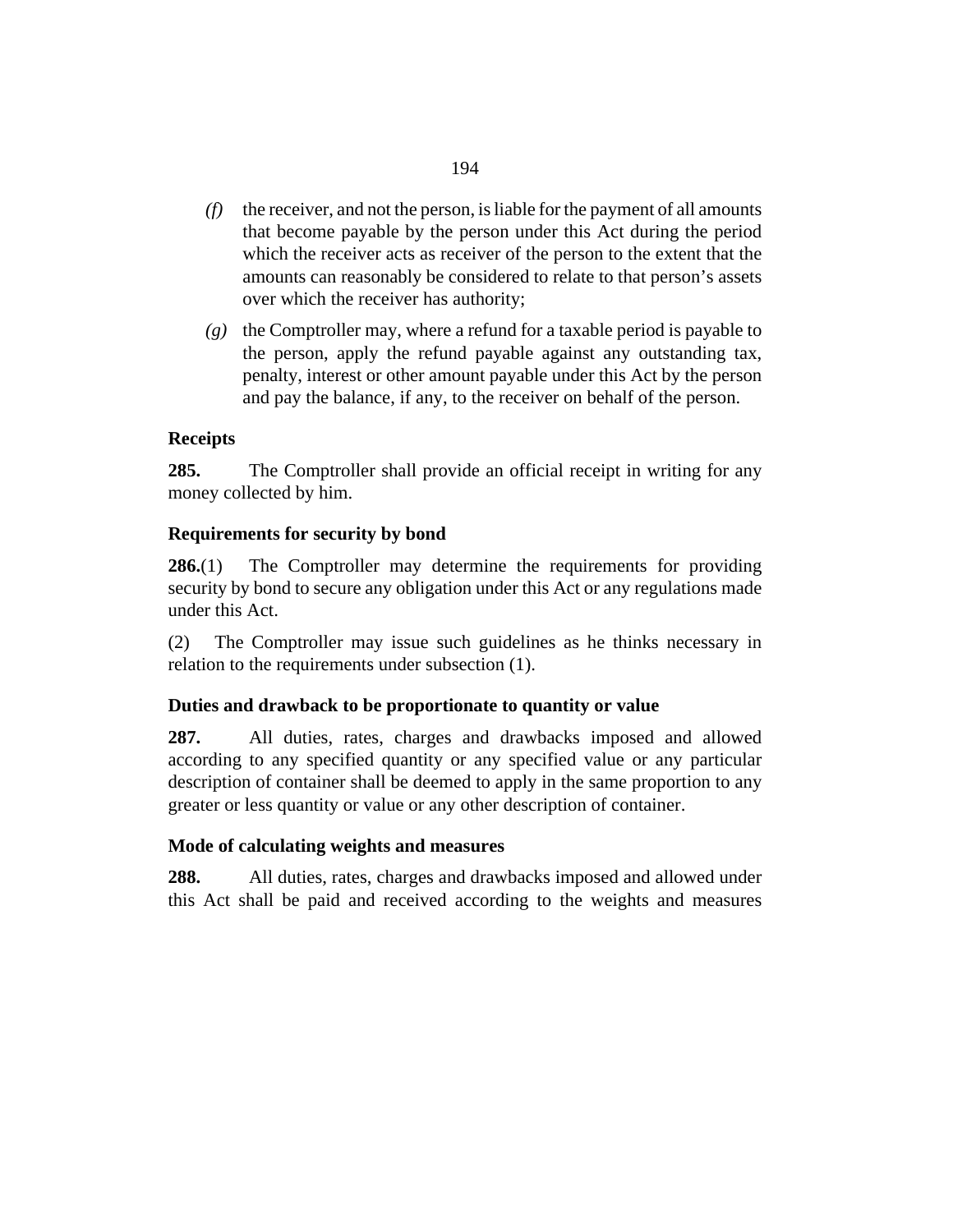established by the *[Weights and Measures Act](http://barbadosparliament-laws.com/en/showdoc/cs/331)*, Cap. 331, and, shall be paid and received in any currency being legal tender in Barbados.

#### **Non-application of Cap. 114 to sales under this Act**

The *[District Auctioneers Act](http://barbadosparliament-laws.com/en/showdoc/cs/114)*, Cap. 114 shall not apply to sales under this Act when conducted by a customs officer authorized under this Act. **289.**

# PART XXXII

## **MISCELLANEOUS**

#### **Regulations**

The Minister may make regulations **290.**(1)

- setting the hours and places of customs services; *(a)*
- prescribing the procedures for the reporting and processing of advance *(b)* passenger information and advance cargo information;
- relating to risk management policies and procedures; *(c)*
- prescribing the fees and charges to be paid under this Act including for *(d)* customs services;
- providing for the sharing of information regarding imports and exports *(e)* for purpose of
	- safeguarding public health and safety; (i)
	- (ii) enforcing the relevant sanitary and phytosanitary measures regarding plants;
	- (iii) enforcing standards and technical regulation; and
	- (iv) trade facilitation and business
- (f) for the warehousing of goods and the operation of warehouses;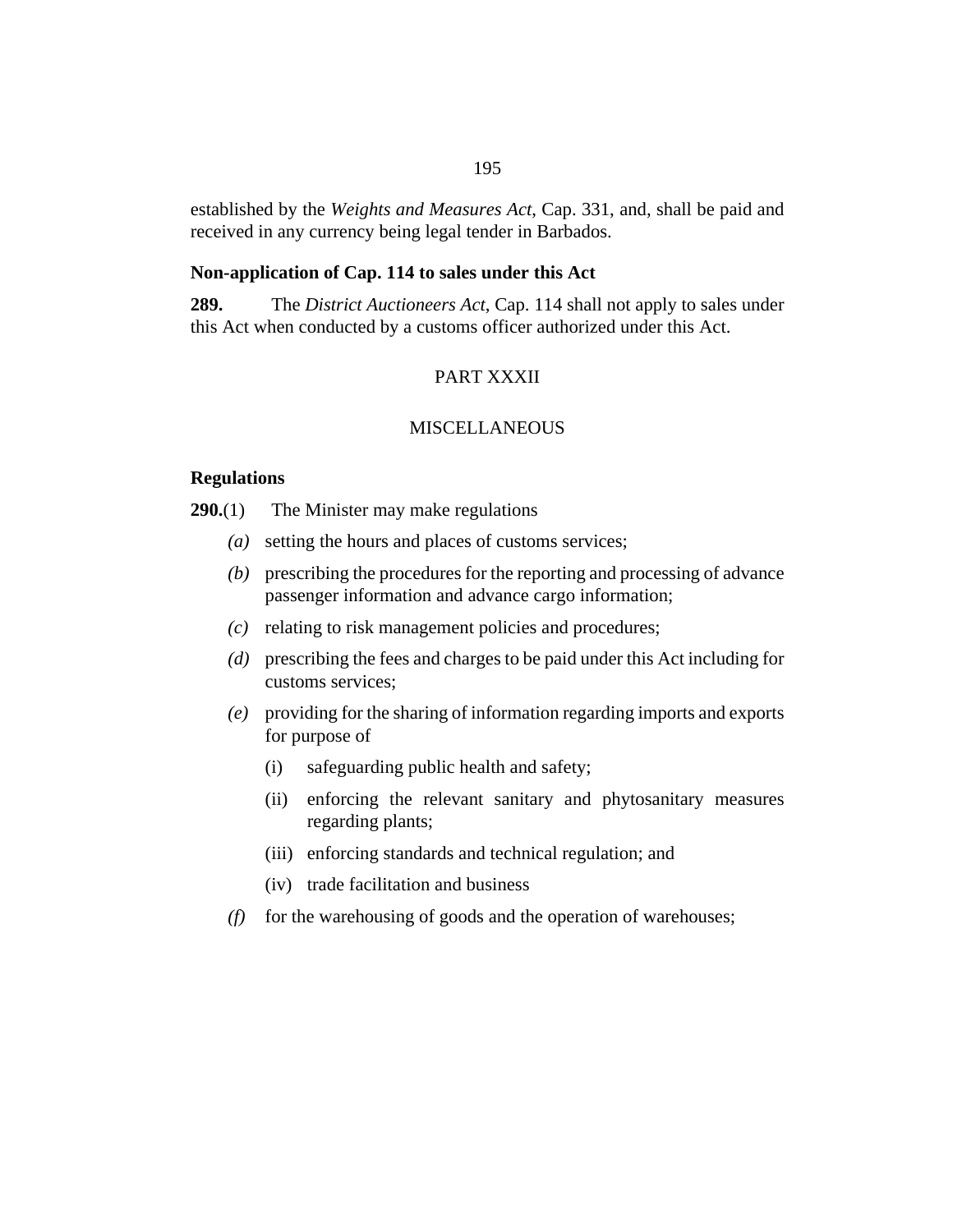- relating to transit sheds and examination stations; *(g)*
- providing for circumstances in which entry on the face of customs *(h)* declaration with respect to the description, value or classification of goods may be corrected after submission and the procedures for so doing;
- relating to coasting trade; *(i)*
- relating to postal and courier processes; *(j)*
- relating to authorized economic operators, trusted traders, customs *(k)* brokers and agents;
- prescribing any matter required to be prescribed under this Act; and *(l)*
- (*m*) generally for the proper administration of this Act.
- Regulations made under this section are subject to negative resolution. (2)

Regulations made under this Act may provide that a person who breaches or contravenes any regulation is liable to pay an administrative penalty not exceeding \$10 000. (3)

#### **Amendment of Schedule**

The Minister may by order subject to negative resolution amend the *Schedule*. **291.**

#### **Comptroller to determine forms**

Subject to this Act, the Comptroller may determine the forms to be used for the purposes of this Act and in particular, may provide electronic forms. **292.**

#### **Power to make guidelines**

The Comptroller may make guidelines in relation to any matter for the purposes of this Act. **293.**(1)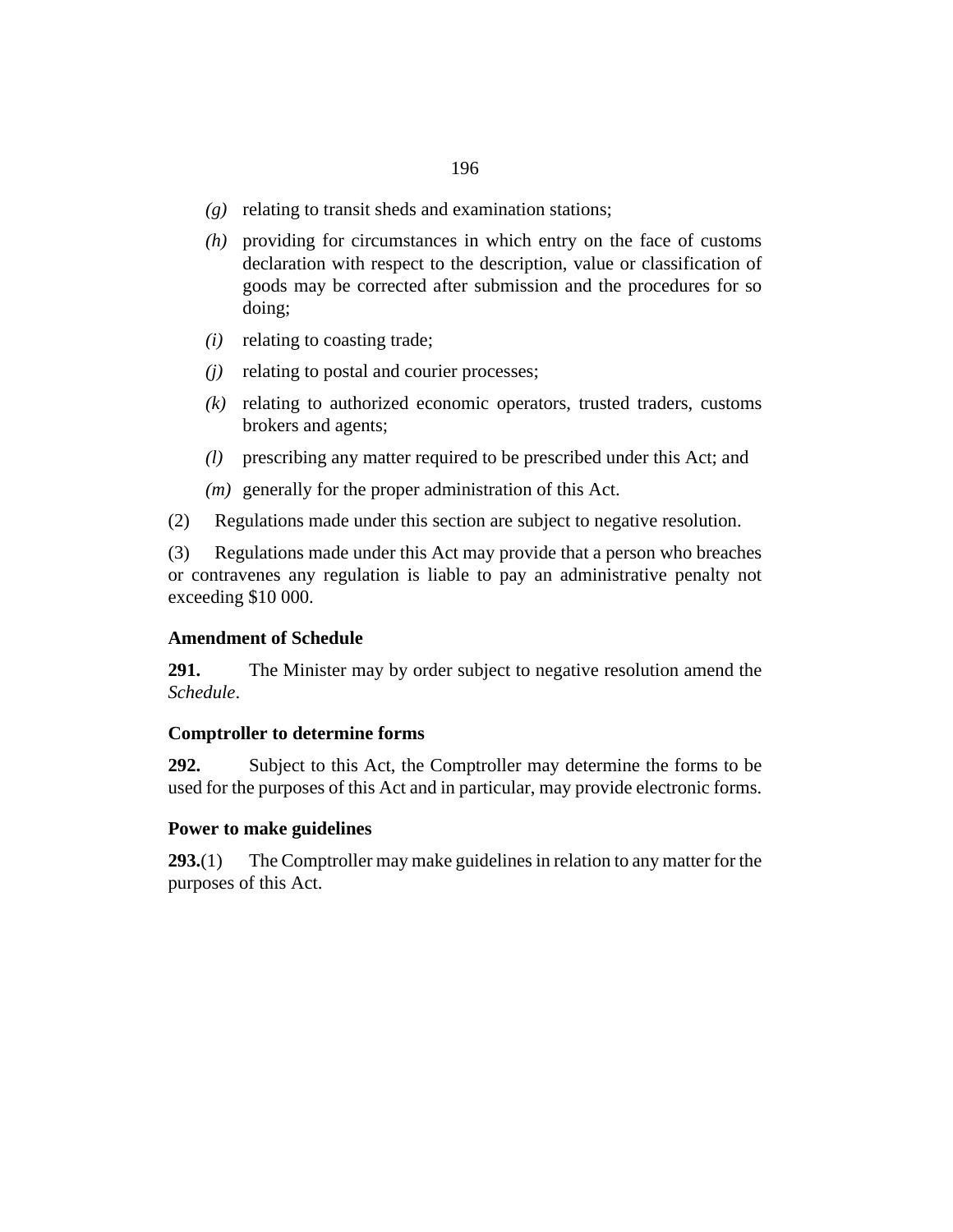Where guidelines are made under subsection (1) or subsequently amended, the guidelines shall be published in the *Official Gazette*. (2)

# **Non application of Act to the Defence Force**

This Act does not apply to **294.**

- any vessel or aircraft when used for the purposes of the Barbados *(a)* Defence Force; or
- $(b)$  the importation or exportation by or on behalf of the Barbados Defence Force of arms, ammunition, vessels, vehicles, aircraft, uniforms and other military stores certified as such by the Prime Minister or a member of the Defence Board authorized in writing by the Prime Minister.

# **Minister may grant exemptions**

The Minister may by order waive, exempt or remit any duty, charge or fee payable under this Act. **295.**

# **Exemption for government agencies**

The Minister may by order exempt any government department or agency from any requirement in this Act or any regulations made under this Act. **296.**

# **Non-application of Act to fishing**

This Act does not apply to fishermen plying their trade. **297.**

# **Payment into Consolidated Fund**

All amounts collected under this Act shall, as soon as practicable, be paid by the Comptroller into the Consolidated Fund. **298.**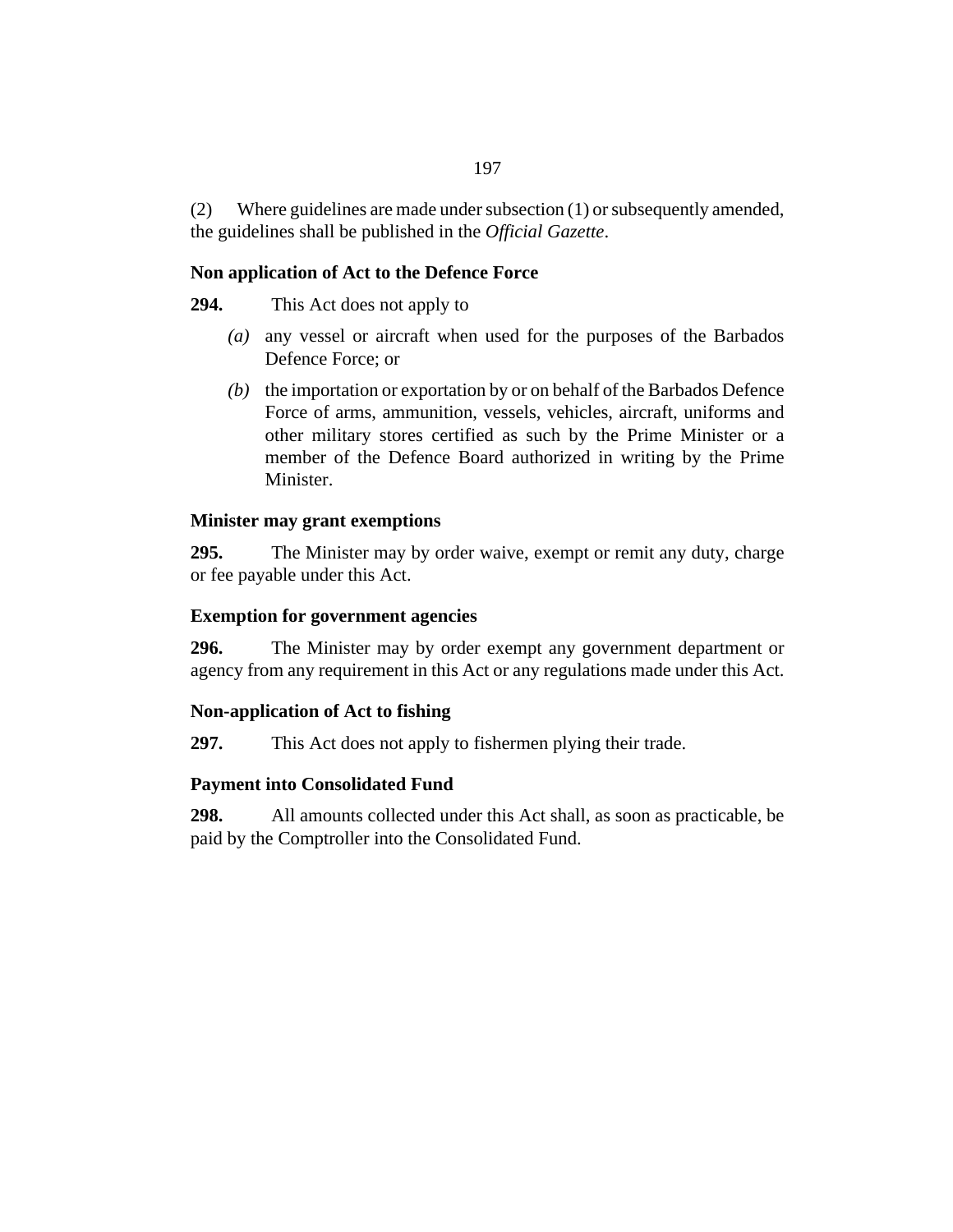## **Transitional**

Where at the commencement of this Act, any proceedings under the former Act, relating to appeals or otherwise, are in the process of being heard, the proceedings shall continue to be heard and determined under the former Act. **299.**

### **Savings**

The following shall continue in force as if made under this Act in so far as it is not inconsistent with this Act, until revoked: **300.**(1)

- (a) any statutory instrument made under the former Act;
- $(b)$  the Customs Tariff,

in force at the commencement of this Act.

Any licence, authorization, permit, directive or ruling issued under the former Act shall continue in force until it expires or is sooner revoked. (2)

All ports, warehouses, airports, wharves and boarding stations approved as such under the former Act, shall continue to be ports, warehouses, airports, wharves and boarding stations and all duly appointed wharves and airports shall be deemed to be approved places of loading and unloading until the appointment of them is revoked or varied under this Act. (3)

# **Repeal**

The *[Customs Act](http://barbadosparliament-laws.com/en/showdoc/cs/66)*, Cap. 66 is repealed. **301.**

#### **Commencement**

This Act shall come into operation on a date to be fixed by proclamation. **302.**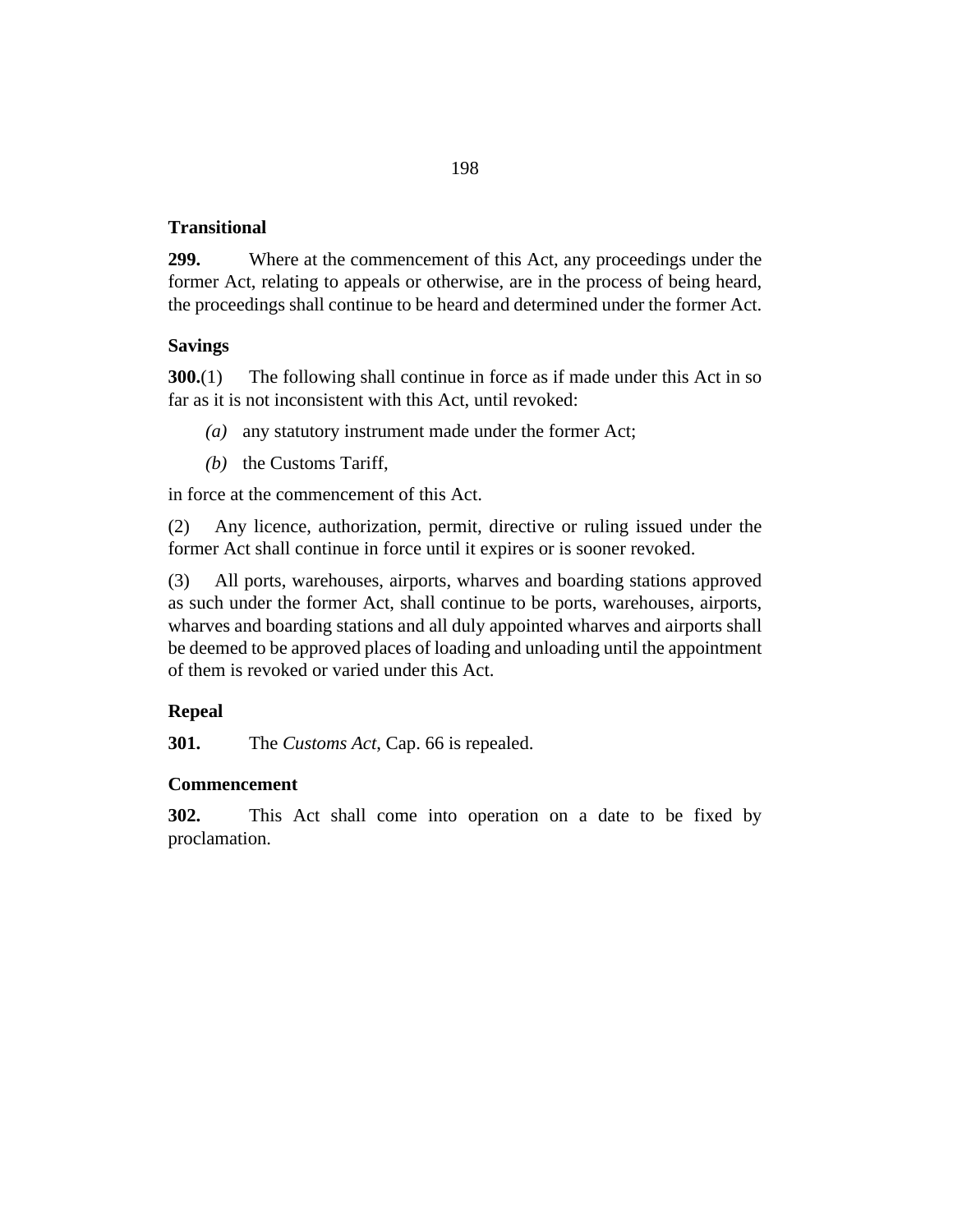### **SCHEDULE**

*([Section 250](#page-175-0))*

#### *Customs Appeal Tribunal*

#### **Appointment of members**

The Minister shall by instrument in writing, subject to sub-paragraph (2), appoint as members of the Tribunal, such number of persons, being not less than 5, who appear to the Minister to be qualified and experienced in law, tax, accounts, public administration or such other area as, in the opinion of the Minister, is required for the discharge of the functions of the Tribunal. **1.**(1)

The Minister shall appoint as Chairman of the Tribunal a member who has been a judge as is described in section 7(1)*(b)* or *(c)* of the *[Supreme Court of](http://barbadosparliament-laws.com/en/showdoc/cs/117A) [Judicature Act, Cap. 117A](http://barbadosparliament-laws.com/en/showdoc/cs/117A).* (2)

Notwithstanding sub-paragraph (2), where the Minister is satisfied that there is no suitable person who has been such a judge as is mentioned in that subparagraph available and willing to be appointed, the Minister shall appoint as Chairman a person who is qualified for appointment as a judge pursuant to section 7(1)*(a)* of the *[Supreme Court of Judicature Act](http://barbadosparliament-laws.com/en/showdoc/cs/117A)*, Cap. 117A but who is not in active practice in Barbados as an attorney-at-Law. (3)

- A member shall (4)
	- hold office for a term not exceeding 3 years; and *(a)*
	- $(b)$  be eligible for reappointment.

#### **Resignation**

The Chairman may resign his office by instrument in writing addressed to the Minister. **2.**(1)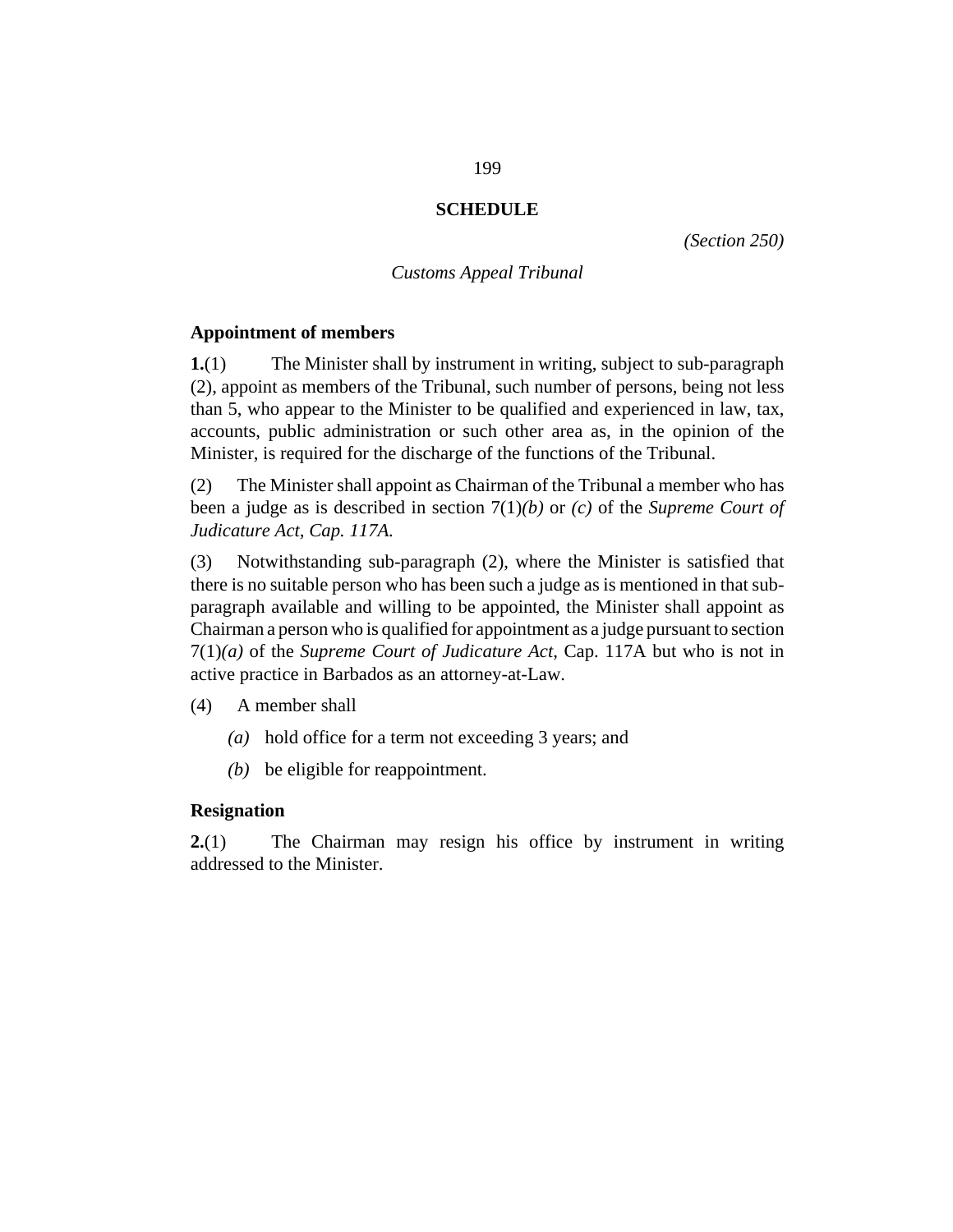A member, other than the Chairman, may resign his office by instrument in writing addressed to the Chairman, who shall forthwith forward the instrument to the Minister. (2)

A resignation takes effect from the date on which the Minister receives the instrument. (3)

# **Temporary Leave of absence**

The Minister may, in writing, grant leave of absence to a member. **3.**

# **Temporary appointment**

Where a member is, or likely to be, unable to perform the functions of his office for more than 30 days, whether as a result of absence from Barbados, illness or other cause, the Minister may appoint a person to act in the place of the member. **4.**

# **Revocation of appointment**

- The Minister shall revoke the appointment of a member who **5.**
	- (a) fails to carry out any of his functions under this Act;
	- becomes of unsound mind or becomes permanently unable to perform *(b)* his functions by reason of ill health;
	- is convicted of an offence involving fraud or dishonesty or, in the case *(c)* of any other offence, is sentenced to a term of imprisonment;
	- (d) is guilty of serious misconduct in relation to his functions;
	- is bankrupt or compounds with or suspends payment to his creditors; *(e)* or
	- fails to declare his interest in a matter before the Tribunal. *(f)*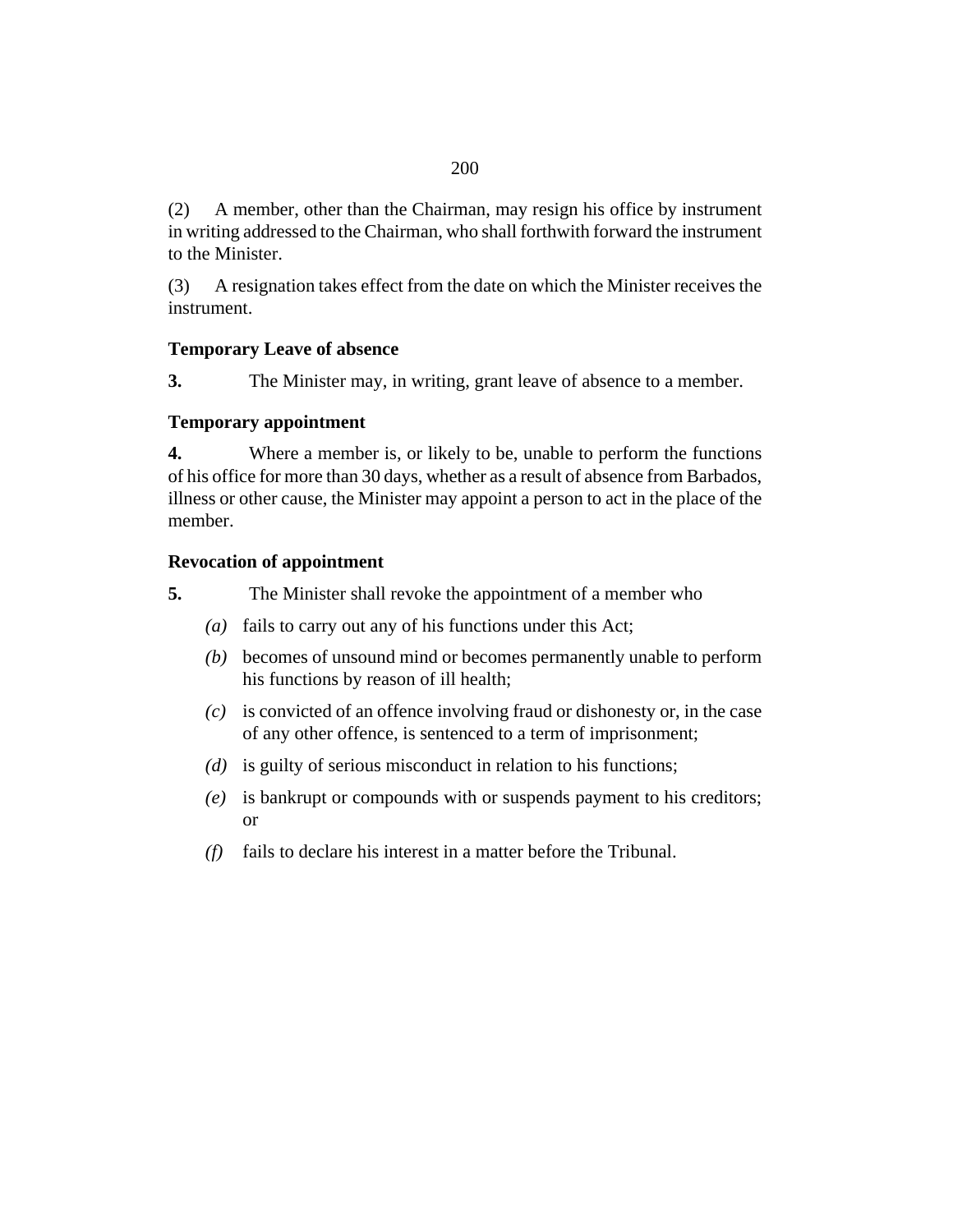#### **Vacancies**

A vacancy in the membership of the Tribunal arises on **6.**(1)

- ( $a$ ) the death or resignation of a member;
- $(b)$  the revocation of the appointment of a member; or
- $(c)$  the absence of a member from 4 consecutive meetings of the Tribunal without the approval of the Minister.

A person who is appointed to fill a vacancy referred to in sub-paragraph (1) shall hold office for the unexpired portion of the term of the former member concerned. (2)

### **Disqualification**

- A person who **7.**
	- is a member of Parliament; *(a)*
	- (b) other than a person specified in paragraph  $1(b)(ii)$  or (iii), *is* a public officer within the meaning of the *[Public Service Act](http://barbadosparliament-laws.com/en/showdoc/cs/29)*, Cap. 29;
	- were he a member, would have to be removed from office pursuant to *(c)* paragraph 6, is not eligible to be a member.

#### **Gazetting of appointments**

The appointment, resignation, death or removal from office of a director shall be notified in the *Official Gazette.* **8.**

#### **Institution of appeal**

An appeal to the Tribunal shall be instituted by filing with the Tribunal, within such time as may be stipulated in the relevant enactment, a notice of appeal together with such copies thereof as the Tribunal may require, and such notice shall state the precise grounds of appeal. **9.**(1)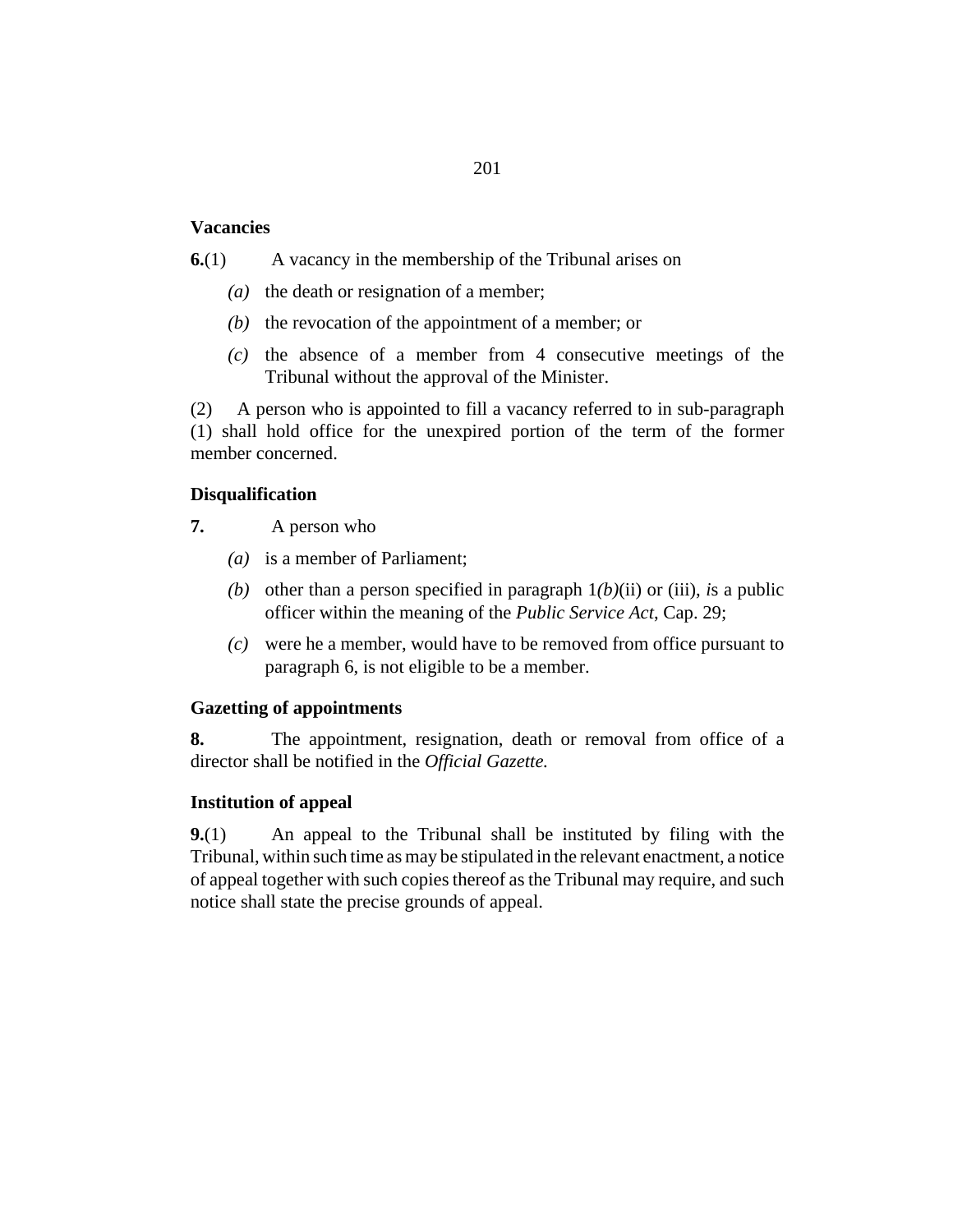The Chairman of the Tribunal shall set the place, date and time for the hearing of the appeal and shall notify the parties of the place, date and time at least 7 days before the date set for the hearing. (2)

### **Procedure on appeal**

An appeal shall be heard and determined by the Chairman and not less than 2 members selected by the Chairman, and the Chairman and the members so selected shall have all the powers of the Tribunal in relation to the appeal. **10.**(1)

The appeal shall be held in camera and (2)

- (a) the parties may appear in person or may be represented by an attorneyat-law or an agent; and
- $(b)$  the onus of proof is on the appellant.

An appeal may be heard in the absence of a party who has been given reasonable notice in writing to attend. (3)

In determining the appeal, the Tribunal may review the whole case in respect of law and fact, and the exercise of any discretion, and shall determine the case in accordance with its own judgment. (4)

In the case of a difference of opinion among the members sitting together, the opinion of the majority shall prevail, and in case of an equality of numbers, the opinion of the Chairman shall prevail. (5)

Notwithstanding sub-paragraph (5), where the question to be determined is one of law, account shall not be taken of the opinion of a member who is not an attorney-at-law (6)

#### **Powers of Tribunal**

The Tribunal **11.**(1)

> may issue subpeonas, make orders and give directions to such persons *(a)* and in such manner as it thinks fit for the purpose of summoning witnesses, requiring the disclosure of documents, and for the purpose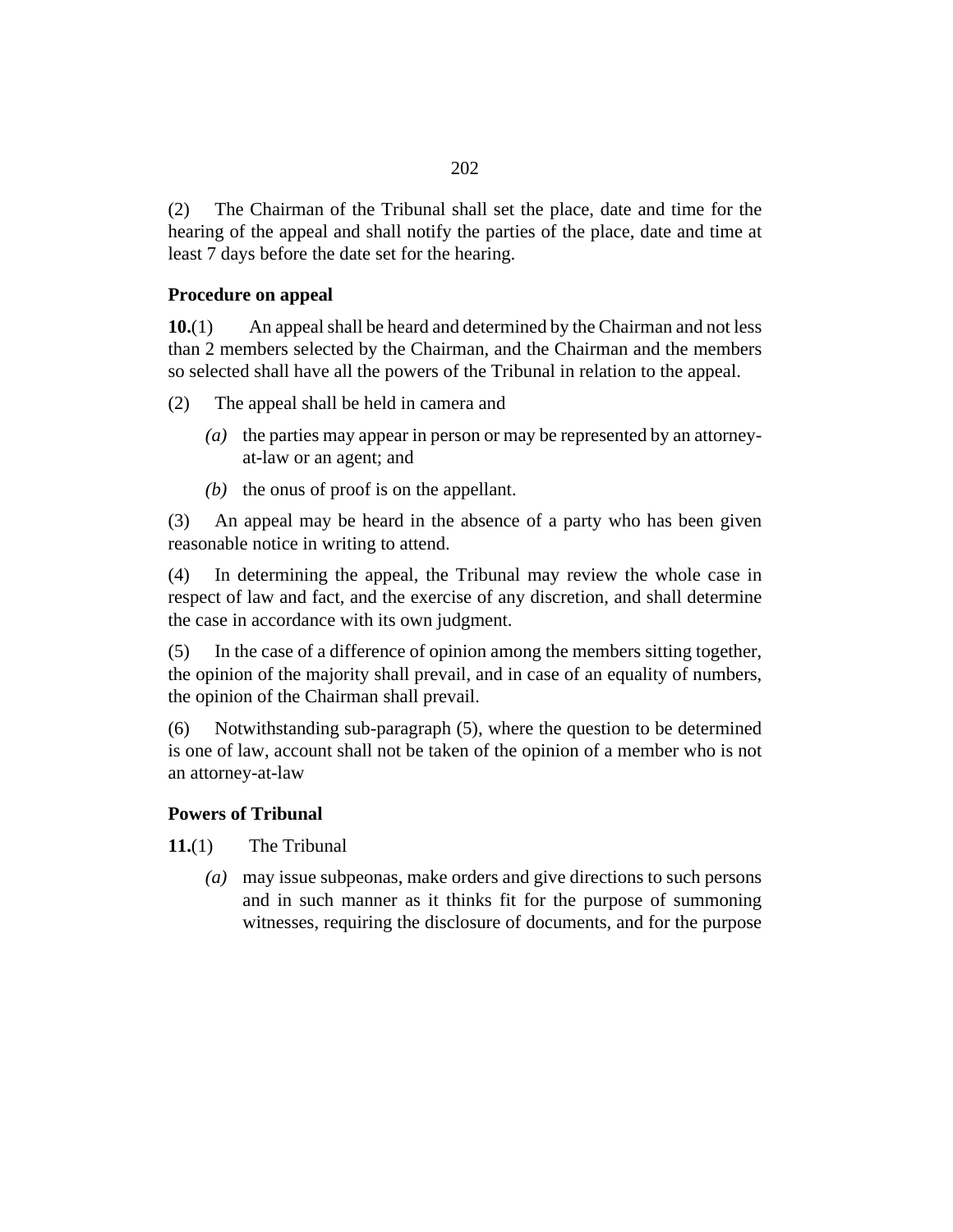of requiring parties or witnesses to answer questions, and for the purpose of conducting its proceedings in a proper and orderly manner;

- may, where it determines it to be necessary in any particular case, *(b)* consult any person having experience in any relevant field to assist it in dealing with a matter; and
- shall, with respect to the attendance and examination of witnesses, the *(c)* production and inspection of documents and all other matters necessary for the exercise of its jurisdiction, have all such powers as are vested in a magistrate's court in an action before that court.

In hearing and determination of any matter before it, the Tribunal may act without regard to the technicalities and legal form and shall not be bound to follow the rules of evidence stipulated in the *[Evidence Act](http://barbadosparliament-laws.com/en/showdoc/cs/121)*, Cap. 121; but the Tribunal may inform itself on any matter in such manner as it thinks just and may take into account opinion evidence and such facts as it considers relevant and material, but in any such case, the parties to the proceedings shall be given the opportunity, if they so desire, of adducing evidence. (2)

Subject to this *Schedule*, the Tribunal may regulate its own procedure and may make rules for the purpose. (3)

# **Decisions of Tribunal**

The decision of the Tribunal shall be in writing and shall include reasons for the decision, a statement of its findings on material questions of fact and a reference to the evidence or other material on which the findings are based. **12.**(1)

The Tribunal shall ensure that the decision is served on each party to the proceedings. (2)